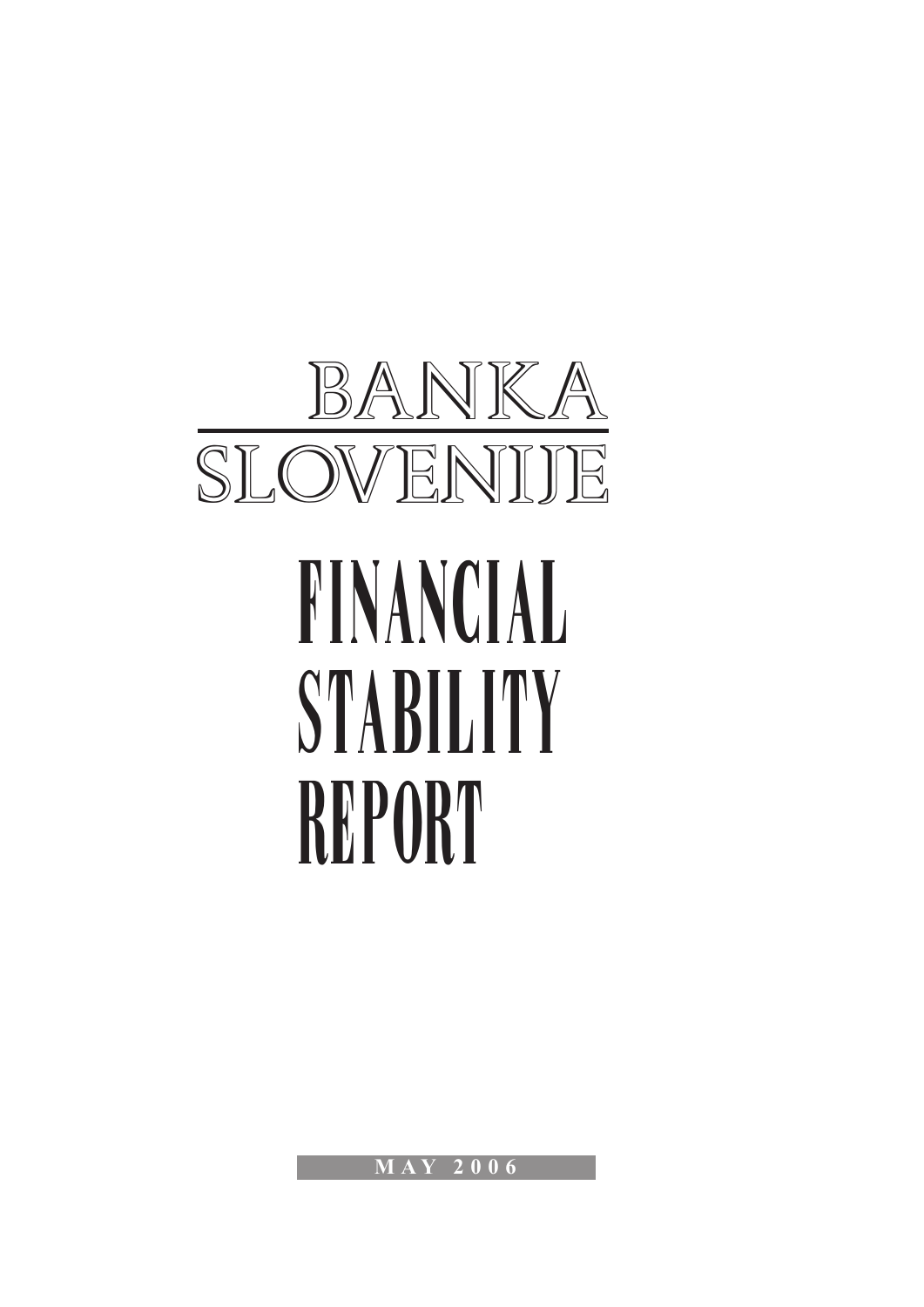Published by:

BANK OF SLOVENIA Slovenska 35 1505 Ljubljana Slovenia Tel: +386 1 47 19 000 Fax: +386 1 25 15 516

The Financial Stability Report is based on figures and information available at the end of March 2006.

This publication is also available in Slovene.

Translators: Roger Metcalfe, Daniel Ryan, Paul Townend and Lili Potpara.

ISSN 1581-9752 (print version) ISSN 1581-9760 (internet version)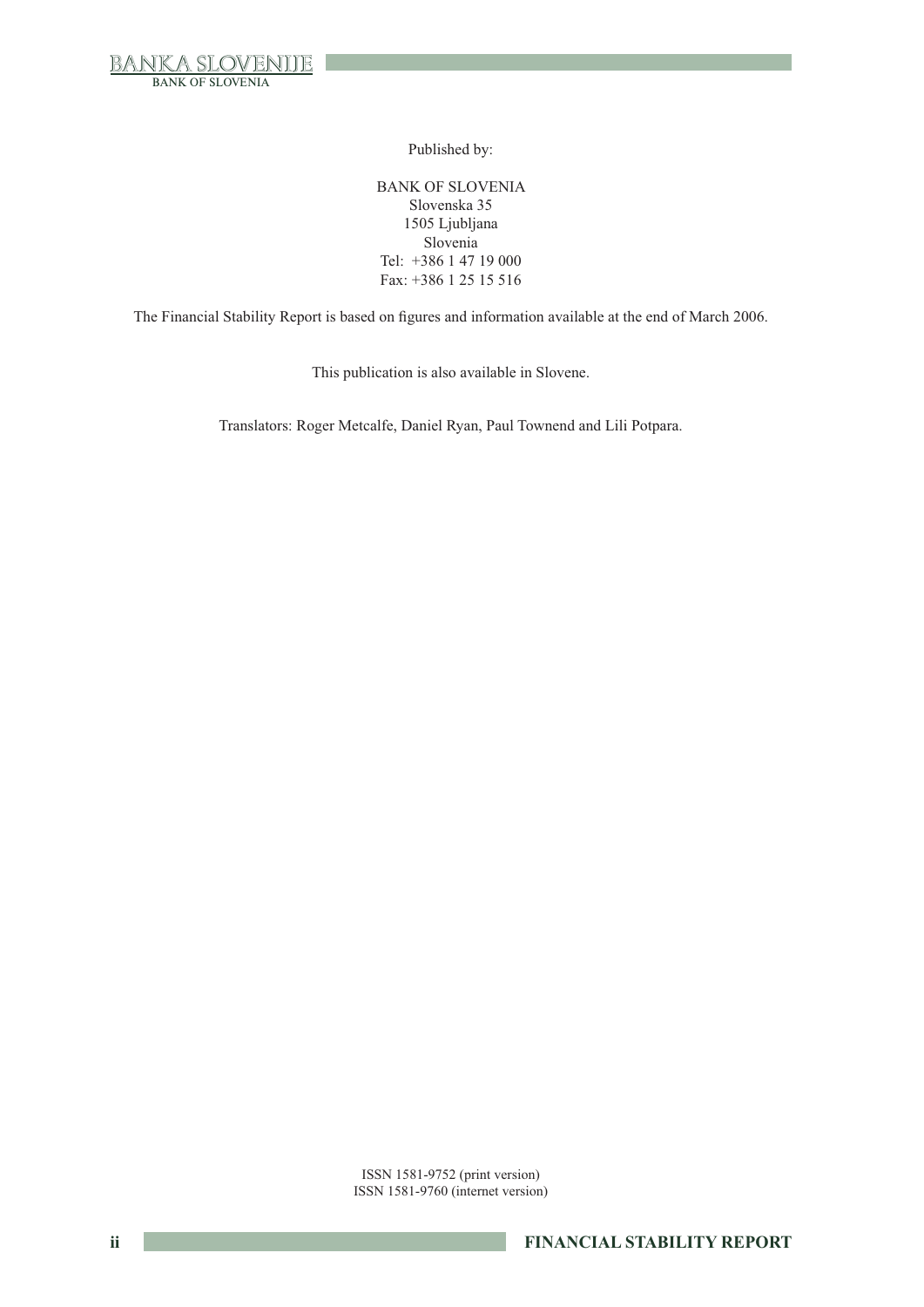# **Contents:**

|    | <b>CONCLUSIONS</b>                                                                                            |                                                                                                                                                                                                                                                                                                  | xi                                                       |
|----|---------------------------------------------------------------------------------------------------------------|--------------------------------------------------------------------------------------------------------------------------------------------------------------------------------------------------------------------------------------------------------------------------------------------------|----------------------------------------------------------|
|    | <b>SUMMARY</b>                                                                                                |                                                                                                                                                                                                                                                                                                  | xiii                                                     |
| 1. | 1.1                                                                                                           | <b>ECONOMIC TRENDS AND THE INTERNATIONAL ENVIRONMENT</b><br>The International Environment<br>1.2 Inflation Trends and Economic Activity in Slovenia                                                                                                                                              | $\mathbf{1}$<br>1<br>1                                   |
| 2. | <b>HOUSEHOLD SECTOR</b><br>2.1<br>2.2<br>2.3                                                                  | <b>Consumer Spending</b><br>Household Borrowing at Banks<br>Forms of Financial Assets and Net Household Borrowing at Banks<br>2.4 Real Estate Market                                                                                                                                             | 6<br>6<br>6<br>10<br>12                                  |
| 3. | <b>CORPORATE SECTOR</b><br>3.2<br>3.3                                                                         | 3.1 Financing of Companies at Domestic Banks and Net Borrowing by Companies<br>Comparison of Domestic and Foreign Interest Rates on Corporate Lending<br>Corporate Assets and Liabilities Structure<br>3.4 Corporate Financial Gearing<br>3.5 Companies' Positions Against the Rest of the World | 21<br>21<br>22<br>27<br>29<br>29                         |
| 4. | 4.1                                                                                                           | THE SLOVENIAN FINANCIAL SYSTEM<br>Structure of the Slovenian Financial System<br>4.2 Integration within Slovenia's Financial System<br>4.3 Financial Intermediation and Euro Area Comparison<br>4.4 Domestic Financial Markets                                                                   | 33<br>33<br>34<br>38<br>39                               |
| 5. | <b>BANKING SECTOR</b><br>5.5 Credit Risk<br>5.6 Interest Rate Risk<br>5.8 Liquidity Risk<br>5.9 Bank Solvency | 5.1 Banks and Saving Banks<br>5.2 Changes in Balance Sheet Structure<br>5.3 Profitability and Performance Indicators<br>5.4 Risks in the Banking Sector<br>5.7 Exchange-Rate Risk                                                                                                                | 46<br>46<br>49<br>54<br>59<br>64<br>79<br>84<br>89<br>94 |
| 6. | 6.1 Insurers<br>6.3                                                                                           | <b>NON-BANKING FINANCIAL INSTITUTIONS</b><br>6.2 Voluntary Supplementary Pension Insurance<br><b>Investment Funds</b><br>6.4 Leasing Companies                                                                                                                                                   | <b>102</b><br>102<br>111<br>114<br>121                   |
| 7. | 7.1<br>7.2                                                                                                    | <b>FINANCIAL INFRASTRUCTURE</b><br>Payment Systems<br>Securities Settlement Systems                                                                                                                                                                                                              | 124<br>124<br>126                                        |
|    | STATISTICAL APPENDIX                                                                                          |                                                                                                                                                                                                                                                                                                  | 129                                                      |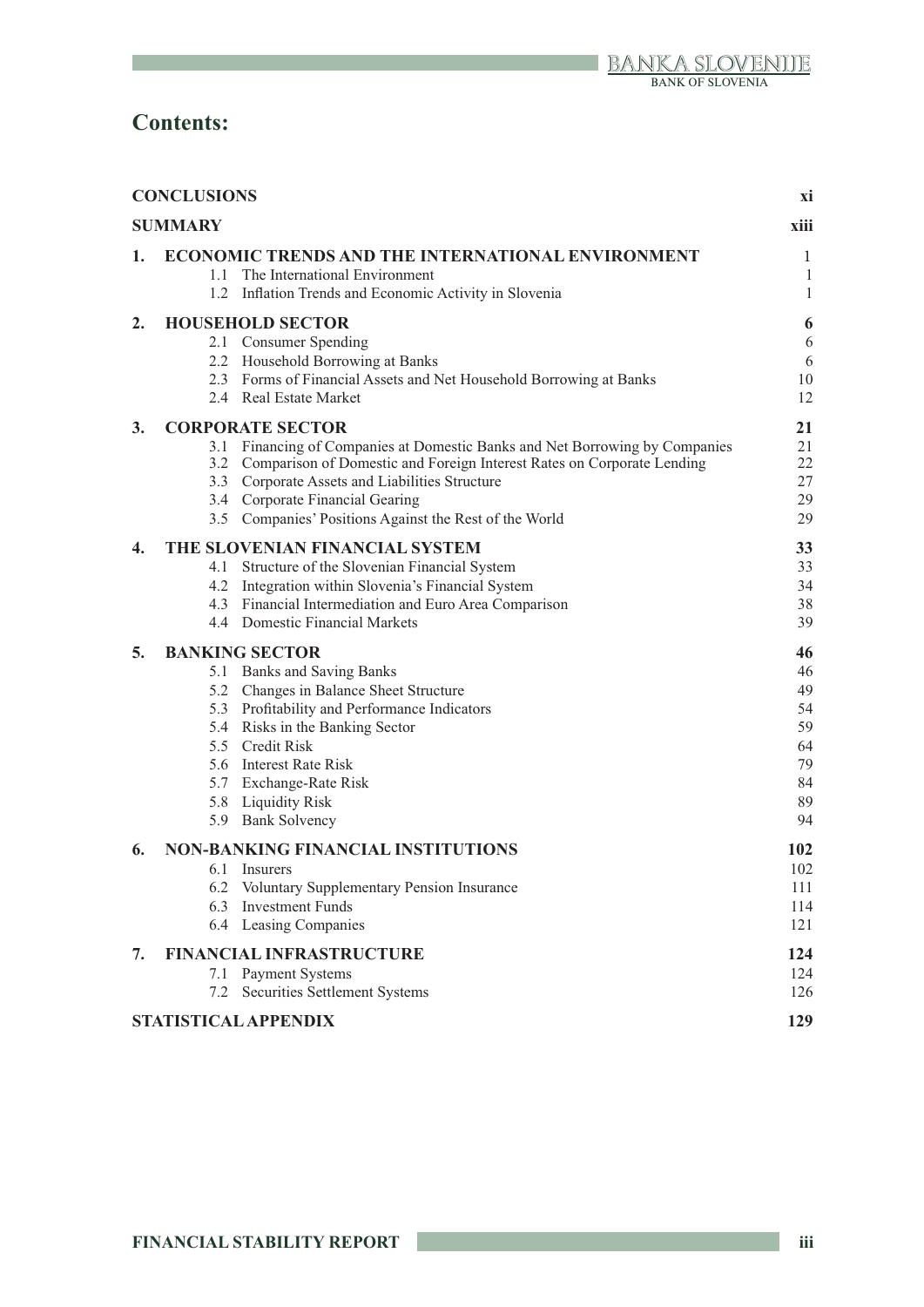BANK OF SLOVENIA

# **List of tables, figures, boxes and abbreviations:**

# **Tables:**

| Table $1.1$ :                  |                                                                                                                                                                                    |  |
|--------------------------------|------------------------------------------------------------------------------------------------------------------------------------------------------------------------------------|--|
| Table $1.2$ :                  |                                                                                                                                                                                    |  |
| Table $1.3$ :                  |                                                                                                                                                                                    |  |
| Table 2.1:                     | Original term to maturity of newly approved housing loans by year at eight largest banks in                                                                                        |  |
|                                |                                                                                                                                                                                    |  |
| Table $2.2$ :                  |                                                                                                                                                                                    |  |
| Table $2.3$ :                  |                                                                                                                                                                                    |  |
| Table $2.4$ :                  |                                                                                                                                                                                    |  |
| Table $2.5$ :                  | Structure of household financial assets and household financial assets as proportion of GDP in                                                                                     |  |
| Table $2.6$ :                  |                                                                                                                                                                                    |  |
| Table $2.7$ :                  |                                                                                                                                                                                    |  |
|                                |                                                                                                                                                                                    |  |
| Table $2.8$ :<br>Table $2.9$ : | Housing stock, number of completed dwellings, building permits issued and gross investment in                                                                                      |  |
|                                |                                                                                                                                                                                    |  |
| Table 2.10:                    | Return on investment in a flat in Ljubljana taking into account loan repayments and comparison                                                                                     |  |
|                                | of return with other forms of financial investment (using discounted net present value) in                                                                                         |  |
| Table 2.11:                    | Changes in time deposits and alternative financial investments by households, turnover on real                                                                                     |  |
|                                |                                                                                                                                                                                    |  |
| Table $3.1$ :                  |                                                                                                                                                                                    |  |
| Table $3.2$ :                  |                                                                                                                                                                                    |  |
| Table $3.3$ :                  |                                                                                                                                                                                    |  |
| Table $3.4$ :                  | Breakdown of financial and operating receivables and liabilities by maturity in percentages 27                                                                                     |  |
| Table $3.5$ :                  |                                                                                                                                                                                    |  |
| Table $3.6$ :                  |                                                                                                                                                                                    |  |
| Table $3.7$ :                  |                                                                                                                                                                                    |  |
| Table $3.8$ :                  | Structure and year-on-year growth in liabilities to the rest of the world in percentages 30                                                                                        |  |
| Table $3.9$ :                  | Breakdown and year-on-year growth in loans and financial leasing drawn from non-residents, by                                                                                      |  |
|                                |                                                                                                                                                                                    |  |
| Table 3.10:                    | Structure and year-on-year growth in receivables against the rest of the world in percentages31                                                                                    |  |
| Table 3.11:<br>Table 3.12:     | Structure and year-on-year growth in financial investments abroad in percentages31<br>Open foreign exchange position, export revenues as a proportion of sales revenues and ROA in |  |
|                                |                                                                                                                                                                                    |  |
| Table $4.1$ :                  |                                                                                                                                                                                    |  |
| Table $4.2$ :                  | Capital investments by banks in other financial and non-financial institutions at end of 2005 36                                                                                   |  |
| Table $5.1$ :                  |                                                                                                                                                                                    |  |
| Table $5.2$ :                  |                                                                                                                                                                                    |  |
| Table $5.3$ :                  | Number of branches and subsidiary banks in Slovenia, new EU member-states and EU15 47                                                                                              |  |
| Table $5.4$ :                  |                                                                                                                                                                                    |  |
| Table $5.5$ :                  | Market concentration of Slovenian banking market as measured by Herfindahl-Hirschman index                                                                                         |  |
| Table $5.6$ :                  | Market shares and growth in total assets and loans to non-banking sectors by individual groups of                                                                                  |  |
|                                |                                                                                                                                                                                    |  |
| Table 5.7:                     |                                                                                                                                                                                    |  |
| Table $5.8$ :                  |                                                                                                                                                                                    |  |
| Table $5.9$ :                  |                                                                                                                                                                                    |  |
| Table 5.10:                    |                                                                                                                                                                                    |  |
| Table 5.11:                    | Average assets and liabilities interest rates calculated from interest income and expenses, interest                                                                               |  |
| Table 5.12:                    | Breakdown of year-on-year growth in operating costs by types of bank in percentages58                                                                                              |  |
| Table 5.13:                    |                                                                                                                                                                                    |  |
|                                |                                                                                                                                                                                    |  |
| Table 5.14:                    |                                                                                                                                                                                    |  |
| Table 5.15:                    | Effect of individual shocks on changes in selected bank balance sheet categories measured by                                                                                       |  |
| Table 5.16:                    | Growth in foreign currency loans and variable-rate loans, and structure of new loans at eight largest                                                                              |  |
|                                |                                                                                                                                                                                    |  |
| Table 5.17:                    | Classification of balance sheet and off-balance-sheet assets of banks and special provisions 66                                                                                    |  |
| Table 5.18:                    |                                                                                                                                                                                    |  |
| Table 5.19:                    |                                                                                                                                                                                    |  |
| Table 5.20:                    |                                                                                                                                                                                    |  |
| Table 5.21:                    |                                                                                                                                                                                    |  |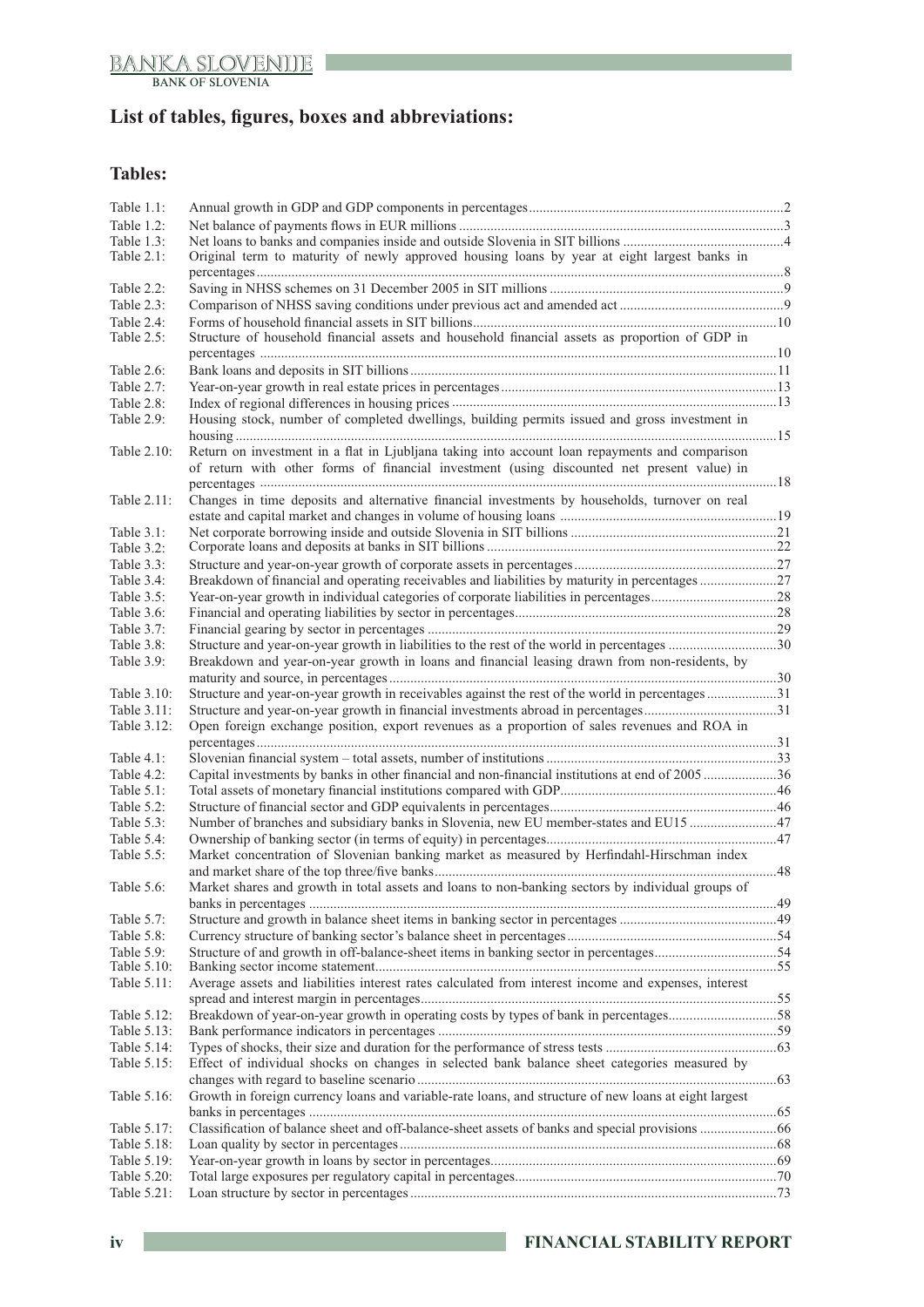Table 5.22: Banks exposure to country groups in SIT billions .........................................................................................74 Table 5.23: Structure of eight largest banks' new loans in terms of type of insurance in percentages .............................75 Table 5.24: Breakdown of new loan insurance by sector in percentages ..........................................................................78 Table 5.25: Breakdown of new housing loans at eight largest banks by type of interest rate in percentages ..................80 Table 5.26: Currency structure and average period for change in interest rates for banking sector .................................84 Table 5.27: Open foreign exchange position for different groups of banks ......................................................................85 Table 5.28: Open foreign exchange position of banks excluding the euro items ..............................................................86 Table 5.29: Year-on-year growth in individual categories of banking system's balance sheet in percentages ................87 Currency structure of banking system's balance-sheet items in foreign currency and with a foreign currency clause in percentages .......................................................................................................................88 Table 5.31: Banking sector's average annual liquidity coefficients ..................................................................................90 Table 5.32: Effective weightings of sight deposits for different groups of banks in percentages .....................................91 Table 5.33: Balance sheet ratios illustrating bank liquidity over a longer timeframe .......................................................93 Table 5.34: Capital adequacy for different groups of banks in percentages .....................................................................95 Table 5.35: Capital adequacy and Tier 1 capital adequacy in Slovenia and EU for different groups of banks in percentages .................................................................................................................................................96 Structure of risk-adjusted assets plus items adjusted for other risks, for different groups of banks, December 2004 and December 2005 ...........................................................................................................100 Table 5.37: Estimated effect on capital adequacy of change in methodology for calculating foreign exchange-risk-adjusted items and of introduction of euro ...........................................................................101 Table 6.1: Gross premiums collected by insurers in SIT billions, structure and annual growth in percentages ...........102 Table 6.2: Total gross collected premium and gross life insurance premium in different economic categories ..........103<br>Table 6.3: Total gross collected premium and gross life insurance collected premium in 2004 in variou Total gross collected premium and gross life insurance collected premium in 2004 in various economic categories in selected European countries ...................................................................................103 Collected premiums in SIT millions and number of policyholders with life and pension policies from insurers ................................................................................................................................................104 Table 6.5: Total assets and results of insurers and reinsurance companies ...................................................................105 Table 6.6: Capital adequacy of insurers and reinsurance companies ............................................................................106 Table 6.7: Claims ratios for the main types of insurance .............................................................................................107 Table 6.8: Coverage of net technical provisions by investments of assets covering them ...........................................107 Table 6.9: Indicators for compulsory and voluntary supplementary pension insurance ...............................................111 Providers of voluntary supplementary pension insurance – number of policyholders, collected premium and assets ......................................................................................................................................112 Table 6.11: Pension fund assets in SIT billions and structure in selected European countries in percentages, end of 2004 .........................................................................................................................................................113 Table 6.12: Investment fund assets in SIT billions and returns in percentages ..............................................................114 Table 6.13: Performance of leasing companies and sources of financing .......................................................................123 Value and number of transactions in the RTGS and Giro Clearing systems and growth rates ......................124 Table 7.2: Number and value of payment system transactions in SIT billions for tolar payments in 2005 ................125

# **Figures:**

| Figure $1.1$ :  |                                                                                                           |      |
|-----------------|-----------------------------------------------------------------------------------------------------------|------|
| Figure $1.2$ :  |                                                                                                           |      |
| Figure $1.3$ :  | Bank, corporate and government liabilities to the rest of the world (3-month moving average) in           |      |
|                 | Country risk premium for investments in domestic eurobonds maturing in 2011 in percentage points5         |      |
| Figure $1.4$ :  |                                                                                                           |      |
| Figure $2.1$ :  |                                                                                                           |      |
| Figure $2.2$ :  | Net flow in SIT billions and growth in household loans and borrowing from banks in percentages 7          |      |
| Figure $2.3$ :  | Comparison of Slovenian interest rates for consumer loans with euro area interest rates in percentages    |      |
| Figure $2.4$ :  | Housing loans as proportion of total assets and total household lending in percentages and                |      |
|                 |                                                                                                           |      |
| Figure $2.5$ :  | Currency structure of housing loans as at 31 December 2005 and currency structure of new housing          |      |
|                 |                                                                                                           |      |
| Figure $2.6$ :  | Comparison of Slovenian interest rates on deposits of up to 1 year with interest rates in euro area in    |      |
|                 |                                                                                                           | - 11 |
| Figure $2.7$ :  | Comparison of Slovenian interest rates on deposits of more than one year with interest rates in euro area |      |
|                 | in percentages                                                                                            |      |
| Figure $2.8$ :  |                                                                                                           |      |
| Figure $2.9$ :  | Ratio of Ljubljana housing prices to average net monthly wages in Ljubljana (12-month moving              |      |
|                 |                                                                                                           | 13   |
|                 |                                                                                                           |      |
| Figure $2.10$ : | Year-on-year growth in 12-month moving average for prices and rents of 1-room flats in percentages        |      |
|                 |                                                                                                           | 14   |
| Figure $2.11$ : | Ratio of actual to fundamental price, calculated using the price to rent ratio for Ljubljana in           |      |
|                 |                                                                                                           | 14   |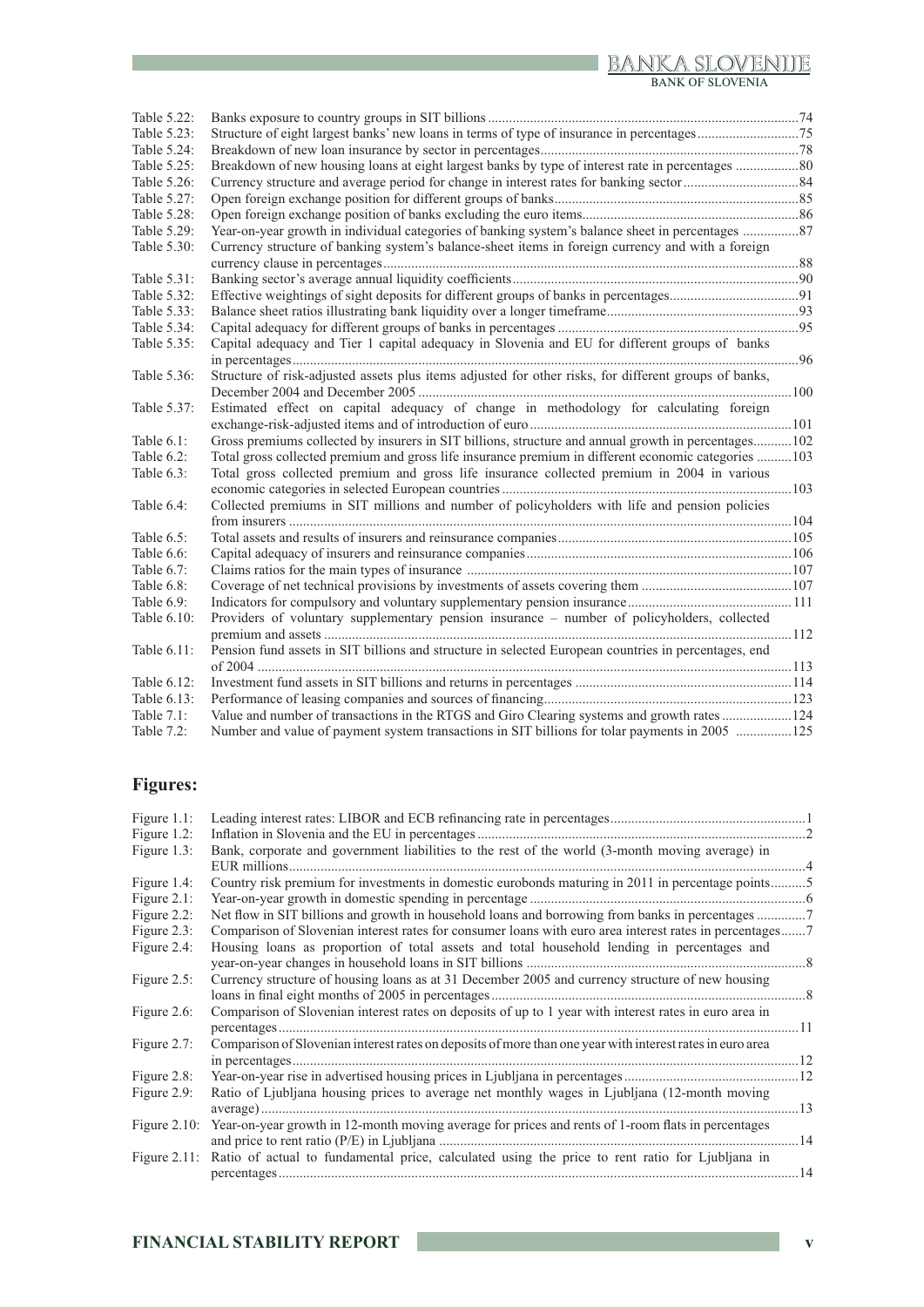# BANKA SLOVENIJE

BANK OF SLOVENIA

|                            | Figure 2.12: Comparison of Slovenian interest rates for household housing loans with euro area interest                                                                                                                             |  |
|----------------------------|-------------------------------------------------------------------------------------------------------------------------------------------------------------------------------------------------------------------------------------|--|
|                            | Figure 2.13: Year-on-year growth in housing loans and the volume of real estate trading by households in                                                                                                                            |  |
|                            |                                                                                                                                                                                                                                     |  |
|                            | Figure 2.14: Year-on-year growth in turnover on capital and real estate markets and real estate to capital market                                                                                                                   |  |
|                            | Figure 2.15: Ratio of repayments on 10-year housing loan of SIT 5 millions to 12-month moving average for net                                                                                                                       |  |
| Figure 3.1:                | Net corporate borrowing from domestic banks (12-month moving average) in SIT billions21                                                                                                                                             |  |
| Figure 3.2:                |                                                                                                                                                                                                                                     |  |
| Figure 3.3:                | Comparison of interest rates on loans in Slovenia and the euro area in percentages and percentage                                                                                                                                   |  |
| Figure 3.4:                | Comparison between corporate financing costs for short-term tolar loans at minimum interest rate                                                                                                                                    |  |
| Figure 3.5:                | Comparison between corporate financing costs for long-term tolar loans at minimum interest rate                                                                                                                                     |  |
| Figure 3.6:                | Comparison between actual corporate financing costs for long-term tolar loans and EURIBOR-tied                                                                                                                                      |  |
|                            |                                                                                                                                                                                                                                     |  |
| Figure 3.7:                | Risk premiums over EURIBOR for foreign currency loans for investments and customer credit                                                                                                                                           |  |
| Figure 3.8:                | Risk premiums over 3-month SITIBOR for tolar loans for investments, by customer credit rating in                                                                                                                                    |  |
| Figure 3.9:                | Foreign interest rates on long-term loans for Slovenian banks and Slovenian companies and change                                                                                                                                    |  |
|                            | in risk premium over 3-month EURIBOR for long-term loans taken out by Slovenian banks and                                                                                                                                           |  |
|                            |                                                                                                                                                                                                                                     |  |
|                            | Figure 3.11: Gap between pre-tax profits of successful companies and losses of unsuccessful companies in                                                                                                                            |  |
|                            |                                                                                                                                                                                                                                     |  |
| Figure 4.1:                | Structure and year-on-year growth of the monetary and non-monetary financial sector in percentages33                                                                                                                                |  |
| Figure 4.2:                | Number of individual types of financial institutions and market concentration of the five                                                                                                                                           |  |
|                            |                                                                                                                                                                                                                                     |  |
| Figure 4.3:<br>Figure 4.4: | Proportion of assets invested in bank deposits by insurers, pension funds and investment                                                                                                                                            |  |
|                            |                                                                                                                                                                                                                                     |  |
| Figure 4.5:                | Year-on-year change in investments in foreign securities by individual sector in SIT billions                                                                                                                                       |  |
|                            | (left) and proportion of non-residents in ownership of individual sectors in percentages (right)37                                                                                                                                  |  |
| Figure 4.6:                | Ratio of financial assets (left) and financial liabilities (right) to GDP for individual sectors in Slovenia                                                                                                                        |  |
| Figure 4.7:                | Ratio of financial assets from intermediation to GDP for individual sectors in Slovenia and the euro                                                                                                                                |  |
|                            |                                                                                                                                                                                                                                     |  |
| Figure 4.8:                | Ratio of financial assets for individual sectors from intermediation to GDP for Slovenia (left) and                                                                                                                                 |  |
| Figure 4.9:                | Interest rates on certain Bank of Slovenia and government instruments, money market interest rates                                                                                                                                  |  |
|                            |                                                                                                                                                                                                                                     |  |
|                            |                                                                                                                                                                                                                                     |  |
|                            | Figure 4.11: Foreign stock market indices: absolute values (left) and year-on-year growth in percentages (right)41<br>Figure 4.12: Slovenian stock market indices: absolute values (left) and year-on-year growth (right) in        |  |
|                            |                                                                                                                                                                                                                                     |  |
|                            |                                                                                                                                                                                                                                     |  |
|                            |                                                                                                                                                                                                                                     |  |
|                            | Figure 4.15: Outward investments by residents in SIT billions (left), and regional structure in percentages (right) 44<br>Figure 4.16: Regional breakdown of investments by residents in foreign shares (left) and bonds (right) in |  |
|                            | Figure 4.17: Inward investments by non-residents in SIT billions (left) and regional breakdown in percentages                                                                                                                       |  |
| Figure 5.1:                | Market shares of foreign banks, large domestic banks and small domestic banks in terms of total                                                                                                                                     |  |
| Figure 5.2:                | Year-on-year growth in bank investments and loans to non-banking sectors in percentages50                                                                                                                                           |  |
| Figure 5.3:                | Proportions of long-term and short-term loans to non-banking sectors in percentages50                                                                                                                                               |  |
| Figure 5.4:                | Year-on-year growth in tolar and foreign currency loans to non-banking sectors and to                                                                                                                                               |  |
|                            |                                                                                                                                                                                                                                     |  |
| Figure 5.5:                | Proportion of total assets accounted for by lending to non-banking sectors and securities in                                                                                                                                        |  |
| Figure 5.6:                |                                                                                                                                                                                                                                     |  |
| Figure 5.7:                |                                                                                                                                                                                                                                     |  |
| Figure 5.8:<br>Figure 5.9: | Currency structure of newly approved loans by eight largest banks in percentages53<br>Average assets and liabilities rates calculated from interest income and expenses, interest spread and                                        |  |
|                            |                                                                                                                                                                                                                                     |  |
|                            |                                                                                                                                                                                                                                     |  |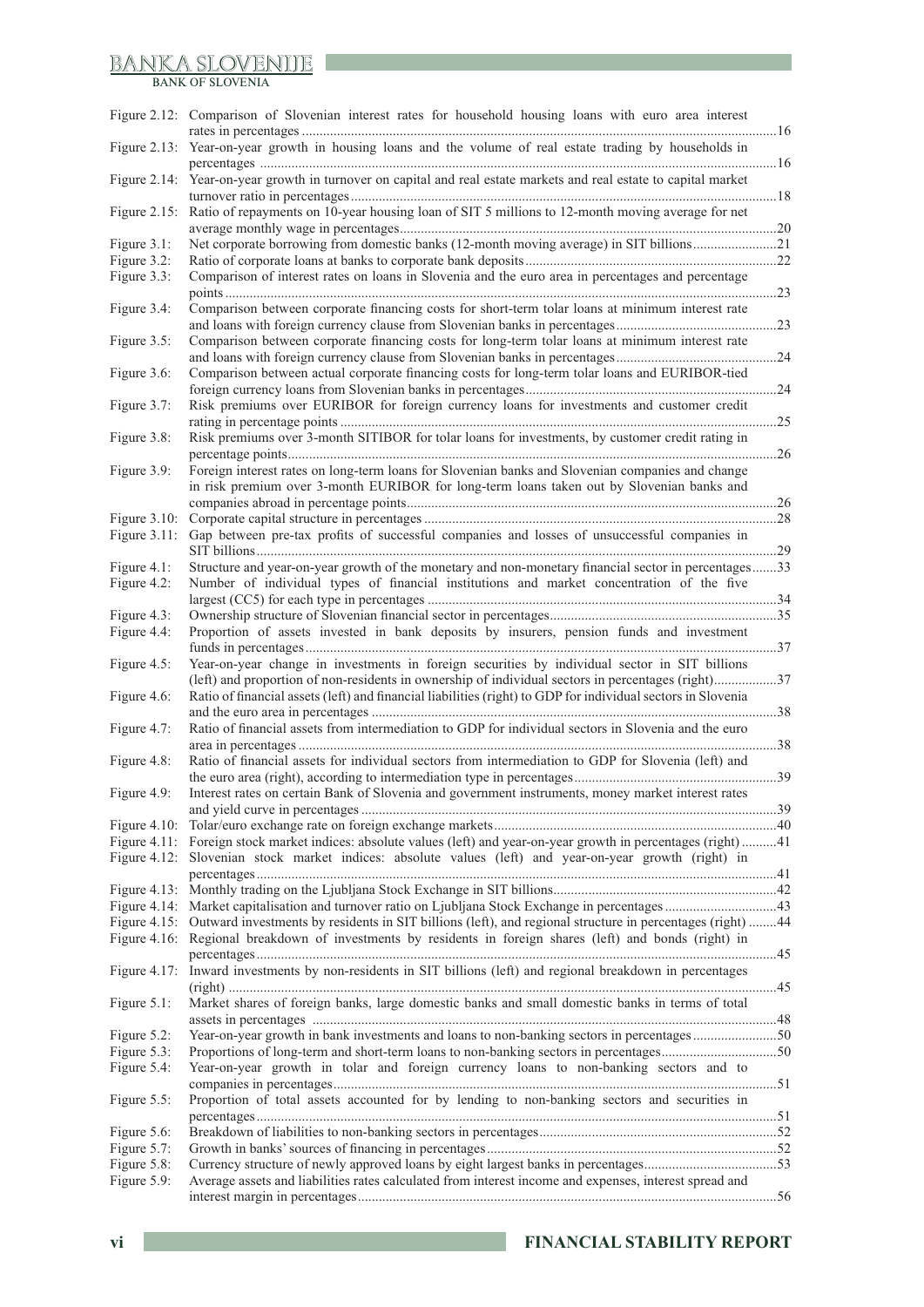|              | Figure 5.11: Declared interest rates on tolar deposits of 31 to 90 days, and year-on-year inflation rates in           |    |
|--------------|------------------------------------------------------------------------------------------------------------------------|----|
|              |                                                                                                                        |    |
|              |                                                                                                                        |    |
|              | Figure 5.14: Net interest income, net non-interest income, operating costs and net provisions (as proportion of        |    |
|              |                                                                                                                        |    |
|              |                                                                                                                        |    |
|              |                                                                                                                        |    |
|              |                                                                                                                        |    |
|              |                                                                                                                        |    |
|              |                                                                                                                        |    |
|              |                                                                                                                        |    |
|              |                                                                                                                        |    |
|              | Figure 5.22: Real growth in loans to non-banking sectors, real GDP growth and the nominal growth ratio in              |    |
|              |                                                                                                                        |    |
|              | Figure 5.23: Breakdown of year-on-year growth in loans to non-banking sectors by types of bank in percentages69        |    |
|              | Figure 5.24: Year-on year growth in loans in 2005 and credit portfolio structure in terms of sectors in percentages70  |    |
|              |                                                                                                                        |    |
|              | Figure 5.26: Number of large exposures and ratio of total large exposures to capital at different groups of            |    |
|              |                                                                                                                        |    |
|              |                                                                                                                        |    |
|              | Figure 5.28: 10 and 20 largest exposures of banks to entities of individual segment as proportion of total             |    |
|              |                                                                                                                        |    |
|              |                                                                                                                        |    |
|              |                                                                                                                        |    |
|              |                                                                                                                        |    |
|              |                                                                                                                        |    |
|              | Figure 5.33: Structure of insurance for new loans at eight largest banks by credit rating categories, 2003             |    |
|              |                                                                                                                        |    |
|              |                                                                                                                        |    |
|              | Figure 5.36: Total contractual amounts of syndicated loans approved for Slovenian banks in EUR millions                |    |
|              | and average maturity period in years (left) and average interest rate in percentages and premium over                  |    |
|              |                                                                                                                        |    |
|              |                                                                                                                        |    |
|              | Figure 5.39: Change in net interest income and interest margin given 1 percentage point change in interest rates -     |    |
|              |                                                                                                                        |    |
|              | Figure 5.40: Proportion of loans to non-banking sectors in foreign currency and proportion of liabilities to           |    |
|              |                                                                                                                        |    |
|              | Figure 5.41: Ratio of foreign currency liabilities and foreign currency assets to total assets, and open balance-sheet |    |
|              |                                                                                                                        | 87 |
|              | Figure 5.42: Ratio of foreign-currency-clause asset items to foreign currency assets items for different groups of     |    |
|              |                                                                                                                        |    |
|              |                                                                                                                        |    |
|              |                                                                                                                        |    |
|              | Figure 5.45: Liquidity coefficients for Categories 1 and 2 of liquidity ladder based on new and old methodology,       |    |
|              |                                                                                                                        |    |
|              | Figure 5.46: Liquidity coefficients for Categories 1 and 2 of liquidity ladder for different groups of banks,          |    |
|              |                                                                                                                        |    |
|              | Figure 5.47: Proportion of deposits of 30 largest depositors accounted for by largest depositor in percentages93       |    |
|              |                                                                                                                        |    |
|              |                                                                                                                        |    |
|              |                                                                                                                        |    |
|              |                                                                                                                        |    |
|              | Figure 5.53: Year-on-year growth in total risk-adjusted assets, risk-adjusted balance-sheet assets, total assets and   |    |
|              | loans to non-banking sectors (left), and ratios of risk-adjusted balance-sheet assets and total                        |    |
|              |                                                                                                                        |    |
| Figure 5.54: |                                                                                                                        |    |
| Figure 6.1:  |                                                                                                                        |    |
| Figure 6.2:  | Structure of insurers' assets covering technical provisions without assets covering mathematical                       |    |
|              |                                                                                                                        |    |
| Figure 6.3:  | Investments by the insurance sector (including insurers, reinsurance companies and pension funds)                      |    |
|              |                                                                                                                        |    |
| Figure 6.4:  | Collected premium and paid claims in SIT millions and the claims ratio for credit insurance 110                        |    |
|              |                                                                                                                        |    |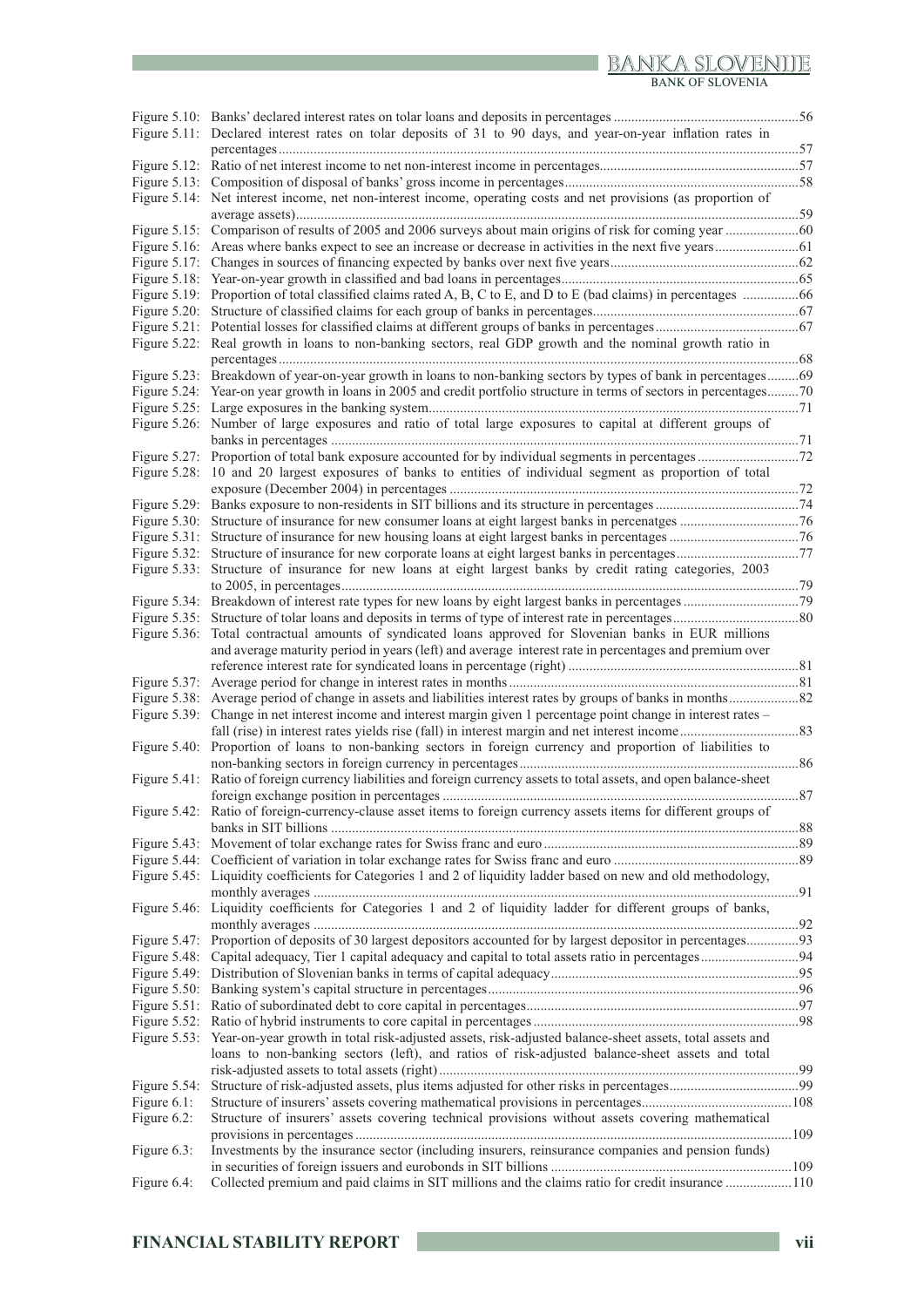# BANKA SLOVENIJE

BANK OF SLOVENIA

| Figure 6.5:     | Structure of collected credit insurance premium in percentages for 2005 and claims ratio over the                                                                                                                        |  |
|-----------------|--------------------------------------------------------------------------------------------------------------------------------------------------------------------------------------------------------------------------|--|
| Figure 6.6:     | Investment structure of voluntary supplementary pension insurance providers in percentages 113                                                                                                                           |  |
| Figure 6.7:     |                                                                                                                                                                                                                          |  |
| Figure 6.8:     | Year-on-year growth of mutual fund assets in Europe and Slovenia in percentages and assets per capita                                                                                                                    |  |
| Figure 6.9:     | Comparison of the structure of mutual funds in Slovenia (left) and Europe/UCITS funds                                                                                                                                    |  |
| Figure $6.10$ : | Proportion of investment funds managed by management companies under majority bank                                                                                                                                       |  |
| Figure $6.11$ : | Comparison of the structure of mutual fund investments of management companies majority-owned                                                                                                                            |  |
|                 | Figure 6.12: Comparison of mutual funds of management companies under majority bank ownership and others<br>in terms of net inflows in SIT billions and year-on-year unit value growth rate in percentages 117           |  |
| Figure $6.13$ : | Monthly net inflows to domestic and non-resident MFs in SIT billions, year-on-year unit value<br>growth rates on domestic MFs, year-on-year return of the SBI 20 (left) and structure of domestic                        |  |
|                 | Figure 6.14: MF investments in domestic shares and bonds as a proportion of the entire market capitalisation of<br>shares and bonds on the organised market, annual inflows as a proportion of turnover on the organised |  |
| Figure $6.15$ : | Monthly net inflows into individual types of fund in SIT billions (left) and investment structure in                                                                                                                     |  |
|                 | Figure 6.16: Annual unit value growth rate of individual types of fund (left) and their ranking at the end of the year                                                                                                   |  |
|                 | Figure 6.17: Year-on-year growth in PIX and SBI 20, monthly investment company turnover in SIT billions (left)                                                                                                           |  |
|                 | Figure 6.18: Volume of leasing business in Slovenia in SIT billions (left) and comparison with Europe (right)                                                                                                            |  |
|                 | Figure 6.19: Year-on-year growth in bank lending to non-banking sectors and of lending by leasing companies, and                                                                                                         |  |
| Figure $7.1$ :  |                                                                                                                                                                                                                          |  |
| Figure 7.2:     | Concentration of the number of transactions in the RTGS and Giro Clearing systems – Herfindahl-<br>Hirschman index $(HHI)$ – and proportion of total number of transactions accounted for by the five                    |  |
|                 |                                                                                                                                                                                                                          |  |

# **Boxes:**

| Box $2.1$ : |                                                                                            |  |
|-------------|--------------------------------------------------------------------------------------------|--|
| Box 2.2:    |                                                                                            |  |
| $Box 4.1$ : |                                                                                            |  |
| Box 5.1:    |                                                                                            |  |
| Box 5.2:    |                                                                                            |  |
| Box 5.3:    |                                                                                            |  |
| Box 5.4:    | The effect of methodological changes and the introduction of the euro on foreign exchange- |  |
|             |                                                                                            |  |

# **Abbreviations:**

| Authorised Investment Companies                                       |
|-----------------------------------------------------------------------|
| Agency for Public Legal Records and Related Services                  |
| Association of Management Companies                                   |
| Bank of Slovenia                                                      |
| Chamber of Commerce and Industry of Slovenia                          |
| Central European Free Trade Agreement                                 |
| Committee of European Insurance and Occupational Pensions Supervisors |
| Central Securities Clearing Corporation                               |
| European Central Bank                                                 |
| European Funds and Asset Management Association                       |
| European Free Trade Association                                       |
| Economic and Monetary Union                                           |
| Exchange Rate Mechanism 2                                             |
| European System of Central Banks                                      |
| Euro Interbank Offered Rate                                           |
|                                                                       |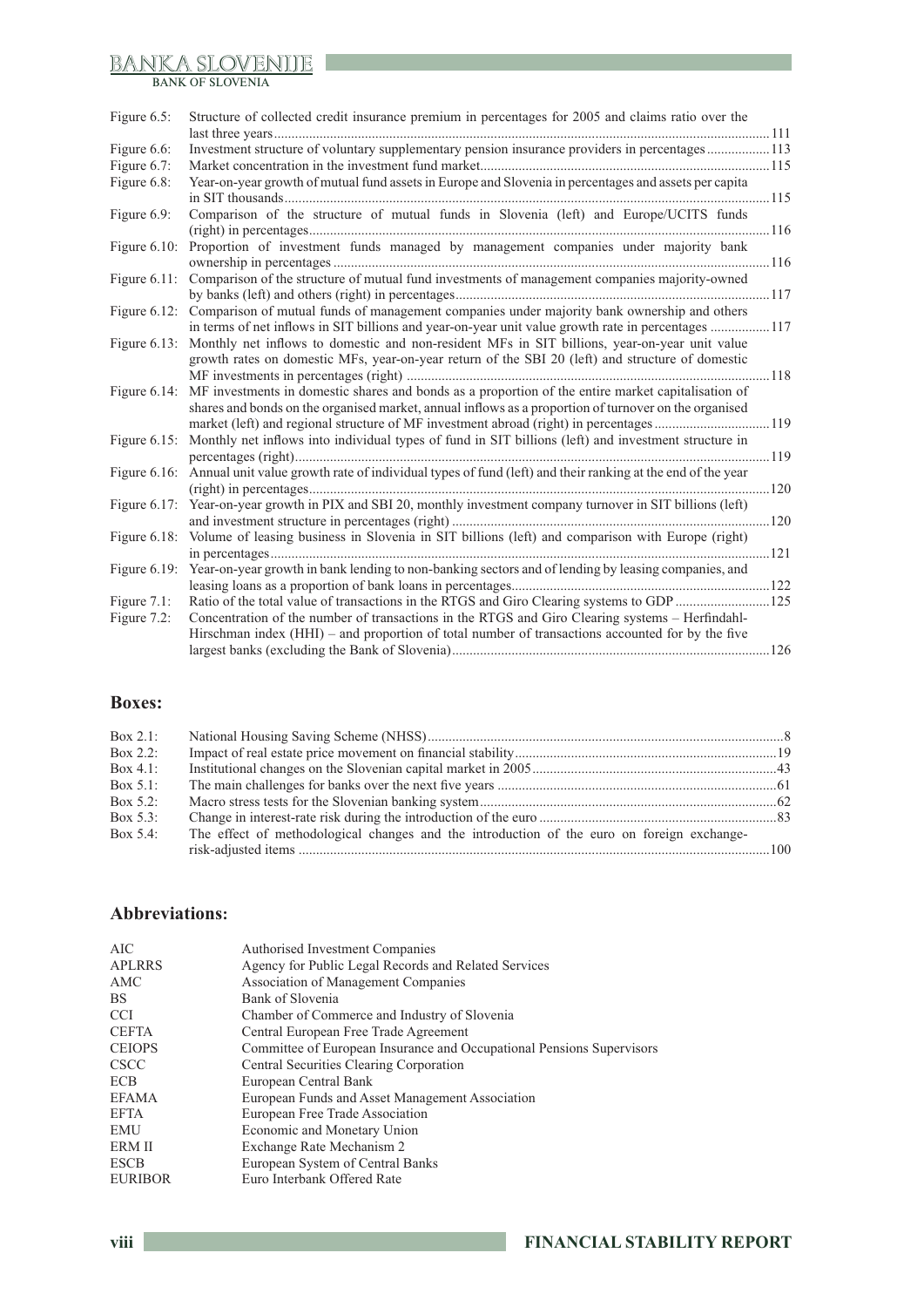| <b>EUROSTAT</b>   | Statistical Office of the European Communities                                                                |
|-------------------|---------------------------------------------------------------------------------------------------------------|
| EU3               | Members of the EU prior to the May 2005 enlargement who are not members of the euro area                      |
| <b>EU10</b>       | New EU member-states as of 1 May 2004                                                                         |
| EU12              | Members of the euro area                                                                                      |
| EU13              | EU member-states not members of the euro area                                                                 |
| EU25              | EU member-states                                                                                              |
| <b>FCBs</b>       | Bank of Slovenia foreign currency bills                                                                       |
| <b>HFRS</b>       | Housing Fund of the Republic of Slovenia                                                                      |
| IC                | Investment company                                                                                            |
| IF                | Investment fund                                                                                               |
| <b>IFRS</b>       | International Financial Reporting Standards                                                                   |
| <b>IMF</b>        | <b>International Monetary Fund</b>                                                                            |
| <b>ISA</b>        | Insurance Supervision Agency                                                                                  |
| <b>LEASEUROPE</b> | European Federation of Leasing Company Associations                                                           |
| <b>LJSE</b>       | Ljubljana Stock Exchange                                                                                      |
| <b>LTV</b>        | Loan to value                                                                                                 |
| <b>MCs</b>        | Management companies                                                                                          |
| <b>MFs</b>        | Mutual funds                                                                                                  |
| <b>NHHS</b>       | National Housing Saving Scheme                                                                                |
| <b>OECD</b>       | Organisation for Economic Cooperation and Development                                                         |
| <b>OFOs</b>       | Other financial organisations                                                                                 |
| <b>OSM</b>        | Official Secondary Market                                                                                     |
| PDII              | Pension and Disability Insurance Institute                                                                    |
| <b>PIX</b>        | Index of investment funds                                                                                     |
| <b>RTGS</b>       | <b>Real-Time Gross Settlement</b>                                                                             |
| <b>SBI 20</b>     | Slovenia's main stock market index                                                                            |
| <b>SCA</b>        | <b>Standard Classification of Activities</b>                                                                  |
| <b>SCIS</b>       | Standard Classification of Institutional Sectors                                                              |
| <b>SITIBOR</b>    | Slovenia's interbank interest rate on tolar time deposits as formed on the domestic interbank<br>money market |
| <b>SLA</b>        | Slovenian Leasing Associatioons                                                                               |
| <b>SLONEP</b>     | Slovenian real estate web portal (www.slonep.net)                                                             |
| <b>SLU</b>        | Savings and loan undertaking                                                                                  |
| <b>SMA</b>        | Securities Market Agency                                                                                      |
| <b>SORS</b>       | Statistical Office of the Republic of Slovenia                                                                |
| <b>TARS</b>       | Tax Administration of the Republic of Slovenia Sitibor                                                        |
| <b>TBs</b>        | Bank of Slovenia tolar bills                                                                                  |
| <b>VEP</b>        | Mutual fund unit price                                                                                        |
| Vzajemci.com      | Slovenian mutual fund web portal (www.vzajemci.com)                                                           |
|                   |                                                                                                               |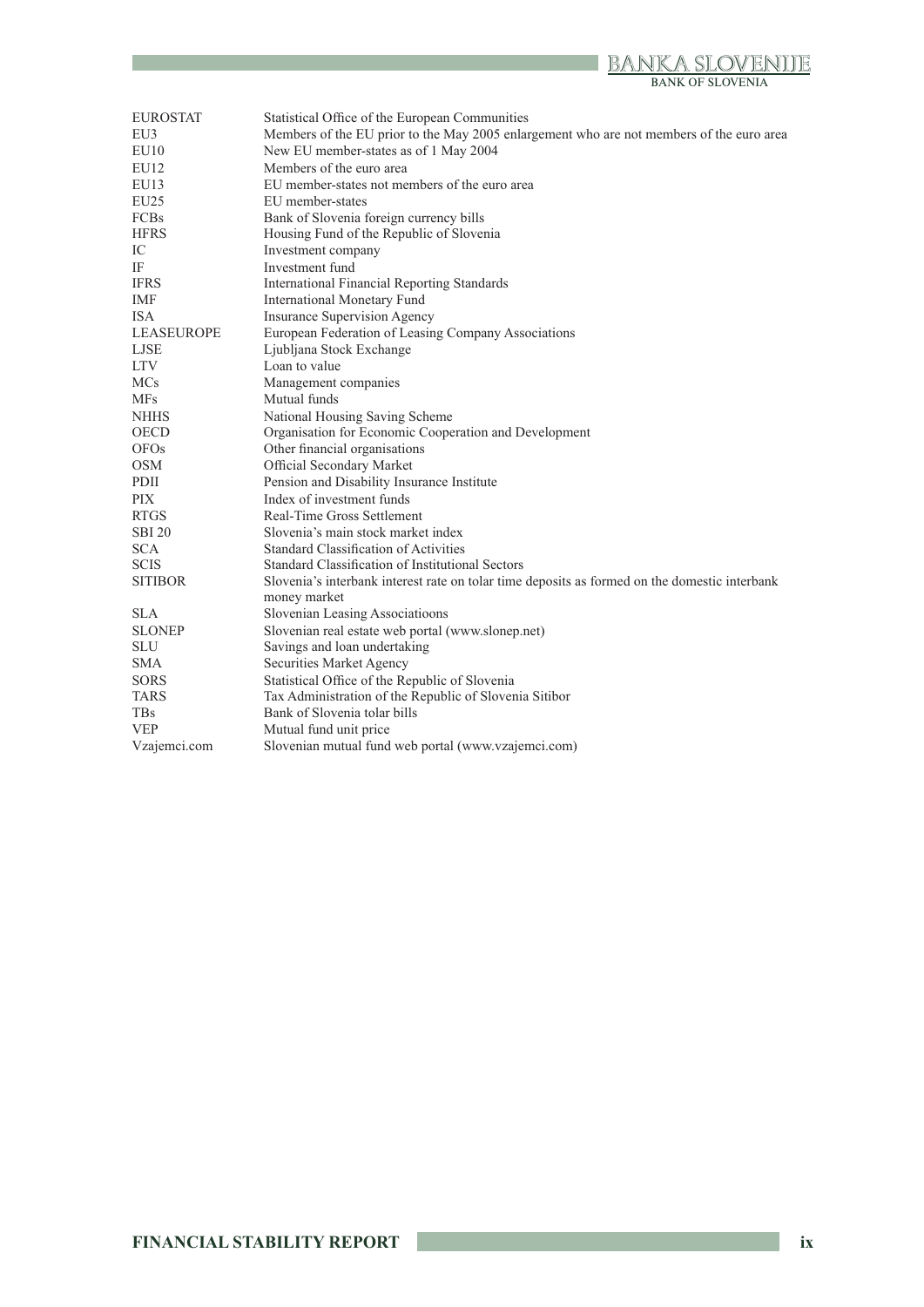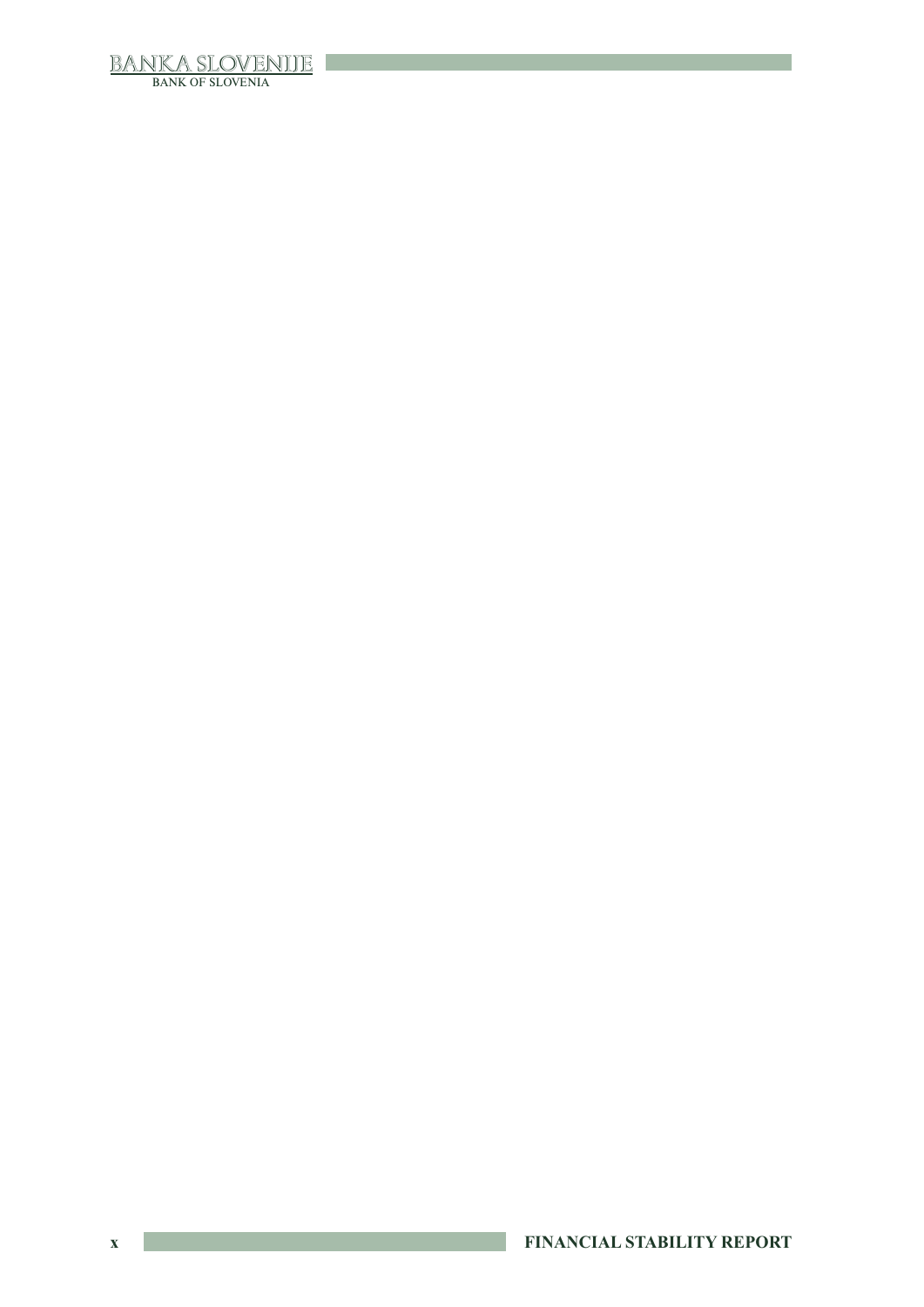# **CONCLUSIONS**

With the introduction of the euro on 1 January 2007, Slovenia will formally conclude the process of European integration that began by signing the Europe Agreement in June 1996. Ensuring macroeconomic stability while meeting the Maastricht convergence criteria was one of the key elements of the transitional period, during which the Slovenian financial system simultaneously evolved into a system capable of functioning within the wider economic environment of the EMU. This year's Financial Stability Report examines the progress made, and at the same time draws attention to certain risks in the financial system that will still be of significance in the months leading up to the introduction of the euro, and even after, when the euro has become Slovenia's currency. The aim of the report is, on the basis of the available data, to assess the stability of the financial system, particularly the banking sector, and to draw attention to any risks that could adversely affect several financial institutions and thus hinder effective financial intermediation.

The favourable economic conditions in Slovenia and the improvement in economic conditions in the EU helped the Slovenian financial system to continue its successful integration into international financial flows, increasing exposure to foreign financial markets. In particular banks continued to rapidly expand their borrowing abroad, their debt accounting for half of the loans raised abroad by the Slovenian economy. Lower interest rates abroad meant that these sources of financing were more favourable to banks in price terms than the collection of deposits on the domestic market. This is increasing the banking system's sensitivity to changes on international financial markets, and thus represents a more variable source of financing than household deposits. Among the non-monetary financial intermediaries, having mainly financed themselves with foreign loans for a number of years now, the leasing companies are particularly dependent on conditions on foreign loan markets.

The process of the nominal convergence of Slovenian interest rates with interest rates in the euro area continued in 2005. The decline in bank interest rates brought increased growth in loans to non-banking sectors, particularly households. By contrast, low deposit rates at banks mean that households moved their money into investments with a higher return, albeit at higher risk. The proportion of household financial assets accounted for by bank deposits fell, while those of investments in mutual funds and investments in foreign securities rose. The proportion of outward investments made in higher-risk equities rose rapidly last year, to account for a proportion equal to that of investments in debt securities. The introduction of the euro will eliminate exchange-rate risk from almost 60% of outward investments, although market risk will remain.

Domestic financial institutions investments in the rest of the world doubled last year. Outward direct investments in banks and mutual funds rose particularly rapidly. Portfolio restructuring meant that the proportion of domestic mutual fund investments held in foreign securities rose to 40%, partly reducing the effect of adverse movements on the domestic capital market. While mutual fund investments in securities on more dynamic financial markets such as Asia and eastern Europe were increasing, their investors' exposure to market risks and exchange-rate risks were increasing indirectly.

The spread between foreign and domestic interest rates encouraged companies to borrow in foreign currency at domestic banks. This was reflected in further shortening of the corporate sector's open foreign exchange position, primarily in euros, compared with the previous year, which has increased exposure to exchange-rate risk in the short term. However the imminent introduction of the euro is reducing this risk. The rapid growth in corporate borrowing at banks has increased their financial gearing. The anticipated rise in interest rates over the next medium-term period will reduce this growth, which is an important source of capital increase. A continuing trend of increasing financial gearing and falling profitability could lead to a deterioration in credit solvency in the corporate sector.

Bank profitability improved in the context of favourable economic conditions and strong lending demand. At the same time the trend of decreasing credit risk continued, which was seen in the diminishing proportion of bad loans in the banking system's portfolio. Despite the decrease in credit risk, the pro-cyclical behaviour of banks, which is being further encouraged by the introduction of international financial reporting standards, means that the reduced lending growth could be reflected in a deterioration in the quality of the credit portfolio. During a period of relatively low interest rates and fierce competition in lending, there is increasing likelihood of a lowering of banks' credit standards or insufficient charging of risk premiums. Another factor in the potential increase in credit risk at banks is the transfer of interest-rate risk and exchangerate risk to the non-financial sector, which in the event of realisation would be seen as an increase in credit risk at banks.

Bank exposure to interest-rate risk, which is becoming one of the most significant risks faced by banks, increased in 2005. The difference between the average period for a change in lending rates and the average period for a change in deposit rates increased last year owing to the lengthening of the average maturity of loans and the decline in the proportion of longterm deposits by non-banking sectors. After the introduction of the euro, the majority of the interest rates tied to any of the current reference rates will track the changes in ECB interest rates at their own pace, with the exception of interest rates index-linked to the TOM base rate, which will continue to depend of the movement of past inflation in Slovenia.

Bank exposure to exchange-rate risk decreased last year. It will decrease further with the introduction of the euro, as the majority of the banking system's balance sheet items are denominated in this currency. The fastest-increasing part of foreign currency exposure is bank exposure to exchange-rate risk caused by changes in the tolar exchange rate of the Swiss franc.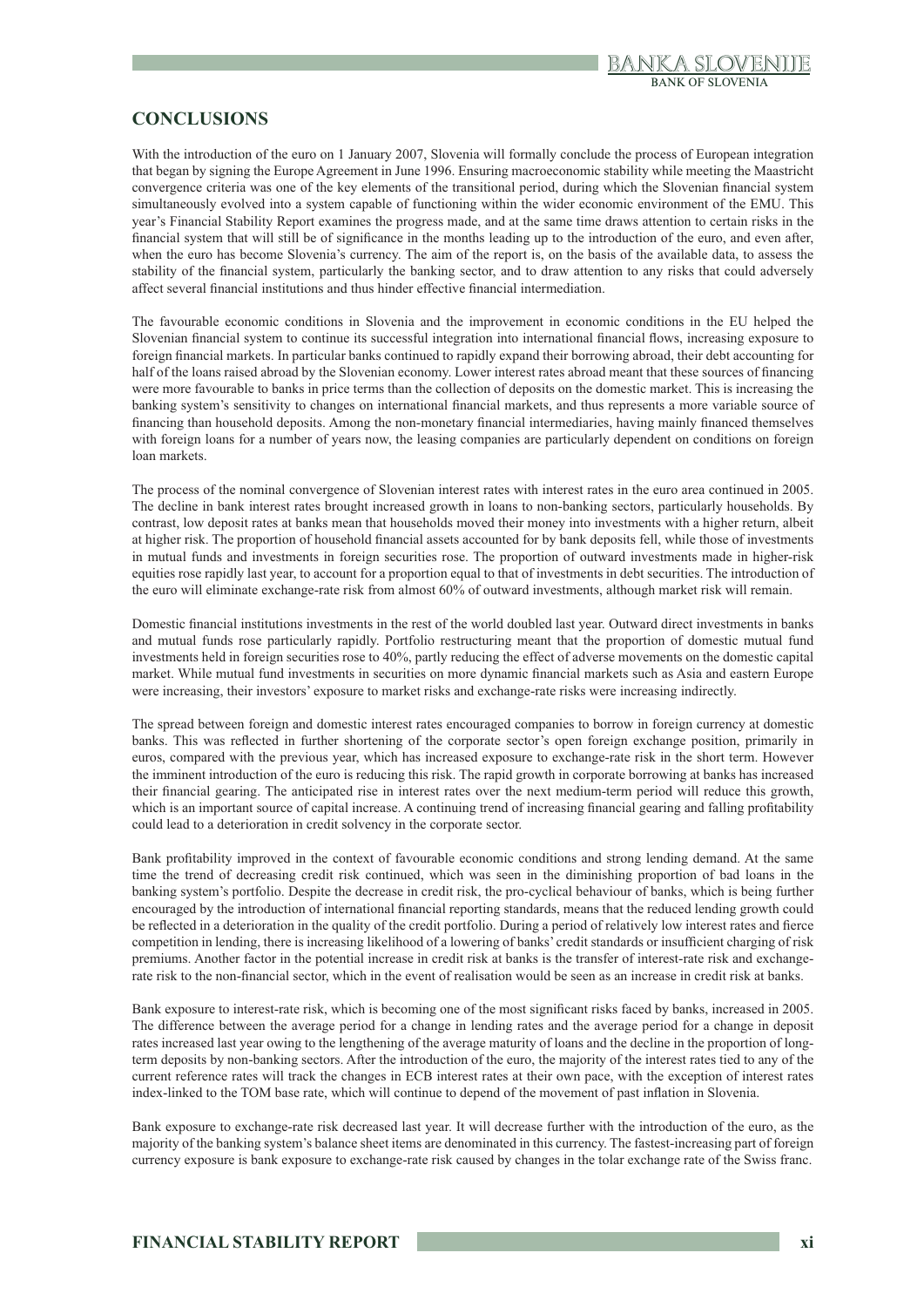### BANKA SI BANK OF SLOVENIA

After several years of declining capital adequacy at banks, a change in the way in which currency-risk-adjusted items are calculated and the imminent introduction of the euro will have a beneficial impact on capital adequacy in 2006. However, the improvement in capital adequacy will not be the result of lower risk in bank operations, but rather the result of institutional factors, which could even increase banks' willingness to assume additional risks and form the basis for additional lending growth.

Jugue

Mitja Gaspari Governor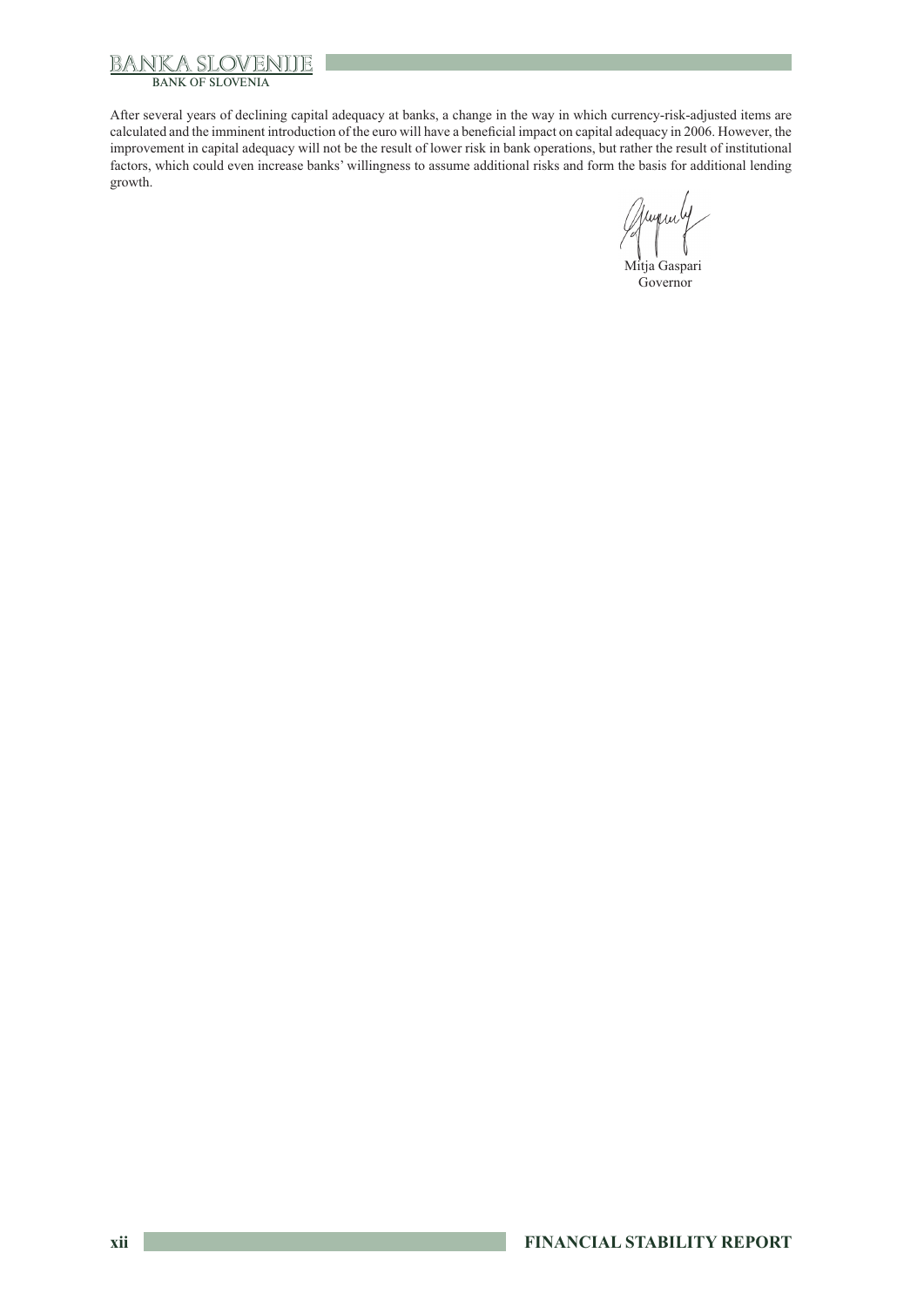# **SUMMARY**

Financial stability is defined as a situation in which the components of the financial system, such as financial markets, financial institutions and financial infrastructure, function without disruption, and in which each component of the financial system provides the greatest possible degree of flexibility in responding to any shocks that may occur. This operational definition is applied in the analytical part of the Financial Stability Report. Section 1 examines the economic conditions faced by banks and other financial institutions in 2005. It then describes the financial changes characteristic of the household and corporate sectors. The financial decisions of both macroeconomic sectors had a significant impact on the financial flows with the rest of the world and between the domestic financial intermediaries, which was also reflected on the Slovenian capital market. The report continues with an examination of bank operations in the previous year, and detailed analysis of changes in the financial risks faced by banks during their operations. The final section of the report describes the operations of other non-bank financial institutions, such as insurance companies, investment funds and leasing companies, and financial infrastructure.

The favourable economic conditions in Slovenia in 2005, seen in relatively high economic growth (3.9%), the successful reduction of inflation to 2.3%, the stable tolar/euro exchange rate, and the maintenance of a modest budget deficit with the current account more or less in balance, had a positive effect on the performance of financial system institutions.

By maintaining high yet sustainable growth in consumption of 3.2%, including an expansion of real estate purchases, the household sector contributed to the increase in demand for consumer and housing loans. In 2005 the net debt of Slovenian households at banks increased to almost 13% of GDP, compared with 9.4% of GDP at the end of 2003. With the increase in debt came a significant change in the structure of the more important forms of household financial assets. Household bank deposits fell to below 59% of total financial assets. The proportion accounted for by investments in shares and bonds also decreased. By contrast, the proportion accounted for by financial assets in the form of investments in mutual funds increased to 8.1%, the proportion of investments in life insurance to 7.9%, and the proportion of investments in supplementary pension insurance to 3.4%. Among the fastest-growing household investments were those made abroad, which in one year increased from 0.8% to 2.0% of total financial assets. Both processes – the increase in household debt and the change in the structure of household financial assets – were influenced by the historically low levels of bank interest rates, and falling prices of securities on the Ljubljana Stock Exchange.

On the basis of high (34%) growth in the turnover on the real estate market, which in 2005 reached as much as 78% of the total turnover on the Slovenian capital market, it can be assumed that for a certain segment of investors purchases of real estate have become an important alternative to financial investments. This growth is mostly driven by the sustained rise in real estate prices; in Ljubljana, for instance, last year alone housing prices increased by between 11.3% and 14.2%, depending on size. High housing price growth in excess of 10% a year has been seen since 2003; the price to earnings ratio of housing in Ljubljana already suggests that smaller flats in particular are overvalued. However, the real estate market is dominated by certain economic and institutional factors, which will probably cause a further rise in housing prices in the near future. By contrast, the organised capital market fell: the SBI 20 was down 5.6% in 2005.

The increased demand for loans, corporate as well as household, was encouraged by low interest rates and fiercer competition between banks. Last year growth in corporate loans increased further, reaching 22% by the end of the year, with companies borrowing mainly in foreign currency, owing to the imminent introduction of the euro and the favourable foreign currency interest rates, which on average over the year were 2.9 percentage points lower on foreign currency investment loans, and 0.2 percentage points lower on short-term loans with a foreign currency clause than on comparable loans in tolars. Foreign currency corporate loans rose by 55.3%, last year, while tolar loans fell by 5%, which affected the currency structure of corporate borrowing. As the result of the favourable foreign currency interest rate for loans from Slovenian banks compared with the average euro area interest rate in the first three quarters of 2005, companies obtained a relatively larger proportion of foreign currency loans from domestic banks than abroad. This led to a significant change in the structure of the corporate lending market: last year the proportion of foreign currency loans obtained abroad by companies fell from 33% to just 15% of the total net increase in loans. Increased borrowing from Slovenian banks led to a relatively high increase in net corporate debt in Slovenia, from 21% of GDP in 2004 to almost 25% of GDP in 2005.

As a result of the high growth in corporate lending, companies' financial gearing increased by 9 percentage points in 2004 to 109.7%, with the largest increases coming in the sectors of construction and trade, where financial and operating liabilities were 2.7 and 1.7 times higher than capital respectively. With rising interest rates, this will lead to an increase in interest expenses, and consequently to lower corporate profits, which is an important source of capital increase. A continued trend of increasing gearing and decreasing profitability at companies could weaken their creditworthiness. Despite declining growth in claims and liabilities, the former grew at a rate 5.3 percentage points higher than that of the latter. Companies' open foreign exchange position against the rest of the world and domestic banks continues to shorten: in 2004 it amounted to 11% of total assets, or almost 24% of capital, compared with 21% of capital in the previous year. The shortening of the open foreign exchange position is increasing companies' exposure to exchange-rate risk. Exporting companies rely on the natural hedge against exchange-rate risk, while other companies only protect themselves against this type of risk to a lesser extent. However, the imminent introduction of the euro is reducing this risk.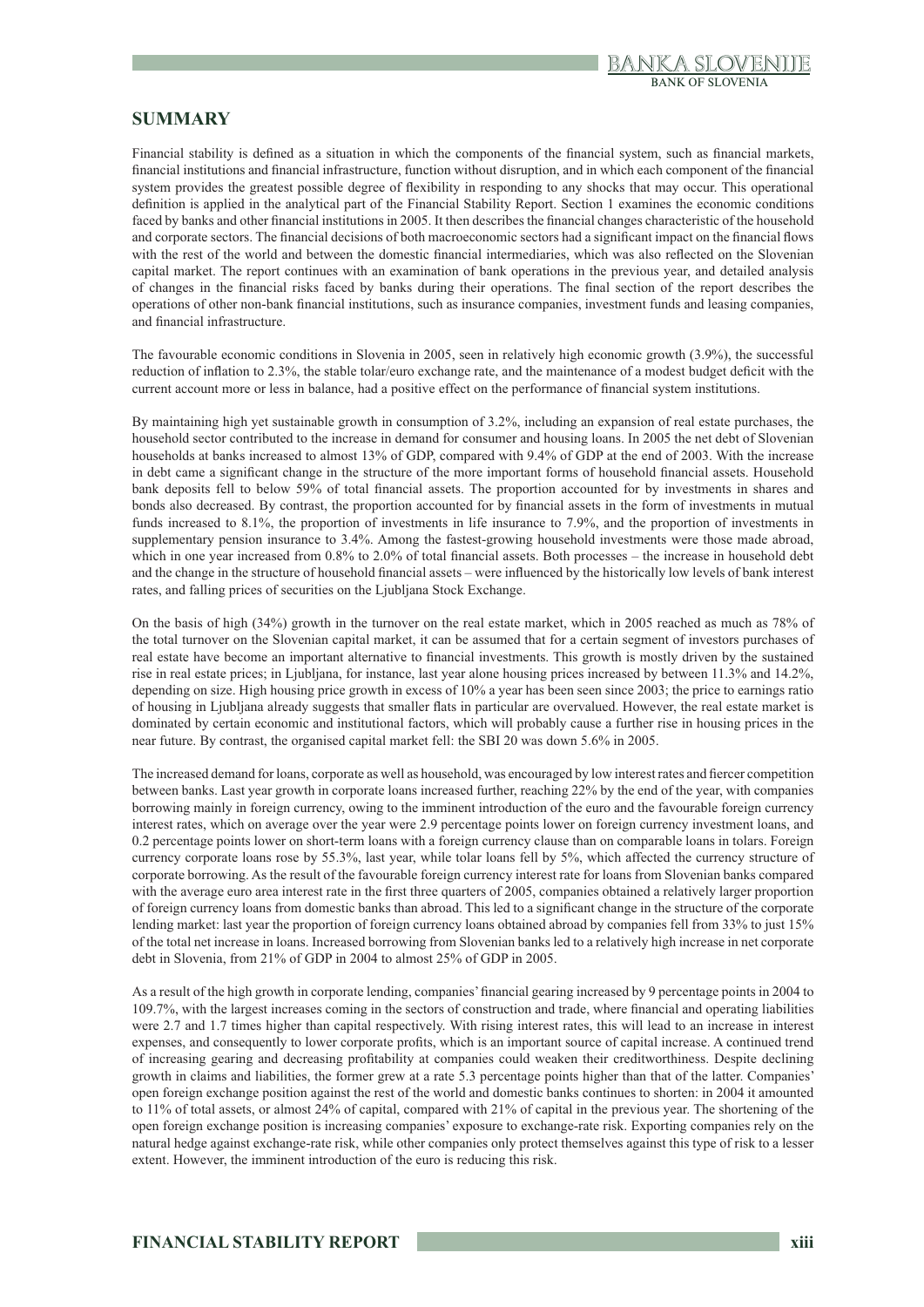# BANKA SLOVENIJE

BANK OF SLOVENIA

Along with the favourable economic conditions, increasing growth in lending to non-banking sectors led to a further increase in bank profitability. In 2005 the banking system's pre-tax profit rose by 11% in real terms to SIT 63.9 billions, bringing an increase in ROE for the third successive year. As a result of an expansion in turnover banks managed to achieve almost 5% growth in net interest income, despite the continued decline in the net interest margin, which by the end of the year had reached a relatively low 2.53%. However, the proportion gross income accounted for by net interest income is still decreasing, and currently stands at 56.7%; at the same time the proportion of net non-interest income is increasing, particularly the proportion of net income from financial transactions. Consequently, the structure of banks' gross income is becoming increasingly sensitive to current economic conditions and growing competition between banks in charges for their services.

The banking system's increased pre-tax profit last year was also the result of the moderate growth in operating costs and relatively low growth in provisioning costs, which at 12.5% was significantly behind the 24% growth in classified claims. Last year the proportion of gross income accounted for by operating costs fell below 60%, while the proportion of net provisions remained relatively low at 16.4%, similar to that in 2004. Both these methods for increasing profit are only temporary, as changes in banking regulations (the introduction of the IFRS, the implementation of the CAD directive), and above all introduction of the euro, are expected to bring an increase in operating costs in 2006, while the decrease in provisioning costs is mainly the result of favourable economic conditions and the introduction of the IFRS.

High growth in lending to non-banking sectors (24.2%) and low growth in deposits by non-banking sectors (8.7%) are bringing significant changes in the structure of the banking system's balance sheet. Banks are increasingly compelled to finance their increased lending activity by borrowing abroad, and only partly by reducing their investments in securities. In one year the proportion of the latter decreased by less than 1 percentage point, while the proportion of liabilities to foreign banks in 2005 increased by 9 percentage points to 27% of total assets. Last year, when all Slovenian banks were borrowing abroad at an average interest rate of 2.5%, these sources were more favourable in terms of price than collecting deposits on the domestic retail market. However, rapid growth in banks' liabilities to the rest of the world is increasing their dependence on the situation on foreign financial markets, as increases in foreign interest rates are immediately reflected in more expensive sources of financing and consequently lower net interest income. Furthermore, resources obtained on the interbank market are more variable than collected household deposits.

This change in the structure of the balance sheet was felt most strongly by the banks under majority foreign ownership, and increasingly by the large domestic banks. Relatively easy access to financing from parent banks enabled banks under majority foreign ownership to achieve above-average growth of 37.7% in lending to non-banking sectors. This led to an increase of 2.6 percentage points in their market share in the banking system to 22.7%, primarily at the expense of a reduction of 2.1 percentage points in the market share of the large banks to 67%.

The results of the survey confirm banks' expectations regarding further borrowing abroad and reducing the proportion of non-bank deposits. According to their assessments, the most important risks remain credit risk and interest-rate risk. Banks are particularly aware of the increased competition and rising operational risks, which is the consequence of institutional changes. These survey results are very similar to the Bank of Slovenia's own assessments.

In favourable economic conditions and in the context of high demand for loans, the trend of reducing credit risk at banks continued. This is confirmed not only by the low growth in net provisioning, but also by the favourable changes in the structure of total classified assets. The proportion of claims given the lowest-risk A rating recorded the largest increase, expanding by 1.6 percentage points to account for 83.4% of the total portfolio. The proportion of B-rated claims decreased the most, by 0.9 percentage points, while the decrease in claims rated C to E was less pronounced. The ratio of special provisions to total classified assets fell by 0.5 percentage points to 4.6% as a result of the increase in the proportion of lower-risk claims. Improvements in the structure of classified claims were most visible in the banks under majority foreign ownership, which also achieved the highest lending growth. Furthermore, in 2005 the credit rating structure of loans, which account for three-quarters of all classified claims, improved for the fourth consecutive year. Adjustments to loans were reduced to 4.4% of the total. In the majority of industries and market segments loan quality improved, with the exception of the sectors of mining, health and other public services. Banks continue to rate loans to non-residents and sole proprietors as the highest risk, followed by loans to the sectors of agriculture, hotels and catering, and trade.

In addition to the improved credit rating structure of loans, the quality of loan insurance also improved. In 2005, the proportion of new loans at the eight largest banks that were unsecured fell by 2 percentage points to 61.4%. The highest proportion of loans are those with real estate collateral (12.8%), while 5.2% of loans are insured with securities. These two forms of insurance experienced the highest growth. By contrast, the proportion of loans insured with insurers fell slightly to 2.5% of all new loans at the eight largest banks, and the proportion of loans insured with sureties fell to 6.4%. In the context of the high growth in housing loans, which last year exceeded 45%, the proportion of new housing loans secured with a mortgage increased by 10.4 percentage points to 42%. Furthermore, the results of the bank survey show that the average loan-to-value ratio (LTV) increased to 59%, ranging from 50% to 70% at individual banks.

In contrast to the improvements in loan insurance and the reduction in credit risk, concentration in banks' credit portfolio increased. There was an increase in total large exposure expressed as a percentage of capital to 227%, and in the number of large exposures to 305, which are the highest figures in the last five years.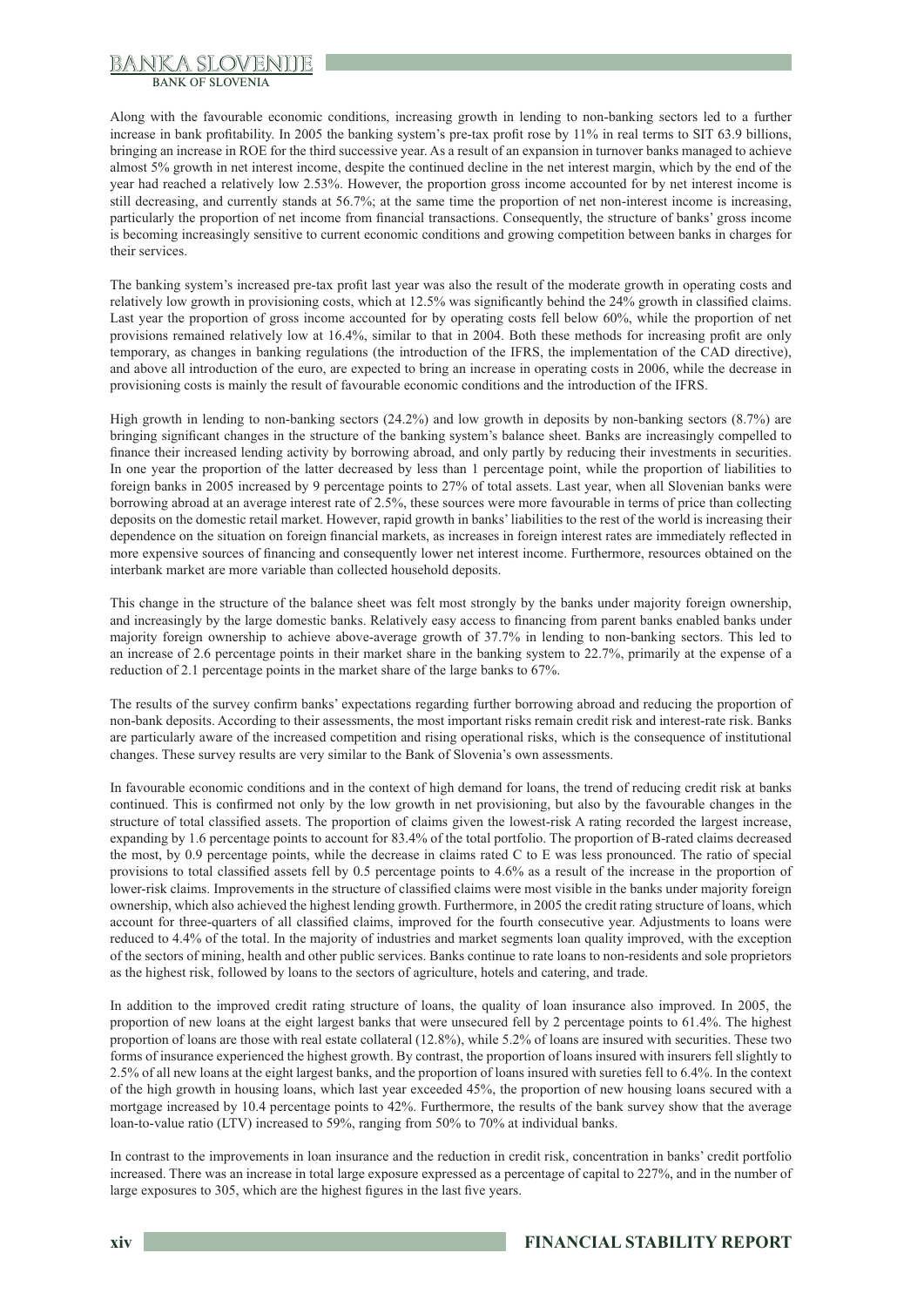Despite the trend of decreasing credit risk, the pro-cyclic behaviour of banks means that any reversal in the economic cycle would relatively quickly be reflected in a deterioration in the credit portfolio, which would in turn reduce banks' returns. The introduction of the IFRS, which in accounting for the impairment of claims and off-balance-sheet liabilities are based on the concept of realised losses, will additionally contribute to the more pronounced pro-cyclic changes in the quality of the portfolio. The current very favourable risk structure of total classified assets should not give grounds for excessive optimism, since it would start deteriorating should the relatively high lending growth begin to weaken.

An additional factor of potential increase in credit risk at banks is the transfer of interest-rate risks and exchange-rate risks to the non-financial sector. This increases the systemic risk for the entire economy, since the corporate and household sectors are not adequately equipped for determining, assessing and managing interest-rate and exchange-rate risks.

In contrast to decline in credit risk, bank exposure to interest-rate risk increased in 2005. The difference between the average period of change in lending rates and deposit rates lengthened by 10% to 6.6 months. This is primarily the result of the lengthening of average loan maturity periods and the shortening of the average maturity of non-banking sector deposits. Banks are relatively rapidly expanding the proportion of new loans with a variable interest rate: last year the percentage of new loans with a variable interest rate was 57%, up 16 percentage points from 2004. Last year the banking sector was more exposed to a rise in interest rates, since interest expenses would increase faster than interest income as a result of the period of change in deposit rates being shorter than that of lending rates. In addition to the time imbalance between changes in lending and deposit rates, interest-rate risk was affected by the increase of SIT 20 billions in the difference between average interest-bearing assets and liabilities to SIT 430 billions in 2005.

The expected introduction of the euro in 2007 will not affect the level of interest-bearing assets or liabilities. However, the introduction of the euro will lead to a change in interest-rate risk because of the indexation of certain interest rates with the TOM base rate. The SITIBOR reference interest rate will be replaced with the EURIBOR reference interest rate. The majority of interest rates linked to one of the reference rates will track the changes in ECB interest rates at their own pace, with the exception of those index-linked to the TOM base rate, which will still depend on the movement of inflation in Slovenia. The change in interest-rate risk after the introduction of the euro will be the result of the fact that the interest-ratesensitive assets indexed by the TOM base rate are almost double the amount of the interest-rate-sensitive liabilities indexed by the TOM base rate.

The exposure of banks to exchange-rate risk measured by the openness of the foreign exchange position fell in 2005 from 23.4% to 21.7% of regulatory capital. The long open foreign exchange position, and consequently exposure to exchangerate risk, will be further reduced with the introduction of the euro, as around 90% of banks' foreign currency balance-sheet items are in euros. Exposure to exchange-rate risk partly increased as the result of changes in the Swiss franc exchange rate owing to the rapid growth in balance-sheet items with a foreign currency clause tied to the Swiss franc. In the banking sector overall, the proportion of items with a foreign currency clause tied to the Swiss franc increased from 4% to 12% last year; this proportion was even higher in the group of banks under majority foreign ownership, where it stood at 14.5%. Banks transferred the greater part of the risk associated with changes in the Swiss franc exchange rate to their clients through loans with a foreign currency clause tied to the Swiss franc. Borrowers who obtained this type of loans as a rule do not enjoy a natural hedge, while the variability in the Swiss franc exchange rate was greater than the variability in the euro exchange rate over the last ten years.

In 2005 bank liquidity as measured by the average annual liquidity coefficient remained at the level of the previous year. The coefficients improved slightly in the second half of the year following the amendment of the Bank of Slovenia's regulation on the minimum level of liquidity. However, certain indirect liquidity indicators deriving from balance-sheet maturity structure show that, viewed over a longer timeframe, bank liquidity is not as good as it was last year. Higher growth in lending to non-banking sectors coupled with low growth in deposits and the shortening of average maturity periods is intensifying banks' dependence on sources of financing obtained on the interbank market, and particularly on sources borrowed from foreign banks. The concentration of the largest depositors increased, and the volume of secondary liquidity decreased. Preparations for the adoption of the euro, the introduction of international accounting standards and the implementation of the CAD directive are also increasing operational risks at banks.

Changes in banks' risks reflected in the growth in risk-adjusted assets, and slower growth in regulatory capital, resulted in a decline in capital adequacy by 1.2 percentage points to 10.6% in 2005. The decline in banks' capital adequacy was mostly driven by high growth in lending, growth of more than 52% in capital investments, and banks' reluctance to increase their capital in the expectation of higher capital adequacy after the introduction of the IFRS at the beginning of 2006. The fiveyear trend of decline in the proportion of total risk-adjusted assets accounted for by credit-risk-adjusted items was reversed in 2005: this proportion increased by 1.4 percentage points, alongside a decline in the items adjusted for exchange-rate risks and market risks.

In 2006 capital adequacy was positively affected by the change in the calculation of currency-risk-adjusted items, and is expected to improve further with the introduction of the euro. Bank balance-sheet items expressed in euros will become domestic currency items, which will reduce capital requirements for foreign exchange risks. However, it needs to be stressed that expected improvement in capital adequacy will therefore not be the result of less risk-incurring behaviour by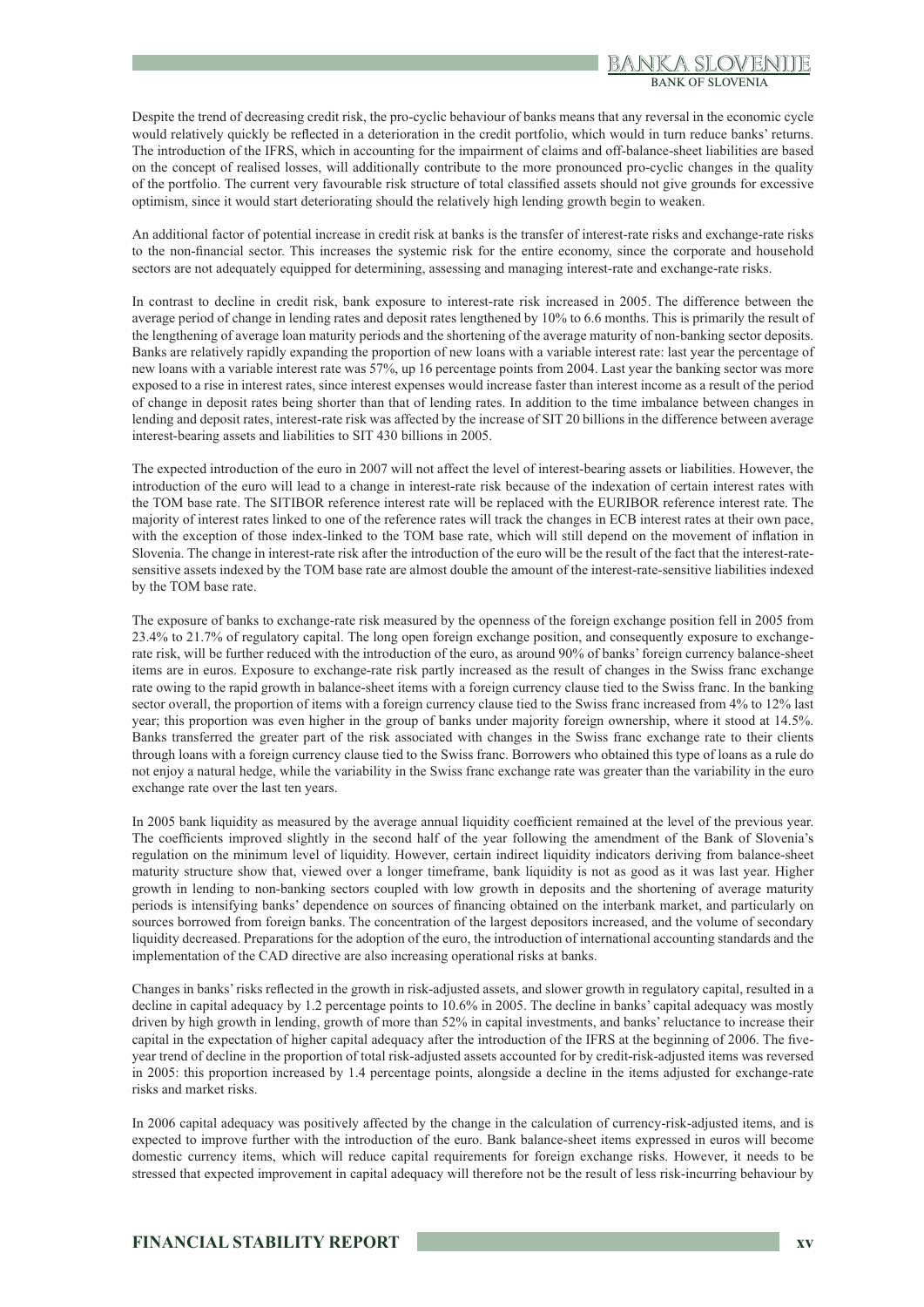# BANKA SLOVENIJ

BANK OF SLOVENIA

banks, but of institutional factors, which might even increase banks' willingness to assume additional risks and will serve as the basis for further growth in lending without recapitalisation.

Similar to the improvements in banks' performance in 2005 were the improvements in the performance of insurers. After three years of decrease, last year insurers increased their net profits as a result of improved performance on the non-life and life insurance market. The performance of health insurance remained negative in the amount of SIT 2.1 billions. The improvement in the claims ratio was boosted primarily by a 12% improvement in non-life insurance claims and an 8% improvement in life insurance claims. The health insurance claims ratio deteriorated last year. Last year insurers and reinsurance companies increased their collected premium by 9%.

The proportion of more profitable and riskier investments in the structure of life insurance investments and assets covering mathematical provisions has increased over the last few years. The proportion of investments in debt securities and deposits at banks, which are regarded as the safest form of investment, fell by 4 percentage points in 2005, but still remains at the very high level of 82%. As with assets covering mathematical provisions, insurers displayed a significantly more conservative investment policy in other assets covering technical provisions than insurers in euro area countries. Slovenian insurers achieved greater geographical diversification in their investments: last year the proportion of investments in foreign securities increased from 19% to 24%, which had a positive effect on reducing the dependence of coverage of technical provisions by investments on returns on the domestic stock market. Voluntary supplementary pension insurance providers were slightly less successful, as their proportion of investments in foreign securities remained at the 2004 level of 15%.

The proportion of bank loans to households secured with insurers continues to decrease. Last year this proportion fell by 20 percentage points to 40% of total loans to households. The proportion of total collected premium accounted for by loan insurance premiums remains low at 2.6%. The claims ratio for insurance of consumer loans rose last year to 0.72, but the claims ratio for insurance of housing loans fell considerably, from 0.54 to 0.26. These developments suggest a successful reduction in potential systemic risks as the result of the transfer of credit risks from banks to insurers.

In 2005 investment fund assets increased by just 6%, as a consequence of the less encouraging conditions on the domestic capital market. At the end of 2005 investment companies had 63% of their investments in domestic shares, which increased their sensitivity to the return on securities on the domestic capital market. The adverse effect on mutual funds of the fall in securities prices on the Ljubljana Stock Exchange was not so marked, owing to a rapid increase in the proportion of foreign investments. In 2005 mutual funds increased their proportion of foreign investments by 23 percentage points to 40%. For this reason their annual return of 7% was higher than the return of Slovenia's stock market index the SBI 20, which was negative at -5.6%, although considerably lower than the return in 2004. Last year's fall in the SBI 20 was partly the result of changes in mutual funds' regional investment structure. In 2005 the proportion of the market capitalisation of shares on the stock exchange accounted for by mutual funds' shares rose by 2 percentage points to 6.7%, but this rise was primarily the consequence of the conversion of investment companies. The impact that mutual funds have on the domestic capital market is expected to diminish further in the future, as the proportion of foreign investments in their investment structure will continue to increase.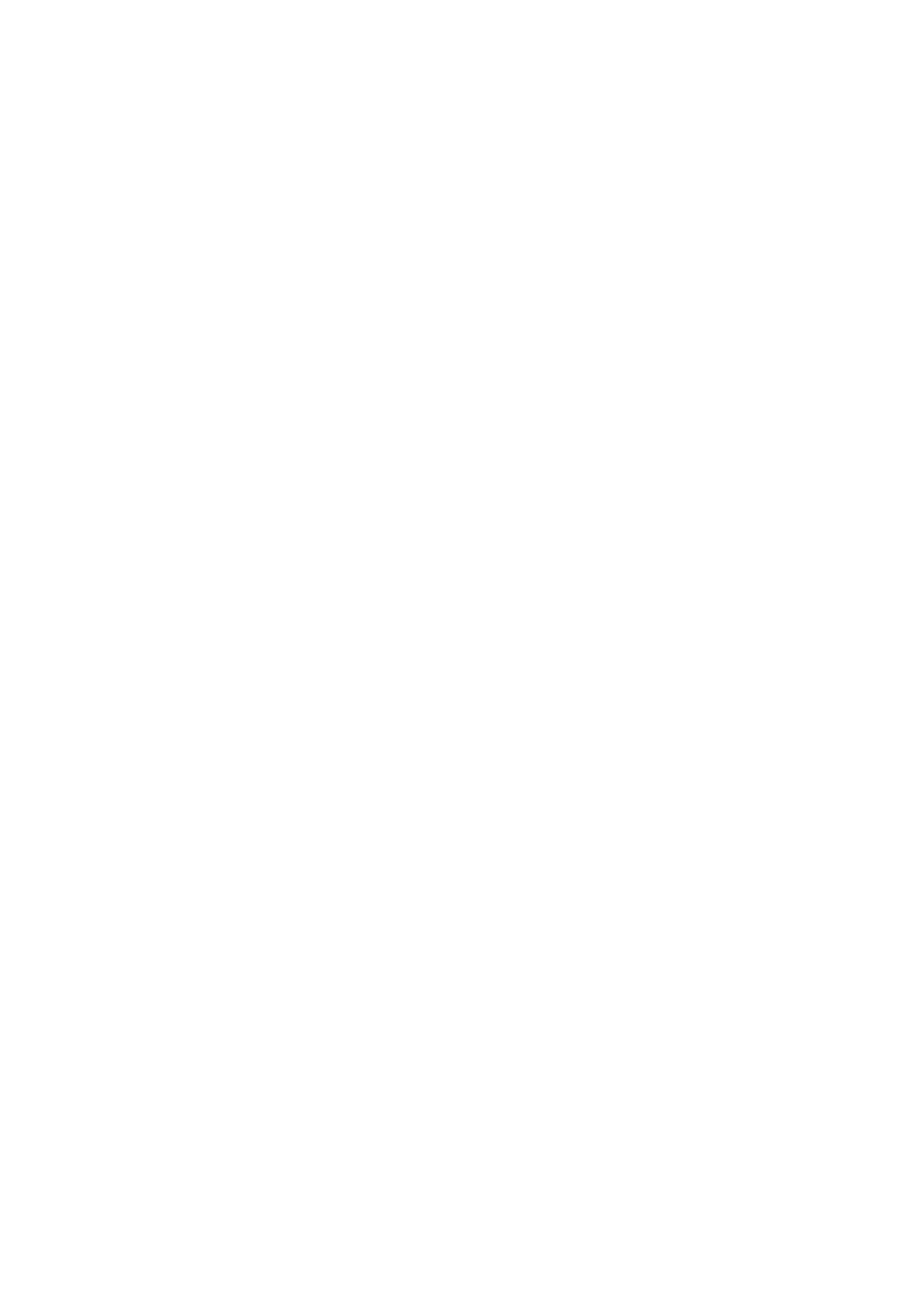

of GDP, and general government debt remained low at 29.1% of GDP according to ESA95 methodology.

**The coordinated action by the Bank of Slovenia and the Slovenian government contributed to the fall in inflation.** 

The coordinated action by the Bank of Slovenia and the Slovenian government was again significant in reducing inflation in 2005. The Bank of Slovenia's monetary policy maintained interest rates at a level in keeping with exchange rate stability, and attempted to prevent potential inflationary pressures from arising on the side of demand. The government curbed price growth by making counter-cyclical adjustments to excise duties on liquid fuels, thus mitigating the transmission of high oil prices on world markets into domestic prices. Its policy of managing administered prices prevented costs from automatically feeding through into price formation.





Source: Bank of Slovenia

Price movements in recent months indicate that inflation will stabilise at a level slightly above 2%. The factors that will affect the movement of inflation in the months ahead remain the same as last year. Any further increase in oil prices and strengthening of the dollar against the euro could have an adverse impact on inflation from abroad, while the main risk factor in the domestic environment is possible excessive spending caused by low interest rates. Movements in prices in the non-tradable sector, administered prices and slower growth in wages and social transfers will also be of significance to the movement of inflation in the future.

Table 1.1: Annual growth in GDP and GDP components in percentages

| (%)                           | 2001   | 2002 | 2003   | 2004   | 2005   | 2005           |                |                |                |
|-------------------------------|--------|------|--------|--------|--------|----------------|----------------|----------------|----------------|
|                               |        |      |        |        |        | Q <sub>1</sub> | Q <sub>2</sub> | Q <sub>3</sub> | Q <sub>4</sub> |
| <b>Real GDP</b>               | 2.7    | 3.5  | 2.7    | 4.2    | 3.9    | 2.8            | 5.4            | 3.6            | 3.7            |
| Household spending            | 2.7    | 1.8  | 3.0    | 3.1    | 3.2    | 2.9            | 3.8            | 3.4            | 2.8            |
| Government spending           | 3.9    | 3.2  | 1.6    | 2.9    | 3.0    | 2.0            | 3.1            | 3.2            | 3.9            |
| Investment spending           | $-4.3$ | 4.0  | 10.1   | 9.2    | $-3.0$ | $-1.5$         | $-8.0$         | $-4.4$         | 2.0            |
| Exports of goods and services | 6.3    | 6.7  | 3.1    | 12.5   | 9.2    | 8.8            | 9.6            | 9.5            | 8.8            |
| Imports of goods and services | 3.0    | 4.8  | 6.7    | 13.2   | 5.3    | 6.8            | 1.6            | 5.9            | 7.2            |
| Net exports <sup>1</sup>      | 1.8    | 1.1  | $-2.2$ | $-0.8$ | 2.3    | 1.2            | 4.8            | 2.2            | 0.9            |

Note: <sup>1</sup> Percentage points.

Source: SORS, Bank of Slovenia, own calcualtions

**Economic growth in Slovenia last year was the second-highest in the last five years.**

**Economic growth in 2006 will depend primarily on exports.**

Economic growth in Slovenia was relatively good in 2005 at 3.9%, but down 0.3 percentage points from the previous year. The largest contribution of 2.3 percentage points to this growth was made by net exports. Growth in domestic consumption was lower last year than in the previous year. The reason was the real decline in investment spending. The change in inventories acted as a brake on real GDP growth, while growth in investment spending only increased significantly in the final quarter of 2005. Growth in investments in plant and equipment was particularly low, while investments in buildings grew slightly more than in 2004. Household spending continued to grow at a relatively lively pace of 3.2% last year.

Economic growth in 2006 should be similar to that in the previous two years, while inflation should stabilise at just over 2%. However, in addition to domestic conditions and the exercise of economic policy, economic growth and inflation depend on external factors such as economic growth in Slovenia's major trading partners, and the movement of oil prices on world markets. Other external factors that have an impact on inflation are commodities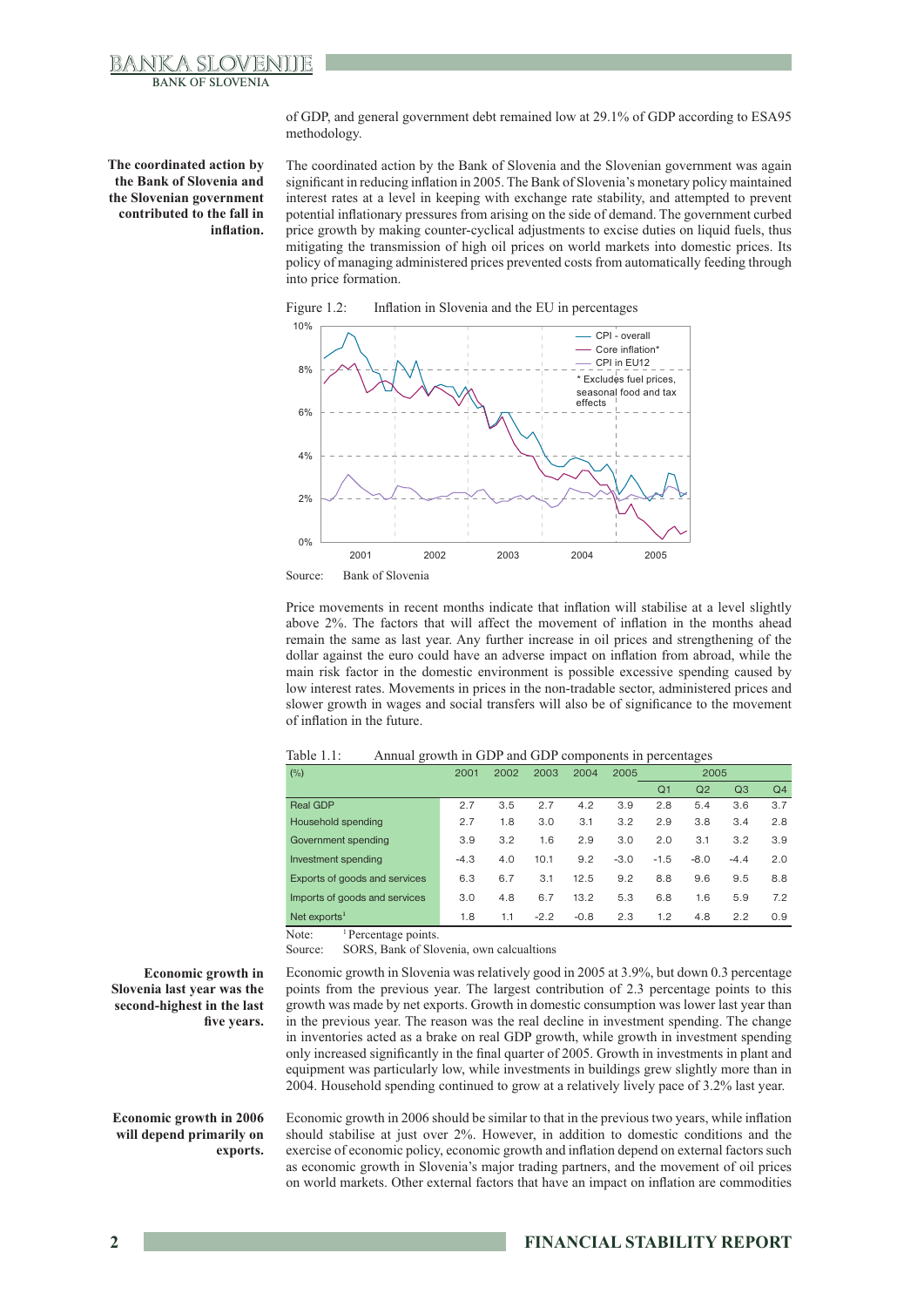prices and the movement of the euro/dollar exchange rate. Given the importance of net exports to economic growth, economic recovery in the EU remains key. Higher exports could gradually revive investment activity in Slovenia.

The lively growth in household spending is tied to increased purchases of consumer durables. With a stable exchange rate and low interest rates, consumption has been relatively lively for some time now. Despite the fear that increased consumption under altered circumstances could increase the pressure on the balance of payments, this has so far not occurred. Increased household debt could even act to limit consumption in the future, household debt having risen sharply in the last three years. Growth in government spending rose to 3% last year, but because of public finance restrictions it cannot have a significant impact on economic growth.

After Slovenia joined the ERM II in June 2004 monetary policy began to focus on meeting the criterion of exchange rate stability, which has placed the principal burden of reducing inflation on fiscal policy and incomes policy. Given the current inflation trends, it is certain that by early summer 2006, when the two years of membership of the ERM II have passed, Slovenia will meet all the criteria for introducing the euro at the beginning of 2007.

#### **Financial transactions with the rest of the world**

There was a moderate current account deficit last year of 1.1% of GDP. The deficit of EUR 301 millions was half that in 2004, when it stood at 2.1% of GDP. With domestic consumption lively and the terms of trade deteriorating, which brought a sharp acceleration in merchandise imports in the second half of 2005, the record high surplus in trade in services, an increase in the surplus in transfers and smaller net outflows of labour and capital income were all positive factors in current account.

After two consecutive years of relatively low net financial inflows, these reached 5.5% of GDP again in 2005. The private sector contributed to this, the government reducing its external debt in line with its strategy of domestic borrowing. The increase in net financial inflows originated in private sector borrowing abroad, mainly by banks. Outward portfolio investments by the private sector remained high.

1. Current account 1. Current account 1. Current account 1. Current account 1. Current account 1. 301

as % of GDP 1.5 -0.3 -2.1 -1.1 2. Financial account 1,099 149 411 1,506

2002 2003 2004 2005

| as % BDP                                                                                                                                                                                | 5.4      | 0.6    | 1.6    | 5.5               |  |  |  |
|-----------------------------------------------------------------------------------------------------------------------------------------------------------------------------------------|----------|--------|--------|-------------------|--|--|--|
| Capital transfers                                                                                                                                                                       | $-163$   | $-164$ | $-116$ | $-137$            |  |  |  |
| <b>Outward FDI</b>                                                                                                                                                                      | 1,538    | $-118$ | 221    | $-27$             |  |  |  |
| Investments in foreign securities                                                                                                                                                       | $-117$   | $-173$ | $-221$ | $-322$            |  |  |  |
| Net trade credits                                                                                                                                                                       | $-41$    | $-58$  | $-31$  | $12 \overline{ }$ |  |  |  |
| Net loans abroad                                                                                                                                                                        | 718      | 979    | 1,391  | 2,292             |  |  |  |
| <b>Bank deposits</b>                                                                                                                                                                    | 130      | 428    | 236    | 1,012             |  |  |  |
| Other                                                                                                                                                                                   | $-620$   | $-733$ | -852   | $-645$            |  |  |  |
| 3. Foreign exchange reserves                                                                                                                                                            | $-1,443$ | $-68$  | 133    | $-1,205$          |  |  |  |
| as % of GDP                                                                                                                                                                             | 6.9      | 0.3    | $-0.5$ | 4.4               |  |  |  |
| Bank of Slovenia, own calculations<br>Source:                                                                                                                                           |          |        |        |                   |  |  |  |
| In the financial account, the largest rise in claims against the rest of the world was recorded<br>by outward portfolio investments. They rose by just under one-third last year to EUR |          |        |        |                   |  |  |  |

649 millions, exceeding other types of investment for the first time. Outward portfolio investments rose rapidly in 2004 primarily as a result of changes in the structure of the domestic financial market. The high inflows of money into mutual funds were at first directed towards domestic securities until the abolition of restrictions in the amount of investments in foreign securities. This was followed in 2005 by rapid growth in investments in foreign securities and foreign mutual funds, particularly in the second half of the year. Growth in loans to the rest of the world was also relatively rapid. The volume of trade credits remained similar to that in the previous year.

Among liabilities to the rest of the world, the large volume of borrowing abroad increased significantly in 2005, the total financial inflows into the private sector rising by 56% last year. Direct borrowing abroad by companies was less significant last year than in previous

**No additional pressures or imbalances are expected in the balance of payments despite relatively lively consumption.**

**A moderate current account deficit.**

**Increased net financial inflows originated in private sector borrowing abroad.**

**Outward portfolio investments are prevalent on the claim side of the financial account.**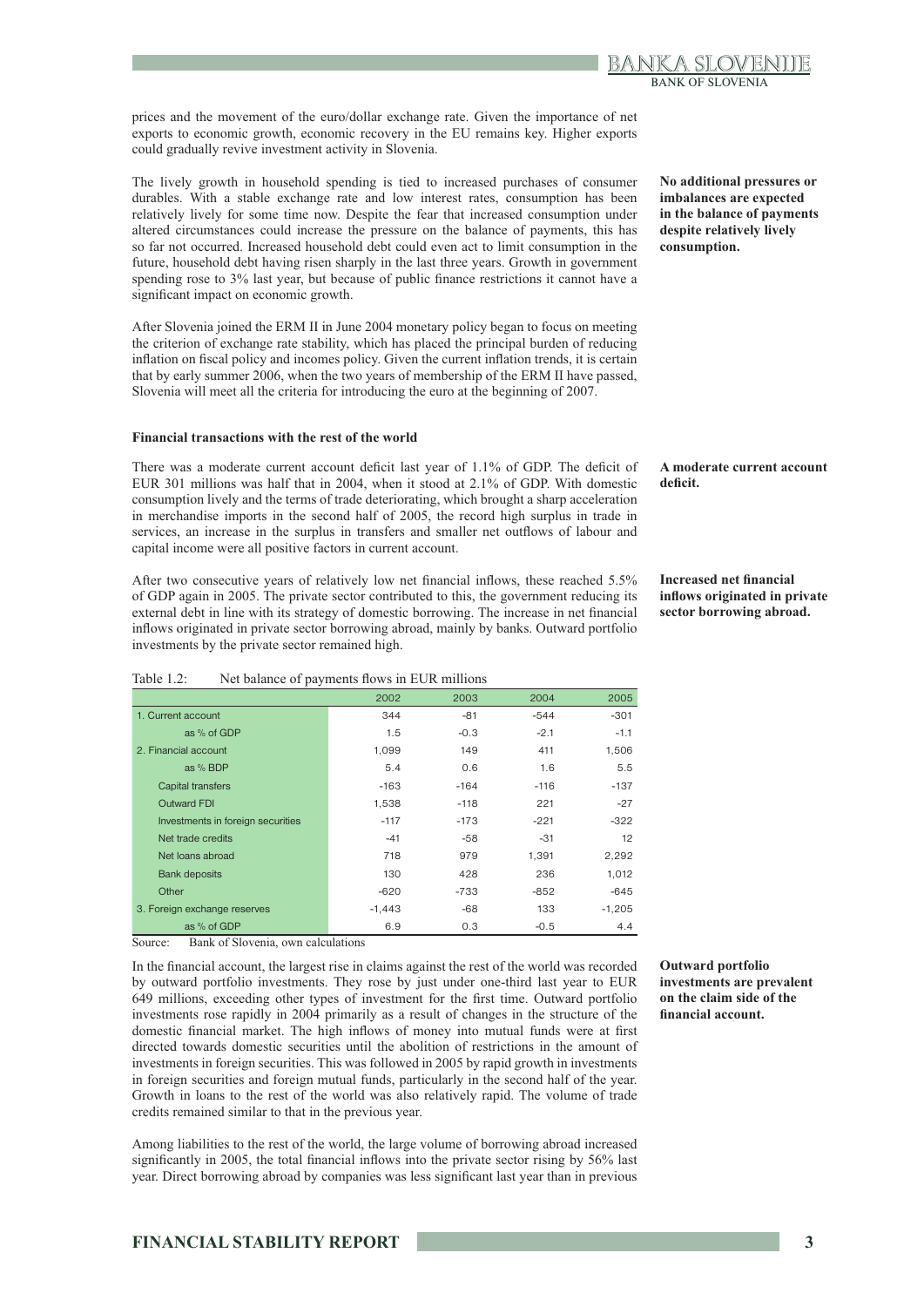#### SLOVENI BANK OF SLOVENIA

**The tolar lending market continued to contract.**

years. Inward FDI by non-residents was lower last year than in 2004, while outward portfolio investments by the private sector increased.

While the currency structure of the lending market had shifted towards foreign currency loans and away from tolar loans even in 2004, in 2005 this trend intensified. Foreign currency lending to non-banking sectors is growing in importance for banks in comparison with tolar lending. In 2004 foreign currency loans accounted for 80.6% of the net increase in loans to companies<sup>1</sup> at Slovenian banks. In 2005 there even a net repayment of tolar borrowing by companies in the amount of SIT 42.6 billions.

**Banks compensated for weak domestic saving by non-bank sectors by borrowing abroad.**

Slovenian banks intensified even further their borrowing from banks abroad last year. These sources of financing were used to compensate for relatively weak saving by domestic nonbanking sectors, thus securing resources for increased domestic lending to non-banking sectors.

Table 1.3: Net loans to banks and companies inside and outside Slovenia in SIT billions

| (SIT billions)                 | 2001  | 2002  | 2003  | 2004  | 2005    |
|--------------------------------|-------|-------|-------|-------|---------|
| Companies and OFOs in Slovenia | 235.8 | 140.4 | 341.7 | 362.9 | 497.1   |
| of which tolars                | 142.4 | 11.7  | 158.1 | 70.5  | $-42.6$ |
| of which foreign currency      | 93.4  | 128.7 | 183.6 | 292.4 | 539.6   |
| Companies and OFOs abroad      | 108.1 | 136.0 | 124.7 | 168.7 | 71.3    |
| Banks abroad                   | 33.1  | 76.0  | 154.4 | 230.2 | 568.2   |
| Total (companies and banks)    | 377.0 | 352.4 | 620.7 | 761.9 | 1136.6  |
| Don't of Clarence<br>Camaan    |       |       |       |       |         |

Source: Bank of Slovenia

#### **There was a shift in the structure of corporate financing towards borrowing at domestic banks.**

In addition there was a decline in direct borrowing at foreign banks by companies in 2005. The ratio between corporate financing inside and outside Slovenia shifted sharply towards the former last year. Even in 2004 approximately two-thirds of companies' net new loans were raised inside Slovenia. In 2005 only 12.5% of corporate borrowing came from outside Slovenia. At almost SIT 500 billions, the net increase in loans to companies was SIT 134 billions more than the previous year's. Although corporate borrowing at banks in Slovenia recorded relatively high growth last year, the total amount of financing obtained inside and outside Slovenia by companies rose only slightly. Slovenian banks and companies were able to borrow abroad at relatively favourable interest rates last year. On average banks concluded agreements for long-term foreign currency loans at an interest rate of 2.5%, and companies at 3.4%.

#### Figure 1.3: Bank, corporate and government liabilities to the rest of the world (3-month) moving average) in EUR millions



Source: Bank of Slovenia

#### **Country risk and the spread in the yield on Slovenian eurobonds and German government bonds**

**There were no further changes in the country risk rating last year.** 

Slovenia has been upgraded by rating agencies in recent years. The last upgrade was made before Slovenia joined the ERM II. The reasons for Slovenia's improved credit rating lie in its relatively good macroeconomic position. With a well-diversified, open economy, and balanced public finances and balance of payments, at the end of 2005 Slovenia met all the

<sup>1</sup> Corporate borrowing at domestic banks involves a change in loan stock, while corporate borrowing at banks abroad involves flows from the financial account.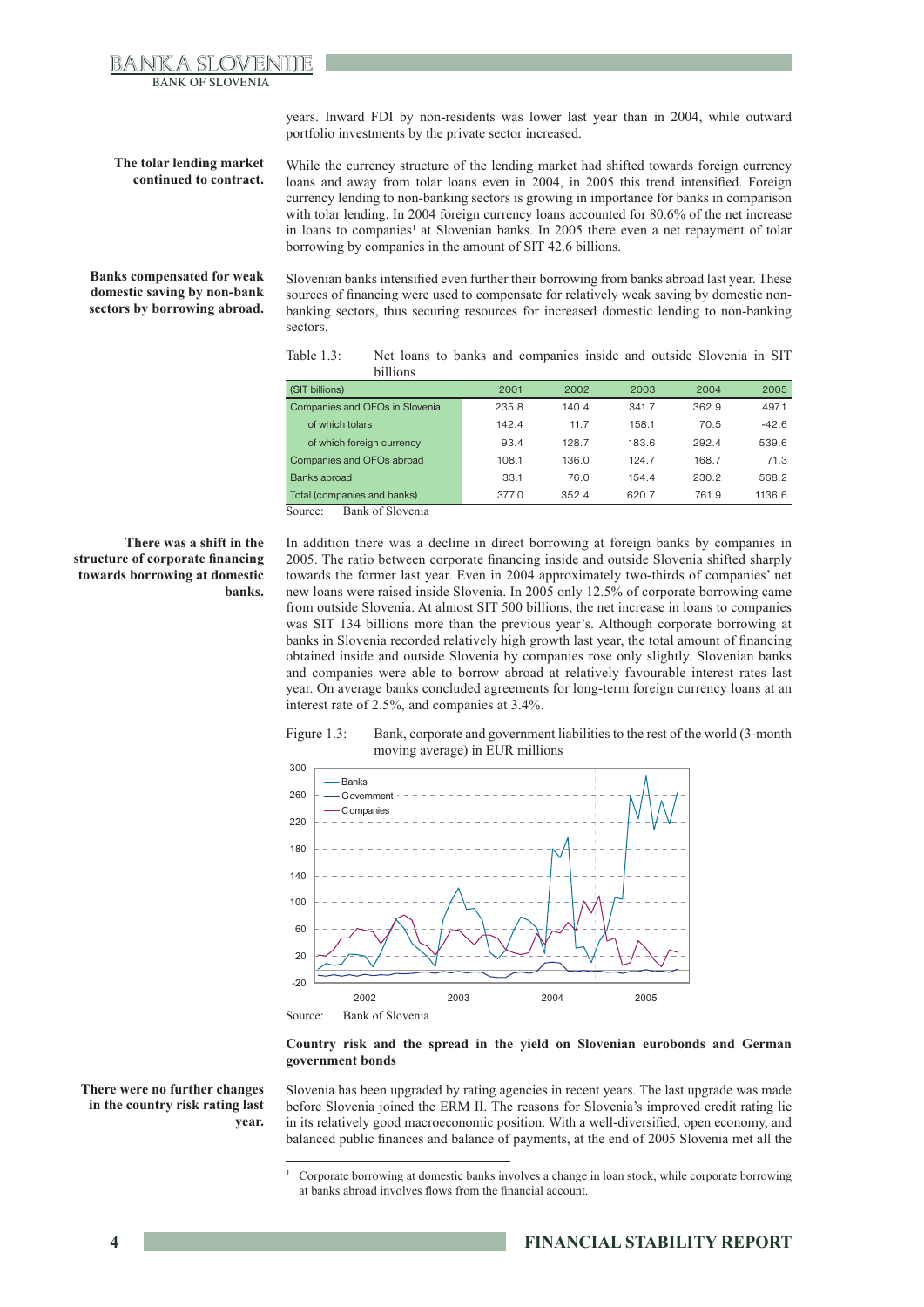Maastricht criteria for joining the euro area, with the exception of two years of participation in the ERM II. The rating agencies' expectations that the rapid fall in inflation in Slovenia would soon see it join the euro area have been confirmed as accurate.

S&P last published a rating for Slovenia on 11 July 2005, holding it at AA-/A-1+. The report again cites factors acting to further reduce the risk rating, and factors acting in the opposite manner. Among the former S&P cites the commitment to fiscal prudence reflected in a low general government deficit and debt, the relatively balanced position in the balance of payments and the net external debt, political stability and the consensus about reform. The weaknesses were the low level of GDP in comparison with other comparable countries with an AA rating, low competitiveness caused by relatively high wages, the low level of foreign investment and the progress in privatisation.

The trend of a decreasing risk premium expressed as the spread between the yield on Slovenian eurobonds and German government bonds has been seen for a lengthy period, since the end of 2002. The premium fell below 0.2 percentage points in the second half of 2004, and has stalled at approximately 0.1 percentage points since the second half of 2005. The basic reasons for the decline in the premium are the same as those for the upgrading in country risk.

The country risk premium for Slovenian eurobonds, which stood at 0.109 percentage points in December 2005, was lower than the country risk premiums of the other new EU member-states for the majority of the year. At the end of 2005, Slovenia's risk premium was comparable to that of Estonia, 0.131 percentage points. The spread with other comparable countries is slightly higher: at the end of the year it was 0.244 for Hungary, 0.207 for Cyprus and 0.205 for Poland.

Figure 1.4: Country risk premium for investments in domestic eurobonds maturing in 2011 in percentage points



The spread between the yield on domestic tolar government securities and eurodenominated German government bonds,<sup>2</sup> which reflects exchange-rate risk in addition to country risk, ranged from 1.0 to 0.4 percentage points. In January the spread was 1.0 percentage points, but this had fallen below 0.5 percentage points by December 2005.

**The premium including exchange-rate risk in addition to country risk is also falling.** 

**There is a falling trend in the country risk premium, and it has now fallen to just over 0.1 percentage points over German government bonds.**

<sup>2</sup> The comparison is between the interest rates on 10-year government bonds, which are those used when judging the Maastricht criteria.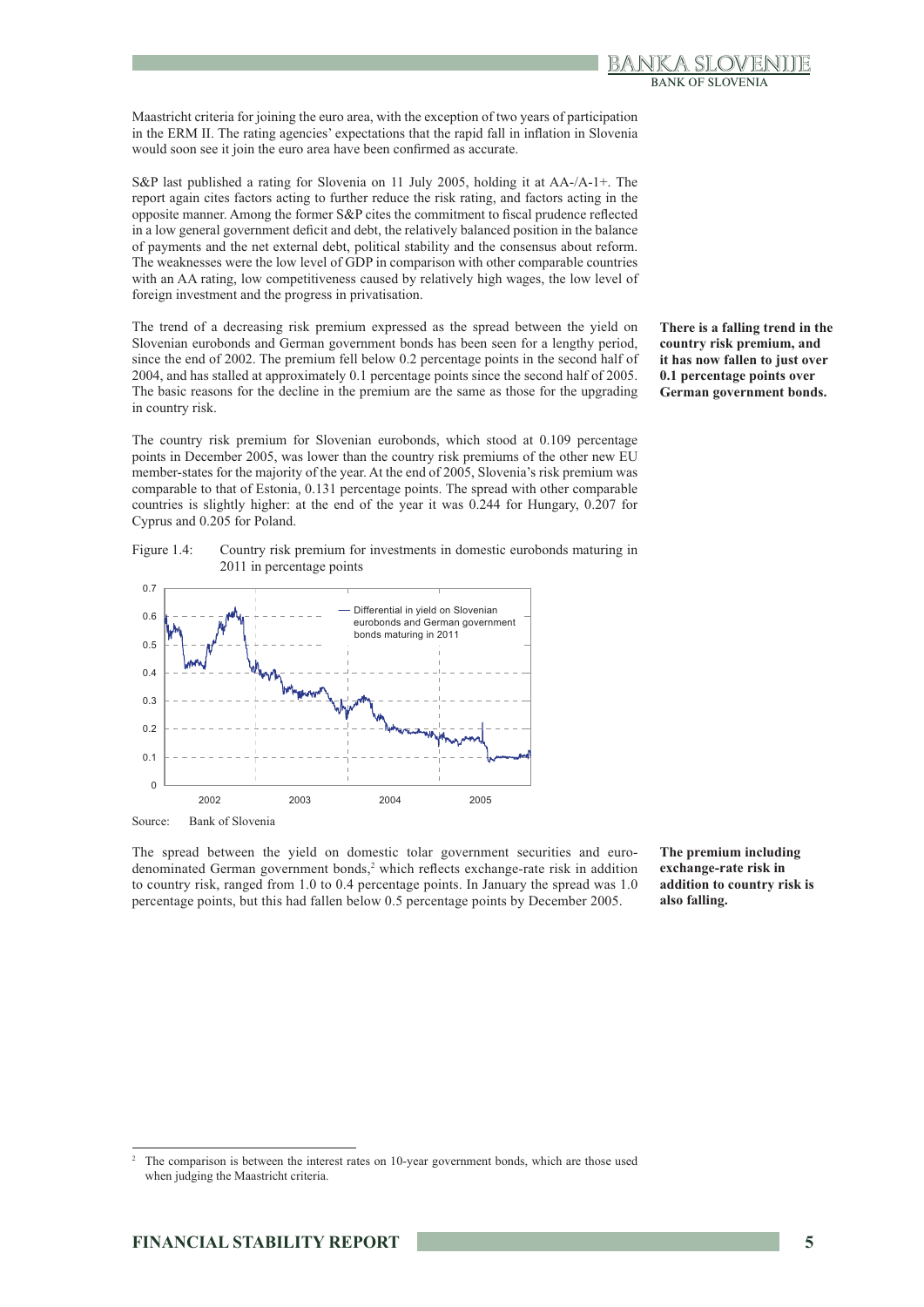# **2 HOUSEHOLD SECTOR**

# **2.1 Consumer Spending**

**Growth in consumer spending 3.3% in 2005.** 

Over the last three years consumer spending has been relatively dynamic, with growth between 3.2% and 3.4% over that period. In 2005 it was 3.3%. There have been a number of factors affecting this vigorous recent growth in household spending. The nominal convergence of domestic interest rates led to bank interest rates falling quickly in the run up to Slovenia joining the ERM II. They remained low until 2006, which acted as a disincentive to household saving at banks, a fact reflected in the weak growth in deposits; it did however encourage borrowing. The increased spending has led to household borrowing increasing since 2003, gradually but consistently.





### **2.2 Household Borrowing at Banks**

#### **Household borrowing rose last year.**

Year-on-year growth in lending to households increased throughout the year, as it did in 2004, and had reached 26.6% by the end of the year. Housing loans represented 60% of the net increase in lending to households, and reached almost SIT 180 billions last year. In December last year the growth in housing loans to households was almost 20 percentage points above overall growth in household loans, and their proportion in the overall structure grew by 5 percentage points to 35.1%. The relatively dynamic economic growth, historically low interest rates and the rather low levels of existing household borrowing all contributed to the growth in household loans. A further contributory factor in the increased household borrowing was the banks becoming more flexible in the consumer and housing loans they offered.

Given widespread expectations that interest rates will remain relatively low in 2006, banks will be encouraged, at least for another year, to focus on loans to households, where the margins are higher. Competitive pressures in the household loans segment are expected to continue rising, but at a slower rate than in previous years. The third series of the National Housing Saving Scheme (NHSS) matures at the start of 2006, but the positive market conditions mean most savers are not taking out loans under the NHSS scheme conditions. Nevertheless the scheme maturing will increase the potential for borrowing, and increase the overall volume of loans. A key factor in the anticipated decline in growth in loans to households in the second half of 2006 is likely to be the increasing debt ratio. In 2005 debt expressed as the ratio of household loans to wages reached the highest level in the last six years. On average households required over eight months of wages to repay their loans. With wage growth slowing, the net household debt ratio is expected to increase even more. **Net household savings at banks declined.**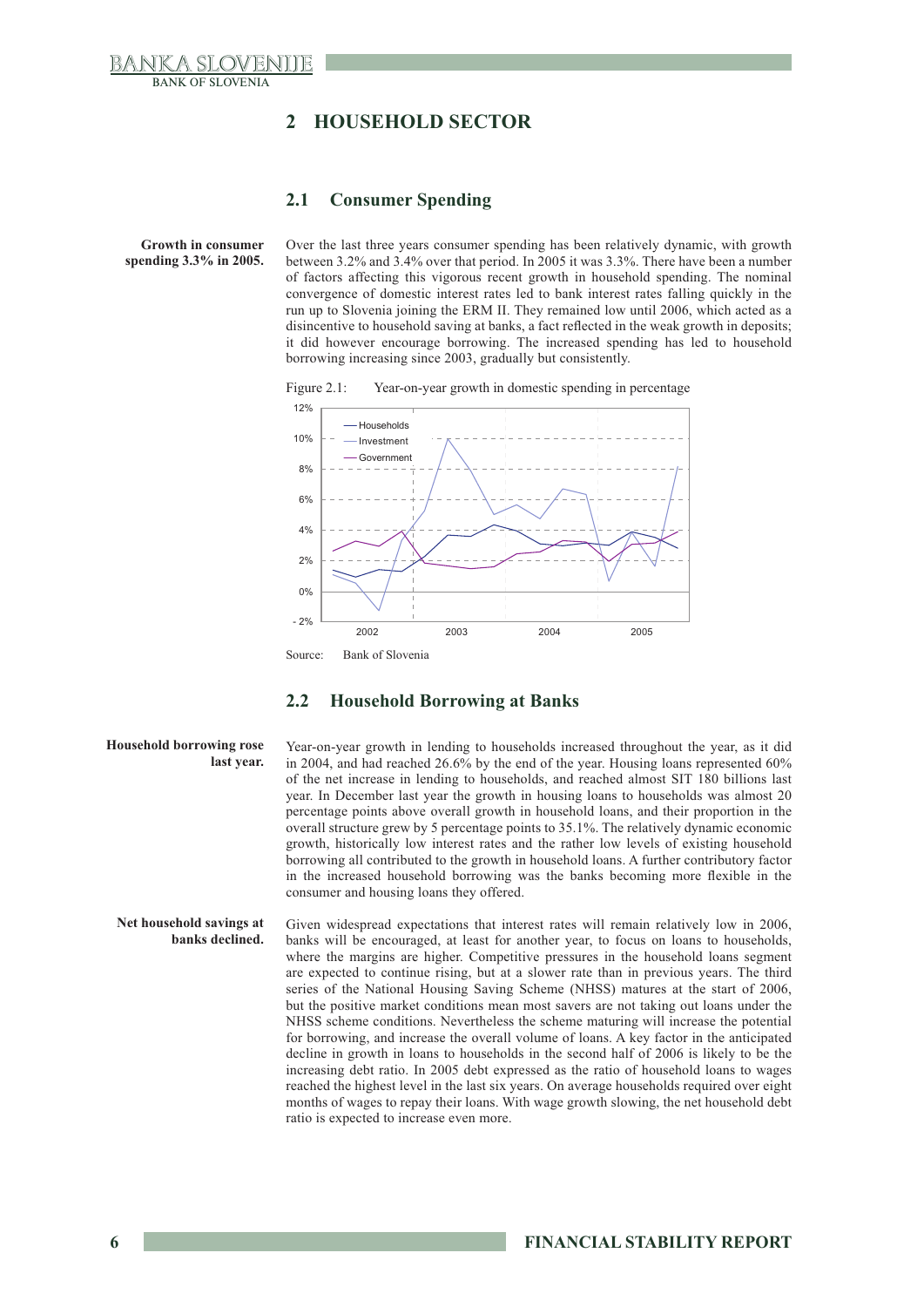



Source: Bank of Slovenia

Foreign currency loans increased significantly within the currency structure for borrowing, up to 9.5% at the end of 2005. Foreign currency loans represented 40.2% of the net increase in household loans, which is significantly more than in 2004 (7.5%).

#### **Convergence of interest rates on consumer loans**



Figure 2.3: Comparison of Slovenian interest rates for consumer loans with euro area interest rates in percentages

Note: 1 Includes interest rates for foreign currency loans and interest rates for loans with a foreign currency clause. Source: Bank of Slovenia

A comparison of interest rates for consumer lending in Slovenia and the euro area indicates that the process of convergence in nominal tolar interest rates slowed after the first half of 2004. On average last year the spread was 0.5 percentage points, while in 2004 it was 1.2 percentage points. At the end of 2005, the gap had almost completely closed.

In fact, foreign currency consumer loans in Slovenia are available with even more favourable interest rates than consumer loans in the euro area. The spread between interest rates in Slovenia and the euro area was 1.2 percentage points in 2005, which reflects the continuation of the aggressive household lending policy in Slovenia, particularly from foreign banks.

#### **Household borrowing from banks in the form of housing loans**

At the end of 2005 housing loans accounted for 4.8% of the banking system's total assets, and 35.1% of all household lending. Compared to the previous year, there was a significant increase in the volume of housing loans, particularly in foreign currency, in 2005.

At the end of 2005 tolar loans were still the largest group in the currency structure of housing loans at 36.7%. They were followed by loans with a foreign currency clause in euros (35.7%), loans in euros (14.6%) and loans with a currency clause in Swiss francs (12.7%). However, the currency structure of loans approved in the last eight months of 2005 moved strongly towards loans with a foreign currency clause in euros (31.5%), loans in euros (30.9%) and loans with a currency clause in Swiss francs (24.8%). At present loans in Swiss francs are more favourable because they are being offered with lower interest rates. If the ECB and Swiss central bank maintain the spread in interest rates, the proportion of new housing loans in Swiss francs and loans with a Swiss franc currency clause will probably increase. Loans in Swiss francs however do transfer foreign exchange risk to households, which could lead to large delays or even defaults in the repayment of housing loans, should the Swiss franc appreciate against the euro.

**The rate at which the spread between euro area and tolar interest rates and tolar interest rates on household lending converged began to slow last year.**

# **FINANCIAL STABILITY REPORT 7**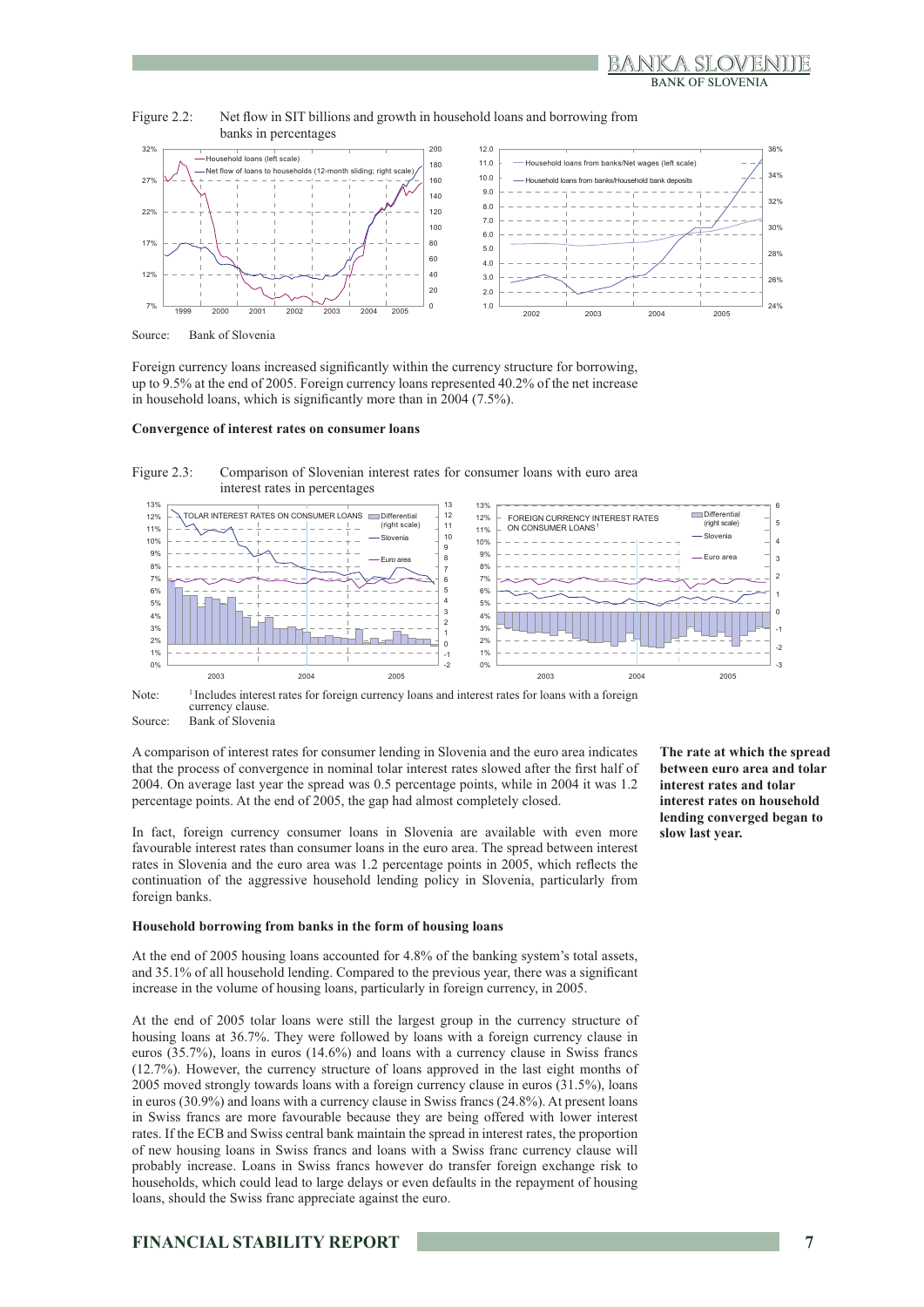

Figure 2.4: Housing loans as proportion of total assets and total household lending in percentages and year-on-year changes in household loans in SIT billions

Source: Bank of Slovenia

Figure 2.5: Currency structure of housing loans as at 31 December 2005 and currency structure of new housing loans in final eight months of 2005 in





Source: Bank of Slovenia

**Lengthier terms to maturity were being offered on housing loans.** 

The main criterion for banks in the approval of housing loans is the ratio of the monthly loan repayment to the borrower's income. The reduction in interest rates and extended maturity of new loans has increased the number of households that can meet bank criteria and take out higher loans in order to buy a home. Easier access to housing loans is the main reason for the rapidly increasing borrowing and increased demand on the housing market.

Table 2.1: Original term to maturity of newly approved housing loans by year at eight largest banks in percentages

|         | algest baliks in percentages |         |          |          |         |
|---------|------------------------------|---------|----------|----------|---------|
| (%)     | up to $5$                    | 5 to 10 | 10 to 15 | 15 to 20 | over 20 |
| 2003    | 3.0                          | 19.7    | 52.8     | 20.1     | 4.4     |
| 2004    | 3.2                          | 18.6    | 46.7     | 20.8     | 10.6    |
| 2005    | 2.2                          | 13.0    | 35.0     | 24.2     | 25.6    |
| Source: | Bank of Slovenia             |         |          |          |         |

**Box 2.1: National Housing Saving Scheme (NHSS)**

In 1999, via the Housing Fund of the Republic of Slovenia (HFRS), the government began using the National Housing Saving Scheme (NHSS) as an instrument of housing policy to exert a positive influence on long-term saving and to expand the amount of long-term housing credit available. In accordance with the National Housing Saving Scheme Act (Official Gazette of the Republic of Slovenia, Nos 86/2000 and 79/2001-Const. Court Dec.) four tenders (of five in total) have already been issued for savings within the NHSS. In November 2004 the Housing Fund published a new (sixth) tender to select a bank to participate in the NHSS for 2004, but banks were not prepared to participate given the terms of the tender. Changing circumstances meant this form of lending was less attractive to banks and households. For banks the interest rates that they would have to pay savers under the terms of the scheme were too high compared to market prices, and there was also an obligation for them to repay the premiums to the government if the saver does not opt to take out a housing loan after the saving period ends. Competition on the market has led to changes in the conditions under which NHSS savers can take out loans from banks.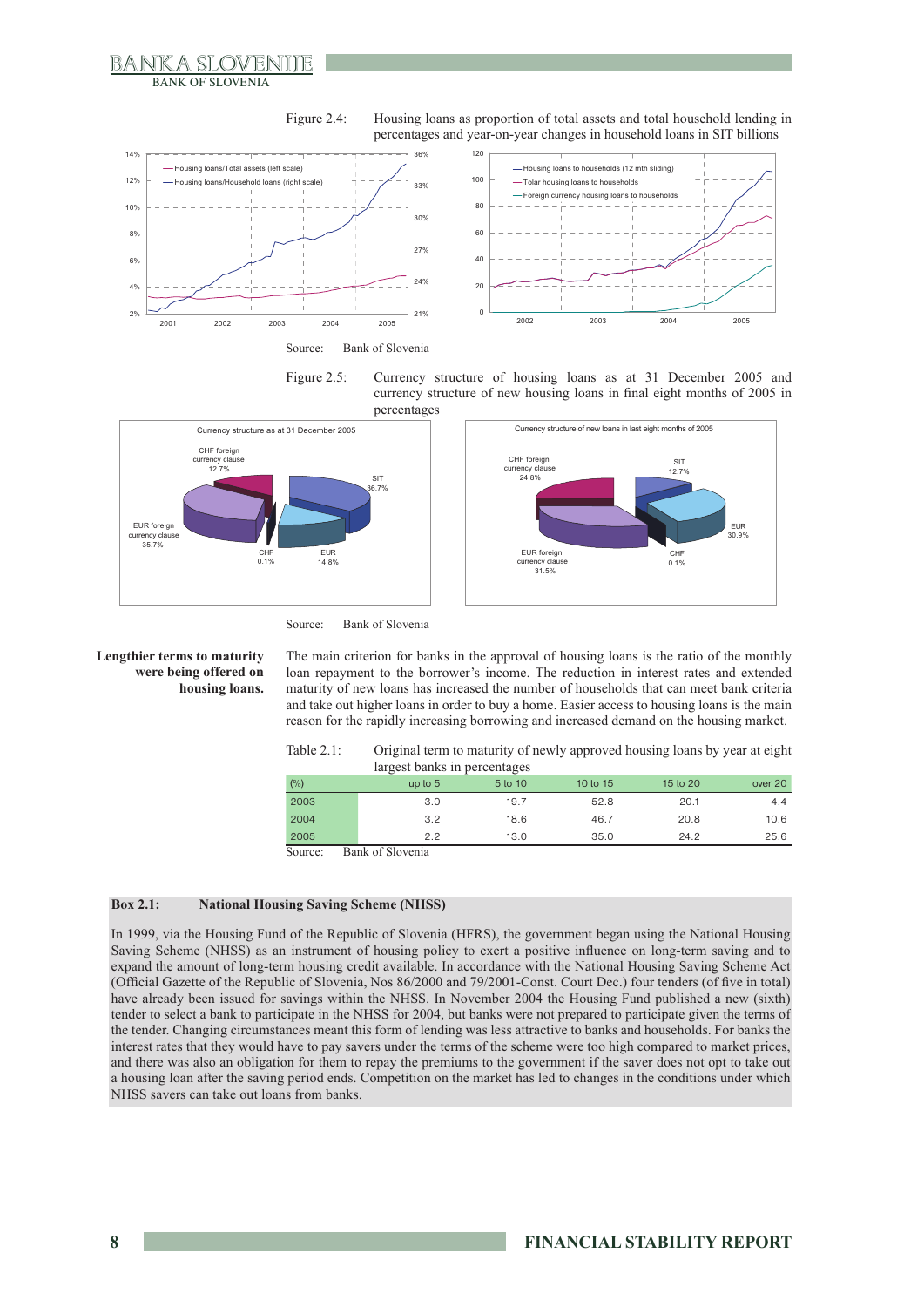| Table 2.2:               | Saving in NHSS schemes on 31 December 2005 in SIT millions |           |          |                       |          |        |  |  |  |  |
|--------------------------|------------------------------------------------------------|-----------|----------|-----------------------|----------|--------|--|--|--|--|
|                          | Saving                                                     | Number of |          | Volume of funds saved |          |        |  |  |  |  |
|                          | term                                                       | savers    | Payments | <b>Premiums</b>       | Interest | Total  |  |  |  |  |
| NHSS scheme <sup>1</sup> | 5 years                                                    | 36.935    | 40.342   | 2.610                 | 4.562    | 47.514 |  |  |  |  |
|                          | 10 years                                                   | 5.997     | 9.119    | 773                   | 1.909    | 11,801 |  |  |  |  |
| Total                    |                                                            | 42.932    | 49.461   | 3,383                 | 6.471    | 59,314 |  |  |  |  |
| Total $(\%)$             | 5 years                                                    | 86.0      | 81.6     | 77.2                  | 70.5     | 80.1   |  |  |  |  |
| Total $(\%)$             | 10 years                                                   | 14.0      | 18.4     | 22.8                  | 29.5     | 19.9   |  |  |  |  |

Table 2.2: Saving in NHSS schemes on 31 December 2005 in SIT millions

Note: <sup>1</sup> Schemes 3, 4 and 5 and the remainder of Schemes 1 and 2.

Source: Bank of Slovenia

#### **Maturity of NHSS schemes in 2005 and anticipated end to third five-year scheme in spring 2006**

On 27 November 2005 the second five-year NHSS matured, for which the balance of money paid in by savers (money paid in, not including accrued premiums, revaluations and interest) at the end of October 2005 came to SIT 17.6 billions, or SIT 23 billions together with the premiums.

In the period up to 31 December 2005 the banks approved NHSS-based loans worth SIT 13.9 billions<sup>3</sup>, just 7.4% of all housing loans made to households. Meanwhile banks not participating in the NHSS (mainly Austrian banks) were aggressively increasing their market share in housing loans to households from 10.6% to 44% between 2000 and the end of 2005. Year-on-year growth in housing and long-term loans to households by banks not participating in the NHSS were significantly higher than year-on-year growth achieved by banks participating in the NHSS.

The third five-year NHSS matured in the first half of April 2006. The total value of saved funds (money paid in excluding accrued premiums, revaluation and interest) in the third scheme on 28 February 2006 was SIT 16.9 billions.<sup>4</sup> It is estimated that households will take out SIT 4 billions in loans on the basis of the third scheme, or  $23.5\%$  saved funds.<sup>5</sup> Savers needing more funds to purchase housing will take out loans from banks operating outside the NHSS.

The impact of the third scheme on the banking system will be far less than that of the first scheme, as the third is significantly smaller than the first, as was the second.

The failure of the scheme to meet its purpose in resolving the housing financing issue necessitated changes in the NHSS conditions.

#### **Amendments to the NHSS Act**

#### Table 2.3: Comparison of NHSS saving conditions under previous act and amended act

|                                   | <b>Previous Act</b>                                                                                | Amended Act                                                                                                                          |
|-----------------------------------|----------------------------------------------------------------------------------------------------|--------------------------------------------------------------------------------------------------------------------------------------|
| Interest rate on savings:         |                                                                                                    |                                                                                                                                      |
| for 5 years                       | $TOM + 1.65%$                                                                                      | Interest rate set at 75% of market yield on government<br>bonds in domestic currency with fixed interest rate and                    |
| for 10 years                      | $TOM + 3.00\%$                                                                                     | maturity over 9 years and six months                                                                                                 |
| Saving period                     | 5 and 10 years                                                                                     | from 5 to 10 years                                                                                                                   |
| Loan with 10 year repayment       | TOM $+2.45%$ (5 years)                                                                             |                                                                                                                                      |
| Loan with 20 year repayment       | TOM+3.80% (10 years)                                                                               | interest rate on saving + 1 percentage point                                                                                         |
| Premium for annual saving         | 1 mth. instllmt/ 1/12 ann. paymt., or 1.25 of<br>mth. instllmt. for 10-year saving                 | 1/24 of annual payment                                                                                                               |
| Eligibility for premium           | regular payment of 12 installments                                                                 | regular payment of 10 to 12 installments                                                                                             |
| Loan repayment period             | double the saving period                                                                           | double the saving period                                                                                                             |
| Changes in interest rate          | in case of large changes to interest rates on<br>financial market (interest spread stays the same) | interest rate fixed for one year period                                                                                              |
| Subsidised Ioan repayment         | <b>No</b>                                                                                          | for young families seeking to purchase first housing with<br>income per family member not exceeding half average<br>wage in Slovenia |
| Bank of Slovenia, HFRS<br>Source: |                                                                                                    |                                                                                                                                      |

<sup>&</sup>lt;sup>3</sup> Loans from the first and second scheme worth SIT 12.5 billions and bridging loans worth SIT 1.4 billions.

<sup>4</sup> According to the figures as at 31 December 2005, the total value of saved funds (money paid in, real interest, revaluated interest and premiums) for the third five-year saving sheme was SIT 20 billions.

<sup>5</sup> The percentage is calculated from the ratio of NHSS loans taken out (as at 31 December 2005) and money paid in from the first and second schemes, excluding accrued premiums, revaluation and interest.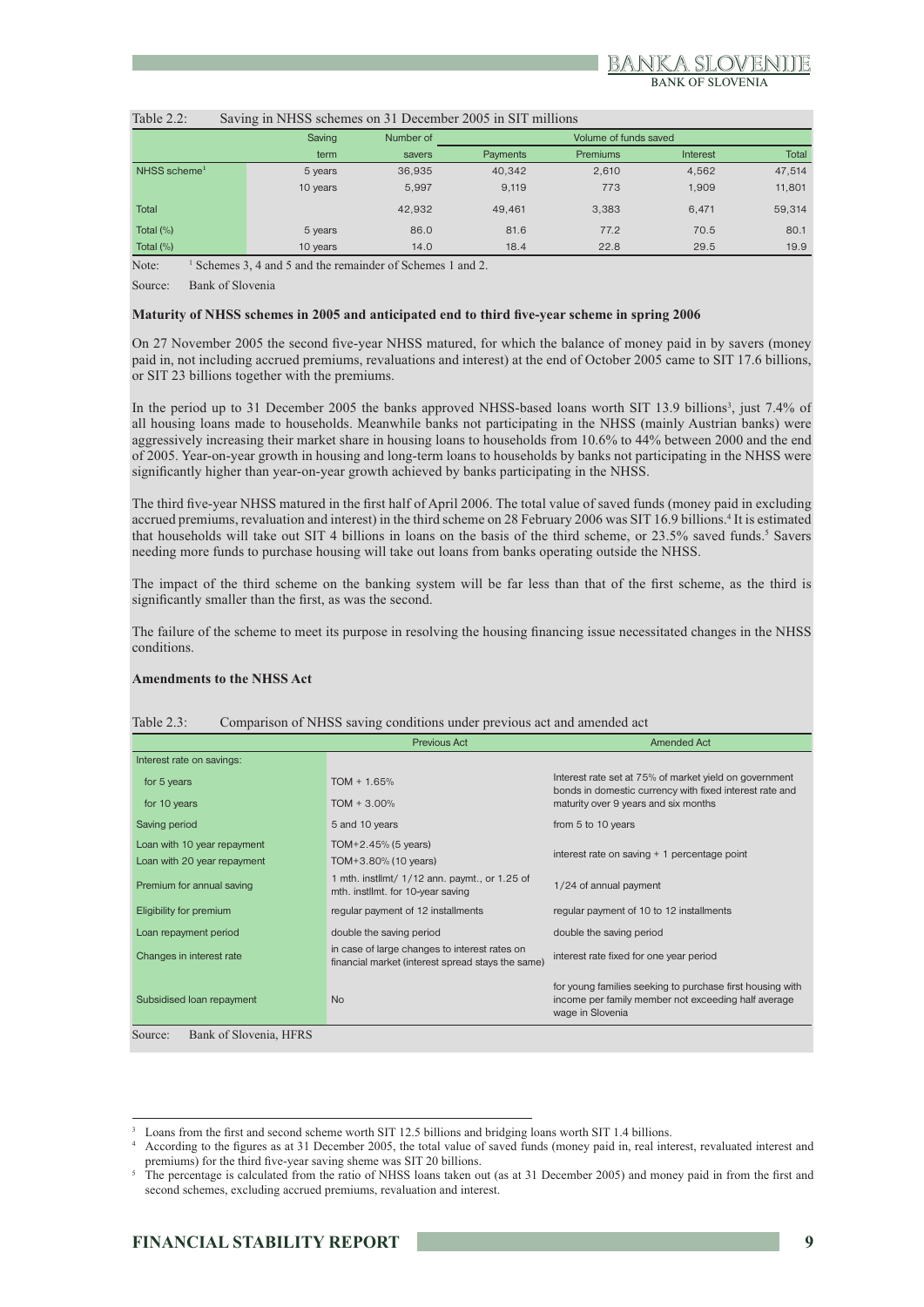## -SLOVENIJ

BANK OF SLOVENIA

On 1 March 2006 the new Act Regulating the National Housing Saving Scheme and Allowances for Young Families That Are First-Time Buyers entered into force, which changed the saving schemes into purpose-specific schemes. The conditions for acquiring premiums have also changed, and according to the new act will be tied to a specific purpose for saved funds or loans, while the interest rates on the savings and loans have also been changed, and the revaluation abolished. The amended act changed the provisions on the savings period so that saving will be possible for a period of five to a maximum of ten years. Savers will be entitled to a premium at the end of a one-year saving period, if they pay in at least ten monthly payments during the saving year instead of all 12, as in the previous five schemes. At the same time the value of the premium will be halved.

The amended act included a new title on allowances for young families buying their first home. Any young family that is seeking to acquire their first home by buying or building and whose income per family member does not exceed half the average wage in Slovenia in the past year will be entitled to subsidies that are not related to saving in the scheme. According to the new act, young families will receive EUR 160 per year per family member in financial assistance for the first four years, and EUR 100 per family member for the following four years. A four-member young family will therefore receive EUR 4,160 euro in state aid towards purchasing housing over a period of eight years.

# **2.3 Forms of Financial Assets and Net Household Borrowing at Banks**

**Household financial assets last year increased to 62.8% of GDP.** Household financial assets, which comprise bank deposits, household claims in the form of equity and debt securities, investments in mutual fund investment coupons, life insurance and voluntary supplementary pension insurance held by households, $6$  rose by 8.5% in 2005.

Households still hold the majority of their financial assets in bank deposits, although the proportion of the total that they account for is still decreasing. In 2005 it fell by 1.7 percentage points to 58.7%. The second-most important form of saving also fell last year by 3.6 percentage points, i.e. investments in domestic shares and bonds. The importance of alternative forms of financial assets are increasing. Last year their proportion increased by 5.3 percentage points to 21.4%.

|  | Table 2.4: | Forms of household financial assets in SIT billions |  |  |
|--|------------|-----------------------------------------------------|--|--|
|--|------------|-----------------------------------------------------|--|--|

|         | Household | <b>Shares</b> | Mutual | Investments |           | Life Supplementary | <b>Total</b> |
|---------|-----------|---------------|--------|-------------|-----------|--------------------|--------------|
|         | deposits  | and           | funds  | abroad      | insurance | pension            | financial    |
|         | at banks  | bonds         |        |             |           | insurance          | "assets"     |
| Dec. 00 | 1.274     | 468           | 10.7   | 0.7         | -         | -                  | 1,753        |
| Dec. 01 | 1.731     | 603           | 14.7   | 1.4         | 123.8     | 6.2                | 2,480        |
| Dec. 02 | 1.944     | 727           | 55.4   | 4.6         | 179.0     | 24.7               | 2,935        |
| Dec. 03 | 2.097     | 804           | 93.1   | 12.1        | 221.9     | 48.9               | 3,277        |
| Dec. 04 | 2.292     | 891           | 210.2  | 29.0        | 276.0     | 95.4               | 3,793        |
| Dec. 05 | 2.418     | 817           | 331.9  | 81.5        | 326.2     | 141.9              | 4,117        |

Source: CSCC, SMA, Bank of Slovenia, ISA, AMC

| Table 2.5: | Structure of household financial assets and household financial assets as |  |
|------------|---------------------------------------------------------------------------|--|
|            | proportion of GDP in percentages                                          |  |

|         |           |               |        |             | ັ                        |                          |            |             |
|---------|-----------|---------------|--------|-------------|--------------------------|--------------------------|------------|-------------|
|         | Household | <b>Shares</b> | Mutual | Investments | Life                     | Supplementary            |            | Total       |
|         | deposits  | and           | funds  | abroad      | insurance                | pension                  |            | "assets"    |
|         | in banks  | bonds         |        |             |                          | insurance                | Proportion | as % of GDP |
| Dec. 00 | 72.7      | 26.7          | 0.6    | 0.0         | $\overline{\phantom{0}}$ | $\overline{\phantom{a}}$ | 100        | 40.8        |
| Dec. 01 | 69.8      | 24.3          | 0.6    | 0.1         | 5.0                      | 0.2                      | 100        | 51.7        |
| Dec. 02 | 66.2      | 24.8          | 1.9    | 0.2         | 6.1                      | 0.8                      | 100        | 54.8        |
| Dec. 03 | 64.0      | 24.5          | 2.8    | 0.4         | 6.8                      | 1.5                      | 100        | 56.4        |
| Dec. 04 | 60.4      | 23.5          | 5.5    | 0.8         | 7.3                      | 2.5                      | 100        | 60.7        |
| Dec. 05 | 58.7      | 19.9          | 8.1    | 2.0         | 7.9                      | 3.4                      | 100        | 62.8        |

Source: CSCC, SMA, Bank of Slovenia, ISA, AMC

<sup>6</sup> Only the household financial assets listed above are included, and not real estate or holdings of foreign cash and other forms of financial assets, included in financial accounts. Liabilities do not include liabilities from leasing or liabilities from various forms of lending from companies other than banks.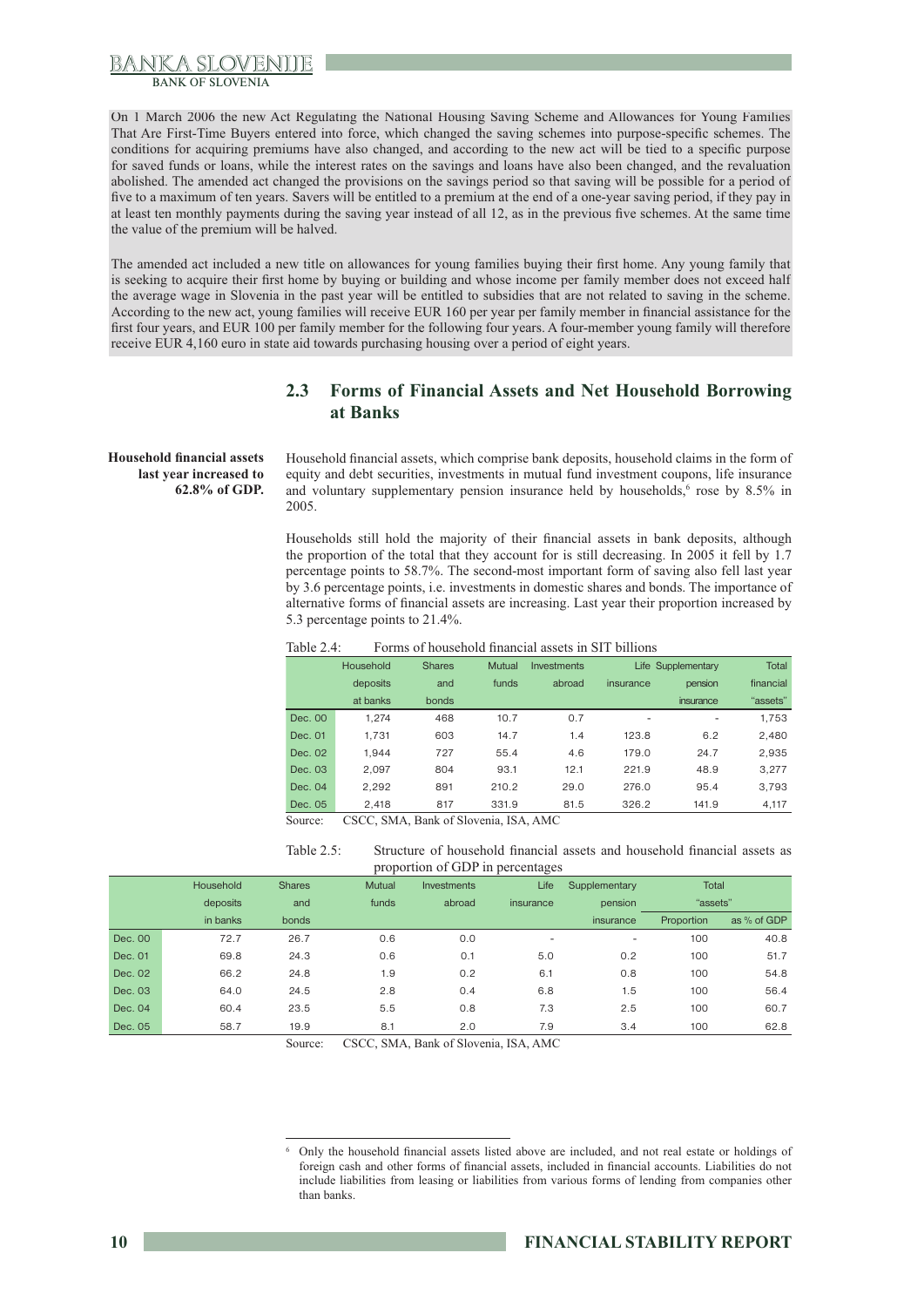At the end of 2005 household financial assets were equivalent to 62.8% of GDP, up 2.1 percentage points over the previous year. Financial assets were equivalent to 138.2% of annual disposable household income<sup>7</sup>, up 5 percentage points from last year. Bank loans represented the majority of liabilities disclosed by households. The liabilities do not include liabilities from leasing and household borrowing from lenders other than banks.

| Table $2.6$ : | Bank loans and deposits in SIT billions |                           |                  |             |  |  |  |  |  |
|---------------|-----------------------------------------|---------------------------|------------------|-------------|--|--|--|--|--|
|               | Household                               | <b>Household deposits</b> | Net household    | Net savings |  |  |  |  |  |
|               | loans from banks                        | at banks                  | savings at banks | as % of GDP |  |  |  |  |  |
|               | (1)                                     | (2)                       | $(2-1)$          |             |  |  |  |  |  |
| Dec. 00       | 419.2                                   | 1273.6                    | 854.4            | 19.9        |  |  |  |  |  |
| Dec. 01       | 453.3                                   | 1730.9                    | 1277.6           | 26.6        |  |  |  |  |  |
| Dec. 02       | 490.1                                   | 1944.1                    | 1454.0           | 27.1        |  |  |  |  |  |
| Dec. 03       | 548.7                                   | 2097.4                    | 1548.7           | 26.6        |  |  |  |  |  |
| Dec. 04       | 671.0                                   | 2291.7                    | 1620.7           | 25.9        |  |  |  |  |  |
| Dec. 05       | 849.3                                   | 2417.8                    | 1568.5           | 23.9        |  |  |  |  |  |

Table 2.6: Bank loans and deposits in SIT billions

Source: Bank of Slovenia

Significantly weaker growth in deposits compared to growth in household loans led to net household bank deposits falling last year by 2 percentage points to 23.9% of GDP. The average growth in household loans last year was three times the average growth in household deposits.

#### **Convergence of interest rates on bank deposits**

As with lending rates, in recent years there has also been significant nominal convergence in interest rates on bank deposits.

For short-term tolar deposits, which are predominant among bank deposits (93% of all deposits), the level of interest rates moved near 3% from the end of summer 2004, and remained at that level until the end of 2005. On average Slovenian interest rates on shortterm tolar deposits were 1.2 percentage points above those in the euro area. At the end of the year the gap fell to below 1 percentage point. The spread between domestic and foreign interest rates on foreign currency deposits with the same maturity in 2005 remained similar to the previous year, but the average level of -0.6 percentage points is not sustainable in the long-term.

After the level of tolar interest rates at domestic banks for deposits of more than 1 year stabilised around 4% after Slovenia joined the ERM II, there was a slowdown in the rate at which interest rates in this part of the market fell. By the end of 2005, interest rates on long-term deposits had fallen to around 3%, while the spread between tolar interest rates on long-term deposits and interest rates in the euro area fell last year on average by 0.6 percentage points to around 1 percentage point. In the final months of 2005 the spread fell to below 1 percentage point. In contrast the negative spread between interest rates on longterm deposits in Slovenia and the euro area reduced throughout last year and was positive by the end of the year.

**There was a positive spread between interest rates at home and in the euro area for tolar deposits, and a negative spread for foreign currency deposits.**

> **Differentia** (right scale) Slovenija Euro area

2.0 1.5 1.0 0.5  $0.0$ -0.5 -1.0



Figure 2.6: Comparison of Slovenian interest rates on deposits of up to 1 year with interest rates in euro area in percentages

<sup>7</sup> Disposable household income comprises net wages paid, other employment earnings and social transfers.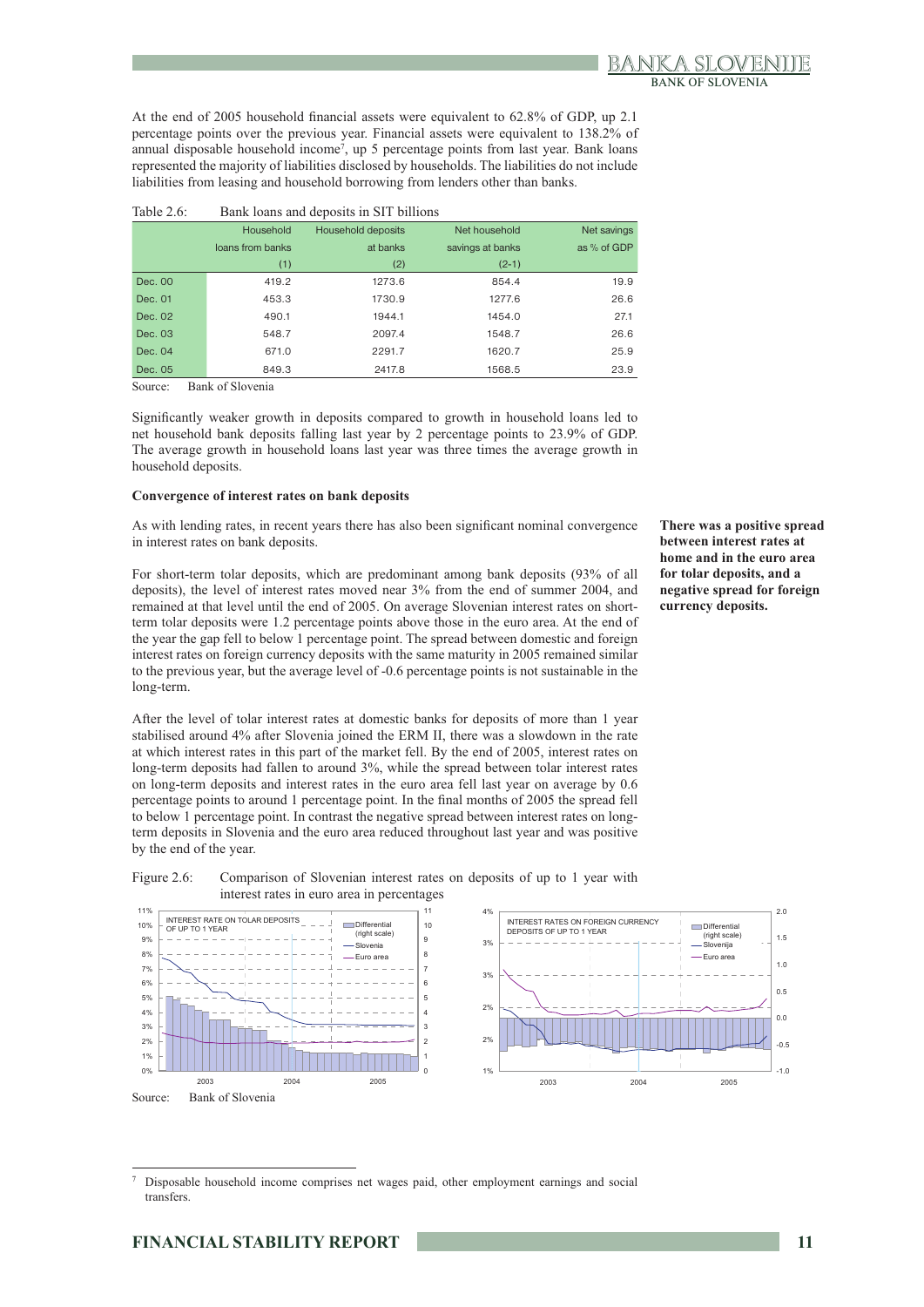

# **2.4 Real Estate Market**

**Regional differences in the rate of price growth narrowed, but the differences in real estate price levels are still large.** In past years there has been diverse movement on the Slovenian real estate market in both residential and commercial properties. In 2005 there was a reduction in the regional differences seen between Ljubljana and surroundings and the rest of the country in the rate at which residential real estate prices were growing. The difference in the prices of housing between the Ljubljana urban region<sup>8</sup> and the rest of Slovenia nevertheless remained relatively large<sup>9</sup>.

Figure 2.7: Comparison of Slovenian interest rates on deposits of more than one year

Figure 2.8: Year-on-year rise in advertised housing prices in Ljubljana in percentages



The rapid growth in housing prices in Ljubljana eased somewhat in the second half of 2004 before increasing again towards the end of 2005, when year-on-year price growth rose above 10%. The fastest growth in recent years was recorded by smaller dwellings, particularly 1-room flats, the prices for which increased by 19.1% in 2004. The largest increase in price growth in 2005 was recorded for larger dwellings, prices of which rose by over 14%. Office prices did not change significantly in 2005, after considerable volatility in past years on the commercial real estate market in Ljubljana. Prices were up by 5.5%. There were also significant differences in price levels between the capital and its surroundings. Housing prices in the Ljubljana surroundings grew faster than prices in the capital itself throughout most of 2005. The very high housing prices in Ljubljana, led to higher demand from households for real estate in the city surroundings.

Regional differences in price levels in 2005 again increased somewhat in comparison with the previous year. This applies above all to the comparison in housing prices between Ljubljana and the Ljubljana urban region, and the average for the rest of the country.

<sup>8</sup> The geographical division according to housing prices is made at SKTE level 2, where the Ljubljana region is the same as the Central Slovenia region at SKTE level 3, while the rest of Slovenia includes 11 level 3 regions. The Ljubljana urban region is further divided into the city of Ljubljana and the surroundings.

<sup>9</sup> The exceptions are tourist resorts on the Slovenian coast and some areas near ski resorts.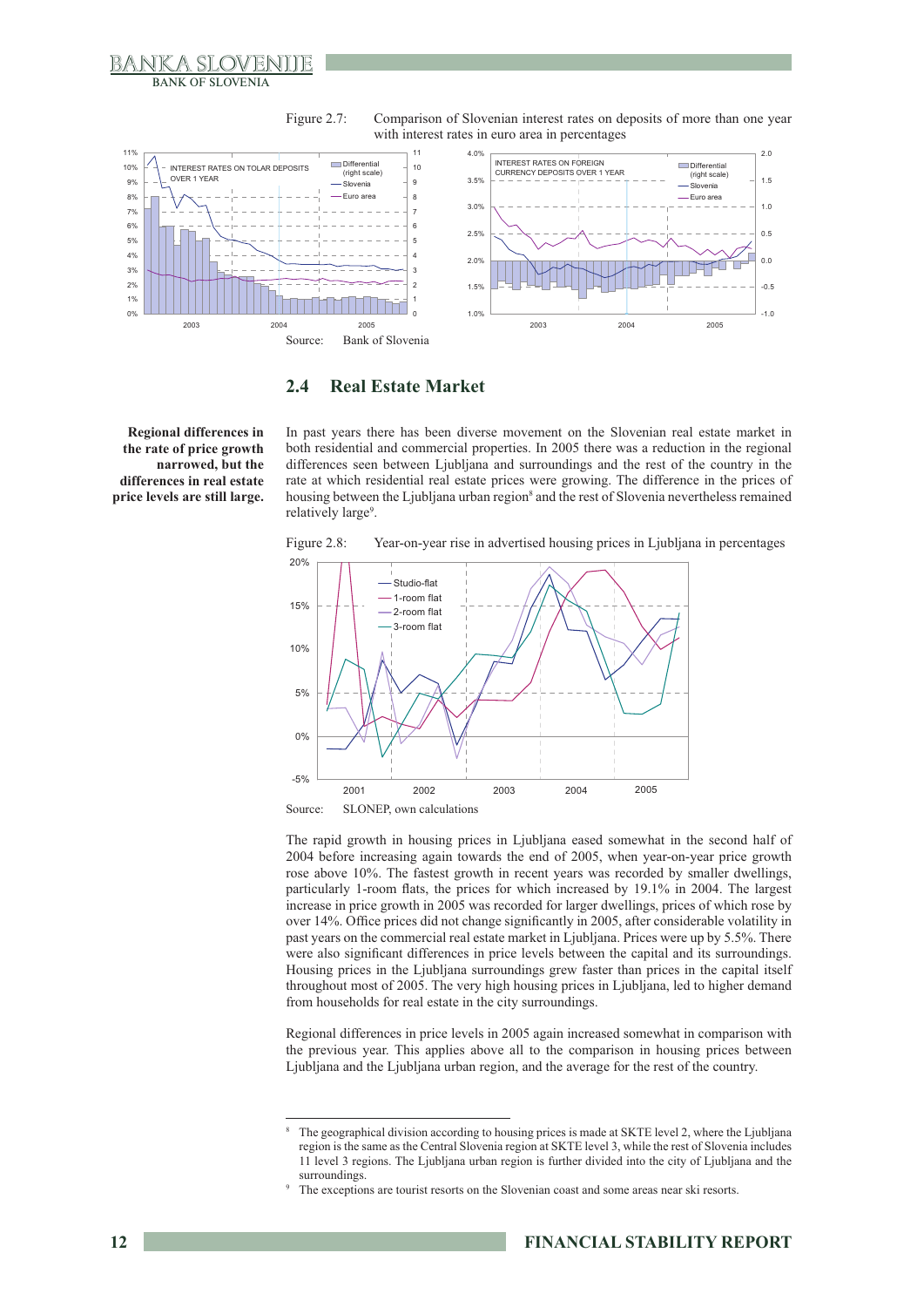### NKA SLOV BANK OF SLOVENIA

| Table $2.7$ : | Year-on-year growth in real estate prices in percentages |  |  |
|---------------|----------------------------------------------------------|--|--|
|               |                                                          |  |  |

|                                         | 2001   | 2002   | 2003 | 2004 | 2005 | 20051                                                                | 2005 II | 2005 III | 2005 IV |
|-----------------------------------------|--------|--------|------|------|------|----------------------------------------------------------------------|---------|----------|---------|
|                                         |        |        |      |      |      | Growth in advertised prices for housing and offices in Ljubliana (%) |         |          |         |
| Studio-flat                             | 8.7    | $-1.1$ | 14.7 | 6.5  | 13.5 | 8.2                                                                  | 10.9    | 13.5     | 13.5    |
| 1-room flat                             | 2.2    | 2.1    | 6.2  | 19.1 | 11.3 | 16.6                                                                 | 12.6    | 10.0     | 11.3    |
| 2-room flat                             | 9.7    | $-2.6$ | 17.0 | 11.4 | 12.6 | 10.7                                                                 | 8.2     | 11.6     | 12.6    |
| 3-room flat                             | $-2.4$ | 6.8    | 12.0 | 8.6  | 14.2 | 2.6                                                                  | 2.5     | 3.7      | 14.2    |
| <b>Offices</b>                          | $-0.8$ | 12.7   | 5.9  | 5.5  | 5.5  | 0.2                                                                  | 0.9     | 2.7      | 5.5     |
|                                         |        |        |      |      |      | Growth in transaction prices of housing (%)                          |         |          |         |
| Flats - Ljubljana - city                |        |        |      |      | 12.7 | 11.9                                                                 | 11.4    | 9.0      | 12.7    |
| Flats - Ljubljana - surroundings        |        |        |      |      | 7.3  | 14.3                                                                 | 18.4    | 14.7     | 7.3     |
| Flats - Ljubljana urban region (SKTE 2) |        |        |      |      | 11.1 | 12.0                                                                 | 12.1    | 9.4      | 11.1    |
| Flats - rest of Slovenia (SKTE 2)       |        |        |      |      | 11.7 | 5.8                                                                  | 10.9    | 10.8     | 11.7    |

Source: SLONEP, Tax Administration of the Republic of Slovenia, Bank of Slovenia, own calculations

#### Table 2.8: Index of regional differences in housing prices<sup>10</sup>

|      | Slovenia | Ljubljana urban region | Liubliana - city | Ljubljana - surroundings | <b>Rest of Slovenia</b> |
|------|----------|------------------------|------------------|--------------------------|-------------------------|
| 2004 | 100.0    | 145.8                  | 158.3            | 102.4                    | 75.2                    |
| 2005 | 100.0    | 148.0                  | 160.8            | 106.2                    | 75.5                    |

Source: Tax Administration of the Republic of Slovenia, Bank of Slovenia

#### **Price level sustainability**

The sustainability of housing prices depends on the ratio of current prices to fundamental prices, i.e. prices justified by economic and institutional fundamentals. Given that the available data is for a relatively short period, we calculated two indicators for price sustainability on the Ljubljana real estate market<sup>11</sup>. The two indicators are housing affordability and the price to rent ratio, on the basis of which the fundamental housing price was calculated.

Housing affordability, expressed as the ratio of Ljubljana housing prices to monthly net wages (12-month moving average), started to fall after 2002 due to rapid growth in housing prices that was not matched by growth in net wages. The largest fall in affordability was for 2-room and 1-room flats, followed by 3-room flats and studio flats. In 2005 the rapid growth in prices led to access to larger flats or housing being reduced most. At the end of 2005 purchasing a 2-room flat in Ljubljana required 33 average monthly wages more than at the end of 2002. The reduction in affordability of housing was mitigated by the fall in interest rates and the lengthening of the average maturity of housing loans.

**Housing affordability has fallen since the end of 2002.**



Figure 2.9: Ratio of Ljubljana housing prices to average net monthly wages in Ljubljana (12-month moving average)

<sup>&</sup>lt;sup>10</sup> Regional differences in price levels for years given are calculated from the average prices for specific quarters.

<sup>&</sup>lt;sup>11</sup> Using the values for these indicators alone one cannot speak of a bubble on the real estate market. Limits relating to quality have to be taken into account in interpreting the data.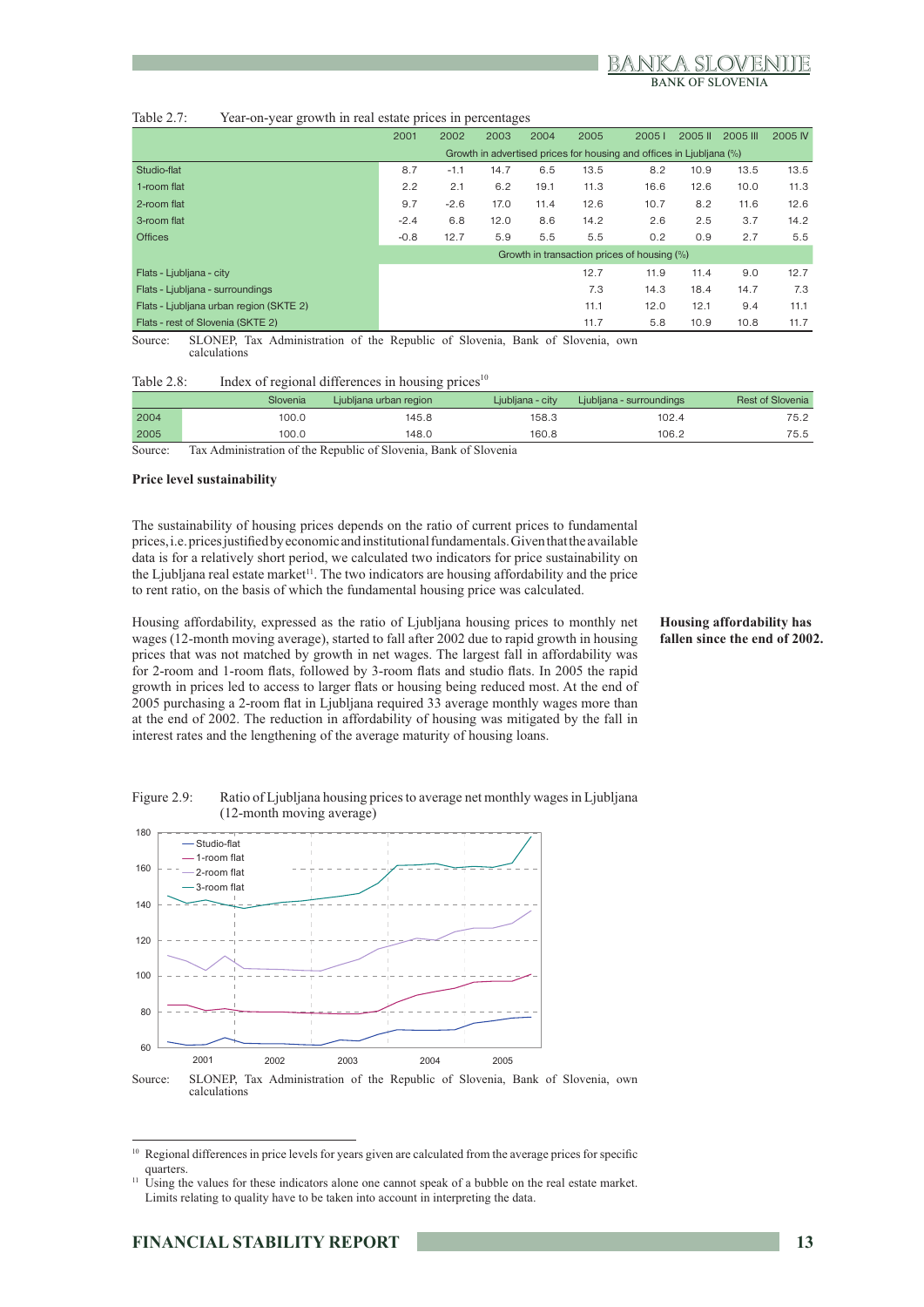BANK OF SLOVENIA

#### **Price to rent ratio is increasing.**

Last year housing rents in Ljubljana grew more slowly than housing prices, similarly to 2004. The price to rent ratio was slightly higher than in 2004. There is a significant higher ratio for smaller flats. At the end of 2005 purchasing a studio flat in Ljubljana was equivalent to over 18 annual rents (compared to just over 17 in 2004), a 1-room flat was equivalent to just under 20 annual rents (under 18 in 2004), a 2-room flat just over 16 annual rents (under 16 in 2004), and just over 16 annual rents for a 3-room flat (15 in 2004).







#### **P/E indicator shows smaller flats are overpriced.**

In calculations of the fundamental housing prices based on the price to rent (i.e. earnings) ratio ( $P/E$ )<sup>12</sup> we took the average  $P/E$  value for the period 1995 to 2000<sup>13</sup> and used the rents data for 2001-2005 to calculate the fundamental prices. The actual prices for smaller flats significantly exceed the fundamental price. The size of the discrepancy increased somewhat in 2005. Since 2002 the actual price of larger flats has generally been below the fundamental price, only slightly exceeding that price in the final quarter of 2005.

Figure 2.11: Ratio of actual to fundamental price, calculated using the price to rent ratio for Ljubljana in percentages



Given the large increase in the house price to net wages ratio and the actual to fundamental price ratio, we assess that smaller flats in Ljubljana are overpriced. That can not be stated for larger flats, as their market price has been below the fundamental price since 2002.

 $12$  In calculations of the P/E indicator for the real estate market the price (P) was the average price per square metre of a flat while the earnings  $(E)$  were the annual rent per square metre. The fundamental price is the real estate value that should, given the economic and institutional fundamentals, be sustainable in the long-term. It is calculated by multiplying the average value for the P/E indicator over a set past period, by the annual rent per square metre.

<sup>&</sup>lt;sup>13</sup> A more accurate calculation of the fundamental price would take into account a longer, more stable period of at least 10 to 15 years in calculating the P/E average. This is not possible given the short period for which figures are available and the brevity of time for which the Slovenian real estate market has actually functioned. The restrictions mentioned must be taken into account when interpreting results, although one could expect over a longer period at most a lower average P/E ratio and higher overvaluation of flats using this indicator.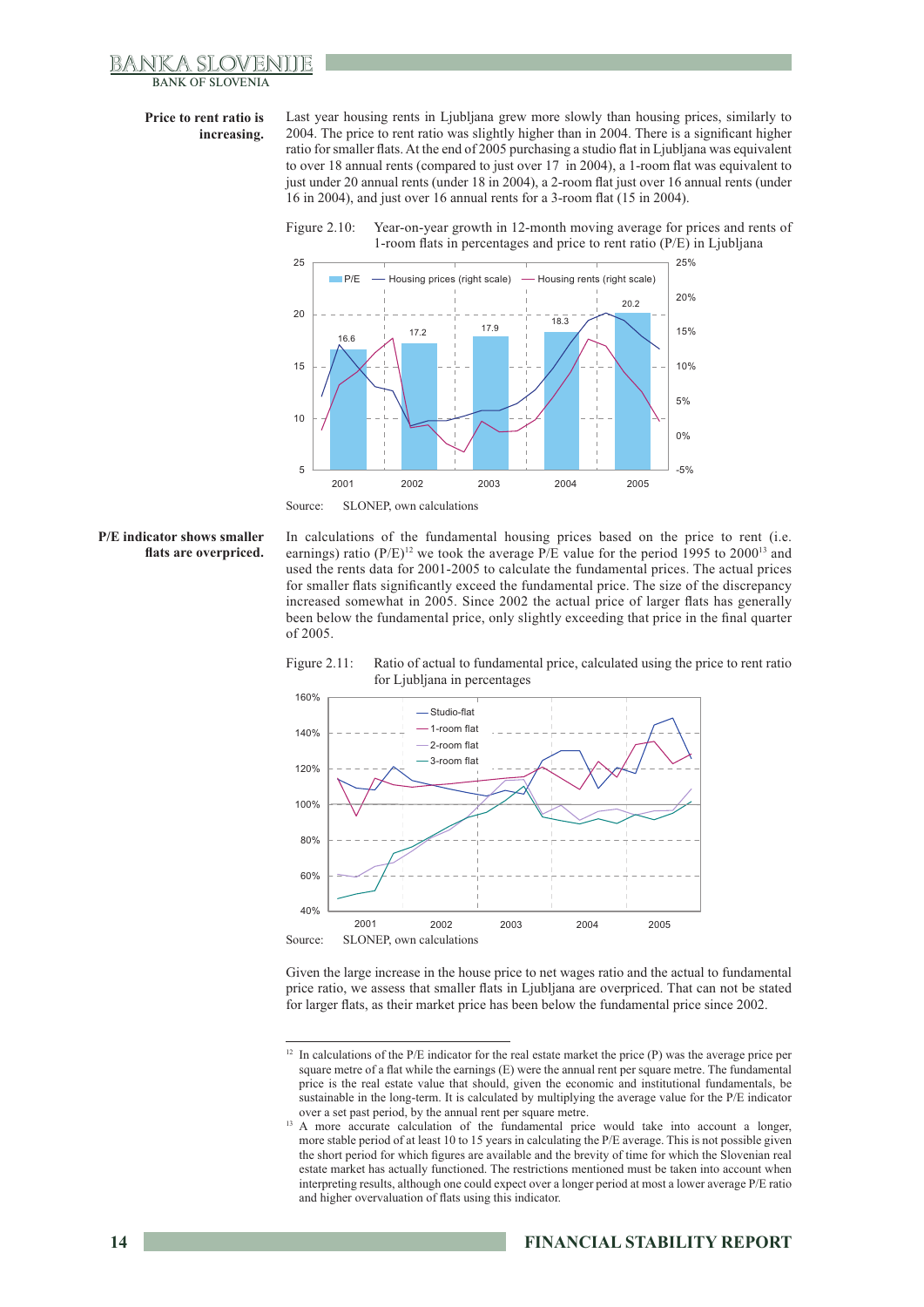#### **Factors affecting real estate prices**

In recent years there has been a growing imbalance between supply and demand for flats, which has led to increased prices due to the inflexibility in supply in the short-term. Supply on the real estate market can only slowly adapt to demand, for which reason housing prices in the short-term can significantly deviated from a long-term balanced level. After an extended period of rising real estate prices, in the last two years Slovenia has seen a certain response from the supply side, which can be seen from the high year-on-year growth in gross investment in residential buildings in 2004 and 2005, the higher number of building permits issued and the higher number of completed flats in 2004 compared to 2003. In future we can therefore in all likelihood expect an increased supply of new flats, which should lead to the growth in prices calming. However, one must remain aware of the restrictions arising from the capacity of the construction sector and the insufficient supply of suitable land with planning permission. According to some assessments, Slovenia can only look forward to a maximum annual increase of 8,000 dwellings per year, through new construction and reconstruction of older housing.14 One objective of the National Housing Programme for 2000 to 2009 was to build at least 10,000 dwellings per year, which will be very difficult to achieve. This is confirmed by the large gap between the planned number from the National Housing Programme and the actual number of newly constructed flats.

**Response from supply side to imbalance between supply and demand for housing.**

| Table 2.9: | Housing stock, number of completed dwellings, building permits issued |
|------------|-----------------------------------------------------------------------|
|            | and gross investment in housing                                       |

|                                                                                                            | 1999                      | 2000    | 2001                                               | 2002    | 2003    | 2004    | 2005    |  |  |
|------------------------------------------------------------------------------------------------------------|---------------------------|---------|----------------------------------------------------|---------|---------|---------|---------|--|--|
|                                                                                                            | Estimate of housing stock |         |                                                    |         |         |         |         |  |  |
| Number of dwellings <sup>1</sup>                                                                           | 709,825                   | 716,402 | 722,924                                            | 730,064 | 736.420 | 743,424 |         |  |  |
| Number of dwellings per 1000 inhabitants                                                                   | 357                       | 360     | 363                                                | 366     | 369     | 372     |         |  |  |
|                                                                                                            |                           |         | New constructions, extension and change of purpose |         |         |         |         |  |  |
| Number of new dwellings                                                                                    | 5,446                     | 6,751   | 6,715                                              | 7,265   | 6,567   | 7,004   |         |  |  |
| Number of new dwellings per 1000 inhabitants                                                               | 2.74                      | 3.39    | 3.37                                               | 3.64    | 3.29    | 3.51    |         |  |  |
| Floor area $(m^2)$                                                                                         | 607,468                   | 745,194 | 778,817                                            | 824.608 | 746,517 | 761.430 |         |  |  |
|                                                                                                            | Building permits issued   |         |                                                    |         |         |         |         |  |  |
| Number of dwellings                                                                                        | 5,634                     | 5,339   | 5.168                                              | 5.080   | 6,122   | 7,002   | 7,003   |  |  |
| Floor area $(m^2)$                                                                                         | 685,650                   | 636,424 | 606,262                                            | 597.366 | 711,385 | 793,200 | 861,179 |  |  |
|                                                                                                            |                           |         | National Housing Programme from 2000               |         |         |         |         |  |  |
| Planned number of dwellings                                                                                |                           | 6,200   | 6.550                                              | 6,950   | 7,400   | 7.950   | 8,550   |  |  |
|                                                                                                            | Growth rate $(\% )$       |         |                                                    |         |         |         |         |  |  |
| Gross investment in housing                                                                                | 14.3                      | $-4.0$  | 7.0                                                | 8.5     | $-8.0$  | 15.7    | 20.5    |  |  |
| <sup>1</sup> Housing stock includes inhabited dwellings and temporarily uninhabited dwellings for<br>Note: |                           |         |                                                    |         |         |         |         |  |  |

Note: permanent use.

Source: SORS, National Housing Programme, own calculations

The size of the existing housing stock of course has a significant impact on housing supply. In Slovenia the number of dwellings per 1,000 inhabitants in 2002 was 336 units, significantly below the EU15 average, which was 490<sup>15</sup> dwellings per 1,000 inhabitants. The number of dwellings per 1,000 inhabitants should approach the EU level as available household income increases. In Slovenia the number of dwellings per 1,000 inhabitants is increasing, and the net average annual increase in the housing stock<sup>16</sup> between 1999 and 2004 was 3.25 dwellings per 1,000 inhabitants. In 2002, 3.64 dwellings were built per 1,000 inhabitants in Slovenia, which is less than in most of the EU15, but more than in most of the ten new member states. Given the current net increase in the number of dwellings per 1,000 inhabitants compared to the EU15 countries, is not high enough for there to be talk of convergence in this sector. As Slovenia's per capita GDP continues to catch up with the EU average, demand for housing will increase, which will lead to further price pressures if the number of newly constructed dwellings is insufficient.

On the housing demand side, the reduction in inflation and increase in competition between banks has been expressed in lower interest rates and an increase in the supply of longterm housing loans. The falling trend in tolar interest rates on housing loans seen in 2004 continued into 2005. The average tolar interest rate on housing loans was 1.2 percentage **Growth in number of dwellings is too slow.**

**Increased supply of housing loans at lower interest rates.**

<sup>14</sup> Banovec T.: *Ali imamo v Sloveniji preveč ali premalo stanovanj? Poslovanje z nepremičninami: 16. tradicionalni posvet* (Does Slovenia have too much or too little housing? Slovenian Real Estate Market and Property Management: 16<sup>th</sup> Traditional RE Conference (Conference Proceedings)). Ljubljana: CCIS, 2005.

<sup>&</sup>lt;sup>15</sup> Housing Statistics in the European Union 2004, 2005, and own calculations.

<sup>&</sup>lt;sup>16</sup> The net increase is the difference between the number of newly constructed dwellings and the reduction in the housing stock.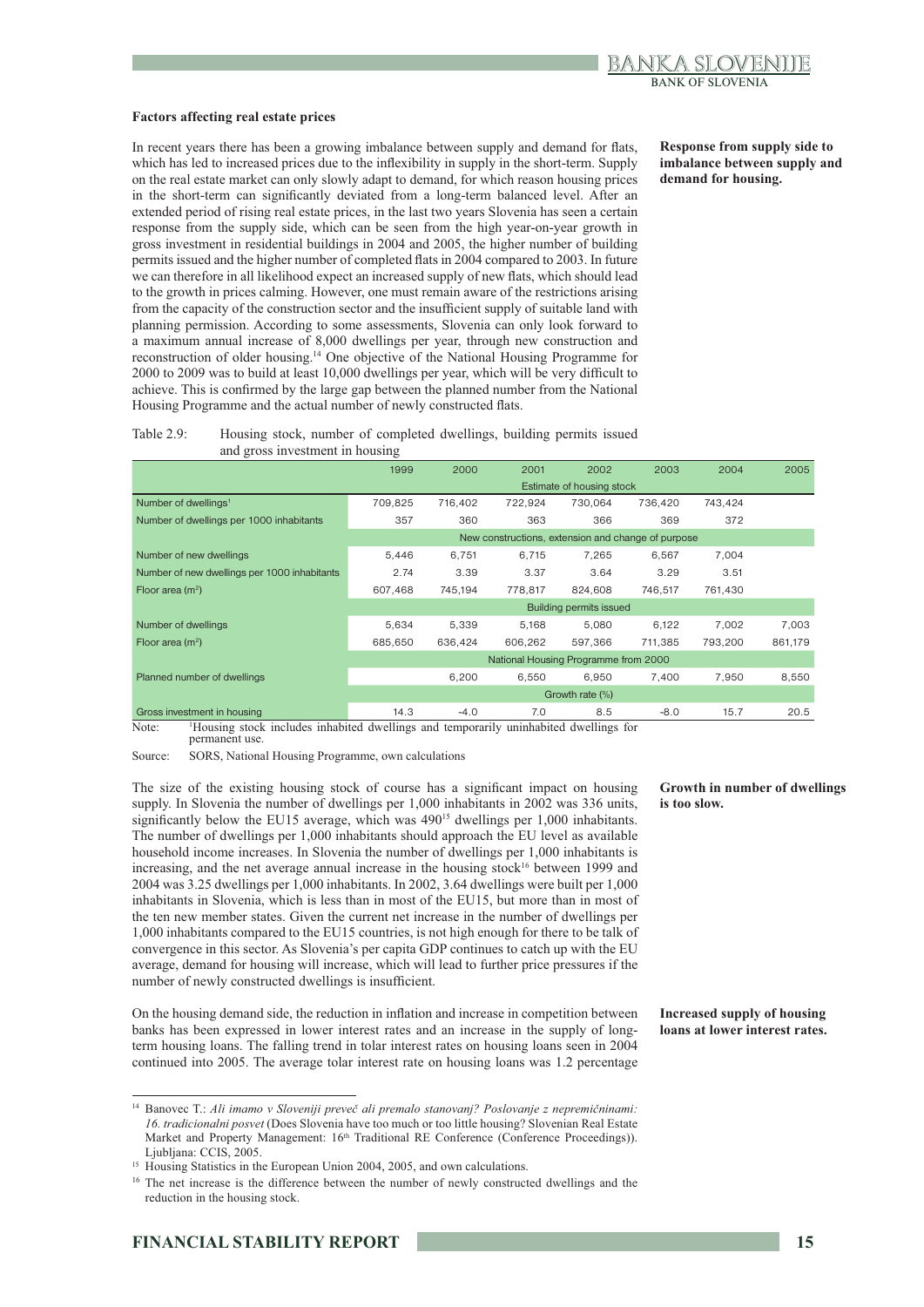A SLOVENII BANK OF SLOVENIA

> points lower by the end of 2005 than at the end of 2004. Foreign currency interest rates on housing loans were somewhat lower than in 2004 throughout most of 2005, but in the final two months of 2005 they did return to the level seen throughout most of 2004, largely because of the ECB raising its interest rates in December.





**Turnover on real estate market up by 34%.**

In 2005 year-on-year growth in housing loan volume increased further, passing 45% by the end of the year. The continuation of these trends over a longer period could, without any matching growth in housing supply, lead to a significant gap between housing prices and their fundamental value. The higher growth in housing loans has also had an impact on the volume of real estate trading by households, which increased by 33.6% in 2005.



Figure 2.13: Year-on-year growth in housing loans and the volume of real estate trading by households $17$  in percentages

Source: Bank of Slovenia, Nepremičninski informator 2005/XII (CCIS et al.), own calculations

#### **Institutional factors affecting real estate prices.**

A further reason for the rise in trading volume and the growth in prices is the projected increase in VAT on new flats from 8.5% to 20% in 2008. Households have already anticipated expected increases in the price of new dwellings, which has been seen in the rising prices for older housing. The future change in the tax treatment of new dwellings will in all likelihood contribute to rises in prices in 2006.

Tax relief for housing purchases has an important effect on the amount of demand for housing, and in combination with the extremely small renting market encourages house ownership over renting.18 The continued reduction in the average number of people per household despite the relatively stable population is a further factor in strengthening demand. Between 1991 and 2002 the average household size fell from 3 to 2.8 members, which is still significantly above the EU15 average, which was 2.3 in 2002. The reduction

<sup>&</sup>lt;sup>17</sup> The turnover is estimated on the basis of data on the 2% real estate sales tax payments. For 2005 the evaluation was made by comparing turnover in the first three quarters of 2005 with turnover in the first three quarters of 2004. The sale of new dwellings is not included in real estate turnover. In the following section the turnover on the real estate market relates to transactions made by households.

<sup>&</sup>lt;sup>18</sup> For 15 years after purchasing a house, buyers can make use of tax relief for sums paid for housing. The sums paid include their own funds and the principal and interest on a housing loan. The tax relief is a maximum of 4% of the taxpayer's taxable base. Furthermore, flat and house owners can use general tax relief to further reduce their taxable base by up to 2% of payments relating to the maintenance of housing and residential buildings.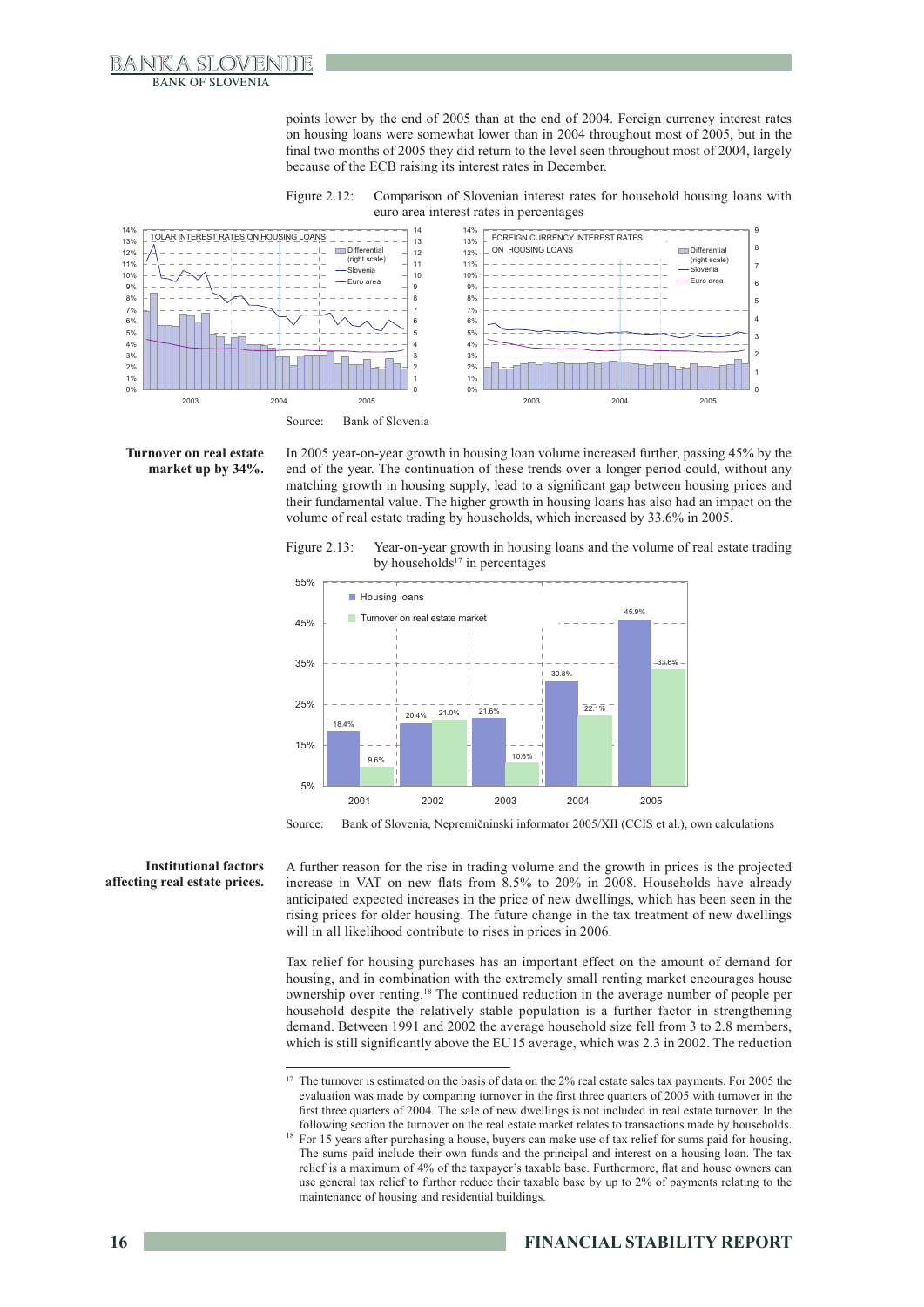in average household size is expected to continue, and should cancel out the impact of a falling population and the proportion of the population in the 30 to 44 year-old age band, where the demand for housing is greatest.

The planned introduction of a property tax should, to some extent, reduce the imbalance between supply and demand, as it should increase the supply of housing to buy and to rent, and will probably also reduce demand to some extent, particularly for the larger, more heavily taxed flats. Furthermore the tax should also have some impact on improving the supply of vacant land with planning permission. Collecting property tax will first of all require a suitable legal basis for establishing a register of real estate and records on the real estate market. There will have to be a mass appraisal of real estate to determine general market valuations, which can then be used to set the taxable base. The tax level should be low, this is the reason why the reduction in the gap supply and demand on the housing market, due to property tax, will be of long duration.

There is no data on the volume of purchases by non-residents on the real estate market, but according to reporting by real estate agencies, these transactions still represent a small proportion of turnover. Demand from non-residents somewhat strengthened last year, again according to data from real estate agencies. Non-residents mainly look for real estate in tourist areas and older buildings in rural areas. In future we can expect higher demand for real estate in Slovenia from non-residents, due to the probable slowdown or even negative price growth in some European countries with overpriced real estate. This can already be seen with British buyers, who are among the most common foreign buyers of Slovenian real estate alongside Austrians and Italians, according to real estate agents.

Based on analysis of supply and demand factors, we assess that the past development on the real estate market is sustainable and there is no danger of a sudden fall in real estate prices. The rapidly falling interest rates and lengthening maturity of loans in recent years has through an increased volume of housing loans in combination with a number of other factors led to rapid growth in house prices. Recently supply has been up, but the capacity of the construction sector and the current availability of land with planning permission does not permit the increase in the number of new constructions needed for supply to exceed demand for housing in the near future and cause prices to come down. Based on factors affecting supply and demand for housing we expect the rate of price growth to ease, but there does remain the risk that the continued rapid increase in housing loans and an insufficient supply of housing will foster continued price growth.

#### **Buying housing as an alternative financial investment**

In the past three years housing in Slovenia, or at least in Ljubljana, the capital, has been a relatively profitable investment. The growth of prices and income from rents have covered not only the payment of monthly repayments on loans, but have also offered further income to owners over the period 2003 to 2005.

To illustrate the attractiveness of purchasing a dwelling as an investment, each year from 2003 to 2005 we calculated the return on an investment in a 2-room flat in Ljubljana, assuming that an individual finances the purchase exclusively with a loan or their own funds. If at the start of the year an individual decided to invest in a 2-room flat financed entirely by a housing loan,<sup>19</sup> the return<sup>20</sup> was positive for all three years. To evaluate an investment in housing we took monthly rents and the increased value of the housing for the individual year (unrealised capital gain) into account as revenue, while the expenses included monthly loan repayments. If an individual financed the purchase of a flat with their own funds, we calculated the return taking into account monthly rent and increased value of the property for an individual year, and also taking into account the opportunity cost (in the amount of the average annual interest rates for time deposits over one year), to produce an indicator of the return on investment in housing. This is comparable to the returns on other financial investments, where the calculation of the return included the same opportunity cost as above. Buying a flat in order to rent it out (buy-to-lease) proved to be a better investment, with the exception of 2004, when the growth in securities on the capital market measured using the SBI 20 recorded a higher level of return.

#### $19$  The loan-to-value ratio (LTV) is actually set below 100%, which requires the purchaser to invest their own funds as well.

#### **Increased demand from non-residents.**

**Investment in housing proves profitable.** 

<sup>&</sup>lt;sup>20</sup> The return is calculated using the discounted net present value method.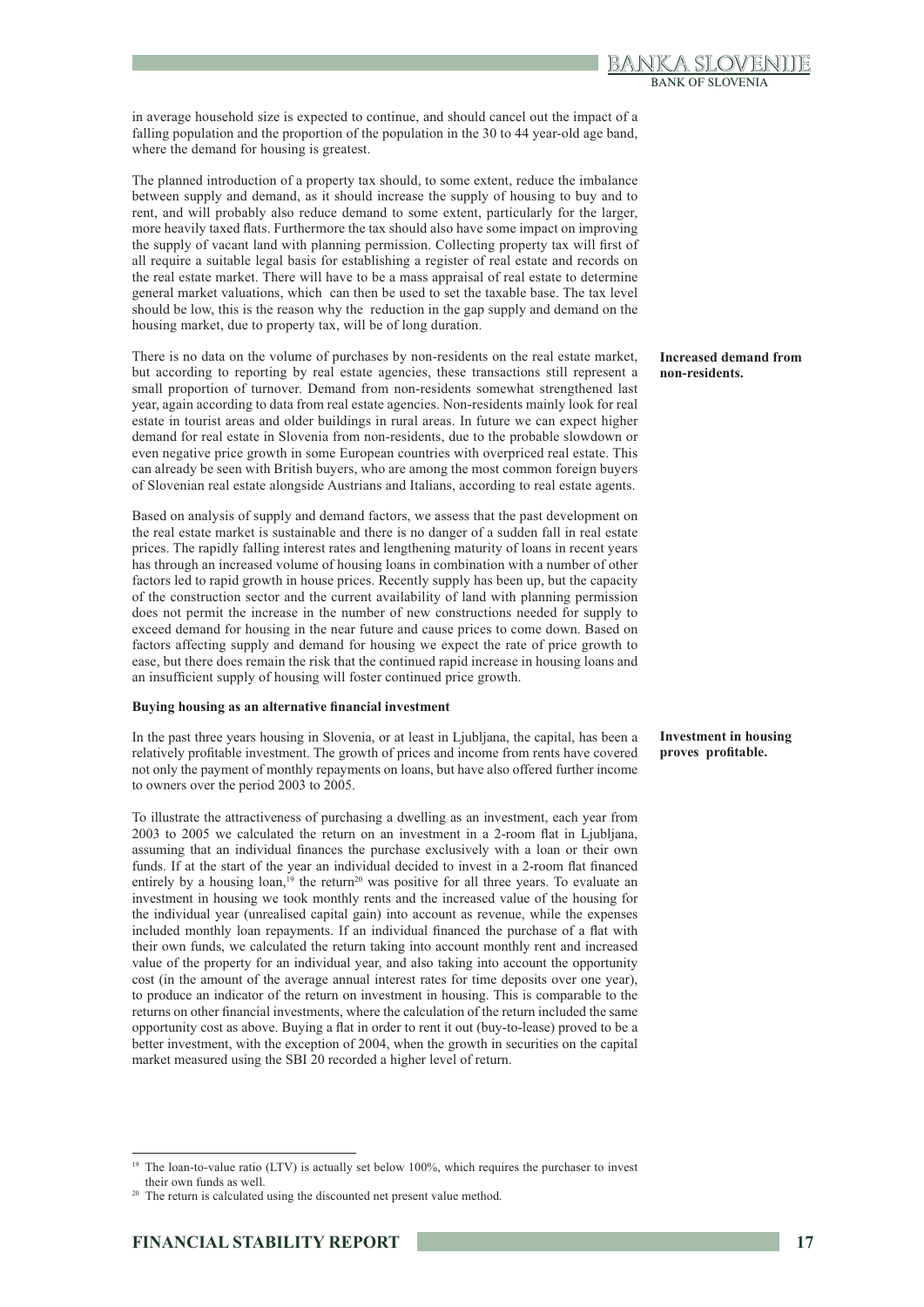| Table 2.10: | Return on investment in a flat in Ljubliana taking into account loan         |  |  |  |  |  |  |  |
|-------------|------------------------------------------------------------------------------|--|--|--|--|--|--|--|
|             | repayments and comparison of return with other forms of financial            |  |  |  |  |  |  |  |
|             | investment (using discounted net present value) <sup>21</sup> in percentages |  |  |  |  |  |  |  |

| In vestment (womig unocounted not present value) in percentages |                     |             |         |                        |            |              |  |  |  |  |
|-----------------------------------------------------------------|---------------------|-------------|---------|------------------------|------------|--------------|--|--|--|--|
| (%)                                                             | Purchase of housing |             |         |                        |            |              |  |  |  |  |
|                                                                 | with a loan         |             | Housing | Capital market indices |            |              |  |  |  |  |
|                                                                 | TOM+r               | <b>SIOM</b> |         | <b>SBI20</b>           | <b>BIO</b> | <b>VEPVS</b> |  |  |  |  |
| 2003                                                            | 11.63               | 12.82       | 26.84   | 9.85                   | $-1.37$    | 9.37         |  |  |  |  |
| 2004                                                            | 3.53                | 4.49        | 17.33   | 19.82                  | $-0.04$    | 13.15        |  |  |  |  |
| 2005                                                            | 3.93                | 4.01        | 16.94   | $-8.36$                | $-2.08$    | 4.09         |  |  |  |  |

Source: SLONEP, Tax Administration of the Republic of Slovenia, Bank of Slovenia, own calculations

#### **Gap between turnover on real estate and capital markets falls.**

Buying a flat was and remains a very attractive alternative financial investment, particularly after the negative experiences on the Slovenian stock market in 2005. After a lengthy period of increasing prices, households treat housing as a very safe and profitable form of long-term investment. In the last two years there has been faster growth in turnover on the real estate market, significantly exceeding the rate of growth on the capital market in 2004 and 2005. While growth in turnover on the real estate market accelerated, growth in turnover on the organised capital market fell somewhat in 2005. This reduced the gap between turnover on the real estate market and on the capital market from SIT 140 billions in 2004 to just under SIT 98 billions in 2005. In 2005 the turnover on the real estate market reached 78% of that on the capital market, while in 2002 it had been just 40%.





Source: Nepremičninski informator 2005/XII (CCIS et al.), LJSE, own calculations

#### **Large increase in newly approved housing loans.**

The rise in turnover on the real estate market is largely explained by the large volume of newly approved housing loans. Over the whole of 2005, banks approved 59% more housing loans than in 2004. Most real estate purchases by households were undoubtedly financed by loans taken out with banks and own funds. Some funds from time deposits and the securities market were therefore transferred to the real estate market. Some households increased their investment in real estate due to the low interest rates, the fall in the value of securities, and the high return on investments in real estate. There is no specific data on buy-to-lease purchases, but for the reasons set out above we expect this sector to expand in the future.

<sup>21</sup> Calculations for a 60m2 flat in Ljubljana. Housing prices at start of year used to calculate return..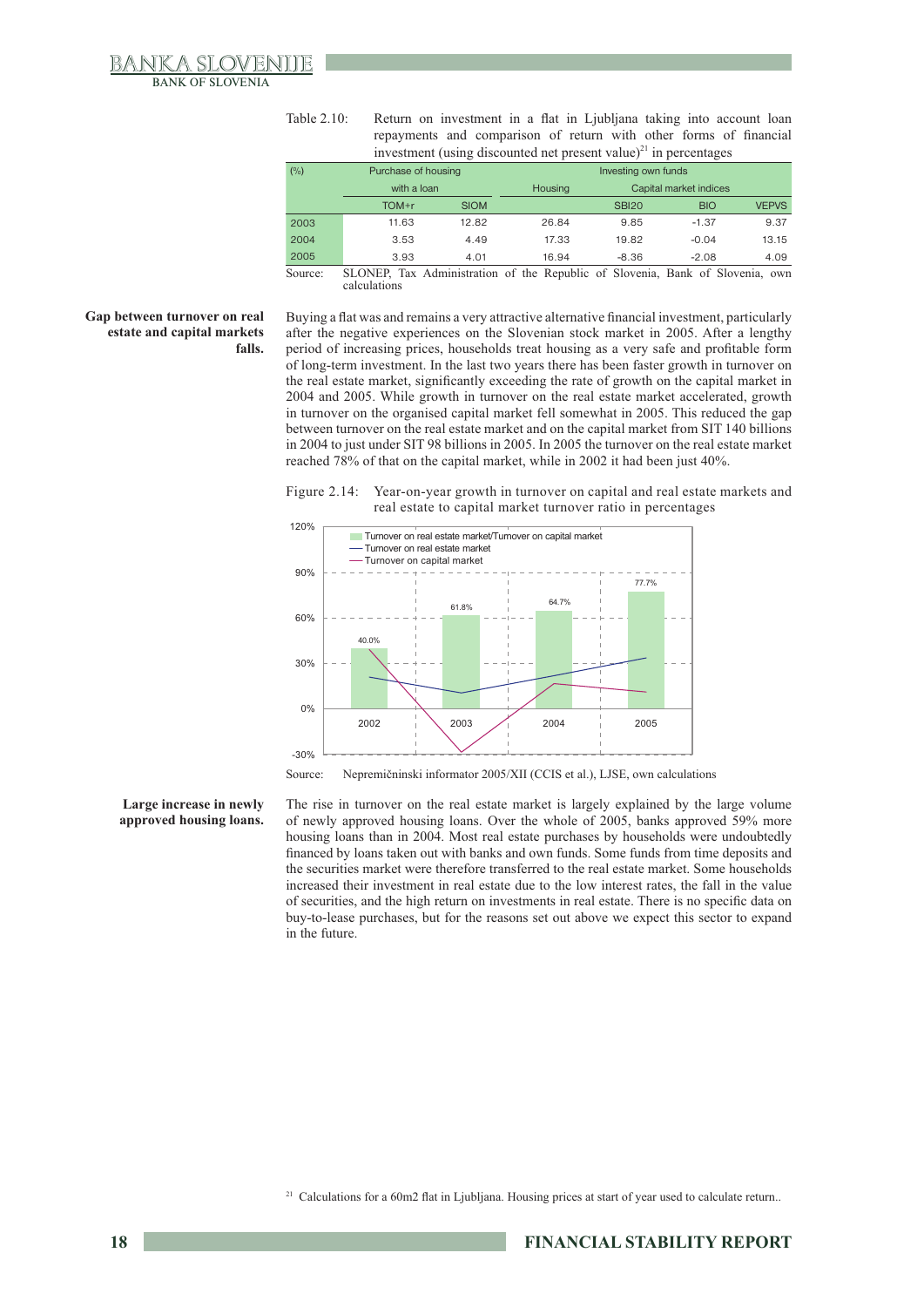#### Table 2.11: Changes in time deposits and alternative financial investments by households, turnover on real estate and capital market and changes in volume of housing loans

| $\frac{1}{2}$                                                       |       |                     |       |          |
|---------------------------------------------------------------------|-------|---------------------|-------|----------|
|                                                                     | 2002  | 2003                | 2004  | 2005     |
|                                                                     |       | (SIT billions)      |       |          |
| Change in stock of household time deposits excluding sight deposits | 151.9 | 61.1                | 127.3 | $-102.4$ |
| Change in stock of alternative household financial investments      | 239.7 | 184.1               | 319.5 | 192.5    |
| Turnover on capital market                                          | 475.2 | 339.9               | 396.7 | 440.8    |
| Turnover on real estate market                                      | 189.9 | 210.1               | 256.5 | 342.6    |
| Change in stock of housing loans                                    | 24.7  | 31.7                | 54.5  | 102.5    |
|                                                                     |       | Growth rate $(\% )$ |       |          |
| Household time deposits excluding demand deposits                   | 14.0  | 4.9                 | 9.8   | $-7.2$   |
| Alternative household financial investments                         | 32.1  | 18.7                | 27.3  | 12.9     |
| Turnover on capital market                                          | 39.2  | $-28.5$             | 16.7  | 11.1     |
| Turnover on real estate market                                      | 21.0  | 10.6                | 22.1  | 33.6     |

Source: Bank of Slovenia, Vzajemci.com, Nepremičninski informator 2005/XII (CCIS et al.), ISA, LJSE, own calculations

#### **Box 2.2: Impact of real estate price movement on financial stability**

The real estate market is characterised by pro-cyclical movement due to the strong correlation between changes in real estate prices and the credit cycle, owing to debt financing for the purchase and construction of housing. As yet there are no bond issues in Slovenia to cover mortgage loans. Nevertheless, on the basis of a new mortgage bonds and municipal bonds act, mortgage banking will be developed in Slovenia, the main feature of which is that banks' lending capacity increases with the growing value of real estate covered by mortgage. Even in a banking system without mortgage banks, rising property prices lead via the wealth effect to higher creditworthiness for borrowers, and to improvements in bank assets, which in the terms of available funds became more inclined to approve loans. Finally in a phase of economic expansion there is often a relaxation in lending standards that leads to excesses or to overly favourable loans being approved. While real estate prices rise, if banks have sufficient funds, there is an increased credit availability and hence additional demand for real estate. This leads to prices increasing further. The opposite scenario develops when prices begin to fall on real estate markets and the reduced volume of bank loans leads to further falls in prices.

Nominal interest rates, which depend on inflationary expectations, have an effect on the availability of housing loans and indirectly on demand on the real estate market. The nominal interest rate when a loan is approved is important. The higher the nominal interest rate at the moment that the loan is taken out, the higher the nominal value of the monthly repayment (if the loan amount remains the same). For a given wage, the nominal repayment amount to nominal wage ratio is higher when nominal interest rates are higher. If the nominal repayment to income ratio is an important criterion for loan approval, households find it harder to access housing loans when inflation is higher.

The most important criterion for granting loans in Slovenia is the nominal repayment to monthly income ratio. The amortisation schedule includes calculation of monthly payments based on the current nominal interest rate. If the nominal interest rate is high, the monthly repayment will be higher, restricting access to housing loans.

Including housing or real estate prices in the calculation of inflation during a period where house prices rise while all other remains the same, would increase inflation and hence the nominal interest rate. Access to housing loans would drop and the growth in housing prices would tail off. The opposite would occur in the event of falling prices, as inflation and the nominal interest rate would fall, which would increase access to housing loans and reverse the falling prices. Including a real estate or housing price index in the CPI would have a counter-cyclical effect on the real estate market, which is desirable in terms of preventing real estate bubbles or mitigating their consequences.

The Figure 2.15 indicates how reducing inflation and interest rates increases the accessibility of housing loans. The ratio of the initial repayment amount (when a new housing loan is taken out in a specific month) to the 12-month moving average for the average monthly net wage largely fell in line with inflation since January 2003. Taking into account the nominal growth in monthly average net wages, this ratio fell even more quickly.

Including real estate prices in inflation calculations also affects repayment capacity for existing loans. The increase in real estate prices is expressed in higher annuities, via higher inflation and interest rates. In the past most loans approved in Slovenia had a principal that was revalued in line with the TOM base rate. Increases in inflation would reflect in a higher nominal value for repayment instalments, but would not threaten the household's capacity to repay a housing loan, as the housing loan approval policy was very conservative in the past. By the end of 2005, the proportion of total household housing loans accounted for by loans with a principal linked to the TOM base rate was just 27.3%.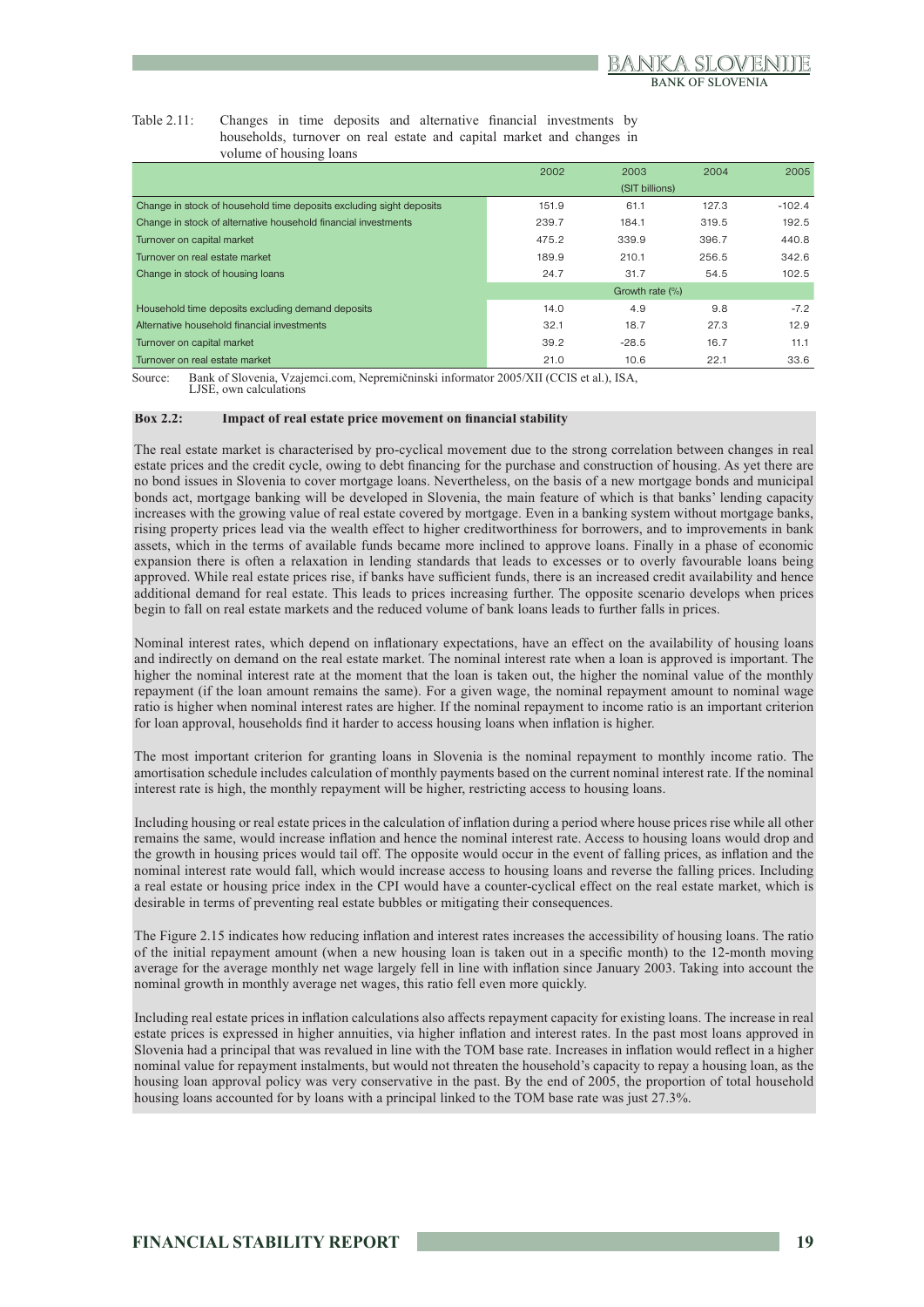

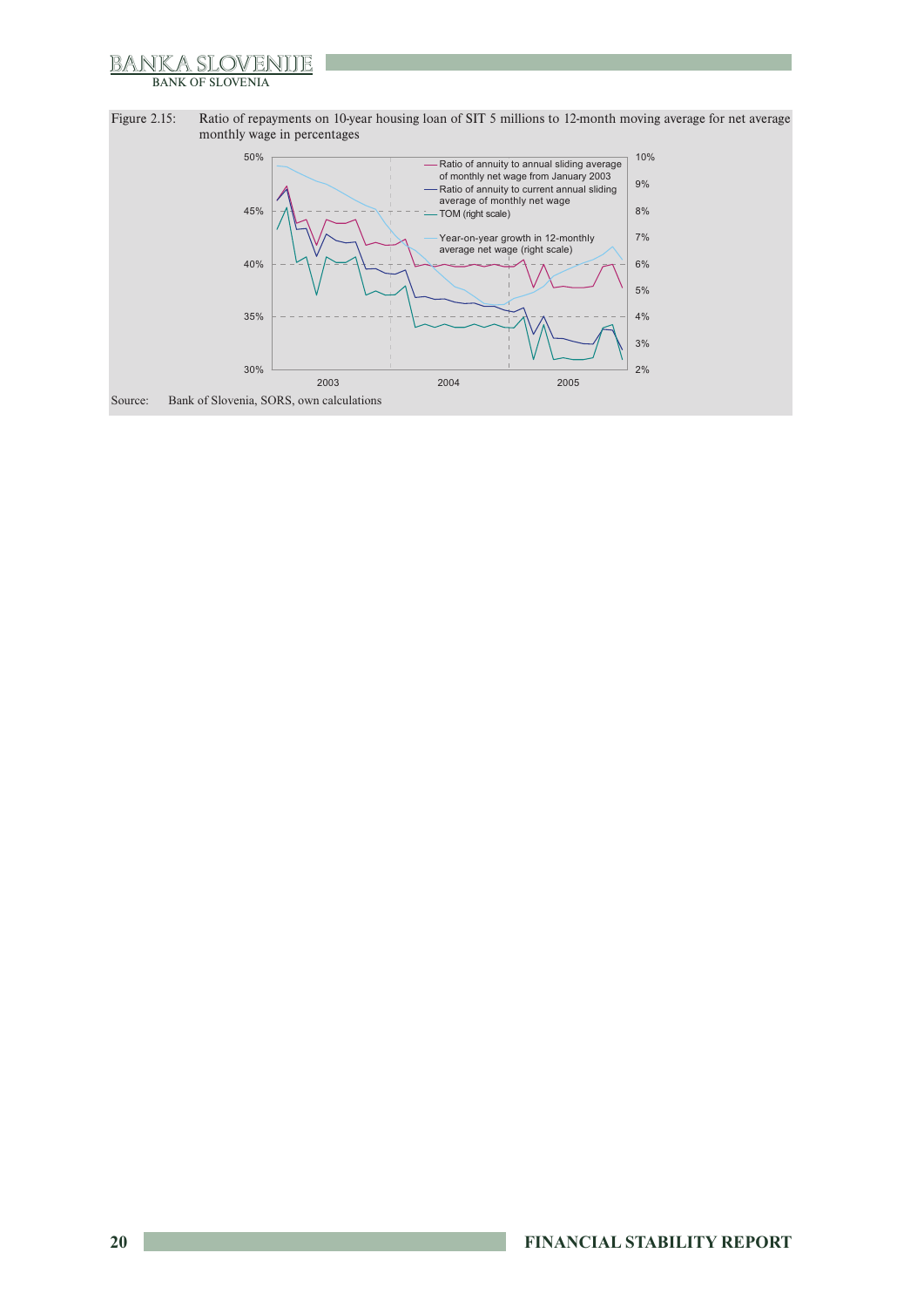# **3 CORPORATE SECTOR**

# **3.1 Financing of Companies at Domestic Banks and Net Borrowing by Companies**

# **Corporate lending**

Corporate borrowing started its increase in 2003, with relatively high growth of 20.1% on average maintained in 2004, before increasing further in 2005 to 23.1%. The continued growth in corporate borrowing from domestic banks last year was due to the relatively high level of economic growth persisting, and changes in the method of financing moving from borrowing abroad to domestic borrowing.22 While in 2004 the proportion of net corporate borrowing from banks abroad in the net borrowing figures was still one-third, last year it more than halved to 14.5%. Despite the higher growth in borrowing from banks in Slovenia, total corporate borrowing via loans, i.e. inside Slovenia and abroad, did not change significantly. The increase in net borrowing amounted to SIT 491 billions in 2005, while it was just under SIT 510 billions in 2004.

Table 3.1: Net corporate borrowing inside and outside Slovenia in SIT billions

|                                         | 2001   | 2002   | 2003  | 2004   | 2005    |
|-----------------------------------------|--------|--------|-------|--------|---------|
|                                         |        |        |       |        |         |
| Corporate borrowing from domestic banks | 228.7  | 115.7  | 314   | 341.1  | 419.9   |
| Of which in tolars                      | 139.9  | 6.7    | 138.8 | 77.3   | $-54$   |
| Of which in foreign currency            | 88.8   | 109    | 175.2 | 263.8  | 473.9   |
| Corporate borrowing abroad 1            | 108.1  | 136    | 124.7 | 168.7  | 71.3    |
| Short-term                              | $-2.7$ | $-2.9$ | 16.3  | $-7.3$ | 21.9    |
| Long-term                               | 110.7  | 138.9  | 108.4 | 176    | 49.4    |
| Total                                   | 336.8  | 251.7  | 438.7 | 509.8  | 491.2   |
|                                         |        |        | (%)   |        |         |
| <b>Borrowing structure</b>              | 100    | 100    | 100   | 100    | 100     |
| <b>Domestic</b>                         | 68     | 46     | 72    | 67     | 85      |
| Abroad                                  | 32     | 54     | 28    | 33     | 15      |
| <b>Currency structure</b>               | 100    | 100    | 100   | 100    | 100     |
| Tolar                                   | 41.5   | 2.7    | 31.6  | 15.2   | $-11.0$ |
| Foreign currency                        | 58.5   | 97.3   | 68.4  | 84.8   | 111.0   |

Note:<br>Source: <sup>1</sup>Includes other financial organisations (OFOS).

Bank of Slovenia

Figure 3.1: Net corporate borrowing from domestic banks (12-month moving average) in SIT billions



<sup>&</sup>lt;sup>22</sup> The figures for borrowing abroad involve flows, while the figures for loans from Slovenian banks involve changes in loan stock.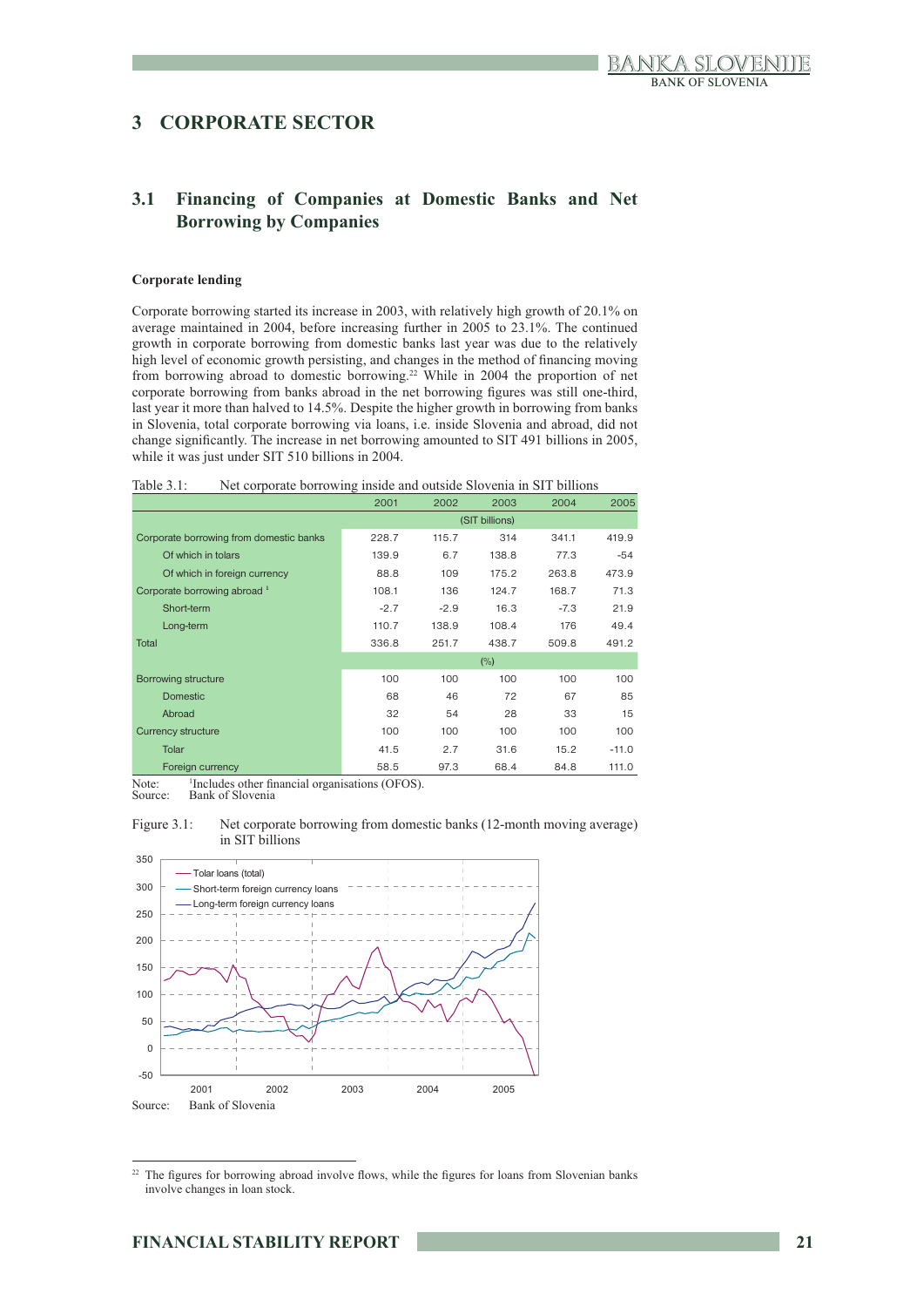**Companies make net tolar repayments as the tolar lending market contracts.**

The replacement of sources of financing abroad with foreign currency loans from domestic banks further strengthened last year. The increased foreign currency lending was due to the falling interest rates offered by domestic banks; at the same time the banks were borrowing abroad. Corporate foreign currency lending grew last year with a year-on-year rate of 55.3%, while the growth in tolar-denominated loans to companies was negative, down 5.0%. The increased foreign currency lending is a reflection of the spread between tolar and foreign currency interest rates, and the anticipated introduction of the euro in 2007.

## **Corporate borrowing from banks**

| Corporate loans and deposits at banks in SIT billions<br>Table 3.2: |  |
|---------------------------------------------------------------------|--|
|---------------------------------------------------------------------|--|

|         | Corporate        | Corporate | Net corporate      | Net borrowing |
|---------|------------------|-----------|--------------------|---------------|
|         | loans            | deposits  | borrowing at banks | (as % of GDP) |
|         | (1)              | (2)       | $(1-2)$            |               |
| Dec. 00 | 938.3            | 441.8     | 496.6              | 11.5          |
| Dec. 01 | 1167.1           | 517.7     | 649.3              | 13.5          |
| Dec. 02 | 1282.8           | 605.0     | 677.9              | 12.7          |
| Dec. 03 | 1596.9           | 619.6     | 977.3              | 16.8          |
| Dec. 04 | 1938.0           | 636.2     | 1301.8             | 20.8          |
| Dec. 05 | 2357.9           | 744.6     | 1613.4             | 24.6          |
| Source: | Bank of Slovenia |           |                    |               |

#### **Net corporate borrowing at banks rises as proportion of GDP.**

The relatively strong economic growth, the transition from companies borrowing abroad to borrowing in Slovenia, and increased financial gearing by companies all led to net corporate borrowing at domestic banks increasing significantly from 2003 to 2005. The ratio of corporate loans at banks to corporate bank deposits exceeded 3 in 2004, and remained a little above that level last year. Net corporate borrowing at banks has been increasing as a proportion of GDP for some time. In the last five years net corporate borrowing increased by over 13 percentage points, while in the last year alone it increased by 3.8 percentage points to 24.6%, which is an expression of the fact that corporate debt financing has been predominantly from banks in Slovenia.





# **3.2 Comparison of Domestic and Foreign Interest Rates on Corporate Lending**

**Decline in interest rates in Slovenia slows down.**

Comparing interest rates on tolar loans and on loans with a foreign currency clause with interest rates in the euro area indicates that the spread between rates fell fastest up until Slovenia's entry into the ERM II. Later on the rate at which the spread closed slowed, as the reduction in interest rates in Slovenia itself slowed.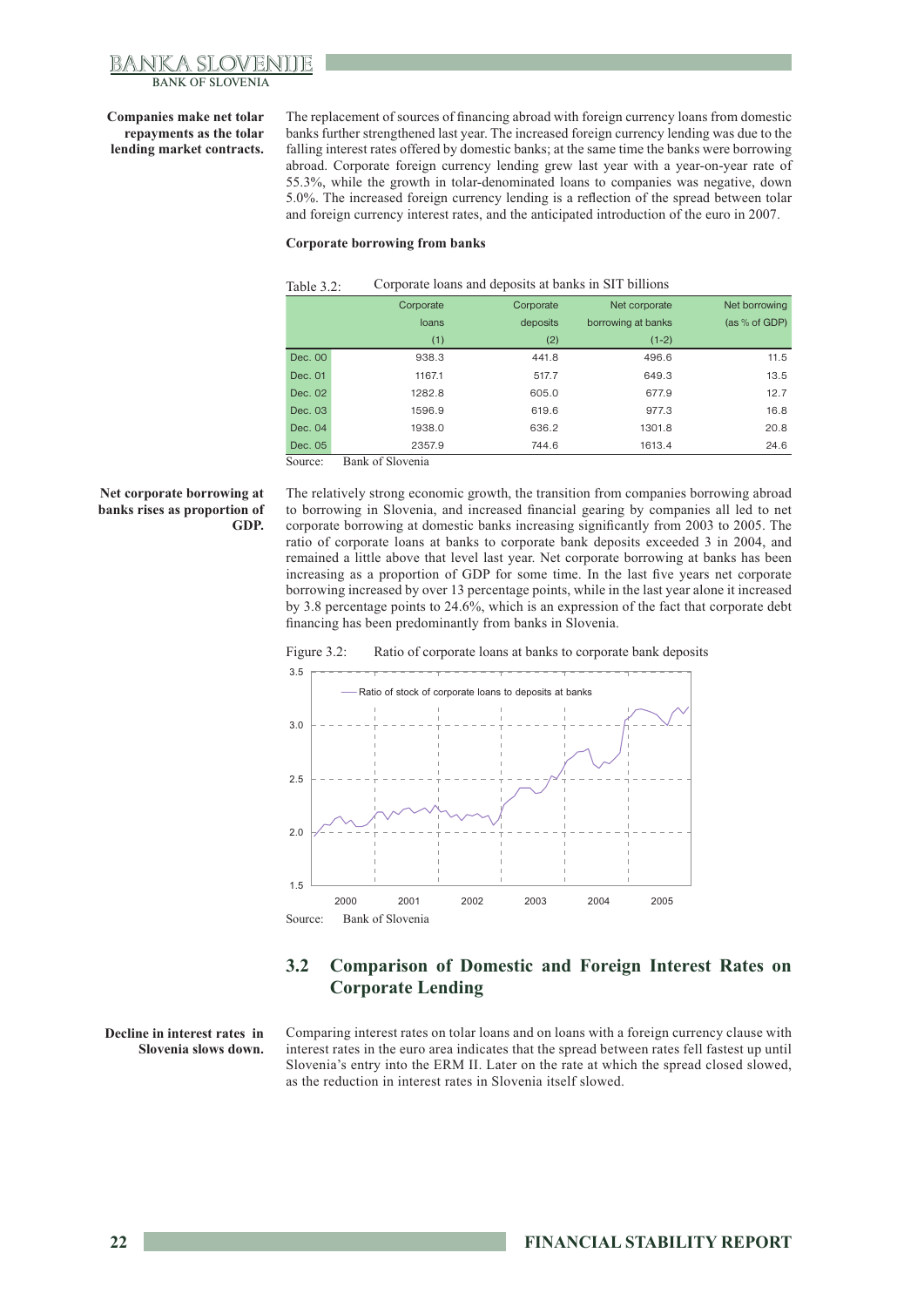## **Convergence of interest rates on corporate loans**



Figure 3.3: Comparison of interest rates on loans in Slovenia and the euro area in percentages and percentage points



Up until the middle of 2004 the trend was towards nominal convergence of interest rates. After Slovenia joined ERM II the spread between interest rates on tolar loans in Slovenia and interest rates in the euro area was below 3 percentage points, while in the second half of 2005 it was down to 2 percentage points.

However, the interest rates offered by Slovenian banks on foreign currency loans to companies over the last three years were actually even lower than the interest rates banks were offering their customers within the euro area. The exception was the final quarter of last year, when the interest rates were almost identical. The reason was the increased competition between banks. After lowering the net interest margin, banks had to track trends in interest rates abroad.

#### **Lending rates for companies in Slovenia and abroad**

Domestic foreign currency lending was very prevalent in 2004, though just under onefifth of corporate borrowing at domestic banks was still in tolars. In 2005 foreign currency lending prevailed to such an extent that companies were making net repayments of tolar loans at domestic banks. Last year, 56% of domestic foreign currency loans were long-term loans. Long-term loans were still prevalent in net corporate borrowing abroad, representing 69% of the net flow of loans.





After the relatively rapid reduction in the spread between the minimum interest rate for short-term tolar loans and the interest rate for loans with a foreign currency clause slowed down in the run up to ERM II entry in July 2004. After this interest rate spread had declined to below 1 percentage point in September 2004, it went on to fall to just 0.2 percentage points by the end of 2005.

**Spread between short-term tolar interest rates and interest rates with currency clause falls to 0.2 percentage points.**

# **FINANCIAL STABILITY REPORT 23**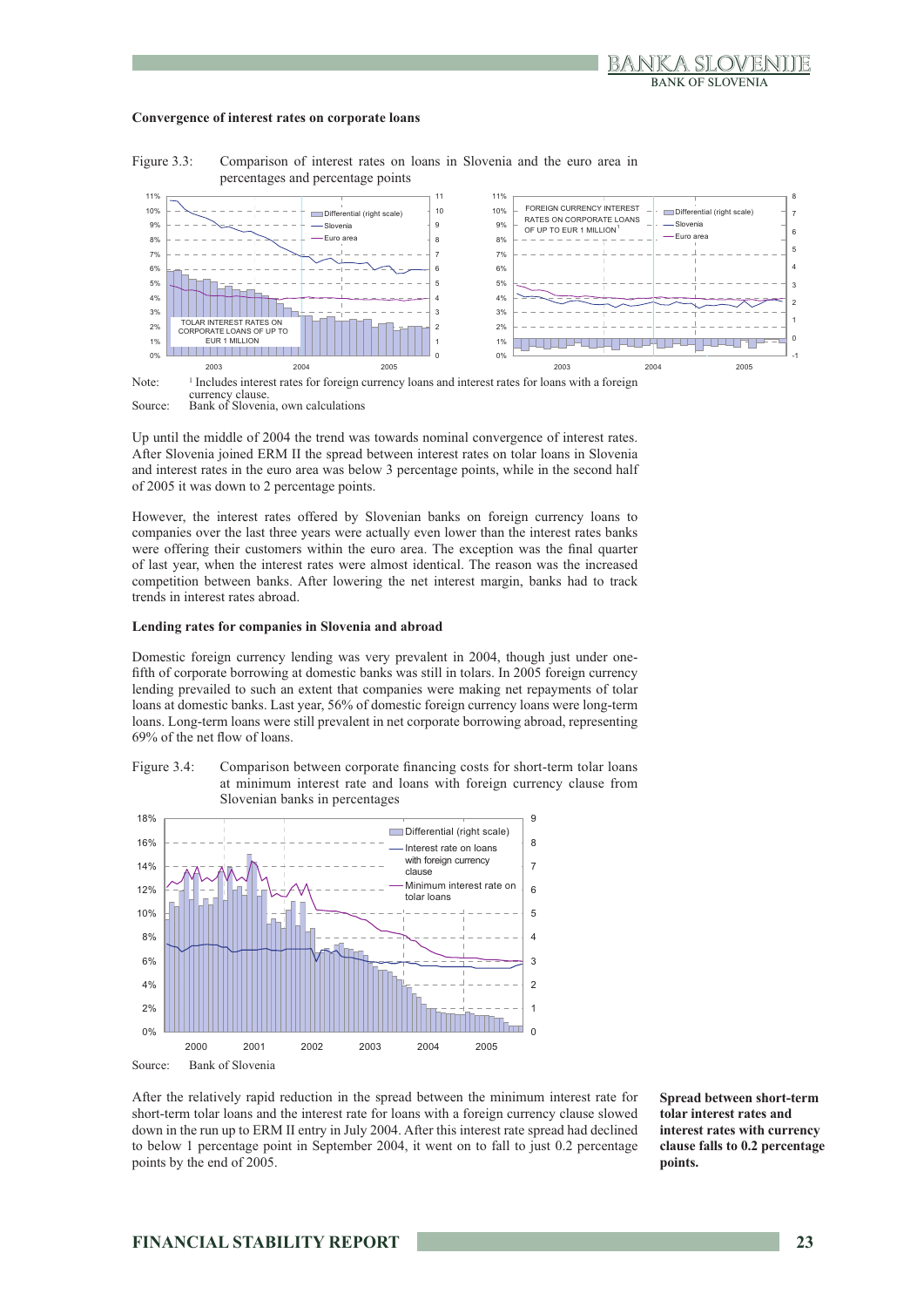

Despite the low interest rate spread, last year companies directed their short-term borrowing towards foreign currency loans, in part due to the relatively stable tolar/euro exchange rate and the growing expectations of a relatively rapid introduction of the euro in 2007.

The spread between the minimum tolar interest rate for long-term loans and for loans with a foreign currency clause continued to reduce owing to falling tolar interest rates. At the end of December 2005, the spread was negative at -1.7 percentage points. Despite long-term tolar interest rates falling below the rate for loans with a foreign currency clause, this did not affect the form of corporate borrowing.









**Interest rates for foreign currency loans in Slovenia were 2.9 percentage points below tolar interest rates.**

Most corporate borrowing takes the form of foreign currency loans. A comparison of interest rates on agreements concluded for long-term tolar loans and foreign currency loans tied to the EURIBOR at Slovenian banks indicates<sup>23</sup> that at the end of 2005 companies had borrowed domestically at an interest rate of just 3.7%, or 2.9 percentage points lower than for long-term tolar loans (6.6%). Compared to December 2004 the foreign currency interest rate increased by 0.4 percentage points to 3.7%, which is slightly more than the increase in the 3-month EURIBOR (0.3 percentage points). The interest rate spread between the two forms of borrowing over all of last year was 3.1 percentage points on average, a fall of 0.6 percentage points compared with 2004. In 2005 foreign currency borrowing at Slovenian banks and corporate borrowing abroad was at almost equally favourable terms (3.4%).

<sup>&</sup>lt;sup>23</sup> Calculation of actual interest rates for concluded loan agreements based on reporting from eight largest banks.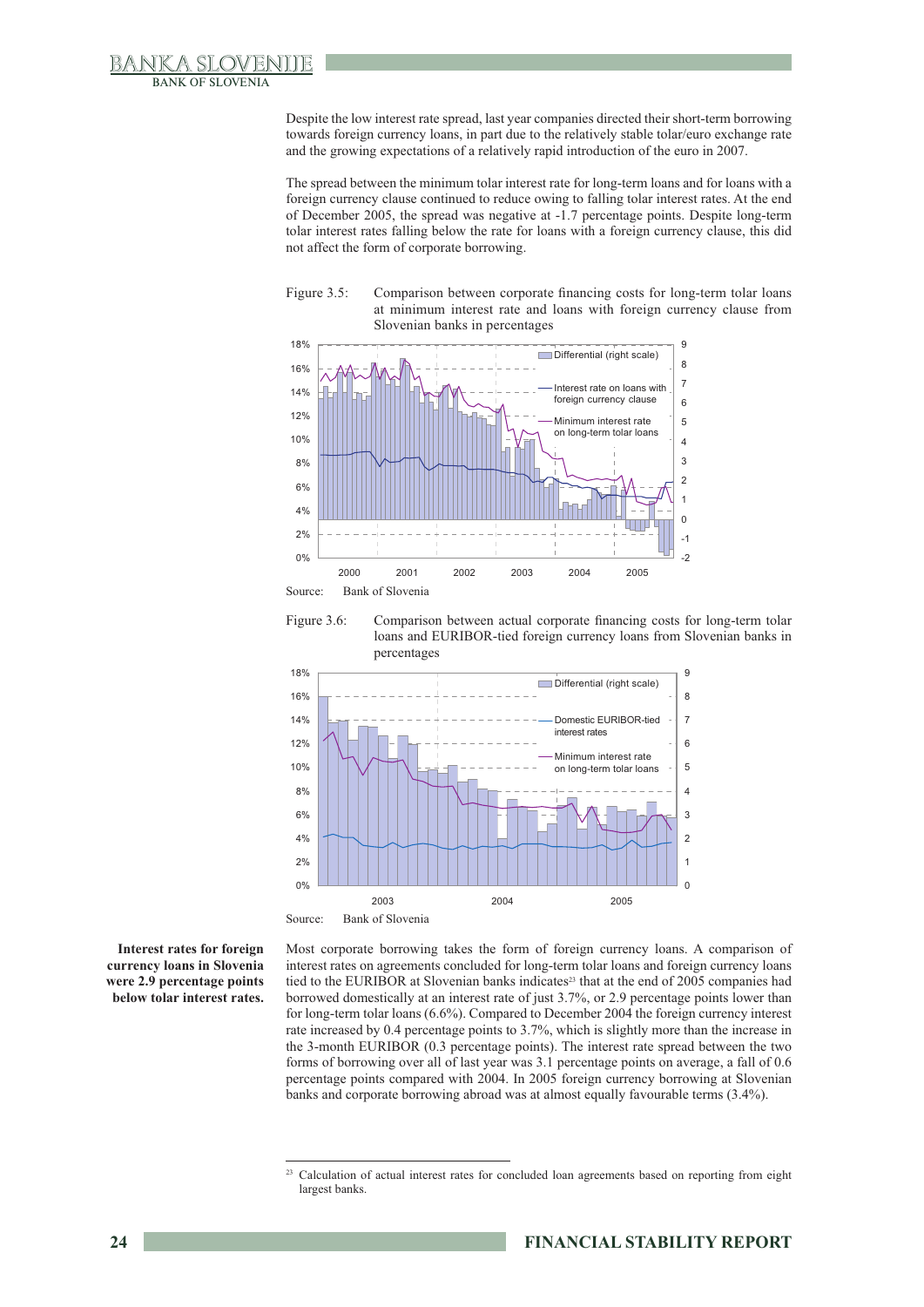In addition to the lower interest rates on foreign currency loans compared to tolar loans, two major factors have led to the increasing prevalence of foreign currency borrowing compared to tolar borrowing in recent years: they are the relatively stable tolar/euro exchange rate, and the entry into ERM II, which has gone hand-in-hand with the clear expectations among companies that the introduction of the euro is imminent.

# **Risk premiums for domestic foreign currency loans in terms of borower's credit rating**

Figure 3.7: Risk premiums over EURIBOR for foreign currency loans for investments and customer credit rating in percentage points



Source: Bank of Slovenia

The level of risk premiums for long-term loans in the final three years has been relatively stable, with the exception of premiums on loans to B-rated customers, where there was a slight increase after mid-2005. On average the risk premium in 2005 was 1.2 percentage points over the 3-month EURIBOR, similarly to the previous two years. For Category A the average risk premium last year ranged from 0.9 to 1.4 percentage points, an average of 1.1 percentage points, which did not represent a change on 2004. Last year the average risk premium for Category B was 1.7 percentage points, ranging from 1.1% to 2.2%. The variation for this group was greater than for Category A. Last year the risk premium for Category B increased by 0.1 percentage points, which could be a sign of banks becoming stricter in their risk assessments when approving long-term loans.

The movement of premiums over the EURIBOR for short-term foreign currency loans remained stable. The Category A premium last year was one percentage point, the same as in 2004. For Category B it was 1.3 percentage points, falling by 0.1 percentage point last year. At 1.4 percentage points over the EURIBOR, the overall premium for C, D and E was similar. On average over the last three years, the overall average for the credit risk premium was 1.1 percentage points, and did not change.

# **Risk premium for domestic banks' tolar loans in terms of borower's credit rating**

Movements were also relatively stable for risk premiums on the long-term tolar lending market in 2005. On average the risk premium increased by 0.2 percentage points to 2.5 percentage points over the 3-month SITIBOR24 last year. The average premium for A-rated customers in 2005 was 2.3 percentage points, which was not a significant change on the premium in 2004 (2.2. percentage points). The Category B premium last year fell by 0.2 percentage points to 2.7 percentage points, while the premium for the remaining rating categories together (C, D and E) fell by 0.7 percentage points to 3.9 percentage points. The movement in premiums was slightly more variable than for long-term foreign currency loans, and the spread was from 1.6 to 2.9 percentage points.

**Risk premium for debt credit ratings remain stable, except for foreign currency loans to high-risk customers.**

<sup>&</sup>lt;sup>24</sup> Three-monthly SMOM to July 2003.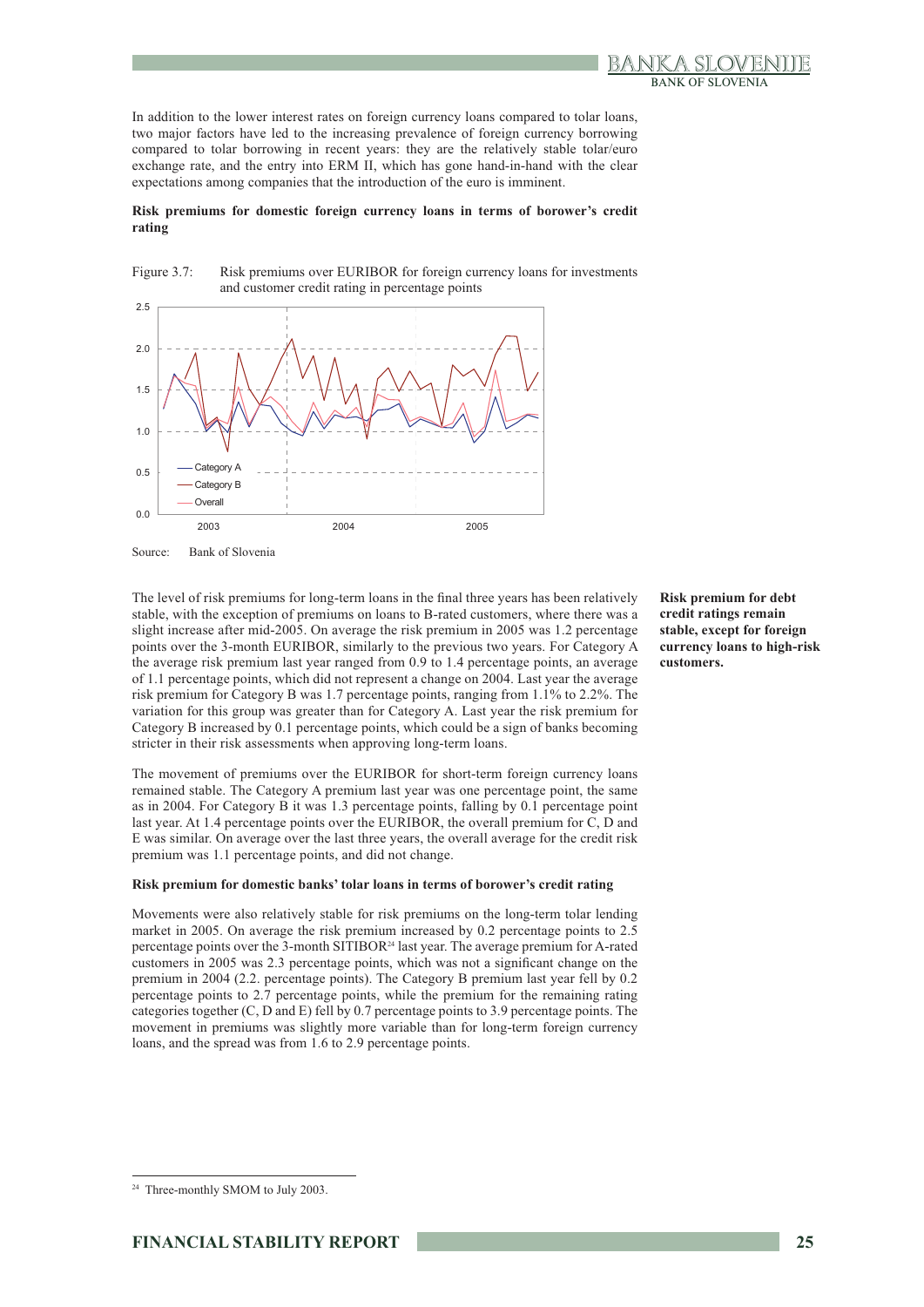A SLOVENIJ BANK OF SLOVENIA



Source: Bank of Slovenia

The risk premium in the short-term tolar loan sector is over 1 percentage point lower than the long-term tolar loan risk premium at 1.2 percentage points. Compared to the average, the premium fell a further 0.4 percentage points over the SITIBOR for short-term tolar loans in 2004. Last year it was 1.2 percentage points for Category A, 1.6 percentage points for Category B, and 2.1 percentage points for C, D and E. The premium value for the short-term sector of tolar loans reflects a relatively low variability, ranging from 1.1 to 1.6 percentage point on average.

## **Risk premiums over EURIBOR for financing of Slovenian banks and companies abroad**

**Banks retained a low premium over EURIBOR in 2005 for borrowing abroad, while premiums for companies fell.**

As in 2004, banks borrowed abroad at more favourable rates than companies in 2005. On average last year the interest rates for banks raising funds abroad was 2.5%, an increase of 0.1 percentage points compared to 2004. On average last year companies borrowed abroad at 3.4%, with the interest rate on such loans increasing by 0.7 percentage points compared to 2004. Last year the interest rate for the corporate sector on long-term foreign currency loans abroad was similar to that at domestic banks at 2.4%, while in 2004 the spread was 0.7 percentage points in favour of corporate borrowing abroad. In relation to borrowing abroad, last year the proportion of banks raising funds abroad increased again. This led to banks increasing the extent to which they intermediated between foreign banks and domestic companies. The lower risk in the banking sector compared to the corporate sector and borrowing from parent banks meant that banks had access to sources of financing at very favourable interest rates. Last year the average premium over the 3-month EURIBOR for long-term bank loans raised abroad increased by 0.1 percentage points to 0.4 percentage points. On average long-term corporate loans were 0.5 percentage points over the EURIBOR at 1.2 percentage points. This indicates that banks had a very good credit rating abroad.





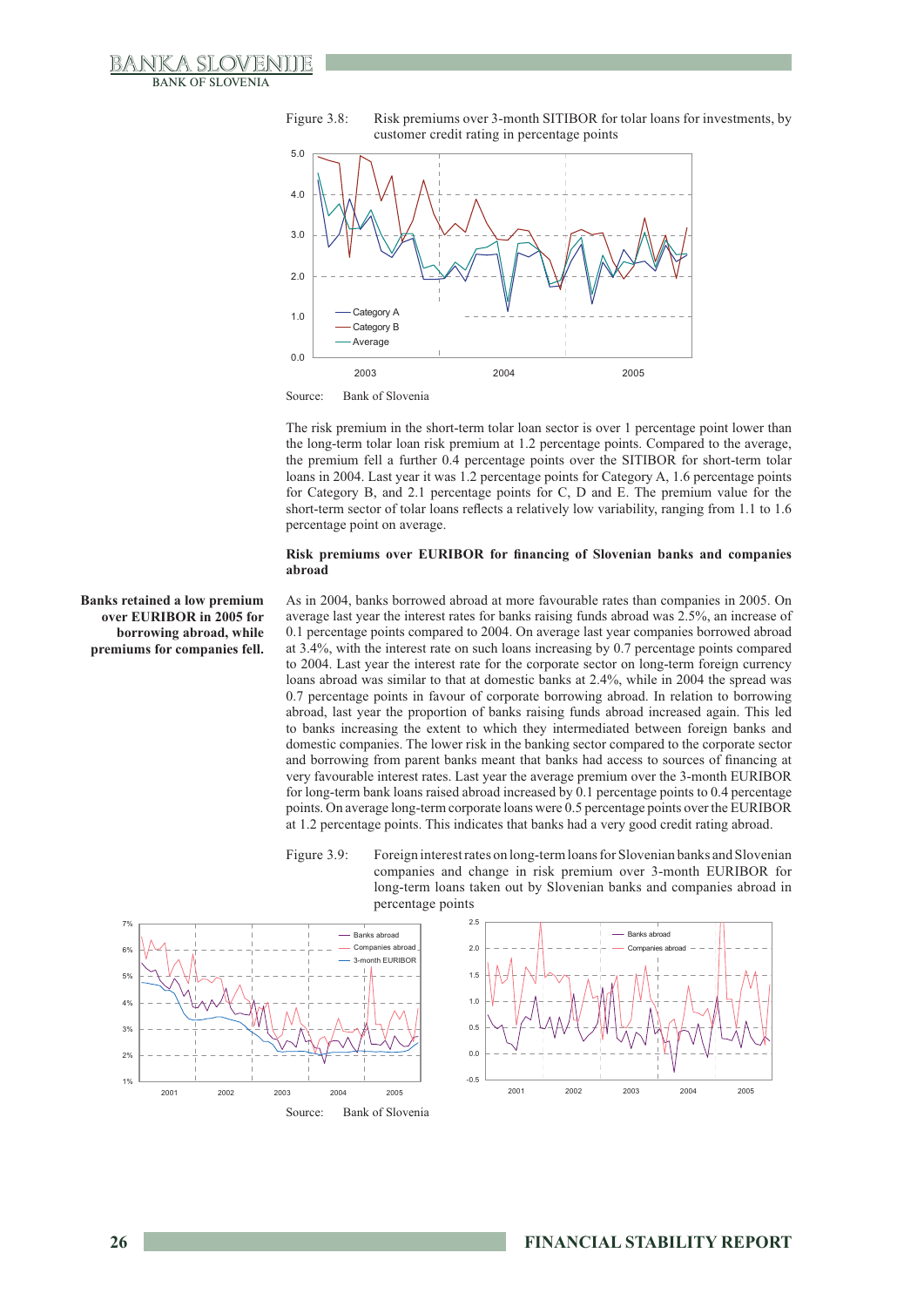# **3.3 Corporate Assets and Liabilities Structure**

The rate of growth in the total assets of Slovenian companies gradually slowed between 2001 and 2004, owing to the reduction in inflation. Real growth in Slovenian companies' total assets fell to 1.8% in 2002, before returning to its 2001 level of 4.1% in 2003. In 2004 real growth in total assets reached 5.5%, without any major changes in the breakdown of principal asset items in company balance sheets, as current assets continued to expand their proportion at the expense of fixed assets. Last year the growth in the proportion of long-term financial investments, which had started in 1998, came to an end, as their volume increased by just 7%, which is 18.3 percentage points less than in 2003. Companies invested far more in intangible assets. In 2004, companies increased the value of goodwill by more than seven times compared to 2003, taking the proportion of goodwill to overall intangible assets to a high 37.4% in 2004; the proportion of intangible assets nevertheless remains low. The increase in the proportion of current assets in 2004 came from shortterm financial investments and inventories. They grew by 13.2% in 2004 due to Slovenia joining the European Union, and the consequent introduction of customs duties for the countries of the former Yugoslavia.

| Corporate assets structure  |
|-----------------------------|
| starting to favour shorter- |
| term assets.                |

| Table 3.3: | Structure and year-on-year growth of corporate assets in percentages |  |  |
|------------|----------------------------------------------------------------------|--|--|
|------------|----------------------------------------------------------------------|--|--|

|                                        |          |               |          |          |      | Growth rate $(\% )$ |      |        |
|----------------------------------------|----------|---------------|----------|----------|------|---------------------|------|--------|
|                                        | 2001     | 2002          | 2003     | 2004     | 2001 | 2002                | 2003 | 2004   |
| Assets (SIT billions)                  | 11.623.8 | 12.683.6      | 13,806.2 | 15.030.8 | 11.5 | 9.1                 | 8.9  | 8.9    |
|                                        |          | Structure (%) |          |          |      |                     |      |        |
| <b>Fixed assets</b>                    | 65.3     | 64.7          | 64.3     | 63.8     | 11.9 | 8.0                 | 8.1  | 8.1    |
| Intangible assets                      | 2.1      | 2.2           | 2.2      | 3.4      | 49.8 | 11.1                | 8.8  | 69.6   |
| Tangible assets                        | 76.8     | 73.9          | 70.0     | 69.1     | 5.7  | 4.0                 | 2.5  | 6.6    |
| Long-term financial investments        | 21.1     | 24.0          | 27.8     | 27.5     | 37.9 | 22.6                | 25.3 | 7.0    |
| Current assets                         | 34.2     | 34.9          | 35.3     | 35.8     | 10.9 | 11.2                | 10.1 | 10.4   |
| Inventories                            | 25.0     | 24.4          | 23.9     | 24.5     | 6.2  | 8.4                 | 8.0  | 13.2   |
| Operating receivables                  | 51.9     | 51.1          | 50.2     | 49.6     | 9.0  | 9.5                 | 8.2  | 9.1    |
| Short-term financial investments       | 17.4     | 18.6          | 19.5     | 20.3     | 20.8 | 18.8                | 15.7 | 15.0   |
| Bank balances, cheques and cash        | 5.7      | 5.9           | 6.4      | 5.5      | 22.1 | 15.6                | 17.7 | $-4.1$ |
| Deferred expenses and accrued revenues | 0.5      | 0.4           | 0.5      | 0.5      | 11.9 | 6.9                 | 15.7 | 8.4    |

Source: APLRRS, own calculations

Companies have an increasing volume of short-term financial and operating receivables and liabilities on their balance sheets. The trend of the previous few years towards increasing maturity length for receivables came to an end in 2004. The increased growth in short-term liabilities compared to the growth in short-term receivables led to a slight deterioration in the corporate liquidity ratio from 82.6% in 2003 to 82.1% in 2004.

**Companies' liquidity coefficient deteriorated in 2004.**

Table 3.4: Breakdown of financial and operating receivables and liabilities by maturity in net

| in percentages                                  |      |      |      |      |      |      |
|-------------------------------------------------|------|------|------|------|------|------|
| (%)                                             | 1999 | 2000 | 2001 | 2002 | 2003 | 2004 |
| Financial and operating receivables             |      |      |      |      |      |      |
| Long-term                                       | 33.1 | 33.8 | 38.3 | 40.3 | 43.0 | 42.3 |
| Short-term                                      | 66.9 | 66.2 | 61.7 | 59.7 | 57.0 | 57.7 |
| Financial and operating liabilities             |      |      |      |      |      |      |
| Long-term                                       | 35.0 | 36.6 | 39.9 | 41.1 | 39.7 | 41.2 |
| Short-term                                      | 65.0 | 63.4 | 60.1 | 58.9 | 60.3 | 58.8 |
| Financial and operating receivables/liabilities | 76.0 | 74.3 | 77.4 | 80.9 | 87.4 | 83.7 |
| Long-term                                       | 71.8 | 68.5 | 74.2 | 79.2 | 94.7 | 85.8 |
| Short-term                                      | 78.2 | 77.6 | 79.6 | 82.1 | 82.6 | 82.1 |

Source: APLRRS, own calculations

With the exception of financial and operating liabilities, in 2004 lower or even negative growth was recorded by most principal liability items compared to the previous year. After the rapid reduction in financial and operating liabilities between 2000 and 2003, their volume again increased. The 14% growth came mainly from companies' longterm and short-term financial liabilities to banks and short-term operating liabilities to suppliers. The proportion of debt financing (mainly at banks) increased compared to 2003 by 2.5 percentage points to 55.4%, while the proportion of equity financing fell by 2 percentage points to 46.4%. This indicates that companies have started to redirect their preferred financing method towards debt financing. The growth in long-term financial

**Companies have started to redirect towards debt financing.**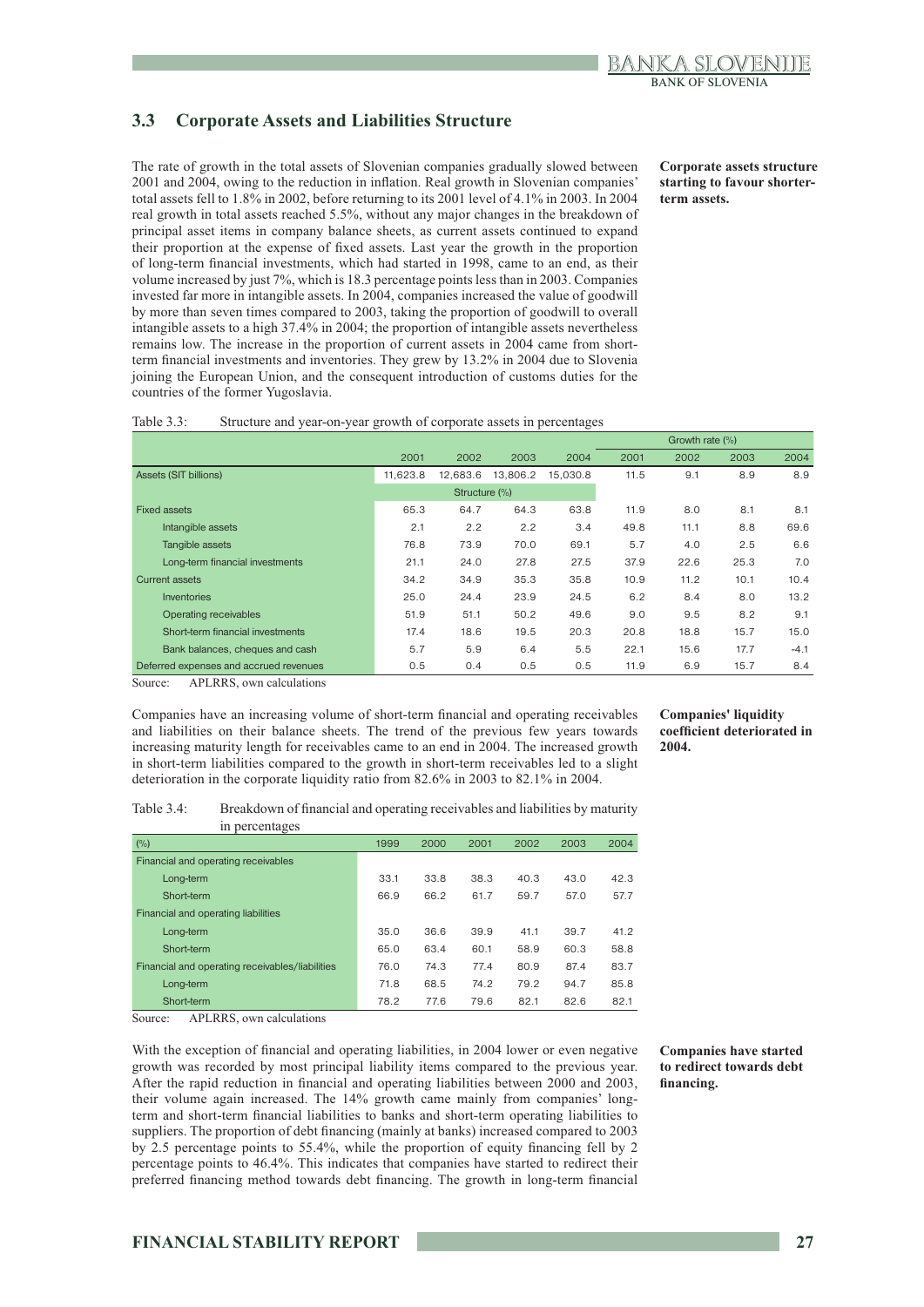BANK OF SLOVENIA

A SLOVENI

and operating liabilities to subsidiaries and associates was either low or negative. The low growth was replaced by growing short-term liabilities to both types of companies.

Table 3.5: Year-on-year growth in individual categories of corporate liabilities in

| percentages                            |      |      |      |        |      |        |
|----------------------------------------|------|------|------|--------|------|--------|
| (%)                                    | 1999 | 2000 | 2001 | 2002   | 2003 | 2004   |
| Capital                                | 11.6 | 11.2 | 8.1  | 8.3    | 10.3 | 4.5    |
| <b>Provisions</b>                      | 12.4 | 1.2  | 4.3  | $-4.1$ | 1.4  | $-0.4$ |
| Financial and operating liabilities    | 16.9 | 21.0 | 15.3 | 10.8   | 7.4  | 14.0   |
| Accrued expenses and deferred revenues | 13.7 | 5.1  | 22.3 | $-1.9$ | 217  | $-6.9$ |

Source: APLRRS, own calculations

Companies in the sectors of manufacturing, trade and real estate have the highest volume of financial and operating liabilities on their balance sheets. Companies in these sectors are also the highest borrowers from banks. The breakdown of liabilities by sector has not changed significantly in the last five years. In 2004 companies in the sectors of hotels and catering, financial intermediation, real estate services, agriculture and mining increased their financial liabilities the most. While hotels and catering, agriculture and mining still remain behind other sectors in terms of total liabilities, financial and real estate companies increased their proportion of total liabilities. This matches bank exposure by sector. Banks were most exposed to companies in the manufacturing, trade and real estate sectors.

| Table 3.6: | Financial and operating liabilities by sector in percentages |
|------------|--------------------------------------------------------------|
|------------|--------------------------------------------------------------|

|                                                              |         |               |         |         |      | Growth rate $(\% )$ |         |      |
|--------------------------------------------------------------|---------|---------------|---------|---------|------|---------------------|---------|------|
|                                                              | 2001    | 2002          | 2003    | 2004    | 2001 | 2002                | 2003    | 2004 |
| Corporate financial and operating liabilities (SIT billions) | 5.633.5 | 6.242.9       | 6.705.8 | 7.645.7 | 15.3 | 10.8                | 7.4     | 14.0 |
|                                                              |         | Structure (%) |         |         |      |                     |         |      |
| Agriculture, forestry, fishing and mining                    | 1.2     | 1.2           | 1.3     | 1.4     | 8.7  | 8.9                 | 15.6    | 20.3 |
| Manufacturing                                                | 24.1    | 24.0          | 26.0    | 25.1    | 11.4 | 10.3                | 16.2    | 10.0 |
| Electricity, gas and water                                   | 6.4     | 5.9           | 5.1     | 4.5     | 1.3  | 3.5                 | $-7.0$  | 0.1  |
| Construction                                                 | 5.9     | 6.0           | 6.5     | 6.6     | 7.6  | 13.4                | 16.2    | 14.9 |
| Trade                                                        | 22.7    | 22.4          | 22.1    | 22.5    | 11.8 | 9.2                 | 6.1     | 15.9 |
| Hotels and catering                                          | 1.5     | 1.6           | 1.6     | 1.9     | 14.4 | 20.5                | 9.3     | 31.2 |
| Transport and communications                                 | 11.0    | 10.8          | 7.6     | 7.8     | 23.1 | 8.2                 | $-23.8$ | 17.2 |
| Financial and business services, real estate                 | 12.0    | 12.9          | 14.0    | 15.1    | 11.4 | 19.6                | 16.3    | 22.8 |
| Public services <sup>1</sup>                                 | 15.2    | 15.1          | 15.6    | 15.2    | 39.8 | 10.3                | 11.2    | 10.4 |

Note: <sup>1</sup> Public services includes: public administration, defence, social security, education, healthcare, social care, and other public, collective and personal services.

Source: APLRRS, own calculations





Source: APLRRS, own calculations

**Share capital no longer has prevalent position in corporate capital.**  Changes in corporate capital structure continued in 2004. The proportion of reserves, retained earnings and net profit for the current year increased again, mainly at the expense of low growth in share capital. In 1996 share capital represented almost 60% of company capital. This fell at a steady rate over the period 1996 to 2004, and by 2004 it no longer represented the largest proportion of companies' capital.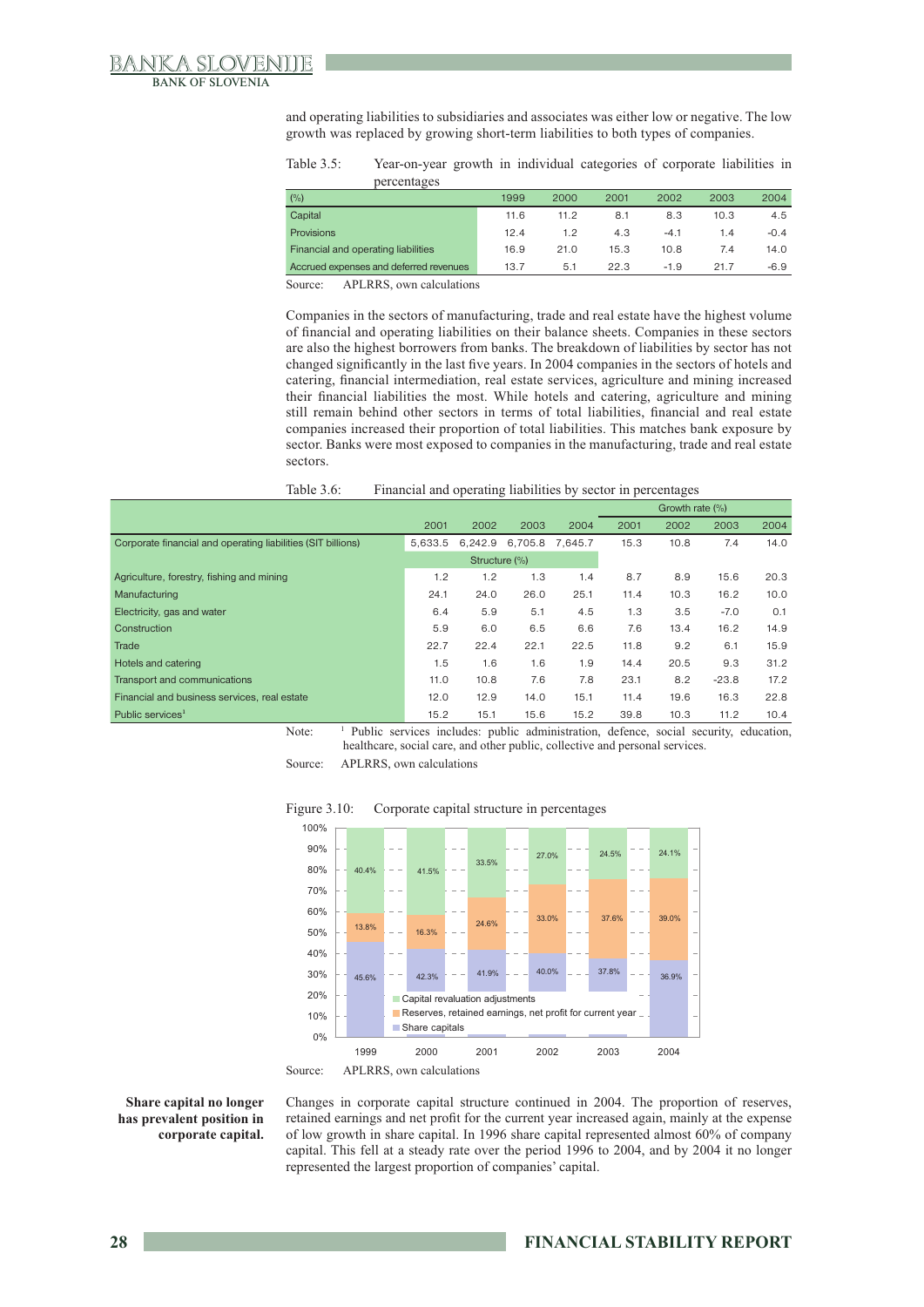Despite lower growth than in 2003, the positive operating results continued in 2004, which is a reflection of the favourable economic conditions. At the level of the national economy the difference between the profits of success companies and the losses of unsuccessful companies increased by 21.4%, with aggregate profits exceeded aggregate losses by SIT 460 billions. This is confirmed by the continued positive economic cycle in 2004. Positive operating results enabled companies to increase debt financing in the financing structure.

**Companies continue with successful results in 2004.**





# **3.4 Corporate Financial Gearing**

In 2001 total financial gearing by companies exceeded 100%, which means that the volume of financial and operating liabilities exceeded capital, with the highest level reached in 2004 (109.7%). Construction and trade companies have the highest financial gearing, with financial and operating liabilities respectively almost 2.7 times and 1.7 times higher than their capital, and increasing from year to year. This means that companies in these sectors are relatively more exposed to a number of different risks. The coverage of liabilities by capital is also rapidly decreasing in the hotels and catering sector, where the debt to capital ratio has being growing since 2000. The stable gearing level was broken in the manufacturing sector as in 2004 it grew by 9.1 percentage points to 84.1%, almost reaching its 1997 level. Although in 2004 companies in this sector had the lowest growth in debt over the preceding five years, a 1.9-per cent reduction in capital contributed to the rise in financial gearing.

**Total corporate financial gearing reaches its highest ever level in 2004.**

|  |  | 1999 | 2000                    |
|--|--|------|-------------------------|
|  |  |      | Financial gearing - fin |
|  |  |      |                         |

Table 3.7: Financial gearing by sector in percentages

|                                              | 1999  | 2000                                                                | 2001  | 2002  | 2003  | 2004  |  |  |  |  |
|----------------------------------------------|-------|---------------------------------------------------------------------|-------|-------|-------|-------|--|--|--|--|
|                                              |       | Financial gearing - financial and operating liabilities/Capital (%) |       |       |       |       |  |  |  |  |
| Agriculture, forestry, fishing and mining    | 23.2  | 30.7                                                                | 41.4  | 46.0  | 54.9  | 63.0  |  |  |  |  |
| Manufacturing                                | 69.8  | 71.9                                                                | 72.4  | 72.3  | 75.0  | 84.1  |  |  |  |  |
| Electricty, gas and water                    | 31.5  | 35.5                                                                | 49.7  | 48.5  | 42.3  | 41.5  |  |  |  |  |
| Construction                                 | 193.4 | 205.7                                                               | 201.5 | 233.6 | 253.0 | 268.2 |  |  |  |  |
| Trade                                        | 161.1 | 160.6                                                               | 159.2 | 161.7 | 157.0 | 171.8 |  |  |  |  |
| Hotels and catering                          | 51.3  | 50.8                                                                | 55.2  | 62.8  | 65.1  | 80.9  |  |  |  |  |
| Transport and communications                 | 65.6  | 99.8                                                                | 106.9 | 117.7 | 82.7  | 88.0  |  |  |  |  |
| Financial and business services, real estate | 88.2  | 92.8                                                                | 67.0  | 69.2  | 70.6  | 77.7  |  |  |  |  |
| Public services                              | 593.7 | 611.3                                                               | 751.8 | 768.5 | 761.5 | 720.5 |  |  |  |  |
| <b>TOTAL</b>                                 | 86.9  | 94.5                                                                | 100.9 | 103.2 | 100.5 | 109.7 |  |  |  |  |

Source: APLRRS, own calculations

# **3.5 Companies' Positions Against the Rest of the World**

In 2004 growth in liabilities and receivables against the rest of the world fell considerably, which did not have an impact on the breakdown of balance sheet items disclosing dealings with the rest of the world.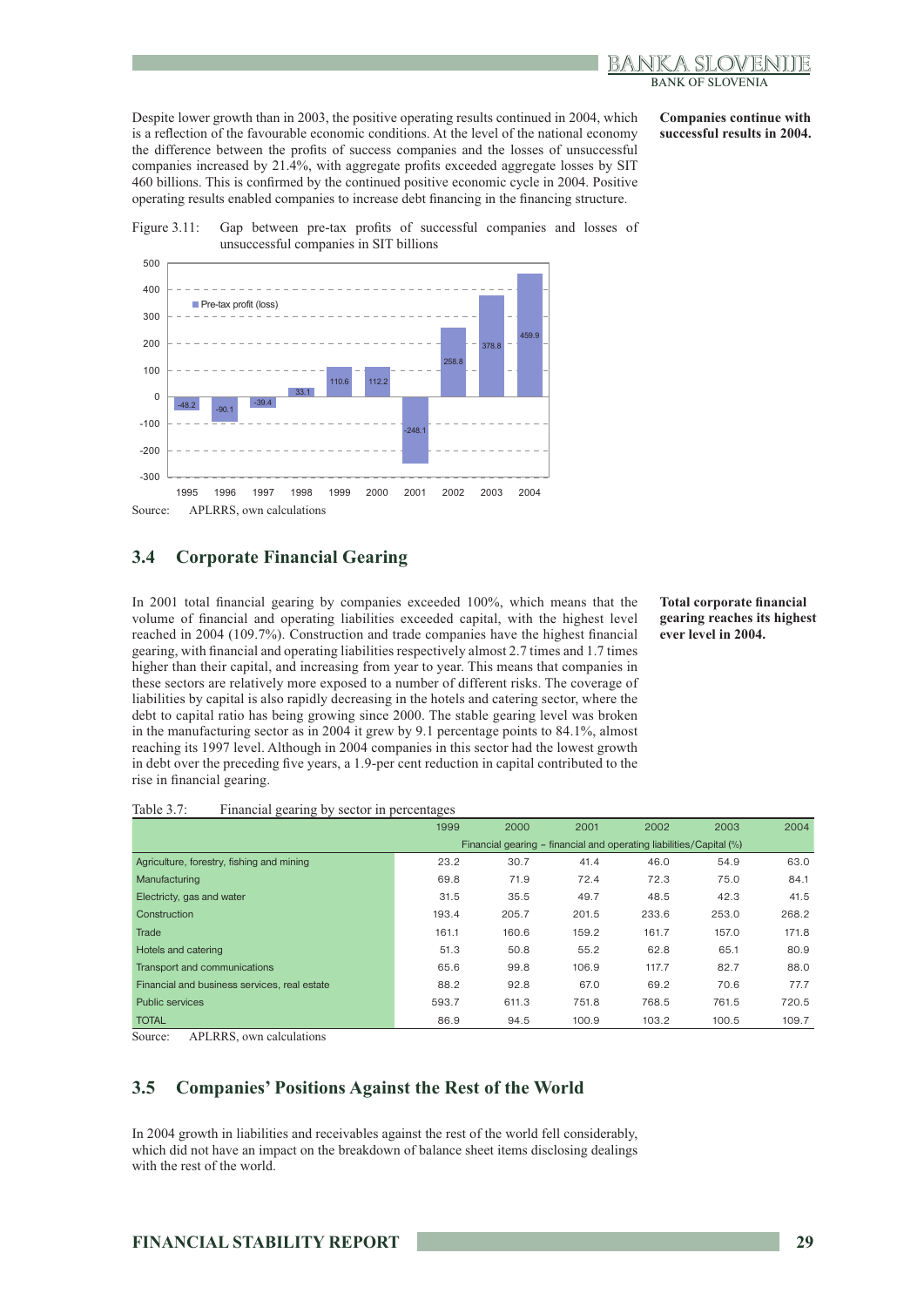Growth of just 5.9% in liabilities was due to low growth in almost all principal liabilities items that disclose dealings with the rest of the world. The very high growth in nonresidents' capital in 2003 was followed by growth of just 8.2%, which was the lowest in the 2000-2004 period. Growth in short-term financial leasing was 18.4 percentage points lower, while there was even negative growth recorded by long-term financial leasing. This also reduced its proportion in the structure of liabilities to the rest of the world.

Table 3.8: Structure and year-on-year growth in liabilities to the rest of the world in percentages

| percentages                                                       |         |               |         |         |                     |      |      |        |
|-------------------------------------------------------------------|---------|---------------|---------|---------|---------------------|------|------|--------|
|                                                                   |         |               |         |         | Growth rate $(\% )$ |      |      |        |
|                                                                   | 2001    | 2002          | 2003    | 2004    | 2001                | 2002 | 2003 | 2004   |
| Liabilities to the rest of the world (SIT billions)               | 1.433.8 | .669.0        | 2.023.9 | 2.143.7 | 24.5                | 16.4 | 21.3 | 5.9    |
|                                                                   |         | Structure (%) |         |         |                     |      |      |        |
| Non-residents' capital                                            | 25.3    | 26.2          | 33.2    | 33.9    | 33.4                | 20.8 | 53.6 | 8.2    |
| Long-term liabilities                                             | 32.3    | 32.6          | 29.1    | 27.4    | 24.8                | 17.5 | 8.2  | $-0.2$ |
| Short-term operating liabilities                                  | 36.3    | 35.2          | 31.5    | 32.4    | 17.3                | 13.0 | 8.4  | 8.9    |
| Short-term financial liabilities                                  | 5.8     | 5.6           | 5.8     | 5.9     | 35.8                | 12.3 | 26.1 | 7.7    |
| Accrued expenses and deferred revenues from the rest of the world | 0.4     | 0.4           | 0.4     | 0.4     | 17.1                | 20.9 | 38.3 | 9.0    |

Source: APLRRS, own calculations

The volume of loans and financial leasing abroad increased in 2004 by just 0.7%, with long-term debt to the rest of the world falling, and short-term debt increasing by less than 8%. Reduced borrowing from unrelated companies is partially a consequence of increased lending by banks to non-banking sectors. Companies continue to mainly borrow abroad from unrelated companies. Over 81% of such borrowing is in the form of long-term loans, but their maturity is gradually declining. This has mainly been due to reductions in maturity for borrowing from foreign parent companies over the last year, while the volume of loans taken out with subsidiaries fell by 45%.

| Table 3.9: | Breakdown and year-on-year growth in loans and financial leasing drawn |
|------------|------------------------------------------------------------------------|
|            | from non-residents, by maturity and source, in percentages             |

|                                                                     |       |               |       |       |         | Growth rate $(\% )$ |         |         |
|---------------------------------------------------------------------|-------|---------------|-------|-------|---------|---------------------|---------|---------|
|                                                                     | 2001  | 2002          | 2003  | 2004  | 2001    | 2002                | 2003    | 2004    |
| Loans and financial leasing drawn from non-residents (SIT billions) | 479.8 | 566.8         | 662.2 | 666.6 | 24.4    | 18.1                | 16.8    | 0.7     |
|                                                                     |       | Structure (%) |       |       |         |                     |         |         |
| Long-term                                                           | 83.1  | 83.7          | 82.3  | 81.1  | 22.2    | 18.9                | 15.0    | $-0.9$  |
| <b>Subsidiaries</b>                                                 | 0.5   | 0.7           | 0.4   | 0.2   | $-85.5$ | 54.2                | $-36.5$ | $-45.2$ |
| Parent (controlling) companies                                      | 17.7  | 18.3          | 21.5  | 16.2  | 79.2    | 22.9                | 34.8    | $-25.1$ |
| Unrelated companies                                                 | 81.8  | 81.0          | 78.2  | 83.6  | 19.6    | 17.8                | 10.9    | 6.0     |
| Short-term                                                          | 16.9  | 16.3          | 17.7  | 18.9  | 36.0    | 14.3                | 26.3    | 7.9     |
| <b>Subsidiaries</b>                                                 | 3.2   | 4.5           | 6.6   | 2.8   | 72.7    | 59.9                | 84.3    | $-53.6$ |
| Parent (controlling) companies                                      | 20.4  | 18.8          | 16.7  | 21.1  | 66.5    | 5.1                 | 12.2    | 36.2    |
| Unrelated companies                                                 | 76.4  | 76.7          | 76.7  | 76.1  | 28.5    | 14.8                | 26.4    | 7.0     |

Source: APLRRS, own calculations

**Slovenian companies turn into exporters of capital.**

Growth in companies' receivables against the rest of the world was 5.3 percentage points higher than growth in liabilities, but was still below half of the average growth in receivables from 2001 to 2003. Almost two-thirds of receivables against the rest of the world were generated by companies' operations, though that proportion is falling at the expense of higher financial investments abroad. The volume of financial investments abroad doubled from 2001 to 2004, although growth in 2004 was only 12%. In 2004 Slovenian companies therefore became exporters of capital.

## **Majority of receivables still arise from loan exposure to subsidiaries.**

Over the period 2000 to 2004 companies increased their financial investments abroad by over four times, with growth being lowest last year. The predominate proportion of assets, which companies hold in foreign shares, increased last year, at the expense of negative growth in the financing of subsidiaries or unrelated companies abroad. There was a change in the recipients of loans taken out in 2004, with the proportion of parent companies increasing, mainly due to the volume of loans to unrelated companies halving. The majority of company receivables still arise from loan exposure to their subsidiaries.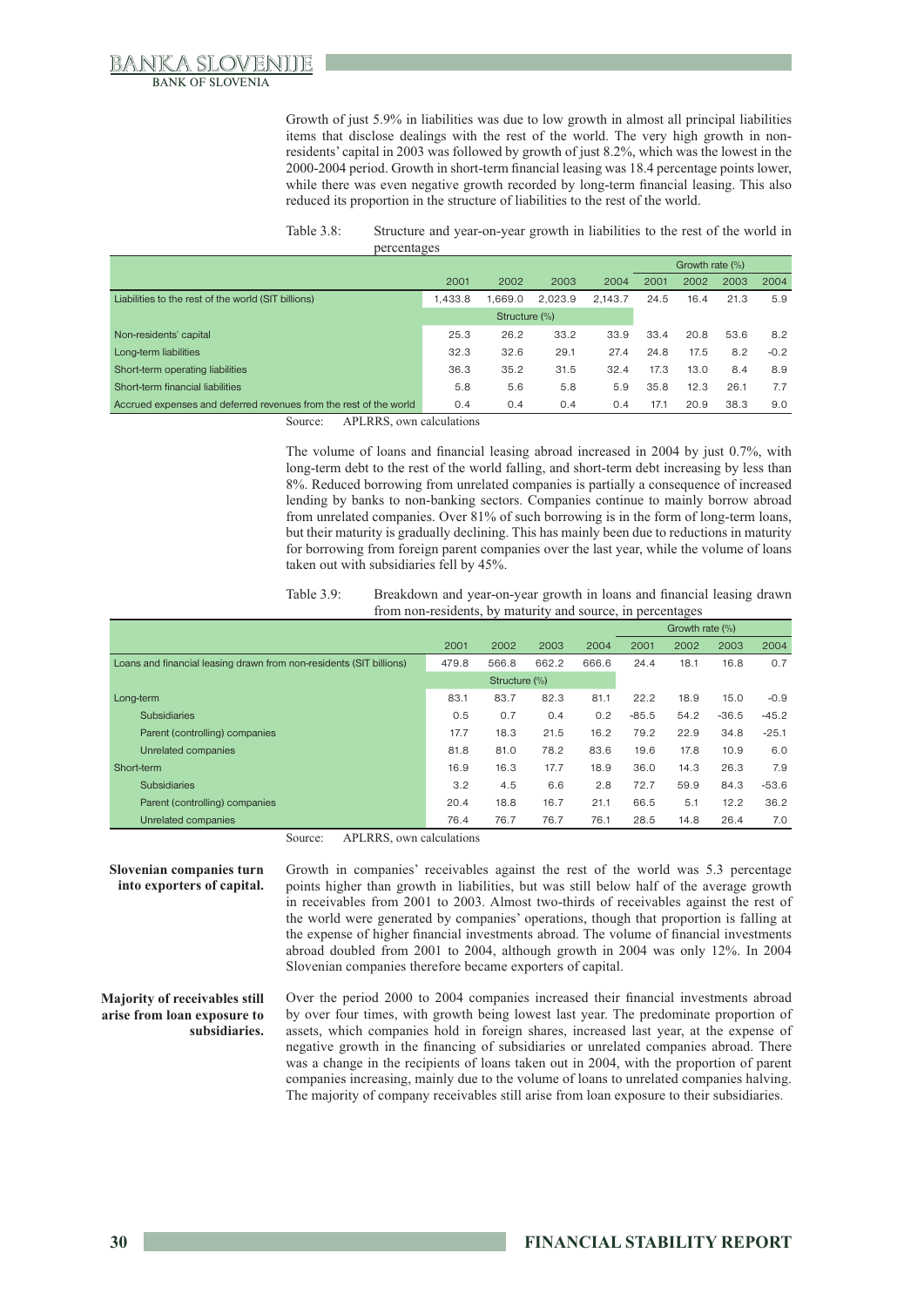## Table 3.10: Structure and year-on-year growth in receivables against the rest of the world in percentages

|                                    | 2001  | 2002  | 2003          | 2004    | 2001 | 2002  | 2003    | 2004   |
|------------------------------------|-------|-------|---------------|---------|------|-------|---------|--------|
| Receivables against the rest of    |       |       |               |         |      |       |         |        |
| the world (SIT billions)           | 721.0 | 880.7 | 1.095.5       | 1.218.3 | 23.5 | 22.2  | 24.4    | 11.2   |
|                                    |       |       | Structure (%) |         |      |       |         |        |
| Real estate abroad                 | 2.8   | 2.8   | 3.1           | 2.5     | 3.0  | 24.0  | 34.6    | $-8.3$ |
| Financial investments abroad       | 20.0  | 25.3  | 32.1          | 32.4    | 47.1 | 54.4  | 58.1    | 12.0   |
| Receivables from operations abroad | 76.0  | 69.8  | 63.4          | 63.2    | 19.4 | 12.2  | 12.9    | 10.8   |
| Other assets                       | 1.2   | 2.0   | 1.4           | 1.9     | 17.9 | 114.4 | $-15.8$ | 55.2   |

Source: APLRRS, own calculations

Table 3.11: Structure and year-on-year growth in financial investments abroad in percentages

|                                      |       |               |       |       |        | Growth rate $(\% )$ |       |         |  |  |  |  |  |
|--------------------------------------|-------|---------------|-------|-------|--------|---------------------|-------|---------|--|--|--|--|--|
|                                      | 2001  | 2002          | 2003  | 2004  | 2001   | 2002                | 2003  | 2004    |  |  |  |  |  |
| Financial investments (SIT billions) | 144.3 | 222.8         | 352.1 | 394.4 | 47.1   | 54.4                | 58.1  | 12.0    |  |  |  |  |  |
|                                      |       | Structure (%) |       |       |        |                     |       |         |  |  |  |  |  |
| Loans                                | 22.6  | 28.0          | 33.5  | 23.7  | 4.4    | 91.0                | 89.0  | $-20.7$ |  |  |  |  |  |
| <b>Subsidiaries</b>                  | 70.9  | 60.2          | 41.6  | 40.2  | $-5.7$ | 62.3                | 30.3  | $-23.3$ |  |  |  |  |  |
| Parent (controlling) companies       | 17.5  | 28.2          | 16.9  | 35.1  | 28.1   | 208.6               | 13.3  | 64.5    |  |  |  |  |  |
| Unrelated companies                  | 11.6  | 11.5          | 41.5  | 24.7  | 65.9   | 89.5                | 580.0 | $-52.8$ |  |  |  |  |  |
| <b>Shares</b>                        | 72.0  | 69.9          | 63.9  | 71.0  | 60.2   | 49.8                | 44.5  | 24.5    |  |  |  |  |  |
| Other                                | 5.3   | 2.1           | 2.6   | 5.3   | 191.4  | $-39.2$             | 98.8  | 124.8   |  |  |  |  |  |

Source: APLRRS, own calculations

## **Foreign exchange risk indicators for companies**

Companies whose receivables against the rest of the world are not equal to their liabilities to the rest of the world have an open foreign exchange position, and are exposed to risks associated with changes in foreign exchange rates. Export companies that generate a large amount of revenue from exports have an implicit form of risk protection (a natural hedge). This largely involves companies in manufacturing, but also those involved in transport and communications, trade, and hotels and catering.

**Companies rely on "natural hedge" against foreign exchange risk.**

## Table 3.12: Open foreign exchange position, export revenues as a proportion of sales revenues and ROA in percentages

| (%)                                          |         | Open foreign exchange position<br>against the rest of the world/Assets                       |         |         |      | Export revenues/Sales<br>revenues |      |      |         | <b>ROA</b> |      |        |  |
|----------------------------------------------|---------|----------------------------------------------------------------------------------------------|---------|---------|------|-----------------------------------|------|------|---------|------------|------|--------|--|
|                                              | 2001    | 2002                                                                                         | 2003    | 2004    | 2001 | 2002                              | 2003 | 2004 | 2001    | 2002       | 2003 | 2004   |  |
| Agriculture, forestry, fishing and mining    | $-0.6$  | $-0.9$                                                                                       | $-0.7$  | $-1.4$  | 4.9  | 4.9                               | 5.0  | 5.3  | $-19.3$ | $-0.5$     | 0.0  | $-1.0$ |  |
| Manufacturing                                | $-2.6$  | $-1.5$                                                                                       | $-5.6$  | $-4.1$  | 54.8 | 55.9                              | 57.7 | 58.5 | 2.4     | 3.6        | 3.9  | 4.1    |  |
| Electricity, gas and water                   | $-4.8$  | $-5.1$                                                                                       | $-3.5$  | $-3.1$  | 4.7  | 1.2                               | 3.8  | 5.4  | $-30.2$ | 0.9        | 1.6  | 1.6    |  |
| Construction                                 | $-0.9$  | $-1.6$                                                                                       | $-2.4$  | $-2.2$  | 4.1  | 5.3                               | 4.8  | 5.4  | 1.3     | 0.3        | 1.7  | 1.2    |  |
| Trade                                        | $-11.1$ | $-11.0$                                                                                      | $-10.0$ | $-9.1$  | 9.5  | 10.5                              | 10.3 | 10.2 | 2.7     | 2.7        | 3.7  | 3.8    |  |
| Hotels and catering                          | $-2.3$  | $-2.2$                                                                                       | $-2.9$  | $-2.2$  | 9.2  | 9.3                               | 9.0  | 8.0  | $-1.0$  | $-0.1$     | 1.2  | $-0.3$ |  |
| <b>Transport and communications</b>          | $-11.9$ | $-12.4$                                                                                      | $-8.6$  | $-6.8$  | 27.6 | 27.5                              | 26.9 | 27.8 | 0.9     | $-0.2$     | 2.1  | 2.5    |  |
| Financial and business services, real estate | $-5.4$  | $-6.7$                                                                                       | $-4.9$  | $-5.6$  | 14.3 | 14.1                              | 13.7 | 12.8 | $-0.8$  | 2.3        | 2.2  | 3.7    |  |
| <b>Public services</b>                       | $-8.3$  | $-9.9$                                                                                       | $-13.4$ | $-14.1$ | 23.9 | 22.8                              | 22.1 | 16.2 | 0.6     | 0.7        | 0.9  | 1.3    |  |
| <b>TOTAL</b>                                 | $-6.2$  | $-6.3$                                                                                       | $-6.7$  | $-6.2$  | 27.3 | 28.0                              | 28.2 | 28.3 | $-2.1$  | 2.0        | 2.7  | 3.1    |  |
|                                              |         | Open foreign exchange position<br>against the rest of the world and<br>domestic banks/Assets |         |         |      |                                   |      |      |         |            |      |        |  |
| <b>TOTAL</b>                                 | $-8.0$  | $-8.6$                                                                                       | $-10.1$ | $-11.0$ |      |                                   |      |      |         |            |      |        |  |

Source: APLRRS, own calculations

The balance-sheet and off-balance-sheet open foreign exchange position for companies remained open in 2004, but was significantly lower than the previous year. The off-balancesheet position against the rest of the world changed and was short again, opening further. The replacement of companies' borrowing abroad by borrowing from domestic banks in foreign currency has largely continued, as the short open foreign exchange position for companies was again very wide. This increased companies' overall open foreign exchange position (against the rest of the world and domestic banks), which amounted to 11% of total assets. The overall open foreign exchange position amounted to 23.6% of corporate

**Companies replace borrowing abroad with borrowing foreign currency at domestic banks.**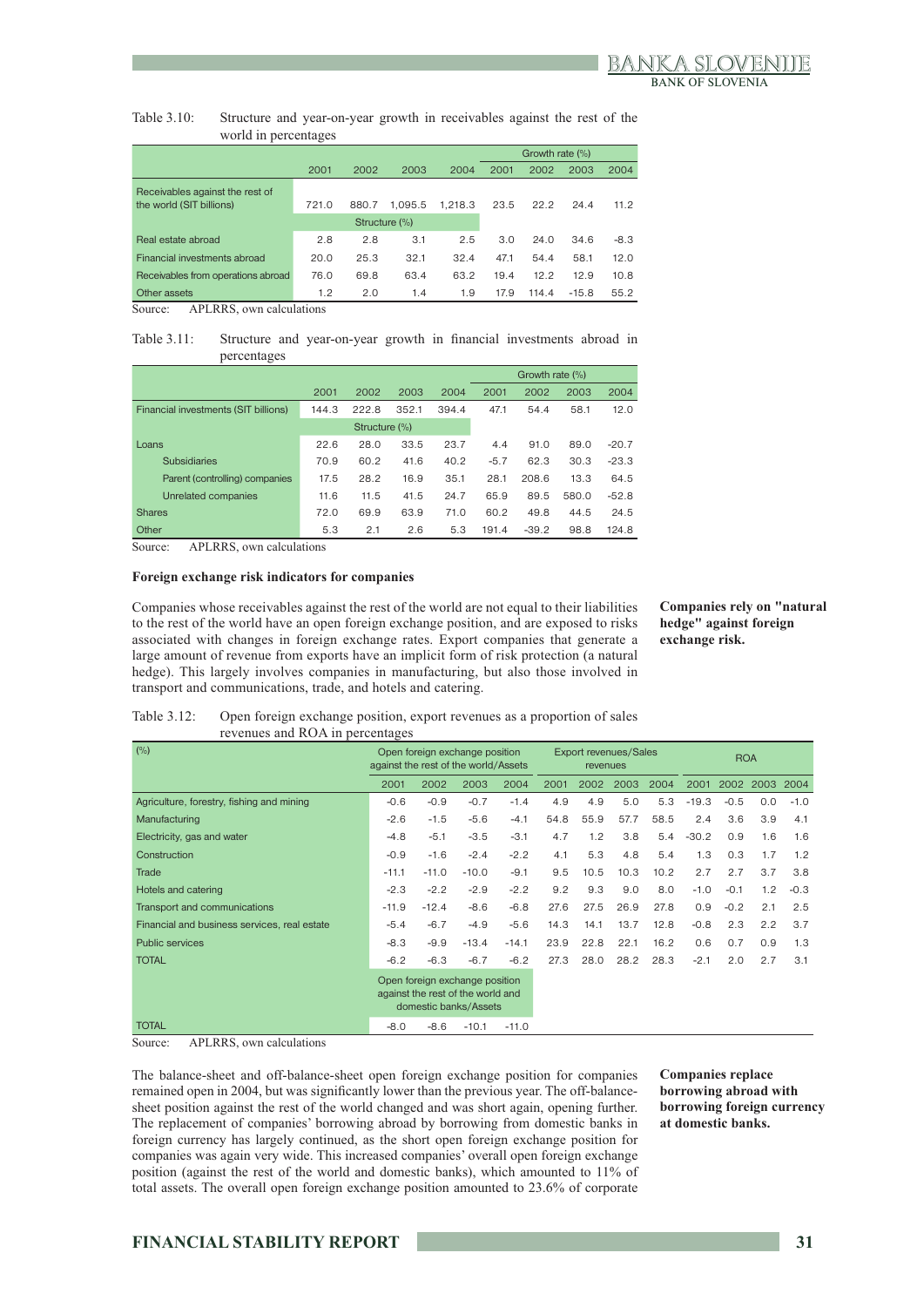

capital (compared with 20.9% in 2003). Between 2000 and 2004 the corporate open foreign exchange position against the rest of the world opened up by almost 60%, while the open foreign exchange position against domestic banks increased by over four times.

**Open foreign exchange position against the rest of the world closes slightly in 2004.** 

The open foreign exchange position of companies against the rest of the world closed somewhat compared to previous year. This amounted to 6.2% of total assets or 13.4% of corporate capital. Companies have a short foreign exchange position in all sectors, with the position against the rest of the world closing slightly over the last year. However, this was not the case for companies in the public administration, agriculture, fishing, mining and real estate sectors, whose short foreign exchange positions opened further.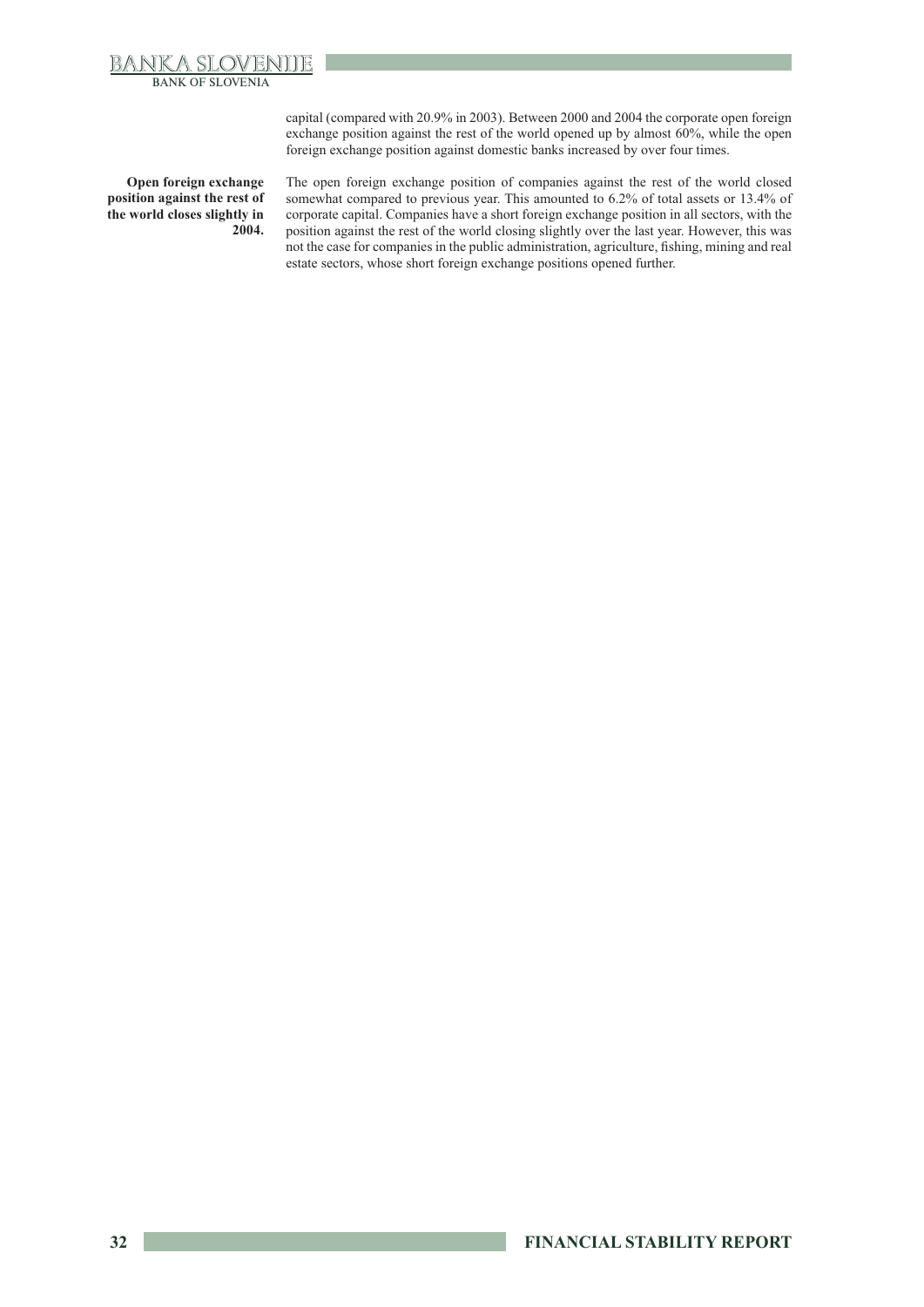# **4 THE SLOVENIAN FINANCIAL SYSTEM**

# **4.1 Structure of the Slovenian Financial System**

The deepening of the financial intermediation process in Slovenia is continuing. The total financial assets of all Slovenian sectors increased by 18 percentage points to 326% of GDP, a figure that is just 43% of the ratio of financial assets to GDP in the euro area in 2000 (760% of GDP). The reasons the ratio of financial assets is lower in Slovenia are that the Slovenian financial system only started to develop significantly 15 years ago, and because (according to 2002 figures) around 82% of the population lives in a dwelling that they own or part-own, meaning households have a high level of real estate. In line with the financial intermediation process deepening, the total assets of financial institutions amounted to 146% of GDP by 2005.

Low interest rates have led to a significant migration of savings from bank deposits into alternative investments, such as investment in mutual funds, life and pension insurance and investments in foreign securities. Despite this, provisional figures indicate that the proportion of the total assets of non-monetary financial institutions in the overall financial system in 2005 remained at 27%, the same level as in 2003. The reason lies in the rapid growth in the total assets of monetary institutions in 2005, as a consequence of higher lending activities, financed by borrowing abroad.

**Financial intermediation process continues to deepen in Slovenia.**

**Banking sector still dominates the financial system.**

Table 4.1: Slovenian financial system – total assets, number of institutions

|                                            | Total assets (SIT billions) |       | Structure (%) |                          | Proportion GDP (%) |                | Number of institutions |      |  |
|--------------------------------------------|-----------------------------|-------|---------------|--------------------------|--------------------|----------------|------------------------|------|--|
|                                            | 2004                        | 2005  | 2004          | 2005                     | 2004               | 2005           | 2004                   | 2005 |  |
| Monetary financial instutions <sup>1</sup> | 5.711                       | 7.018 | 71            | 73                       | 92                 | 107            | 22                     | 25   |  |
| Non-monetary financial institutions        | 2.369                       | 2.546 | 29            | 27                       | 38                 | 39             |                        |      |  |
| Insurers <sup>2</sup>                      | 684                         | 783   | 8             | 8                        | 11                 | 12             | 15                     | 16   |  |
| Pension funds                              | 114                         | 161   |               | 2                        | 2                  | $\overline{2}$ | 11                     | 11   |  |
| Investment funds                           | 500                         | 532   | 6             | 6                        | 8                  | 8              | 44                     | 59   |  |
| Leasing companies <sup>3,4</sup>           | 642                         | 642   | 8             | $\overline{\phantom{a}}$ | 10                 | 10             | 24                     | 19   |  |
| BHs. MCs and other <sup>4</sup>            | 428                         | 428   | 5             | $\overline{4}$           |                    | ⇁              |                        |      |  |
| Total                                      | 8.080                       | 9.564 | 100           | 100                      | 131                | 146            |                        |      |  |

Notes: <sup>1</sup> Monetary financial institutions do not include the central bank.

<sup>2</sup> The latest figure for the total assets of reinsurance companies is for the end of the third quarter of 2005.

<sup>3</sup> The number of Slovenian Leasing Association members is taken as the number of leasing companies.

4 Total assets according to figures for the end of 2004.

Source: Bank of Slovenia, ISA, SMA, AMC, SLA, APLRRS



Figure 4.1: Structure and year-on-year growth of the monetary and non-monetary financial sector in percentages

Note: Total assets for leasing companies and some non-monetary financial institutions according to figures from the end of 2004. The correct figures for annual growth in total assets for the non-monetary financial sector and the structure of the financial sector for 2005 are therefore not available.

By the end of 2004 the proportion of total assets held by non-monetary financial institutions had increased to almost 30%, as the growth in total assets for the non-monetary sector was 24%, while it was just 11.5% for monetary institutions. The high growth in the non-

Source: Bank of Slovenia, ISA, SMA, AMC, SLA, APLRRS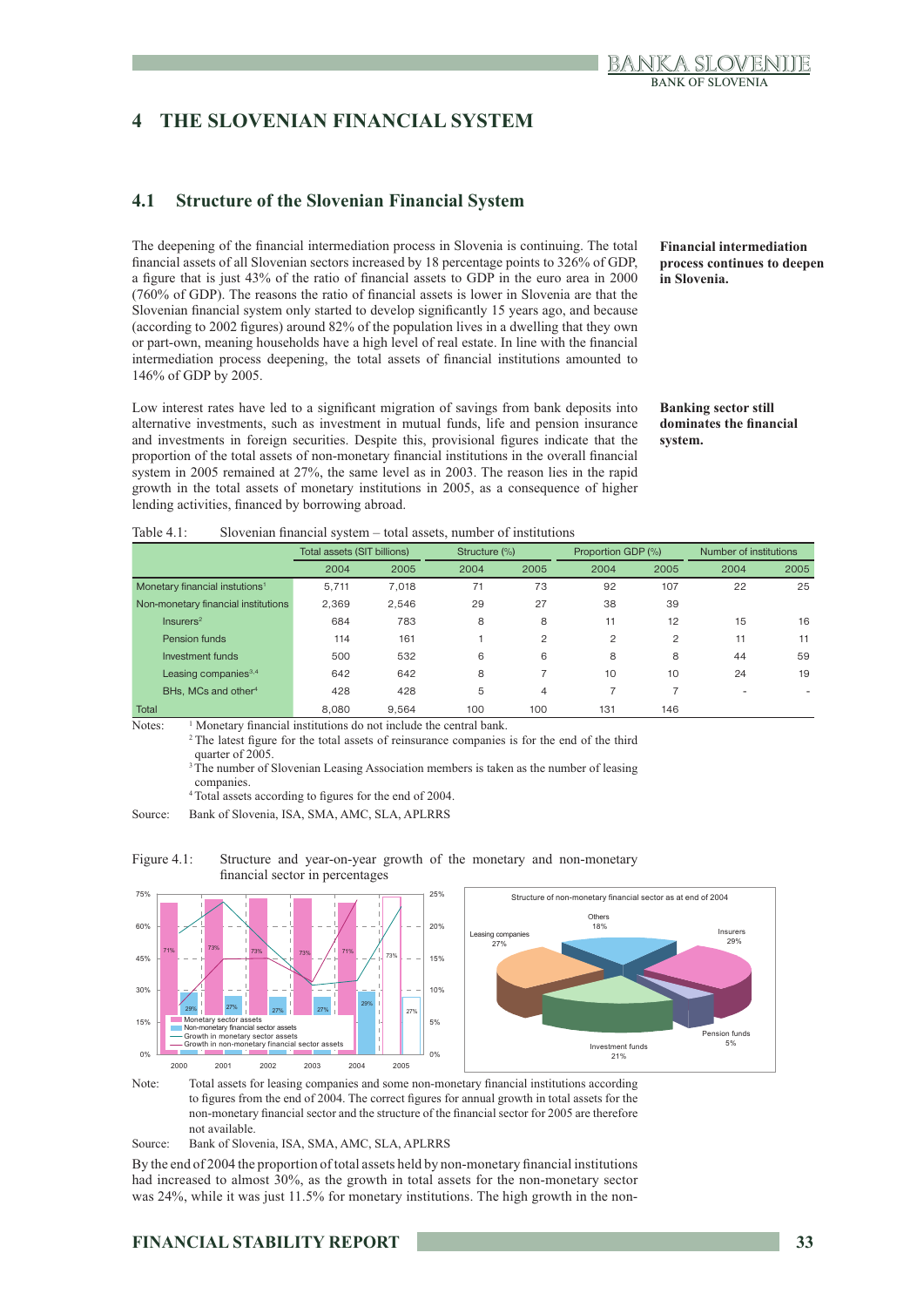#### BANKA SLOVENI) BANK OF SLOVENIA

monetary financial sector in 2004 was largely due to growth in the total assets of leasing companies, other non-monetary financial institutions<sup>25</sup> and pension funds, while growth in the total assets of insurers and investment funds was a moderate 15%. By contrast, in 2005 growth in the total assets of the monetary sector, at 23%, was significantly greater than in the insurance sector  $(14\%)$ , or the investment fund sector  $(6.4\%)$ . We can expect the proportion of non-monetary institutions in 2005 to be lower than in 2004.

# **Growth in investment and pension funds and life insurance investments expected.**

Insurers were the largest group in the structure of non-monetary financial institutions with almost 30% of total assets, followed by leasing companies (27%), and investment funds (21%). Although growth in investment fund assets slowed in 2005, mainly due to the domestic capital market performing poorly, we can expect their proportion of overall financial institutions to significantly increase in the future owing to them increasing the proportion of foreign investments in their assets structure, increased offers from foreign funds, and also due to households seeking alternative investments to replace bank deposits. The long-term unsustainable state of the current pension system means we can also expect further development of voluntary supplementary pension insurance and hence the strengthening of pension funds and life insurance.

Figure 4.2: Number of individual types of financial institutions and market concentration of the five largest (CC5) for each type in percentages



two reinsurance companies; their total assets are for the end of the third quarter of 2005. Pension funds figures do not include the First Pension Fund, as it is a closed fund and no more payments are expected.

Source: Bank of Slovenia, ISA, SMA, AMC, SLA, APLRRS

# **Market concentration differs significantly according to type of financial institutions.**

The market concentration figures differ significantly according to financial institution type. While the CC5 in the insurance sector, leasing companies and pension funds represent 70% to 90% overall and are increasing, the CC5 in banking sector and investment fund sector represent 45% to 65% and that proportion has been falling over the last two years owing to significant competition in both sectors. Mutual funds have been developing rapidly, their number increasing by 18 in 2005 alone. These are facing stiff domestic competition and growing foreign competition, as by the end of March 2006 there were 113 non-resident mutual funds operating in Slovenia, in addition to 68 domestic ones. On the banking and insurance market more and more European banks and insurers are registering to provide services in Slovenia; according to March 2006 data, 108 banks had already registered with the Bank of Slovenia, and 313 European insurers, including branches, had registered with the Insurance Supervision Agency.

# **4.2 Integration within Slovenia's Financial System**

**Greater integration needed between financial institutions.** Increasing foreign competition both in terms of the number of financial institutions and the diversity of financial products that they offer means that it is expected more cross-ownership and other forms of integration to be made between different types of financial institution, to make the domestic financial system more competitive. At the end of 2005, the domestic financial sectors directly managed just  $18\%$  of the domestic financial system,<sup>26</sup> banks first

<sup>&</sup>lt;sup>25</sup> The growth in the total assets of leasing companies and other non-monetary financial institutions may also be the consequence of reclassifying companies from one institutional sector to another (according to Classification of Institutional Sectors) or from one activity to another (according to NACE)

<sup>&</sup>lt;sup>26</sup> The proportion is lower than in 2004 due to the re-classification of Capital Fund from the other financial intermediaries sector (S.123) to general government (S.13). For 2004 the proportion of the financial system owned by general government thereby increased from 18% to 23%, while the proportion owned by other financial intermediaries fell from 10% to 4% and by the financial sector from 24% to 18%.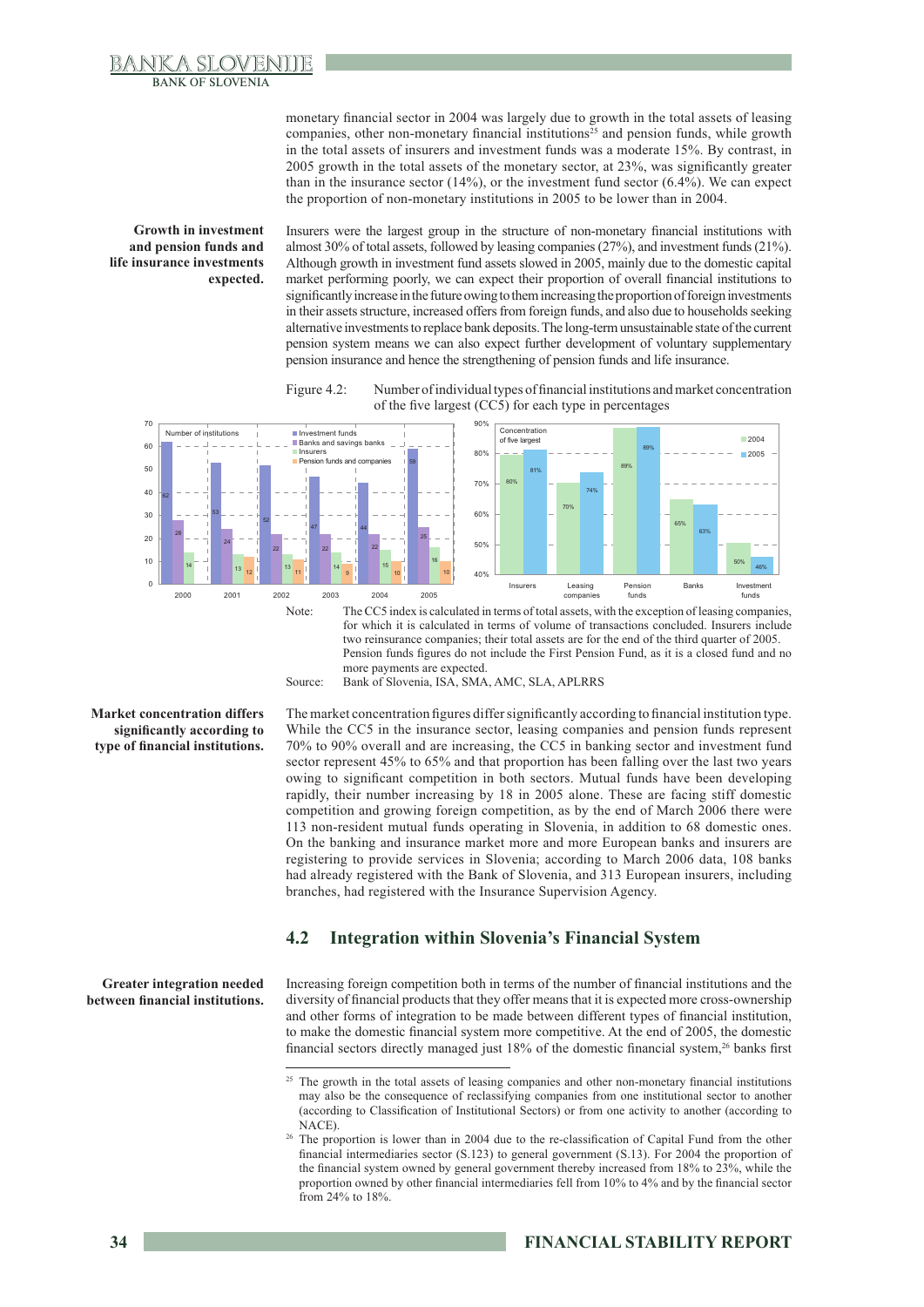# **FINANCIAL STABILITY REPORT 35**

with 8%, followed by insurers with 5% and other financial intermediaries with 4%. However in recent years there has been an increasing trend for contractual collaboration between banks, insurers and management companies. There are more and more combined financial products on the market, such as life insurance linked to investment funds, investment deposits and such like. Furthermore, banking networks are being increasingly used to conclude various forms of personal insurance, as well as purchasing mutual fund coupons.

In April 2006 Slovenia adopted the Financial Conglomerates Act, which defines the consolidated supervision required for financial groups. The act was needed because of the growing integration of the domestic economy with the rest of the world, which will lead to greater capital consolidation in the domestic financial sector. Integration between financial sectors and the various financial products can contribute to the reallocation of risk between the sectors and to the creation of new risks. More integration between financial institutions means a higher possibility of infection. Dispersing risk across the financial system reduces the risk concentration in an individual group of financial institutions and hence the realisation of risk, with the damage caused by risk realisation being greater in such cases. Various supervisory bodies for individual financial sectors – insurers, banks, institutions on the securities market – and their varied forms of oversight may lead to additional reassignment of specific activities with financial groups, to avoid the stricter requirements of regulators in a specific sector.

# **Cross-ownership in the financial sector**

The ownership structure of the financial sector changed a great deal in 2005 compared with the previous year. The proportion of the financial system owned by non-residents increased to 22%, and the proportion that was corporate-owned also increased (to 25%), while the proportion owned by households fell to 11%, due mainly to the transformation of investment companies into mutual funds. The government remains an important financial system owner with 23%, including the Capital Fund and Slovenian Reimbursement Fund, with 23% in the banking sector and 54% in the insurance sector. The data from different periods on the proportion of shares issued that are state-owned is not directly comparable due to the re-classification of Capital Fund from the other financial intermediaries sector (S.123) to the general government sector (S.13). At the end of 2005 non-residents were an important group of owners, holding 36% of the banking sector, and 10% of the insurance sector.





#### Note: Only direct ownership is considered in the data.<br>Source: CSCC, own calculations CSCC, own calculations

At the end of 2005, banks directly controlled a relatively low proportion of the domestic financial system, just 8%. Their capital investments include 40% in domestic financial institutions, of which over half is in banks, and 40% in foreign financial institutions, primarily banks in the former Yugoslav republics. Expectations that non-monetary financial institutions will increase in importance has led to banks favouring crossownership deals with them. This allows them to exert greater influence over the financial market and increase their non-interest income.

At the end of 2005 the banking sector held roughly similar equity interests in individual financial sectors, with 8% in the banking sector itself, 8% in the other financial intermediaries sector, which includes management companies and leasing companies, and 7% in the insurance sector, which includes insurers and pension funds. Banks are still relatively poorly represented in the ownership structure of the other two financial sectors, with 2% of other financial intermediaries, and 3% of the insurance sector. In 2005 banks mainly increased their capital investments in leasing companies, while slightly lowering their investments in management companies.

**Banks directly manage 8% of domestic financial system.**

**Banks still poorly represented in ownership structure of other financial sectors.** 

**Financial Conglomorates Act adopted in April 2006.**

**Proportion of financial system owned by nonresidents increased to 22% in 2005.** 

# BANKA SLOVENIJE BANK OF SLOVENIA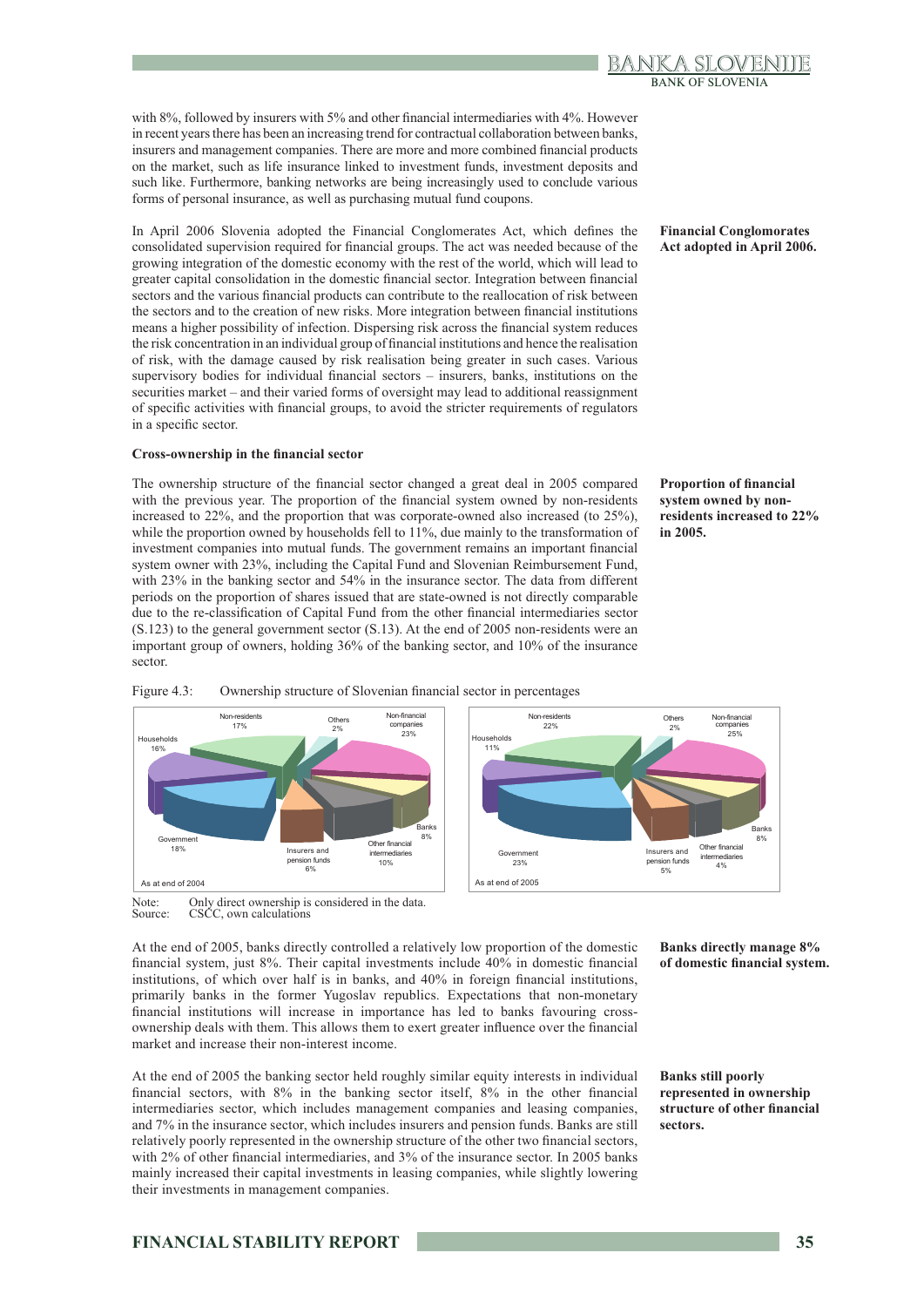BANK OF SLOVENIA

Banks hold an equity interest of over 50% in six out of 15 management companies, which manage around 40% of all investment fund assets. In 2005 management companies under the majority ownership of banks were more successful than other management companies,<sup>27</sup> gaining 52% of net inflows into all funds, and generating a return of 10%, which was 4 percentage points higher than for other mutual funds.

| Table $4.2$ : |                             |  |  |  | Capital investments by banks in other financial and non-financial |
|---------------|-----------------------------|--|--|--|-------------------------------------------------------------------|
|               | institutions at end of 2005 |  |  |  |                                                                   |

|                                  | Banks' capital | Proportion of      |                          | Number of institutions       |                |                          |       | <b>Number</b>  |
|----------------------------------|----------------|--------------------|--------------------------|------------------------------|----------------|--------------------------|-------|----------------|
|                                  | investment     | bank capital       |                          | with bank capital investment |                | of all                   |       |                |
|                                  | (SIT millions) | investment $(\% )$ | up to $5\%$              | $5 - 25%$                    | 25-75%         | $75 - 100%$              | Total | institutions   |
| Domestic banks and savings banks | 30.175         | 22.7               | 6                        | $\overline{\phantom{0}}$     | 5              | $\overline{\phantom{a}}$ | 11    | 25             |
| <b>Insurers</b>                  | 4,889          | 3.7                | 5                        | ٠                            | 2              | $\overline{\phantom{a}}$ |       | 16             |
| Pension companies                | 1.119          | 0.8                |                          |                              | $\overline{2}$ | $\overline{\phantom{a}}$ | 4     | $\overline{4}$ |
| Management companies             | 6,023          | 4.5                |                          | $\overline{\phantom{0}}$     | $\overline{c}$ | 4                        | 6     | 15             |
| Leasing companies                | 10.821         | 8.1                | $\overline{\phantom{a}}$ | 2                            |                | 6                        | 9     | 19             |
| <b>Others</b>                    | 79.108         | 59.5               |                          |                              |                |                          |       |                |
| Total                            | 132.965        | 100                |                          |                              |                |                          |       |                |

Note: The number of active members of the Slovenian Leasing Association is taken as the number of leasing companies. Banks also have capital investments in one of the nine leasing companies that is not a member of the association. Other includes around 65% of investments in foreign banks.

Source: Bank of Slovenia

In 2005 the transaction volume of the seven leasing companies that are under majority bank ownership and are Slovenian Lesaing Association Companies members increased to over one quarter of all transactions by association members. Austrian and French banks maintain a large capital presence on the Slovenian leasing market, as do international corporations focused primarily on car financing. The three leasing companies in the association that are owned by non-resident banks with subsidiaries or branches in Slovenia increased their transaction volume to half of all transactions concluded by association members.<sup>28</sup>

**Insurance sector showed little interest in seeking direct capital investment in banking sector.**

Direct cross-ownership between Slovenian banks and the insurance sector is relatively weak, and did not change significantly compared with 2004. Banks have investments in all four pension funds, but less than 10% in two of them, and as well as in seven of the 16 insurers, but less than 5% in five of them. Three of the six mutual pension funds are managed by banks, and together they account for just under 6% of total mutual pension fund assets. The insurance sector is still relatively passive in seeking direct capital investments in the banking sector. Only one insurer holds a direct capital investment in a bank, but there is a high level of contractual collaboration between banks and insurers.

## **Other forms of integration in the financial sector**

Investment integration between financial institutions is also found, both in terms of investments in bank deposits and debt securities, and credit integration. The proportion of domestic bank deposits held by non-monetary financial institutions remained at a similar level to the previous year, with SIT 300 billions, or 8% of all non-banking sectors deposits at Slovenian banks. Except for pension funds, which are looking for safer forms of investment owing in part to guaranteed returns, in 2005 non-monetary financial institutions reduced the proportion of their investments held in bank deposits, largely due to the low returns. **Reduction in bank deposits except for pension funds.**

Debt securities still account for a major proportion of the investment structure, especially for pension funds at 78% (44% in government bonds, 34% in other bonds) and in the structure of insurer investments, at over 61% (40% in government bonds, 21% in other bonds).<sup>29</sup> These proportions are similar to the 2004 figures. The proportion of investments in domestic bonds by investment funds fell to 15% in 2005, which is largely due to the rise in foreign investments. Of the financial institutions, banks mainly finance themselves by issuing bonds. In 2005 the value of bank bonds issued increased by almost 30% to SIT **Banks increase financing by issuing debt securities.** 

<sup>&</sup>lt;sup>27</sup> Custodian services offered by banks for investment funds further promoted partnerships between management companies and banks. Four banks now have Bank of Slovenia authorisation to provide such services.

<sup>&</sup>lt;sup>28</sup> Leasing services in Slovenia are not yet regulated by a separate law, and in the event of disputes the relevant provisions of the Code of Obligations apply. Given the importance of leasing services to the Slovenian financial system, it would be sensible to have specific regulations for the activities of leasing companies.

<sup>29</sup> Includes investments in foreign and domestic bonds.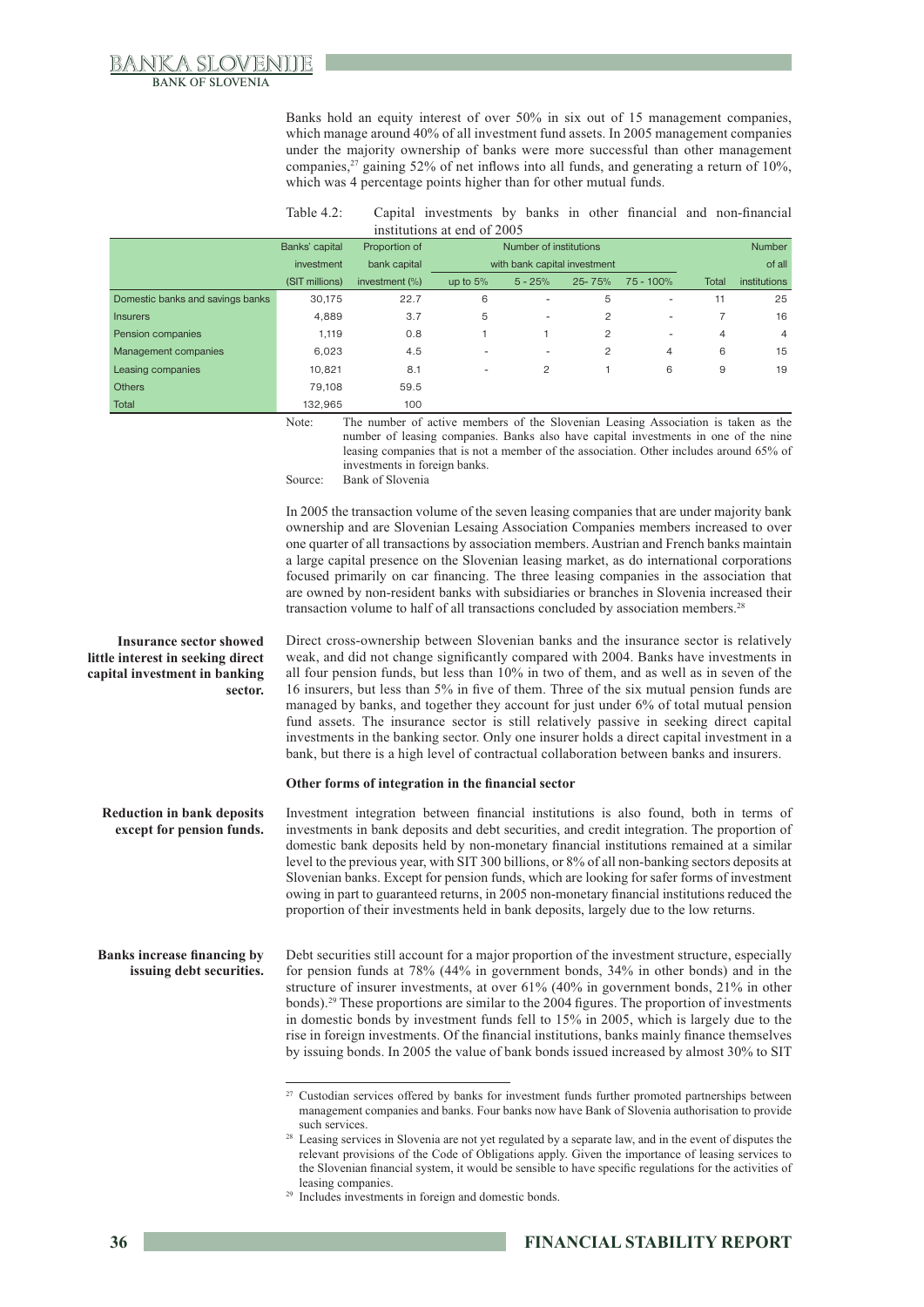242 billions, while the value of bonds issued by the insurance sector remained at SIT 12 billions. The banking sector and insurance sector remain the two most important owners of bank bonds, each holding 30%.



Figure 4.4: Proportion of assets invested in bank deposits by insurers, pension funds and investment funds in percentages

In 2005 the proportion of loans issued by domestic banks to non-monetary financial institutions increased by SIT 75 billions to SIT 200 billions, over 5% of all bank loans issued to the non-banking sectors. Most of this was loans to leasing companies. Given that leasing companies are not supervised, the question must be raised within the context of bank credit risk of how leasing companies manage their own credit risk, and whether banks are indirectly exposing themselves to greater credit risk in this way.

## **Integration of the financial sector with the rest of the word**

In 2005 outward investments by domestic financial institutions rose significantly – by SIT 305 billions – owing to the state of the domestic capital market, as well as the deepening of financial intermediation, and institutional changes. Financial institutions were responsible for 78% of the investment made abroad by residents, which totalled SIT 730 billions. This is 116% up on 2004. In the second half of 2005 there was a large increase in outward investments by the banking sector, which was mainly due to the increase in capital investment and the abolition in the middle of July 2005 of the mandatory subscription to foreign currency bills at the Bank of Slovenia in relation to the foreign exchange minimum.

**Banks increase investments in foreign securities by SIT 177 billions in 2005.**







According to figures from the Central Securities Clearing Corporation, in 2005 nonresidents' investments in domestic financial institutions rose to 22%, primarily in the banking and insurance sector. At the end of 2005 non-residents also held 0.8% of bonds issued by financial institutions.

Borrowing abroad by non-monetary financial institutions increased by 23% in 2005, to almost SIT 645 billions. This is nearly one-quarter of all borrowing abroad by the Slovenian economy, and 2.2 times more than borrowing by non-monetary financial institutions at domestic banks. It largely comprises the debts to the rest of the world of other financial intermediaries, primarily leasing companies. Loans taken out abroad by the banking sector increased in 2005 by 74%, to one-half of all loans taken out by the Slovenian economy abroad.

**Borrowing by financial institutions from the rest of the word increasing.**

# **FINANCIAL STABILITY REPORT 37**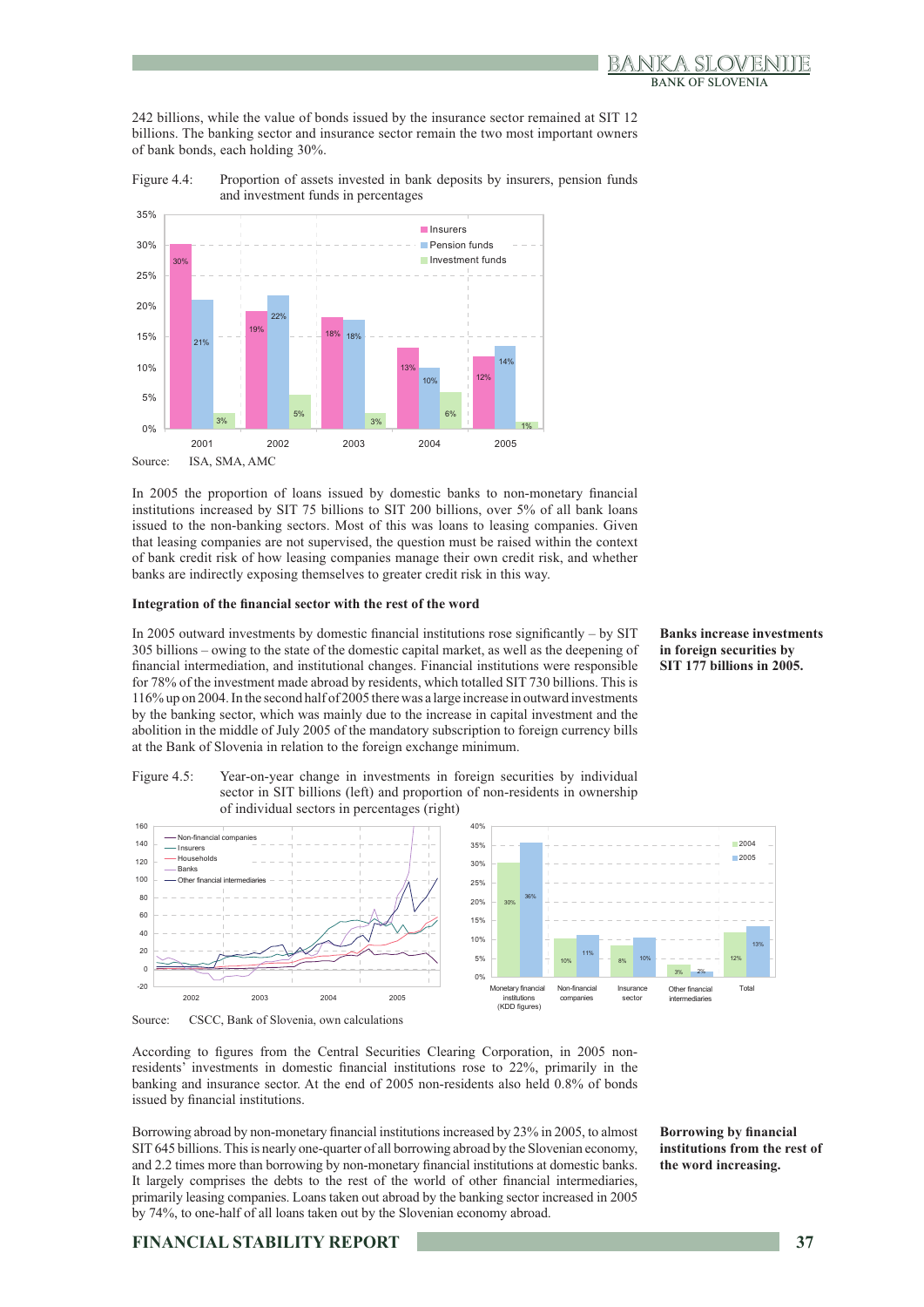

# **4.3 Financial Intermediation and Euro Area Comparison**

**Financial assets rose to 326% of GDP in 2005.**

Relatively speaking, the Slovenian financial system does not boast great depth compared to the euro area, based on the ratio of financial assets to GDP. The deepening of financial intermediation has increased the ratio of financial assets and liabilities to GDP. In 2005 the ratio of financial assets to GDP increased by 18 percentage points to 326%, while the ratio of financial liabilities to GDP increased by 21 percentage points to 345%. Given the decisive role played by the banking sector in its economy, Slovenia can be defined as a traditional banking economy, though financial intermediaries are becoming more and more important.

# **Role of financial intermediaries growing.**

The positive net financial position for households – almost 70% of GDP at the end of 2005 – indicates the net negative financial position of the corporate sector, at over 100% of GDP. The total net negative position of the domestic economy (19% of GDP) is financed via the rest of the world. The negative net position of the overall domestic economy has been growing for the last five years. Financial companies were strongest as measured by financial assets, which were worth 140% of GDP, while non-financial companies had financial liabilities of 154% of GDP, followed by financial companies with 131% of GDP. The proportion ascribed to financial companies in the assets breakdown increased to 43%, and to 38% in the breakdown of liabilities. These figures indicate the important role played by financial intermediaries in the Slovenian economy.





Source: Bank of Slovenia, Report on Financial Structures, ECB, December 2002

Financial intermediation represents one quarter of all financial assets, equivalent to 84.4% of GDP. Assets from intermediation are defined in accordance with the financial instrument, and include bank deposits, the technical provisions of insurers and investment fund units or shares. The volume of assets from intermediation only increased slightly in 2005. Given the increasing importance of financial intermediaries, we can expect them to continue growing.





Source: Bank of Slovenia, Report on Financial Structures, ECB, December 2002

**Proportion of bank deposits in financial intermediation assets now falling.**

In the last five years there has been a clear movement of assets towards pension funds, insurers and investment funds. Within the structure of assets from financial intermediation, the proportion of bank deposits is falling, by 2 percentage points in 2005 to 79%, while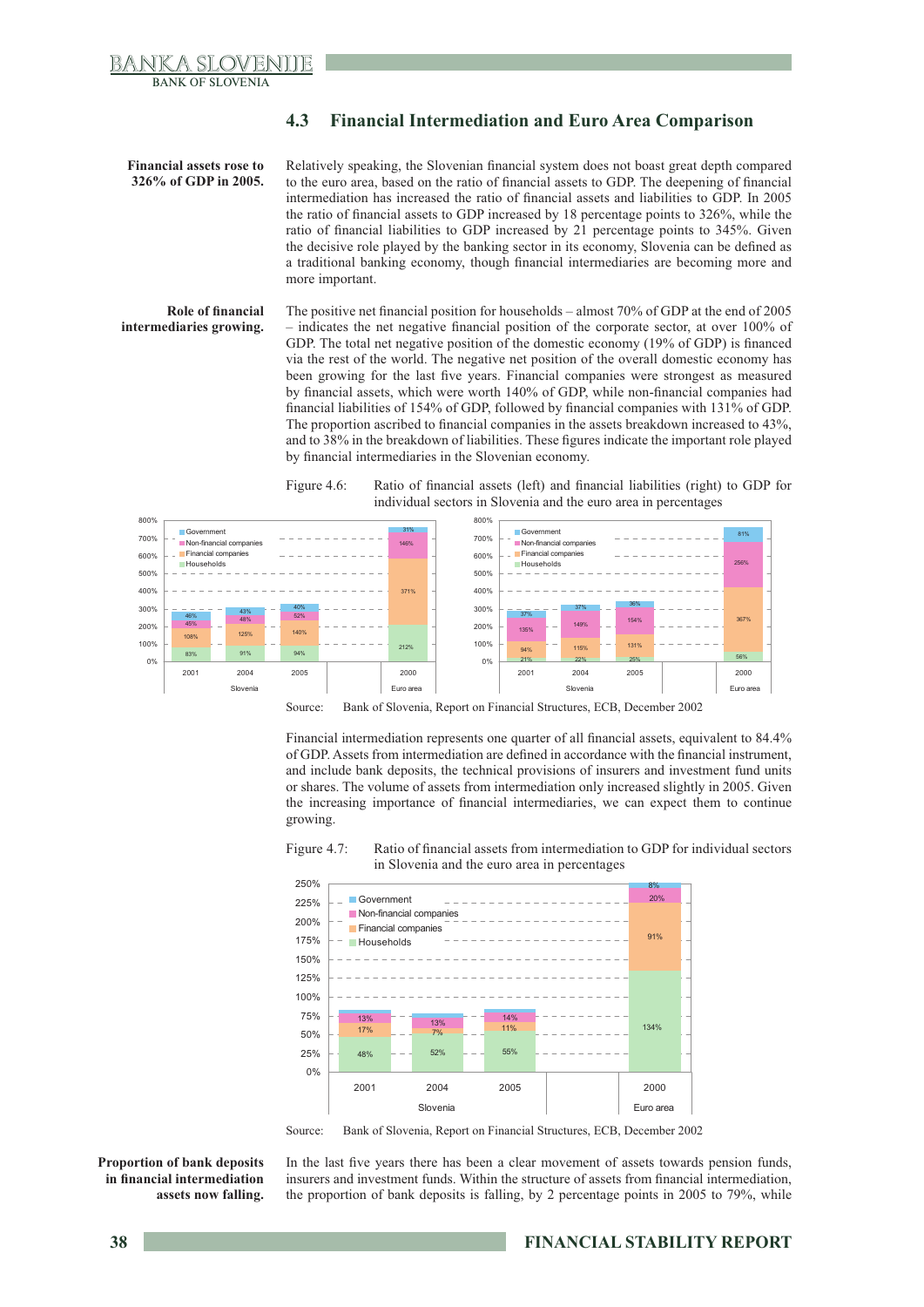the proportion of investment fund units or shares increased by almost 2 percentage points to 10%, and the proportion of technical provisions increased by just under 0.5 percentage points to over 10%. A similar trend can be seen in the euro area, where by the end of 2000 bank deposits accounted for just under 63% of financial assets from intermediation, while the remaining 37% divided between technical provisions (21%) and other financial intermediaries' assets (16%).





Source: Bank of Slovenia, Report on Financial Structures, ECB, December 2002

It is clear that the banking sector's role is falling compared to other financial intermediaries. However, the fact that banks are attempting to involve themselves actively in the life insurance and investment fund segments can be seen as development towards potential changes in banking sector activities. The fact is that banks are losing their role in traditional banking activities such as collecting deposits and lending, although these remain important pillars of the Slovenian banking system.

Given the reallocation of financial intermediation assets from deposits to investment funds and to life and pension insurance funds, the sensitivity of household assets, as well as household spending, to movements in the capital markets could well increase. Life and pension fund assets as well as of investment funds are mainly long-term, so the impact of short-term capital fluctuations on household spending is limited. The proportion of such funds in financial intermediation assets was still relatively low at the end of 2005 at 20%.

# **4.4 Domestic Financial Markets**

## **4.4.1 Money market**

After Slovenia joined the ERM II, interest rates on the money market remained more or less the same. The interest rates reached in the final quarter of 2004, were little changed in 2005.

**Interest rates on money market show little change.**

**Traditional role of the banking sector diminishing.**



The interest rate on the money market last December was 0.4 percentage points higher than December 2004, at 3.8%. On average last year the interest rate on the money market fell by 0.7 percentage points to 3.7%. After a jump of 0.4 percentage points to 3.8% in the **Yield curve on money market negative.**

# **FINANCIAL STABILITY REPORT 39**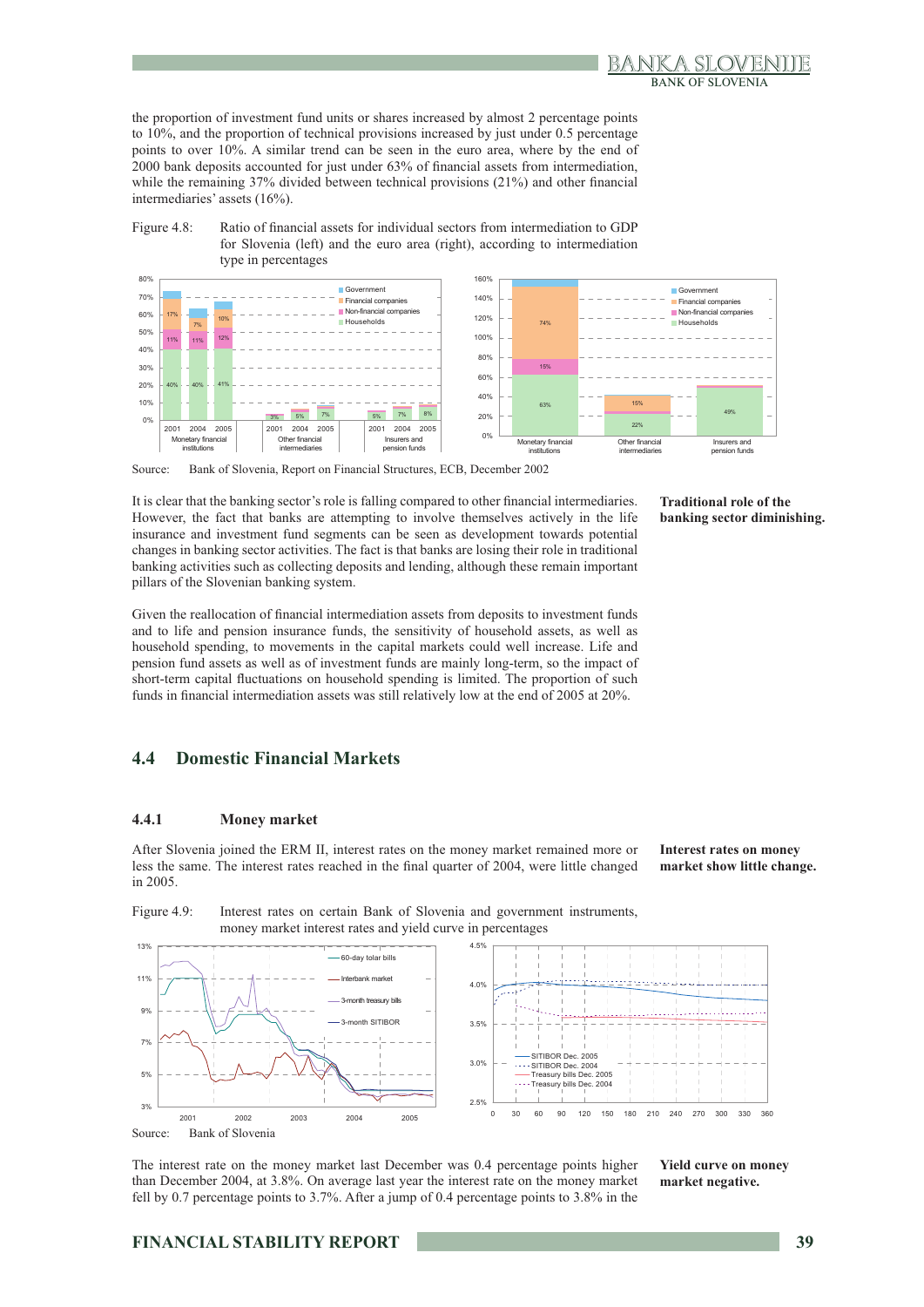## ISLOVENI BANK OF SLOVENIA

first quarter of 2005, the interest rate on the interbank market remained between 3.7% and 3.8% for the rest of the year. At the start of 2005 interest rates also increased at auctions for treasury bill with a maturity of 1 to 12 months. For all except 1-month treasury bills, interest rates only fell below the December 2004 level at the final auction of 2005. The change in interest rates on Slovenian treasury bills was almost entirely in line with changes in interest rates on the money market.

In September 2005 the Ljubljana Stock Exchange set up a secondary market for trading in government securities (TUVL) in collaboration with the Ministry of Finance, where trading is carried out through appointed market-makers. This new system has increased the liquidity of treasury bills and government bonds and eradicated the need for 1-month treasury bills. The Ministry of Finance issued the final series of 1-month treasury bills on 1 December.

Interest rates on treasury bills were around 3.5% for all maturities at the end of last year. Compared to December 2004 the yield curve on longer maturities fell further. This indicates the very high expectations that inflation will continue to fall. The time structure for interest rates on the interbank market, SITIBOR, fell last year for maturities ranging from 3 months to 1 year inclusive. The interest rates actually increased for shorter maturities. The SITIBOR interbank interest rate curve was also downward-sloping, like the treasury bill yield curve.

Last year demand exceeded supply on the foreign exchange market by EUR 1,229 millions. In the first quarter of 2005 supply and demand for foreign currency remained more or less even, but for the rest of the year supply exceeded demand, particularly in June and July (by EUR 534 millions). On the spot market foreign currency supply amounted to EUR 2.809 millions, while on the forward market banks recorded net sales of foreign currency throughout. Over the entire year banks made net foreign exchange sales of EUR 1,250 millions. Demand for foreign currency at exchange offices exceeded supply by EUR 240 millions. In 2005 the Bank of Slovenia made an outright purchase from banks of EUR 1,731 millions of foreign currency, while reducing the net stock of foreign exchange swaps by EUR 272 millions and the stock of foreign currency bills by EUR 737 millions. The Bank of Slovenia therefore reduced the potential supply of foreign exchange on the markets by EUR 722 millions. **Exchange rate deviation from central rate negligible.**

> The surplus supply on the foreign exchange market only slightly found expression in changes in the tolar/euro market exchange rate, the largest deviation on the spot market from the central rate not exceeding 0.1%.



Source: Bank of Slovenia

## **4.4.2 Capital market**

**SBI 20 fell by 5.6% in 2005. Investments abroad increasing.**  In contrast to events on most European capital markets, after several years' growth the Slovenian Stock Exchange Index (the SBI 20) recorded a fall in 2005 of 5.6% year-on-year, which in tandem with the low interest rates, strengthened the outflow of domestic financial assets abroad. Investors, including investment funds, insurers and banks, experienced the negative impact of the bear market in 2005 in the shape of a loss on capital profits on domestic investments. The Slovenian capital market lacks a sufficient number of blue-chip companies with a high market capitalisation and high trading liquidity. There are still no large financial institutions, banks or insurers listed on the Ljubljana Stock Exchange. The turnover ratio of shares is around 14%, while on more developed markets in western Europe such as the Vienna stock exchange turnover ratio is 35% and as much as 134% on the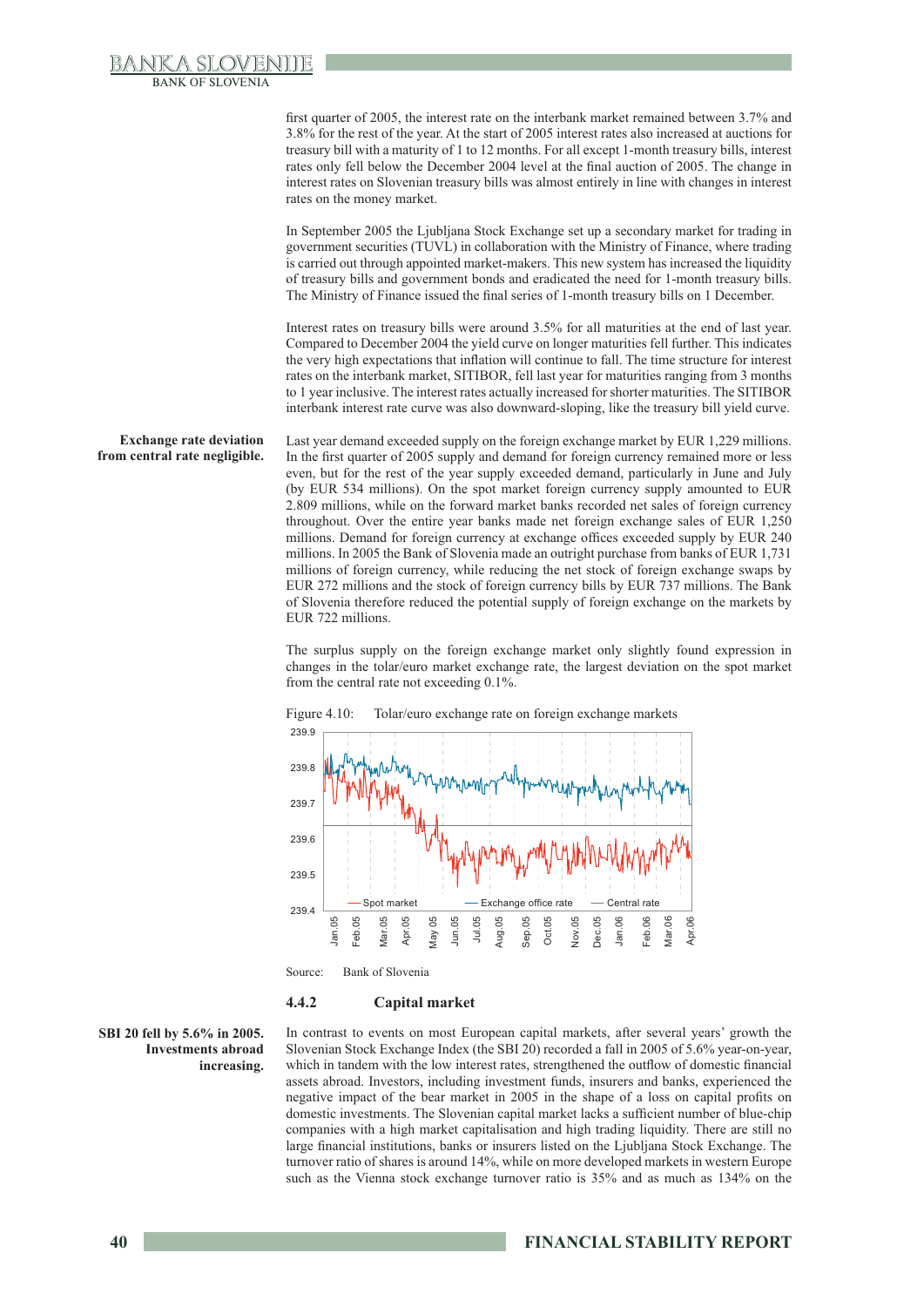Frankfurt stock exchange.30 Existing market conditions mean individual investors could hypothetically make use of, whether intentionally or not, the possibility of manipulating the share price through a relatively small volume of transactions.



Figure 4.11: Foreign stock market indices: absolute values (left) and year-on-year growth in percentages (right)

## **Events on the domestic capital market**

Slovenian companies still finance themselves with bank loans and occasional closed recapitalizations and private placements of securities, and there were also no public offerings of securities on the primary market in 2005.31 Bonds worth SIT 134 billions were issued by seven banks and four non-financial companies in 2005 in private placements. The last public offering of bonds where the issuer was not the government was in 2003, while the last public share offering was in 2000. The large supply of shares from privatisation is somewhat problematic for the development of the primary equities market, as is the fact that only shares from better-rated issuers reach a price higher than their book value on the secondary market. The government issued three series of bonds in a total value of SIT 413 billions on the domestic market in 2005, while bonds worth SIT 191 billions matured and were repaid early.

**Slovenian primary securities market remain rather underdeveloped.**





Source: LJSE, Vzajemci.com, own calculations

At the end of March 2006, the SBI 20 had already fallen by an annual equivalent of 8.5%. The reverse in fortunes on the Ljubljana Stock Exchange in 2005 was mainly due to the redirection of domestic investor demand abroad, as well as forecasts of lower operating results for companies. Some uncertainty among investors was also caused by changes in tax legislation. The amended income tax legislation for 2006 should encourage investment in securities, as the current synthetic method of taxing capital gains and interest will be replaced by a scheduled taxation. Capital gains will be taxed at 20% under the new system. After 2008 when the income tax relief on interest comes to an end, capital gains will be taxed in the same way as bank interest for income tax purposes.<sup>32</sup>

**New income tax legislation encourages investment in securities.**

Turnover ratio figures for 2004. For Slovenian shares this is calculated as the annual turnover divided by the market capitalisation at the end of the year. Turnover ratios for the German and Viennese Stock Exchanges taken from World Federation of Exchanges website.

<sup>&</sup>lt;sup>31</sup> Under the relevant legislation, companies can carry out private placements of securities, which may then be listed on the organised market.

<sup>&</sup>lt;sup>32</sup> The Act Amending the Personal Income Tax Act has introduced scheduled rather than synthetic taxation of capital gains, dividends and interest. Capital gains will be taxed at 20% (regardless of tax bracket), with each five-year period of capital ownership reducing the tax level by 25% (15% after five years, 10% after 10 years, 5% after 15 years, 0% after 20 years). Interest above SIT 300,000 will be taxed annually at a rate of 15% in 2006, again 15% in 2007 but over SIT 150,000 and after 2008 it will be taxed at 20%.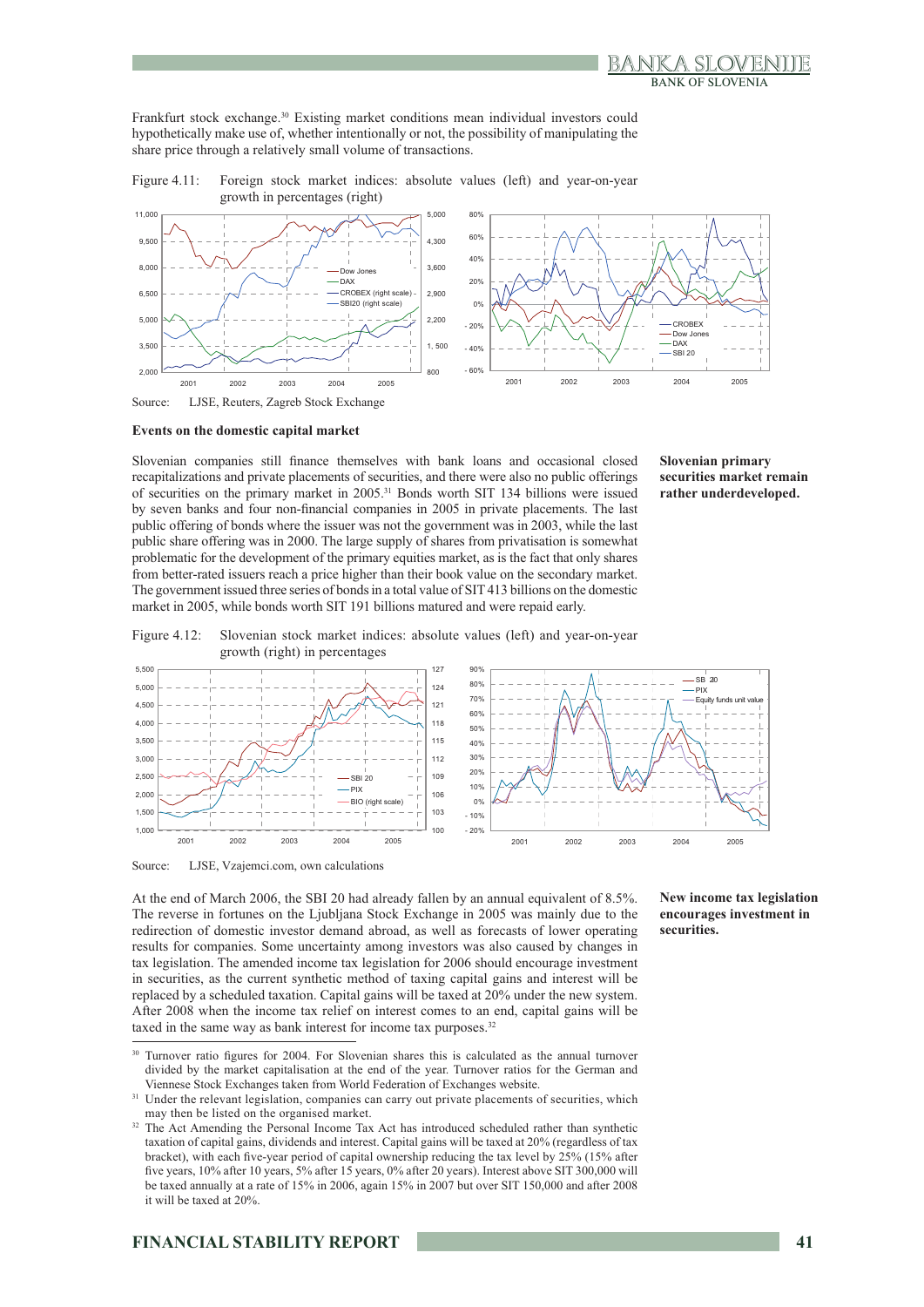# BANKA SLOVENIJE

BANK OF SLOVENIA

#### **Impact of events on domestic capital market on banks.**

The volume of management and brokerage transactions by stockbrokers for foreign markets reveals an increase of almost 20% in the first three quarters of 2005. Bank commissions from securities trading for customers saw a 35% increase in 2005 despite events on the domestic market, and already account for 4.2% of all fees and commissions. The large price fall on the domestic capital market could threaten the quality of bank loans with securities collateral, although the proportion of total household loans that they account for was 1% at SIT 9.3 billions, and only increased by 0.13 percentage points compared with 2004. Loans with securities collateral accounted for 7% of total loans to companies at SIT 212 billions.

Figure 4.13: Monthly trading on the Ljubljana Stock Exchange in SIT billions



Source: LJSE

**Trading in shares fell and trading in bonds rose on the Ljubljana Stock Exchange in 2005.**

In 2005 trading in securities on the Ljubljana Stock Exchange increased by 11% and reached SIT 441 billions, while market capitalisation increased by 5% to SIT 3,210 billions. The importance of the domestic organised share market to the Slovenian economy is still relatively low, given a market capitalisation of shares equivalent to 28% of GDP. As a traditional bank-based economy, Germany's market capitalisation amounts to 45% of GDP.33 The decline of 9% in the market capitalisation of shares listed on the Ljubljana Stock Exchange and the decline of 8% in trading volume were due to the decreased number of listed shares (for 30 shares), as well as the fall in their prices.<sup>34</sup> The market capitalisation of shares on the Ljubljana Stock Exchange at the end of 2005 amounted to SIT 1,761 billions.

In contrast to shares, the market capitalisation of bonds increased by 31% in 2005 to 23% of GDP, and trading volume increased by 58% (not including trading on TUVL). Trading in bonds amounted to SIT 180 billions in 2005, and market capitalisation to SIT 1,449 billions. The bond market increased in importance on the Ljubljana Stock Exchange with the introduction of the TUVL: the secondary market in government securities. In the final four months of 2005, 58% of total trading on the Ljubljana Stock Exchange was on this market<sup>35</sup>.

<sup>&</sup>lt;sup>33</sup> The figures for Germany relate to the Frankfurt Stock Exchange at the end of 2003, while the Slovenian figures refer to the end of 2005.

At end of 2005, there were 227 securities (112 shares) listed on the organised market (the official and the semi-official market), or almost 22% of all securities (12% of shares) registered with the Central Securities Clearing Corporation. Valuing shares registered with the Central Securities Clearing Corporation at market value, or book value where that is not possible, around 40% of the value of shares registered with the Central Securities Clearing Corporation was listed on the Ljubljana Stock Exchange at the end of 2005.

<sup>&</sup>lt;sup>35</sup> The market maker segment (TUVL), special segment for trading in securities issued by Republic of Slovenia, was organised at the Ljubljana Stock Exchange in conjunction with the Ministry of Finance. The objective of the market is to develop a secondary market in government securities that will increase their liquidity and facilitate more transparent pricing. It is a wholesale market (minimum transaction value SIT 30 millions) with only government securities listed (bonds and treasury bills), with a standardised method of determining the amortisation schedule. Trades are made exclusively via official liquidity providers selected by the Ministry of Finance according to set criteria, who also appear on the primary market as primary dealers. At present six primary dealers have been selected, five banks and one brokerage house.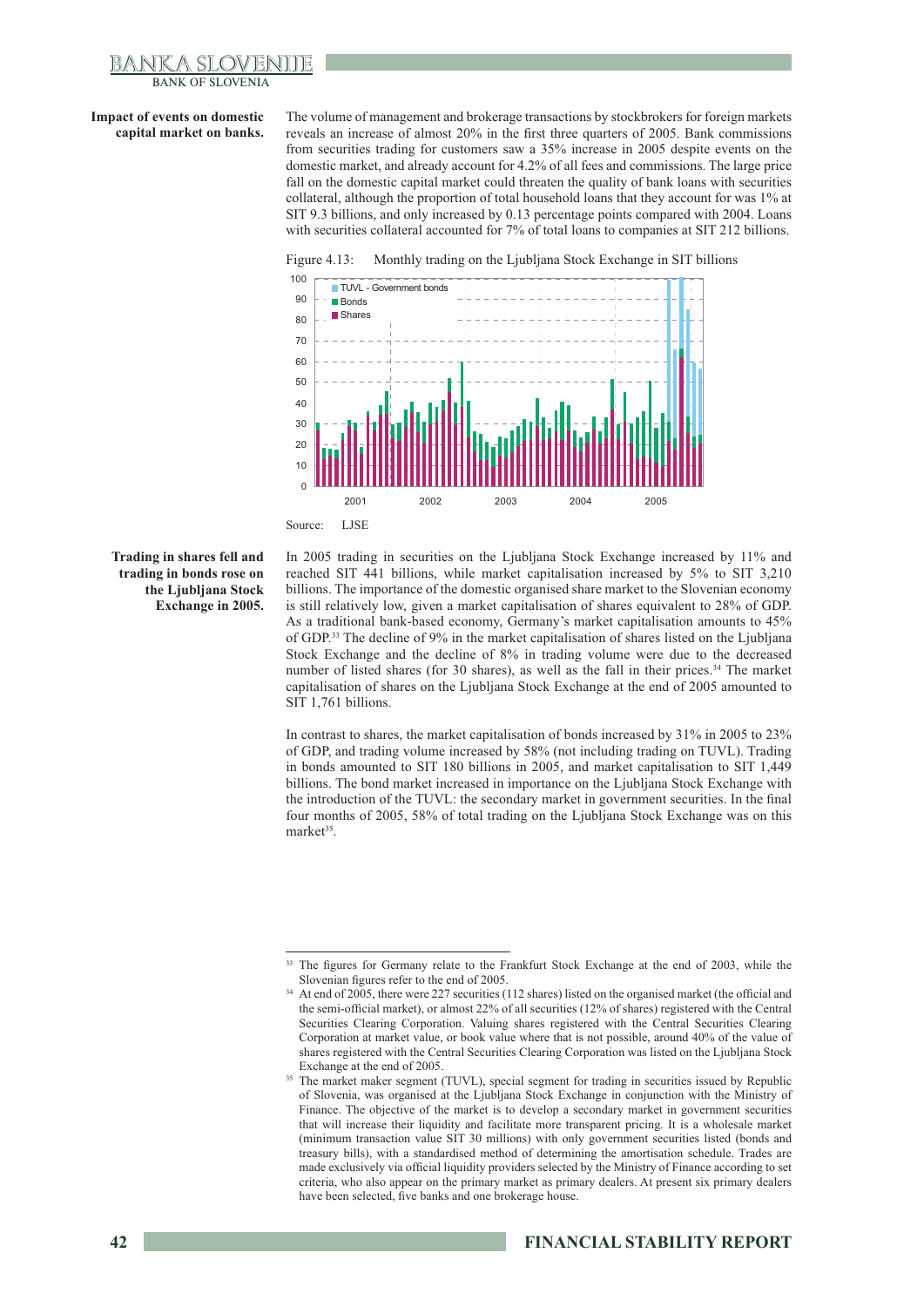SLOVEN BANK OF SLOVENIA



#### Figure 4.14: Market capitalisation and turnover ratio on Ljubljana Stock Exchange in percentages

Insufficient liquidity and the limited depth of the domestic capital market is also reflected in high market concentration. In 2005, the five most-liquid shares accounted for almost 50% of trading (not including the TUVL market), and at the end of the year had a 42% share in total market capitalisation.<sup>36</sup> In 2005 the Ljubljana Stock Exchange attempted to influence liquidity and made the Slovenian capital market more attractive to international portfolio investments by adopting new market rules introducing a range of innovations. Increasing liquidity on the capital market will urgently require a greater number of active domestic and foreign institutional investors, and the listing of new companies, particularly banks, insurers and telecommunications companies on the stock market.

**Insufficient liquidity and limited depth of Ljubljana Stock Exchange.**

## **Box 4.1: Institutional changes on the Slovenian capital market in 2005**

The new Ljubljana Stock Exchange rules introduced a special stock market listing called the prime market for elite shares. At the end of March 2006 there were seven of these shares listed. This listing is for companies that excel in terms of their liquidity, size and transparency of operations. They must meet international reporting standards, which makes the Slovenian securities market more attractive to international investors, and raises the profile of the company on the international scene. Auction trading was introduced for less-liquid shares, which allows supply and demand to be concentrated and reduces share price fluctuation. The new rules allow the investment coupons of mutual funds to be listed on the Ljubljana Stock Exchange.

The Act Amending the Securities Market Act (ZTVP-1B), adopted in March 2006, also opened up the ownership of the Ljubljana Stock Exchange. Previously shareholders of Ljubljana Stock Exchange had to be as members as brokerage houses and banks. This also made it possible for the Ljubljana Stock Exchange to be involved in cross-ownership integration with other European capital markets. The amendments to the act were an attempt to improve the transparency of trading in marketable securities outside the organised market by introducing mandatory reporting on transactions. The greater transparency in trading in non-marketable securities means that the stock exchange is authorised to provide technical services for trading in non-marketable securities.

<sup>36</sup> A comparison with the Frankfurt Stock Exchange for 2004 indicates a higher concentration on the Frankfurt Stock Exchange. The comparison was made on 5% of the most-capitalised shares, which included 34 shares on the Frankfurt and 7 from Ljubljana Stock Exchange. The Frankfurt Stock Exchange had a 77% trading concentration and 73% market capitalisation concentration, while Ljubliana Stock Exchange had 56% trading concentration and 50% market capitalisation concentration. Source: World Federation of Exchanges website.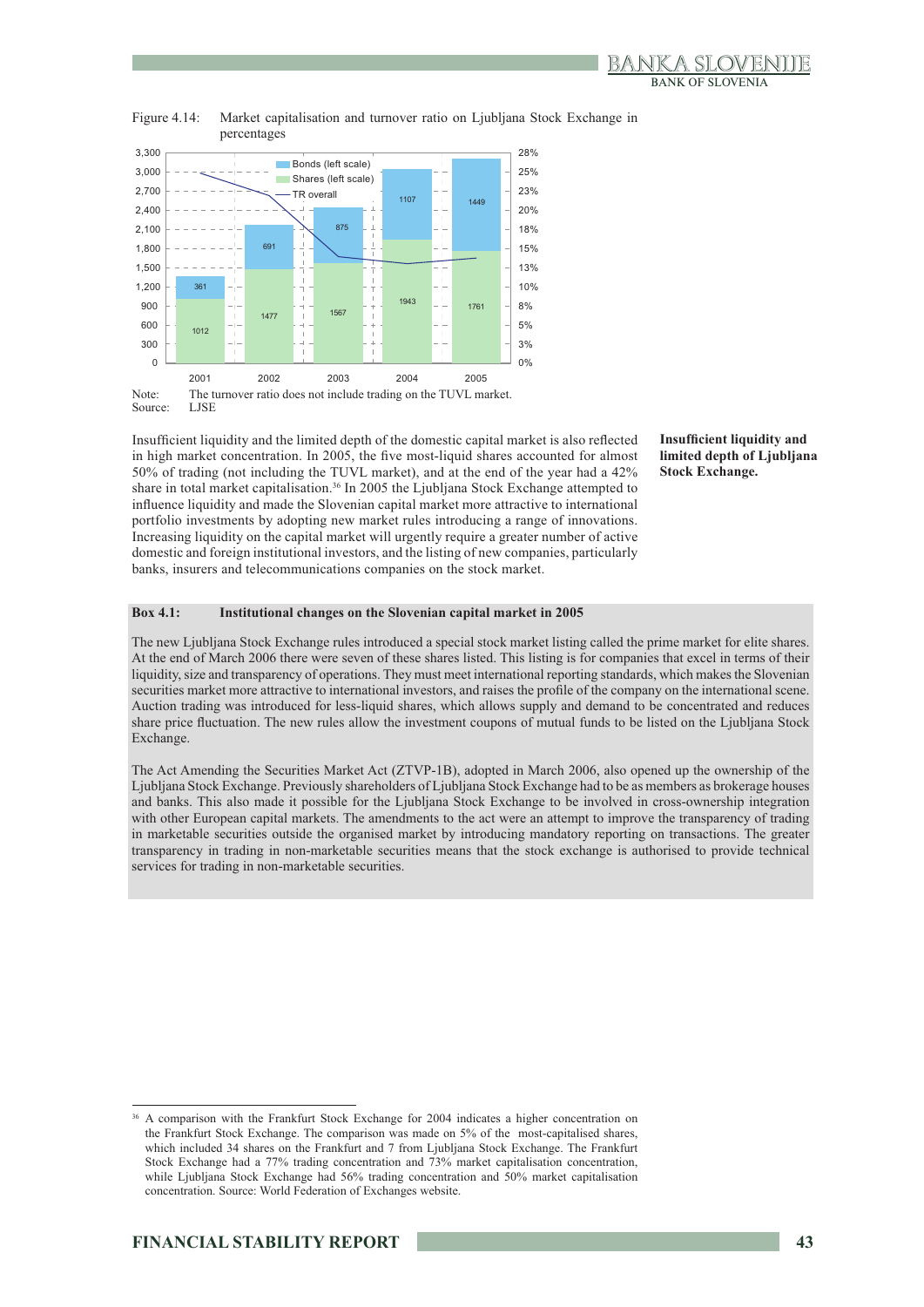

#### **Investment integration with the rest of the world37**

**Increased integration of the Slovenian economy with rest of the world through investments in equity and debt securities.** 

In investment terms, 2005 saw the increased integration of the Slovenian economy with the European Union in particular, owing to outflows of domestic investment to the rest of the world, especially shares, as well as inflows from non-resident investors in Slovenian securities, particularly bonds. The deepening of financial intermediation and the lack of depth and liquidity in the domestic capital market led to investments by residents in foreign securities increasing by around 110% in 2005, or by SIT 410 billions, to SIT 725 billions. The value of non-residents' investments in domestic securities increased by around 25% or SIT 143 billions, to SIT 719 billions.

**Investments in the rest of the word already represent 15% of investments in domestic securities.** At SIT 830 billions, outward investments already represented 15% of all resident investments by the end of February 2006 in domestic securities, $38$  which is 8 percentage points more than one year before. The regional exposure of domestic investors therefore fell compared to past years. Of the outward investments, investments in shares have increased more than investments in bonds. At the end of February 2006, half of all foreign investments were in shares. The reasons for the growth in outward investments are the state of the domestic capital market and the desire of domestic investors for higher returns and the tendency towards greater regional dispersion to reduce exposure to a single economy. The advancing integration of the Slovenian economy with the rest of the world also leads to a greater potential for risk to be transferred to Slovenia from EU countries, the USA economy, the Balkans and the rest of the world.

Figure 4.15: Outward investments by residents in SIT billions (left), and regional structure in percentages (right)



 $46\%$  50% 57% 60% 58% 59% 59% 59% 59% 60% 12% 8%  $6\%$  -  $7\%$  -  $7\%$  -  $7\%$  -  $7\%$  -  $7\%$  -  $7\%$  -  $6\%$  $18\%$  - 18% 17%  $15\%$  15%  $13\%$   $-$  13%  $-$  13%  $-$  13% 12%  $-$  13% 10% 9% 8% 8% 11% 11% 13% 12% 11% 13% 12% 58% 58%  $0%$ 10% 20% 30% 40% 50% 60% 70% 80% 90% 100% .03 Sep. **Mar**.04  $n_{\tilde{O}_1}$ Sep.04 Dec.04 **Mar** do **Wn.05** .05. Sep. Feb.06 EX-YUG USA EU10  $E(x)$  $E[112]$ Dec.03 Dec.

Note: Residents' outward investments include portfolio and some capital investments. EU10, EU12, EU3.

Source: Bank of Slovenia

**After the euro is introduced, there will be no foreign exchange risk for 60% of investments in foreign securities.**

The introduction of the euro will eliminate foreign exchange risk on almost 60% of all foreign investments by domestic investors. The foreign exchange risk will mainly decrease for investments in foreign bonds, as over three-quarters of bonds held by residents are from euro area countries. The figure for investments in shares is around 40%, primarily for securities from German, French, Austrian, Dutch and Irish issuers. Slovenian investors are quite exposed to the USA equities market (20% of investments in foreign shares), and hence also to changes in the dollar exchange rate, and the equities markets of the former Yugoslavia (21% of investments in foreign shares at the end of February 2006), while 5% of exposure is to the UK capital market and the pound.

At the end of 2005 the value of bonds issued by residents abroad amounted to SIT 443 billions, almost 20% lower than one year before, due to one bond maturing. The government is the major domestic issuer of bonds abroad at 80%, with the other bonds issued by banks. About 11% of domestic securities issued abroad are owned by residents. Some debt securities are issued by foreign banks denominated in tolars. At the end of February 2006 the available figures indicate that securities of this kind with a nominal value of SIT 56 billions had been issued, which is SIT 3 billions less than one year previously. Over half of these were owned by residents. Nevertheless, the introduction of the euro in Slovenia will mean that these securities will also be converted from tolars into euros.

<sup>&</sup>lt;sup>37</sup> Investments in this section refers only to investments in equity and debt securities, excluding investments in entities other than public limited companies.

<sup>&</sup>lt;sup>38</sup> Investments by residents in foreign securities include portfolio and some capital investments, while residents' investments in domestic securities include portfolio and capital investments.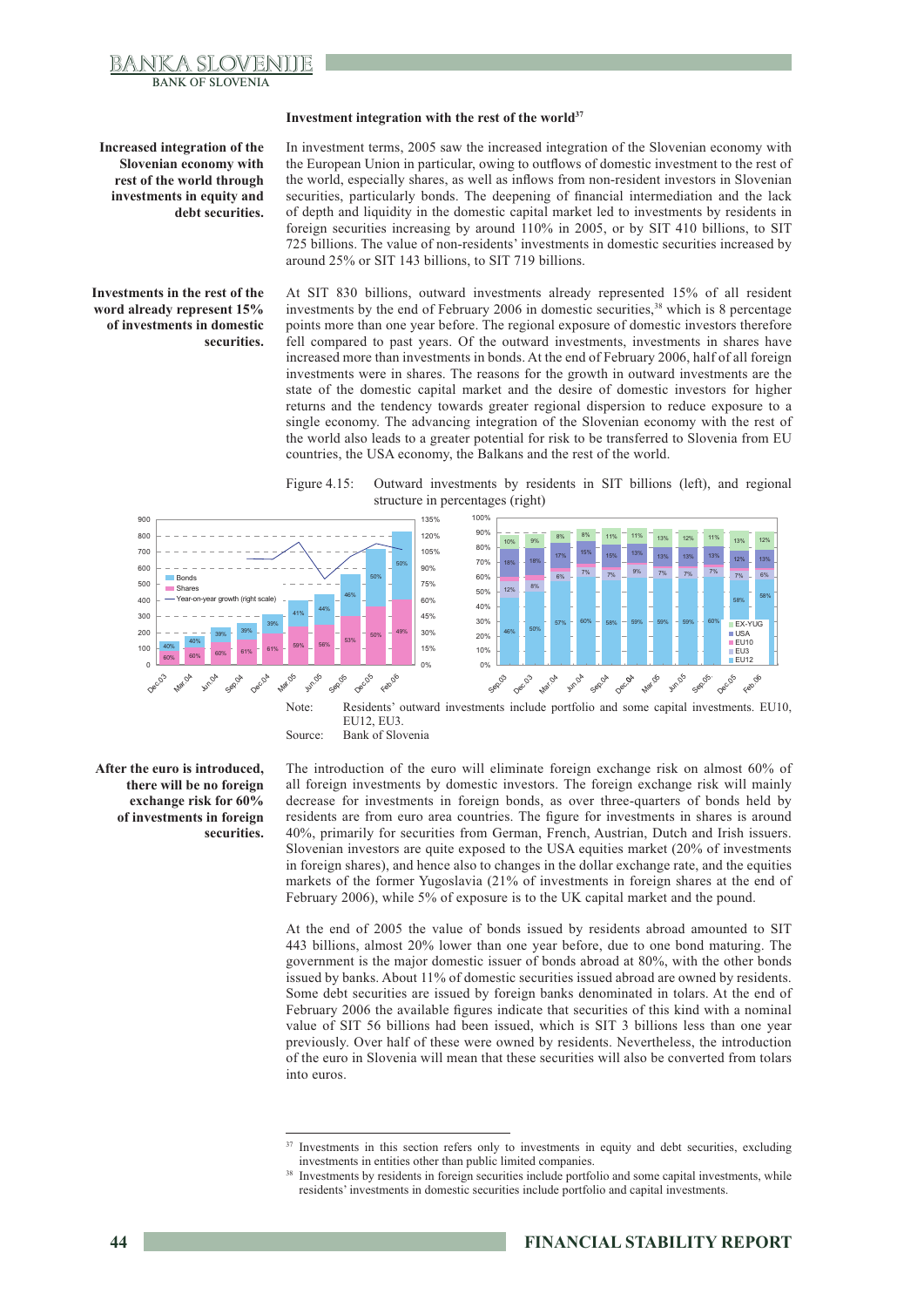BANKA SLOVENIJE BANK OF SLOVENIA



Figure 4.16: Regional breakdown of investments by residents in foreign shares (left) and bonds (right) in percentages



Investments by non-residents in Slovenian securities issued in Slovenia are increasing more slowly than investment by residents in securities abroad. The reasons for this include the low level of investment in foreign securities in residents' portfolios in the past. The net inflow from non-residents in 2005 was high, reaching SIT 123 billions, which is SIT 90 billions more than in the previous year. However the inflow was not sufficient to threaten the stability of the capital market. Investments by non-residents have a positive impact on the domestic capital market's liquidity, which is one of its major weak points. The proportion of investors in Slovenian securities that are non-resident is relatively low at 12%, as is the proportion non-residents represented in overall share trading on the organised market in 2005, at 8.3%.

**In 2005 net inflows from non-residents into Slovenian securities were worth SIT 123 billions.**







Note: Investments by non-residents in Slovenian securities include portfolio and capital investments. Source: CSCC, own calculations

Recently there has been more interest from non-residents in Slovenian debt securities, and net purchases of debt securities were prevalent in the breakdown of net inflows from non-residents in 2005, amounting to 70%. Investments in shares are still the predominant form of non-resident investment, representing over 80% of the total. The proportion of government bonds owned by non-residents in 2005 grew by 5 percentage points to over 8%, and moved to 12% in the first quarter of 2006. The reason for the greater interest shown by non-residents in Slovenian bonds over the past year may well be speculation that an additional lowering of risk premiums on Slovenia's entry into the euro area could lead to higher bond prices and higher capital gains. Some foreign investors could also have a pre-determined proportion of their portfolio set aside for an individual region and may then have moved to government bonds after one of eurobonds matured in May 2005.

The Slovenian capital market is not very attractive to foreign portfolio investors due to its small size, and this did not change when Slovenia joined the European Union. However, the merger and acquisition processes occurring around Europe can be expected to lead to a gradual increase in the proportion of non-resident strategic investors in Slovenia's largest companies. Particularly recently there has been an increase in interest from non-residents for market-listed shares<sup>39</sup>.

**Non-residents mainly interested in Slovenian debt securities.**

<sup>&</sup>lt;sup>39</sup> At the end of 2005 over 52% of public limited companies registered with the Central Securities Clearing Corporation had some foreign participation. In 78% of these the participating interest was less than 10 per cent. Non-residents held a majority interest in 12% of these companies, and an interest of over 90% in 5% of all companies with a non-resident ownership component (five banks, three insurers, and 14 non-financial companies).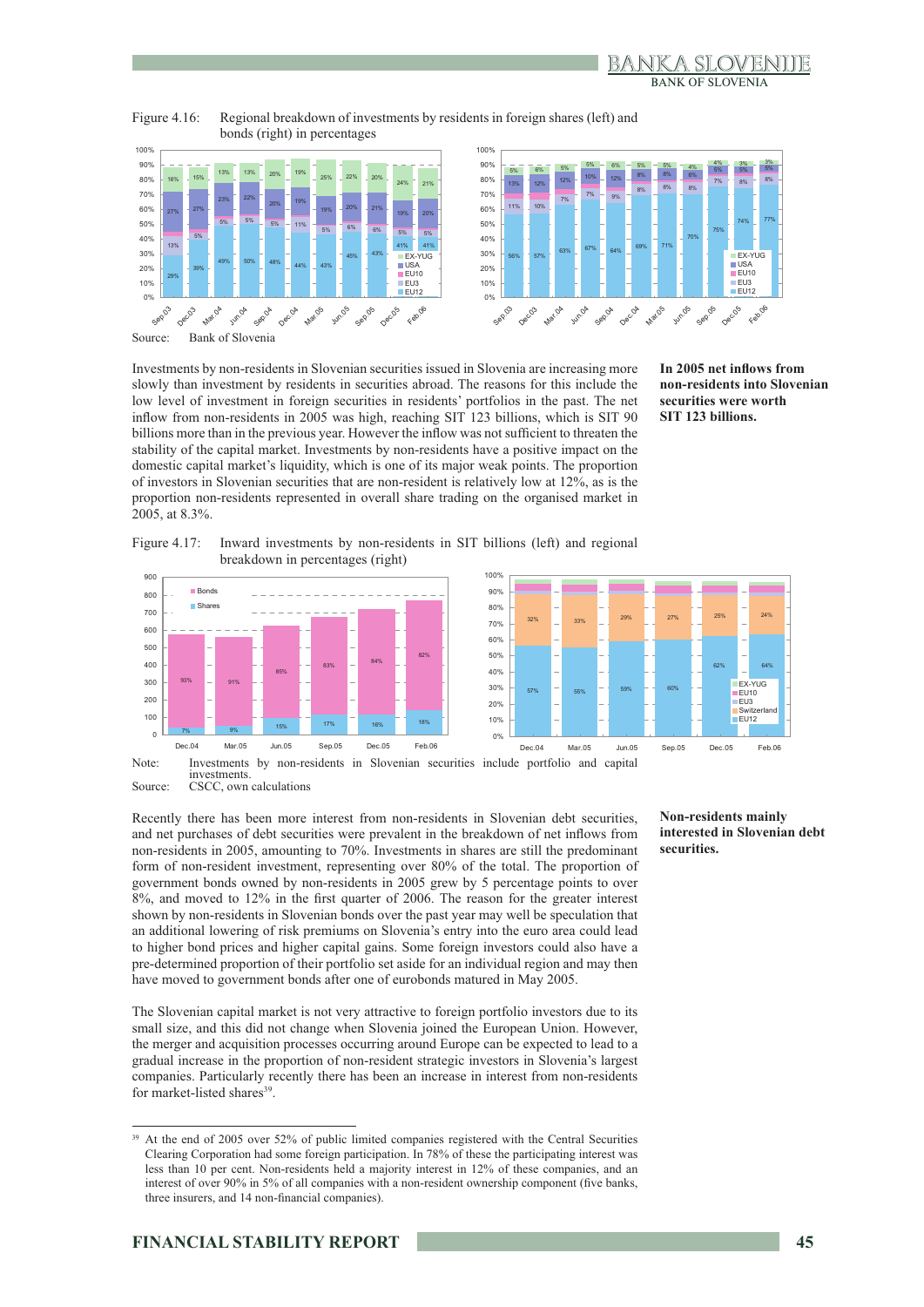

# **5 BANKING SECTOR**

# **5.1 Banks and Saving Banks**

Banks have a dominant role in the financial intermediation sector, and are increasing in importance even further. The banking system's total assets exceeded nominal GDP for the first time in 2005. The proportion of the banking system owned by non-residents increased. Market concentration in the banking system is continuing to decrease. There has been an increase in the focus by banks under majority foreign ownership on the segment of deposits by non-banking sectors, and a decrease in concentration in this segment.

## **Size and structure of the financial market**

**The total assets of monetary financial institutions exceeded GDP for the first time in 2005.**

The total assets of monetary financial institutions exceeded GDP for the first time in 2005. Total assets stood at SIT 7,018 billions at the end of the year, equivalent to 107% of GDP. The ratio of total assets to GDP is still a long way behind the EU average, which stood at 280% in 2004, but it is rising extremely quickly. In 2005 it was 17.1% higher compared to the previous year. The high growth is the result of high growth in the total assets of monetary financial institutions, which amounted to 22.9% in 2005, while growth in nominal GDP was 4.9%.

| Total assets of monetary financial institutions compared with GDP<br>Table $5.1$ : |  |
|------------------------------------------------------------------------------------|--|
|------------------------------------------------------------------------------------|--|

|                                                                                                | 2001  | 2002  | 2003  | 2004  | 2005  |  |  |  |  |  |
|------------------------------------------------------------------------------------------------|-------|-------|-------|-------|-------|--|--|--|--|--|
| Total assets (SIT billions)                                                                    | 3.954 | 4.623 | 5.123 | 5.711 | 7.018 |  |  |  |  |  |
| GDP, current prices (SIT billions)                                                             | 4.800 | 5.355 | 5.814 | 6.251 | 6.558 |  |  |  |  |  |
| Total assets (as % of GDP)                                                                     | 82.4  | 86.3  | 88.1  | 91.4  | 107.0 |  |  |  |  |  |
| Ratio of growth in total assets to GDP growth                                                  | 2.0   | 1.5   | 1.3   | 1.5   | 4.7   |  |  |  |  |  |
| Note:<br>Includes the total assets of banks, savings banks, and savings and loan undertakings. |       |       |       |       |       |  |  |  |  |  |

Source: Bank of Slovenia

The total assets of the entire financial sector, which in addition to monetary financial institutions includes the central bank and non-monetary financial institutions, reached 172% of GDP in 2005. Banks remain the most important segment of the financial sector, accounting for 62% of it. The central bank is next in importance, with 15%. Among nonmonetary financial institutions, insurers have the greatest importance, accounting for 7% of the financial sector.

| Table 5.2:                                  |      | Structure of financial sector and GDP equivalents in percentages |      |      |       |      |      |                          |      |      |  |  |  |
|---------------------------------------------|------|------------------------------------------------------------------|------|------|-------|------|------|--------------------------|------|------|--|--|--|
|                                             |      | As % of GDP                                                      |      |      |       |      |      | As % of financial sector |      |      |  |  |  |
|                                             | 2001 | 2002                                                             | 2003 | 2004 | 2005  | 2001 | 2002 | 2003                     | 2004 | 2005 |  |  |  |
| Central bank                                | 23.8 | 29.9                                                             | 28.9 | 25.9 | 25.8  | 17.3 | 20.2 | 19.3                     | 16.7 | 15.0 |  |  |  |
| Monetary financial institutions             | 82.4 | 86.3                                                             | 88.1 | 91.4 | 107.0 | 60.0 | 58.2 | 58.8                     | 58.9 | 62.3 |  |  |  |
| <b>Banks</b>                                | 80.8 | 85.1                                                             | 87.0 | 90.8 | 106.4 | 58.9 | 57.4 | 58.0                     | 58.6 | 62.0 |  |  |  |
| Savings banks/savings and loan undertakings | 1.6  | 1.2                                                              | 1.1  | 0.5  | 0.6   | 1.2  | 0.8  | 0.7                      | 0.3  | 0.3  |  |  |  |
| Non-monetary financial institutions         | 31.1 | 32.0                                                             | 32.9 | 37.9 | 38.8  | 22.7 | 21.6 | 21.9                     | 24.4 | 22.6 |  |  |  |
| <b>Insurers</b>                             | 7.0  | 8.2                                                              | 9.0  | 9.8  | 11.9  | 5.1  | 5.5  | 6.0                      | 6.3  | 7.0  |  |  |  |
|                                             |      |                                                                  |      |      |       |      |      |                          |      |      |  |  |  |

Others1 24.1 23.9 23.9 28.1 26.9 17.5 16.1 15.9 18.1 15.7 Total 137.2 148.3 149.9 155.1 171.7 100.0 100.0 100.0 100.0 100.0

Table 5.2: Structure of financial sector and GDP equivalents in percentages

Note: <sup>1</sup> The 2005 figures use the 2005 figures for pension funds and investment funds, and the 2004 figures for leasing companies, brokerage houses, management companies and others. Source: Bank of Slovenia

#### **Changes of status**

**Number of banks, savings banks, and savings and loan undertakings.**

The process of bringing the operations of savings and loan undertakings into line with the Banking Act ended in 2005. Of the two savings and loan undertakings that existed in 2004, one ceased to operate and the other was transformed into a savings bank. There were three savings banks in operation last year. One new bank and one branch were established, taking the number of banks to 22, of which three are branches of foreign banks.

One of the existing branches is intending to convert into a subsidiary bank. The number of subsidiary banks in Slovenia is significantly greater than the number of branches, and the same is true for other new EU member-states. In the ten new EU member-states, there were five times more subsidiary banks than branches in 2004. While the number of subsidiary banks is increasing in these countries, in the older EU member-states the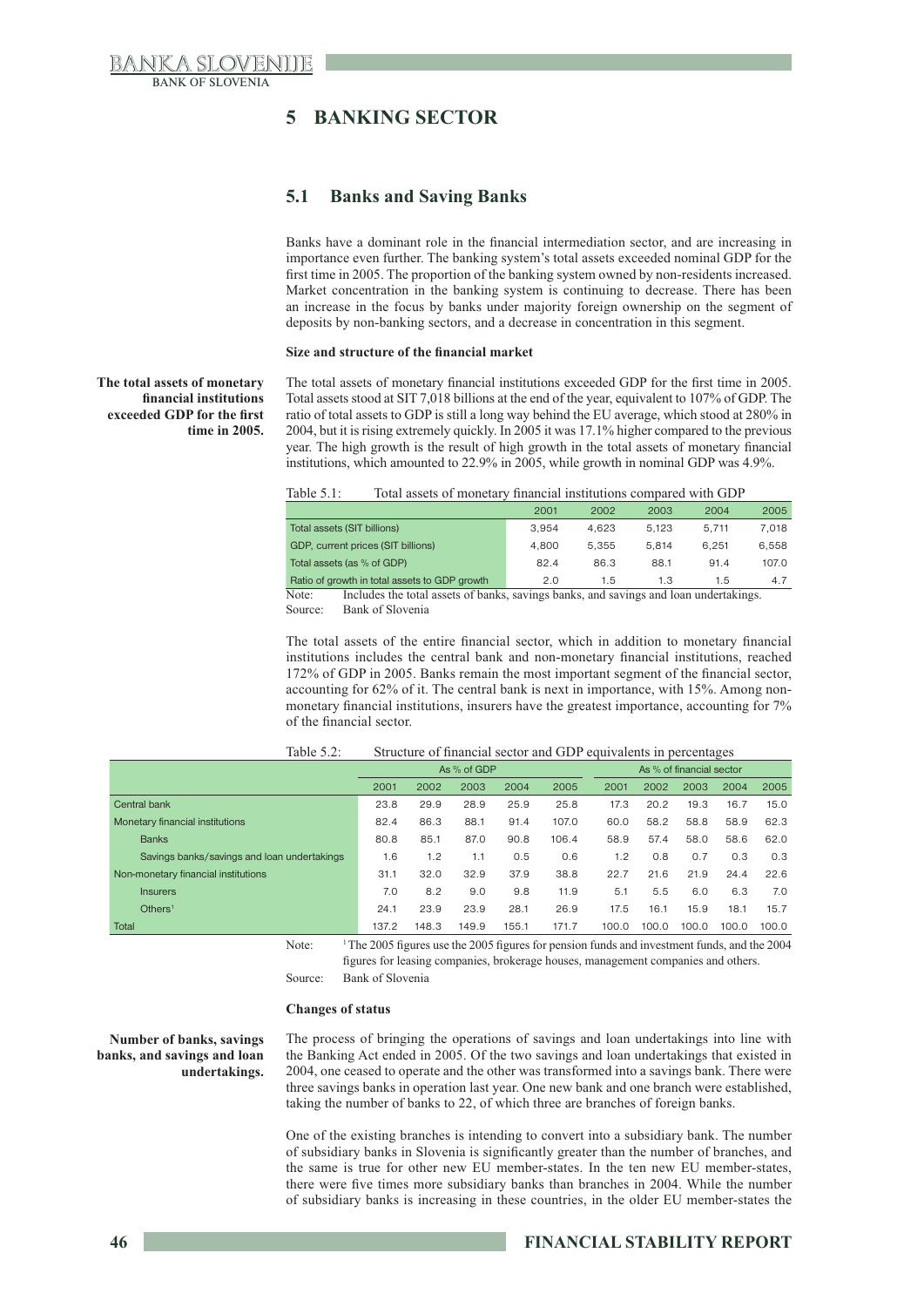number of subsidiary banks fell by 62 or 14% between 2001 and 2004. The number of branches is increasing in the older EU member-states, the total being considerably higher than the number of subsidiary banks, in contrast to the new EU member-states.

The reason for this duality in the foreign banks behaviour could be that they prefer to establish branches in more developed countries for reasons of efficiency. In the new EU member-states, where they see a greater potential for growth, they optimise risks by establishing subsidiaries. Subsidiaries of foreign banks come under the deposit guarantee scheme of the host country, which transfers the risks in the event of the bank failing also to domestic banks. Based on certain indicators examined in the proceeding chapters, we establish that foreign banks present in Slovenia are prepared to assume greater risks than domestic banks, particularly with the aim of increasing market share, even at the expense of profitability.

**Foreign banks establish subsidiaries in Slovenia and other new EU memberstates, but establish branches in more developed countries.**

Table 5.3: Number of branches and subsidiary banks in Slovenia, new EU memberstates and EU15

|                      |      | <b>Branches</b> |        | Subsidiary banks |      |        |  |
|----------------------|------|-----------------|--------|------------------|------|--------|--|
|                      | 2001 | 2004            | Change | 2001             | 2004 | Change |  |
| Slovenia             |      |                 |        | 4                | 5    |        |  |
| New EU member-states | 21   | 27              | 6      | 112              | 121  | 9      |  |
| <b>EU15</b>          | 582  | 594             | 12     | 448              | 386  | -62    |  |

Source: ECB (EU Banking Structures, October 2005)

By the end of March 2006, a total of 108 European banks had registered the direct pursuit of their business activities in Slovenia with the Bank of Slovenia since the country joined the EU. The largest numbers are from Austria, the UK and Germany. The majority are authorised to provide all or majority of banking services. Among the banks with more specialized services that notified the Bank of Slovenia are banks involved in lending and guarantees, and banks offering asset and securities management and securities issues.

**Registration by European banks of the direct pursuit of their business activities in Slovenia with the Bank of Slovenia.**

### **Bank ownership**

After three years with no major changes in the ownership structure of the Slovenian banking system, there was an increase of almost 3 percentage points in the proportion under foreign ownership in 2005. This increase was entirely the result of an increase in the holdings of non-residents that control more than 50% of an individual bank. The proportion under foreign ownership increased, while the proportion owned by the government and other residents decreased, which to a great extent was the result of new banks being established and recapitalisations, with practically all the foreign banks having carried out recapitalisations in 2005.

**An increase in the proportion of the banking system owned by nonresidents.**

| Table $5.4$ : | Ownership of banking sector (in terms of equity) in percentages |  |  |  |
|---------------|-----------------------------------------------------------------|--|--|--|
|---------------|-----------------------------------------------------------------|--|--|--|

| (%)                               | 2002 | 2003 | 2004 | 2005 |
|-----------------------------------|------|------|------|------|
| Government in narrower sense      | 20.3 | 19.4 | 19.1 | 18.1 |
| Other residents                   | 47.2 | 48.2 | 48.6 | 46.8 |
| Non-residents                     | 32.5 | .324 | 32.4 | 35.1 |
| Non-residents (over 50% control)  | 15.7 | 16.6 | 16.5 | 19.6 |
| Non-residents (under 50% control) | 16.8 | 15.8 | 15.9 | 15.5 |

Note: Relative proportions of ownership<sup>40</sup>.<br>Source: Bank of Slovenia

Bank of Slovenia

In the analysis below, banks are divided into three groups: large domestic banks, small domestic banks and foreign banks. The same division as in the previous year is used for reasons of comparability. A bank is deemed large or small by virtue of its total assets. All banks under majority foreign ownership are deemed foreign banks, irrespective of size. Other banks are classified according to the differences in their total assets. In both cases, whether nominal or relative differences are considered, it is reasonable to class the top six (domestic) banks as large banks, and the others as small banks<sup>41</sup>.



<sup>40</sup> If for example the ownership of a bank is divided equally between non-residents and the government, 50% of the bank's capital will be deemed to be owned by the government, and 50% by nonresidents.

<sup>41</sup> The controlling interest is taken into consideration, and thus SKB, Ba-Ca, Raiffeisen Krekova banka, Hypo Alpe Adria Bank, Kaertner Sparkasse, Volksbank, Bawag, BKS and Zveza bank are classed as foreign banks. The large domestic banks are NLB, NKBM, Abanka, Banka Koper, Banka Celje and Gorenjska banka. The small domestic banks are Probanka, PBS, DBS, Banka Domžale, Factor banka, Koroška banka and Banka Zasavje. This classification is used throughout the section on the banking sector.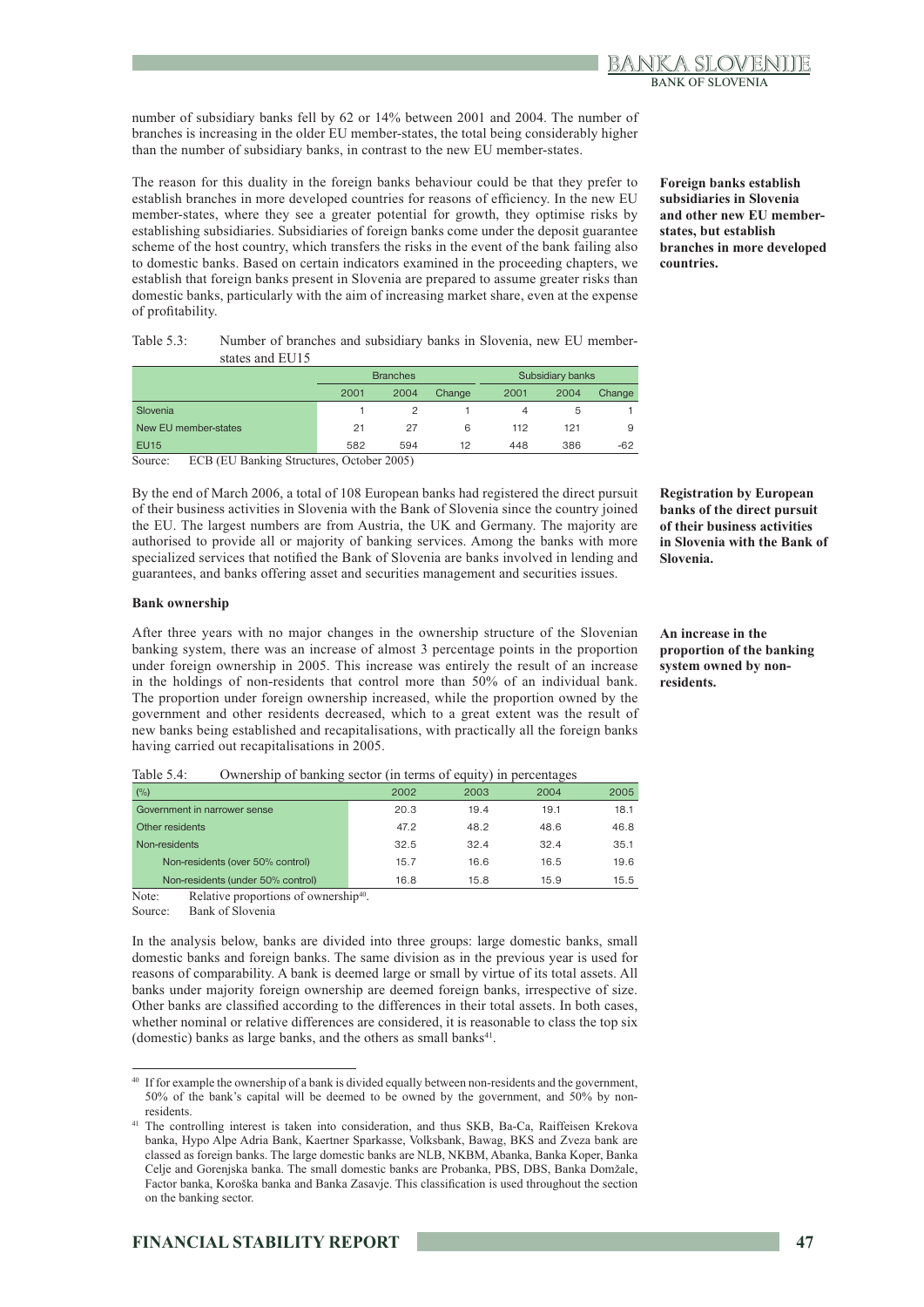





#### **Concentration in the banking sector**

Concentration in the Slovenian banking system continues to decrease, measured both in terms of total assets and individual segments of services for non-banking sectors. Thus Slovenia is also converging on conditions in the euro area in terms of concentration. Concentration remains relatively high, but the differences are rapidly diminishing, partly because concentration has been increasing in the euro area in recent years.

| aan Throemhan maen and market share of the top three/h to oamly |       |       |       |       |       |       |
|-----------------------------------------------------------------|-------|-------|-------|-------|-------|-------|
|                                                                 | 2000  | 2001  | 2002  | 2003  | 2004  | 2005  |
| Herfindahl-Hirshman index                                       |       |       |       |       |       |       |
| <b>Total assets</b>                                             | 1,265 | 1,655 | 1,664 | 1,552 | 1,472 | 1,388 |
| Total assets (euro area)                                        | 508   | 544   | 553   | 581   | 600   |       |
| Lending to non-banking sectors                                  | 1,147 | 1,500 | 1,470 | 1,393 | 1,310 | 1,273 |
| Lending to households                                           | 1,040 | 1,475 | 1.441 | 1.369 | 1.274 | 1,255 |
| Liabilities to non-banking sectors                              | 1,229 | 1,682 | 1,689 | 1,607 | 1,570 | 1,460 |
| Liabilities to households                                       | 1,211 | 1,784 | 1,829 | 1,810 | 1,725 | 1,678 |
| Liabilities to banks                                            | 2,033 | 2,130 | 1,723 | 1,379 | 1,278 | 1,290 |
| Market share of top three banks (%)                             |       |       |       |       |       |       |
| <b>Total assets</b>                                             | 46.7  | 53.6  | 55.4  | 53.3  | 51.9  | 50.3  |
| Lending to non-banking sectors                                  | 43.4  | 51.1  | 52.9  | 52.5  | 50.5  | 48.7  |
| Liabilities to non-banking sectors                              | 47.0  | 55.0  | 56.7  | 55.7  | 55.3  | 54.1  |
| Liabilities to banks                                            | 59.1  | 60.2  | 56.5  | 51.7  | 48.6  | 48.9  |
| Market share of top five banks (%)                              |       |       |       |       |       |       |
| <b>Total assets</b>                                             | 59.5  | 66.3  | 67.2  | 65.5  | 64.0  | 63.4  |
| Lending to non-banking sectors                                  | 60.0  | 66.2  | 67.1  | 66.2  | 63.7  | 62.3  |
| Liabilities to non-banking sectors                              | 63.1  | 70.9  | 71.3  | 70.6  | 68.9  | 67.3  |
| Liabilities to banks                                            | 62.0  | 64.6  | 61.8  | 60.1  | 59.8  | 62.3  |

Table 5.5: Market concentration of Slovenian banking market as measured by Herfindahl-Hirschman index and market share of the top three/five banks

Sources: Bank of Slovenia, ECB (Report on EU Banking Structure, ECB, November 2004, October 2005)

**The changes in concentration indicate that the foreign banks are refocusing from liabilities to banks toward liabilities to non-bank sectors.** 

Concentration has decreased most in the area of liabilities to non-banking sectors in the last year. The foreign banks and the small banks saw their market shares rise at the expense of the large banks. On the other side, the trend of decreasing concentration in the segment of liabilities to banks interrupted in 2005 (the majority of liabilities to banks are liabilities to foreign banks). This could be an indication that the foreign banks are no longer relying just on financing from the parent banks, and are focusing more on deposits by non-banking sectors.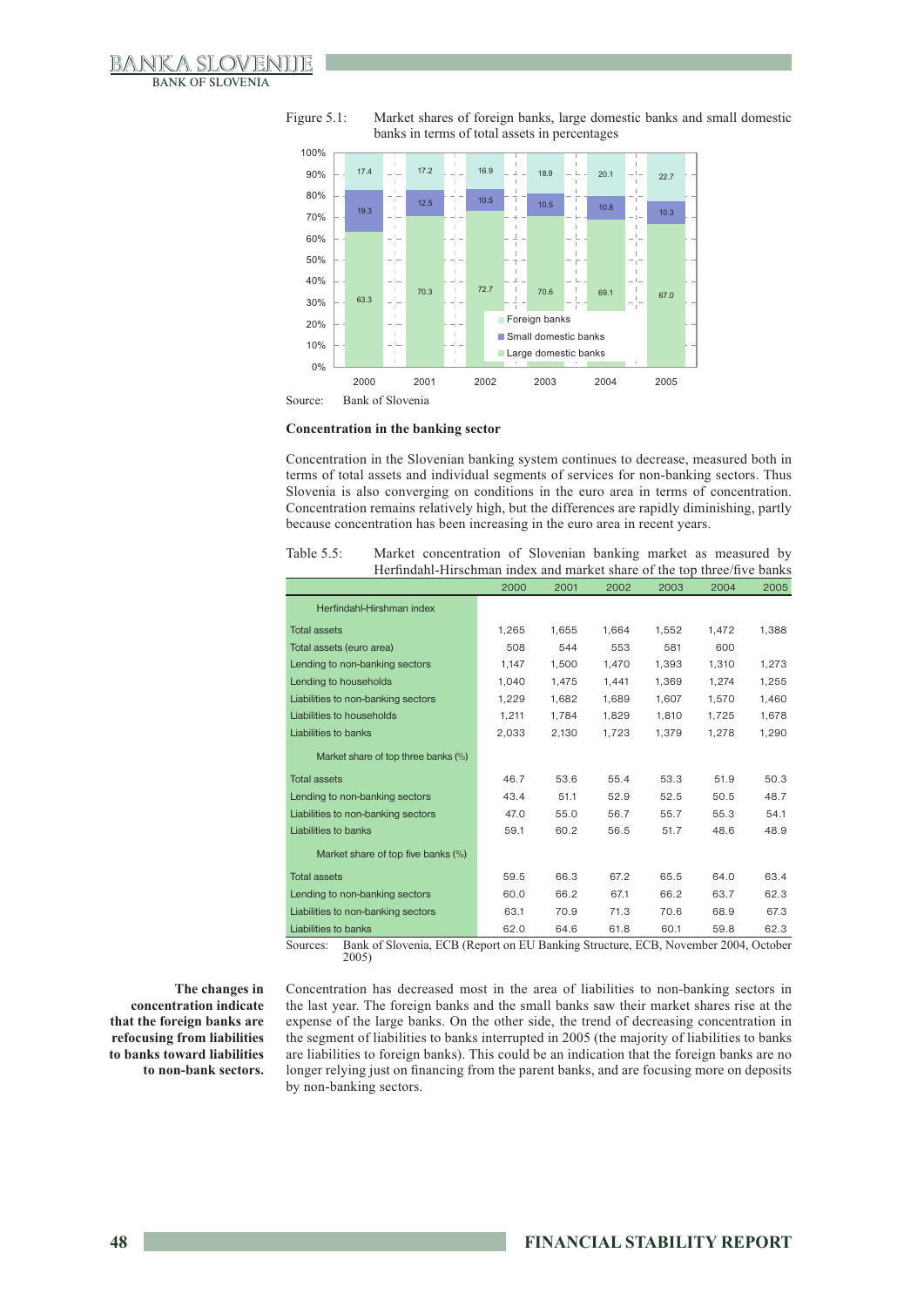# **5.2 Changes in Balance Sheet Structure**

The trends begun in the previous year continued in 2005. Last year lending to non-banking sectors increased further, while the average maturity of deposits continued to shorten as they recorded low growth. On the asset side of the banking system's balance sheet, the average maturity of loans increased, which increased the imbalance in the maturity of the asset and liability sides of banks' operations with non-banking sectors. Banks obtained the extra financing needed for the high lending growth of 24.2% by borrowing abroad. In the stable economic conditions, and given the expectation of the imminent introduction of the euro, the shift in the currency structure of the balance sheet towards foreign currency accelerated.

**Increased lending to nonbank sectors in 2005 was financed with foreign sources.**

| Table $5.6$ : | Market shares and growth in total assets and loans to non-banking sectors |
|---------------|---------------------------------------------------------------------------|
|               | by individual groups of banks in percentages                              |

|                              | ▱    | Market shares (%) | -    |      | Growth rate (%) |      |  |  |
|------------------------------|------|-------------------|------|------|-----------------|------|--|--|
|                              | 2003 | 2004              | 2005 | 2003 | 2004            | 2005 |  |  |
| <b>Total assets</b>          |      |                   |      |      |                 |      |  |  |
| Large banks                  | 70.6 | 69.1              | 67.0 | 7.8  | 9.9             | 19.1 |  |  |
| Foreign banks                | 18.9 | 20.1              | 22.7 | 24.1 | 19.4            | 39.1 |  |  |
| Small banks                  | 10.5 | 10.8              | 10.3 | 11.8 | 15.5            | 17.2 |  |  |
| Total                        | 100  | 100               | 100  | 11.0 | 12.3            | 22.9 |  |  |
| Loans to non-banking sectors |      |                   |      |      |                 |      |  |  |
| Large banks                  | 69.4 | 67.1              | 64.7 | 15.6 | 17.0            | 19.7 |  |  |
| Foreign banks                | 21.1 | 23.4              | 25.9 | 22.3 | 34.1            | 37.7 |  |  |
| Small banks                  | 9.5  | 9.5               | 9.4  | 9.2  | 20.5            | 22.6 |  |  |
| Total                        | 100  | 100               | 100  | 16.3 | 21.0            | 24.2 |  |  |

Source: Bank of Slovenia

Table 5.7: Structure and growth in balance sheet items in banking sector in percentages

|                                   |         |               |         | Growth rate(%) |         |         |  |  |
|-----------------------------------|---------|---------------|---------|----------------|---------|---------|--|--|
|                                   | Dec. 03 | Dec. 04       | Dec. 05 | Dec. 03        | Dec. 04 | Dec. 05 |  |  |
| Total assets (SIT billions)       | 5.057.5 | 5.678.5       | 6,979.9 | 11.0           | 12.3    | 22.9    |  |  |
| <b>Assets</b>                     |         | Structure (%) |         |                |         |         |  |  |
| Cash                              | 2.8     | 2.5           | 2.1     | $-1.3$         | $-0.3$  | 1.8     |  |  |
| Lending to banks                  | 6.8     | 8.9           | 9.8     | $-9.5$         | 47.0    | 34.5    |  |  |
| Lending to non-banking sectors    | 50.2    | 54.1          | 54.6    | 16.3           | 21.0    | 24.2    |  |  |
| Lending to companies              | 31.6    | 34.1          | 33.8    | 24.5           | 21.4    | 21.7    |  |  |
| Lending to households             | 12.4    | 13.4          | 13.8    | 11.8           | 21.4    | 26.0    |  |  |
| Lending to government             | 2.8     | 2.5           | 2.2     | $-34.3$        | 0.7     | 8.5     |  |  |
| Lending to others                 | 3.4     | 4.0           | 4.8     | 41.2           | 32.4    | 49.4    |  |  |
| <b>Securities</b>                 | 34.0    | 28.9          | 28.0    | 11.2           | $-4.5$  | 19.0    |  |  |
| <b>Bank of Slovenia</b>           | 20.3    | 13.5          | 12.0    | 11.7           | $-25.4$ | 9.4     |  |  |
| Government and others             | 13.7    | 15.4          | 16.0    | 10.4           | 26.5    | 27.4    |  |  |
| <b>Capital investments</b>        | 1.6     | 1.5           | 1.9     | 17.1           | 8.3     | 52.5    |  |  |
| Other assets                      | 4.6     | 4.1           | 3.7     | $-0.7$         | $-0.9$  | 10.6    |  |  |
| Liabilities                       |         |               |         |                |         |         |  |  |
| Liabilities to banks              | 16.5    | 19.7          | 28.4    | 42.9           | 33.7    | 77.3    |  |  |
| To foreign banks                  | 14.0    | 17.9          | 26.7    | 51.5           | 43.6    | 83.3    |  |  |
| Liabilities to non-banking sector | 65.1    | 62.1          | 54.9    | 4.6            | 7.0     | 8.7     |  |  |
| To companies                      | 12.3    | 11.2          | 10.7    | 2.4            | 2.7     | 17.0    |  |  |
| To households                     | 42.3    | 41.2          | 35.5    | 8.1            | 9.5     | 5.7     |  |  |
| To government                     | 3.1     | 2.4           | 3.0     | $-23.9$        | $-14.3$ | 53.4    |  |  |
| To others                         | 7.5     | 7.3           | 5.8     | 5.5            | 9.3     | $-2.1$  |  |  |
| Liabilities from securities       | 4.3     | 4.0           | 3.4     | 22.6           | 4.0     | 6.7     |  |  |
| <b>Other liabilities</b>          | 1.8     | 1.5           | 1.4     | $-11.8$        | $-8.9$  | 15.0    |  |  |
| Provisions                        | 2.0     | 2.1           | 2.0     | 10.6           | 18.8    | 16.6    |  |  |
| Subordinated debt                 | 1.9     | 2.5           | 2.4     | 40.2           | 49.7    | 18.4    |  |  |
| Capital                           | 8.3     | 8.1           | 7.4     | 10.6           | 9.5     | 12.4    |  |  |

Source: Bank of Slovenia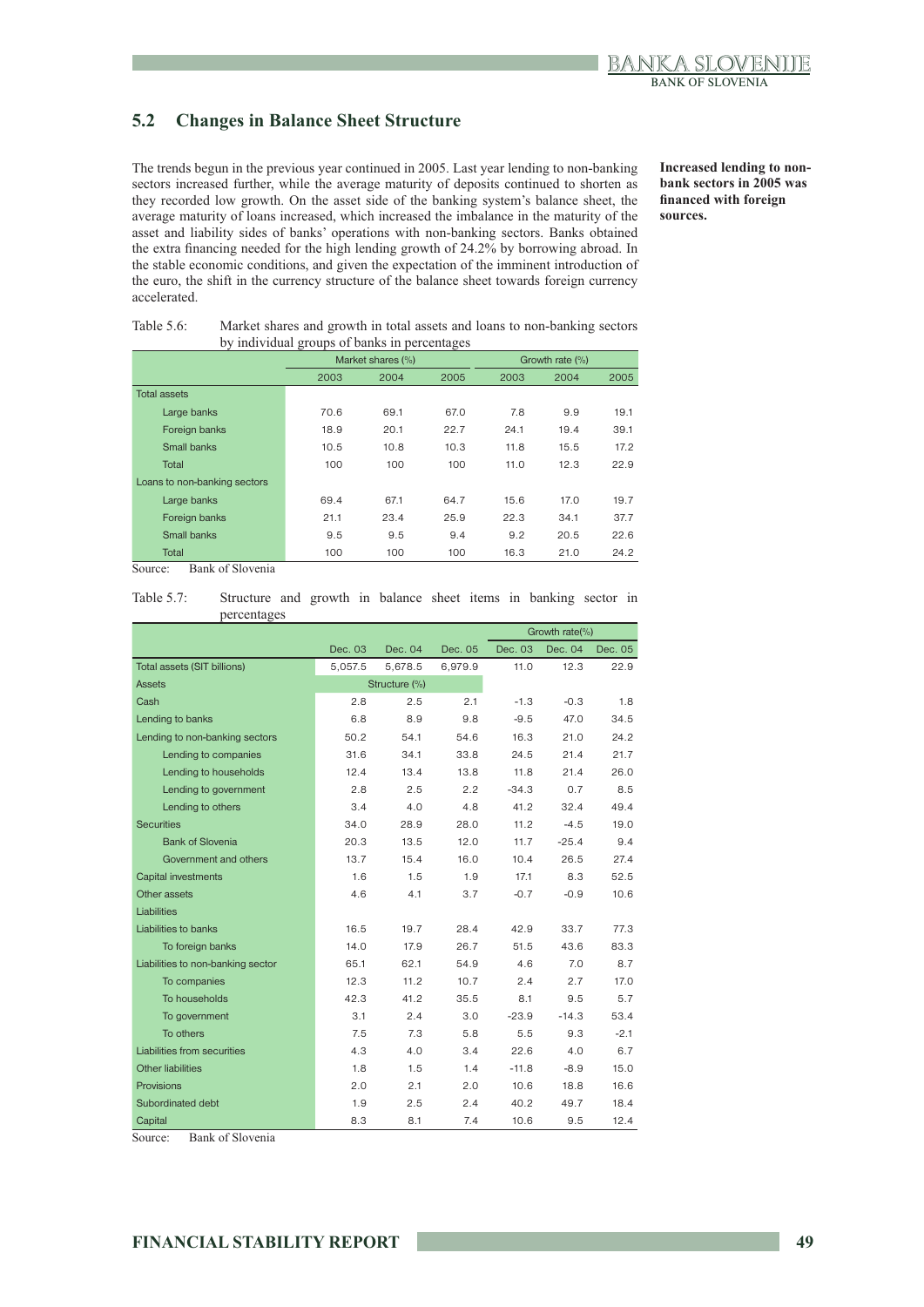**While the largest banks saw their market share decline, foreign banks recorded the largest increase in turnover.**

The banking system's total assets reached SIT 6,979.9 billions in 2005, up 22.9% from 2004, or 20.1% in real terms. The market share of large banks continued to decline last year, their share of the banking system's total assets falling by 2.1 percentage points, and their share of lending to non-banking sectors falling by 2.4 percentage points. The foreign banks recorded the largest rise in lending to non-banking sectors (37.7%), and in total assets (39.1%). The other groups of banks recorded significantly slower growth.

#### **Structure of assets**

The largest rise in investments in 2005 was recorded by loans to non-banking sectors (34.5%), primarily owing to the increase in bank deposits abroad (41.9%) and the inclusion of the long-term deposit at the Bank of Slovenia in this category.42 Despite a significant rise in these types of investment, the proportion of total assets that they account for did not exceed 10%.

Figure 5.2: Year-on-year growth in bank investments and loans to non-banking sectors in percentages



In the context of increased competition on the lending market, low interest rates and relatively high economic growth, demand for loans increased further. Loans to non-banking sectors rose by as much as 24.2% last year. As in 2004, long-term loans increased faster than short-term loans. This increased the proportion of total loans to non-banking sectors accounted for by long-term loans to 52.9% at the end of 2005, while the proportions of long-term and short-term loans were equal a year earlier.



Figure 5.3: Proportions of long-term and short-term loans to non-banking sectors in percentages

Source: Bank of Slovenia

For the second consecutive year banks focused on households in particular. Growth in loans to households rose by 4.6 percentage points last year to 26%. In absolute terms, the largest increase in investments with non-banking sectors was contributed by loans to non-financial companies (SIT 419.9 billions), where growth was similar to the previous year at 21.7%. Banks significantly increased their loans to other financial organisations in the last two months of 2005, which was reflected in a growth rate of 62.1%. Growth in loans to the government was low.

<sup>&</sup>lt;sup>42</sup> Last year banks increased their stock of long-term deposits at the Bank of Slovenia by SIT 47.7 billions to SIT 203.2 billions. These investments began to increase at the end of June 2004, when the central bank offered banks the chance of subscription to the long-term deposit when 270-day tolar bills were abolished.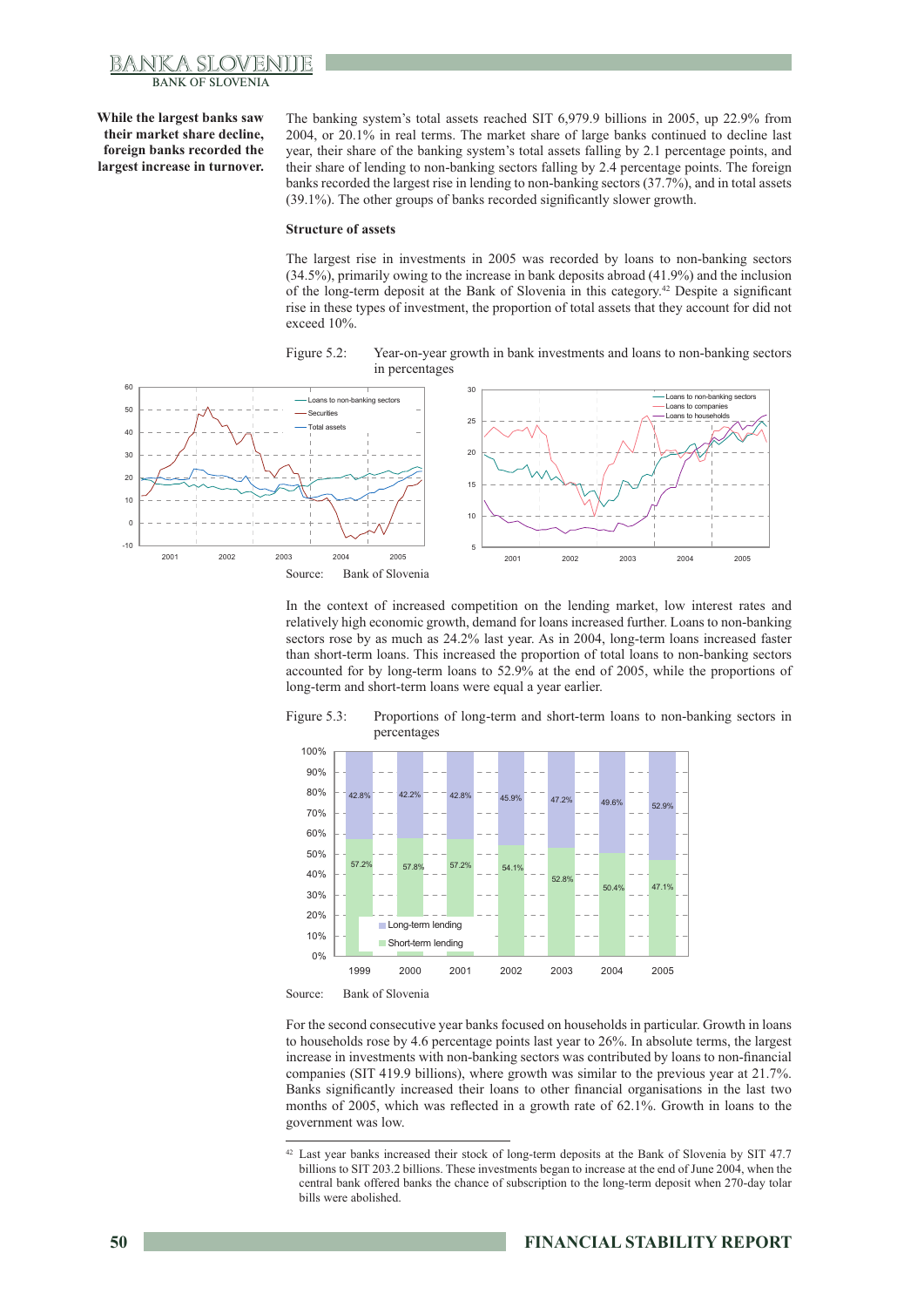The continuing increase in growth in foreign currency lending to companies and households in 2005 brought an increase in the proportion of total bank loans to non-banking sectors accounted for by foreign currency loans. By the end of December 2005 it had increased by 11.7 percentage points to 45.9%. The proportion of loans to companies in foreign currency exceed 50% in the first half of 2005, and had passed 56% by the end of the year. The importance of foreign currency lending to households also increased in 2005, foreign currency accounting for more than 40% of the net increase in loans to households. Given the prevalence of tolar household lending in previous years, the proportion of loans to households accounted for by foreign currency loans is still low. It stood at 12.0% in December 2005.



The decrease in the proportion of total assets accounted for by securities and the increase in the proportion accounted for by loans to non-banking sectors slowed towards the end of 2005. The proportion of total assets accounted for by Bank of Slovenia bills decreased by 1.5 percentage points last year to 12%, significantly less than 2004, when the decrease was 6.8 percentage points.43 In the stock of Bank of Slovenia bills, the proportion accounted for by foreign currency bills increased and that of tolar bills decreased. Since July 2005 regulative changes mean that banks no longer need to subscribe to Bank of Slovenia foreign currency bills, owing to which the stock of these bills fell from SIT 512.7 billions in June 2005 to SIT 323.2 billions at the end of the year. Investments in securities increased primarily as a result of investments in the securities of other issuers. There was an increase of more than 30% in the stock of long-term deposits at the Bank of Slovenia last year. Growth in the banking system's capital investments accelerated last year to reach 52.5% at the end of the year. The rate was significantly lower in previous years: 17.1% in 2004 and 8.3% in 2003.

**The increase in the proportion of loans and decrease in the proportion of securities in total assets slowed at the end of 2005.**

Figure 5.5: Proportion of total assets accounted for by lending to non-banking sectors and securities in percentages



<sup>&</sup>lt;sup>43</sup> In addition to higher demand for loans, the asset structure was also influenced by amendments to the regulation on the liquidity ladder relating to the subscribed foreign currency bills and the discontinuation of Bank of Slovenia 270-day tolar bills.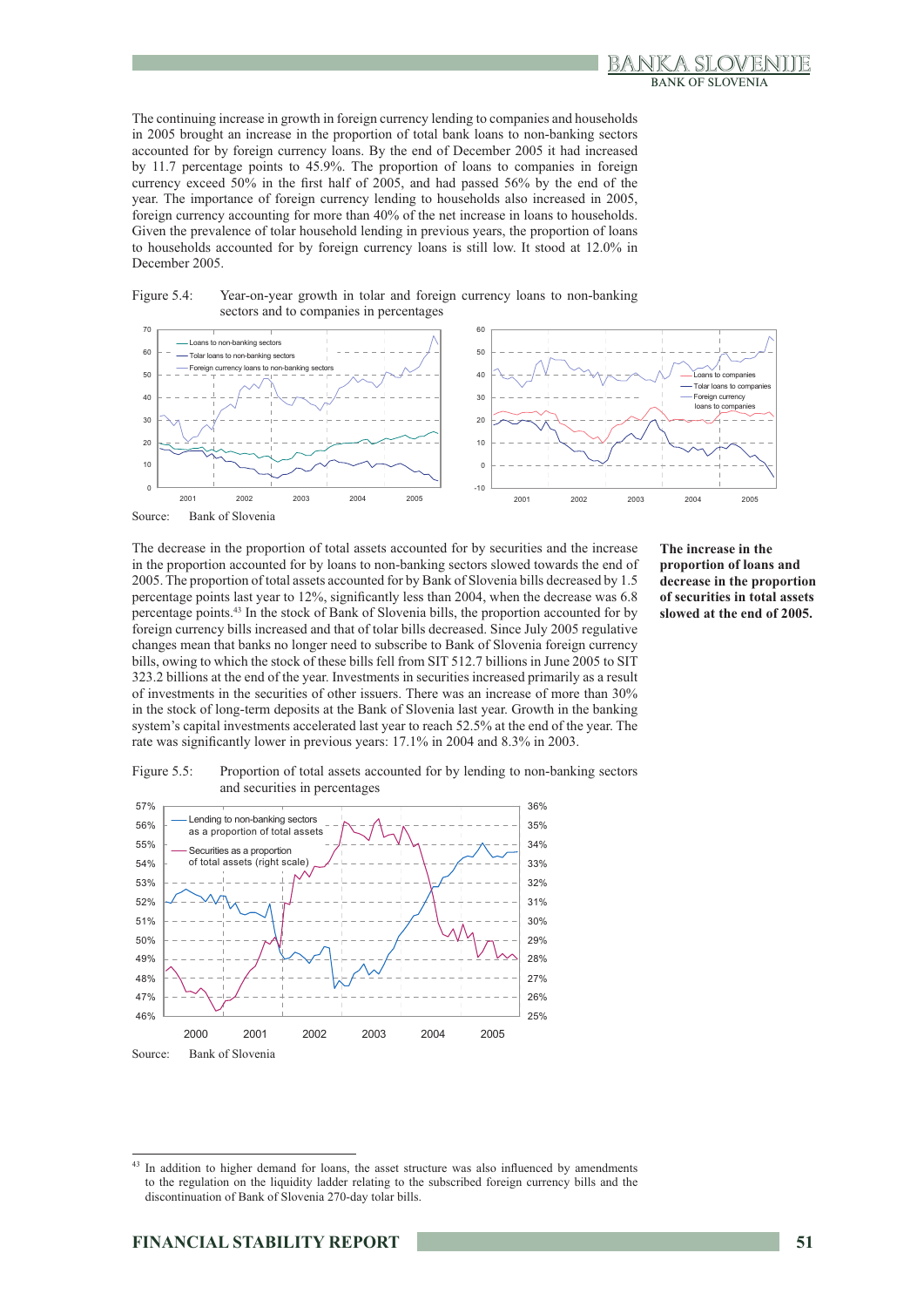

#### **Sources of financing for banks**

Growth in deposits by non-banking sectors was sharply outstripped by growth in total assets. Given the low growth in deposits by non-banking sectors, banks were only able to secure sufficient sources of financing to cover demand for lending by increasing their borrowing abroad.

**With growth in deposits by non-bank sectors relatively weak, banks financed lending growth by borrowing from banks abroad.**

Growth in deposits by non-banking sectors was just 8.7% last year, while growth in household deposits was even lower at 6%. Alongside a decrease of 0.8 percentage points in the proportion of long-term deposits, last year there was an increase of 4.8 percentage points in the proportion of sight deposits, and a consequent decrease of 3.9 percentage points in deposits of up to one year. Given the difference in the return on tolar and foreign currency deposits, growth in tolar deposits outstripped growth in foreign currency deposits. As a result the proportion accounted for by foreign currency deposits decreased by 1.4 percentage points, although foreign currency deposits still account for one-third of total deposits by non-banking sectors. Despite growth in deposits by non-banking sectors lagging behind growth in total assets, these still account for the majority (54.9%) of total assets. However this proportion has fallen by 16.3 percentage points in the last four years.







### **Growth in other liabilities was behind growth in total assets.**

Given the relatively low growth in deposits by non-banking sectors and the high demand for loans, banks were only able to provide for an increase in turnover by increasing their borrowing from banks abroad. Borrowing at banks abroad thus increased further last year, the growth rate reaching 83.3%. Banks used this financing to cover almost two-thirds of the increase in total assets in 2005, compared with a figure of 47% in 2004. There was a net increase of SIT 845.7 billions in liabilities to foreign banks, which accounted for 26.7% of total liabilities at the end of the year. The majority of banks recorded a rise in their debts to foreign banks over the previous year, with the exception of the small banks.





Growth in other sources in 2005 was outstripped by growth in total assets. Growth in subordinated debt, which banks can include in the calculation of capital adequacy, fell by 31.3 percentage points from the previous year to 18.4%. Growth in securities issued was also weak at 6.7%. Growth in capital also lagged behind growth in total assets at 12.4%. The increase in capital last year came from the profit that banks distributed to reserves, and from the recapitalisation of seven banks,<sup>44</sup> whose capital increased by a total of SIT 7.8 billions, a similar figure to 2004.

44 One bank was established in 2005.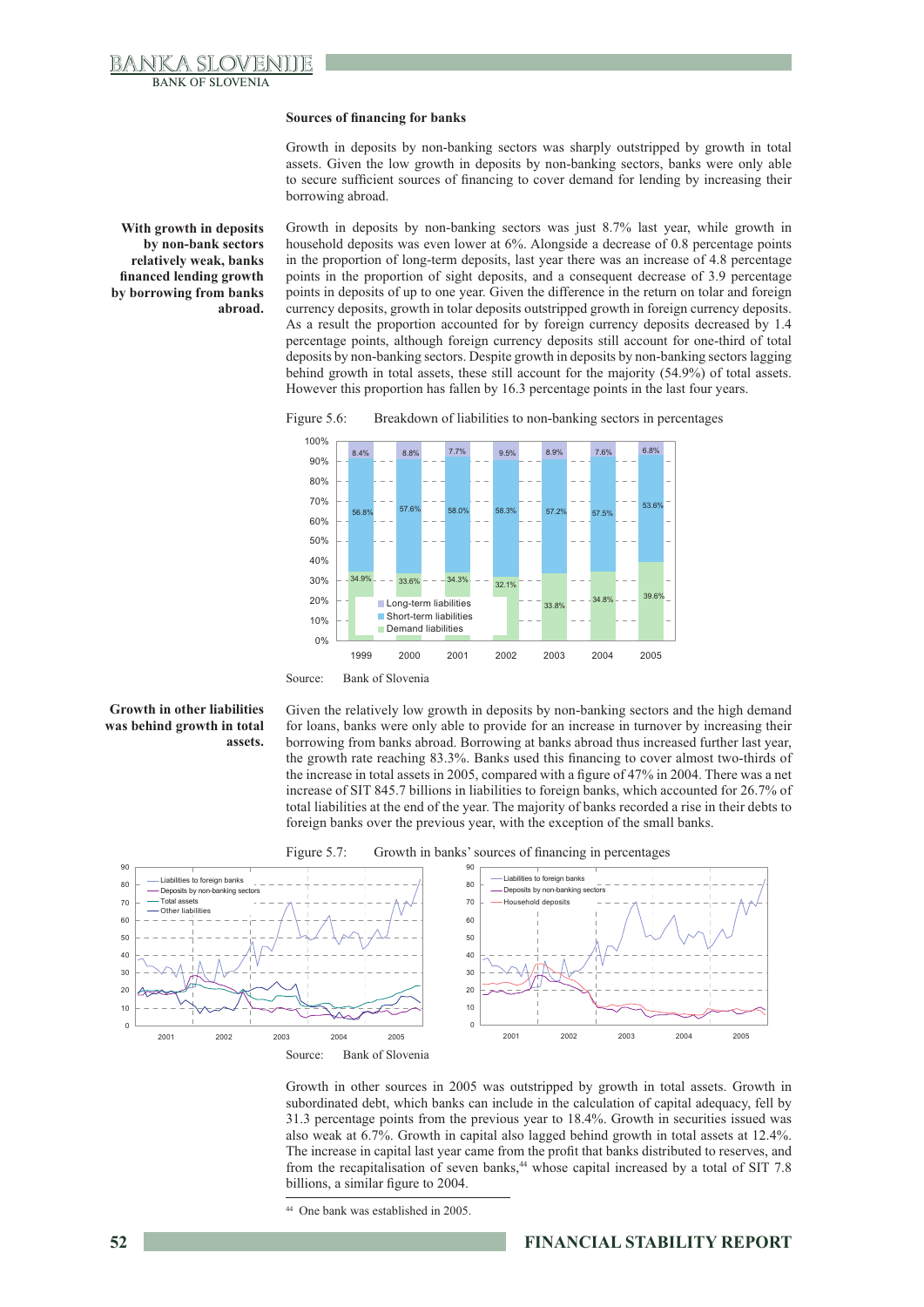#### **Currency structure of balance sheet**

The proportion of assets and liabilities in foreign currency increased more in 2005 than in previous years. The largest factors in the shift in the structure of the banking system's balance sheet towards foreign currency were the approach and rising certainty of the introduction of the euro, the strong demand for loans owing to the relatively favourable economic growth, the low interest rates on foreign currency loans, the low growth in deposits by non-banking sectors and the heavy borrowing abroad by banks.

The proportion of assets accounted for by foreign currency increased by 4.8 percentage points, 2.3 percentage points more than in 2004, to 40.7%. The increase in foreign currency lending to non-banking sectors was the main factor in this increase. The increase in foreign currency lending was 11 times the increase in tolar lending to non-banking sectors. The net tolar repayments made by companies were the largest factor in the increase in foreign currency assets. The proportion of the increase in lending to households accounted for by foreign currency also rose last year to approximately 40%. The decrease of 2.7 percentage points in the proportion of securities in foreign currency was primarily the result a change in Bank of Slovenia regulations, with banks no longer being required to subscribe to foreign currency bills as of July 2005.





A similar process of a change in the currency structure also took place on the liability side of the balance sheet. The proportion of liabilities in foreign currency increased by 4.5 percentage points in 2005, 0.8 percentage points more than in 2004, to 42.8%, primarily as a result of bank borrowing abroad. Heavy borrowing abroad meant that growth in total foreign currency deposits (38.0%) significantly outstripped growth in domestic currency deposits (14.9%) last year. The proportion of deposits by non-banking sectors accounted for by foreign currency liabilities fell by 1.4 percentage points to 33.1%. The reason was the lower return on foreign currency deposits than on tolar deposits.

The proportion of total liabilities accounted for by foreign currency was 2.1 percentage points higher than the proportion of foreign currency assets in December 2005. The differential was slightly down from the previous year, when it was 2.4 percentage points. The stability of the differential indicates that the movements on both sides of the balance sheet are in the same direction. The evenness in the change in foreign currency assets and liabilities indicates the active attitude that banks are taking to managing exchange-rate risk.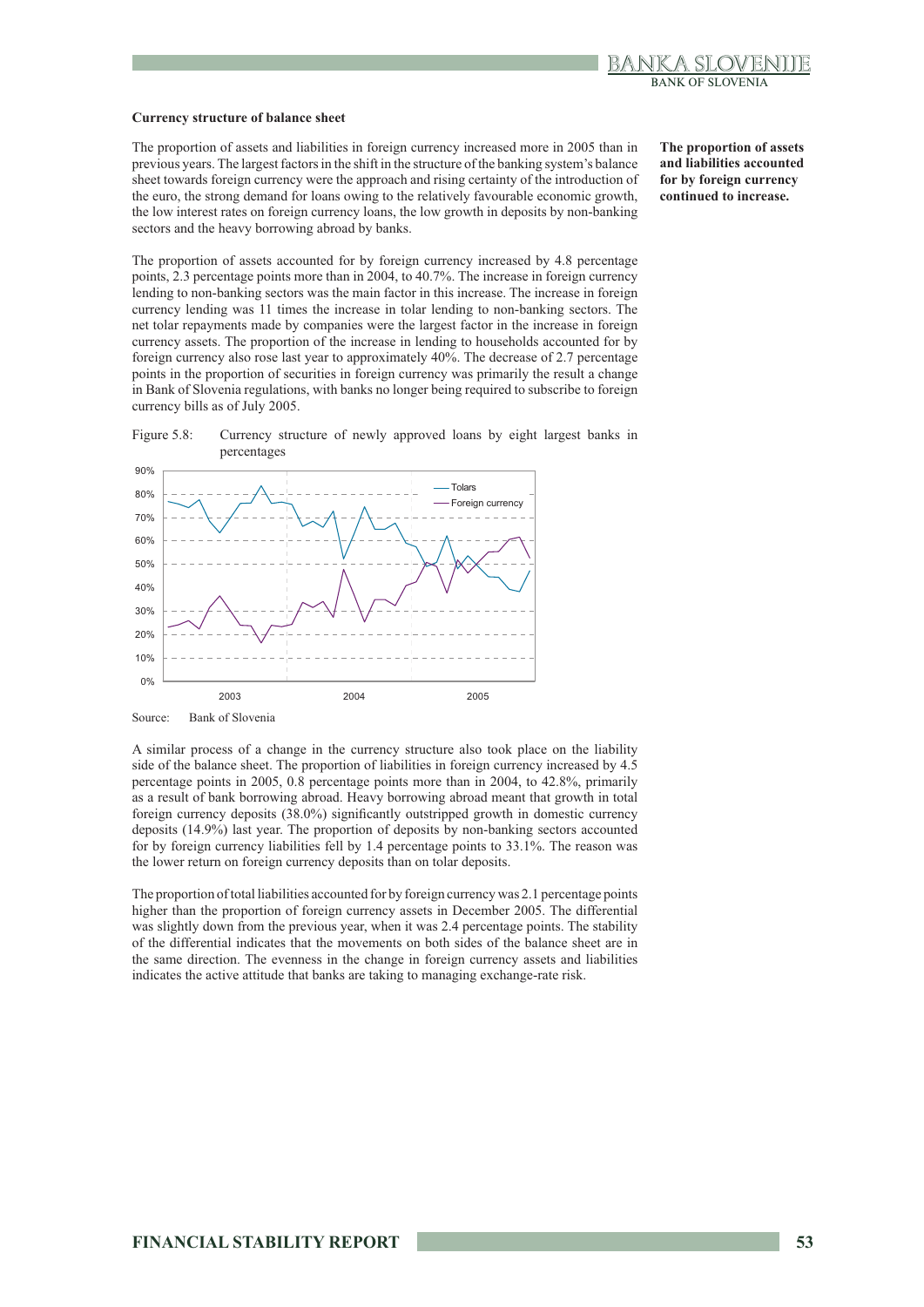BANK OF SLOVENIA

| Table $5.8$ :<br>Currency structure of banking sector's balance sheet in percentages |       |                       |       |       |      |                      |      |      |  |
|--------------------------------------------------------------------------------------|-------|-----------------------|-------|-------|------|----------------------|------|------|--|
|                                                                                      |       | Domestic currency (%) |       |       |      | Foreign currency (%) |      |      |  |
|                                                                                      | 2002  | 2003                  | 2004  | 2005  | 2002 | 2003                 | 2004 | 2005 |  |
| Assets                                                                               | 67.0  | 66.6                  | 64.1  | 59.3  | 33.0 | 33.4                 | 35.9 | 40.7 |  |
| Cash                                                                                 | 90.7  | 92.0                  | 90.6  | 89.3  | 9.3  | 8.0                  | 9.4  | 10.7 |  |
| Lending to banks                                                                     | 19.8  | 18.3                  | 38.6  | 35.2  | 80.2 | 81.7                 | 61.4 | 64.8 |  |
| Lending to non-banking sectors                                                       | 75.7  | 71.2                  | 65.2  | 54.1  | 24.3 | 28.8                 | 34.8 | 45.9 |  |
| <b>Securities</b>                                                                    | 59.3  | 62.7                  | 62.4  | 70.8  | 40.7 | 37.3                 | 37.6 | 29.2 |  |
| Other assets                                                                         | 92.5  | 91.7                  | 91.2  | 83.6  | 7.5  | 8.3                  | 8.8  | 16.4 |  |
| <b>Liabilities</b>                                                                   | 66.1  | 65.4                  | 61.7  | 57.2  | 33.9 | 34.6                 | 38.3 | 42.8 |  |
| Liabilities to banks                                                                 | 26.8  | 29.2                  | 23.9  | 19.8  | 73.2 | 70.8                 | 76.1 | 80.2 |  |
| Liabilities to non-banking sectors                                                   | 66.4  | 66.7                  | 65.4  | 66.9  | 33.6 | 33.3                 | 34.6 | 33.1 |  |
| Debt securities                                                                      | 97.3  | 97.7                  | 98.3  | 98.1  | 2.7  | 2.3                  | 1.7  | 1.9  |  |
| <b>Other liabilities</b>                                                             | 80.1  | 80.5                  | 71.8  | 69.0  | 19.9 | 19.5                 | 28.2 | 31.0 |  |
| Capital                                                                              | 100.0 | 100.0                 | 100.0 | 100.0 | 0.0  | 0.0                  | 0.0  | 0.0  |  |

Source: Bank of Slovenia

#### **Off-balance-sheet items and fiduciary operations**

**Growth in off-balance-sheet items slightly outstripped growth in total assets, but the ratio between the two was remained similar to that in the previous year.**

Growth in off-balance-sheet items increased last year, and at 25.8% outstripped growth in total assets. More than a half (55.7%) of the increase came from items such as guarantees received, warranties received and government sureties. In recent years off-balance-sheet items have recorded similar growth to total assets, and the ratio between them has not changed significantly.45 At 1.36 at the end of 2005, the ratio was similar to the value in the previous year. The proportion of off-balance-sheet items accounted for by the more traditional items such as letters of credit, warranties, and assumed financial liabilities, which include overdrafts and credit lines, continues to decrease. The proportion accounted for by derivatives also decreased last year, while the importance of other off-balance-sheet items including guarantees received, warranties received and government sureties increased.

Table 5.9: Structure of and growth in off-balance-sheet items in banking sector in percentages

|                                              | $\check{ }$ |               |         | Growth rate $(\% )$ |         |         |
|----------------------------------------------|-------------|---------------|---------|---------------------|---------|---------|
|                                              | Dec. 03     | Dec. 04       | Dec. 05 | Dec. 03             | Dec. 04 | Dec. 05 |
| Off-balance-sheet items (SIT billions)       | 6,901.8     | 7.547.2       | 9,491.4 | 13.3                | 9.4     | 25.8    |
|                                              |             | Structure (%) |         |                     |         |         |
| Letters of credit                            | 0.9         | 0.9           | 0.4     | 14.1                | $-55.4$ | 51.2    |
| Guarantees and pledged assets                | 11.9        | 11.5          | 6.7     | 9.7                 | $-36.5$ | 14.6    |
| Assumed financial liabilities                | 13.3        | 13.8          | 9.8     | 16.9                | $-22.4$ | 21.3    |
| Derivatives <sup>1</sup>                     | 23.7        | 24.6          | 11.3    | 17.3                | $-49.7$ | 37.5    |
| Depo and other securities records            | 8.3         | 8.7           | 12.9    | 18.9                | 63.3    | 30.7    |
| Records of written-off receivables           | 1.1         | 1.0           | 0.4     | 2.1                 | $-58.0$ | $-14.7$ |
| Other off-balance-sheet items                | 40.8        | 39.6          | 58.5    | 10.0                | 61.8    | 24.5    |
| Warranties received                          | 35.0        | 34.0          | 38.3    | 10.0                | 23.4    | 19.3    |
| Guarranties and government sureties received | 3.3         | 2.8           | 3.0     | $-4.7$              | 19.0    | 22.5    |
| <b>Others</b>                                | 2.5         | 2.8           | 17.2    | 28.7                | 569.1   | 36.5    |

Note:<br>Source: <sup>1</sup> Includes swaps with the Bank of Slovenia.

Bank of Slovenia

# **5.3 Profitability and Performance Indicators**

The pre-tax profits of the banking sector stood at SIT 63.9 billions in 2005, an increase of 13.9% in nominal terms and 11.1% in real terms from 2004. The main factors in this were the growth in net interest income, the relatively solid growth in non-interest income, the moderate growth in operating costs, labour costs in particular, and the relatively low growth in provisioning costs, which was significant lower than growth in loans to non-banking sectors.

<sup>&</sup>lt;sup>45</sup> The exception was 2001, when derivatives brought an increase of 54% in off-balance-sheet items, 43% more than the increase in total assets in absolute terms.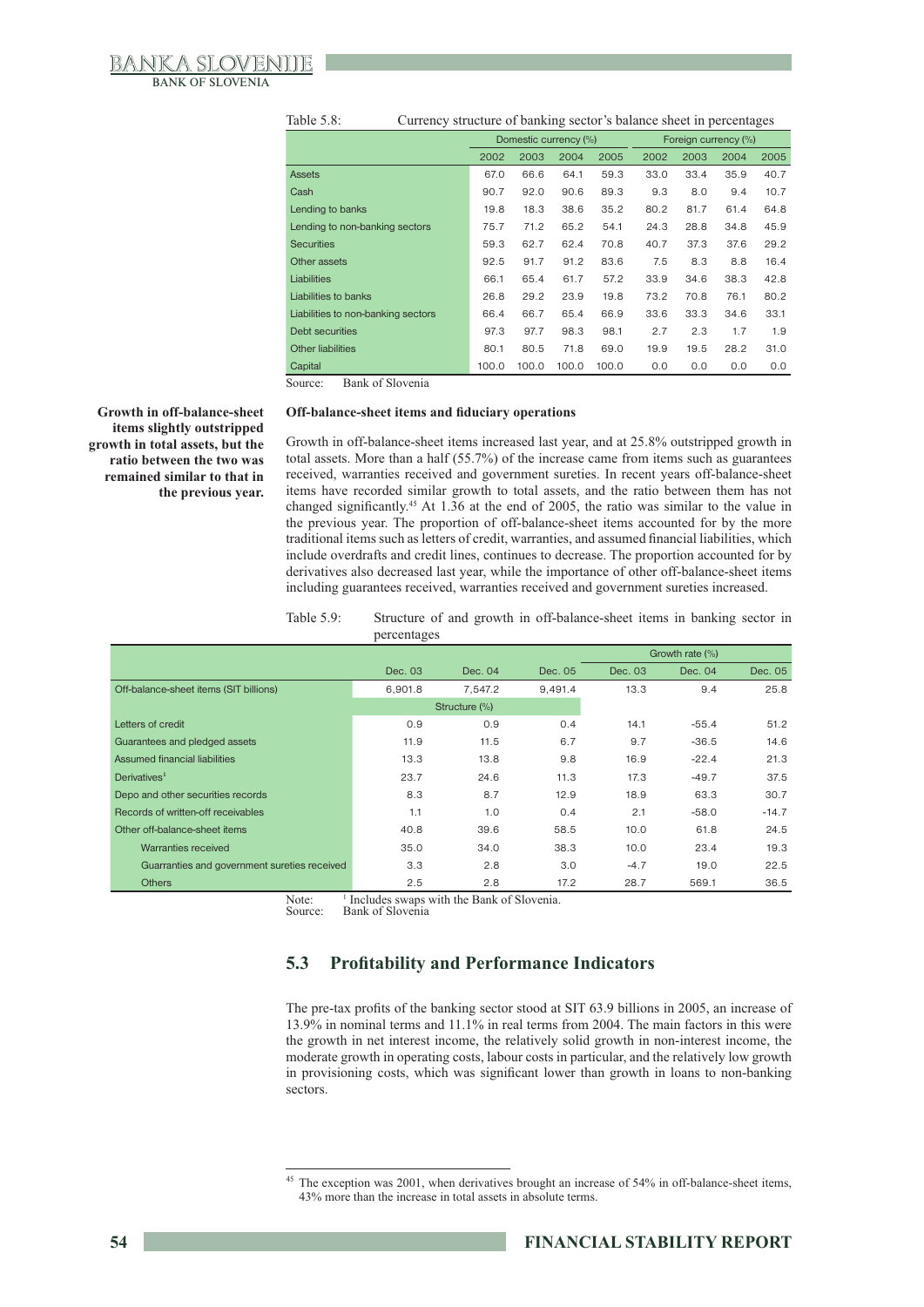# A SLOVENIJE BANK OF SLOVENIA

## Table 5.10: Banking sector income statement

|                            | Amount (SIT billions) |       |       |         | Growth rate $(\% )$ |         | As proportion of gross income (%) |      |      |
|----------------------------|-----------------------|-------|-------|---------|---------------------|---------|-----------------------------------|------|------|
|                            | 2003                  | 2004  | 2005  | 2003    | 2004                | 2005    | 2003                              | 2004 | 2005 |
| Net interest               | 145.7                 | 143.7 | 150.8 | 1.6     | $-1.4$              | 4.9     | 63.6                              | 59.2 | 56.7 |
| Non-interest income        | 83.3                  | 99.1  | 115.3 | 2.8     | 19.0                | 16.4    | 36.4                              | 40.8 | 43.3 |
| Net fees and commissions   | 54.9                  | 61.9  | 67.2  | 1.8     | 12.7                | 8.7     | 24.0                              | 25.5 | 25.3 |
| Net financial transactions | 19.5                  | 30.3  | 38.7  | $-8.1$  | 55.3                | 28.0    | 8.5                               | 12.5 | 14.6 |
| Net other income           | 8.9                   | 6.9   | 9.4   | 52.6    | $-21.8$             | 34.9    | 3.9                               | 2.9  | 3.5  |
| Gross income               | 228.9                 | 242.8 | 266.1 | 2.0     | 6.0                 | 9.6     | 100                               | 100  | 100  |
| <b>Operating costs</b>     | 143.2                 | 147.7 | 158.4 | 6.9     | 3.2                 | 7.2     | 62.5                              | 60.9 | 59.5 |
| Labour costs               | 72.0                  | 77.0  | 80.6  | 8.8     | 6.9                 | 4.7     | 31.5                              | 31.7 | 30.3 |
| Net income                 | 85.8                  | 95.0  | 107.7 | $-5.2$  | 10.8                | 13.3    | 37.5                              | 39.1 | 40.5 |
| Net provisions             | 38.0                  | 38.9  | 43.8  | $-14.5$ | 2.4                 | 12.5    | 16.6                              | 16.0 | 16.4 |
| Pre-tax profit             | 47.8                  | 56.1  | 63.9  | 3.8     | 17.5                | 13.9    | 20.9                              | 23.1 | 24.0 |
| <b>Taxes</b>               | 16.4                  | 19.4  | 12.4  | $-0.6$  | 17.9                | $-35.7$ | 7.2                               | 8.0  | 4.7  |
| Net profit                 | 31.3                  | 36.8  | 51.5  | 6.2     | 17.3                | 40.0    | 13.7                              | 15.1 | 19.3 |

Source: Bank of Slovenia

#### **Net interest income and interest margin**

The proportion of gross income accounted for by net interest income fell by a further 2.5 percentage points in 2005 to 56.7%, its growth rate lagging behind those of non-interest income and gross income. Interest income last year was similar to that in the previous year in nominal terms, while interest expenses fell by 5.1%. These movements reflect the slowdown in the decline in interest rates in 2005.<sup>46</sup>

The reason for the relatively moderate growth in net interest income is the high growth in loans to non-banking sectors, foreign currency loans in particular. There was a rise in cheaper borrowing by companies and, increasingly, also by households<sup>47</sup> in foreign currency. Interest income from claims against banks rose by SIT 7.9 billions, as a result of growth in deposits at foreign banks and subscription to the long-term deposit at the Bank of Slovenia. The main factors in the decline of SIT 10.3 billions in interest income from securities were the decline in interest rates on Bank of Slovenia bills and the decline in investments in government securities.

The decline in deposit rates and the shortening of the average maturity of deposits by nonbanking sectors contributed to the decline in interest expenses. The low spread in banks' deposit rates on the various maturities and high economic growth induced companies to shorten their deposit terms. Households also shortened their average deposit maturities, with the opportunity cost of short-term or sight deposits at banks much lower thanks to lower inflation and low interest rates. In part households also switched to alternative forms of investment, including abroad, in comparison with the previous year. By contrast, interest expenses for lending received from banks rose by SIT 7.6 billions last year, as a result of heavier borrowing in foreign currency. These expenses can be expected to rise even further as the amount of borrowing at banks abroad increases. In the long term, borrowing at banks abroad in order to compensate for weak growth in deposits by non-banking sectors is a more expensive and less stable source of financing than taking household deposits.

| Table $5.11$ : | Average assets and liabilities interest rates calculated from interest income |
|----------------|-------------------------------------------------------------------------------|
|                | and expenses, interest spread and interest margin in percentages              |

| (%)                      | 1999 | 2000  | 2001 | 2002 | 2003 | 2004 | 2005 |
|--------------------------|------|-------|------|------|------|------|------|
| Average assets rate      | 8.84 | 10.61 | 9.30 | 8.85 | 7.34 | 5.65 | 4.79 |
| Average liabilities rate | 5.26 | 6.54  | 6.24 | 5.60 | 4.43 | 3.04 | 2.42 |
| Interest spread          | 3.57 | 4.07  | 3.06 | 3.25 | 2.89 | 2.60 | 2.35 |
| Interest margin          | 4.13 | 4.72  | 3.62 | 3.69 | 3.23 | 2.84 | 2.53 |
| $  -$                    |      |       |      |      |      |      |      |

Source: Bank of Slovenia

**Interest rates declined more slowly last year. The interest rate spread also declined.**

<sup>&</sup>lt;sup>46</sup> The decline in interest income and expenses was significantly greater in 2004. The former fell by 13.6%, and the latter by 23.1%.

<sup>&</sup>lt;sup>47</sup> Foreign currency accounted for more than 46% of the net increase in loans to households last year.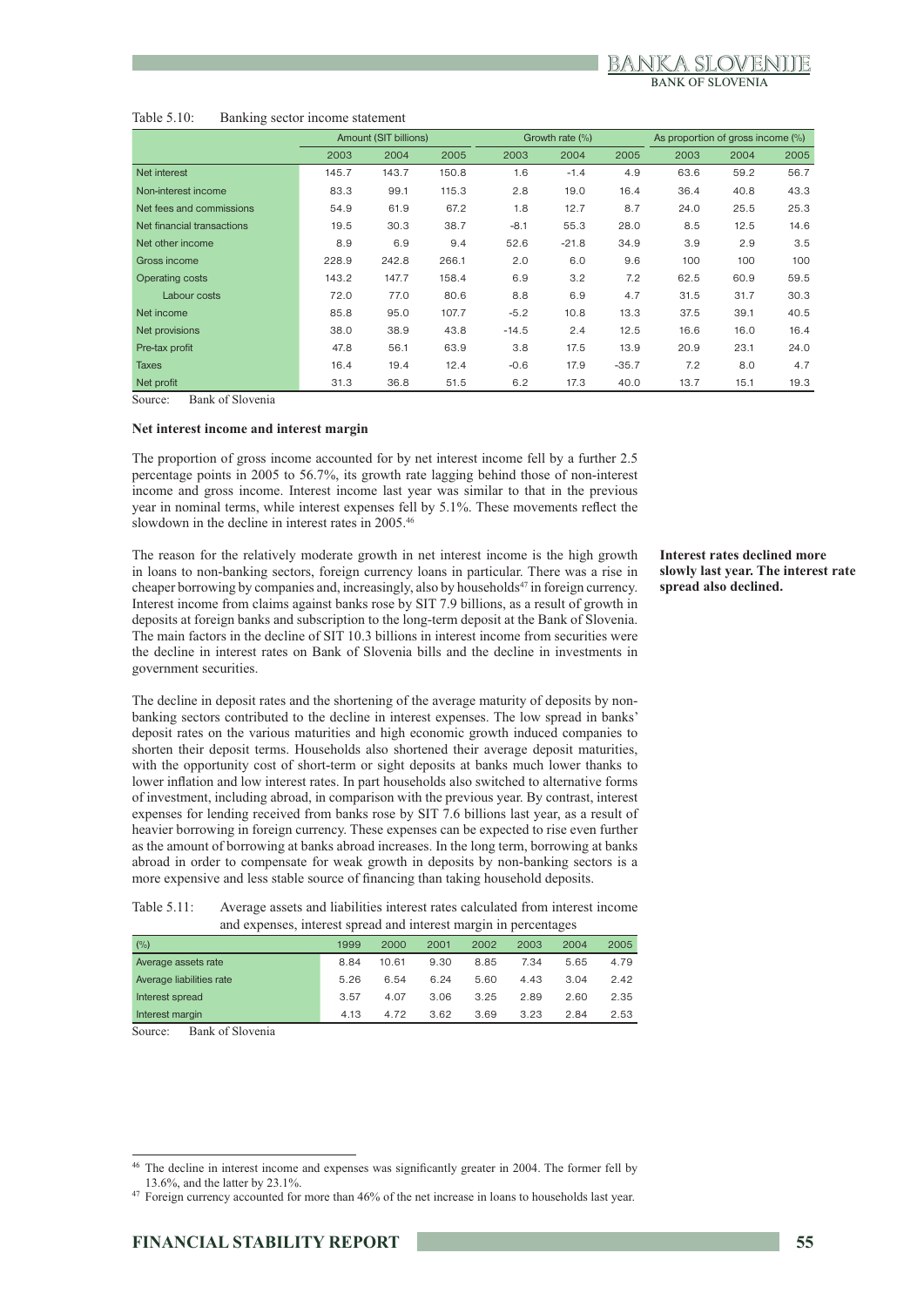





The decline in effective assets and liabilities rates<sup>48</sup> slowed last year. Last year lending rates declined more rapidly than deposit rates: lending rates fell by 0.98 percentage points, and passive rates by 0.86 percentage points. The interest spread declined by 0.25 percentage points last year to 2.35%.

Declared interest rates on tolar loans fell more than declared interest rates on deposits by non-banking sectors in 2005. Interest rates on long-term loans and deposits by non-banking sectors fell sharply in the first months of the year, then recorded a slight temporary rise before ending the year at a level similar to the middle of the year. Interest rates on long-term tolar loans fell by 1.9 percentage points and interest rates on deposits fell by 1.2 percentage points last year. Interest rates on short-term loans fell by just 0.3 percentage points last year, while interest rates on short-term deposits remained at the 2004 level.

Interest rates on short-term tolar deposits by non-banking sectors were ex-post positive in real terms for whole year, with the exception of September and October. Despite the decline in the interest margin, banks did not continue to reduce deposit rates. The fall in inflation was the main factor in the interest rates on short-term tolar deposits being positive in real terms. By the end of 2005 the spread between the interest rate on these deposits and inflation had fallen below 1 percentage point.



Figure 5.10: Banks' declared interest rates on tolar loans and deposits in percentages

<sup>48</sup> Effective assets rates are calculated as the ratio of interest income to interest-bearing assets, while effective liabilities rates are calculated as the ratio of interest expenses to interest-bearing liabilities.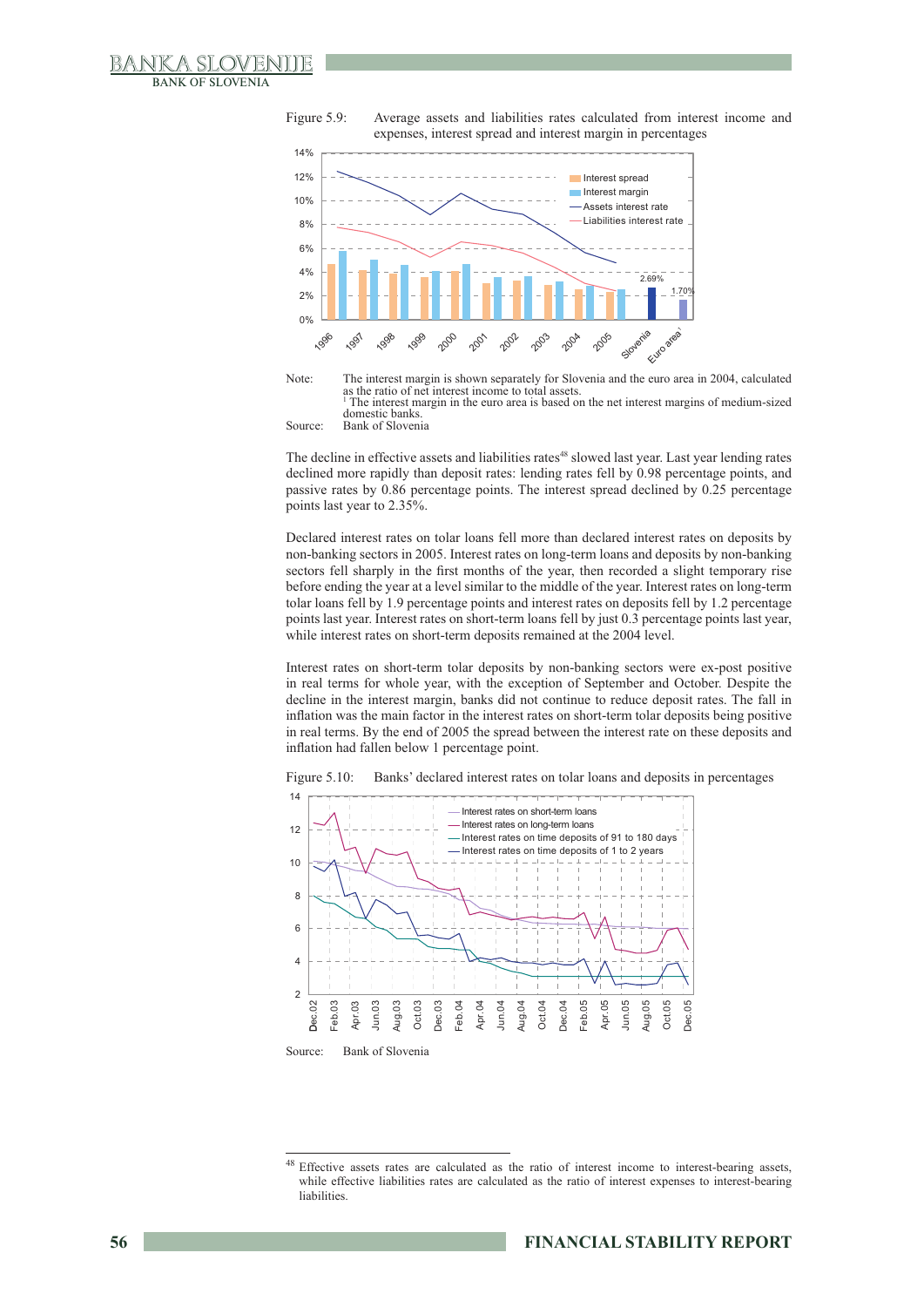SLOV BANK OF SLOVENIA



Figure 5.11: Declared interest rates on tolar deposits of 31 to 90 days, and year-on-year inflation rates in percentages

Source: Bank of Slovenia

### **Net non-interest income**

Bank performance is increasingly dependent on the amount of net non-interest income. In 2005 net non-interest income rose by a relatively high 16.4%. The main factor in this rise was growth in net income from financial transactions (28%).<sup>49</sup> The proportion of gross income accounted for by net income from financial transactions rose for the second consecutive year to reach 14.6%. At 8.7% growth in net fees and commissions was relatively weak, but fees and commissions still account for just over a quarter of gross income, and 58.4% of total non-interest income. The increase in fees and commissions received came primarily from an increase in fees for administrative services for payments in Slovenia and for transactions with the rest of the world. There was a significant decrease in fees and commissions for payments to and from the rest of the world (of 10.4%), while fees and commissions from credit transactions and guarantees granted remained relatively stable. This affected the structure of net fees and commissions, in which there were increases in the proportion accounted for by fees and commissions for administered services and fees and commissions on payments in Slovenia, which account for more than a half of banks' income from this source. Net non-interest income as a proportion of gross income has risen by more than 10 percentage points over the last five years to 43.4%.

**Income from net financial transactions made the largest contribution to growth in non-interest income.**



### <sup>49</sup> This was primarily the result of an increase of SIT billions in the income of three banks from capital investments in non-subsidiary other financial organisations and other non-subsidiaries. Significantly lower growth was recorded by net revaluation income from securities held for trading (SIT 2.6 billions) and net income from sales of securities (SIT 1.2 billions), while net income from derivatives trading declined by SIT 2.6 billions. Income from capital investments accounts for the largest proportion of net income from financial transactions, followed by income from securities trading and income from foreign exchange trading.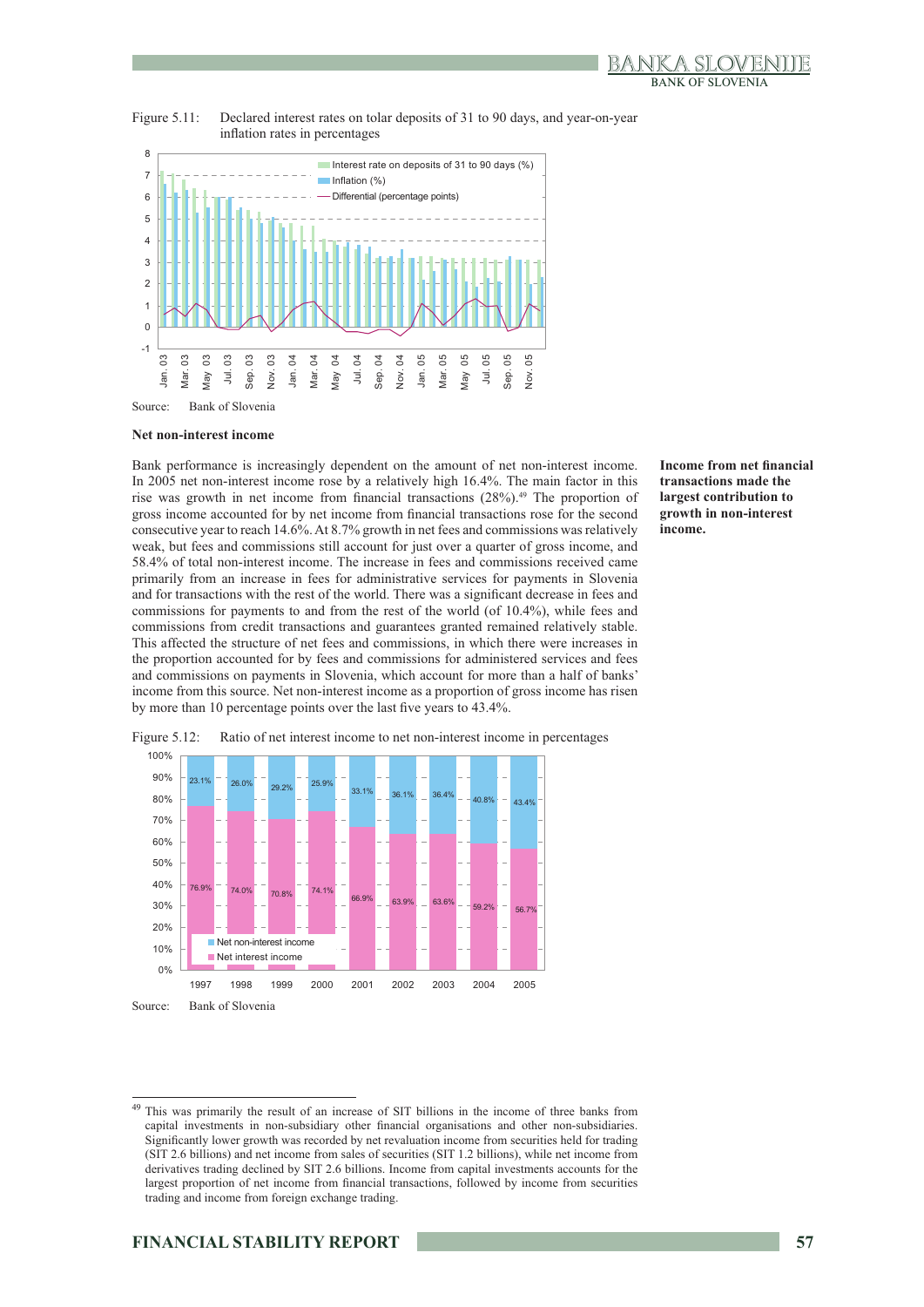

### **Banks' operating costs**

**Growth in operating costs rose slightly last year.** After banks had strongly curbed growth in operating costs in the previous year, despite higher growth of 7.2% last year they again fell as a proportion of gross income to below 60%. The large banks recorded the smallest increase in costs last year (4.1%), and the foreign banks the largest (15.8%). The high growth in costs at the latter was the result of faster growth in turnover.

Table 5.12: Breakdown of year-on-year growth in operating costs by types of bank in percentages

| (%)  | Overall | Large banks | Foreign banks | Small banks |
|------|---------|-------------|---------------|-------------|
| 2003 | 6.9     | 6.0         | 10.8          | 6.7         |
| 2004 | 3.2     | 1.4         | 10.4          | 2.6         |
| 2005 | 7.2     | 4.1         | 15.8          | 11.0        |

Source: Bank of Slovenia

**The proportion of operating costs accounted for by labour costs fell last year.** Labour costs, amortisation/depreciation costs and other costs all increased. However growth in costs was 2.3 percentage points lower than growth in gross income, and even further behind growth in total assets. A number of institutional changes also brought about higher growth in operating costs: the introduction of the IFRS, preparations for the introduction of the euro, and the implementation of the CAD directive. This affected both growth in costs of consultancy services (44.1%), and growth in costs of other services (13.2% in real terms), which alongside labour costs were the largest factors in overall growth in costs. The foreign banks in particular recorded a significant increase in advertising costs. Only three banks recorded a real decrease in operating costs.

### At 4.7% growth in labour costs was lower than overall growth in operating costs, and the proportion that they account for thus fell by 1.2 percentage points to 50.9%. The largest increases in labour costs in 2005 were recorded by gross wages (5.9% in nominal terms or 3.3% in real terms) and employee bonuses. Costs for severance pay and early retirement payouts decreased significantly. All the banks recorded an increase in labour costs, with the exception of three large banks. The coverage of operating costs by net non-interest income rose by 5.7 percentage points to 72.8%. In 2000 this ratio was merely a little over 40%. **Provisioning costs grew more slowly than loans.**

### **Creation of net provisions**

Banks also recorded higher profits last year on account of the lower proportion of gross income that was earmarked for provisioning. At 12.5%, growth in net provisioning did not track growth in lending to non-banking sectors (24.2%) or growth in classified assets (24.1%). However the level of provisioning increased relatively evenly over all months, and was higher than in the same months of 2004. Banks created SIT 43.8 billions of net provisions in 2005, SIT 4.9 billions more than in 2004.







### **Selected bank performance indicators**

**Bank profitability remained at the level of previous years, with banks recording moderate growth in operating costs and relatively low growth in provisioning costs.** At 13.8%, return on equity last year was comparable to that achieved in 2004. The same is true of return on assets, which was around 1.0%. Bank profitability remains stable, with banks compensating for both the relatively low growth in net interest income and the growth in operating costs with non-interest income. With growth in total assets significantly outstripping growth in income, banking margins declined again in 2005: the interest margin on interest-bearing assets fell by 0.3 percentage points to 2.53%, the non-interest margin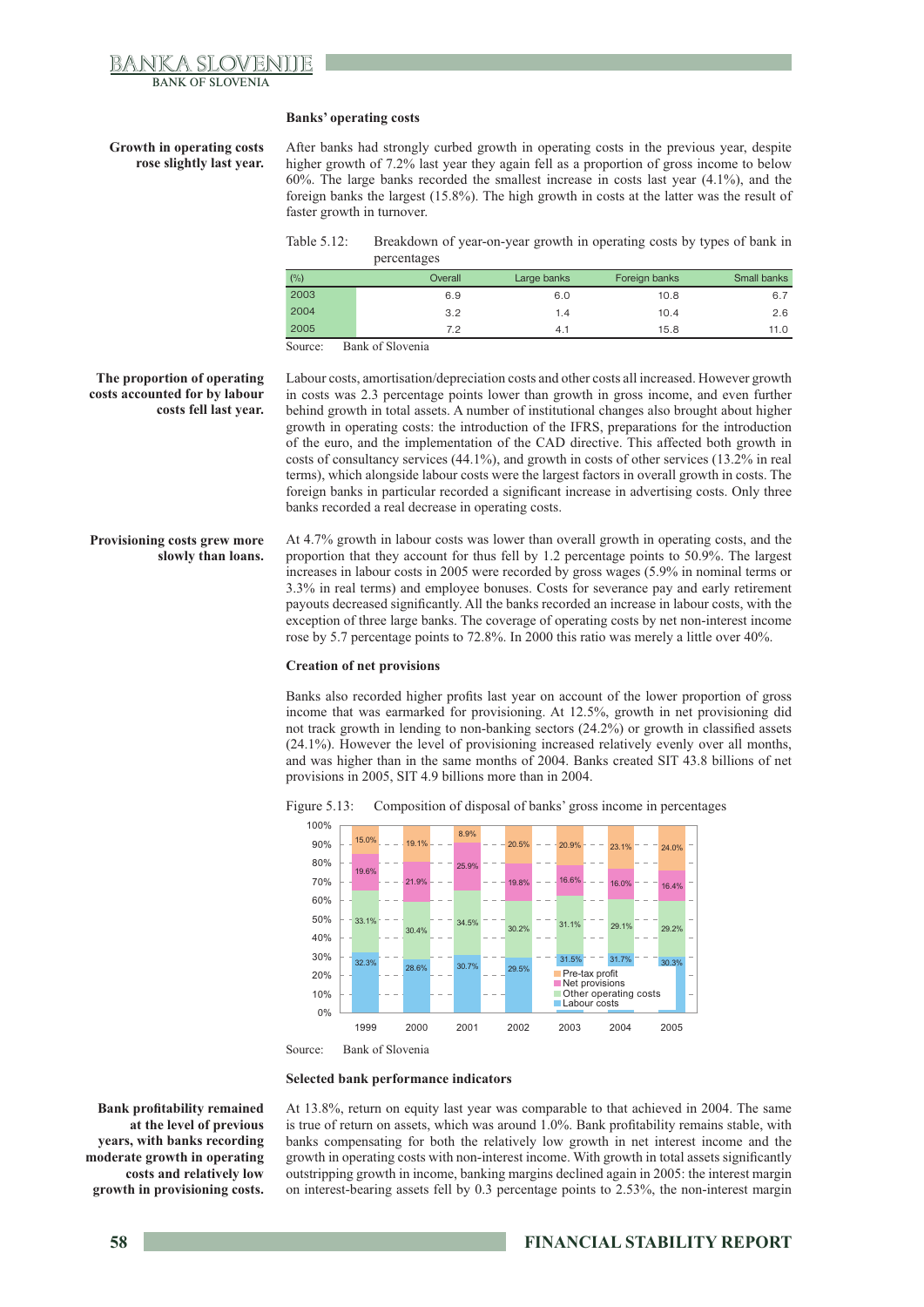fell by 0.02 percentage points to 1.83%, and the financial intermediation margin fell by 0.4 percentage points to 4.22%.

| Table 5.13: | Bank performance indicators in percentages |  |  |
|-------------|--------------------------------------------|--|--|
|             |                                            |  |  |

| (%)                                        | 1999  | 2000  | 2001  | 2002  | 2003  | 2004  | 2005  |
|--------------------------------------------|-------|-------|-------|-------|-------|-------|-------|
| Return on assets                           | 0.82  | 114   | 0.45  | 1 1 1 | 1.OO  | 1 በ5  | 1.02  |
| Return on equity                           | 7 7 7 | 11.36 | 4.77  | 13.30 | 12.47 | 13.34 | 13.80 |
| Costs as proportion of gross income        | 65.39 | 59.00 | 65.22 | 59.68 | 62.54 | 60.86 | 59.53 |
| Interest margin on interest-bearing assets | 4.13  | 4.72  | 3.62  | 3.69  | 3.23  | 2.84  | 2.53  |
| Non-interest margin                        | 1.58  | 1.53  | 1.66  | 1 94  | 1 74  | 1.85  | 1.83  |
| Gross income per average assets            | 5.44  | 5.94  | 5.04  | 5.41  | 4.77  | 4.54  | 4.22  |

Source: Bank of Slovenia

Figure 5.14: Net interest income, net non-interest income, operating costs and net provisions (as proportion of average assets)



# **5.4 Risks in the Banking Sector**

Surveys of Slovenian banks<sup>50</sup> indicate that banks cite the increase of competitive pressures in the sector, not just from other banks, but also from other financial intermediaries, as the largest risk that they face. Interest rates and interest margins are declining as a result. In addition to interest-rate risk, banks are most concerned by credit risk, in particular the possibility of deterioration in creditworthiness of borrowers. Institutional changes are another significant source of risk for banks: the introduction of the IFRS, the introduction of the euro and Basel 2, and changes in tax legislation.

There were 17 banks that participated in the survey conducted in 2005, but in 2006 because of workload brought by preparations for the euro and the introduction of the IFRS we only asked five banks to participate in the survey. Banks defined the key risks that they could face in the coming year, in the year to March 2006 for the first survey, and in the year to March 2007 in the second survey. Banks in the first survey also answered questions on the changes that they expect to be of significance to banks in the next five years.

### **2005 bank survey**

Of the five main groups of risk, banks attributed greatest importance to risks originating in the banking sector, followed by those from financial markets and the regulatory environment. Banks felt that least risk was presented by the macroeconomic environment and bank strategy, or factors connected to each individual bank.

Banks assessed competitive pressures and market saturation as presenting the greatest risks, with new banks continuing to enter the market. Other financial intermediaries, in particular investment funds and insurers, are also increasingly competing with banks.

**Competitive pressures in the banking sector are the greatest risk according to a 2005 survey.**

<sup>50</sup> At the proposal of the ECB, all central banks conduct surveys about key risks in the banking sector for the coming year, and occasionally for the next five-year period (Survey on EU banks' main risks for the year ahead). The results for the EU as a whole are presented in ECB material (EU Banking Sector Structure and Financial Stability Report).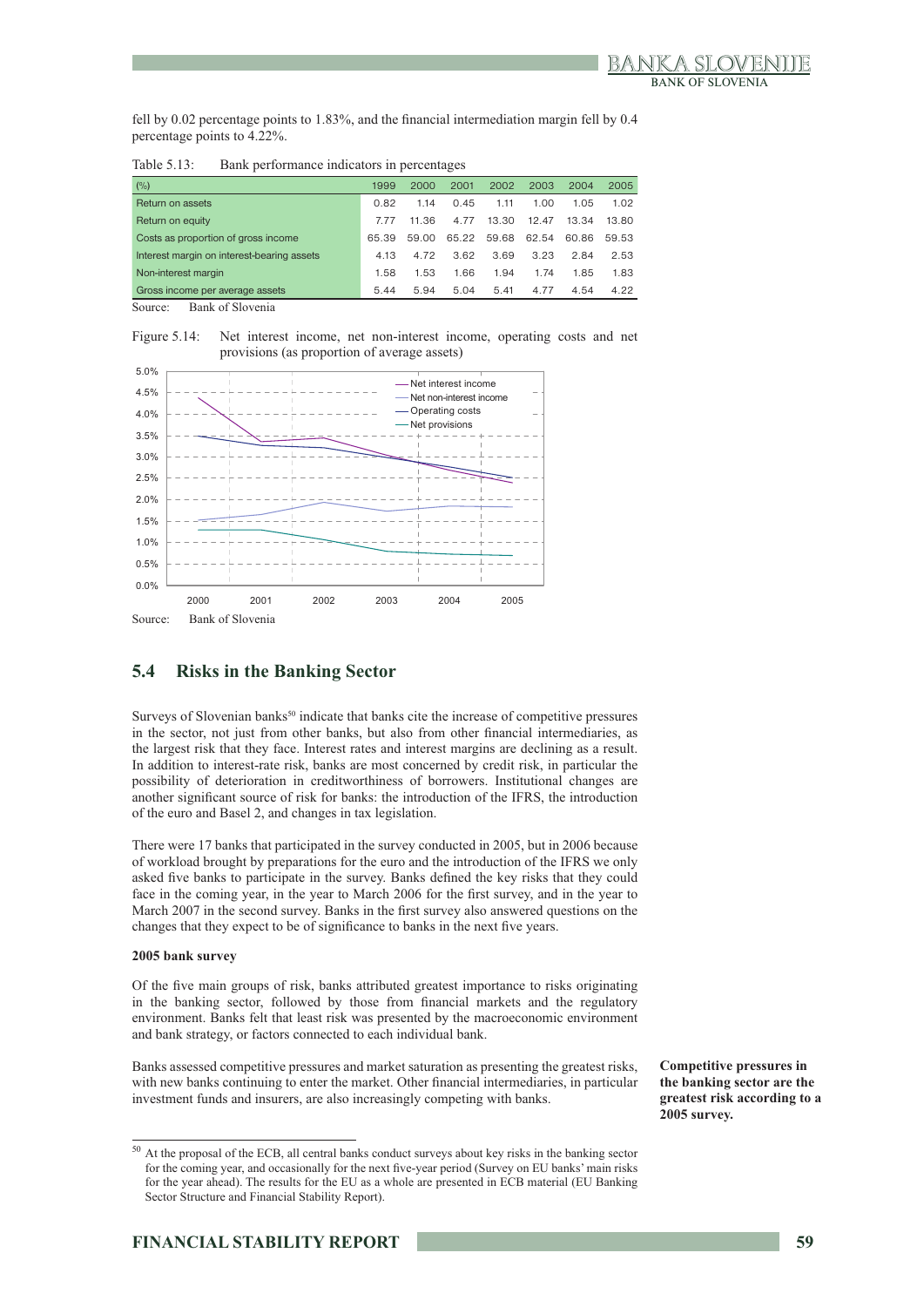| BANKA SLOVEN<br><b>BANK OF SLOVENIA</b>                                                                                 |                                                                                                                                                                                                                                                                                                                                                                                                                                                                                                                                                                                               |
|-------------------------------------------------------------------------------------------------------------------------|-----------------------------------------------------------------------------------------------------------------------------------------------------------------------------------------------------------------------------------------------------------------------------------------------------------------------------------------------------------------------------------------------------------------------------------------------------------------------------------------------------------------------------------------------------------------------------------------------|
|                                                                                                                         | Competitive pressures are making it more necessary for banks to expand their business<br>operations and also their efficiency. They are entering new markets and expanding their<br>range of products and services, but are also focusing more on individual segments, in<br>particular the household segment, which is increasing branch network costs. Banks warned<br>of a conflict of interest between commercial objectives and increasing risk.                                                                                                                                         |
| A decline in interest rates and<br>interest margins, imbalanced<br>positions.                                           | Increased competitiveness is causing declining interest rates and interest margins, which<br>in some segments are lower than the EU average. In addition, banks' interest-rate risk is<br>increasing because of imbalances in their positions with regard to the type of interest rate.                                                                                                                                                                                                                                                                                                       |
| Banks are concerned by the<br>possibility of an increase in<br>credit risk.                                             | The increased competition is also forcing banks to cut their costs and commissions. The<br>opportunities to pursue a conservative risk management strategy and accurate risk pricing<br>are diminishing. As a result banks are concerned by the possibility of increasing credit risk,<br>in particular a deterioration in the creditworthiness of borrowers. They drew attention to the<br>increase in concentration in the lending portfolio, the loss of their best customers (cherry<br>picking), the adequacy of loan collateral and rising debt in comparison with previous<br>periods. |
| The implementation of the<br>new regulatory requirements<br>is increasing banks' costs,<br>and IT support is becoming a | Of the risks associated with the regulatory environment, the majority of banks cited the<br>introduction of the IFRS and Basel 2, and many banks the introduction of the euro and<br>changes in tax legislation. Banks emphasised the necessity of defining all the changes and<br>requirements at the earliest possible juncture, so that they would have enough time for their                                                                                                                                                                                                              |

requirements at the earliest possible juncture, so that they would have enough time for their preparations. The main risks associated with the regulatory environment are rising costs and information technology. The majority of regulatory changes are realized operationally via IT departments, which are overstretched and are falling behind on other projects. Adapting to new regulatory requirements is thus increasing operational risks in the banking sector.

Among macroeconomic conditions, banks emphasised risks affecting exporters. They mentioned economic conditions in the EU, growth in oil prices, interest rates abroad and joining the EMU. Greater integration with the EU is increasing competitive pressures not just in the banking sector, but also in the economy as a whole.

### **2006 bank survey**

**2006 brings an increase in risks associated with changes in regulations.**

**problem.**

The results of the two surveys are not entirely comparable, mainly because the number of banks that responded in 2006 was significantly lower. Nevertheless, it seems that with the actual introduction of the IFRS and the approaching introduction of the euro and Basel 2 they are focusing more on risks associated with the regulatory environment. Alongside risks associated with the banking sector, banks feel that these are the most important type of risk that they will have to face in 2006.





Source: 2005 and 2006 bank surveys

**Banks are concerned by rising interest rates and higher interest-rate volatility.**

Apart from the rising importance of risks associated with regulations, there is a significant difference between the results of the two surveys with regard to interest rate fluctuations. Given that the level of integration with the European market is constantly increasing, and

<sup>51</sup> Banks ranked five different categories from which risks to their institution originate in order from 5 (most important, i.e. greatest risk) to 1 (least important). The percentage for a particular category is given by the sum of the assessments for the category divided by the sum of all assessments. The percentages thus add up to 100%.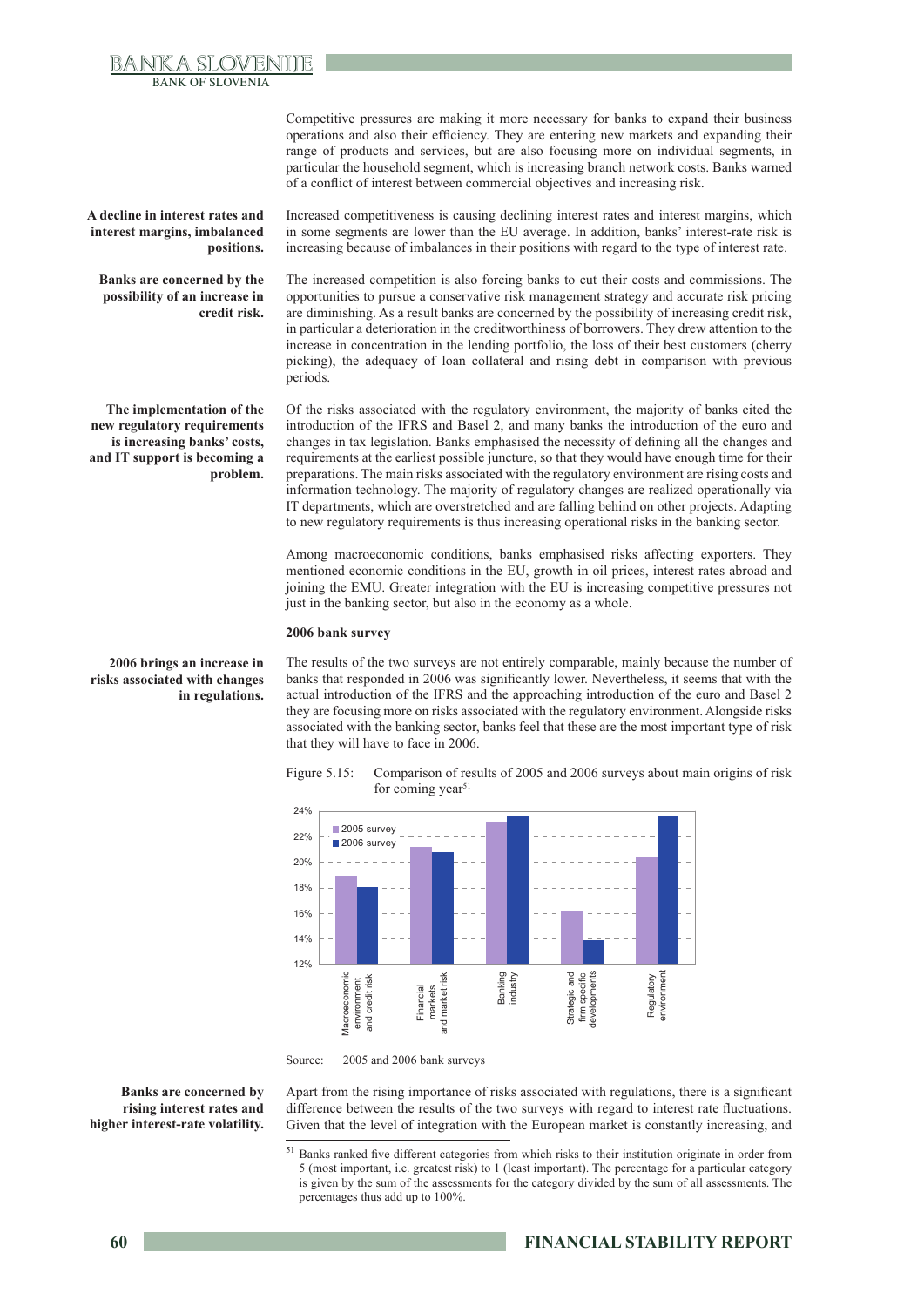that the nominal convergence of interest rates is virtually complete, banks are primarily concerned by rising interest rates and their volatility.

Competitive pressures remain the key risk originating in the banking sector, while the most important risks at the banks themselves are efficiency and profitability (the risks of higher volatility in profits). Credit risk and economic conditions in the EU remain the two most important risks of those associated with the macroeconomic environment.

### **Box 5.1: The main challenges for banks over the next five years**

In the survey conducted in 2005 banks also answered questions on the challenges or changes that they expect to face in the banking sector in the next five years.

Of the external factors, the greatest impact on banks will come from changes in regulations and membership of the EMU, while technological innovations and economic growth are other important factors.

According to banks, the factors that will have the greatest impact on changing trends in the banking sector are competition, the continuing process of consolidation, and the entry of new market participants.

Banks expect competition to increase most in the household segment. Banks are also anticipating increased competition in commercial banking and asset management. Competitive pressures are expected to increase further as more foreign banks enter the Slovenian market. The arrival of banks from the EU is very much expected, but practically no bank anticipates that foreign banks from outside the EU will enter the market. Most banks expect foreign banks to establish branches in Slovenia rather than subsidiary banks. While the number of branches should increase, banks expect the number of banks to decrease as the consolidation process continues. Mergers and acquisitions are most likely in commercial banking, but also in retail banking, life insurance and asset management. Banks expect the links between the various financial intermediaries to strengthen, either in the form of conglomerates or in the form of looser links.

Regarding strategic and firm-specific developments, banks expect changes primarily in the structure of income and sources of financing, and changes in the risk management process.

Net non-interest income is expected to grow in importance in the income structure at the expense of interest income. One of the more important bank policies is greater diversification, both in regional terms and in terms of products and services. Regional diversification will be focused primarily on countries outside the EU, in particular on south-eastern Europe. In addition, banks are aiming to increase income by launching new products and services linked in particular to life insurance and pension insurance, investment funds, private banking, project financing and derivatives. Banks will develop financial centres where they will be able to offer all financial services to their customers at a single site. Banks see the greatest potential for growth in financial services that are not traditional banking services, asset management and life insurance, and in corporate and reatil banking. A decline in activities is expected in the two business lines, payments settlements and agency services.



Figure 5.16: Areas where banks expect to see an increase or decrease in activities in the next five years<sup>1</sup>

Source: 2005 bank survey

That banks still see strong potential for growth in the domestic market and foreign markets is shown by their responses regarding expected changes in sources of financing. A majority of banks believe that alongside borrowing abroad one of the most important sources of financing will be subordinated debt, which adds to capital adequacy.

At the same time a majority of banks believe that deposits will decline, as low interest rates are making households less inclined to save at banks. Banks will seek the necessary assets at their parent companies and by borrowing abroad.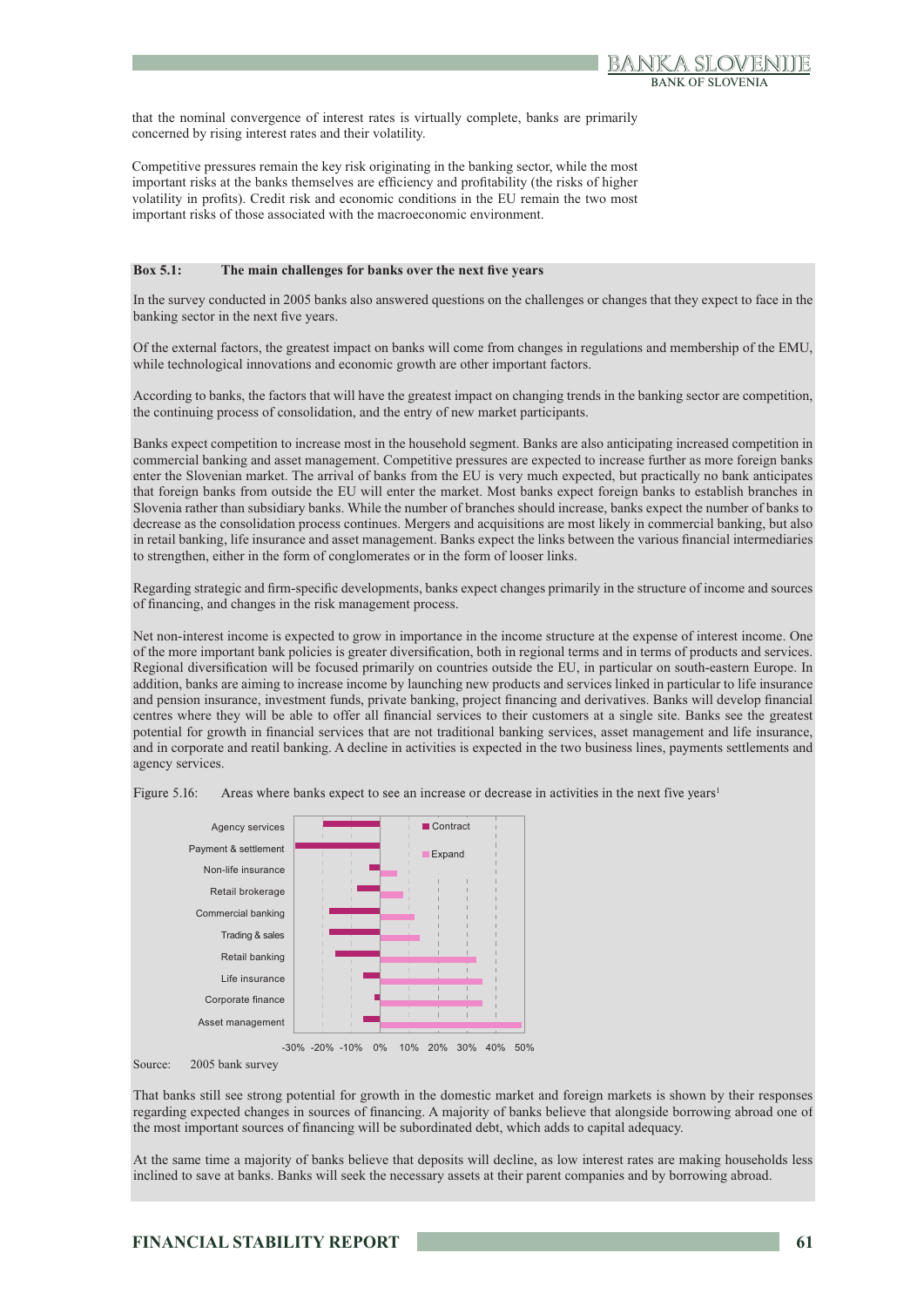### BANKA SLOVENIJE BANK OF SLOVENIA



Figure 5.17: Changes in sources of financing expected by banks over next five years<sup>1</sup>

The changes in the risk management process will to a great extent be defined by the changeover to Basel 2, but banks

additionally expect there to be an increase in the importance of securitisation and the transfer of risk to other market participants.

## **Box 5.2: Macro stress tests for the Slovenian banking system**

The methodological changes in the macro stress test model and the simulated shocks in risk factors are first examined in a paper. The size of the simulated shocks in the risk factors was limited to the largest historical changes, those occurring with a statistical likelihood of 5% between 1995 and 2004. The results of the macro stress tests under an integrated approach follow. The last part presents the changes in credit risk estimated with the 2003 Model for 2004,<sup>1</sup> solely for that part of the banking system's credit portfolio that includes loans to companies and sole traders.

### *Methodological changes in the macro stress test model, and the integrated approach to macro stress tests*

The greatest difference from last year's results is to be found in the interest rate scenario, where higher interest rates cause a relatively strong decrease in profit. The difference arises from the changed model, which now takes account of the structure of banks' balance sheets regarding differences in the average maturity of assets and liabilities. Had the previous year's methodology been used, the effect of the shock would have been similar to that in the previous year.

The differences in the absolute responses of particular balance-sheet categories to simulated shocks in comparison with last year's results also arise from the different size of the balance sheet and items in it. In addition, growth in loans this year is not derived from the macroeconomic model, but from econometric equations. Thus it was possible to monitor the direct effect of changes in risk factors on loan growth and the balance-sheet structure. This is why the response of loans to shocks is more evident this year. Greater attention was also paid to the structure of deposits by non-banking sectors and deposits by banks. The figure for total assets is defined by the asset side of the balance sheet, which also determines the need for banks to secure sources of financing.

This year's results differ more significantly in the change in the exchange rate, which is a consequence of the short duration of the shock, which lasts only for one quarter in the current year. Last year the shock occurred in the third quarter, and in the fourth quarter the tolar exchange rate returned to its previous level, which means that the entire effect of the change in valuation was reflected in the first year, and later only the effects of the changed growth rates were evident. In this year's report the shock is simulated in the final quarter, so the effect of the shock is seen in the first year, and the effect of the return of the exchange rate to the pre-shock level is only seen in the following year.

1

Banks chose three categories (three business lines or three sources of financing) where they feel that there will be the largest increase over the next five years, and three where they expect the largest decrease. The categories are given a ranking of 1 (smallest increase/ decrease) to 3 (largest increase/decrease). For the banks that merely chose the categories without ranking them, all the categories were assigned a ranking of 2. The percentage scored by a category is the ratio of the total awarded to the category by the banks to the maximum total that an individual category could have scored had it received maximum marks from all the banks. A negative sign was given to the scores for decreases, only for ease of presentation.

<sup>1</sup> The model of credit risk assessment is part of the piecewise approach, and is not part of the integrated model of macro stress tests.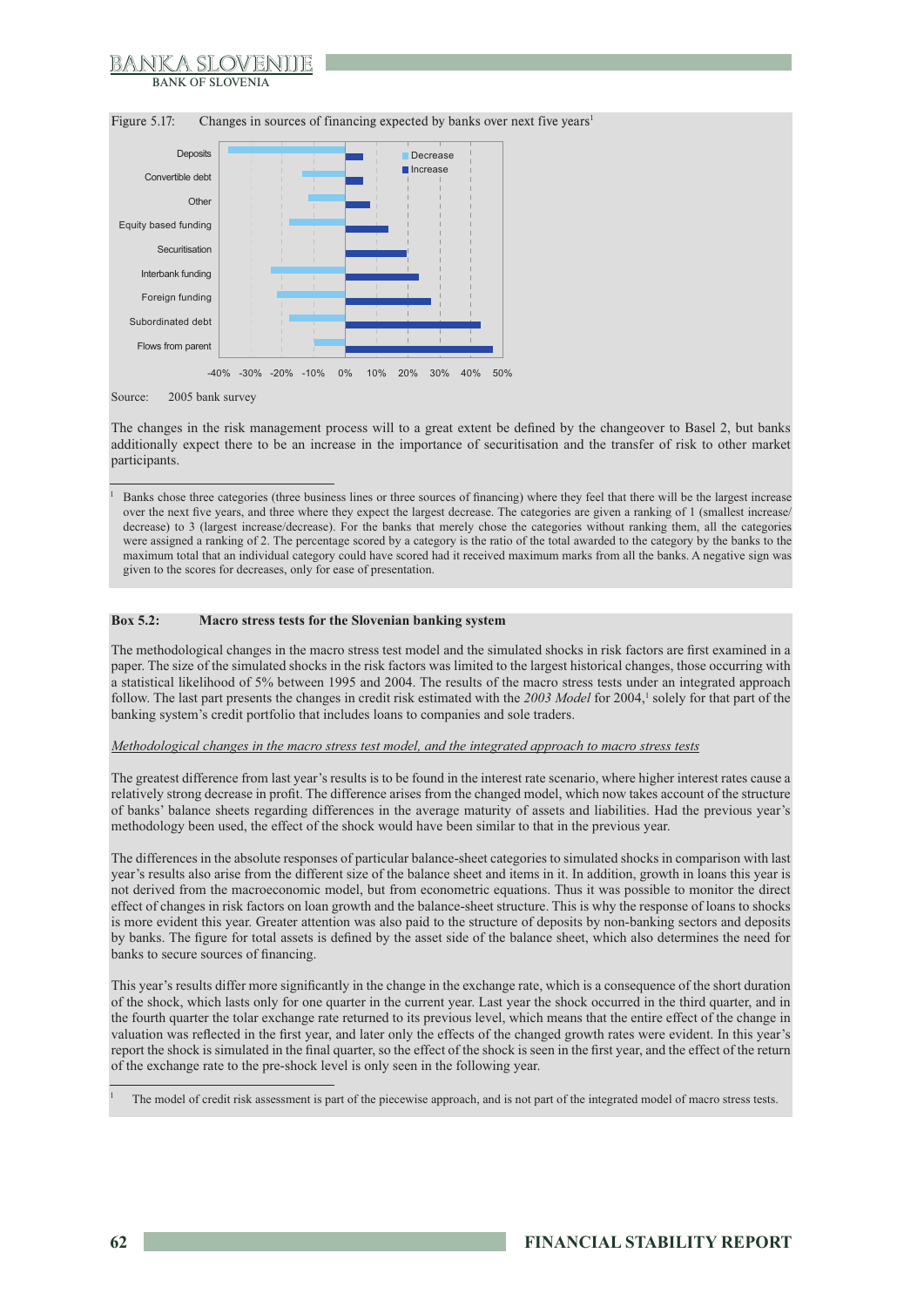# BANKA SLOVENI BANK OF SLOVENIA

| <b>Risk factor</b>    | Shock: change from baseline scenario                                                                   | Duration of shock | Post-shock                 |
|-----------------------|--------------------------------------------------------------------------------------------------------|-------------------|----------------------------|
|                       |                                                                                                        | (quarters)        |                            |
| 1) Real GDP           | Growth down 2.5 percentage points                                                                      | $IV/O5$ -III/06   | trend followed             |
| 2) Interest rates     | Tolar interest rates up 4 percentage points, foreign<br>currency interest rates up 2 percentage points | $IV/O5$ -III/06   | returns to pre-shock level |
| 3) Interest margin    | Interest margin down 1 percentage point                                                                | $IV/O5$ -III/06   | returns to pre-shock level |
| 4) Tolar appreciation | Exchange rate down 5%                                                                                  | IV/05             | returns to pre-shock level |
| 5) Tolar depreciation | Exchange rate up 5%                                                                                    | IV/05             | returns to pre-shock level |

### Table 5.14: Types of shocks, their size and duration for the performance of stress tests

### *Results of macro stress tests under the integrated approach*

The operating result responds most strongly and most quickly to the simulated change in interest rates and the interest margin. The response to the other simulated shocks – a fall in economic activity and changes in exchange rates – is smaller, and occurs with a delay of one or more quarters. The findings from the stress tests are similar to last year's; no significant deviations can be observed in the size of effects, which implies that the ability of banks to respond to shocks (shock absorption) is not changing significantly.

The effects of the shocks in risk factors were observed with regard to changes in the following categories: the banking system's pre-tax profit, return on equity (ROE), capital adequacy, growth in loans and deposits by non-banking sectors, and the changes in these categories as a proportion of total assets. Given that the durations of individual shocks vary, their effects are treated separately for 2005, 2006 and 2007.

The banking system's operating result responds most strongly to the simulated increase in domestic and foreign interest rates, and to the decrease in the interest margin, which is also true of the response of ROE and capital adequacy. The cumulative decline in profit over the entire forecasting period in the event of an increase in interest rates or a decrease in the net interest margin exceeds the profit for a single year, which is the reason for a decline in capital adequacy of approximately 0.5 percentage points in both 2006 and 2007. The effects of higher interest rates in 2006 are even greater than the effects of a lower net interest margin, despite interest-bearing assets being almost 8% larger than interest-bearing liabilities.

In all the scenarios it can be seen that the longer average maturity of loans means that the response in growth in loans to shocks lasts longer than the response in growth in deposits. Owing to their shorter average maturity, deposits return more quickly towards the values before the simulated shock, so their entire response to the shock is smaller and shorter-lasting. A decline in economic growth and changes in the tolar exchange rate do not have a significant impact on profit. However, the effect of the first shock is longer-lasting, which is also reflected in the greater increase in capital adequacy in 2007.

| 2005                        |                          |            |                     |                                           |          |                                              |                        |                 |
|-----------------------------|--------------------------|------------|---------------------|-------------------------------------------|----------|----------------------------------------------|------------------------|-----------------|
| <b>Shock</b>                | Profit<br>(SIT billions) | <b>ROE</b> | Capital<br>adequacy | Growth in loans to<br>non-banking sectors | Loans/TA | Growth in deposits by<br>non-banking sectors | Deposits/<br><b>TA</b> | Growth<br>in TA |
| $1)$ GDP                    | 0.0                      | 0.0        | 0.01                | 0.0                                       | 0.0      | 0.0                                          | 0.0                    | 0.0             |
| 2) Change in interest rates | $-19.4$                  | $-4.1$     | $-0.08$             | $-1.0$                                    | $-0.2$   | 0.0                                          | 0.3                    | $-0.6$          |
| 3) Fall in interest margin  | $-14.8$                  | $-3.2$     | $-0.06$             |                                           |          |                                              |                        |                 |
| 4) Tolar appreciation       | 0.2                      | 0.0        | 0.07                | $-0.7$                                    | 0.0      | $-0.7$                                       | 0.0                    | $-0.7$          |
| 5) Tolar depreciation       | 0.0                      | 0.0        | $-0.06$             | 0.7                                       | 0.1      | 0.7                                          | 0.1                    | 0.5             |
| 2006                        |                          |            |                     |                                           |          |                                              |                        |                 |
| <b>Shock</b>                | Profit<br>(SIT billions) | <b>ROE</b> | Capital<br>adequacy | Growth in loans to<br>non-banking sectors | Loans/TA | Growth in deposits by<br>non-banking sectors | Deposits/<br>TA        | Growth<br>in TA |
| 1) GDP                      | $-0.5$                   | 0.1        | 0.09                | $-2.4$                                    | $-0.5$   | 0.1                                          | 0.7                    | $-1.3$          |
| 2) Change in interest rates | $-67.2$                  | $-12.5$    | $-0.62$             | $-7.1$                                    | $-1.6$   | 5.6                                          | 5.2                    | $-4.0$          |
| 3) Fall in interest margin  | $-47.8$                  | $-8.9$     | $-0.44$             |                                           |          |                                              |                        |                 |
| 4) Tolar appreciation       | $-0.2$                   | 0.0        | 0.05                | 0.5                                       | 0.0      | 0.7                                          | 0.1                    | 0.5             |
| 5) Tolar depreciation       | 0.1                      | 0.0        | $-0.02$             | $-0.5$                                    | 0.0      | $-0.7$                                       | 0.0                    | $-0.4$          |
| 2007                        |                          |            |                     |                                           |          |                                              |                        |                 |
| <b>Shock</b>                | Profit<br>(SIT billions) | <b>ROE</b> | Capital<br>adequacy | Growth in loans to<br>non-banking sectors | Loans/TA | Growth in deposits by<br>non-banking sectors | Deposits/<br>TA        | Growth<br>in TA |
| 1) GDP                      | $-3.0$                   | $-0.2$     | 0.21                | $-1.5$                                    | $-0.9$   | $-0.3$                                       | 0.9                    | $-0.7$          |
| 2) Change in interest rates | $-6.1$                   | $-0.4$     | $-0.49$             | 0.7                                       | $-1.6$   | $-5.1$                                       | 2.2                    | 0.4             |
| 3) Fall in interest margin  | 0.0                      | 0.0        | $-0.48$             |                                           |          |                                              |                        |                 |
| 4) Tolar appreciation       | 0.3                      | 0.0        | $-0.02$             | 0.5                                       | 0.1      | 0.0                                          | $-0.1$                 | 0.3             |
| 5) Tolar depreciation       | $-0.2$                   | 0.0        | 0.03                | $-0.5$                                    | $-0.1$   | 0.0                                          | 0.1                    | $-0.3$          |

Table 5.15: Effect of individual shocks on changes in selected bank balance sheet categories measured by changes with regard to baseline scenario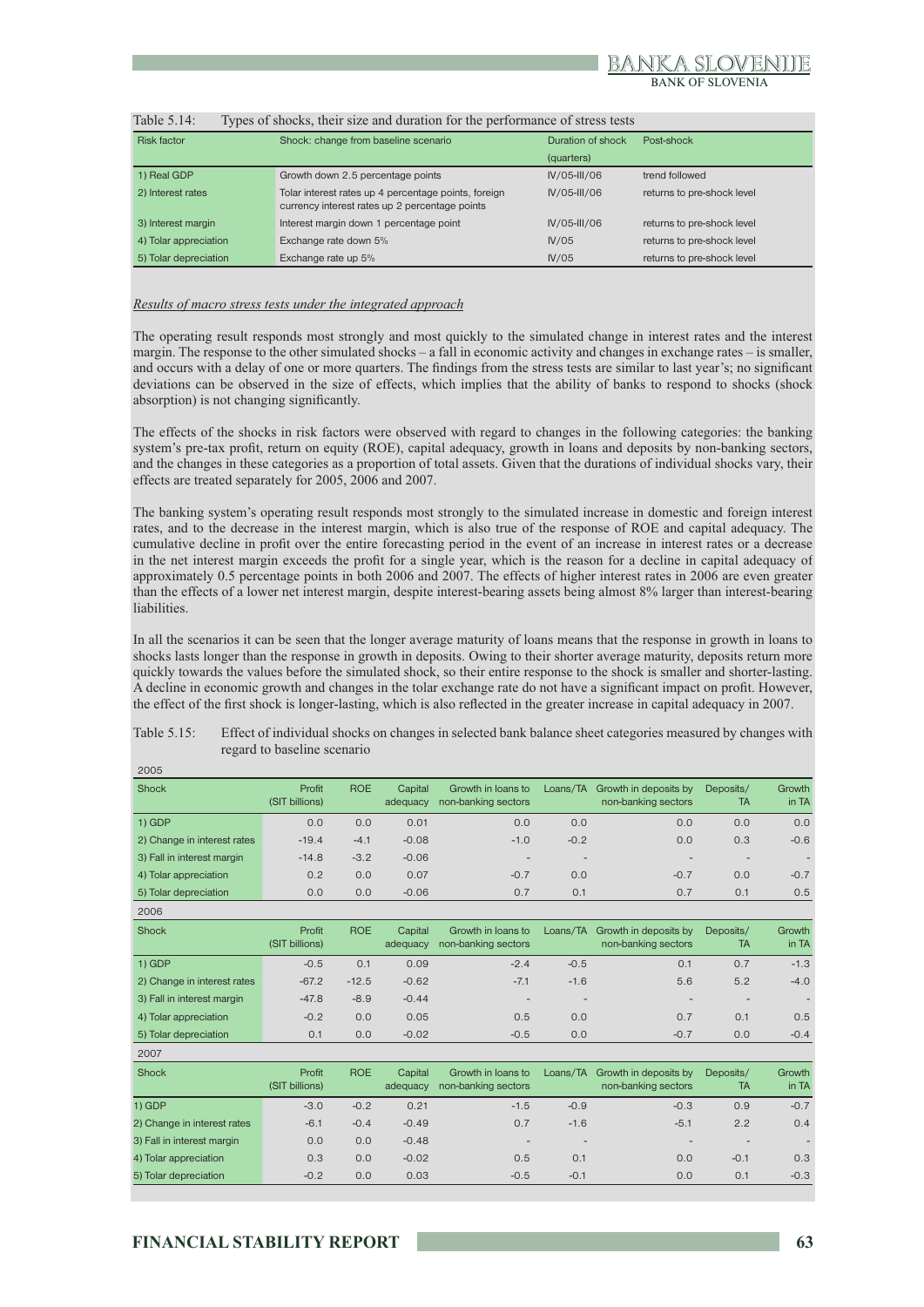### BANKA SLOVENIJ BANK OF SLOVENIA

The findings from the stress tests conducted this time resemble those in the most recent macro stress tests report from February 2005. Banks are primarily exposed to interest-rate risk, while exchange-rate risk and the risk of lower economic growth are relatively less important. Attention should be drawn to the shortening of the open foreign exchange position in the corporate sector, which for banks represents a potential increase in the realisation of credit risk in the event of a depreciation of the tolar.

### *Assessment of credit risk with a model*

In the second part comprising stress tests using a piecewise approach, there was a focus on the assessment of credit risk via the observation of changes in the quality structure of banks' portfolios. In addition to comparing the assessments of the model for the proportion of bad loans in the credit portfolio with the actual situation in 2004, the response of the proportion of bad loans to particular shocks was assessed.

A comparison between the actual structure of the credit portfolio and the assessments of the model shows that the 2003 model forecast a greater proportion of bad loans for 2004 (9.36%) than the actual proportion as assessed by banks themselves (7.18%). In line with the results of the model, 2004 saw a continuation in the lowering of standards for assessing credit risk at banks, which is subordinate to maintaining or increasing market share in the lending market. With regard to changes in the structure of the credit portfolio over a three-year period, it was found that the same customers migrate in the first year from an A credit rating to a B rating, while in the following year the proportion downgraded to a lower credit rating increases. Furthermore, in two successive years, 2002-2003 and 2003-2004, business relationships saw more downgrading from A and B ratings to lower credit ratings. While movement of clients from the A rating to the B rating could be recognised in the 2002-2003 period, in the 2003-2004 period there was greater movement from the A and B ratings to lower credit ratings.

The stress tests show that a rise in the short-term debt ratio of businesses has a significantly greater impact on the banking sector than a deterioration in their liquidity. These results are in line with the test results published in February 2005.

# **5.5 Credit Risk**

Under favourable economic conditions and in the context of strong credit demand, the trend of decreasing credit risk continued. There was an improvement in the credit rating structure of claims and the quality of the insurance. The proportion of unsecured loans fell, while insurance with real estate and securities collateral increased. The number of new loans with several forms of insurance is increasing very rapidly.

Growth in loans was extremely high last year, with the ratio of nominal growth in loans to nominal growth in GDP approaching 5, which indicates the rapid pace of the deepening of the lending market. Banks also focused on segments where they had previously had a lower profile. The concentration of large exposures further increased.

Given banks' pro-cyclical behaviour, a turnaround in the economic cycle would have adverse effects on the quality of the portfolio and on bank profitability.

An additional risk factor worthy of attention is the transfer of risks, in particular interest-rate risk and exchange-rate risk, to the non-banking sector. This is increasing banks' exposure to credit risk, but is also bringing an increase in risk from the point of view of the economy as a whole, as the non-banking sector is less capable of identifying and managing risks and is less likely to hedge against risk.

### **Pro-cyclical behaviour by banks and transfer of risks to non-banking sector**

**The pro-cyclical behaviour of banks remains a risk factor.**

The pro-cyclical nature of banks' behaviour remains one of the key risk factors. Economic growth was still high last year, although lower than in the previous year. The gap between average annual growth in total loans and growth in bad loans increased further. Even in 2003 the rates of average annual growth in total loans and bad loans were equalized, but the gap between the rates was 19.6 percentage points in 2004 and 27.8 percentage points last year. The proportion of total loans accounted for by bad loans fell by 1 percentage point in 2005 to 3.4%. The coverage of loans by provisions (adjustments created) fell by a further 0.7 percentage points in 2005 to 4.4%.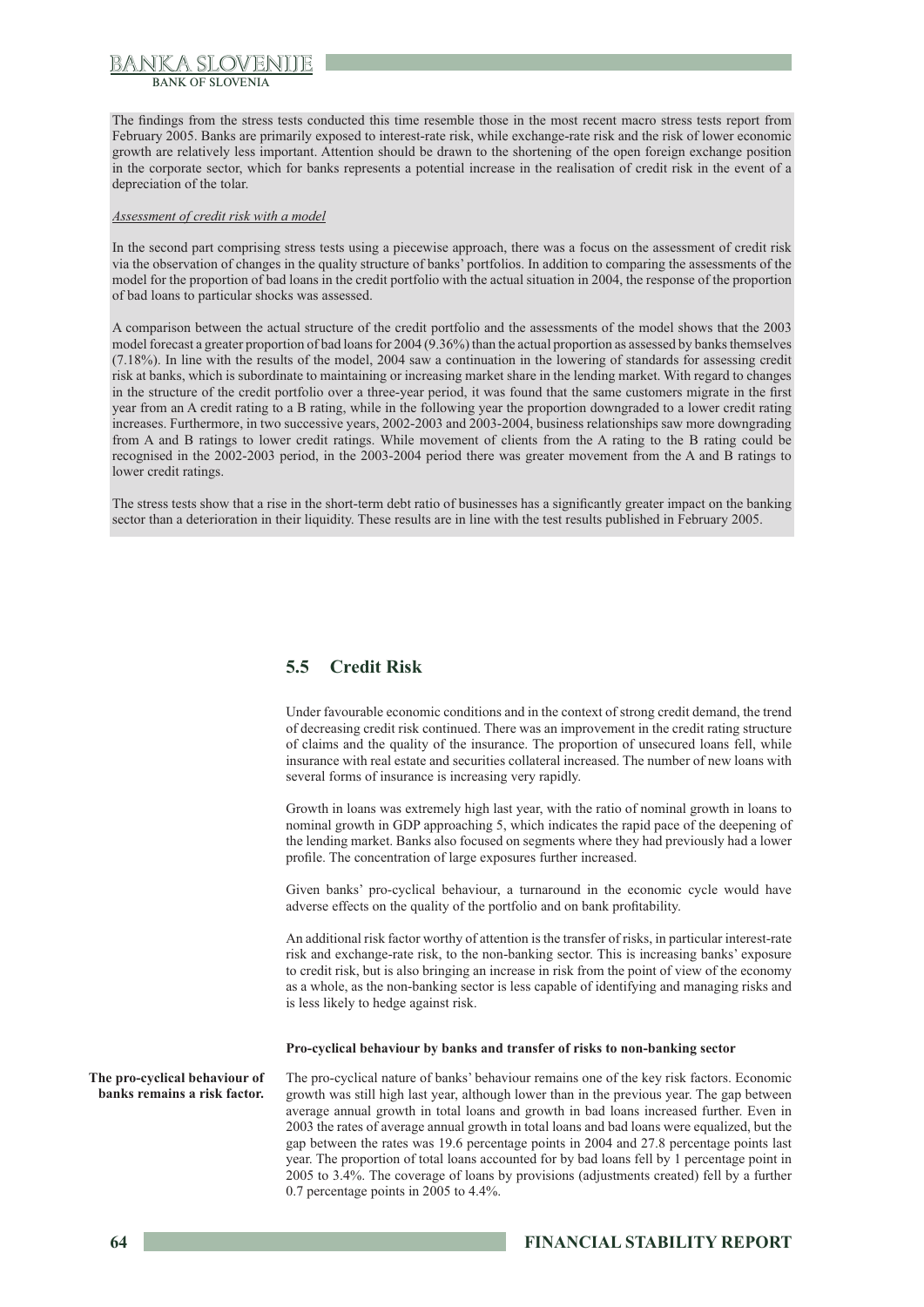

Figure 5.18: Year-on-year growth in classified and bad loans in percentages

Source: Bank of Slovenia

Banks are primarily assessing their customers on the basis of current performance, which reflects the good economic conditions, and under the pressure of competition. Sound knowledge of customers is vital to the successful management of credit risk, even if the amounts of loans are not high. The key to deciding whether to finance individual customers should be in placing a greater emphasis on the entire period of potential exposure to a particular customer and to factors that are known to affect individual customers and increase the risk that they present to banks, such factors can be commodities prices, and exchange rate movements. A longer-term, more future-oriented view of customer quality would allow for greater stability in credit ratings and credit risk in the banking sector, even in less favourable economic conditions.

Another factor that could lead to a future increase in credit risk in the banking sector is the transfer of other types of risk to the non-banking sector. By promoting foreign currency loans with variable interest rates banks are transferring exchange-rate and interest-rate risk to the non-banking sector, thus exchanging these risks for credit risks.

|      |                               | new foans at eight fargest banks in percentages    |                                                 |
|------|-------------------------------|----------------------------------------------------|-------------------------------------------------|
|      | Growth in<br>new loans<br>(%) | Growth in new<br>foreign currency<br>loans $(\% )$ | Growth in new<br>variable-rate<br>loans $(\% )$ |
| 2004 | 31.1                          | 76.1                                               | 67.7                                            |
| 2005 | 9.0                           | 62.2                                               | 54.5                                            |
|      | Amount (SIT billions)         | Proportion of new loans (%)                        |                                                 |
| 2004 | 1,780.5                       | 34.5                                               | 38.5                                            |
| 2005 | 1,941.4                       | 51.3                                               | 54.5                                            |
|      |                               |                                                    |                                                 |

Table 5.16: Growth in foreign currency loans and variable-rate loans, and structure of new loans at eight largest banks in percentages

Source: Bank of Slovenia

In addition, banks are introducing new, more complex, financial products that combine a loan and an investment in an investment fund.<sup>52</sup> In such loans the borrower also takes on market risk in addition to the risks associated with the loan. Usually only interest is paid during the lifetime of the loan, while the principal is repaid when the loan matures using the investment part of the product, if sufficient; otherwise borrowers must repay the difference from their own funds. This transfers the majority of the settlement of the principal to a moment far in the future, about which the borrower has no information, which increases the risk of this entire product.

These products are very advantageous for banks, as they either expand their scope of business and non-interest income or reduce their own exposure to risk, in particular interestrate and exchange-rate risk. By transferring financial risks to the non-banking sector, banks are increasing their exposure to credit risk, but the latter would only increase in the event of major shocks in interest rates or exchange rates, even in this case part of the risk would remain with the non-banking sector. From the point of view of the economy as a whole, there is an increase in risk in this case, as entities in the non-banking sector, households in particular, are less versed in finance and have little or no hedging against potential risks.

**By transferring interest-rate risk and exchange-rate risk to non-bank sectors banks are increasing their exposure to credit risk.**

**New types of loan are appearing where customers assume the investment risk in addition to more familiar risks.**

**The transfer of risks to nonbank sectors is increasing the entire economy's exposure to risk.**

<sup>52</sup> Instead of investment fund it can include a life insurance.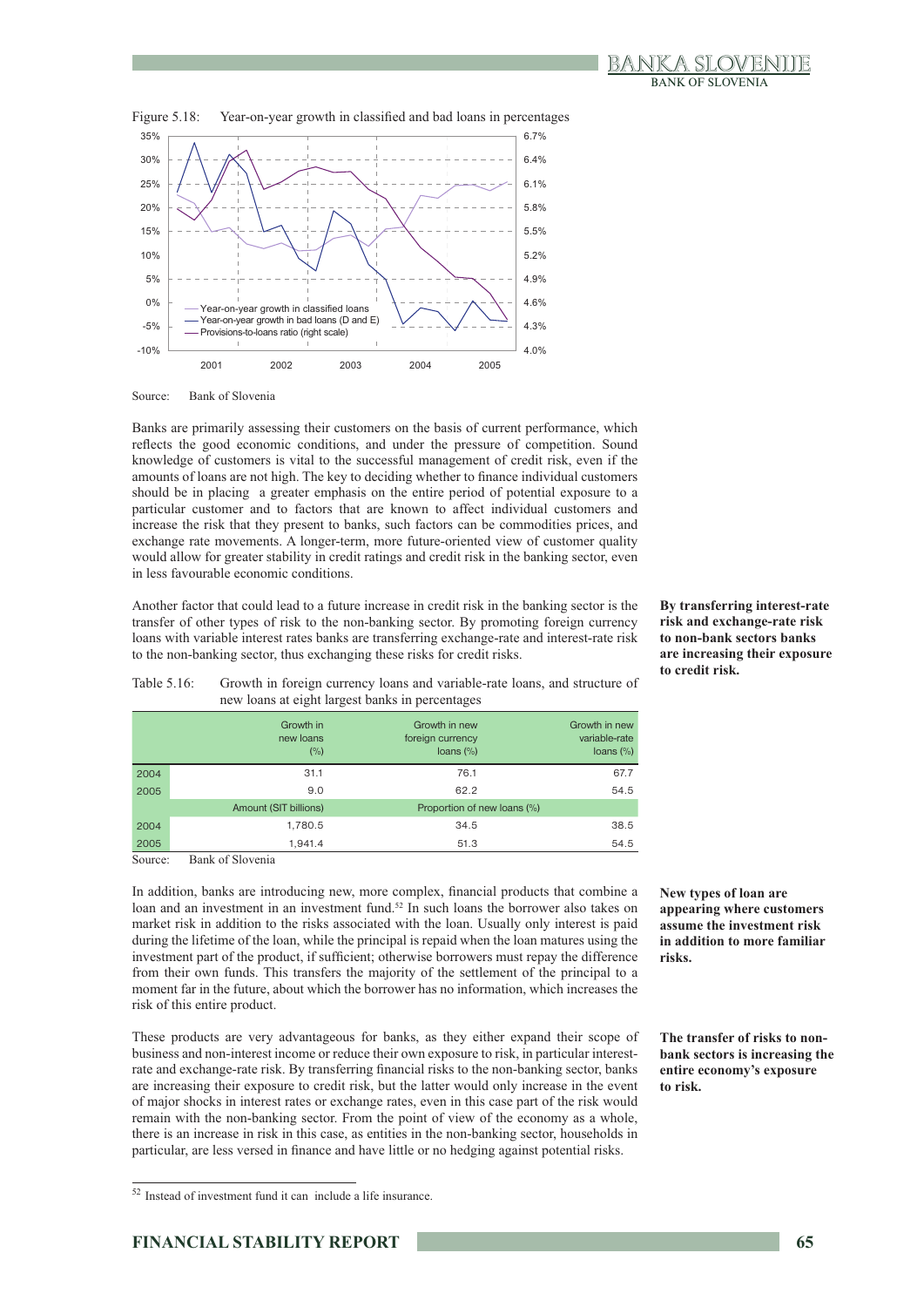### **5.5.1 Portfolio quality and creation of special provisions**

**An increase in A-rated claims primarily at the account of a decrease in B-rated claims.**

Total classified claims increased by 23.4% in 2005, to SIT 6,041.4 billions. The largest increase in the portfolio was recorded by A-rated claims, with the highest credit rating. These claims accounted for 83.4% of the total, up 1.6 percentage points from 2004. In 2004 the increase in A-rated claims was a half of this, 0.8 percentage points, primarily because of a decrease in the highest-risk claims rated C to E. In 2005 B-rated claims recorded the largest decrease of 0.9 percentage points, while the proportion of claims rated C to E decreased by a total of 0.7 percentage points.

Table 5.17: Classification of balance sheet and off-balance-sheet assets of banks and special provisions

|                      |                      | 31. Dec. 2004         |                      | 31. Dec. 2005        |                       |                      |  |  |  |
|----------------------|----------------------|-----------------------|----------------------|----------------------|-----------------------|----------------------|--|--|--|
|                      |                      |                       | Coverage of claims   |                      | Coverage of claims    |                      |  |  |  |
|                      | Classified<br>claims | Special<br>provisions | by provisions<br>(%) | Classified<br>claims | Special<br>provisions | by provisions<br>(%) |  |  |  |
|                      |                      |                       |                      |                      |                       |                      |  |  |  |
| Total (SIT billions) | 4.895.4              | 255.1                 | 5.2                  | 6.041.4              | 279.0                 | 4.6                  |  |  |  |
|                      | Structure (%)        |                       |                      | Structure (%)        |                       |                      |  |  |  |
| $\overline{A}$       | 81.7                 | 15.7                  | 1.0                  | 83.4                 | 17.6                  | 1.0                  |  |  |  |
| B                    | 12.7                 | 24.9                  | 10.2                 | 11.8                 | 26.3                  | 10.3                 |  |  |  |
| C                    | 2.5                  | 12.7                  | 26.7                 | 2.4                  | 13.5                  | 26.4                 |  |  |  |
| D                    | 1.4                  | 15.7                  | 57.5                 | 1.1                  | 13.2                  | 57.2                 |  |  |  |
| E                    | 1.6                  | 31.0                  | 100.0                | 1.3                  | 29.1                  | 100.0                |  |  |  |

Source: Bank of Slovenia

### **Growth in special provisions was lower than growth in claims.**

for A-rated customers) did not follow the rapid growth in classified assets, primarily because growth in provisions was outstripped by growth in claims rated A and C. The special provisions increased by 9.4% last year to SIT 279 billions.

The amount of special provisions (adjustments to the value of loans and provisions created

**The coverage of classified claims by special provisions fell to 4.6%.**

Owing to the increase in the proportion of A-rated claims, for which the lowest provisions are created, and the decrease in the proportion of special provisions for claims rated D and E, the overall coverage of classified assets by special provisions fell by a total of 0.6 percentage points to 4.6%. The coverage by provisions increased only in the rating category B. The largest falls experienced claims rated C and D, by 0.3 percentage points and 0.4 percentage points respectively.





### **Differences between banks**

**The ratings structure of claims improved at all groups of banks in 2005, mostly at the foreign banks and the small banks.**

The good macroeconomic conditions (economic growth still high, falling inflation, and low interest rates) are reflected in the rating structures for the claims of all groups of banks. The proportion of A-rated claims increased, primarily on account of a decrease in the proportion of claims classified into one of the riskier ratings categories. The effects of competitive pressures can also be seen, as the small banks and foreign banks, which are gaining market

<sup>53</sup> Balance sheet and off-balance-sheet claims are classified in accordance with national regulations. Securities and investments in capital are not classified.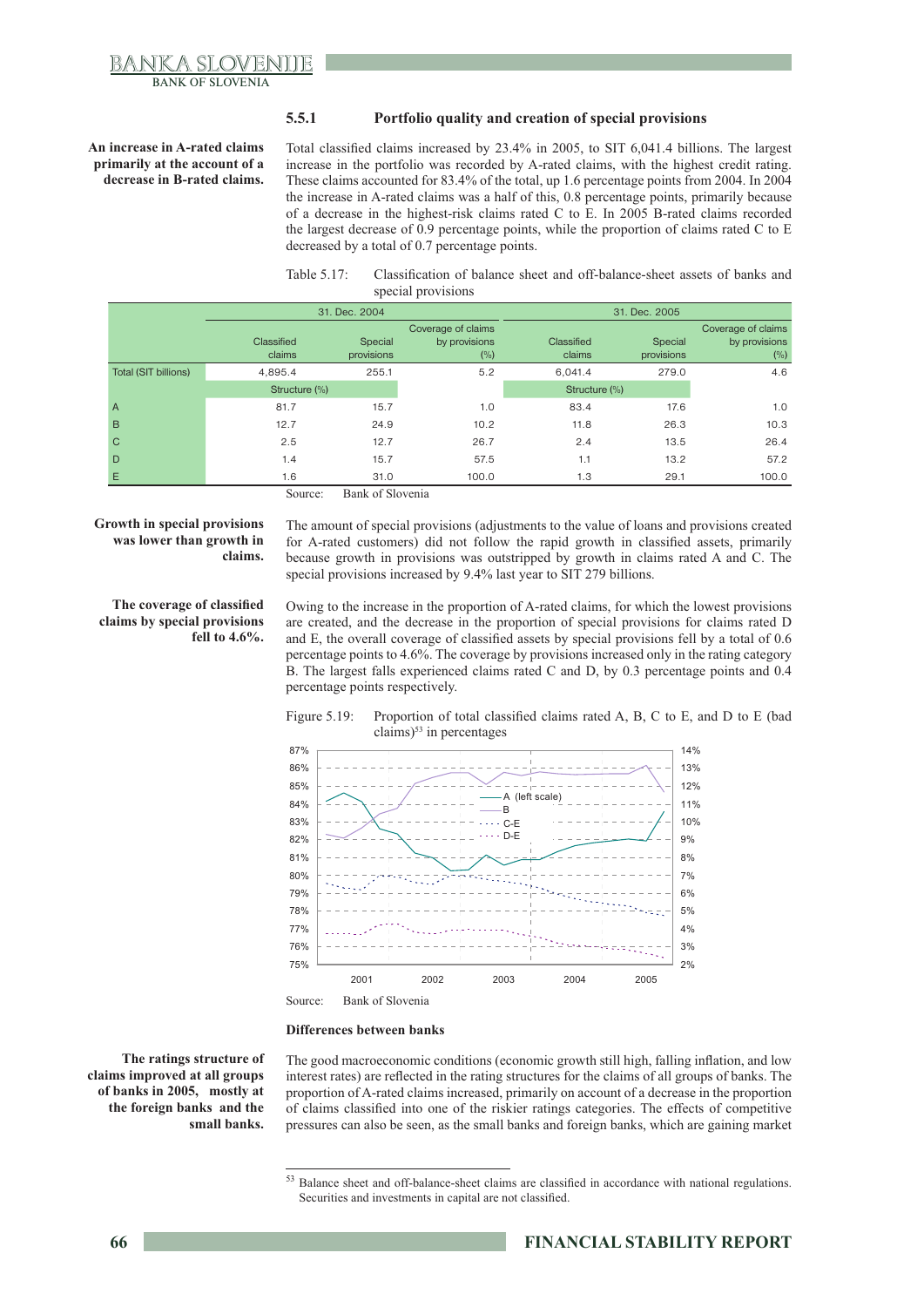share at the expense of the large banks, recorded a significantly larger increase in their proportion of A-rated claims than the large banks. Both groups recorded an increase of 2.2 percentage points, compared with 1.6 percentage points for the large banks.

| 100%           |      |       |             |       |      |       |             |      |       |      |       |               |       |  |
|----------------|------|-------|-------------|-------|------|-------|-------------|------|-------|------|-------|---------------|-------|--|
| 90%            |      |       |             |       |      |       |             |      |       |      |       |               |       |  |
| 80%            |      |       |             |       |      |       |             | ⊤A   |       |      |       |               |       |  |
| 70%            |      |       |             |       |      |       |             | B    |       |      |       |               |       |  |
| 60%            |      |       |             |       |      |       |             | С    |       |      |       |               |       |  |
| 50%            |      |       |             |       |      |       |             | D    |       |      |       |               |       |  |
| 40%            |      |       |             |       |      |       |             | ПE   |       |      |       |               |       |  |
| 30%            |      |       |             |       |      |       |             |      |       |      |       |               |       |  |
| 20%            |      |       |             |       |      |       |             |      |       |      |       |               |       |  |
| 10%            |      |       |             |       |      |       |             |      |       |      |       |               |       |  |
| 0%             | 2004 |       | 2005        |       | 2004 |       |             | 2005 |       | 2004 |       | 2005          |       |  |
|                |      |       | Large banks |       |      |       | Small banks |      |       |      |       | Foreign banks |       |  |
| $\blacksquare$ |      | 76.1% |             | 77.7% |      | 79.8% |             |      | 82.1% |      | 89.7% |               | 91.9% |  |
| $\Box$ B       |      | 17.4% |             | 16.4% |      | 12.3% |             |      | 11.4% |      | 3.9%  |               | 2.9%  |  |
| $\overline{C}$ |      | 3.3%  |             | 3.4%  |      | 3.1%  |             |      | 2.3%  |      | 1.3%  |               | 0.7%  |  |
| $\blacksquare$ |      | 1.5%  |             | 1.1%  |      | 2.8%  |             |      | 2.4%  |      | 1.4%  |               | 0.8%  |  |
| mЕ             |      | 1.6%  |             | 1.4%  |      | 2.0%  |             |      | 1.8%  |      | 3.6%  |               | 3.7%  |  |



Source: Bank of Slovenia

The foreign banks had 91.9% of their claims classified into the best risk category A last year, while at the end of 2001 this proportion was 10 percentage points lower at 82.4%. The changes in the claims rating structure at domestic banks, both small and large, were considerably smaller during this period. There was a slight change in 2003, when the small banks saw their proportion of A-rated claims fall. The proportion of A-rated claims at both groups of domestic banks last year was 1 percentage point higher than in 2001.

Further evidence of the rapid improvement in portfolio quality at the foreign banks comes from the proportion of potential losses for classified claims according to bank estimates, which takes all classified claims into consideration, not merely A-rated claims. This proportion is falling at all groups of banks, most rapidly at the foreign banks, where having been 10.2% at the end of 2001 it fell below the level at other banks in 2005 before rising again slightly in the final quarter. At the end of last year only the small banks recorded noteworthy deviation from the system average: they were expecting higher-than-average losses in all rating categories. The proportion of potential losses at the large banks was slightly lower in rating category D, but was the same as the system level in the other categories. For the foreign banks, their potential losses are above-average in category D and below-average in category C.

**Over a longer timeframe above all the foreign banks have improved the ratings structure of their claims.**

**The potential losses of all the groups of banks fell further in 2005.**





Source: Bank of Slovenia

Loans account for three-quarters of all classified assets. Loan quality, as measured by the ratio of special provisions to loans, also improved in 2005. Banks created special provisions for loans in the amount of 4.4% of total loans, compared with 5.1% in 2004.

**Loan quality improved. Banks class non-residents and sole proprietors as the highest risks.**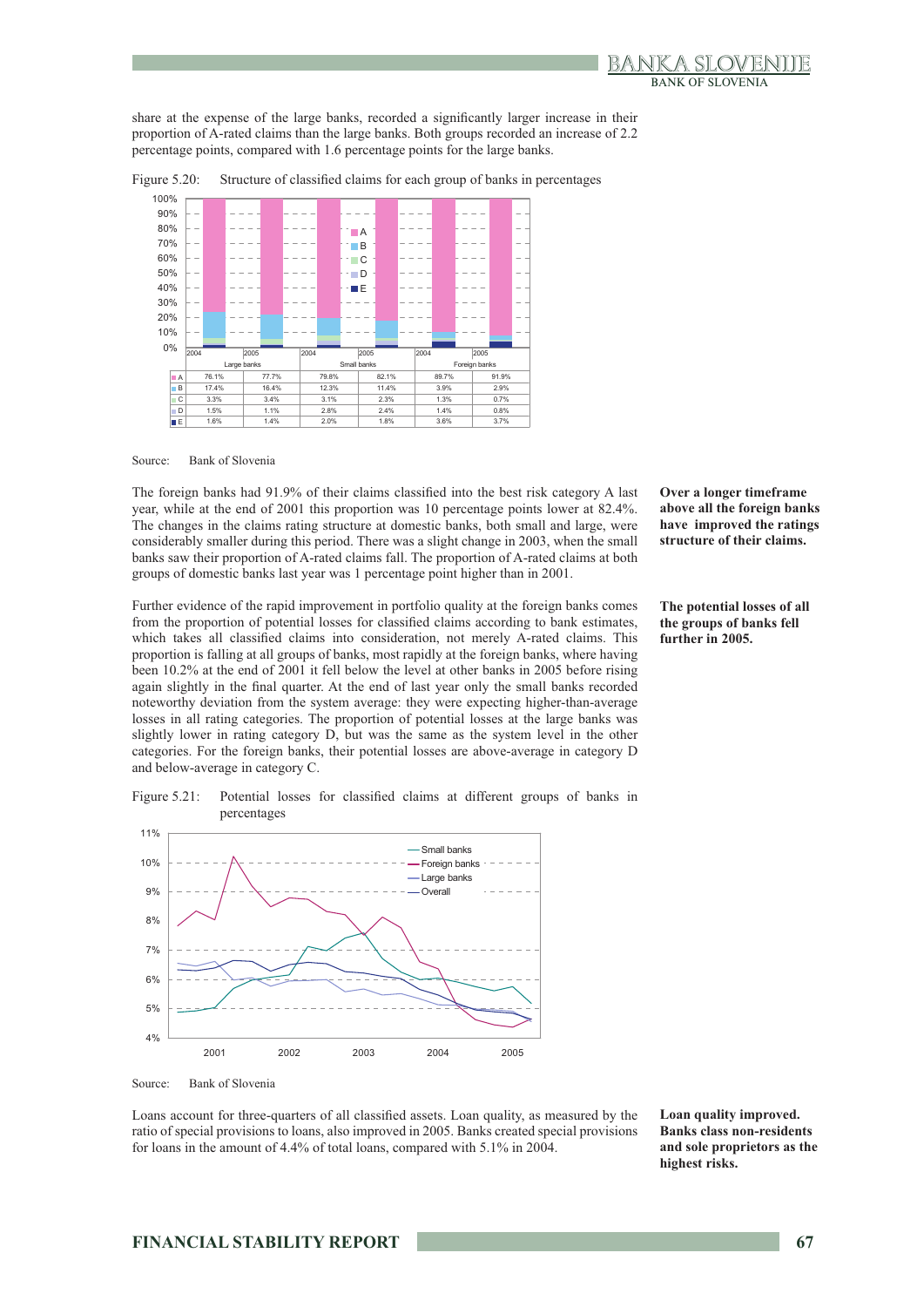BANK OF SLOVENIA

| (%)                               |      | Loan quality $1$ |      |      |
|-----------------------------------|------|------------------|------|------|
|                                   | 2002 | 2003             | 2004 | 2005 |
| Agriculture                       | 12.8 | 11.9             | 10.3 | 8.3  |
| Mining                            | 1.5  | 0.7              | 0.6  | 0.9  |
| Manufacturing                     | 8.0  | 8.0              | 7.4  | 7.1  |
| Electricity, gas and water        | 6.4  | 6.1              | 3.7  | 1.8  |
| Construction                      | 6.6  | 6.3              | 4.9  | 4.3  |
| Trade                             | 8.7  | 8.6              | 7.7  | 6.5  |
| Hotels and catering               | 10.5 | 9.5              | 8.5  | 7.0  |
| Transport and communications      | 5.7  | 6.5              | 3.1  | 3.0  |
| <b>Financial intermediation</b>   | 1.7  | 1.0              | 1.1  | 0.7  |
| Real estate and business services | 6.4  | 6.0              | 5.3  | 4.2  |
| Public administration and defence | 0.9  | 0.8              | 0.8  | 0.7  |
| Education                         | 4.2  | 6.3              | 3.1  | 2.4  |
| <b>Health</b>                     | 5.4  | 2.4              | 2.1  | 2.2  |
| Other public services             | 6.8  | 7.6              | 4.6  | 4.7  |
| Households                        | 5.3  | 4.6              | 3.9  | 3.3  |
| Sole proprietors                  | 26.8 | 24.2             | 15.6 | 9.5  |
| Non-residents                     | 25.1 | 15.9             | 12.8 | 9.8  |
| Other                             | 2.0  | 1.0              | 1.0  | 44.0 |
| Overall                           | 6.3  | 6.0              | 5.1  | 4.4  |

### Table 5.18: Loan quality by sector in percentages

Note:<br>Source:  $\text{Loan quality}$  = special provisions/loans Bank of Slovenia

 $25 -$ 

As in previous years, banks class non-residents and sole proprietors as the greatest risk in the lending market, followed by the sectors of agriculture, hotels and catering, trade. The majority of sectors saw their quality improve last year, the sole exceptions being mining, health, and other public services, where there was a slight deterioration in loan quality.

### **5.5.2 Credit growth**

**Growth in lending to non-bank sectors was high in 2005 at 24.2%.**

**The very high ratio of growth in loans to GDP growth indicates the danger of the lending market overheating.**

With economic growth remaining relatively high and the nominal convergence of Slovenian interest rates to the level of interest rates in the EU continuing, the strong lending activity seen in the previous year continued last year. Loans to non-banking sectors recorded growth of 24.2% (21.4% in real terms), 3.2 percentage points more than in the previous year.

The deepening of the lending market accelerated significantly more in 2005 than had been expected at first. With inflation at a historic low, and the terms of trade negative owing to high import prices, growth in nominal GDP was just 1 percentage point higher than real GDP growth at 4.9%. The ratio of nominal growth in loans to nominal GDP growth approached 5, indicating a danger of the lending market overheating. Such a high value has never been recorded in the last ten years. Even in the period of high lending growth prior to the introduction of VAT in 1998 and 1999, the ratio of nominal growth in loans to nominal GDP growth never exceeded 2.7.



| 20                   |      |      |      |      |      |
|----------------------|------|------|------|------|------|
| 15                   |      |      |      |      |      |
| 10                   |      |      |      |      |      |
| 5                    |      |      |      |      |      |
| $\Omega$             | 2001 | 2002 | 2003 | 2004 | 2005 |
| Real growth in loans | 9.4  | 6.4  | 11.2 | 17.2 | 21.4 |
| Real GDP growth      | 2.7  | 3.5  | 2.7  | 4.2  | 3.9  |
| Nominal growth ratio | 1.5  | 1.2  | 1.9  | 2.8  | 4.9  |

Source: Bank of Slovenia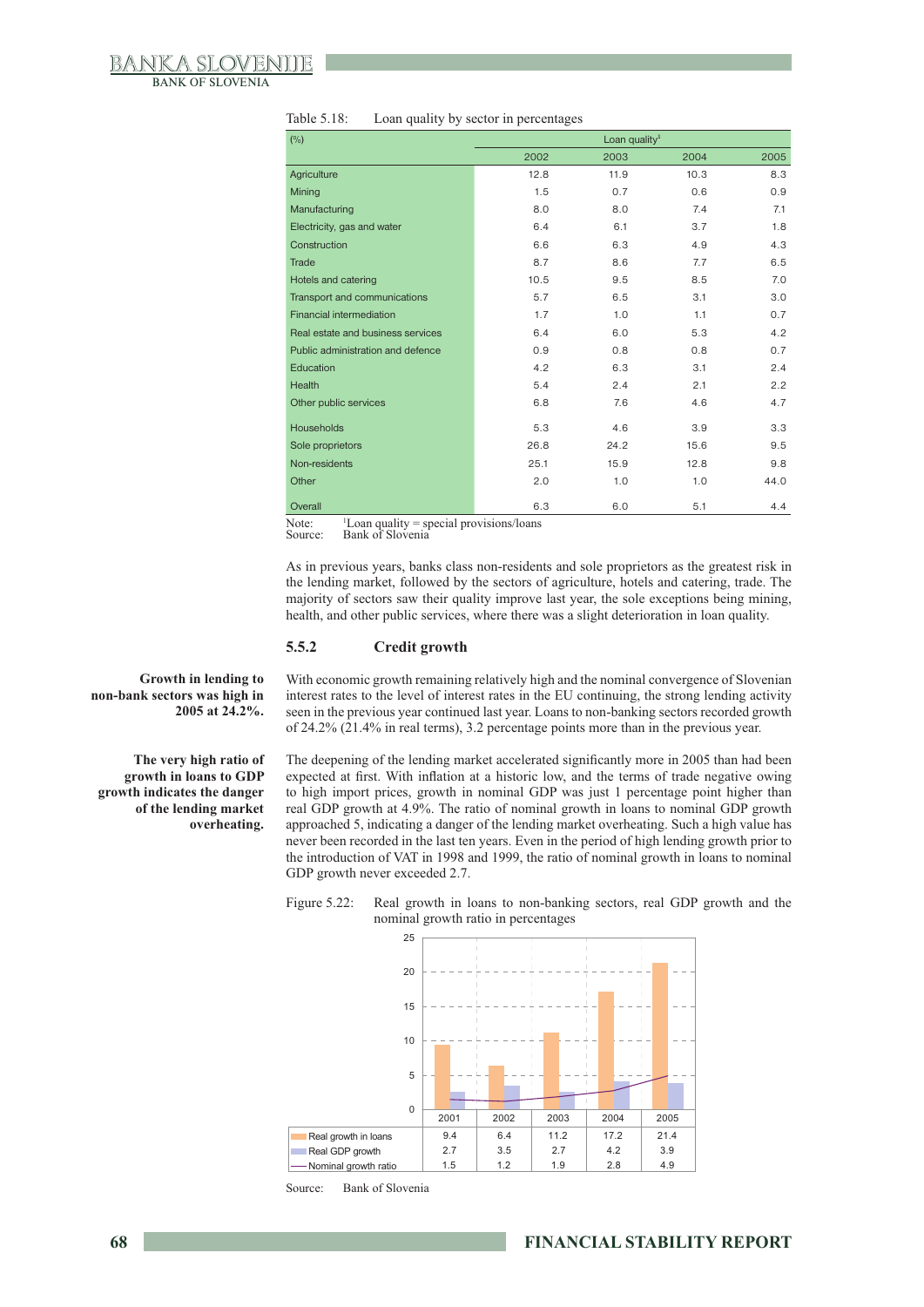# BANKA SLOVENIJE BANK OF SLOVENIA

The proportions among individual banking groups of nominal growth in loans to nonbanking sectors were more or less the same in 2005 as in the previous year. The foreign banks continued to record the highest growth: in 2005 the rate was 37.7%, similarly as in the previous year it was around 13 percentage points higher than the banking sector average. The lowest growth in loans to non-banking sectors last year was recorded by the large banks, which at 19.7% was more than 2 percentage points higher than in 2004 but still 4.5 percentage points lower than the system average. Small banks year-on-year growth in loans remained at the system level.

**The foreign banks are still recording the highest growth in loans to non-bank sectors.** 



With the increase in competition in individual segments and increasing concentration in lending portfolios, banks have begun to focus more on segments where they have previously had a lower profile. Thus in 2005 the highest rates of growth in loans were recorded by sectors to which exposure was lowest. Particularly worthy of note is the growth of close to 50% in loans to sole proprietors and non-residents. Growth in loans to the education, agriculture and mining sectors was also very high. With the exception of loans to nonresidents, which account for 4.4%, none of the aforementioned sectors, including sole proprietors, accounts for even 1% of the banking system's lending portfolio.

| Table 5.19: | Year-on-year growth in loans by sector in percentages |  |  |
|-------------|-------------------------------------------------------|--|--|
|             |                                                       |  |  |

|                                   |         |        | Growth rate (%) |         |         |
|-----------------------------------|---------|--------|-----------------|---------|---------|
|                                   | 2001    | 2002   | 2003            | 2004    | 2005    |
| Agriculture                       | 10.4    | 23.1   | 19.8            | 12.1    | 39.3    |
| Mining                            | 47.7    | $-6.3$ | 44.0            | 16.4    | 36.0    |
| Manufacturing                     | 25.8    | 14.7   | 25.3            | 18.7    | 18.0    |
| Electricity, gas and water        | $-8.6$  | $-0.7$ | $-25.9$         | $-6.8$  | 6.9     |
| Construction                      | 16.6    | 16.2   | 8.2             | 34.6    | 15.1    |
| Trade                             | 21.6    | 12.1   | 11.7            | 21.2    | 22.5    |
| Hotels and catering               | 28.2    | 18.3   | 6.5             | 21.6    | 23.9    |
| Transport and communications      | 49.5    | 5.4    | 6.3             | $-9.0$  | 9.7     |
| <b>Financial intermediation</b>   | 12.2    | $-0.7$ | $-4.0$          | 37.5    | 35.6    |
| Real estate and business services | 16.0    | 13.5   | 42.1            | 28.6    | 41.8    |
| Public administration and defence | $-9.6$  | 36.4   | $-6.8$          | $-9.8$  | 17.4    |
| Education                         | 0.1     | 17.1   | $-35.2$         | 134.9   | 105.8   |
| Health                            | 30.7    | 9.6    | 24.4            | 43.1    | 24.8    |
| Other public services             | 29.3    | 9.2    | 9.4             | 48.0    | $-10.0$ |
| <b>Households</b>                 | 8.2     | 7.9    | 10.7            |         | 25.6    |
|                                   |         |        |                 | 21.2    |         |
| Sole proprietors                  | $-32.2$ | 53.2   | 46.4            | $-26.7$ | 51.7    |
| Non-residents                     | 11.2    | 61.0   | 38.7            | 45.2    | 49.5    |
| Other                             | $-6.1$  | 38.5   | $-4.0$          | $-4.4$  | $-98.0$ |
| Overall                           | 15.7    | 10.9   | 11.9            | 22.0    | 25.4    |

Source: Bank of Slovenia

Among the sectors that account for a significant proportion of the lending portfolio, in 2005 banks recorded very high growth in loans to the sectors of real estate and business services (41.8%) and financial intermediation (35.6%).

**High growth in loans to the sectors of financial intermediation, and real estate and business services.**

# **FINANCIAL STABILITY REPORT 69**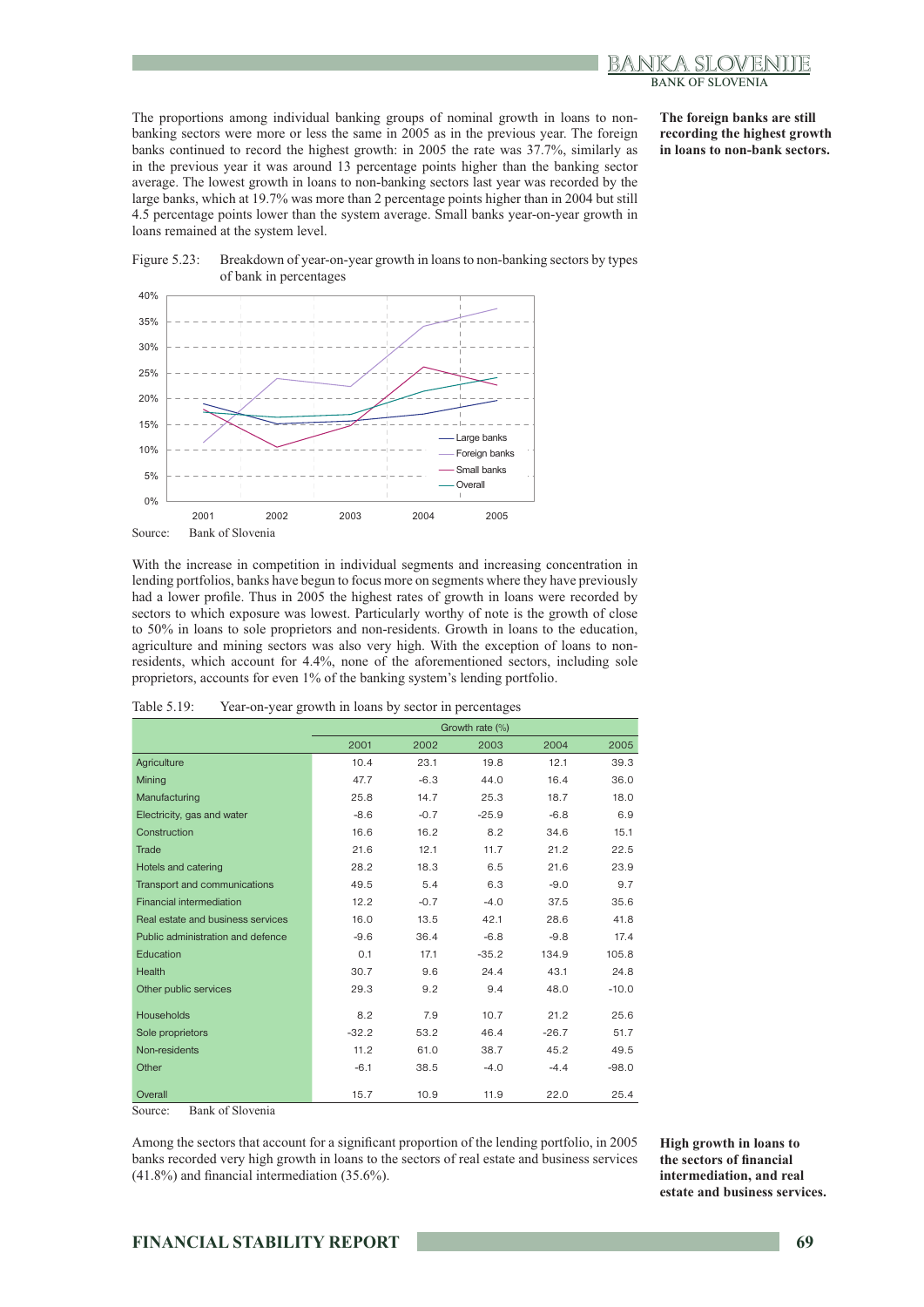BANKA SLOVENII BANK OF SLOVENIA

> The financial intermediation sector recorded very high growth of 12.7% in value added in 2005. This growth was too high for other sectors to be able to follow. There is a large group of nine sectors where growth in value added is between 3% and 5%, which indicates the continuation of good economic conditions last year. These include the three sectors (real estate and business services, manufacturing, and trade) that together with financial intermediation account for the majority of the banking system's lending portfolio (actually 60%). Growth in loans to the manufacturing and trade sectors (18% and 22.5%) was slightly lower than for the other two sectors, but was still solid, and at the level of the previous year.

> Figure 5.24: Year-on year growth in loans in 2005 and credit portfolio structure in terms of sectors in percentages



Source: Bank of Slovenia

**A slowdown in growth in loans to the construction sector.**

Last year's growth in loans to the construction sector was considerably lower than in 2004. At 34.6%, growth was particularly high in 2004, as a result of increased demand for the services of construction companies caused by infrastructure projects and the maturity of the first National Housing Saving Scheme. Growth in 2005 returned to the level seen in previous years, at 15.1%.

### **5.5.3 Large exposures**

**Concentration in the banking system's credit portfolio is increasing.**

High growth in loans to non-banking sectors and slow growth in both balance sheet capital and regulatory capital was reflected in an increase in the number of large exposures.<sup>54</sup> By the end of 2005 the number of large exposures had risen to 305, the highest number in the last five years. Banks recorded 52 more large exposures than at the end of the previous year, a 21% increase.

| Table 5.20: |  | Total large exposures per regulatory capital in percentages |  |
|-------------|--|-------------------------------------------------------------|--|
|             |  |                                                             |  |

|                                                                   |      |      |      |      |      | $2001 - 2005$ |            |         |
|-------------------------------------------------------------------|------|------|------|------|------|---------------|------------|---------|
|                                                                   | 2001 | 2002 | 2003 | 2004 | 2005 | Min           | <b>Max</b> | Average |
| Total large exposures to capital (%)                              | 208  | 195  | 214  | 196  | 227  | 189           | 227        | 207     |
| Number of large exposures                                         | 280  | 256  | 296  | 253  | 305  | 238           | 305        | 274     |
| Number of banks with large exposures of more than 300% of capital | 5    | Δ    | 4    | 3    | 5    |               |            | 3.8     |
| ___                                                               |      |      |      |      |      |               |            |         |

Source: Bank of Slovenia

<sup>54</sup> A large exposure is an exposure of a bank to an individual person that reaches at least 10% of the bank's capital. A bank's exposure to an individual person includes balance sheet and traditional offbalance-sheet asset items, including special items for derivatives.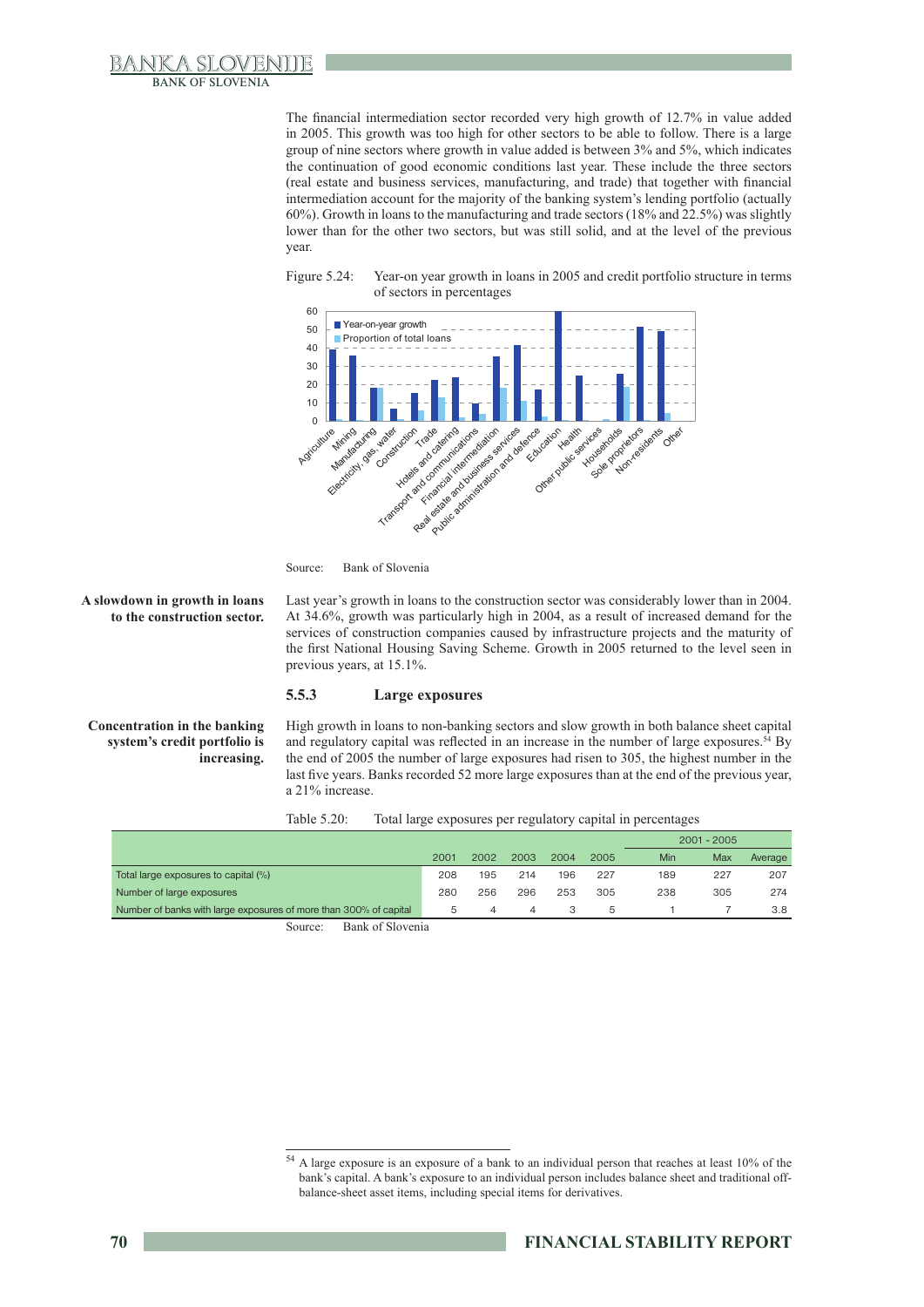

**Increased concentration at** 

### Figure 5.25: Large exposures in the banking system





Concentration in the banking system's lending portfolio is increasing not just in terms of number, but also in terms of volume. The total of all large exposures was equivalent to 227% of the banking sector's regulatory capital in 2005, up 31 percentage points from the previous year. At five banks the total of large exposures exceeded 300% of their capital.

The number of large exposures at banks increased throughout the year, with the small banks recording the largest increase. There was an increase of 35 in the number of large exposures at the small banks, which accounted for 67% of the increase in the sector as a whole. The small banks ended the year with 143 large exposures. Given their smaller capital, the small banks can be expected to have more large exposures. Therefore, during time of higher credit demand, the small banks rapidly reach the threshold of large exposure. Even at the large banks the number of large exposures began to rise rapidly in the second half of the year. They ended the year with 91 large exposures, an increase of 12 from the previous year. In contrast to domestic banks, many of the foreign banks underwent recapitalisations in 2005. The capital increases meant that portfolio concentration decreased considerably, and this has been lowest at the foreign banks for two years now. The foreign banks had 71 large exposures at the end of the year, five more than in 2004.

The large banks and foreign banks achieve similar levels for their ratio of total large exposure to regulatory capital. The total of large exposures is equivalent to 210% of regulatory capital at the large banks and 219% at the foreign banks. There was a sharp increase in this ratio at the small banks, where the figure of 336% was 66 percentage points higher than in 2004.

The increase in the number and volume of large exposures, particularly at the small banks, could in the event of a deterioration in the economic conditions increase the likelihood of disruptions to their performance, even if only a few major customers go bankrupt.



Figure 5.26: Number of large exposures and ratio of total large exposures to capital at different groups of banks in percentages

Source: Bank of Slovenia

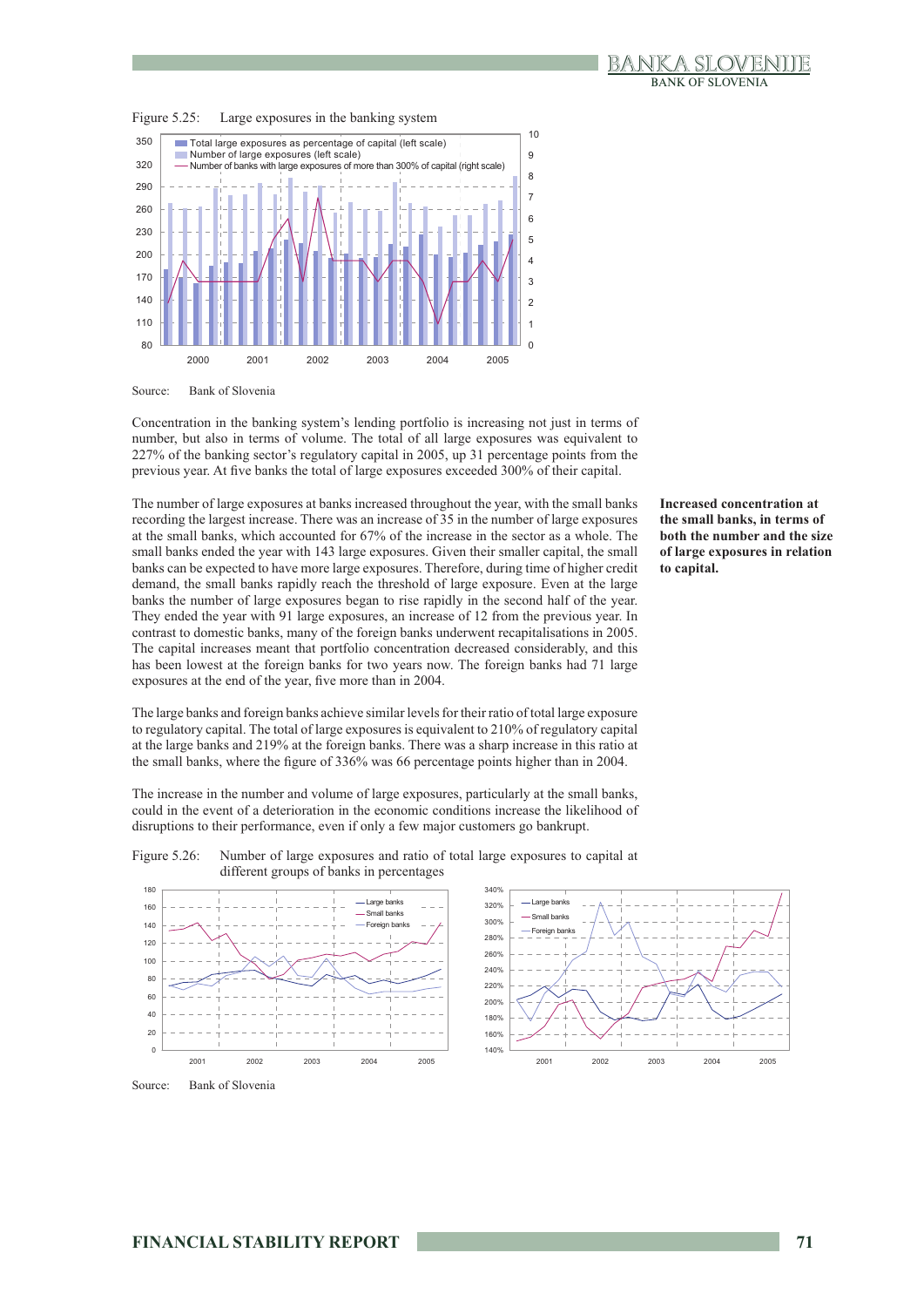. SLOVENIT BANK OF SLOVENIA

### **5.5.4 Portfolio diversification**

**A decrease in the proportion of exposure to the central bank on account of an increase in exposure to the rest of the world.**

In 2005 banks continued to reduce their exposure to the central bank and to increase their exposure to the rest of the world, this to a great extent involving the transfer of funds from central bank securities to foreign securities. Exposure to the two segments had equalised by the end of the year at 12.5% of total exposure.<sup>55</sup> Banks exposure to companies and other financial organisations (OFOs) has fluctuated around 46% of total exposure since the middle of 2004, while exposures to other segments have been very stable for a longer period.





Source: Bank of Slovenia

**Concentration was highest in bank exposure to the government.**

Exposure concentration in 2005 was highest in banks exposures to government institutions, where the proportion accounted for by the 20 largest exposures is only slightly larger than the proportion accounted for by the ten largest. Concentration is lowest for companies and OFOs, with the difference between the proportions of total banks exposure in this segment accounted for by the ten largest and the 20 largest exposures amounting to 3.9 percentage points last year.

**Bank exposures to companies are determined more by the sector that the companies operate in than by company size.** The largest banks exposures to companies are not the exposures to the largest companies. The ten companies to which banks are most exposed include only three of the ten largest companies in terms of the size of their total assets. Banks exposures to companies are determined more by the sector that the companies operate in than by company size. The largest exposures are to individual companies in the trade and manufacturing sectors, followed by companies in the real estate and business services sector (including holding companies), the construction sector and the transport and communications sector.





Source: Bank of Slovenia

55 In addition to loans, exposure includes securities, off-balance-sheet exposure, claims for interest and other items.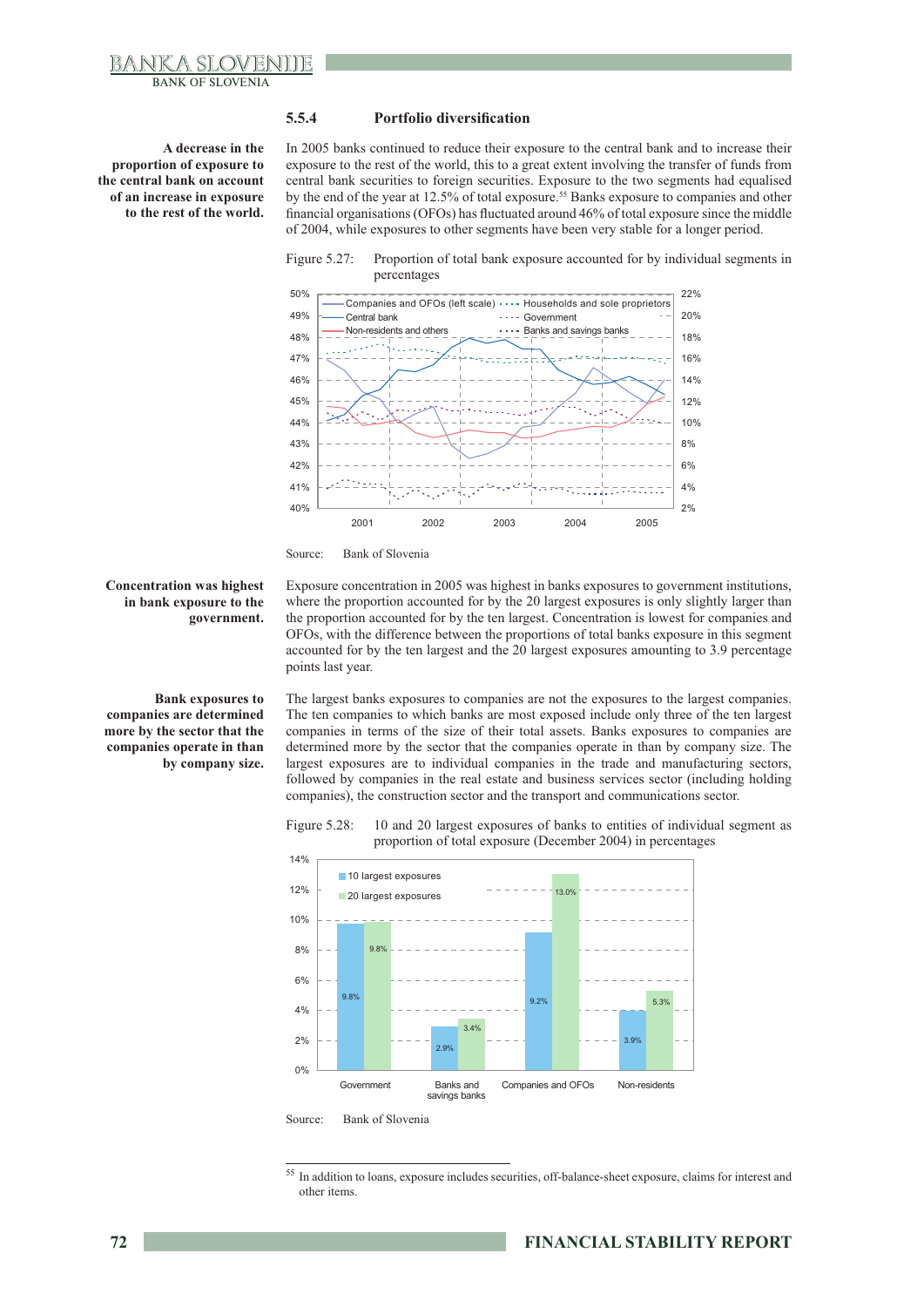### **Structure of loans by sector or customer segment**

Slovenian banks approve most loans to the sectors of financial intermediation, manufacturing, trade, and real estate and business services. The proportion of loans to households is also large. Figures for the structure of loans by sector indicate that banks have a large proportion of credit exposure to sectors that are cyclical, which increases the banks' sensitivity to credit risk in terms of the phase of the economic cycle.

**Slovenian banks approve most loans to sectors closely tied to the phase of the economic cycle.**

| Table 5.21: | Loan structure by sector in percentages |  |  |  |  |
|-------------|-----------------------------------------|--|--|--|--|
|-------------|-----------------------------------------|--|--|--|--|

|                                   |       | Proportion of total loans (%) |       |       |
|-----------------------------------|-------|-------------------------------|-------|-------|
|                                   | 2002  | 2003                          | 2004  | 2005  |
| Agriculture                       | 0.7   | 0.7                           | 0.6   | 0.7   |
| Mining                            | 0.2   | 0.3                           | 0.3   | 0.3   |
| Manufacturing                     | 17.4  | 19.5                          | 18.9  | 17.8  |
| Electricity, gas and water        | 2.0   | 1.3                           | 1.0   | 0.8   |
| Construction                      | 5.7   | 5.5                           | 6.1   | 5.6   |
| <b>Trade</b>                      | 13.2  | 13.2                          | 13.1  | 12.8  |
| Hotels and catering               | 1.9   | 1.8                           | 1.8   | 1.8   |
| Transport and communications      | 6.4   | 6.0                           | 4.5   | 3.9   |
| <b>Financial intermediation</b>   | 17.4  | 14.9                          | 16.8  | 18.2  |
| Real estate and business services | 7.2   | 9.2                           | 9.7   | 10.9  |
| Public administration and defence | 4.5   | 3.7                           | 2.8   | 2.6   |
| Education                         | 0.1   | 0.0                           | 0.1   | 0.1   |
| Health                            | 0.3   | 0.3                           | 0.4   | 0.4   |
| Other public services             | 1.0   | 1.0                           | 1.2   | 0.8   |
| <b>Households</b>                 | 18.8  | 18.6                          | 18.5  | 18.6  |
|                                   |       |                               |       |       |
| Sole proprietors                  | 0.2   | 0.3                           | 0.2   | 0.2   |
| Non-residents                     | 2.5   | 3.1                           | 3.7   | 4.4   |
| Other                             | 0.6   | 0.5                           | 0.4   | 0.0   |
| <b>Total (SIT billions)</b>       | 2,778 | 3,108                         | 3,791 | 4,752 |

Source: Bank of Slovenia

### **Exposure to the rest of the world**

Exposures to foreign banks are the largest exposures to the rest of the world, although exposures to non-residents that are not banks are also increasing.

With Slovenia having joined the EU, Slovenian banks integrating into the European financial system, foreign banks entering the Slovenian market, Slovenian banks expanding to the markets of south-eastern Europe, and bank securities portfolios being shifted from domestic securities to foreign securities, banks exposure to non-residents has begun to rise rapidly. Since the beginning of 2004 exposure to the rest of the world has doubled, and has increased by 58% in the last year alone. At 44.5%, growth in loans to non-residents was almost double the growth in total loans to non-banking sectors. Despite the high growth in loans, the proportion of total exposure to the rest of the world that they account for continued to decrease, reaching 56.5% at the end of the year, down 5.3 percentage points from the previous year.

The abolition of mandatory subscription to Bank of Slovenia foreign currency bills as part of the minimum foreign exchange requirements and the resulting restructuring of securities portfolios from foreign currency bills towards foreign securities is the main reason that exposure to the rest of the world in the form of securities increased by 135% in 2005 alone to account for 28% of total bank exposure to the rest of the world at the end of the year, up from 18.8% a year earlier.

Exposure to EU countries accounts for the majority of exposure to the rest of the world (63.5%). However, despite rapid growth of 45% in exposure to the EU, this proportion was almost 6 percentage points lower than in 2004. The second most important market for Slovenian banks are the countries of the former Yugoslavia. Exposure to this region accounts for just under 20% of total exposure to non-residents, and grew by 97% in 2005

**High growth of 58% in exposure to non-residents, in terms of loans, and even more so in terms of securities.**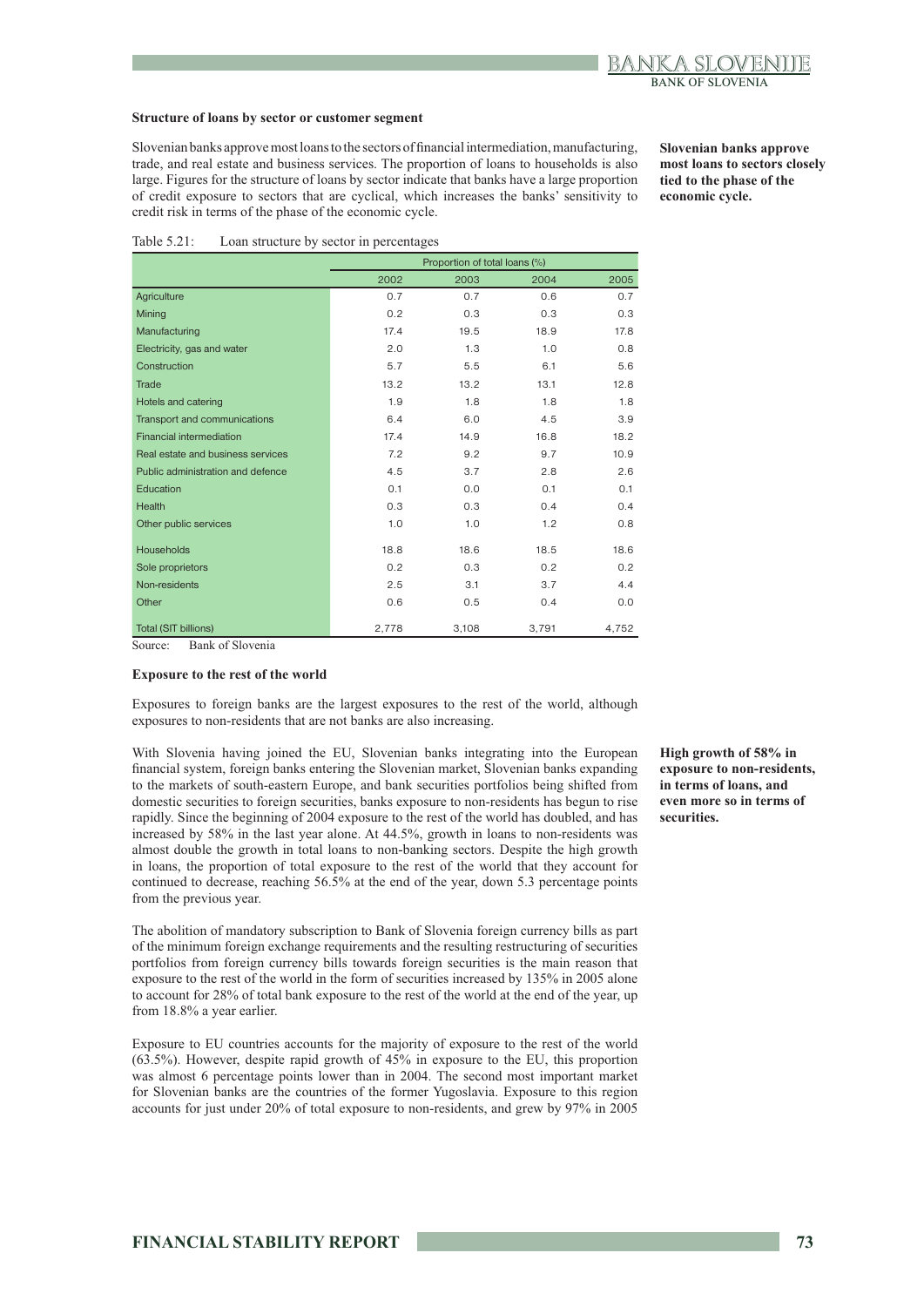. SLOVENIT BANK OF SLOVENIA

> alone. The largest increases were in exposure to the Cefta countries (Bulgaria and Romania) 167% in total, and Efta countries (101%), but together they account for less than 7% of total exposure to non-residents.

Figure 5.29: Banks exposure to non-residents in SIT billions and its structure in percentages



Source: Bank of Slovenia



|                      | 2001                                                                           |                       | 2002  |                       | 2003  |                       | 2004  |                       | 2005    |                       |
|----------------------|--------------------------------------------------------------------------------|-----------------------|-------|-----------------------|-------|-----------------------|-------|-----------------------|---------|-----------------------|
|                      |                                                                                | Amount Proportion (%) |       | Amount Proportion (%) |       | Amount Proportion (%) |       | Amount Proportion (%) |         | Amount Proportion (%) |
| EU15/25 <sup>1</sup> | 338.9                                                                          | 73.1                  | 369.7 | 76.4                  | 350.1 | 67.6                  | 448.4 | 69.3                  | 648.8   | 63.5                  |
| <b>EFTA</b>          | 26.4                                                                           | 5.7                   | 25.6  | 5.3                   | 30.9  | 6.0                   | 28.1  | 4.3                   | 56.5    | 5.5                   |
| Former Yugoslavia    | 24.5                                                                           | 5.3                   | 37.7  | 7.8                   | 65.9  | 12.7                  | 99.5  | 15.4                  | 195.7   | 19.2                  |
| CEFTA <sup>2</sup>   | 5.4                                                                            | 1.2                   | 9.5   | 2.0                   | 12.3  | 2.4                   | 4.2   | 0.7                   | 11.3    | 1.1                   |
| Other                | 68.3                                                                           | 14.7                  | 41.4  | 8.6                   | 58.9  | 11.4                  | 66.9  | 10.3                  | 109.5   | 10.7                  |
| Total                | 463.5                                                                          | 100.0                 | 484.0 | 100.0                 | 518.1 | 100.0                 | 647.2 | 100.0                 | 1.021.7 | 100.0                 |
|                      | Note <sup>.</sup><br><sup>1</sup> Figures for 2004 and 2005 relate to the EU25 |                       |       |                       |       |                       |       |                       |         |                       |

<sup>1</sup> Figures for 2004 and 2005 relate to the EU25.<br><sup>2</sup> Figures for 2004 and 2005 relate to Bulgaria and Romania only.

# Source: Bank of Slovenia

## **5.5.5 Insurance of new loans**

### **Slow growth in unsecured loans.**

A positive change in 2005 was the decline in growth in unsecured loans. In 2005 the eight largest banks approved SIT 1,941 billions of new loans, up 9% in nominal terms from 2004. Growth in loans that have no form of insurance was 1.9% in 2005, compared with 99.6% in 2004. If loans for which bills are issued are classed as unsecured, total growth in unsecured loans in 2005 was 5.7%, compared with 33% in 2004.<sup>56</sup> The proportion of total new loans at the eight largest banks accounted for by unsecured loans fell by 2 percentage points in 2005 to 61.4%.

**New loans with securities collateral are growing fastest.** The greater involvement by non-banking sectors in capital markets and the transfer of their funds from bank deposits to securities is reflected in the structure of insurance for new loans. There was a sharp decrease in 2005 in the amount of new loans insured with bank deposits, while loans with securities collateral, in particular shares and other (not classified) securities, recorded the highest growth. The total amount of new loans with securities collateral grew by 64% last year. This took the proportion of all new loans at the eight largest banks that they account for to 5.2%, having stood at 3.5% in 2004 and 3.6% in 2003.

### **High growth in new loans with real estate collateral.** The most common collateral for insured loans is real estate. Loans with real estate collateral accounted for 12.9% of total new loans in 2005. At 33.7% the growth rate of new loans with real estate collateral was among the highest Growth in new loans where real estate collateral was just one of the forms of insurance was particularly high, the total of such loans in 2005 being 49.8% higher than in the previous year.

<sup>&</sup>lt;sup>56</sup> Bills were issued for the majority of new loans (52.5%), although the bills were largely promissory notes, which meant that they were acting as a means of payment. Loans where bills are used as collateral are therefore classed as unsecured.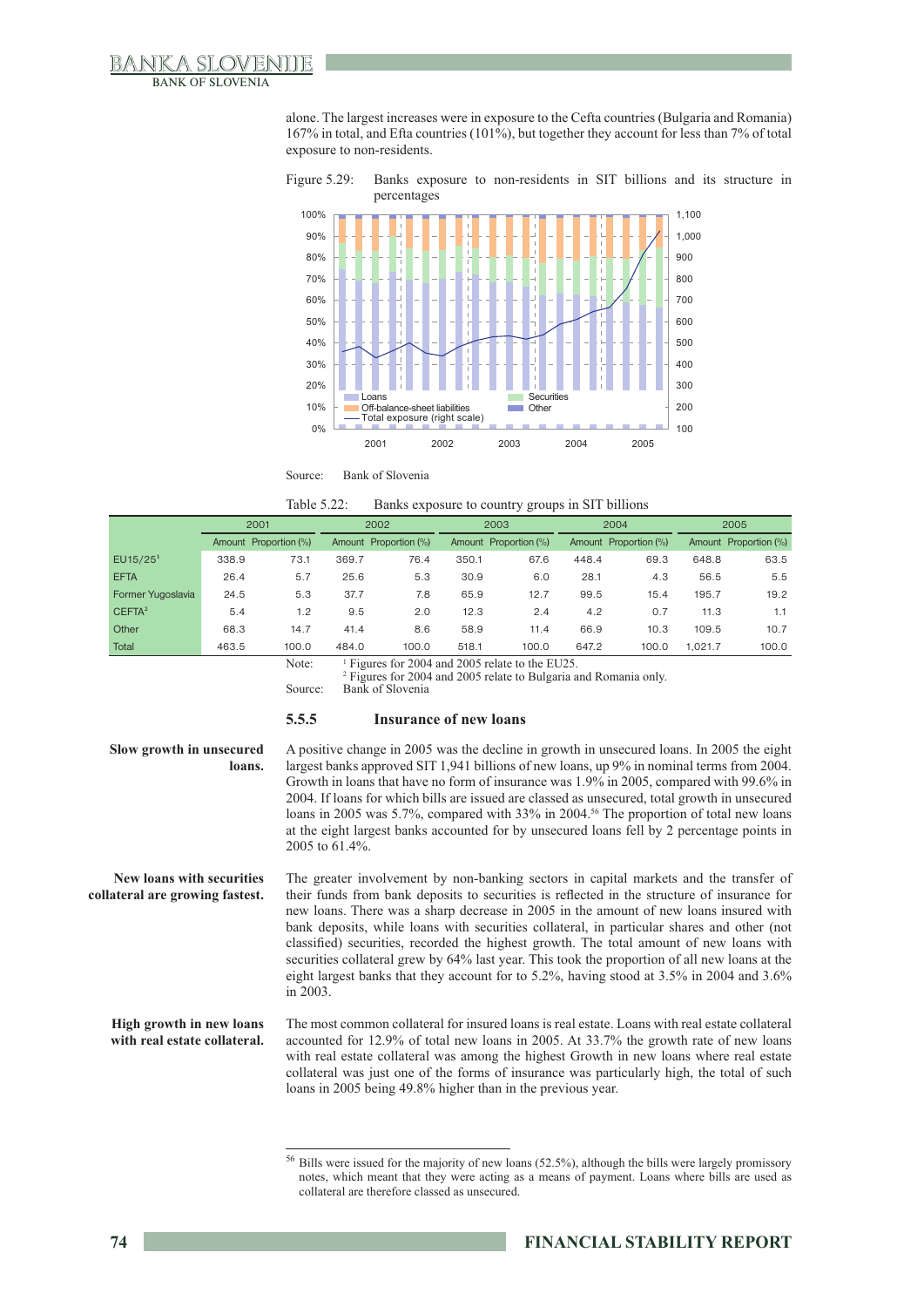Banks reduce their exposure to the risk of changes in the value of collateral when they issue new loans with several forms of insurance. While the volume of new loans with no more than one insurance fell by 0.1% in 2005, the volume of new loans with several insurances increased by 28.5%. New loans with several insurances accounted for 37.6% of total new loans at the eight largest banks last year, compared with just 27.9% in 2003. The most common combination for insured loans last year was a surety and real estate collateral, which accounted for  $0.6\%$  of new loans.<sup>57</sup> The largest number of insurances for a single loan

### **Lower risk with the increase in loans with several forms of insurances.**

BANKA SLOVENIJE

BANK OF SLOVENIA

Table 5.23: Structure of eight largest banks' new loans in terms of type of insurance in percentages

was six, with nine such loans approved by the eight largest banks.

| (%)                                        |                   | All insurance     |                       | Single insurance  |                       | Multiple insurance |                       |
|--------------------------------------------|-------------------|-------------------|-----------------------|-------------------|-----------------------|--------------------|-----------------------|
|                                            | 2004<br>structure | 2005<br>structure | Growth<br>$2004 - 05$ | 2005<br>structure | Growth<br>$2004 - 05$ | 2005<br>structure  | Growth<br>$2004 - 05$ |
| Unsecured                                  | 9.6               | 9.0               | 1.9                   | 14.4              | 1.9                   |                    |                       |
| Unsecured (bills issued)                   | 53.8              | 52.5              | 6.4                   | 57.7              | 0.1                   | 43.8               | 23.3                  |
| Bonds and central bank bills as collateral | 0.1               | 0.0               | $-46.0$               | 0.0               | $-88.4$               | 0.1                | 6.7                   |
| Shares as collateral                       | 1.7               | 2.9               | 83.8                  | 1.1               | 232.5                 | 5.9                | 61.8                  |
| Other securities as collateral             | 1.7               | 2.3               | 49.3                  | 2.0               | 44.8                  | 2.7                | 55.0                  |
| Movable property as collateral             | 3.4               | 3.0               | $-3.5$                | 1.4               | $-26.6$               | 5.5                | 11.3                  |
| Real estate as collateral                  | 10.4              | 12.8              | 33.7                  | 9.8               | 19.7                  | 17.7               | 49.8                  |
| Warranties                                 | 1.1               | 0.7               | $-33.0$               | 0.1               | $-80.7$               | 1.6                | $-0.3$                |
| Bank deposits and certificates of deposit  | 1.5               | 0.8               | $-38.5$               | 0.9               | $-30.1$               | 0.7                | $-50.4$               |
| <b>Insurer</b>                             | 2.6               | 2.5               | 4.0                   | 3.8               | 5.0                   | 0.3                | $-12.8$               |
| <b>Surety</b>                              | 7.7               | 6.4               | $-8.7$                | 4.1               | $-27.8$               | 10.2               | 11.0                  |
| Otherwise insured                          | 6.6               | 7.2               | 20.3                  | 4.7               | $-9.1$                | 11.4               | 54.7                  |
| <b>Total (SIT billions)</b>                | 1.780.5           | 1,941.4           | 9.0                   | 1,210.8           | $-0.1$                | 730.6              | 28.5                  |

Note: All insurance column includes all new loans, single insurance includes those new loans with no more than one insurance, while multiple insurances includes new loans with at least two insurances

Source: Bank of Slovenia

In addition to loans insured with bank deposits and certificates of deposit, which were down 38.5% from the previous year, other categories of net loans that were lower in 2005 than in 2004 were new loans insured with warranties and sureties. The former were down 33% in 2005, and the latter 8.7%.

### **Loans to households**

Loans to households accounted for 9% of new loans at the eight largest banks. There are considerable differences between the structure of insurance for consumer loans and for housing loans.

With banks focusing more on the household segment and competition increasing, the quality of insurance for new consumer loans is deteriorating. Approximately one-third of consumer loans were insured with insurers in 2005. This proportion has fallen sharply in the last two years, primarily on account of an increase in the proportion of unsecured loans. These accounted for 26.9% of the total in 2005, 10.7 percentage points more than in 2003. The proportion of consumer loans insured with deposits is also falling, while loans with real estate collateral are increasing rapidly, although these still only accounted for 3.8% of consumer loans in 2005.

**With competition increasing, the quality of insurance for consumer loans is deteriorating.**

<sup>&</sup>lt;sup>57</sup> There were 331 combinations of insurance of various forms in 2005, 47 less than in the previous year.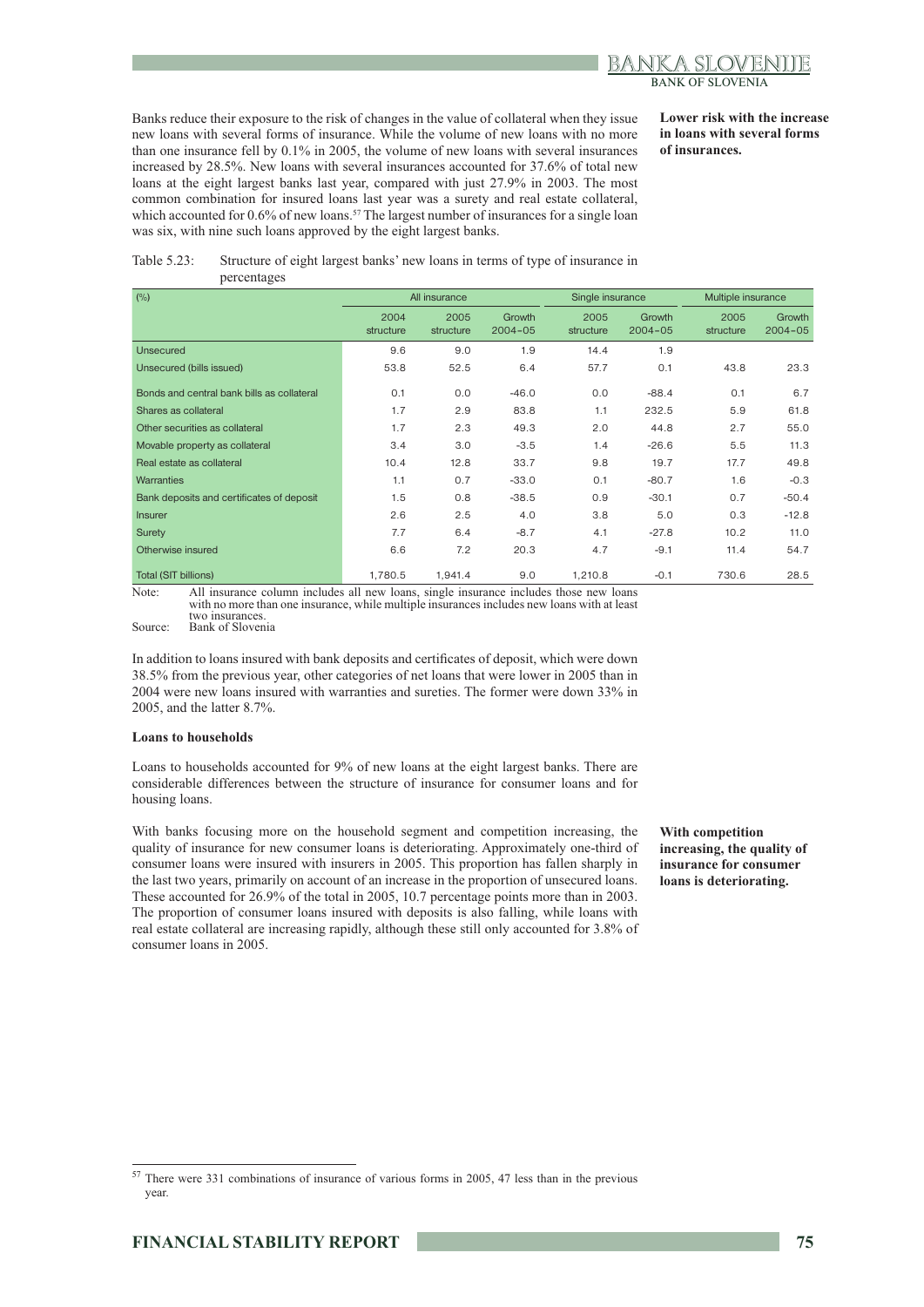A SLOVENI. BANK OF SLOVENIA



Figure 5.30: Structure of insurance for new consumer loans at eight largest banks in

### **Housing loans**

**With the increase in average maturity the proportion of new housing loans with real estate collateral is rising.**

Because banks prefer to insure longer-term housing loans with a mortgage on real estate rather than with an insurer, the lengthening of the average maturity of housing loans is also being reflected in the insurance structure. There has been a sharp increase in the proportion of housing loans insured with a mortgage on real estate, this proportion rising by 10.4 percentage points in 2005. A mortgage on real estate was the most common form of insurance for new housing loans at the eight largest banks in 2005, accounting for 42.2%. The proportion of new housing loans insured at insurers fell sharply, by 13.5 percentage points. According to a survey of banks, the proportion of total (new and existing) household loans insured with real estate collateral rose from 18.7% at the end of 2004 to 24.2% at the end of 2005.

Figure 5.31: Structure of insurance for new housing loans at eight largest banks in percentages



Source: Bank of Slovenia

**The loan to value ratio for real estate is increasing, with the foreign banks achieving a higher ratio than the domestic banks.**

In the survey banks estimate that the loan to value ratio for new housing loans increased from just over 50% in 2001 to 59% in 2005. The loan to value ratio is between 50% and 70% at the majority of banks. However, there are differences between the domestic banks and the foreign banks, in particular the Austrian banks. The loan to value ratio at the domestic banks is just under 57%, while it is 63% at banks under majority foreign ownership (Austrian banks). The loan to value ratio in Slovenia is still lower than in the euro area, where the ratio is estimated at 70% for housing loans.

The rapid growth in housing loans with real estate collateral means that banks' insurance quality is becoming more dependent on price movements on the real estate market. However the loan to value ratio is still relatively low. In addition, banks are combining several forms of insurance for individual loans, so that there is low threat to mortgage loan insurance even in the event of a fall in real estate prices.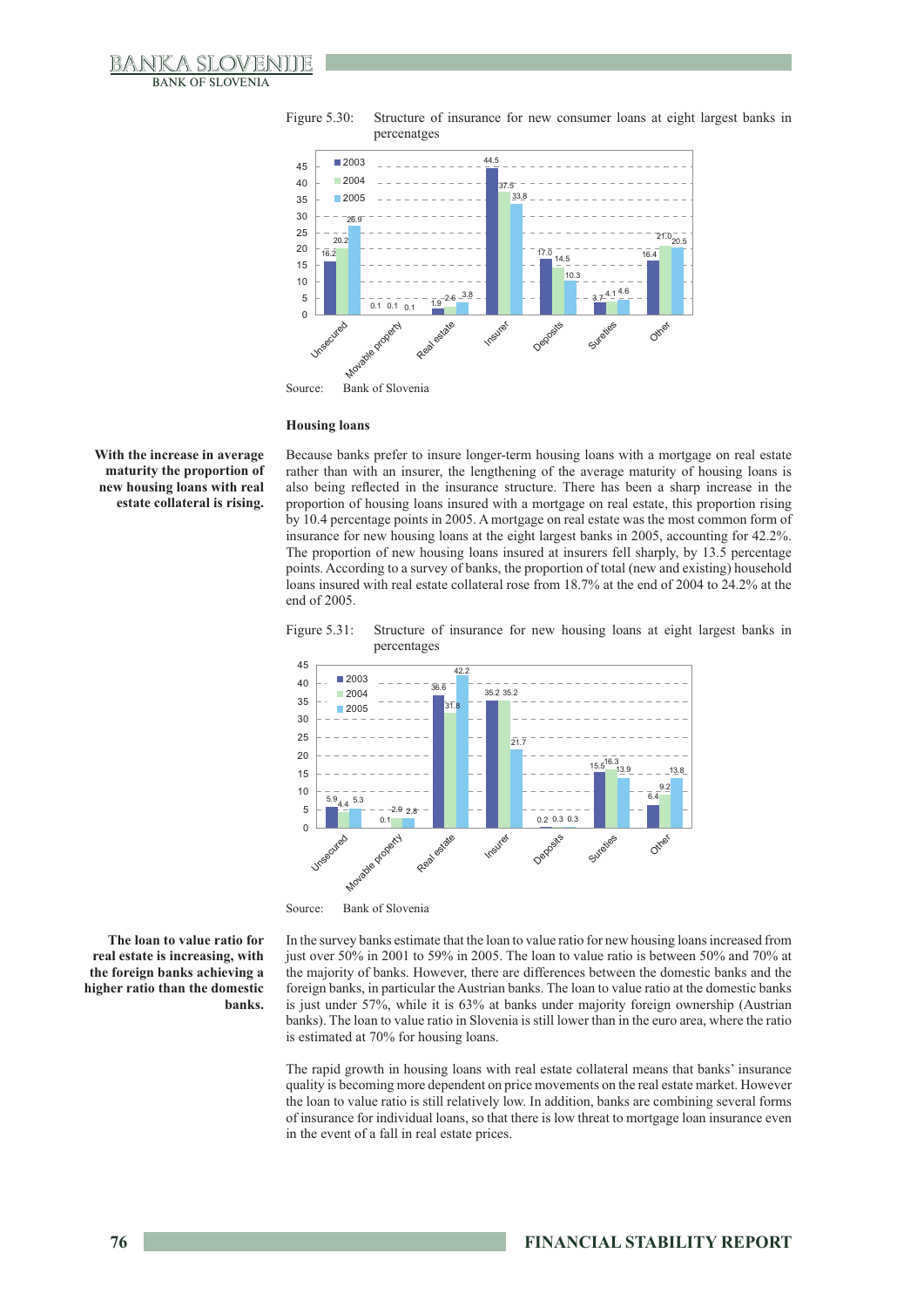# **Corporate loans**

Loans to companies for working capital account for the majority of new loans: these represented 74% of new loans at the eight largest banks in 2005. These are mostly shortterm loans, the vast majority of which are unsecured. The proportion of unsecured loans fell by 0.7 percentage points in 2005, but remains at 70% for new loans for working capital.

The majority of new loans for investments in fixed assets are also unsecured (50% in 2005). As these are usually longer-term loans, the use of real estate collateral is of greater importance, and accounted for 20% of these loans in 2005, with movable property collateral and sureties also among the more important forms of insurance, although neither of these accounts for more than 10% of the total.



**More corporate loans are unsecured than household loans.**

SLOV

BANK OF SLOVENIA

Source: Bank of Slovenia

In contrast to household loans, the use of securities as collateral is becoming more common for corporate loans. This form of insurance accounted for less than 1% of new household loans in 2005, but for 5.7% of corporate loans.

The loan to value ratio for loans with securities collateral is higher than for those with real estate collateral. This is also confirmed by survey results. The average loan to value ratio at the eight largest banks for new corporate loans is 58% for real estate collateral, but 81% for securities collateral.

### **Structure of insurance for new corporate loans in terms of institutional sector**

The structure of new loan insurance varies greatly according to the sector to which the borrower belongs. Companies involved in defence and public administration have by far the highest proportion of unsecured loans from banks. Of the new loans made to this sector in 2005 by the eight largest banks, 74.9% were unsecured. Including the loans insured with bills, 90.5% of all new loans for this sector were unsecured. The sectors of other public services (14.7%) and electricity, gas and water (13%) also have a large proportion of unsecured loans. The institutions and companies in these sectors mostly have government guarantees available to them.

**The proportion of corporate loans with securities collateral is increasing.**

**The loan to value ratio is higher for securities collateral than for real estate collateral.**

**A high proportion of unsecured loans in the sectors of defence and public administration, and electricity, gas and water.**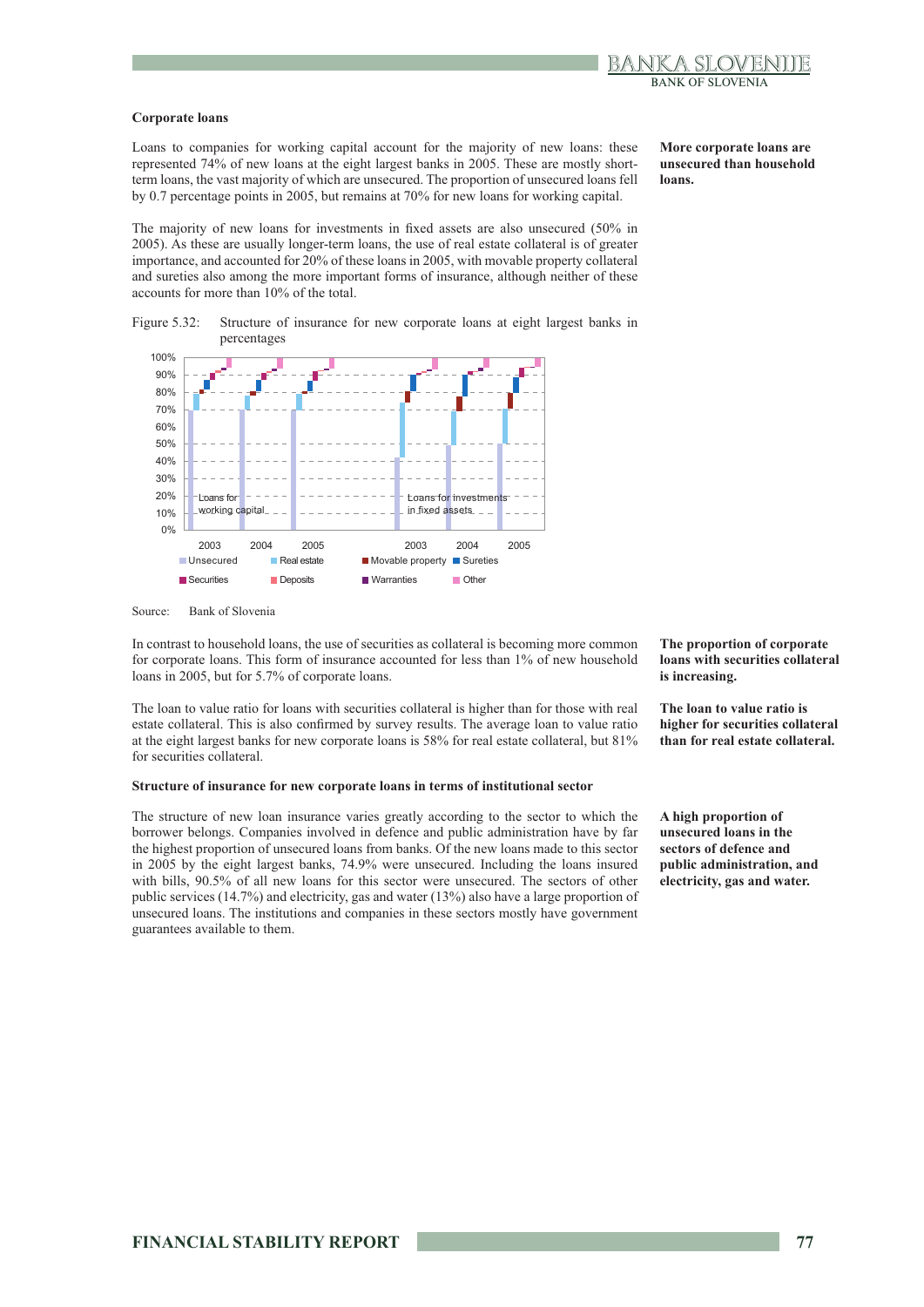# BANKA SLOVENII

BANK OF SLOVENIA

| (%)                               |                                  | <b>Unsecured</b> |                   | Movable<br>property and | Warranties.<br>deposits and |                 |       |
|-----------------------------------|----------------------------------|------------------|-------------------|-------------------------|-----------------------------|-----------------|-------|
|                                   | Unsecured                        | (bills)          | <b>Securities</b> | real estate             | insurer                     | <b>Sureties</b> | Other |
| Agriculture                       | 0.4                              | 60.4             | 8.4               | 21.5                    | 0.3                         | 7.4             | 1.6   |
| Mining                            | 8.5                              | 68.4             | 0.0               | 20.3                    | 0.1                         | 1.0             | 1.6   |
| Manufacturing                     | 4.2                              | 62.0             | 4.2               | 16.0                    | 0.7                         | 7.0             | 5.9   |
| Electricity, gas, water           | 13.0                             | 74.3             | 0.0               | 3.1                     | 0.1                         | 4.8             | 4.6   |
| Construction                      | 1.7                              | 54.8             | 1.2               | 20.8                    | 3.2                         | 6.5             | 11.8  |
| Trade                             | 3.9                              | 64.5             | 1.3               | 16.2                    | 1.4                         | 6.3             | 6.3   |
| Hotels and catering               | 0.5                              | 45.8             | 0.2               | 38.4                    | 1.3                         | 11.0            | 2.9   |
| Transport and communications      | 7.2                              | 55.6             | 0.4               | 22.5                    | 1.0                         | 7.0             | 6.2   |
| Financial intermediation          | 8.2                              | 65.5             | 6.9               | 1.2                     | 1.3                         | 1.2             | 15.8  |
| Real estate and business services | 3.5                              | 54.5             | 19.8              | 11.9                    | 0.8                         | 4.7             | 4.8   |
| Public administration and defence | 74.9                             | 15.6             | 0.0               | 0.5                     | 4.0                         | 5.0             | 0.0   |
| Education                         | 1.0                              | 70.2             | 0.0               | 8.6                     | 2.7                         | 15.7            | 1.7   |
| <b>Health</b>                     | 3.0                              | 59.0             | 0.0               | 20.5                    | 2.7                         | 7.0             | 7.8   |
| Other public services             | 14.7<br>$\sim$<br>$\mathbf{r}$ 1 | 51.4<br>0.01     | 0.4               | 9.6                     | 0.6                         | 11.5            | 11.9  |

Table 5.24: Breakdown of new loan insurance by sector in percentages

Source: Bank of Slovenia

**Banks are approving loans for companies in the hotels and catering sector with real estate collateral and sureties.**

The hotels and catering sector has the lowest proportion of unsecured loans. Only 0.5% of new loans to this sector in 2005 were unsecured. Including loans secured with bills, 46.3% of new loans to the hotels and catering sector were unsecured. These companies mostly use real estate collateral when taking new loans, this form of insurance accounting for 36.5% of their new loans in 2005. Sureties, the second-most important form of insurance, accounted for 11% of new loans to companies in the hotels and catering sector.

Apart from hotels and catering, where 38.4% of new loans were insured with real estate or movable property collateral, only in the sectors of transport, storage and communications, construction, health and mining did this proportion exceed 20%. With the exception of the latter, these are also the sectors where the proportion of unsecured loans is lowest.

 **A high proportion of new loans with securities collateral in the real estate and business services sector.**

**The proportion of unsecured loans decreased in all credit** 

**rating categories.**

The real estate and business services sector also has one of the lowest proportions of unsecured loans. This sector has by far the highest proportion of new loans with securities collateral (19.8% in 2005). The proportion is even higher than the proportion of same type of loans to financial intermediation sector, where it reached 6.9% last year.

### **Structure of forms of loan insurance in terms of credit rating**

Further evidence that banks are focusing more on the quality of insurance comes from the decline in the proportion of unsecured loans in 2005 in all credit rating categories, with those rated C to E recording the largest decline. At 51.7%, the proportion of unsecured loans in these categories in 2005 was down 13.8 percentage points from the previous year. The proportion of loans insured with bills fell sharply, while the proportion of new loans rated C to E without any form of insurance remained practically unchanged. The fall in the proportion of loans rated A without any form of insurance fell further, by 0.8 percentage points to 11.6%. The proportion of loans in the other categories without any form of insurance is significant lower: 0.1% for B-rated loans, and 0.8% for loans rated C to E.

As the proportion of unsecured loans fell, the proportion of loans with real estate and movable property collateral increased in all rating categories, while there was also an increase in the proportion of bad loans insured with sureties or other forms of insurance.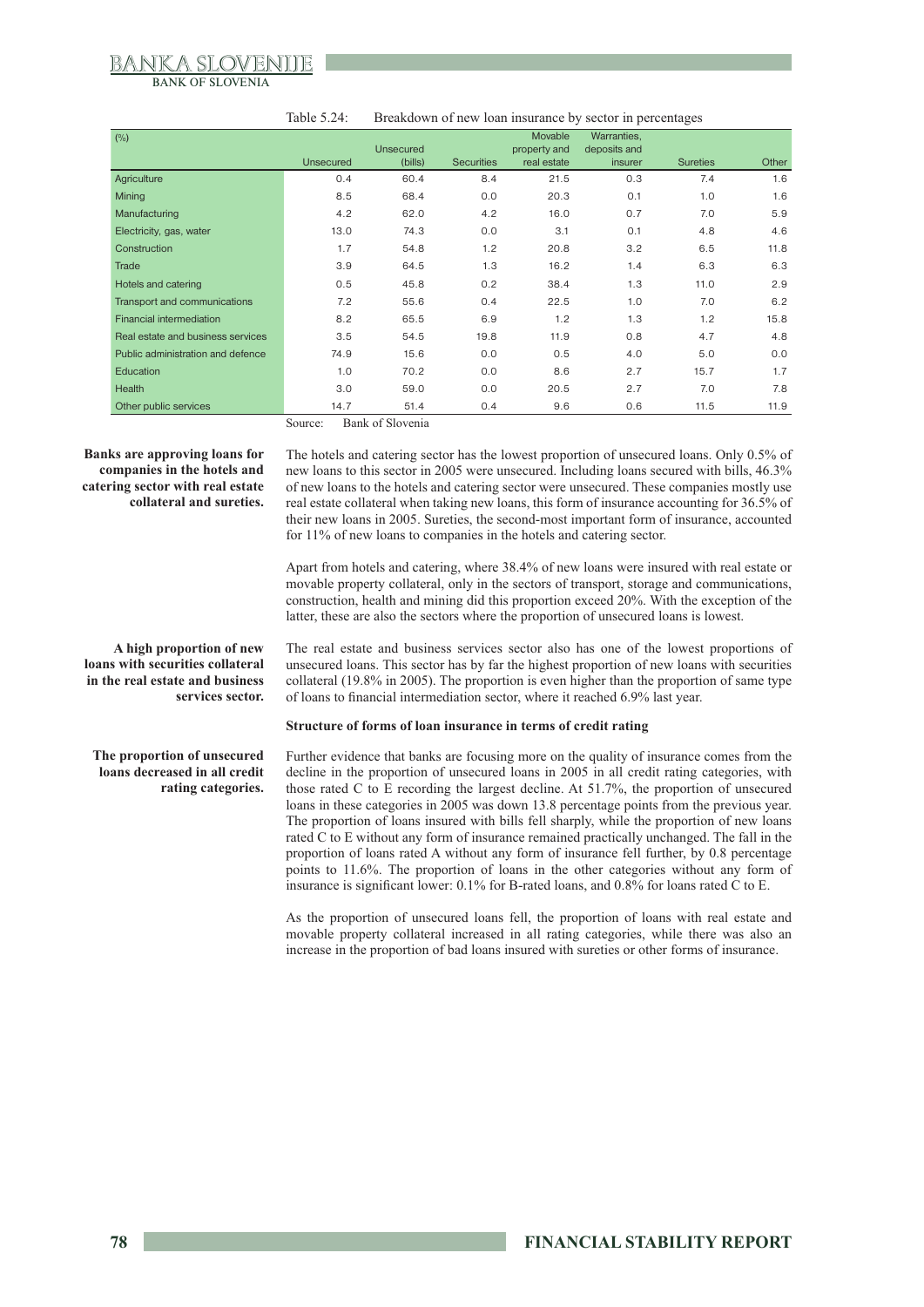NKA SLOVENI BANK OF SLOVENIA



Figure 5.33: Structure of insurance for new loans at eight largest banks by credit rating categories, 2003 to 2005, in percentages

# **5.6 Interest Rate Risk**

The banking system's exposure to interest-rate risk increased in 2005 primarily as a result of imbalance between the maturity structures of assets and liabilities. The average period of change in assets interest rates lengthened considerably more than of liabilities interest rates, exceeding one year for the first time. Banks are increasing the proportion of items tied to variable interest rates on both sides of the balance sheet, thus reducing their exposure to interest-rate risk. Nevertheless banks are sensitive to changes in interest rates, as in the event of a major rise in interest rates the ability of non-banking sectors to service their debts would fall, increasing the banking system's credit risk.

### **Interest rate types**

The replacement of fixed-interest loans with variable-interest loans continued in 2005 at the same pace as in the previous year.

Figure 5.34: Breakdown of interest rate types for new loans by eight largest banks in

**Further growth in the proportion of new loans with variable interest rates.**



Source: Bank of Slovenia

The proportion of new loans at the eight largest banks with a variable interest rate rose by 16 percentage points, the same as in the previous year. While variable-interest loans accounted for just one-quarter of new loans at the eight largest banks in 2003, by the end of 2005 the figure was just below 60%.

The proportion of housing loans with a variable interest rate is even higher. In 2005 only 16% of housing loans had a fixed interest rate, with 11% of them being tied to the TOM base rate.

With variable-interest rate housing loans, banks are transferring interest-rate risk to households. However, a rise in interest rates would make it more difficult for households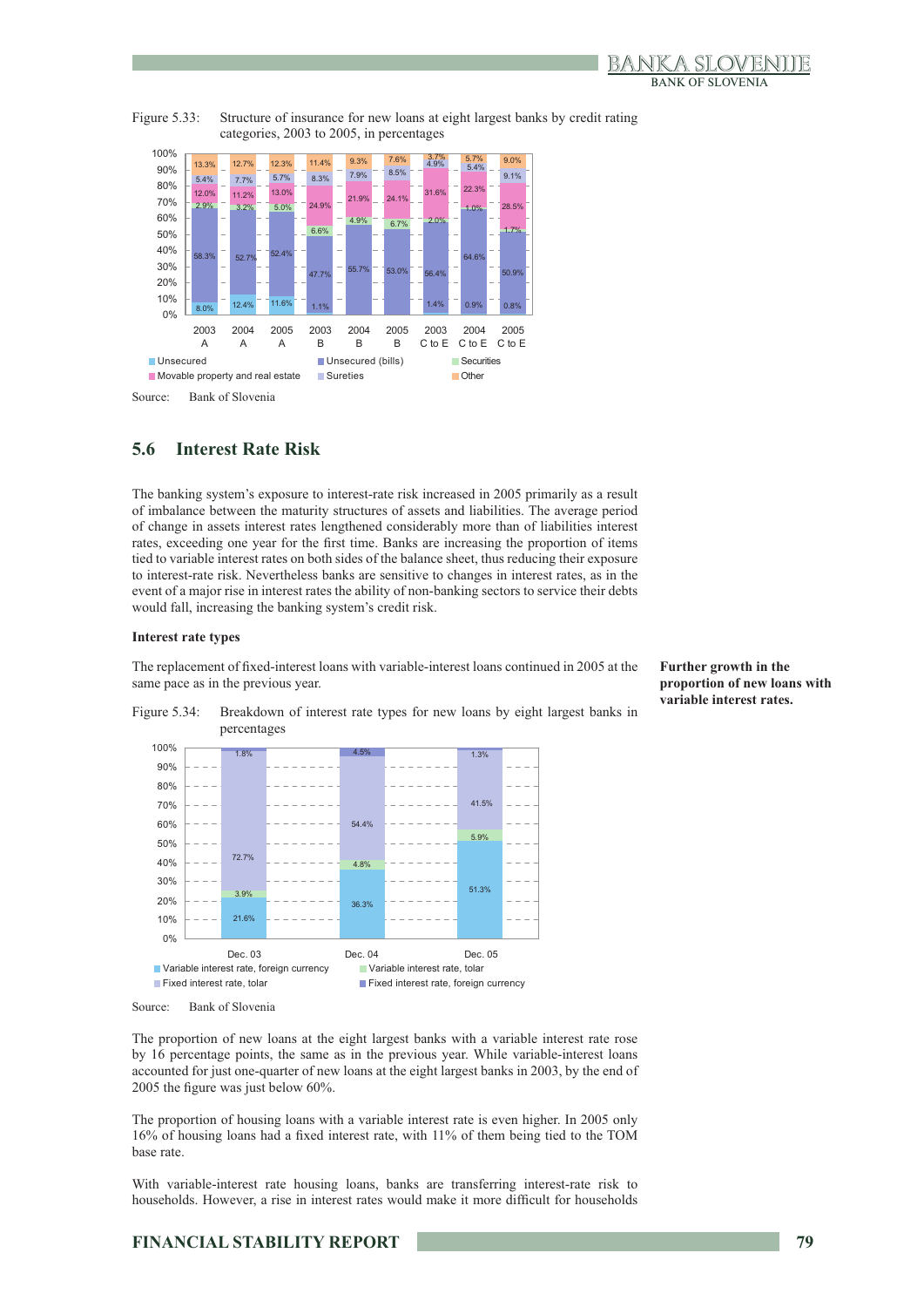BANK OF SLOVENIA

. SLOVENI

to make their loan repayments, which would be reflected in an increase in credit risk at banks.

Table 5.25: Breakdown of new housing loans at eight largest banks by type of interest rate in percentages

| (%)  |                           |      | Fixed interest rate     |       |                  |
|------|---------------------------|------|-------------------------|-------|------------------|
|      | Tolar<br>Foreign currency |      | Foreign currency clause | Tolar | Foreign currency |
| 2003 | 8.6                       |      | 44.8                    | 46.5  |                  |
| 2004 | 15.4                      | 14.0 | 33.5                    | 37.1  |                  |
| 2005 | 7.5                       | 38.0 | 38.8                    | 15.5  | 0.2              |

Source: Bank of Slovenia

Almost 90% of new variable-interest rate loans at the eight largest banks are tied to the EURIBOR, mostly the 6-month EURIBOR. Approximately 8% of new variable-interest loans are tied to the LIBOR for the Swiss franc. New loans tied to domestic reference interest rates account for merely a little over 1% of all new variable-interest rate loans at the eight largest banks, a similar proportion to new loans tied to the LIBOR for the dollar.

**There is a trend of decline in the proportion of loans tied to the TOM base rate.**

Given the long-term nature of loan agreements, the proportion of tolar loans tied to the TOM base rate remains higher than the proportion of deposits with a TOM indexation clause. However the trend is a decline in both. Loans tied to the TOM base rate accounted for 34% of total tolar loans in 2005, but just 11% of deposits. While the proportion of deposits with a foreign currency clause remains relatively stable and negligible, the proportion of loans with a foreign currency clause continues to rise. In 2005 year-on-year growth in the latter was almost 30%, practically double the growth of tolar-denominated loans. Loans with a foreign currency clause already account for more than 20% of tolar loans.

Figure 5.35: Structure of tolar loans and deposits in terms of type of interest rate in percentages



### **Syndicated loans**

### **Syndicated loans are gaining in importance.**

While the foreign banks can obtain financing for their lending activities at their parent banks, the domestic banks (the large banks in particular) have turned towards syndicated loans. After a long period of stability in the volume of syndicated loans, they grew by 137% in 2004, and by a further 57% in 2005. As the average maturity of loans lengthens, banks need for long-term sources of financing is increasing. In two years the average maturity of syndicated loans lengthened by more than 1 year, from 3.8 to 5 years.

The sources of financing that banks are able to obtain also define the conditions under which they approve loans. It is therefore no surprise that almost all syndicated loans are tied to the EURIBOR, mostly the 6-month EURIBOR. The average overall interest rate has remained at a little above 2% for the last three years. The premium on the reference interest rate has fallen considerably, and at 0.19 percentage points is approximately half the level it was in 2003.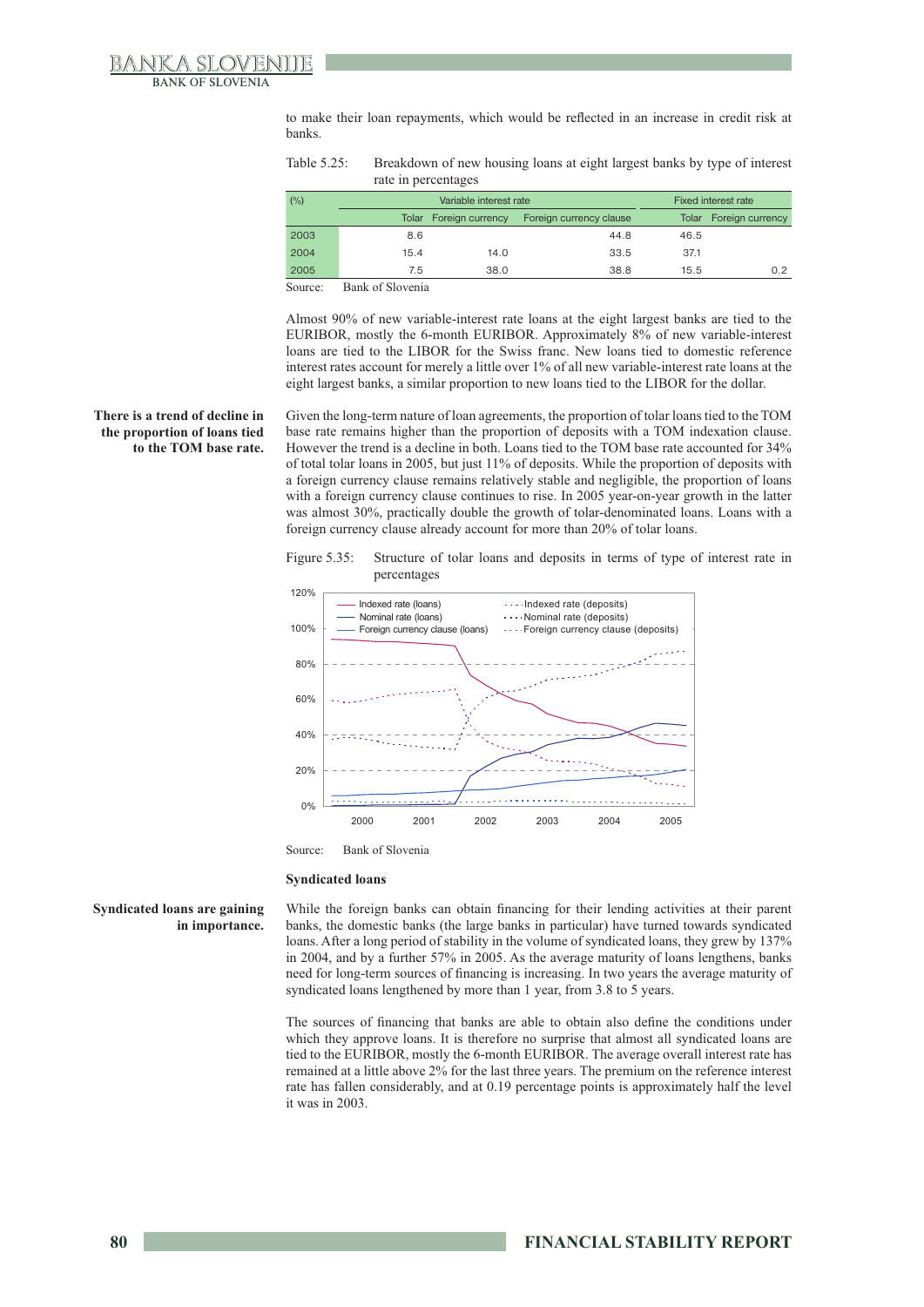# ANKA SLOVENI BANK OF SLOVENIA







Source: Bank of Slovenia

### **Differences between interest-bearing assets and liabilities**

Interest-rate risk derives not just from imbalances between the type of interest on assets and liabilities, but also from the difference in the amount of interest-bearing assets and liabilities. Interest-bearing assets averaged SIT 5,965 billions in 2005, up SIT 900 billions or 17.8% from the previous year. Interest-bearing liabilities rose by slightly more in relative terms. They were up 18.9% or SIT 880 billions in 2005 and amounted to SIT 5,534 billions. The difference between average interest-bearing assets and liabilities in 2005 stood at SIT 430 billions, a rise of SIT 20 billions from the previous year.

The effect of a permanent change in interest rates of 1 percentage point in 2005 would not have differed significantly from the effect projected in the previous year. The difference between interest-bearing assets and liabilities, which remains slightly above SIT 400 billions, means that a 1 percentage point change in interest rates would be reflected in a change in net interest income of around SIT 4 billions in the same direction. Greater differences would be seen in the short term, which can be explained by the average period of change in interest rates.

### **Average period of change in interest rates**

The rapid growth in loans and lengthening of average maturity is being reflected in the lengthening of the average period of change in assets interest rates. This was extended by a further 1.4 months in 2005 to reach 12.3 months, thus exceeding one year for the first time. The average period of change in liabilities interest rates is also lengthening, the increase of 0.9 months to 5.8 months being attributable in particular to the rapid growth of liabilities to foreign banks. The slow growth in deposits and the shift towards shorter maturities or sight deposits is not having a beneficial effect on the closure of the gap between the average periods of change in assets and liabilities interest rates, which rose by 0.6 months in 2005 to 6.6 months.

**High growth in interestbearing assets and liabilities, but no rise in interest-rate risk on this account.**

**The average period for a change in interest rates is lengthening faster on the assets side than on the liabilities side.**



Figure 5.37: Average period for change in interest rates in months

Source: Bank of Slovenia

Only one bank still had a longer average period of change in interest rates on the liability side than on the asset side in 2005. Five banks saw the average period of change shorten on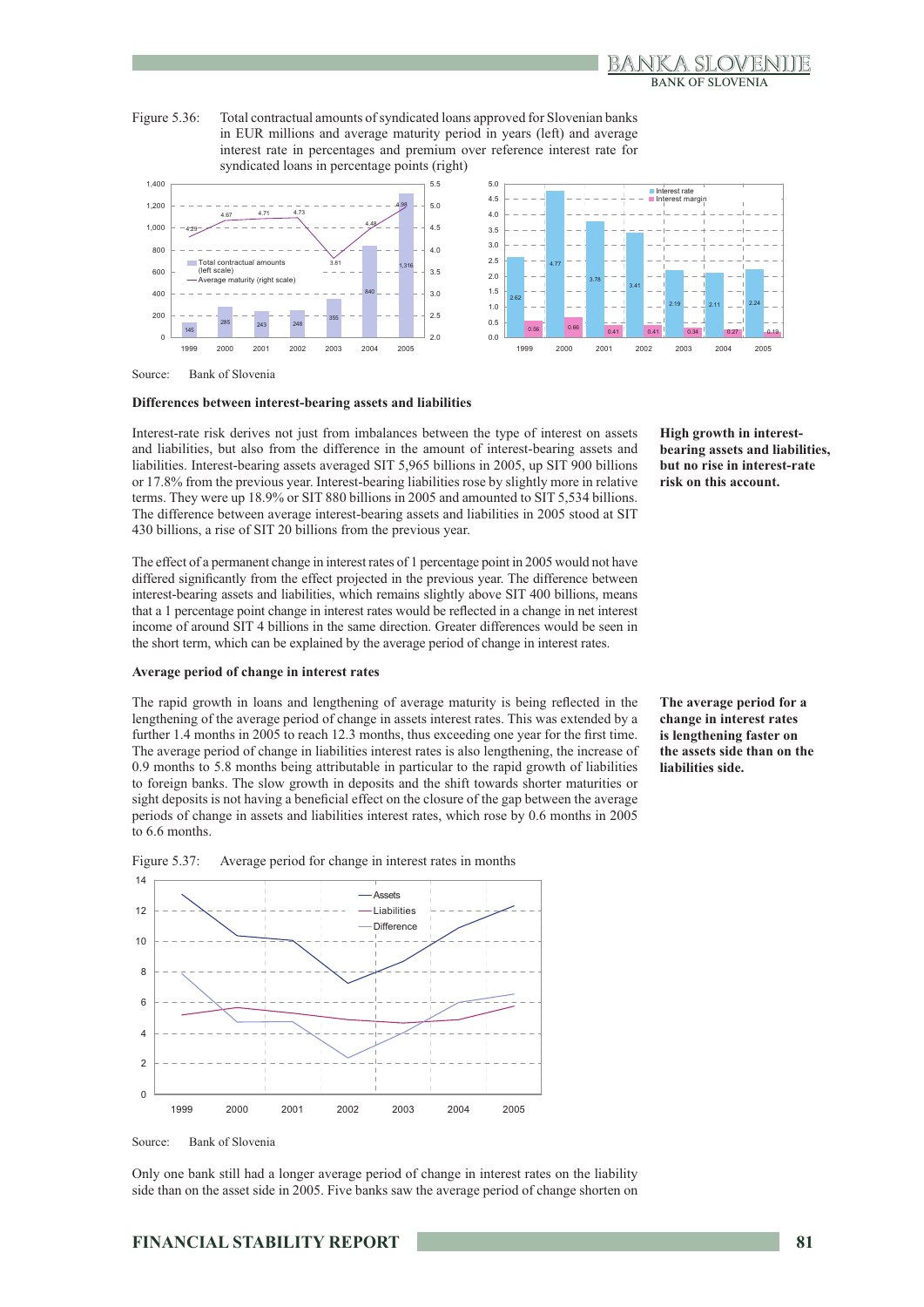

**The smaller foreign banks have a particularly long average period of change in interest rates.**

both the asset side and the liability side, while six others saw the average period shorten on the liability side alone. These were mostly the foreign banks and the large domestic banks.

There is significant variation within the group of foreign banks. The larger foreign banks, which have been on the market for some time, have similar average periods of changes in interest rate to those of the large domestic banks. The small foreign banks, which are only entering the market, have strong support from their parent banks in securing long-term sources of financing.These banks are focusing on loans to non-banking sectors. Thus a large number of the smallest foreign banks are achieving an average period of change in interest rates that exceeds four years, on either the asset side or liability side, or on both.

The average period of change in assets interest rates at the foreign banks rose by 3.7 months in 2005, while that for liabilities interest rates rose by 3.1 months. The gap between the average periods of change in assets and liabilities interest rates was 0.6 months higher in 2005 at 5.1 months. If the average periods are not weighted with the interest-bearing assets or liabilities at each bank, but merely the ordinary averages are considered, the average period of change in assets interest rates at the foreign banks lengthened by 14.3 months in 2005, while that for liabilities interest rates lengthened by 9.5 months, expanding the gap by almost 5 months.

There was also a sharp lengthening in the average maturity of interest-bearing assets at the small banks: it rose by 3.1 months in 2005, and at 13.7 months was the longest among all groups of banks. The average period of change in liabilities interest rates is also longest at the small banks, but at 7.5 months it is only 0.2 months longer than at the foreign banks. At 7.1 months, the gap between the average periods of change in assets and liabilities interest rates is largest at the large banks. The size of the gap comes from much shorter maturity of interest bearing liabilities compared to other groups of banks: at 5 months it is more than 2 months shorter than at smaller or foreign banks.

Figure 5.38: Average period of change in assets and liabilities interest rates by groups of banks in months



### Source: Bank of Slovenia

Considering the average period of change in interest rates at the end of 2005, the banking sector is more exposed in the short term to a rise in interest rates. With the period of change in liabilities interest rates considerably shorter than that of assets interest rates, banks' interest expenses would respond sooner to a change in interest rates than interest revenues. In the event of a one-year rise in interest rates by 1 percentage point,<sup>58</sup> net interest income in one year would fall by nearly SIT 32.5 billions, and the net interest margin by approximately 0.5 percentage points, other conditions remaining the same.

Taking into account the simplified calculation of the average period of change in interest rates for the banking system, the exposure of banks to interest-rate risk therefore increased, as in 2004, given the same rise in interest rates of 1 percentage point, net interest income would have fallen by just SIT 24.9 billions and the interest margin by only 0.47 percentage points.

**The banking sector is exposed to a rise in interest rates in the short term.**

**A rise in interest rates by 1 percentage point would reduce net interest income by SIT 32.5 billions (SIT 24.9 billions last year), and the interest margin by 0.5 percentage points (0.47 percentage points last year).**

<sup>58</sup> Interest rates rise by 1 percentage point and return to the previous level after a period of one year.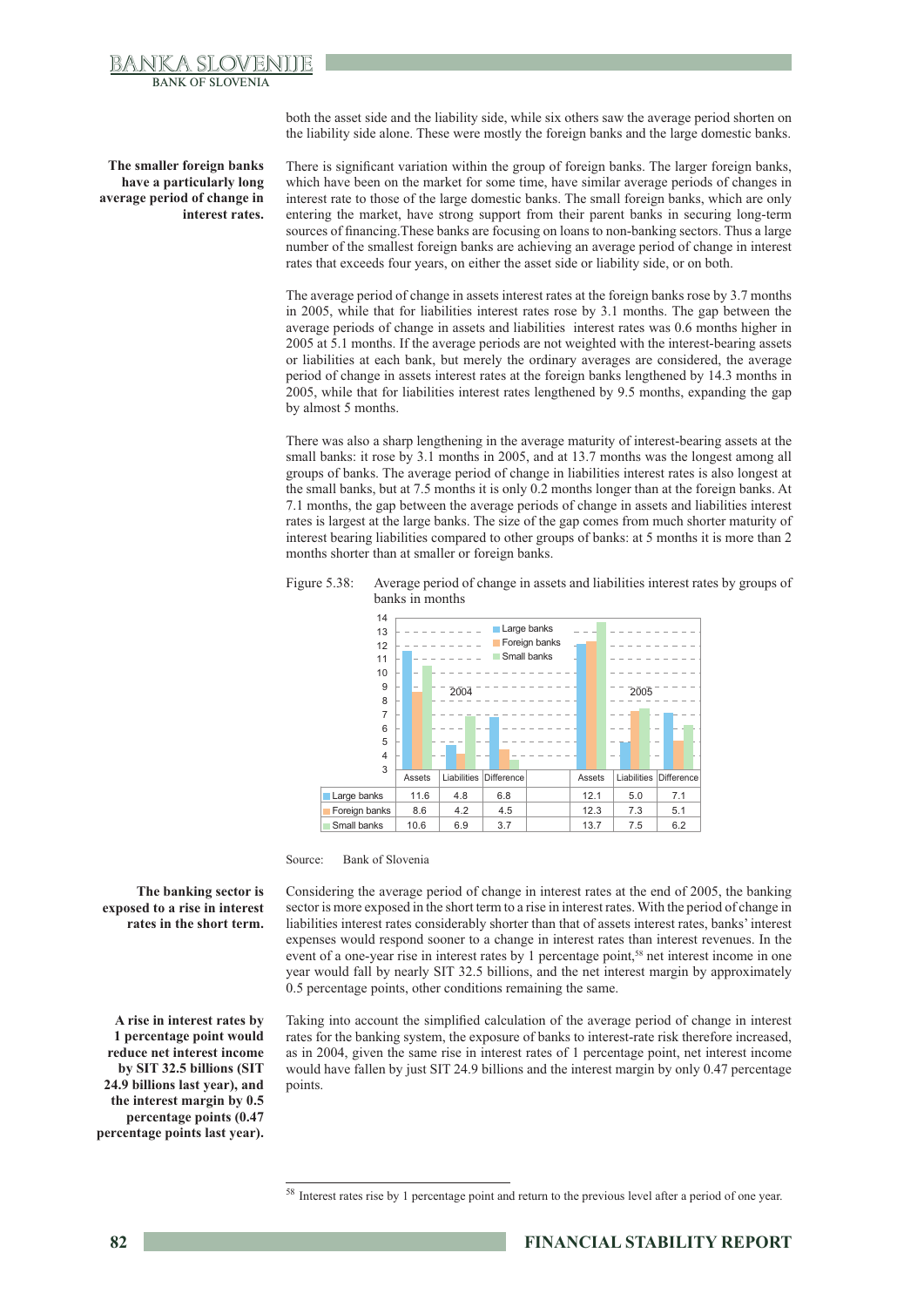



Source: Bank of Slovenia

### **Box 5.3: Change in interest-rate risk during the introduction of the euro**

In addition to credit risk and liquidity risk, interest-rate risk is one of the principal risks that banks face in their business activities. The introduction of the euro will bring significant differences in banks' exposure to interest-rate risk. With the introduction of the euro exposures in euros, in tolars with a foreign currency clause in euros and in tolars will all become exposures in euros. When the euro is introduced the SITIBOR will be replaced as a reference interest rate by the EURIBOR. All other contractual reference interest rates will remain unchanged after the introduction of the euro.

The analysis uses interest rate report figures submitted to the Bank of Slovenia by institutions that are obliged to report pursuant to the regulations on reporting by monetary financial institutions. Because banks began reporting under the new requirements in November 2005, the figures used are for the situation as at December 31, 2005. Only interest-sensitive items are considered, and instrument being deemed interest-sensitive if there is a contractually defined interest rate.

A breakdown of the banking system's interest-sensitive asset and liability items in terms of currency and type of interest is given. The time intervals into which the interest-sensitive items are classified are the same as those suggested by the new CAD directive, with an additional category of overnight.1 Two items of data are taken into consideration when interestsensitive items are classified into intervals:

- the period for the redefinition of the interest rate<sup>2</sup>,
- the period remaining to maturity<sup>3</sup>.

Interest-sensitive items are classified into the shorter of the aforementioned intervals. If there is no figure for the period for the redefinition of the interest rate, the items are classified in accordance with the period remaining to maturity.

The average period for a change in the interest rate is calculated for interest-sensitive asset and liability items. This is considerably shorter for liabilities than for assets. Taking the new time intervals into consideration, the gap between the average period for a change in lending and deposit rates is 11.8 months. Thus the banking sector is more exposed to a rise in interest rates, as banks' interest expenses would respond significantly sooner to a change in interest rates than interest income.

While more than one-half of interest-sensitive asset items are still in tolars, tolar items represent 46.6% of interest-sensitive liabilities. The amount of tolar interest-sensitive items that are index-linked to the TOM base rate on the asset side is double that on the liability side. However, the proportions of interest rates index-linked to the TOM base rate is diminishing on both sides of the balance sheet. There are slightly more interest-sensitive liability items in euros than interest-sensitive asset items in euros. There is a foreign currency clause on 15% of the asset items, but 10% of the liability items. The interestsensitive liability items in Swiss francs are two-thirds the value of the interest-sensitive asset items. Unlike the foreign currency clause in euros, the foreign currency clause in Swiss francs accounts for more than half of both the asset items and the liability items.

The interest-rate risk for foreign currency items is the same irrespective of whether the instrument is in foreign currency, or if the instrument is in tolars with a foreign currency clause, if the instruments are remunerated using the same reference interest rate. However, interest-rate risk derives not just from imbalances between the type of interest on assets and liabilities, but also from the difference in the amount of interest-sensitive assets and liabilities.

The introduction of the euro will have no impact on the amount of interest-sensitive assets and liabilities. The introduction of the euro will therefore lead to an increase in interest-rate risk deriving from the imbalances between the types of interest

<sup>&</sup>lt;sup>59</sup> Interest rates rise by 1 percentage point and return to the previous level after a period of one year.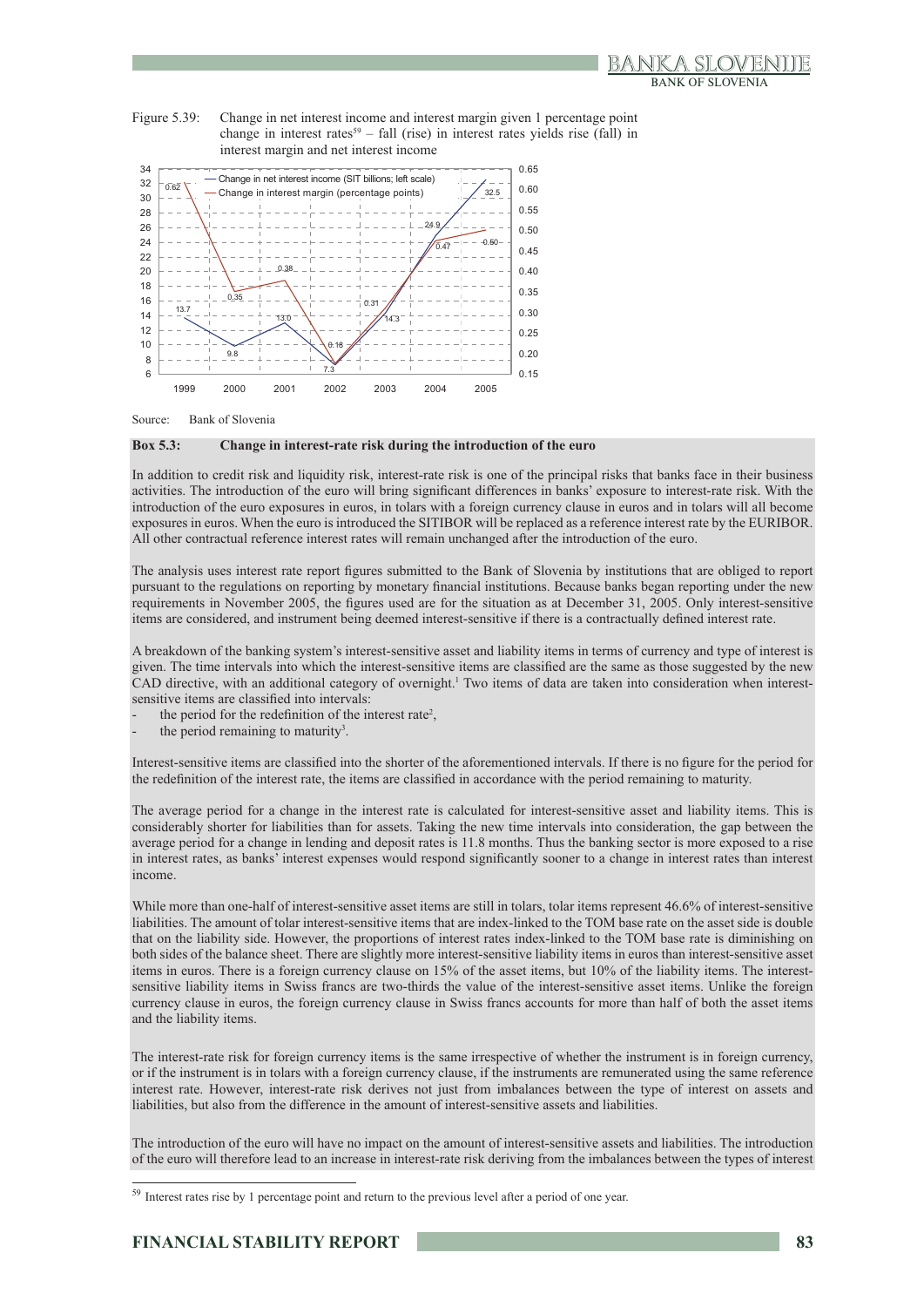BANK OF SLOVENIA

on assets and liabilities. When the euro is introduced the SITIBOR will be replaced as reference interest rate with the EURIBOR. The movement in other reference interest rates (Slovenian interbank interest rates, interest rates at individual commercial banks, etc.) will track the movement of the EURIBOR as the reference rate. The exception will be interest rates that use the TOM base rate as the reference rate, and interest rates index-linked to the TOM base rate, which will track the movement of inflation in Slovenia.

Interest rates index-linked to the TOM base rate could have a different dynamic to other interest rates, at least in the short term. Other interest rates will move similarly to the EURIBOR, which is expected to increase. However, interest rates tied to the TOM base rate, which represents the 12-monthly average of inflation in Slovenia, will depend on the movement of domestic prices.

Another factor in the increase in interest-rate risk during the introduction of the euro is that there are almost twice as many interest-sensitive assets index-linked to the TOM base rate as there are interest-sensitive liabilities index-linked to the TOM base rate. This could bring about a further decline in banks' interest income. The gap between the average period for changes in lending and deposit rates index-linked to the TOM base rate is 13.7 months, 1.9 months more than the gap between the average period for changes in lending and deposit rates for interest-sensitive items overall.

| Table 5.26: | Currency structure and average period for change in interest rates <sup>4</sup> for banking sector |  |  |
|-------------|----------------------------------------------------------------------------------------------------|--|--|
|             |                                                                                                    |  |  |

|                                                            | Currency structure (%) | Average period for change in interest rate (months) |
|------------------------------------------------------------|------------------------|-----------------------------------------------------|
| Interest-sensitive assets                                  |                        | 18.5                                                |
| <b>SIT</b>                                                 | 50.1                   | 24.9                                                |
| of which index-linked                                      | 7.2                    | 27.2                                                |
| <b>EUR</b>                                                 | 45.7                   | 12.8                                                |
| of which foreign currency clause                           | 7.0                    | 30.1                                                |
| <b>USD</b>                                                 | 2.3                    | 5.2                                                 |
| of which foreign currency clause                           | 0.0                    | 40.0                                                |
| <b>CHF</b>                                                 | 1.7                    | 6.6                                                 |
| of which foreign currency clause                           | 0.9                    | 8.9                                                 |
| Other                                                      | 0.2                    | 0.8                                                 |
| Interest-sensitive liabilities                             |                        | 6.7                                                 |
| <b>SIT</b>                                                 | 46.6                   | 5.5                                                 |
| of which index-linked                                      | 3.9                    | 13.5                                                |
| <b>EUR</b>                                                 | 49.4                   | 8.0                                                 |
| of which foreign currency clause                           | 5.1                    | 19.2                                                |
| <b>USD</b>                                                 | 2.4                    | 2.0                                                 |
| of which foreign currency clause                           | 0.0                    | 0.0                                                 |
| <b>CHF</b>                                                 | 1.3                    | 8.4                                                 |
| of which foreign currency clause                           | 0.8                    | 13.0                                                |
| Other                                                      | 0.0                    | 1.3                                                 |
| Interest-sensitive assets - Interest-sensitive liabilities |                        | 11.8                                                |
| <b>SIT</b>                                                 | 94.5                   | 19.3                                                |
| of which index-linked                                      | 49.5                   | 13.7                                                |
| <b>EUR</b>                                                 | $-1.2$                 | 4.8                                                 |
| of which foreign currency clause                           | 30.8                   | 10.8                                                |
| <b>USD</b>                                                 | 0.6                    | 3.2                                                 |
| of which foreign currency clause                           | 0.0                    | 40.0                                                |
| <b>CHF</b>                                                 | 6.7                    | $-1.8$                                              |
| of which foreign currency clause                           | 0.0                    | $-4.1$                                              |
| Other                                                      | $-0.6$                 | $-0.5$                                              |

1 There are a total of 14 time intervals, from overnight (the shortest) to over 20 years (the longest)

<sup>2</sup> The period for the redefinition of the interest rate is the time that elapses between tow successive moments for setting the interest rate, which proceeds from the contractually agreed period for the redefinition of the interest rate. In the case of fixed interest rates the field is left blank

<sup>3</sup> The period remaining to maturity is defined as the period between the date of the report and the maturity date. For deposits on demand the notice period for the demand is cited, while after the demand is made the period remaining is cited

4 The time intervals under the new reporting were used in calculating the average period for a change in interest rates. The mean is used as a weighting for each time interval

# **5.7 Exchange-Rate Risk**

The banking system's exposure to exchange-rate risk measured by the net open foreign exchange position decreased during 2005. As the majority of banks' balance sheet items in foreign currency are denominated in euros, the open foreign exchange position will close significantly with the euro introduction and exposure to exchange rate risk will further decrease.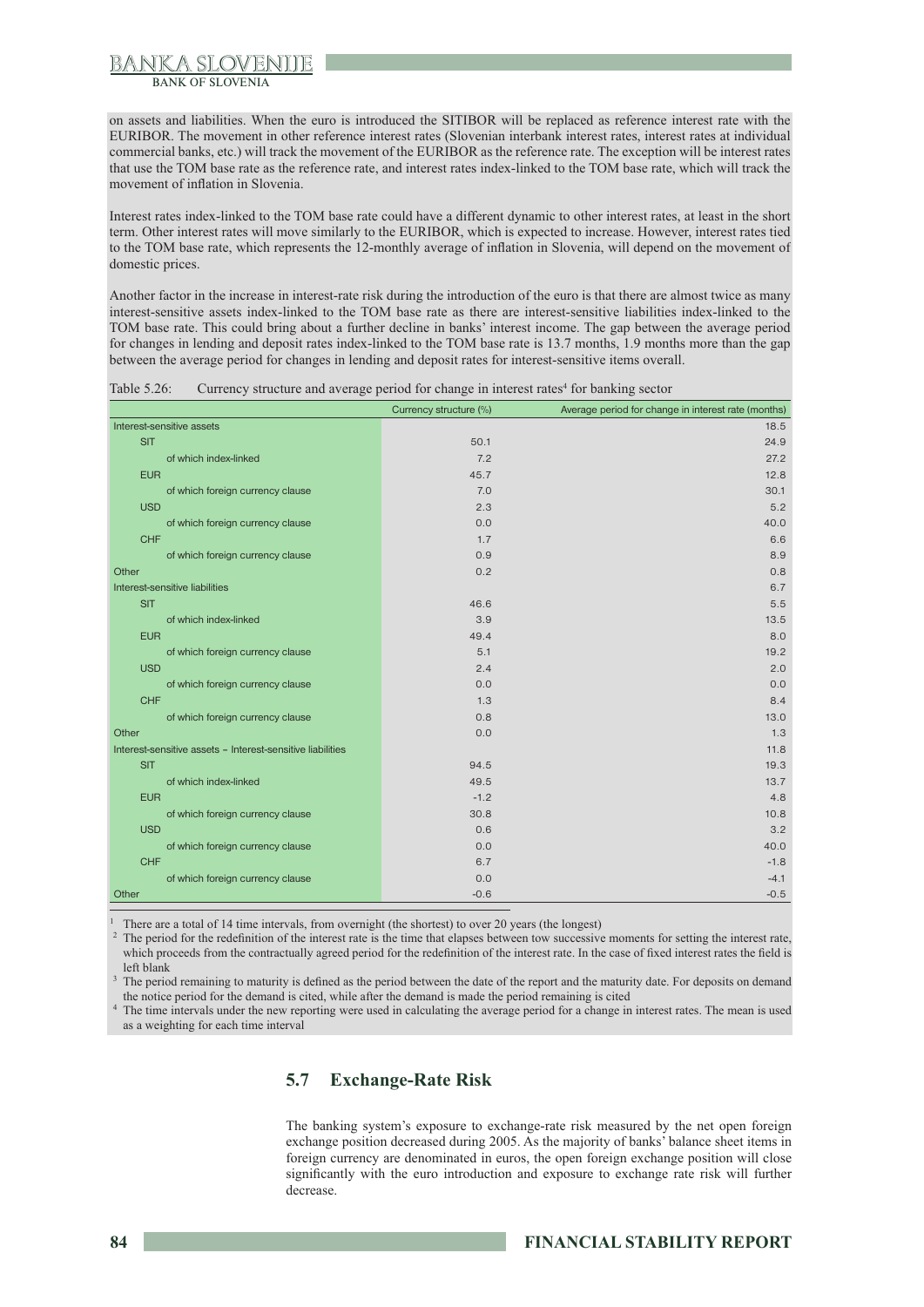There are some risk factors, but the majority of them will cease to exist once the euro is introduced, or will be sharply diminished in impact. The first is non-banking sectors' open foreign exchange position against domestic banks, expressed as the ratio of foreign currency loans to deposits. Non-banking sectors hold a short position against domestic banks, which is yet opening. In the event of a major change in the exchange rate (in particular tolar depreciation against euro), banks could see their credit risk rise as a result of non-banking sectors' open foreign exchange position. The second risk factor is the banking system's balance sheet foreign exchange position, which is short and is also opening, in particular with the rapid growth in liabilities to foreign banks. Foreign currency balance sheet items have recorded very high growth in the last year. A risk factor on which the introduction of the euro has no impact is the banking system's exposure to exchange-rate risk caused by the expansion in banks' foreign exchange positions in Swiss francs and in the currencies of former Yugoslav republics.

There are considerable differences between banks. The foreign banks are more willing to assume risks than the other banks. The foreign banks have the more open foreign exchange position, ignoring foreign exchange swaps held with the Bank of Slovenia. This group of banks also has greater exposure in Swiss francs than the other groups. Exposure to exchange-rate risk for items in Swiss francs is greater because the counterparties usually do not have a natural hedge in the form of income denominated in the currency of the loan. In addition, there is considerably more volatility in the Swiss franc exchange rate against the tolar than in the euro/tolar exchange rate. On the other hand, domestic banks are exposed to the former Yugoslavia via capital investments, and will have significantly more open foreign exchange positions than foreign banks after the introduction of the euro.

### **Open foreign exchange position**

The banking system's open foreign exchange position in 2005 remained similar to that in the previous year at SIT 105 billions, or 21.7% of regulatory capital. The large banks slightly lengthened their open foreign exchange position. The open foreign exchange position of the foreign banks shortened by approximately the same amount, while that of the small banks remained at the 2004 level. The movements seen in 2005 continued in a more pronounced manner in the first months of 2006, with the open foreign exchange of the large banks lengthening and that of the foreign banks shortening.

**The banking system's open foreign exchange position in 2005 remained similar to that in 2004.**

### Table 5.27: Open foreign exchange position for different groups of banks

|                                | Amount (SIT billions) |         |         |         | Proportion of capital (%) |         |
|--------------------------------|-----------------------|---------|---------|---------|---------------------------|---------|
|                                | Dec. 04               | Dec. 05 | Feb. 06 | Dec. 04 | Dec. 05                   | Feb. 06 |
| Open foreign exchange position |                       |         |         |         |                           |         |
| Large banks                    | 102.5                 | 115.1   | 164.2   | 34.1    | 35.7                      | 50.9    |
| Foreign banks                  | $-12.1$               | $-22.5$ | $-42.2$ | $-14.0$ | $-21.7$                   | $-40.7$ |
| Small banks                    | 12.7                  | 12.8    | 13.7    | 24.1    | 21.6                      | 23.2    |
| Overall                        | 103.0                 | 105.4   | 135.6   | 23.4    | 21.7                      | 27.9    |

Notes: Branches not included.

The December 2005 figures for regulatory capital are used for February 2006.<br>Source: Bank of Slovenia Bank of Slovenia

Foreign exchange swaps with the Bank of Slovenia and outright purchases of foreign exchange had a significant impact on the movement of the open foreign exchange position. The Bank of Slovenia made outright purchases of EUR 1,731 millions of foreign exchange in 2005. The net stock of Bank of Slovenia foreign exchange swaps was down by almost SIT 70 billions in 2005. The majority of this decrease was attributable to the foreign banks, which have continued to reduce their stock of swaps with the Bank of Slovenia this year. The small banks also reduced their stock of swaps. In the first two months of this year the foreign banks held just over SIT 1 billions in foreign exchange swaps, while the small banks held no stock of swaps with the Bank of Slovenia. The stock of foreign exchange swaps held by the large banks increased throughout 2005, but an outright purchase from the Bank of Slovenia in December 2005 saw it fall below the level at the end of 2004.

### **Open foreign exchange position after the introduction of the euro**

After the introduction of the euro, items denominated in euros will no longer entail any exposure to exchange-rate risk, which will have a significant impact on banks' foreign exchange positions. Taking the figures for December 2005 and February 2006, the elimination of euro items from the foreign exchange position would see the position close entirely at the small banks and the foreign banks to less than 1% of regulatory capital. The position at the large banks would also close significantly, and at SIT 41 billions would

**Bank of Slovenia foreign exchange swaps.**

**The open foreign exchange position after the euro introduction.**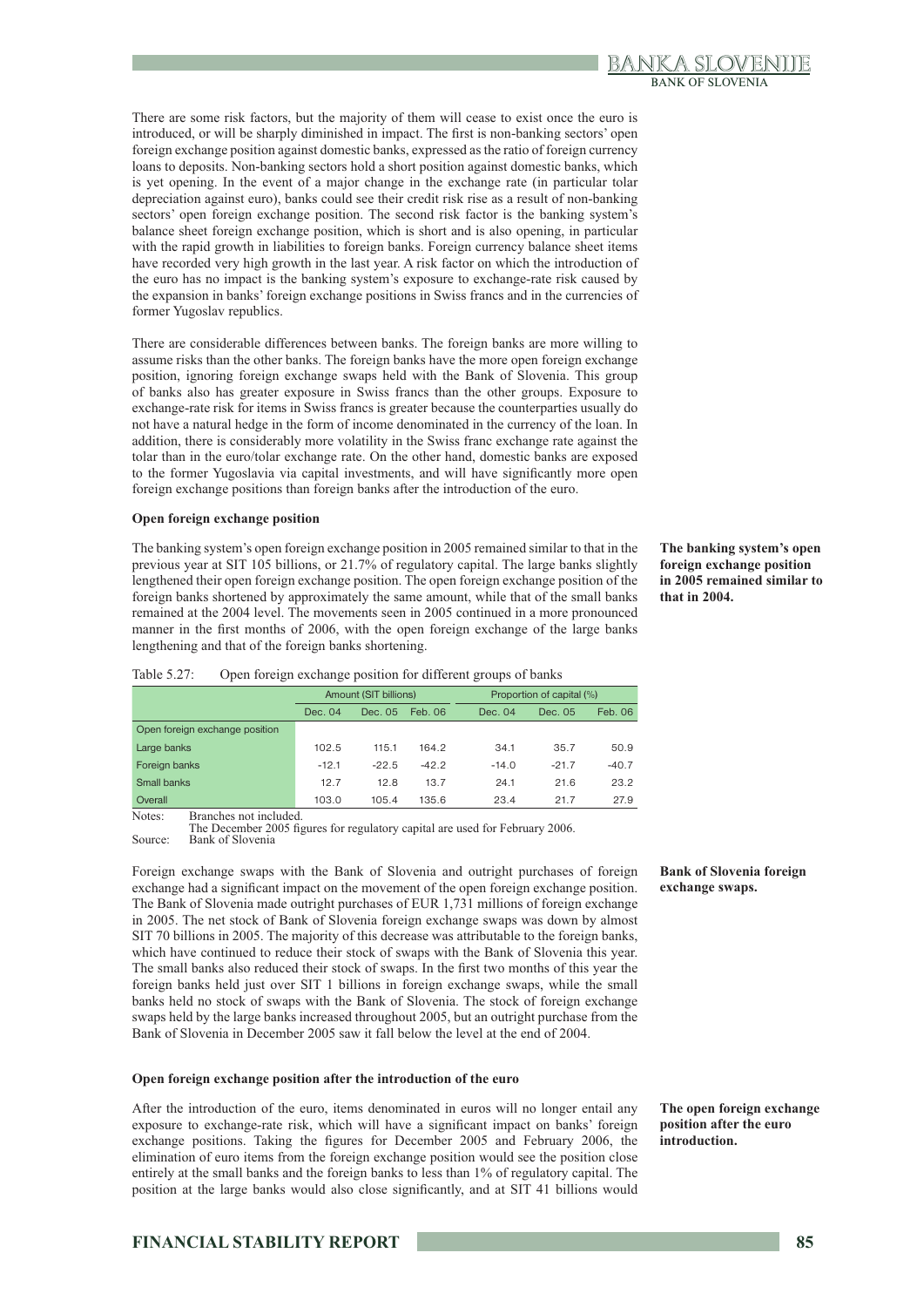BANKA SLOVENII BANK OF SLOVENIA

> be down two-thirds from its current value as at December 2005. The larger open foreign exchange position of large banks, excluding the euro items, is the result of their capital investments, via which they have significantly expanded their exposure to the former Yugoslavia over the recent period.

| $1401C$ <i>J.20.</i>                                                                         | Open foreign exchange position of banks excluding the etholitenis |         |         |                           |  |  |  |  |  |
|----------------------------------------------------------------------------------------------|-------------------------------------------------------------------|---------|---------|---------------------------|--|--|--|--|--|
|                                                                                              | Amount (SIT billions)                                             |         |         | Proportion of capital (%) |  |  |  |  |  |
|                                                                                              | Dec. 05                                                           | Feb. 06 | Dec. 05 | Feb. 06                   |  |  |  |  |  |
| Large banks                                                                                  | 40.9                                                              | 27.4    | 12.7    | 8.5                       |  |  |  |  |  |
| Foreign banks                                                                                | $-0.8$                                                            | $-0.1$  | $-0.8$  | $-0.1$                    |  |  |  |  |  |
| Small banks                                                                                  | $-0.5$                                                            | $-0.3$  | $-0.9$  | $-0.5$                    |  |  |  |  |  |
| Overall                                                                                      | 39.6                                                              | 27.0    | 8.2     | 5.6                       |  |  |  |  |  |
| Daniel J. J. J. J. J. J. J. J. J.<br>$\mathbf{X}$ $\mathbf{I}$ = $\mathbf{A}$ = $\mathbf{I}$ |                                                                   |         |         |                           |  |  |  |  |  |

Table 5.28: Open foreign exchange position of banks excluding the euro items

Notes: Branches not included. The December 2005 figures for regulatory capital are used for February 2006. Source: Bank of Slovenia

**Indirect exposure to exchange-rate risk**

### **The banking system's indirect exposure to exchange-rate risk from non-bank sectors' open foreign exchange position.**

The most important, yet difficult-to-measure, risk factor is the banking system's indirect exposure to exchange-rate risk via non-banking sectors. Companies and households have much more imbalanced foreign exchange positions than banks.

Figure 5.40: Proportion of loans to non-banking sectors in foreign currency and proportion of liabilities to non-banking sectors in foreign currency in percentages



Source: Bank of Slovenia

**The ratio of foreign currency loans to foreign currency deposits for non-bank sectors rose from 70% to 150% in less than two years.**

A look at the proportion of non-banking sectors' loans and deposits in foreign currency shows the imbalance of their foreign exchange positions. While the proportion of deposits by non-banking sectors in foreign currency has been very stable for a long time, partly as a result of the positive spread between tolar and foreign currency interest rates. For the same reason the proportion of loans to non-banking sectors in foreign currency has been rising very rapidly, particularly in the last two years. The ratio of foreign currency loans to foreign currency deposits for non-banking sectors has increased sharply as a result. While foreign currency loans to non-banking sectors were just 70% of foreign currency deposits by nonbanking sectors in the middle of 2004, this ratio doubled in less than two years, reaching almost 150% by February 2006.

A major change in the exchange rate, in particular the euro exchange rate, could have a major impact on non-banking sectors, and would be reflected in an increase in credit risk in the banking sector.

### **Openness of the banking system's foreign exchange position**

**The banking system's direct exposure to exchange-rate risk is low.**

The banking system's direct exposure to exchange-rate risk is not particularly large, which is shown by the closure of the overall foreign exchange position. The exposure to exchangerate risk will be reduced further by the forthcoming introduction of the euro, as 90% of the foreign currency items in banks' balance sheets are denominated in euros.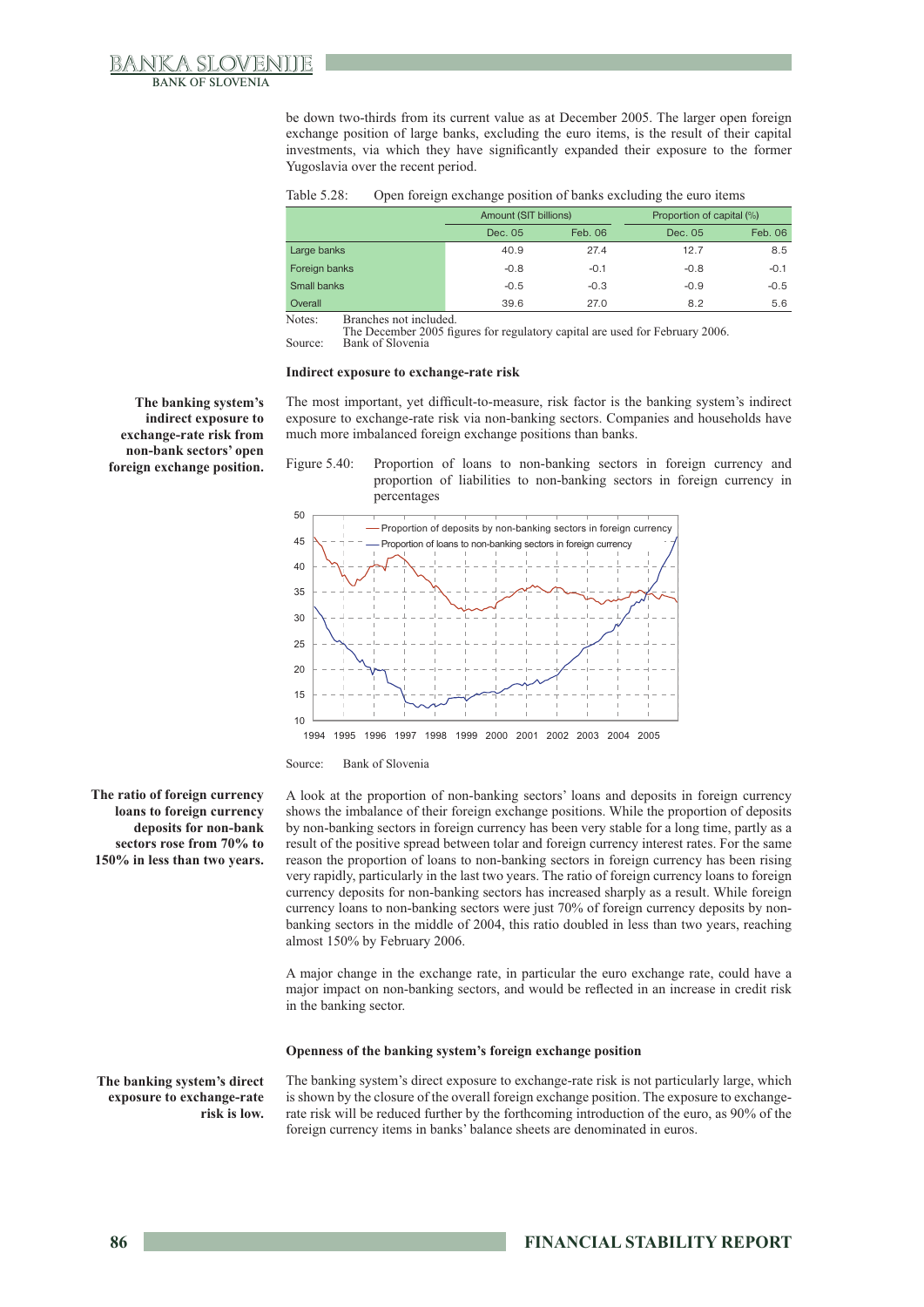### SLOV **BANK OF SLOVENIA**

However, the banking system's balance-sheet open foreign exchange position is a potential risk factor.60 This is significantly more closed than at companies, but has more than doubled in the last two years. After a long period between 2001 and 2003 when the balance-sheet foreign exchange position was relatively closed (short in the amount of 0.5% to 1% of total assets), it shortened sharply in the second half of 2004 and in the early part of 2005, reaching almost 3% of total assets in some months. In addition to high growth in liabilities to foreign banks, year-on-year growth in foreign currency liabilities to non-banking sectors was also high during this period. At the end of 2004 growth in foreign currency liabilities was higher (24.3%) than growth in foreign currency assets (20.6%).

Irrespective of the extremely high growth of 83.3% in liabilities to foreign banks in 2005, the slowdown in growth in foreign currency liabilities to non-banking sectors to 3.9% and the extremely high growth of 63.5% in foreign currency loans to non-banking sectors meant that foreign currency liabilities grew more slowly than foreign currency assets last year. Foreign currency assets were up 39.2% in 2005, while foreign currency liabilities were up 37.5%. The ratio of foreign currency assets to total assets rose by 4.7 percentage points in 2005 to 40.7%, while that for foreign currency liabilities rose by 4.5 percentage points to 42.8%. The open balance-sheet foreign exchange position consequently closed slightly in the second half of 2005, and was short in the amount of 2.1% of total assets at the end of the year.





Table 5.29: Year-on-year growth in individual categories of banking system's balance sheet in percentages

| (%)                                                 | 2001 | 2002 | 2003 | 2004 | 2005 |
|-----------------------------------------------------|------|------|------|------|------|
| Liabilities to foreign banks                        | 21.7 | 42.1 | 51.5 | 43.6 | 83.3 |
| Foreign currency liabilities                        | 25.6 | 12.8 | 13.2 | 24.3 | 37.5 |
| Foreign currency liabilities to non-banking sectors | 31.0 | 6.4  | 3.5  | 11.3 | 3.9  |
| Foreign currency assets                             | 27.5 | 12.6 | 12.6 | 20.6 | 39.2 |
| Foreign currency loans to non-banking sectors       | 25.7 | 48.3 | 37.7 | 46.5 | 63.5 |

Source: Bank of Slovenia

### **Balance sheet structure by currency**

The third risk factor is the shifts in the currency structure of the banking system's balance sheet, in particular the rapid growth in exposure in Swiss francs. The currency structure of the balance sheet also reveals differences in the business policies of the different groups of banks. The foreign banks define the changes and adjustments in supply and are first to offer new products, which the domestic banks then follow with a certain time lag. This is conditioned by the foreign banks' focus on increasing market share on the Slovenian banking market. The foreign banks generally have easier and faster access to capital, which is provided to them by the parent banks to help them expand. As a result, they are more willing to assume risks.

Source: Bank of Slovenia

 $60$  The open balance sheet foreign exchange position is the difference between foreign currency assets and foreign currency liabilities as a proportion of total assets.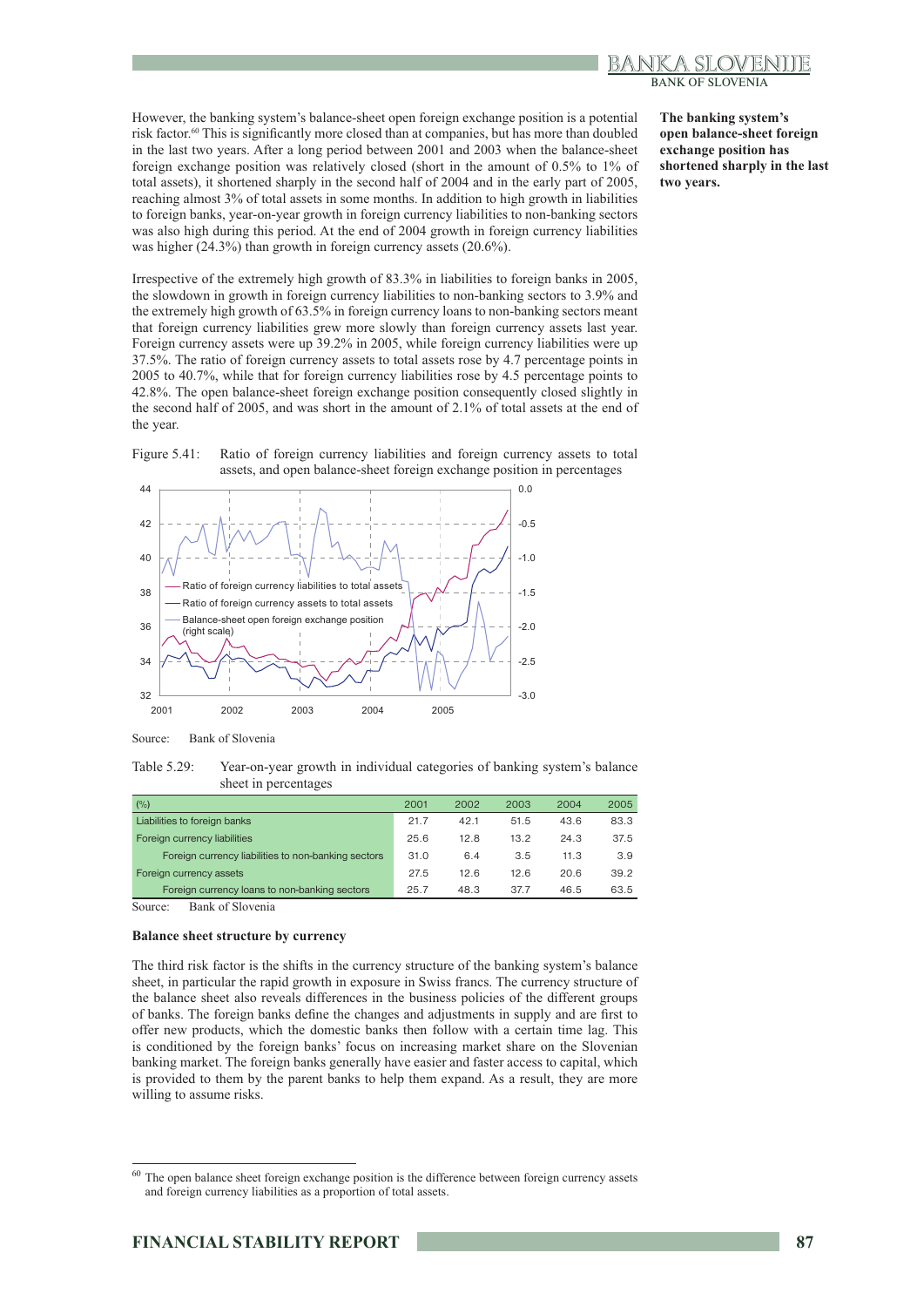# SLOVENI

BANK OF SLOVENIA

**The ratio of items in foreign currency to items with a foreign currency clause is falling at the domestic banks.**

The first indicator of the difference in behaviour between the foreign banks and the domestic banks is the ratio of items in foreign currency to items with a foreign currency clause. The foreign banks are recording approximately equal growth in items in foreign currency and items with a foreign currency clause, in excess of 40% in 2005, on both the asset side and liability side of the balance sheet. Items with a foreign currency clause account for more than 50% of items in foreign currency on the asset side at foreign banks, and approximately 10 percentage points less on the liability side. The domestic banks are only recording high growth comparable with that of the foreign banks on items in foreign currency, and this is mainly the large banks, where growth is outstripping that of the small banks. Growth in items with a foreign currency clause at the large banks and the small banks is just one-third to one-half that at the foreign banks. As a result the ratio of items with a foreign currency clause to items in foreign currency is lowest at the large banks, where it stood at 6% in 2005.





Note: The size of the sphere represents the ratio of assets items with a foreign currency clause to items in foreign currency. Source: Bank of Slovenia

|                             | December 2003 |             | December 2004 |             | December 2005 |                    |  |
|-----------------------------|---------------|-------------|---------------|-------------|---------------|--------------------|--|
|                             | <b>Assets</b> | Liabilities | <b>Assets</b> | Liabilities | <b>Assets</b> | <b>Liabilities</b> |  |
| Foreign currency            |               |             | Structure (%) |             |               |                    |  |
| <b>EUR</b>                  | 87.9          | 88.8        | 89.2          | 90.5        | 89.4          | 91.5               |  |
| <b>USD</b>                  | 8.8           | 8.5         | 7.3           | 6.8         | 6.4           | 6.0                |  |
| <b>CHF</b>                  | 1.9           | 2.0         | 2.0           | 1.5         | 1.9           | 1.2                |  |
| Other                       | 1.4           | 0.7         | 1.6           | 1.2         | 2.4           | 1.3                |  |
| <b>Total (SIT billions)</b> | 1,756.4       | 1,822.3     | 2,272.8       | 2,406.4     | 3,273.7       | 3,455.1            |  |
| Growth rate $(\%)$          | 13.3          | 13.6        | 29.4          | 32.1        | 44.0          | 43.6               |  |
| Foreign currency clause     |               |             | Structure (%) |             |               |                    |  |
| <b>EUR</b>                  | 99.6          | 99.9        | 96.6          | 96.2        | 88.0          | 88.8               |  |
| <b>USD</b>                  | 0.2           | 0.1         | 0.0           | 0.0         | 0.0           | 0.0                |  |
| <b>CHF</b>                  | 0.2           | 0.0         | 3.4           | 3.7         | 12.0          | 11.2               |  |
| Other                       | 0.0           | 0.0         | 0.0           | 0.0         | 0.0           | 0.0                |  |
| <b>Total (SIT billions)</b> | 321.3         | 267.6       | 400.8         | 347.7       | 542.8         | 440.8              |  |
| Growth rate (%)             | 39.8          | 41.9        | 24.7          | 29.9        | 35.4          | 26.8               |  |
|                             |               |             |               |             |               |                    |  |

Table 5.30: Currency structure of banking system's balance-sheet items in foreign currency and with a foreign currency clause in percentages

Note: The table includes all asset items minus expected non-payments, all liability items including deferred revenues and accrued expenses, and spot transaction of off-balance sheet items, i.e. Bank of Slovenia foreign exchange swaps are included.

Source: Bank of Slovenia

When taking loans in foreign currency, non-banking sectors have a certain degree of natural hedge against exchange-rate risk in the case of loans in euros. With the projected introduction of the euro at the beginning of 2007, loans in euros will become loans in domestic currency, and will no longer be exposed to exchange-rate risk. The perception of exchange-rate risk diminished well before, as the euro exchange rate has been very stable and predictable for almost two years now.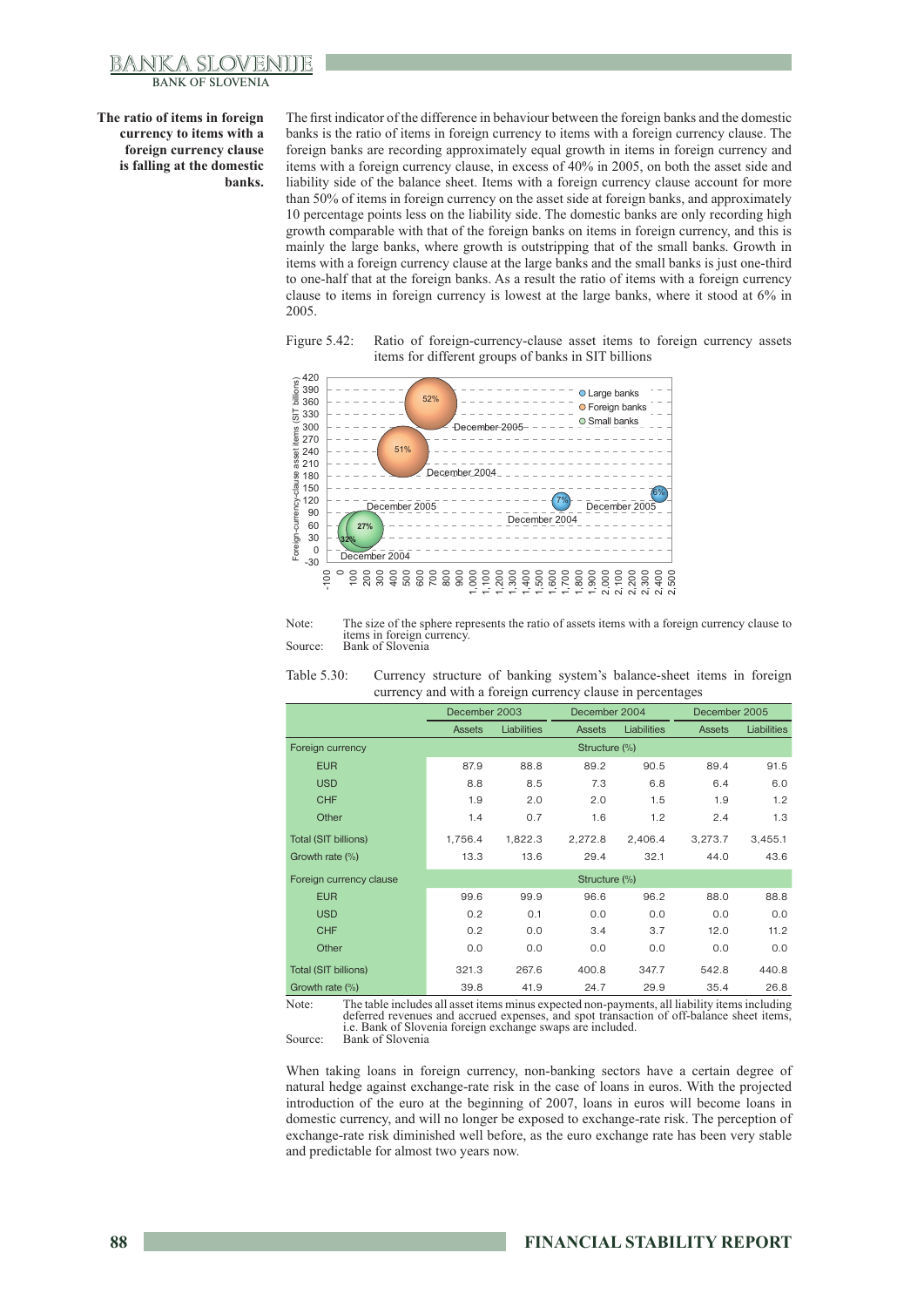With regard to loans in Swiss francs, the borrower's income is generally not in the currency of the loan, and the borrower does not have a natural hedge and is exposed to greater exchange-rate risk. Historically there is string correlation between the tolar exchange rates of the Swiss franc and the euro, but the movement of the two exchange rates can nevertheless differ considerably during certain periods.



Source: Bank of Slovenia

For loans in Swiss francs, in addition to the currency discrepancy between income and the loan, there is greater risk because the movement of the tolar exchange rate for the Swiss franc is less predictable. The coefficient of variation as measured by the ratio of the standard deviation to the average annual exchange rate has been greater for the Swiss franc exchange rate practically throughout the last ten years than that of the euro exchange rate.

**The Swiss franc exchange rate is more volatile than the euro/tolar exchange rate.**



Figure 5.44: Coefficient of variation in tolar exchange rates for Swiss franc and euro

# **5.8 Liquidity Risk**

Bank liquidity as measured by the average of the annual liquidity coefficients in 2005 remained at the same level as in 2004. The coefficients improved slightly in the second half of the year after the amendment of the regulation on the minimum liquidity to be maintained by banks.

However, individual indicators derived from the balance sheet show that bank liquidity, viewed in the long term, is not as favourable as it was in the previous year. The high growth in lending to non-banking sectors in the context of low growth in deposits and a shortening in their average maturity is increasing banks' dependence on the interbank funding, funds from banks abroad in particular. Banks are seeking long-term sources in particular, as the liquidity ladder and foreign currency minimum restrict the financing of loans with shortterm loans abroad. The concentration of the largest depositors is increasing, while the volume of secondary liquidity is decreasing.

# **FINANCIAL STABILITY REPORT 89**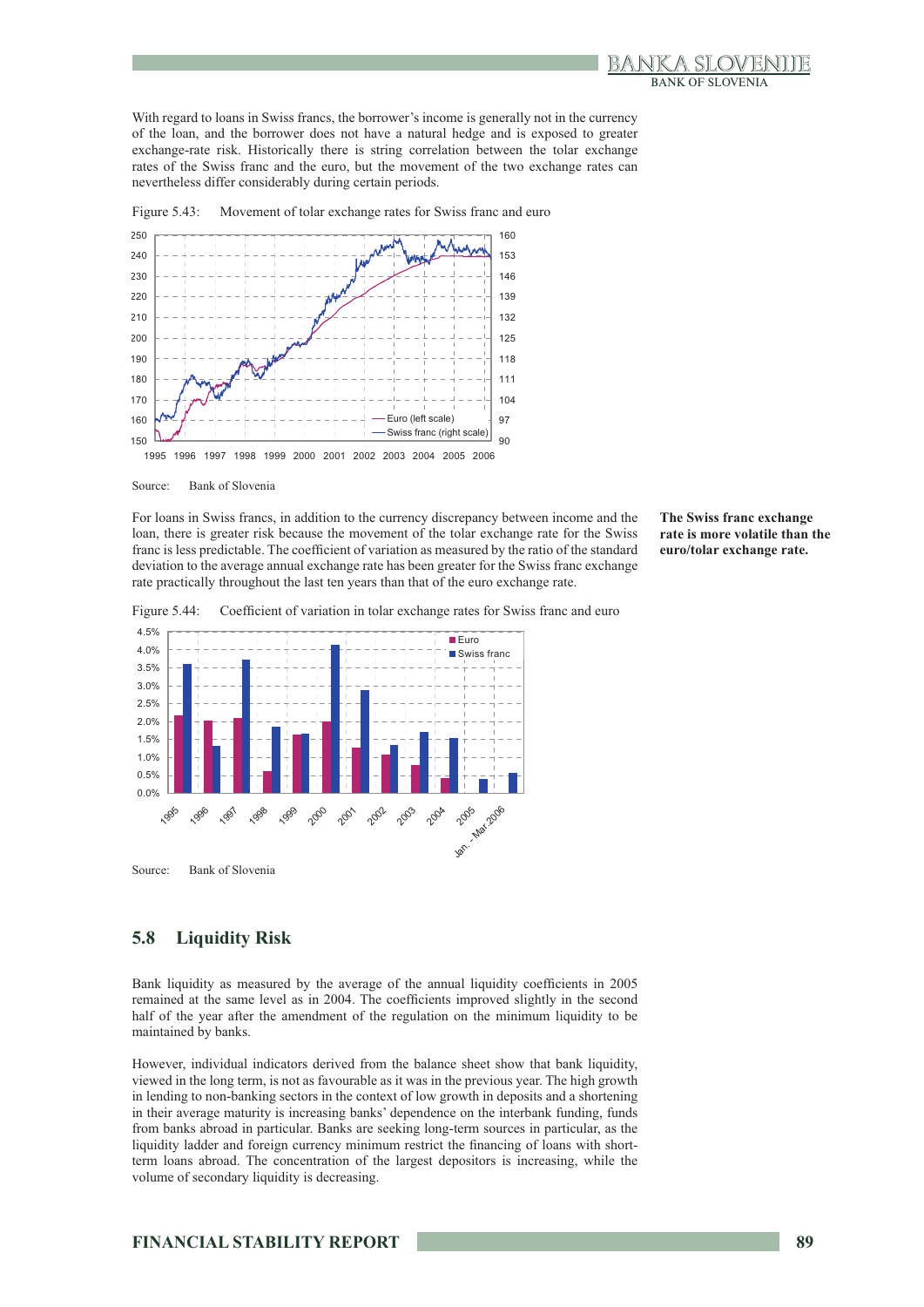**5.8.1 Liquidity coefficients**

**The average annual Category 1 and 2 liquidity coefficients remained at the level seen in 2004.**

The Category 1 liquidity coefficient, which is the ratio of assets to liabilities maturing in up to 30 days ranged from 1.09 to 1.15 in 2005. It averaged 1.12 over the year, similar to the previous year. The Category 2 coefficient, which covers maturity of up to 180 days, is at a similar level.

| Table 5.31: | Banking sector's average annual liquidity coefficients |  |
|-------------|--------------------------------------------------------|--|
|             |                                                        |  |

|              | Overall                  |      | <b>Tolar items</b>       |      |            | Foreign currency items |  |  |
|--------------|--------------------------|------|--------------------------|------|------------|------------------------|--|--|
|              | Category 2<br>Category 1 |      | Category 2<br>Category 1 |      | Category 1 | Category 2             |  |  |
| 2002         | 1.07                     | 1.06 | 0.77                     | 0.96 | 1.55       | 1.22                   |  |  |
| 2003         | 1.13                     | 1.09 | 0.82                     | 0.92 | 1.74       | 1.40                   |  |  |
| 2004         | 1.11                     | 1.10 | 0.86                     | 0.99 | 1.54       | 1.27                   |  |  |
| 2005         | 1.12                     | 1.11 | 0.91                     | 0.98 | 1.45       | 1.30                   |  |  |
| Feb. $20061$ | 1.13                     | 1.12 | 0.92                     | 0.98 | 1.44       | 1.32                   |  |  |

Note:<br>Source: <sup>1</sup> The figure for February 2006 is the average of the preceding 12 months. Bank of Slovenia

**The Category 1 tolar liquidity coefficient and the Category 2 foreign currency liquidity coefficient rose, while the Category 1 foreign currency liquidity coefficient fell.**

**The elimination of the tolar benefit and weighting of sight** 

**deposits.**

Most notable in the comparison of the annual averages is the deterioration of the foreign currency Category 1 coefficient in 2005, primarily because of considerably higher growth in liabilities, which outstripped growth in assets in this part of the liquidity ladder by 7.1 percentage points. The tolar Category 1 and the foreign currency Category 2 coefficients were higher than in 2004. In both cases growth in liquid assets was higher than in 2004, and higher than growth in liabilities, which is particularly the case for the tolar Category 1 coefficient, where growth in assets outstripped growth in liabilities by 5.9 percentage points.

### **Regulatory changes**

With the projected introduction of the euro and the aim of making it easier for banks to switch to the business conditions in the euro area, the Bank of Slovenia continued to adjust the regulation on the minimum liquidity to be maintained by banks.

At the beginning of 2005, serial domestic marketable debt securities were included among the assets included in the calculation of the coefficient, irrespective of the principle of remaining maturity. A provision on foreign currency loans for refinancing was also added at the same time.

In the first half of the year the central bank continued with the gradual reduction in the level of mandatory subscription to Bank of Slovenia foreign currency bills as part of the foreign exchange minimum. With the introduction of the euro the Bank of Slovenia will cease issuing bills. The role of central bank securities is already being assumed by other securities, both government securities and first-class foreign securities. The mandatory subscription to foreign currency bills was therefore of diminishing importance. As a result, in 2005 the Bank of Slovenia reduced the level of mandatory subscription to foreign currency bills from 35% to 20%, and then to 10%, before abolishing the requirement entirely in the middle of July. This allowed banks more freedom to manage their securities portfolios. **A reduction in the mandatory subscription to foreign currency bills.**

> A new minimum liquidity regulation was adopted in the middle of July, its application beginning on 1 January 2006. The abolition of mandatory subscription to foreign currency bills meant that the tolar benefit was also abolished. This was the possibility that banks had of including A-rated tolar investments maturing in more than 180 days in their calculation of the liquidity coefficients for the tolar segment of the liquidity ladder, in the amount of 30% of the subscribed stock of foreign currency bills for Category 1 and up to the subscribed stock of foreign currency bills for Category 2. In addition the new regulation introduces the concept of stable sight deposits. This is the portion of sight deposits that based on past experience will remain unchanged over a longer period, and for which there is no need for banks to secure corresponding liquid assets. Under the new regulation banks can give an 85% weighting to household and corporate sight deposits in Category 1 and a 60% weighting to those in Category 2.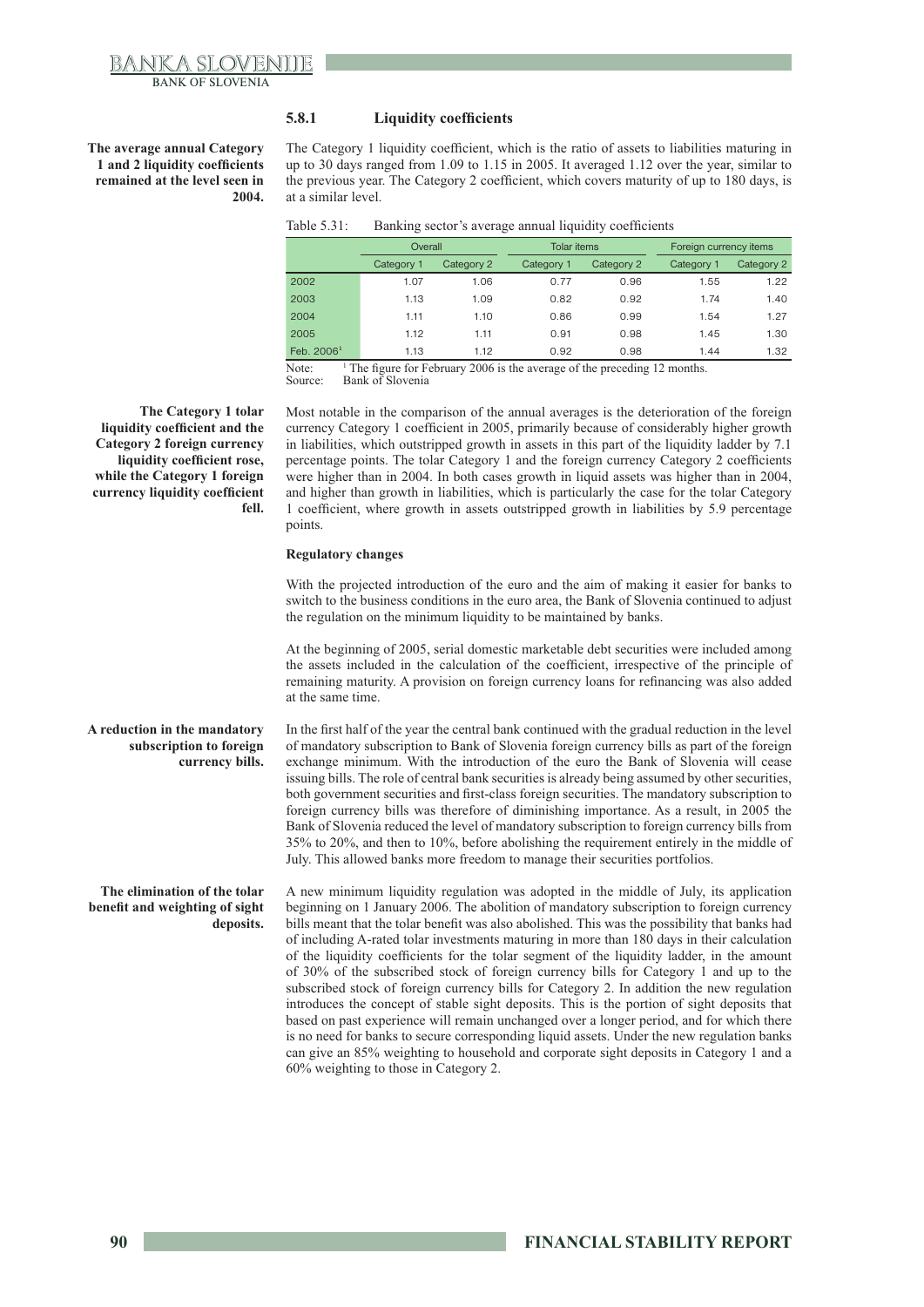### **Effects of the changeover to the new minimum liquidity regulation**

Even though the new regulation had mandatory application only from 1 January 2006, banks had the possibility of applying it in 2005. Up to the end of the year they could apply the old regulation under which the tolar benefit could be included in the calculation of the liquidity coefficients, but they did not have the possibility of giving weightings to liability items. Eleven banks opted to make an early changeover to calculating their liquidity coefficients under the new regulation.

Figure 5.45: Liquidity coefficients for Categories 1 and 2 of liquidity ladder based on

new and old methodology, monthly averages 0.95 0.97 0.99 1.01 1.03 1.05 1.07 1.09 1.11 1.13 1.15 1.17 1.19 Category 1: 0 to 30 days Category 2: 0 to 180 days Category 1: 0 to 30 days (old methodology) Category 2: 0 to 180 days (old methodology) Jan.02 Apr.02 Jul.02 Jan.03 Apr.03 Jul.03 Jan.04 Apr.04 Jul.04 Jan.05 Apr.05 Jul.05 Oct.02 Oct.03 Oct.04 Oct.05 Jan.06 **The changeover to the new minimum liquidity regulation.**

Source: Bank of Slovenia

Approximately half of the banks saw a slight decline in their tolar liquidity coefficients as a result of the change in methodology. The weightings given to sight deposits and the consequent reduction in liabilities meant that banks that did not hold a large stock of subscribed foreign currency bills or did not make use of the tolar benefit saw their tolar liquidity coefficients improve. The weightings given to sight deposits entailed an improvement in the foreign currency liquidity coefficients for all banks during the changeover to the new methodology. The banking sector as a whole saw a rise of 3.3% in its liquidity coefficient in Category 1 (up to 30 days) and 4.6% in the coefficient for Category 2 (up to 180 days) in December 2005 owing to the change in methodology. This year, when all banks had changed over to the new methodology, the liquidity coefficient in Category 2 was 7% higher in February.

All the large banks had applied the new regulation before the end of 2005. At the end of the year the effective weighting of sight deposits at the large banks was 85.9% in the category of up to 30 days and 62.4% in the category of up to 180 days. They have remained practically unchanged this year. The effective weighting of sight deposits is slightly higher than prescribed in the regulations because the sight deposits by the government and by nonresidents are included in full. The foreign banks were the slowest to change over to the new regulation. This group of banks recorded the highest effective weighting of sight deposits in 2005, at 92% in Category 1 and 79% in Category 2 of the liquidity ladder. Even in this year the effective weighting of sight deposits at the foreign banks remains above that of the system as a whole, which can be attributed in part to the higher proportion of sight deposits held by non-residents.

| Table 5.32: |             | Effective weightings of sight deposits for different groups of banks in |  |  |  |  |  |
|-------------|-------------|-------------------------------------------------------------------------|--|--|--|--|--|
|             | percentages |                                                                         |  |  |  |  |  |

| (%)           |         | Large banks | Small banks | Foreign banks | Overall |
|---------------|---------|-------------|-------------|---------------|---------|
| 0 to 30 days  | Dec. 05 | 85.9        | 91.7        | 92.2          | 87.6    |
|               | Feb. 06 | 85.9        | 85.7        | 86.3          | 85.9    |
| 0 to 180 days | Dec. 05 | 62.4        | 78.0        | 79.2          | 67.0    |
|               | Feb. 06 | 62.3        | 61.8        | 63.6          | 62.4    |

Source: Bank of Slovenia

### **Differences between banks**

The liquidity coefficients in 2005 were higher than in the previous year at all the different groups of banks. The foreign banks achieved the highest liquidity coefficients in both categories of the liquidity ladder, while the large banks had the lowest coefficients.

**Changes in liquidity coefficients as a result of the change in methodology.**

### **Effective weighting of sight deposits.**

**The highest liquidity coefficients at the foreign banks, the lowest at the large banks.** 

# **FINANCIAL STABILITY REPORT 91**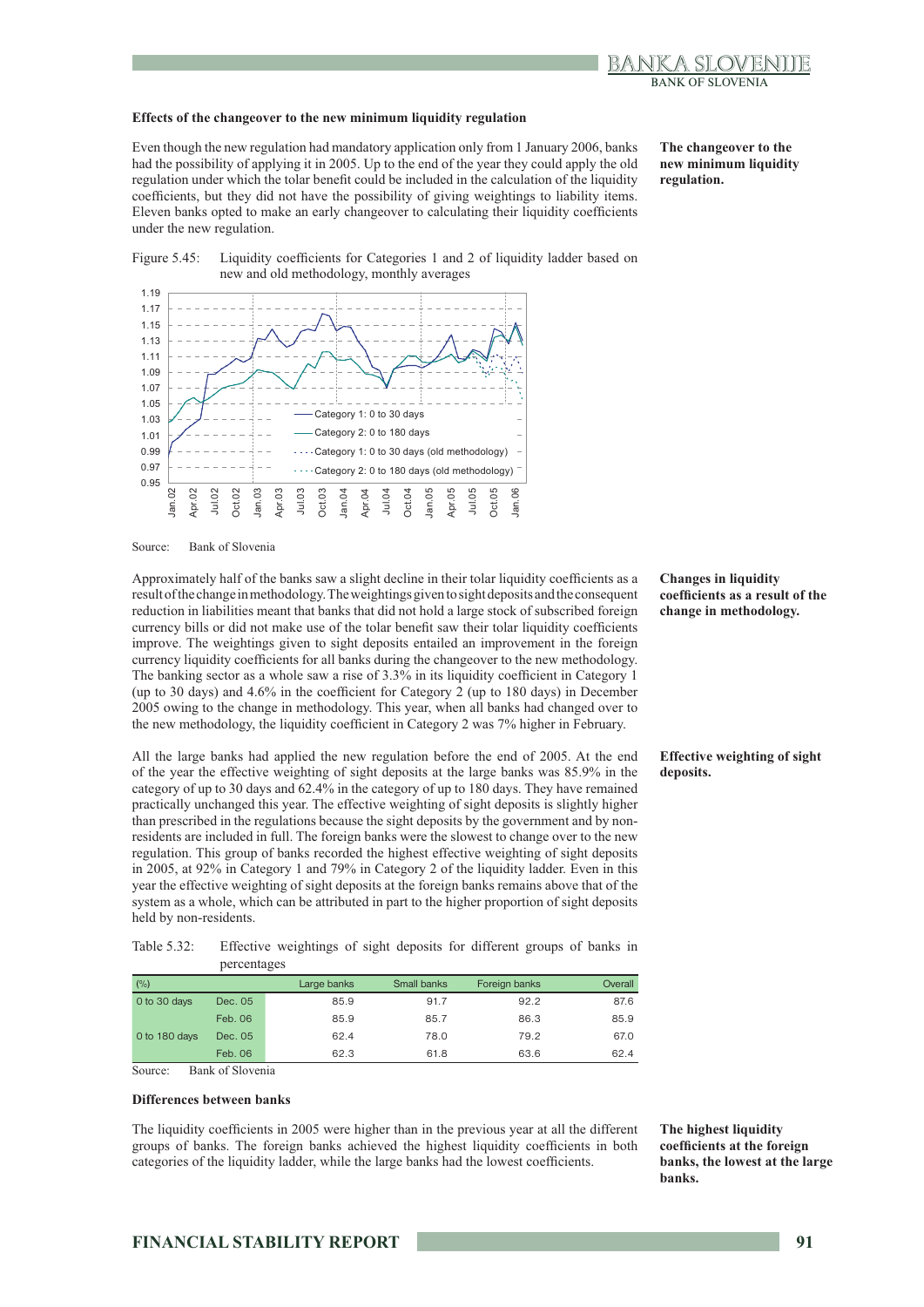BANK OF SLOVENIA

### **Restructuring in the securities portfolio.**

The reduction in the requirement to subscribe to foreign currency bills meant that the proportion of foreign currency assets accounted for by foreign currency bills decreased at all but the small banks, which are yet to fully exploit the greater freedom in managing their securities portfolios. All banks recorded a significant increase in their stock of tolar bills, and also moved some of the funds from foreign currency bills into foreign securities. Banks thus recorded high growth in tolar investments, while the rise in foreign currency investments compared to the previous year was lower.

Figure 5.46: Liquidity coefficients for Categories 1 and 2 of liquidity ladder for different groups of banks, monthly averages

| 1.30<br>1.28<br>1.26<br>1.24<br>1.22<br>1.20<br>1.18<br>1.16<br>1.14<br>1.12<br>1.10<br>1.08<br>1.06<br>1.04<br>1.02<br>1.00 | $\Box$ Dec.03<br>$\blacksquare$ Dec.04<br>$\blacksquare$ Dec.05<br>Feb.06<br>Large banks |                  | $\overline{\phantom{0}}$ | Foreign banks    |                 | Small banks      |
|------------------------------------------------------------------------------------------------------------------------------|------------------------------------------------------------------------------------------|------------------|--------------------------|------------------|-----------------|------------------|
|                                                                                                                              | 0 to 30<br>days                                                                          | 0 to 180<br>days | 0 to 30<br>days          | 0 to 180<br>days | 0 to 30<br>days | 0 to 180<br>days |
| $\blacksquare$ Dec.03                                                                                                        | 1.13                                                                                     | 1.09             | 1.22                     | 1.17             | 1.15            | 1.11             |
| $\blacksquare$ Dec.04                                                                                                        | 1.07                                                                                     | 1.08             | 1.18                     | 1.19             | 1.09            | 1.07             |
| $\blacksquare$ Dec.05                                                                                                        | 1.08                                                                                     | 1.10             | 1.28                     | 1.23             | 1.12            | 1.12             |
| Feb.06                                                                                                                       | 1.09                                                                                     | 1.10             | 1.25                     | 1.21             | 1.15            | 1.08             |

Source: Bank of Slovenia

Compared with the other groups of banks, the foreign banks recorded higher growth not only in investment in tolar securities but also in tolar loans to non-banking sectors and in time deposits and sight deposits in Category 1 of the liquidity ladder, while their growth in off-balance-sheet liabilities was negative. The foreign banks were also increasingly active on the interbank market, where they recorded high growth in claims against banks and savings banks. The flow of loans is also beginning to run in the opposite direction, with the Slovenian banks under majority foreign ownership recording high growth in claims against banks abroad.

Domestic banks are also increasing their activities on the interbank market, but mainly on the liability side. Growth in liabilities to domestic banks was high, but growth in liabilities to banks abroad was even higher.

### **5.8.2 Other liquidity indicators**

Viewed over a longer timeframe, liquidity is not as favourable as in previous years. In part attention is already being drawn to this by the movement of the liquidity coefficients: were the change of methodology to be excluded, the coefficients would be lower this year, particularly in the category of up to 180 days. Certain other indicators also point to adverse developments in bank liquidity as viewed over a longer timeframe.

Given non-banking sectors' higher demand for loans and strong lending activity by banks, the ratio of non-banking sectors' loans to deposits is increasing, as the decline in interest rates means that non-banking sectors are transferring their funds into alternative investments. Furthermore, growth in deposits by non-banking sectors is significantly behind growth in loans, while the average maturity of the loans is lengthening. As a result banks are becoming more dependent on sources of financing on the interbank market, which are more volatile. Should the liquidity in the system deteriorate, this would be reflected more rapidly in the price of financing obtained on the interbank market than in deposits by non-banking sectors. The amount of financing available or access to it could be reduced, even more so given the increasing extent to which Slovenian banks depend on sources of financing from foreign banks. This is particularly the case of the banks under majority foreign ownership, where liabilities to banks abroad in 2005 exceeded liabilities to non-banking sectors by 32%. Even if it is a matter of short-term liabilities to foreign banks, these mostly mature in more than six months, as the proportion of liabilities to banks abroad that Slovenian banks under majority foreign ownership include in the liquidity coefficients is minimal.

**The ratio of secondary liquidity to total assets is falling, but more slowly than in 2004.**

The ratio of secondary liquidity, i.e. short-term investments in central bank securities, treasury bills and Slovenian and foreign short-term government securities, to total assets continued to fall, albeit more slowly than in 2004. The ratio of secondary liquidity to total

**Liquidity over a longer timeframe is less favourable than last year.**

**Banks are becoming more dependent on sources of financing on the interbank market inside and outside Slovenia.**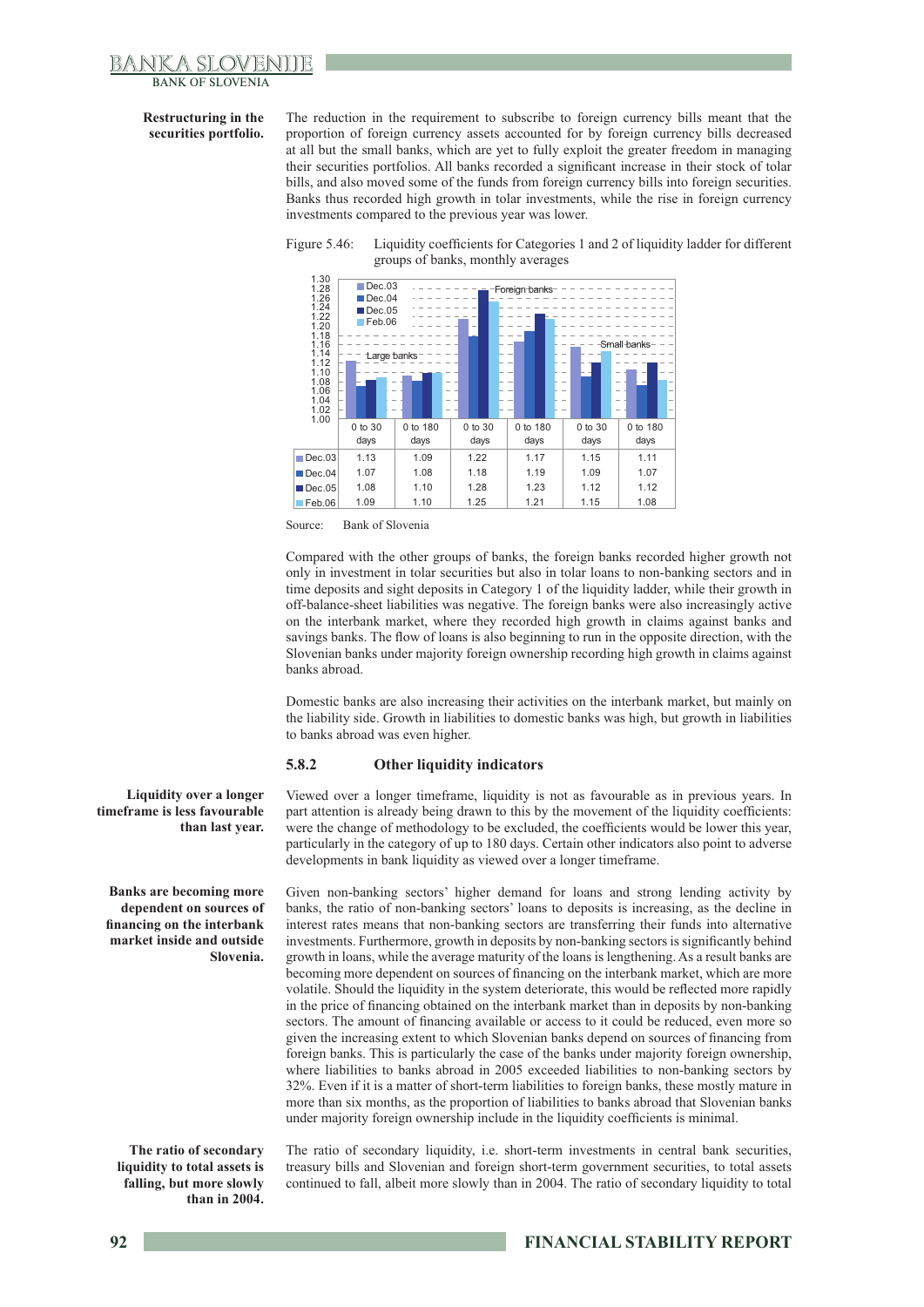assets was 14% at the end of 2005, down 1.2 percentage points from the end of 2004. Small banks are an exception as their ratio of secondary liquidity to total assets rose slightly in 2005, partly because of the significantly larger proportion of their balance sheets that they hold in the form of bills.

A growing problem for the small banks is the concentration of depositors, which rose sharply in 2005. Deposits by the 30 largest depositors accounted for almost one-half of total liabilities to banks and non-banking sectors in 2005, up from approximately 30% in 2004. The concentration of depositors at the small banks is significantly higher than at the foreign banks, where a concentration of depositors is more expected owing to the greater reliance on the parent banks.

**The concentration of depositors is rising, particularly at the small banks, and remains high at the foreign banks.**

| Table 5.33: |  |  |  | Balance sheet ratios illustrating bank liquidity over a longer time frame |
|-------------|--|--|--|---------------------------------------------------------------------------|
|-------------|--|--|--|---------------------------------------------------------------------------|

| (%)                                                                                                            |      | Large banks | Small banks | Foreign banks | Overall |
|----------------------------------------------------------------------------------------------------------------|------|-------------|-------------|---------------|---------|
|                                                                                                                | 2003 | 72.6        | 65.7        | 107.1         | 77.0    |
| Ratio of loans to non-banking sectors to<br>deposits by non-banking sectors                                    | 2004 | 80.3        | 67.7        | 135.4         | 87.1    |
|                                                                                                                | 2005 | 90.3        | 72.4        | 162.1         | 99.4    |
|                                                                                                                |      |             |             |               |         |
| Ratio of short-term loans to non-banking                                                                       | 2003 | 182.2       | 214.8       | 173.2         | 184.0   |
| sectors to deposits of up to 90 days by                                                                        | 2004 | 138.7       | 164.2       | 179.0         | 147.9   |
| non-banking sectors                                                                                            | 2005 | 171.8       | 185.1       | 163.9         | 171.6   |
|                                                                                                                |      |             |             |               |         |
| Ratio of short-term loans to non-banking<br>sectors to deposits of 90 days to 1 year by<br>non-banking sectors | 2003 | 147.6       | 167.4       | 172.4         | 153.6   |
|                                                                                                                | 2004 | 189.3       | 186.9       | 325.4         | 205.3   |
|                                                                                                                | 2005 | 204.0       | 203.2       | 393.7         | 226.6   |
|                                                                                                                |      |             |             |               |         |
| Ratio of liabilities to foreign banks to                                                                       | 2003 | 15.7        | 4.9         | 61.4          | 21.4    |
| liabilities to non-banking sectors                                                                             | 2004 | 20.9        | 6.1         | 85.3          | 28.8    |
|                                                                                                                | 2005 | 37.3        | 7.0         | 132.3         | 48.5    |
|                                                                                                                | 2003 | 20.9        | 23.5        | 24.6          | 21.9    |
| Ratio of secondary liquidity to total assets                                                                   | 2004 | 14.7        | 17.6        | 15.6          | 15.2    |
|                                                                                                                |      |             |             |               |         |
|                                                                                                                | 2005 | 13.3        | 18.8        | 13.8          | 14.0    |
| Ratio of deposits by 30 largest depositors                                                                     | 2003 | 16.7        | 32.0        | 28.6          | 20.7    |
| to total deposits by banks and non-banking                                                                     | 2004 | 15.6        | 29.5        | 28.9          | 19.9    |
| sectors                                                                                                        | 2005 | 15.2        | 48.3        | 35.0          | 23.4    |

Source: Bank of Slovenia





Source: Bank of Slovenia

The foreign banks remain heavily dependent on a single depositor. The concentration of the largest depositor is increasing, but more slowly than in previous years. The largest depositor accounted for 71.5% of the deposits by the 30 largest depositors at the foreign banks on average in 2005. This was 5.9 percentage points higher than in the previous year. The largest depositor accounted for around 19% of the deposits by the 30 largest depositors on average in 2005 at the large and the small banks: a rise of 1.1 percentage points from 2004 at the large banks, but a fall of 2.4 percentage points at the small banks. At the end of 2005 the deposits by the largest depositor accounted for 24% of all liabilities to banks and non-banking sectors at the foreign banks, 7% at the small banks, and 3% at the large banks.

# **FINANCIAL STABILITY REPORT 93**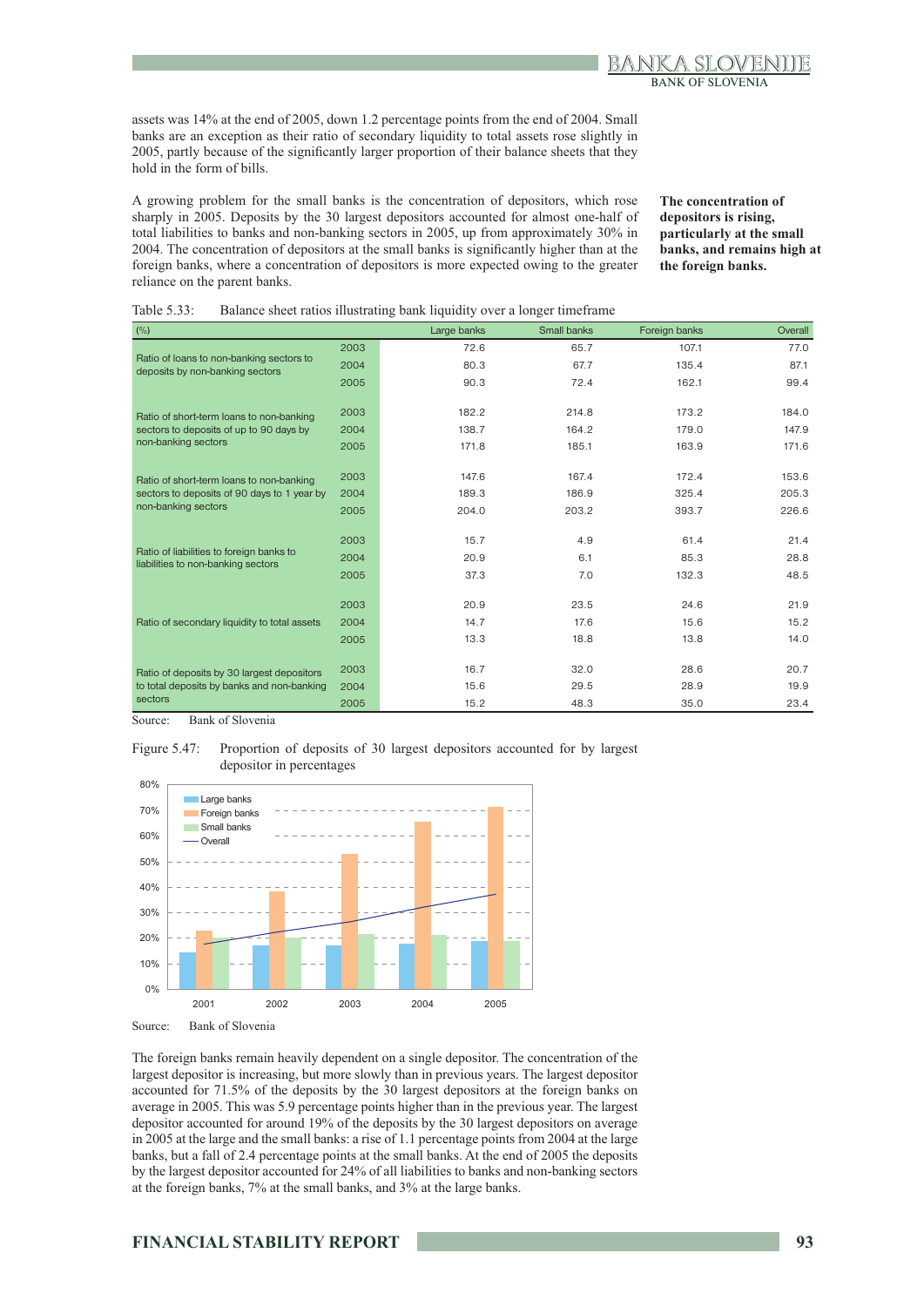# **5.9 Bank Solvency**

The banking system's capital adequacy continued to decline in 2005, and the number of banks with low capital adequacy further increased. The main factors in the decline in capital adequacy were the persistently strong lending activity, accelerated growth in capital investments, and banks' reluctance to increase capital owing to expectations of an increase in capital adequacy after the introduction of international accounting standards. There is expected to be an improvement in capital adequacy over the next two years, mainly because of institutional factors. In addition to the introduction of international accounting standards, a change in the methodology for calculating foreign exchange risk adjusted items will have a beneficial impact on capital adequacy in 2006. Capital adequacy will be improved further by the introduction of euro, when items in euros will become items in domestic currency, thus reducing the capital requirements for foreign exchange risk. The improvement in capital adequacy will therefore not be a result of less risky behaviour on the part of banks; on the contrary the effect of the institutional factors could increase their willingness to assume additional risks.

# **5.9.1 Capital adequacy**

The banking system recorded capital adequacy of 10.6% in 2005. It declined throughout the year, ending 1.2 percentage points lower. In recent years there has usually been an improvement in capital adequacy in the second half of the year, primarily through an increase in regulatory capital (recapitalisations, an increase in the level of subordinated debt or hybrid instruments, and an increase in provisions for general banking risk). Given the expectation of the introduction of international accounting standards in 2006, in particular the expectation of an increase in capital with the release of provisions, banks were reluctant to increase their regulatory capital in 2005. This is shown by the ratio of balance-sheet capital to total assets, which even fell below 7% in the third quarter. However, banks continued to record high growth in loans to non-banking sectors, and in addition significantly increased their capital investments.

Tier 1 capital adequacy also declined slightly, but more slowly than overall capital adequacy. Tier 1 capital adequacy is calculated as the ratio of core capital to risk-adjusted assets. It is therefore affected by lending activities, but not by capital investments. Tier 1 capital adequacy stood at 8.9% in 2005, down 0.2 percentage points from the previous year.





#### **Differences between banks**

#### **Capital adequacy lowest and fastest-declining at the large banks.**

The large banks recorded the lowest capital adequacy in 2005 at 10.3%, down 1.6 percentage points from the previous year. The small banks also recorded a significant decline of 0.9 percentage points in capital adequacy to 10.8%. Only the foreign banks succeeded in maintaining their capital adequacy at the level of the previous year, at 11.3%. However, to a great extent this was the result of a newly established bank that commenced to operate in the second half of 2005. Excluding this bank, the foreign banks would also have seen a decline in capital adequacy, which would then be close to the level seen at small banks.

**The banking system's capital adequacy fell by 1.2 percentage points in 2005 to 10.6%.**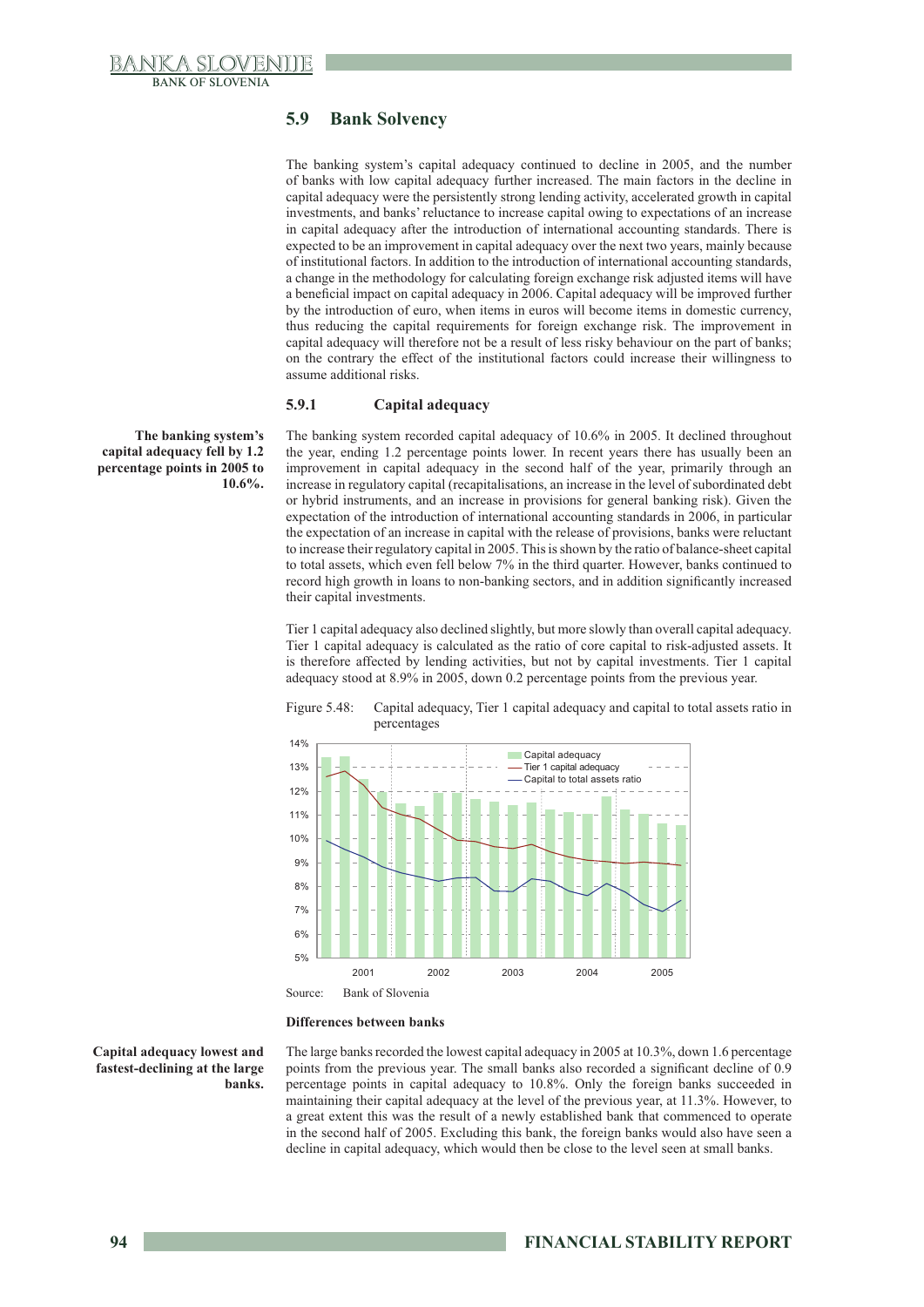Another factor in the relatively high capital adequacy of the foreign banks was their high growth in regulatory capital, which at 19.7% was more than 9 percentage points higher than growth in the banking sector overall. However, the foreign banks also recorded the lowest growth in total risk-adjusted assets, which at 19.3% was similar to their growth in capital, and therefore there was no significant change in the capital adequacy of this group of banks. The large banks recorded the highest growth in total risk-adjusted assets of 24.1%. Another factor in the decline in capital adequacy at this group of banks was their growth in regulatory capital, which at 7.2% was by far the lowest, 5 percentage points less than at the small banks and 12 percentage points less than at the foreign banks.

Comparing the different groups of banks, it can be seen that by optimising their risk management operations banks are not only reducing their capital adequacy, but also the differences between the banks. While the difference in capital adequacy between the groups with the highest and lowest capital adequacy figures in 2000-2001 (at that time between the large banks and the small banks) was approximately 4.5 percentage points, the difference in 2004-2005 (between the large banks and the foreign banks) was less than 1 percentage point.

(%) 2000 2001 2002 2003 2004 2005 Large banks 12.2 11.1 11.8 11.3 11.9 10.3 Foreign banks 14.1 12.4 11.2 11.5 11.2 11.3 Small banks 16.7 16.7 15.8 13.5 13.2 11.7 10.8 Overall 13.5 11.9 11.9 11.5 11.8 10.6

Table 5.34: Capital adequacy for different groups of banks in percentages

**The differences between the capital adequacies of the different groups of banks are reducing.**

Source: Bank of Slovenia

The changes in capital adequacy in 2005 were distributed rather asymetrically. The largest increase was 1 percentage point, while the largest decline in capital adequacy at a single bank was 4.3 percentage points. Only three banks in all had a higher capital adequacy in 2005 than in the previous year: two foreign banks and one small bank. Another foreign bank, which commenced to operate in 2005, can be included in this group. There were 15 banks that saw their capital adequacy decline in 2005, of which four recorded a decline of more than 2 percentage points, and seven a decline of more than 1 percentage point. The distribution in terms of capital adequacy reveals greater concentration of banks with a capital adequacy of 8% to 12%. Only four banks lie outside this group.

December 2004

Figure 5.49: Distribution of Slovenian banks in terms of capital adequacy

10

12

**Comparison with EU**

Capital adequacy in the EU stood at 12.3% in 2004, 0.5 percentage points higher than in Slovenia. Compared with the EU overall, capital adequacy in Slovenia is lower for both the banking system as a whole, and also for the different groups of banks, which is primarily the result of the more conservative approach to the calculation of capital adequacy in the regulations. The differences between Slovenia and the EU are smaller for Tier 1 capital adequacy. Tier 1 capital adequacy was around 9% in both Slovenia and the EU in 2004.

**The changes in capital adequacy were distributed rather asymetrically.**

**Average capital adequacy in the EU is higher than in Slovenia.**

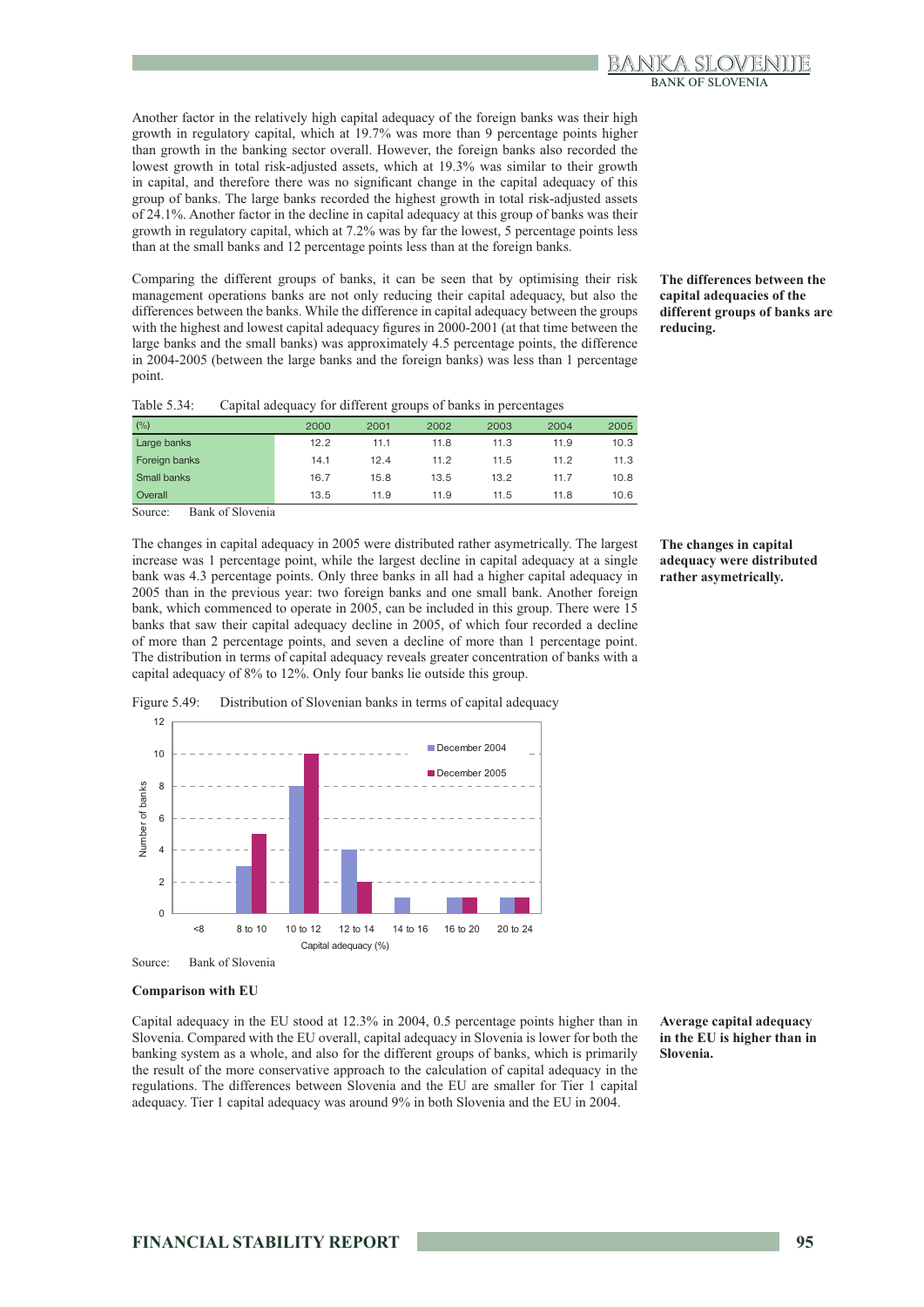| <u>university aroups of sunns in persentages</u> |             |             |                  |          |             |                         |          |          |  |  |  |
|--------------------------------------------------|-------------|-------------|------------------|----------|-------------|-------------------------|----------|----------|--|--|--|
| (%)                                              |             |             | Capital adequacy |          |             | Tier 1 capital adequacy |          |          |  |  |  |
|                                                  | 2004        |             | 2005             | 2004     |             |                         | 2005     |          |  |  |  |
|                                                  | <b>EU25</b> | <b>EU13</b> | Slovenia         | Slovenia | <b>EU25</b> | <b>EU13</b>             | Slovenia | Slovenia |  |  |  |
| Large banks                                      | 11.4        | 12.6        |                  |          | 7.9         | 8.0                     |          |          |  |  |  |
| Medium-sized banks                               | 12.5        | 14.2        | 11.9             | 10.3     | 9.0         | 10.2                    | 8.9      | 8.4      |  |  |  |
| Small banks                                      | 14.7        | 17.3        | 11.7             | 10.8     | 12.8        | 17.3                    | 10.2     | 9.0      |  |  |  |
| Foreign banks                                    | 15.6        | 16.7        | 11.2             | 11.3     | 12.4        | 12.3                    | 8.8      | 10.4     |  |  |  |
| Overall                                          | 12.3        | 13.6        | 11.8             | 10.6     | 8.9         | 9.2                     | 9.0      | 8.9      |  |  |  |

Table 5.35: Capital adequacy and Tier 1 capital adequacy in Slovenia and EU for different groups of banks in percentages

Note: The ECB classes any bank with total assets of more than 0.05% of the consolidated total assets of the EU banking system as a large bank. According to this criterion, there are no large banks in Slovenia.

Source: Bank of Slovenia, ECB: EU Banking Sector Stability, October 2005

There is considerable variation between the different groups of banks in the EU. Both overall capital adequacy and Tier 1 capital adequacy at the large banks were at the level of the system as a whole in 2004, while capital adequacy at the small banks and the foreign banks (overall and Tier 1) was 2.5 to 4 percentage points higher. In Slovenia the differences between the groups are smaller. None of the groups of banks had a capital adequacy that was more than 1.5 percentage points off the figure for the system as a whole.

# **5.9.2 Capital**

**Core capital grew faster than supplementary capital in 2005.**

The banking system's regulatory capital stood at SIT 485.3 billions at the end of 2005, up 10.3% from the end of 2004. Banks recorded a significantly larger increase in core capital than supplementary capital in 2005, and the ratio of core capital to total capital before the reductions for capital investments rose by 2.6 percentage points to 68.9% after falling for several years.



Figure 5.50: Banking system's capital structure in percentages

#### **Core capital**

**There were three factors in the increase in core capital.**

**The foreign banks in particular increased their core capital via share capital and the capital surplus.**

Core capital stood at SIT 408 billions at the end of 2005, up SIT 69.8 billions or 20.7% from the previous year. There were three factors in the increase in core capital.

The largest increase, of SIT 29 billions, was recorded by subscribed capital and the capital reserves. The foreign banks in particular increased their core capital in this way. Their core capital ended the year up 40.6% or SIT 27.5 billions. More than three-quarters of the increase, or SIT 21.1 billions, was from an increase in subscribed capital and the capital reserves. Seven banks carried out recapitalisations in 2005, of which four were foreign banks, two were large banks, and one was a small bank. The increase in subscribed capital totalled SIT 7.8 billions, with the remainder of the increase – just over SIT 21 billions – coming from an increase in the capital reserves made by share premium. The recapitalisations of the foreign banks accounted for 73% of the total recapitalisation of the banking sector in 2005. This shows that the domestic banks have more difficulty in accessing new capital both because of their diversified ownership and their weaker links with potential investors, particularly in comparison with the foreign banks. The latter usually have highly concentrated ownership: usually a parent bank that is ready to support a strategy of expanding into new markets and increasing market share with the capital increase.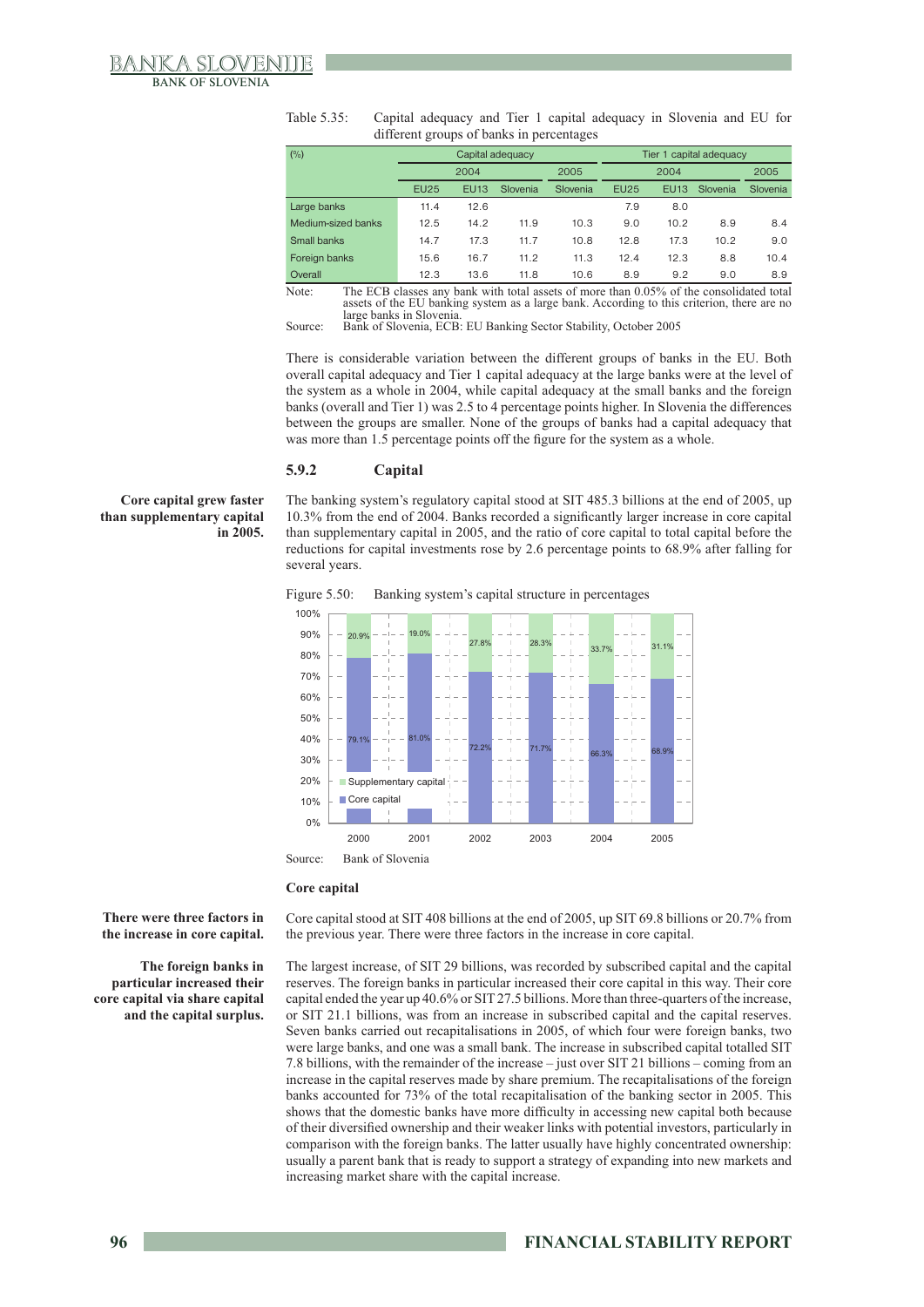# **FINANCIAL STABILITY REPORT 97**

The domestic banks are mainly seeking room to expand their core capital via reserves from profit and retained earnings. These items rose by SIT 20.5 billions during 2005. The good performance by banks was reflected in a significantly higher level of net profit for the current year and retained earnings. These two items together amounted to SIT 4.1 billions in 2005, up SIT 2.5 billions from 2004. Profit reserves were also higher, the increase of SIT 18 billions being similar to that in the previous year.

In 2005 banks were given the opportunity for the first time to include innovative instruments in their core capital, up to an amount of 15% of core capital. One bank took the opportunity to do so.

Because the introduction of the IFRS in 2006 means that banks no longer create provisions for general banking risk, last year banks curbed the expansion of their general provisions to a minimum. The general provisions were up just 2.7%, compared with a 35.5% increase in the previous year.

#### **Supplementary capital**

40%

The projected introduction of the IFRS could also be said to have had an impact on banks' decisions regarding subordinated debt and hybrid instruments. There was significantly lower increase in supplementary capital in 2005 than in the previous year. It stood at SIT 184.5 billions at the end of the year, up SIT 12.5 billions or 7.2% from the previous year. By comparison, the year-on-year increase in supplementary capital in 2004 was 42%.

The increase in supplementary capital came primarily from hybrid instruments, while the amount of subordinated debt was lower than a year earlier. Subordinated debt totalled SIT 92.2 billions at the end of 2005, down SIT 1.3 billions or 1.4% from the previous year. Eight banks recorded a decrease in subordinated debt in 2005, while three recorded an increase. These banks were divided equally between the different groups of banks. The large banks saw their subordinated debt fall by SIT 3.2 billions, while the foreign banks and the small banks recorded increases, the first in the amount of SIT 1.3 billions and the second in the amount of SIT 0.6 billions.



The decrease in subordinated debt, and even more so the significant increase in core capital, also reduced the problems that banks had in including subordinated debt in the calculation of capital adequacy. In 2004 five banks were unable to include their subordinated debt in full, as it had exceeded the prescribed limit of 50% of core capital. Subordinated debt was more than 40% of core capital at a further three banks. In 2005 there were five such banks, but only at one bank did subordinated debt total more than 50% of core capital, thus preventing the bank from including it in full in the capital adequacy calculation. The overall subordinated debt of the banking sector was equivalent to 22.6% of core capital in 2005, down 5 percentage points from the previous year. The ratio fell at the large banks in particular, by more than 6 percentage points to 28.2%. There was also a slight decline at the foreign banks, which have the lowest ratio of subordinated debt to core capital at 8.4%. There was no change at the small banks, where the ratio remained a little under 20%.

The increase in supplementary capital in 2005 came primarily on account of hybrid instruments. The stock of hybrid instruments in supplementary capital was SIT 42 billions at the end of 2005, equivalent to just under a half (45.5%) of the subordinated debt. The stock of hybrid instruments was up SIT 8 billions or 23.7% from the previous year. The year-on**innovative instruments in their core capital.**

**Banks reduced their subordinated debt in 2005.**

**Hybrid instruments are equivalent to just under a half of the subordinated debt.**

# SLOV

BANK OF SLOVENIA

**The domestic banks increased reserves from profit and retained earnings.**

**In 2005 banks were first given the opportunity to include** 

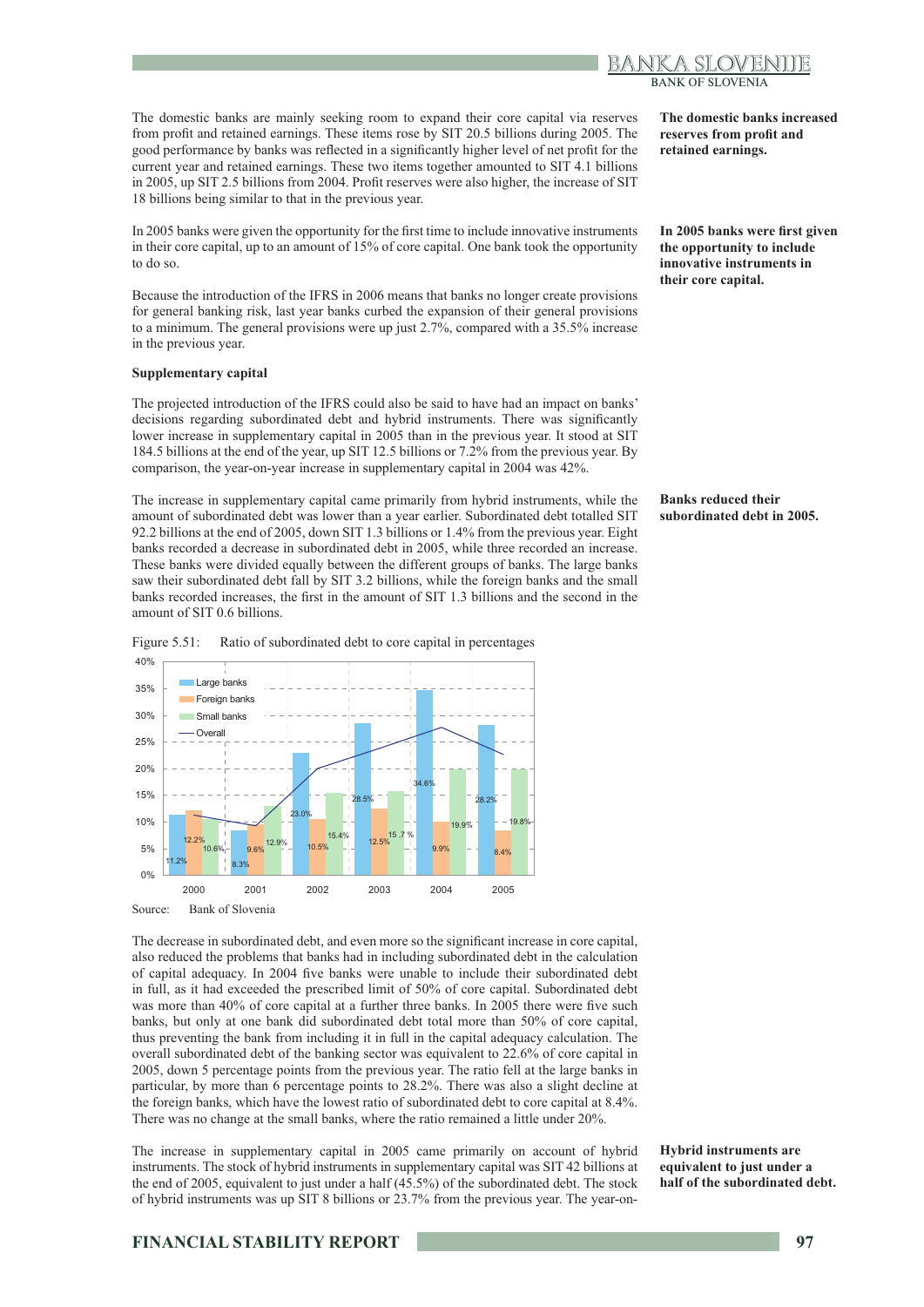

year growth was thus only a little higher than that of core capital, and the ratio of hybrid instruments to core capital thus remained similar to that in the previous year at 10.3%.

The majority of the increase in the stock of hybrid instruments came at the large banks, while the foreign banks recorded a significant decrease. Overall more banks recorded a decrease in the stock of hybrid instruments (three) than an increase (two). There has been a reversal in the situation since 2004, when banks first began using hybrid instruments in earnest and the stock increased by SIT 30.8 billions. At that time four banks increased their stock of hybrid instruments, while only one recorded a decrease.



Figure 5.52: Ratio of hybrid instruments to core capital in percentages

#### **Deductions from own funds**

**High growth in capital investments is reducing banks' capital adequacy.**

Deductions for capital investments subtracted from the total of core and supplementary capital are following the growth in capital investments. After several years of restraint, banks increased their capital investments by 52.5% in 2005, the highest end of year annual growth since Slovenia's independence. This reduced regulatory capital by SIT 107 billions, 52.8% more than in the previous year. Approximately 90% of the decrease was associated with the large banks.

#### **5.9.3 Risk-adjusted assets**

The differences between the year-on-year growth rates in total assets, loans to non-banking sectors, risk-adjusted balance-sheet assets and total risk-adjusted assets were very large in 2004. By the end of 2005 the year-on-year growth rates in these categories had converged into a very narrow band of 3 percentage points, between the 22.8% growth recorded by total risk-adjusted assets, and the 25.7% growth in risk-adjusted balance-sheet assets.

The small differences between the rates of growth in the balance-sheet categories and the risk-adjusted categories indicate that banks have not significantly altered their strategies, or made any important substitutions between lower and higher-risk items on the balance sheet. While in 2004 banks recorded a significant increase in the proportion of the balance sheet accounted for by higher-risk items, i.e. loans to non-banking sectors and loans to banks, both primarily at the expense of lower-risk securities (central bank securities in particular), in 2005 the structural shares remained at the last year levels. Because there were no major shifts in the structure of the balance sheet, risk-adjusted assets grew at approximately the same rate as balance-sheet items, while the ratio of risk-adjusted balance-sheet assets to total assets remained at 51.5% after two years of rapid growth. The trend of an increase in the ratio of total risk-adjusted assets to total assets also reversed in the second half of the year. The ratio ended 2005 just below 66%, as it was at the end of 2004.

**Banks maintained the balance sheet structure seen in 2004, and did not increase their focus on higher-risk categories as they did in 2004.**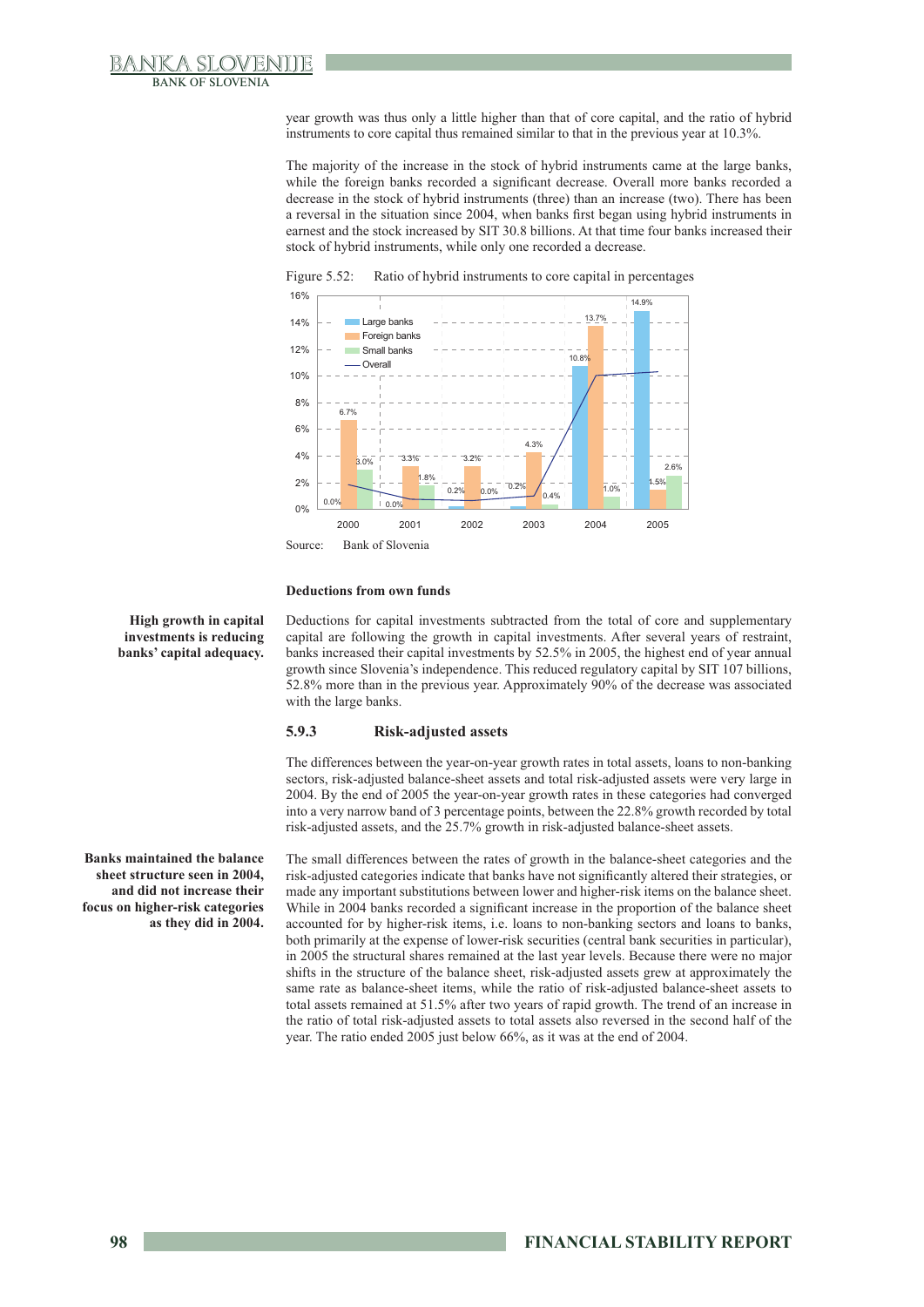



Note: Total risk-adjusted assets include items adjusted for foreign exchange risk and market risk. Source: Bank of Slovenia

The trend of a decline in the proportion of the banking sector's total risk-adjusted assets accounted for by items associated with credit risk reversed in 2005. The proportion of creditrisk-adjusted items rose by 1.4 percentage points to 86.7%. Risk-adjusted balance-sheet assets recorded particularly high growth of 25.7% in 2005, while growth in risk-adjusted off-balance-sheet assets was 17.9%, and growth in risk-adjusted items for derivatives was negative at -9%. The majority of the increase in the proportion accounted for by creditrisk-adjusted items was the result of a decline of 1.1 percentage points in the proportion of market-risk-adjusted items. The proportion accounted for by foreign exchange-riskadjusted items also declined by 0.3 percentage points.

The proportion accounted for by credit-risk-adjusted items increased at the foreign banks in particular, where it rose by 6.3 percentage points to account for 90.9% of the foreign banks' total risk-adjusted assets. The small banks also recorded high growth in the proportion of credit-risk-adjusted items. It rose by 5 percentage points in 2005, but the small banks nevertheless still have the lowest proportion of credit-risk-adjusted items. The increase in the importance of credit risk at the small banks was due to a decline in the importance of market risk, while at the foreign banks it was foreign exchange risk that declined in importance.

**Credit risk increased in importance in 2005 at the expense of market risk and foreign exchange risk.**

**The importance of credit risk is increasing at the foreign banks in particular, and also at the small domestic banks.**



Source: Bank of Slovenia

 $<sup>61</sup>$  The large shifts in the structure of the amount of risk-adjusted assets and items adjusted for other</sup> risks in 2002 were the result of the introduction of capital requirements for market risk and changes in the capital requirements for foreign exchange risk.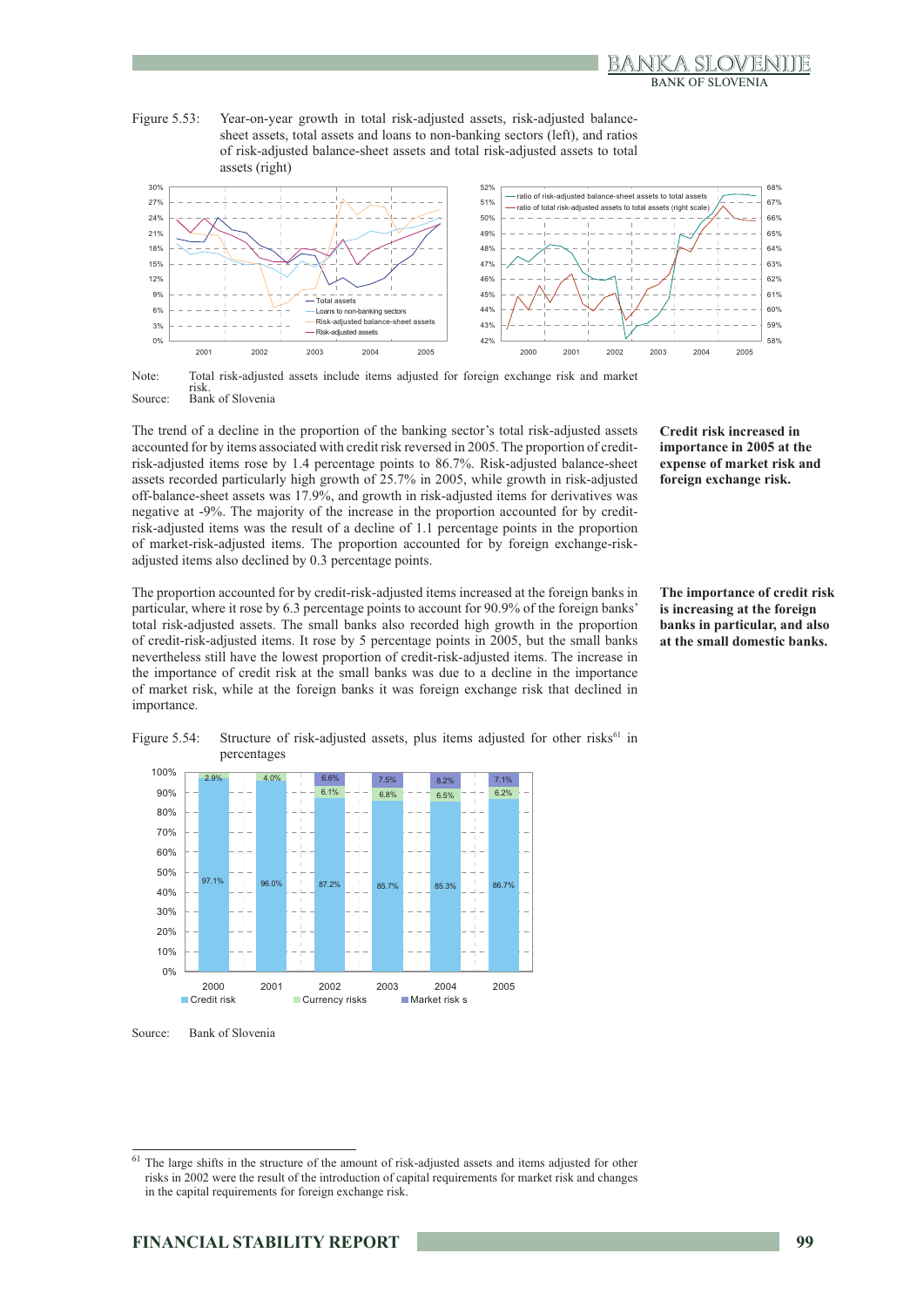BANK OF SLOVENIA

**Foreign exchange risk is increasing in importance at the large banks.** The change in the structure of total risk-adjusted assets at the large banks reflects their increased focus on new markets, particularly those in south-eastern Europe. In 2005 the large banks were the only group where the proportion of foreign exchange-risk-adjusted items rose, the increase of 2 percentage points to 6.6% making this share the largest among the different groups of banks. The proportions of both credit-risk-adjusted items and marketrisk-adjusted items fell at the large banks in 2005.

Table 5.36: Structure of risk-adjusted assets plus items adjusted for other risks, for different groups of banks, December 2004 and December 2005

|               |                 | December 2004 (%) |                 |                 | December 2005 (%) |                        |                 | Difference (percentage points) |                        |  |
|---------------|-----------------|-------------------|-----------------|-----------------|-------------------|------------------------|-----------------|--------------------------------|------------------------|--|
|               | Credit<br>risks | Currency<br>risks | Market<br>risks | Credit<br>risks | Currency<br>risks | <b>Market</b><br>risks | Credit<br>risks | Currency<br>risks              | <b>Market</b><br>risks |  |
| Large banks   | 86.7            | 4.6               | 8.6             | 86.1            | 6.6               | 7.3                    | $-0.6$          | 2.0                            | $-1.3$                 |  |
| Foreign banks | 84.6            | 12.8              | 2.6             | 90.9            | 5.9               | 3.2                    | 6.3             | $-6.9$                         | 0.6                    |  |
| Small banks   | 78.4            | 6.0               | 15.6            | 83.4            | 4.7               | 12.0                   | 5.0             | $-1.3$                         | $-3.7$                 |  |
| Overall       | 85.3            | 6.5               | 8.2             | 86.7            | 6.2               | 7.1                    | 1.4             | $-0.3$                         | $-1.2$                 |  |

Source: Bank of Slovenia

#### **Increase in capital adequacy due to institutional factors**

**Capital adequacy will increase significantly in 2006 and 2007 because of the introduction of the IFRS and the euro.** It is estimated that capital adequacy will also improve in the next two years because of the introduction of the IFRS, which is increasing banks' capital, and also because of the projected introduction of the euro and methodological changes associated with foreign exchange risk, which will decrease the foreign exchange-risk-adjusted items, and thus total risk-adjusted assets. All the above are institutional factors. The expected improvement in capital adequacy will therefore not be the result of less risk-incurring behaviour by banks; on the contrary the effect of all these factors could actually encourage changes in bank behaviour, particularly in the direction of a greater willingness to assume additional or greater risks. A large increase in capital adequacy also provides potential for lending growth. Should due to competitive pressures this potential very rapidly convert into new loans, even at the expense of a decline in the standards for approving new loans and with the introduction of new loan products that would transfer greater risk to the borrower, then this could lead to the lending market overheating.

### **Box 5.4: The effect of methodological changes and the introduction of the euro on foreign exchange-riskadjusted items**

The projected introduction of the euro in 2007 will bring a significant decrease in foreign exchange risk, as other currencies account for less than 29% of foreign exchange risk-adjusted items. The total of items associated with foreign exchange risk has already been decreasing in 2006, owing to a change in methodology, which is being brought into line with the capital directive. The new methodology no longer distinguishes between items in foreign currency and items with a foreign currency clause. Another change is that the overall position in foreign currency is no longer the total of the absolute values of all short and all long positions, but is equal to the greater of the total of all long positions and the total of all short positions.

Applying the new methodology, on the basis of the figures for December 2005 the total of foreign exchange-risk-adjusted items would decrease by SIT 67 billions, and the capital adequacy of the banking system would be 0.16 percentage points higher. The effect would be relatively evenly distributed between the different groups of banks. Capital adequacy would increase by 0.17 percentage points at the large banks, and by 0.13 percentage points at the foreign banks.

With the introduction of the euro, items in euros will become items in domestic currency, and will no longer be included in the risk-adjusted assets within the currency-risk-adjusted items. Based on the figures for the end of 2005, the introduction of the euro will have most beneficial impact on the foreign banks, which have larger positions in euros. The effect will not be even for the different groups of banks. Based on the figures for December 2005, the elimination of euro items would bring a rise of 0.56 percentage points in capital adequacy at the foreign banks, while the increase will be approximately 0.2 percentage points less at the large banks and the small banks.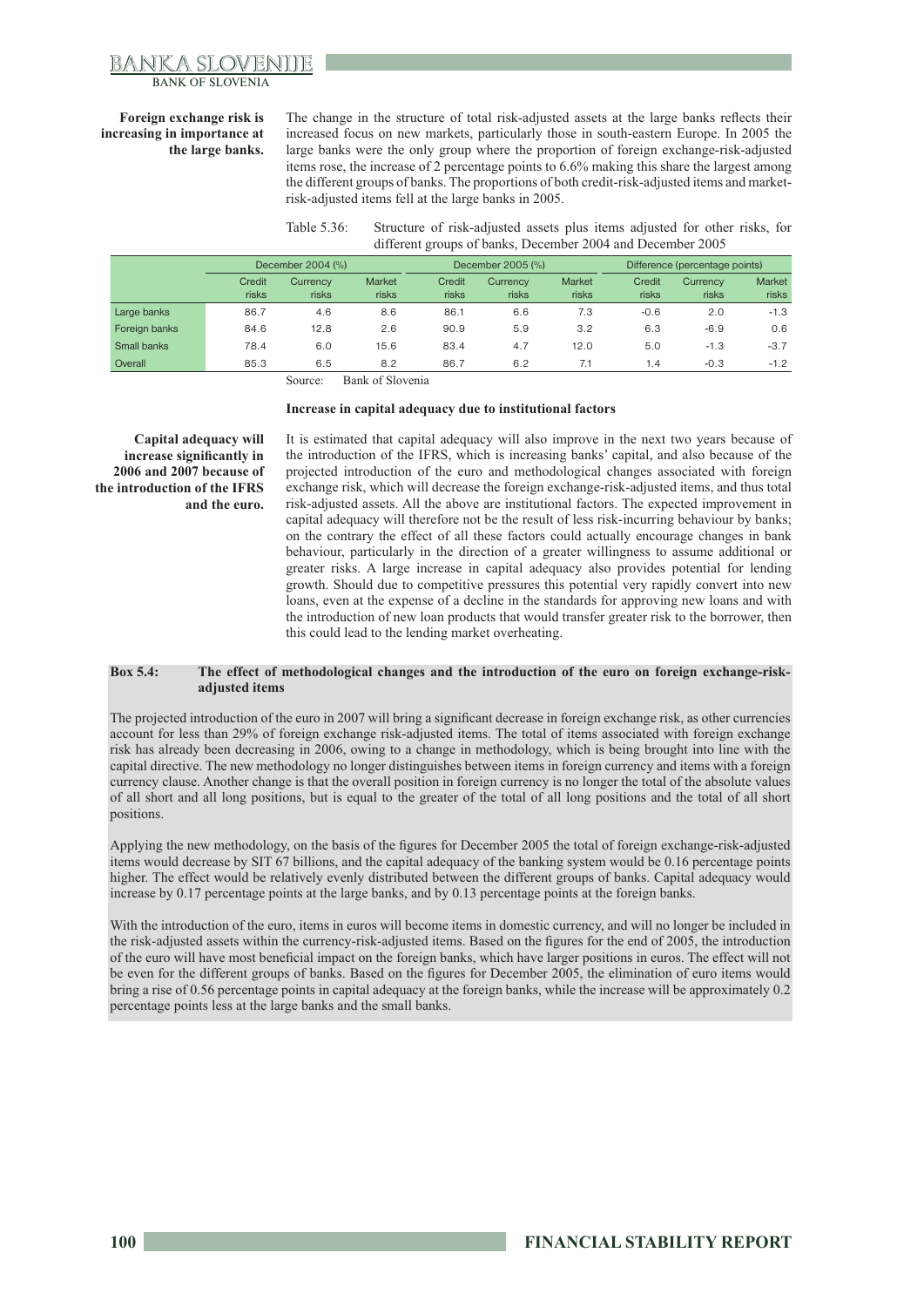# BANKA SLOVENIJE BANK OF SLOVENIA

# Table 5.37: Estimated effect on capital adequacy of change in methodology for calculating foreign exchange-riskadjusted items and of introduction of euro

|               | Capital adequacy (%) | Change in capital adequacy<br>caused by change in<br>methodology<br>(percentage points) | Change in capital adequacy<br>caused by elimination<br>of euro items<br>(percentage points) | Capital adequacy<br>after changes (%) |
|---------------|----------------------|-----------------------------------------------------------------------------------------|---------------------------------------------------------------------------------------------|---------------------------------------|
| Large banks   | 10.31                | 0.17                                                                                    | 0.37                                                                                        | 10.85                                 |
| Foreign banks | 11.29                | 0.13                                                                                    | 0.56                                                                                        | 11.98                                 |
| Small banks   | 10.82                | 0.14                                                                                    | 0.36                                                                                        | 11.32                                 |
| Overall       | 10.56                | 0.16                                                                                    | 0.41                                                                                        | 11.13                                 |

Source: Bank of Slovenia

Based on the figures for December 2005, the overall effect of the change in methodology and the introduction of the euro will be an increase in capital adequacy of 0.57 percentage points from 10.56% to 11.13%. The total of foreign exchangerisk-adjusted items would decrease by SIT 233 billions. This would mean that in case of unchanged capital adequacy banks' potential for loan growth would increase by the aforementioned SIT 233 billions. Approximately 67% of this potential would be realised at the large banks, 23% at the foreign banks, and 10% at the small banks.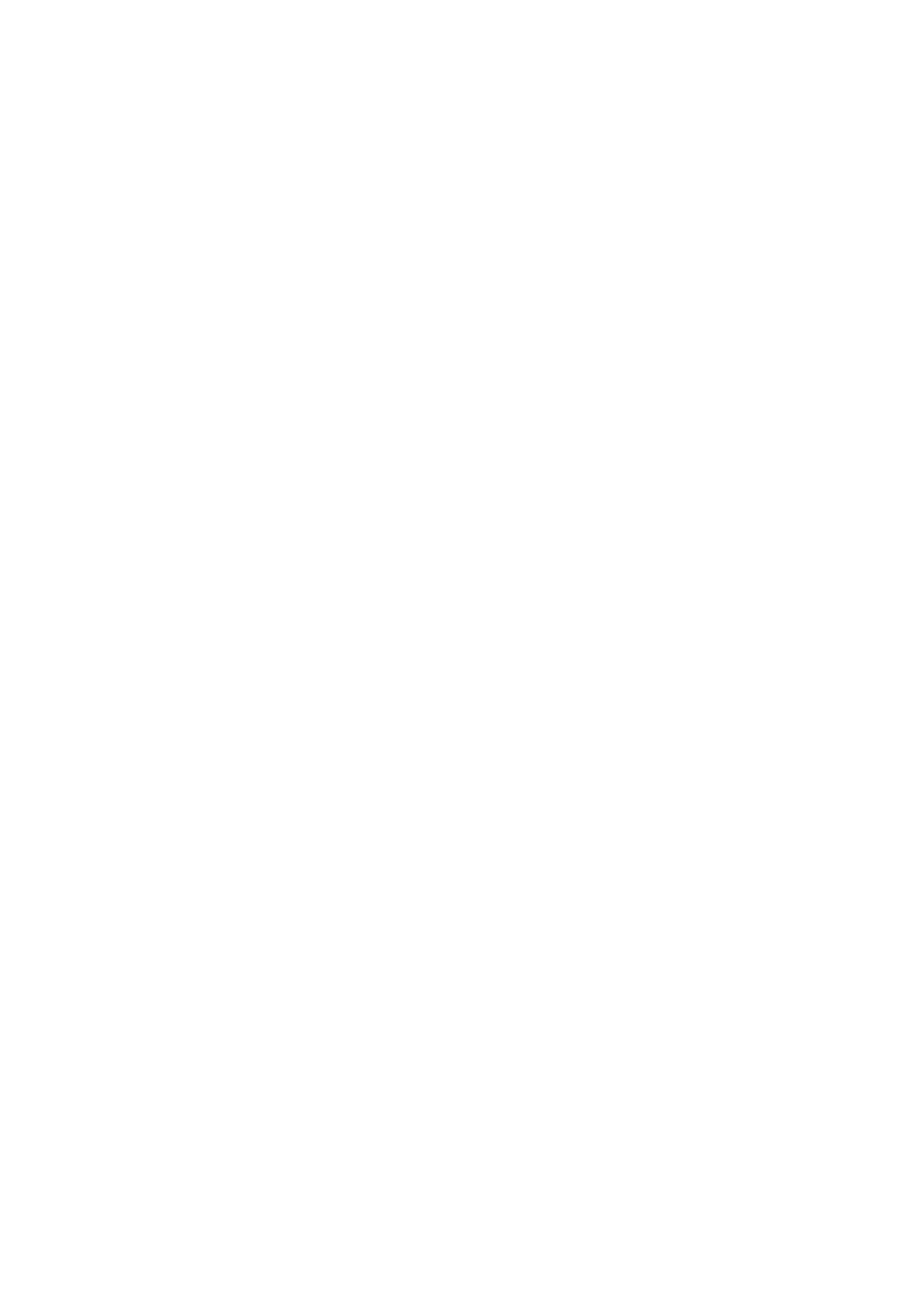rose to 25%. Behind this comes premium collected for motor-vehicle liability insurance (21%) and premium for voluntary health insurance (20%). In 2005 the ratio of collected premium to disposable household income increased again over the previous year and stood at 11.6%. Collected premium per capita grew by just under SIT 173,000. Life insurance premium collected in 2005 amounted to 1.3% of GDP, and rose from SIT 37,200 to SIT 42,600 per capita.

Table 6.2: Total gross collected premium and gross life insurance premium in different economic categories

|                                       | 2001  | 2002  | 2003  | 2004  | 2005  |
|---------------------------------------|-------|-------|-------|-------|-------|
| Total premium (SIT billions)          | 222.5 | 255.5 | 285.4 | 318.3 | 345.4 |
| Per capita (SIT thousands)            | 111.7 | 128.0 | 142.9 | 159.4 | 172.6 |
| Proportion of GDP (%)                 | 4.7   | 4.8   | 5.0   | 5.1   | 5.3   |
| Proportion of disposable income (%)   | 10.2  | 10.6  | 10.9  | 11.1  | 11.6  |
| Life insurance premium (SIT billions) | 44.5  | 52.9  | 59.9  | 74.2  | 85.2  |
| Per capita (SIT thousands)            | 22.3  | 26.5  | 30.0  | 37.2  | 42.6  |
| Proportion of total premiums (%)      | 20.0  | 20.7  | 21.0  | 23.3  | 24.7  |

Sources: ISA, SORS, own calculations

# **Comparison of collected premium of Slovenian insurers to collected premium in European countries**

The total collected premium of Slovenian insurers in 2004 amounted to 5.1% of GDP, with the gap behind the collected premium as a proportion of GDP in the European Union as a whole (EU25) being reduced to 3.1 percentage points. Slovenia has higher collected premiums as a proportion of GDP than all the new member-states and Greece, but is behind the other member-states.

Life insurance in Slovenia is less developed than in other European countries. At 23.3% in 2004, life insurance still accounted for a relatively small proportion of the total premium collected by insurers. In the EU25 this proportion amounted to 59.3% in 2004. In 2004 the difference between Slovenia and the EU25 in the share of collected life insurance premiums in total collected premium was reduced by 0.8 percentage points to 36%. The same applies to life insurance premiums measured as a percentage of GDP, which in Slovenia grew by 0.1 percentage points to 1.2% of GDP in 2004, which is still far below the EU25 average, where collected life insurance premium as a proportion of GDP remained unchanged in 2004 at 4.9% of GDP. In Slovenia collected life insurance premium is growing more rapidly than in the EU25. In view of the relative lack of development of life insurance compared with the EU, there is still great development potential for life insurance in Slovenia. For this reason we may expect the further growth of collected life insurance premium, and an increase in their share of total collected premium.

**The gradual reduction in the life insurance development gap behind the EU25 is continuing.**

| Table 6.3: | Total gross collected premium and gross life insurance collected premium |
|------------|--------------------------------------------------------------------------|
|            | in 2004 in various economic categories in selected European countries    |

|                                  |          |             |             | Czech |        |          |         |        |           |
|----------------------------------|----------|-------------|-------------|-------|--------|----------|---------|--------|-----------|
|                                  | Slovenia | <b>EU15</b> | <b>EU25</b> | Rep.  | Greece | Portugal | Germany | France | <b>UK</b> |
| Total premium (EUR billions)     | 1.33     | 883.21      | 899.13      | 3.53  | 3.63   | 10.61    | 153.80  | 158.58 | 232.34    |
| Per capita (EUR)                 | 667      | 2.199       | 1.874       | 346   | 337    | .041     | .840    | 2.591  | 3,610     |
| Proportion of GDP (%)            | 5.1      | 8.5         | 8.2         | 4.1   | 2.2    | 7.5      | 6.9     | 9.4    | 12.5      |
| Life insur. prem. (EUR billions) | 0.31     | 527.25      | 533.25      | 1.38  | 1.73   | 6.30     | 68.32   | 104.82 | 152.64    |
| Per capita (EUR)                 | 156      | 1.341       | 1.135       | 136   | 161    | 618      | 822     | 1.731  | 2,569     |
| Proportion of total premium (%)  | 23.3     | 59.7        | 59.3        | 39.3  | 47.7   | 59.4     | 44.4    | 66.1   | 65.7      |
| Proportion of GDP (%)            | 1.2      | 5.1         | 4.9         | 1.6   | 1.0    | 4.5      | 3.1     | 6.3    | 8.9       |

Sources: ISA, Swiss Re (Sigma: World insurance in 2004, No 2/2005), own calculations

#### **Life insurance and contractual integration of insurers with banks**

The increasing importance of life insurance is evident from the rising total assets of life insurance policies, which accounted for 47% of insurers' total assets in 2005. In the previous year the proportion of life insurance in the total assets of insurers was five percentage points less at 42%. In the environment of low interest rates, traditional life insurance became less attractive. Moreover insurers in Slovenia do not offer investmentbased life insurance with guaranteed returns, for which reason there is continuing growth in the importance of life insurance with investment risk. Collected premium of life insurance tied to mutual fund units represented 22.5% of all collected life insurance premium at the end of 2005. In March 2006 there were nearly 40 different insurance policies tied to mutual

**The importance of life insurance with investment risk is growing.**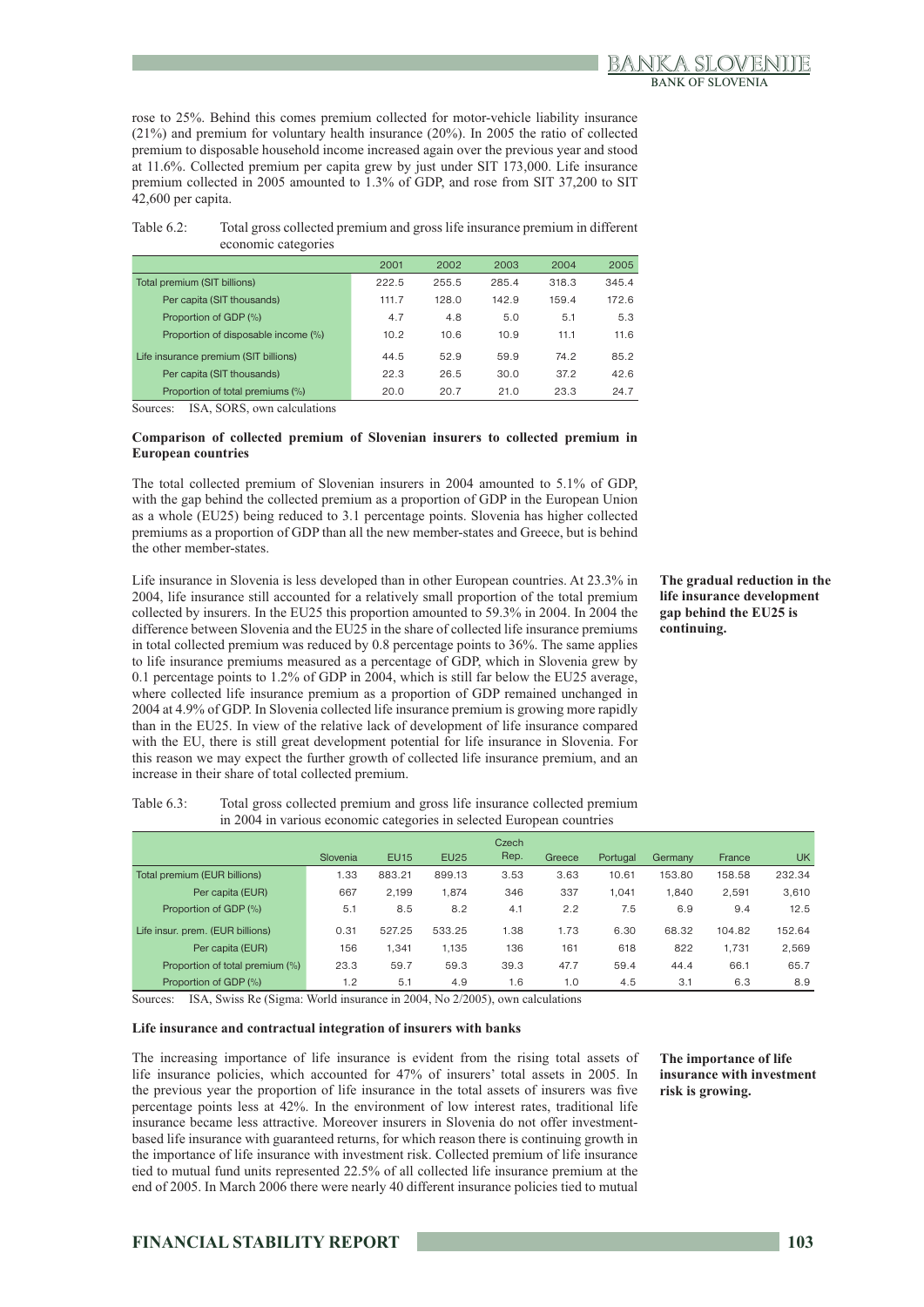# BANKA SLOVENI)

BANK OF SLOVENIA

fund units being offered by nine insurers and one non-resident insurer. The mutual funds involved in investment-based policies are dominated by non-resident and domestic funds whose portfolios comprise primarily foreign securities or an increasing proportion of such securities. For this very reason interest in this type of insurance will in the future depend to a lesser extent on the growth of Slovenian stock market indices and more on events in the global capital markets. This was partly evident last year, when despite the fall in the SBI 20, collected life insurance premium tied to mutual fund units grew by 41% over the previous year, with the number of policyholders rising by 10%.

# **The proportion of bank commission from brokering life insurance policies remains negligible.**

With the growing importance of life insurance as a form of saving, there is also rising interest among banks in brokering the sale of such products, although this still represents a negligible proportion of non-interest income. In March 2006, 12 banks were authorised to broker the sale of insurance policies, with ten banks actually performing such transactions in 2005 and nine such banks in 2004. According to figures from a survey, last year banks generated up to SIT 222 millions commissions by brokering life insurance policies, representing just 0.26% of all fees and commissions made by banks in 2005.

Table 6.4: Collected premiums in SIT millions and number of policyholders with life and pension policies from insurers

|                                              | 2002    | 2003    | 2004    | 2005    | 2002                             | 2003             | 2004 | 2005 |
|----------------------------------------------|---------|---------|---------|---------|----------------------------------|------------------|------|------|
| Life insurance total                         |         |         |         |         |                                  | Growth rates (%) |      |      |
| Premium (SIT millions)                       | 52.917  | 59.871  | 74.230  | 85.158  | $\overline{\phantom{a}}$         | 13.1             | 24.0 | 14.7 |
| Number of policyholders                      | 650.954 | 739.003 | 852.955 | 926,306 | $\overline{\phantom{a}}$         | 13.5             | 15.4 | 8.6  |
| Life insurance tied to investment fund units |         |         |         |         | Proportion of life insurance (%) |                  |      |      |
| Premium (SIT millions)                       | 251     | 4.782   | 13.576  | 19.170  | 0.5                              | 8.0              | 18.3 | 22.5 |
| Number of policyholders                      | 6.393   | 40.264  | 96.313  | 96.313  | 1.0                              | 5.4              | 11.3 | 10.4 |
| Voluntary supplementary pension insurance    |         |         |         |         |                                  |                  |      |      |
| Premium (SIT millions)                       | 2.965   | 3.544   | 3.533   | 3.632   | 5.6                              | 5.9              | 4.8  | 4.3  |
| Number of policyholders                      | 37.745  | 45.801  | 37.455  | 39.623  | 5.8                              | 6.2              | 4.4  | 4.3  |

Source: **ISA** 

#### **Changes in the area of supplementary health insurance**

**Introduction of equalization scheme system for supplementary health insurance.** In September 2005 the Act Amending the Health Care and Health Insurance Act entered into force, and this introduced changes in the area of voluntary and supplementary health insurance. Under the revised act, supplementary health insurance is provided according to the principles of intergenerational mutuality and gender mutuality among all supplementary insurance holders, while it also abolishes age-based and mathematical provisions, which insurers must return to policyholders by no later than the end of 2007. An important new feature of the act is the introduction of an equalization scheme whereby amongst themselves, insurers that provide supplementary health insurance offset the differences in the costs of health services brought about by the varying structure of policyholders at individual insurers in terms of age and gender. A consequence of the new act is that after 1 March 2006 the premiums for supplementary health insurance are the same for all policyholders at an individual insurer, and discounts are limited to a maximum of 3% in the event of group insurance or lower administrative costs in the payment of premiums. The act will also have an impact on insurers, since the claims ratio or the cost of health services will no longer depend on the structure of policyholders, thereby eliminating the problem of adverse selection among policyholders owing to the need for continual increases in premiums at insurers with the least favourable age and gender structure of policyholders. Although in view of the exceptionally high claims ratio this type of insurance is not that attractive commercially for insurers, through it insurers wish to create a portfolio of policyholders to whom they could also offer other insurance products.

#### **Financial statements and capital adequacy of insurers**

The total assets of insurers grew by 15% in 2005 to SIT 706 billions, which is comparable with the growth in 2004 (17%). As expected, there was continued rapid growth in the total assets of life insurance (24%), while growth in non-life insurance fell to 8%. As with nonlife insurance, over the last three years a slowdown in the growth of total assets has been recorded by the reinsurance companies, which in the first three quarters of last year showed an increase of 4% to stand at SIT 77 billions. **Insurers' total assets continue to grow.**

**Marked improvement in non-life insurance results, while health insurance remains negative.** After three years of decrease, last year insurers increased net profits to SIT 9 billions. This was mainly a consequence of improved results from non-life insurance, which recorded a marked improvement in the claims ratio. Life insurance also enjoyed a better performance, while the performance of health insurance remained unchanged and is still negative. Two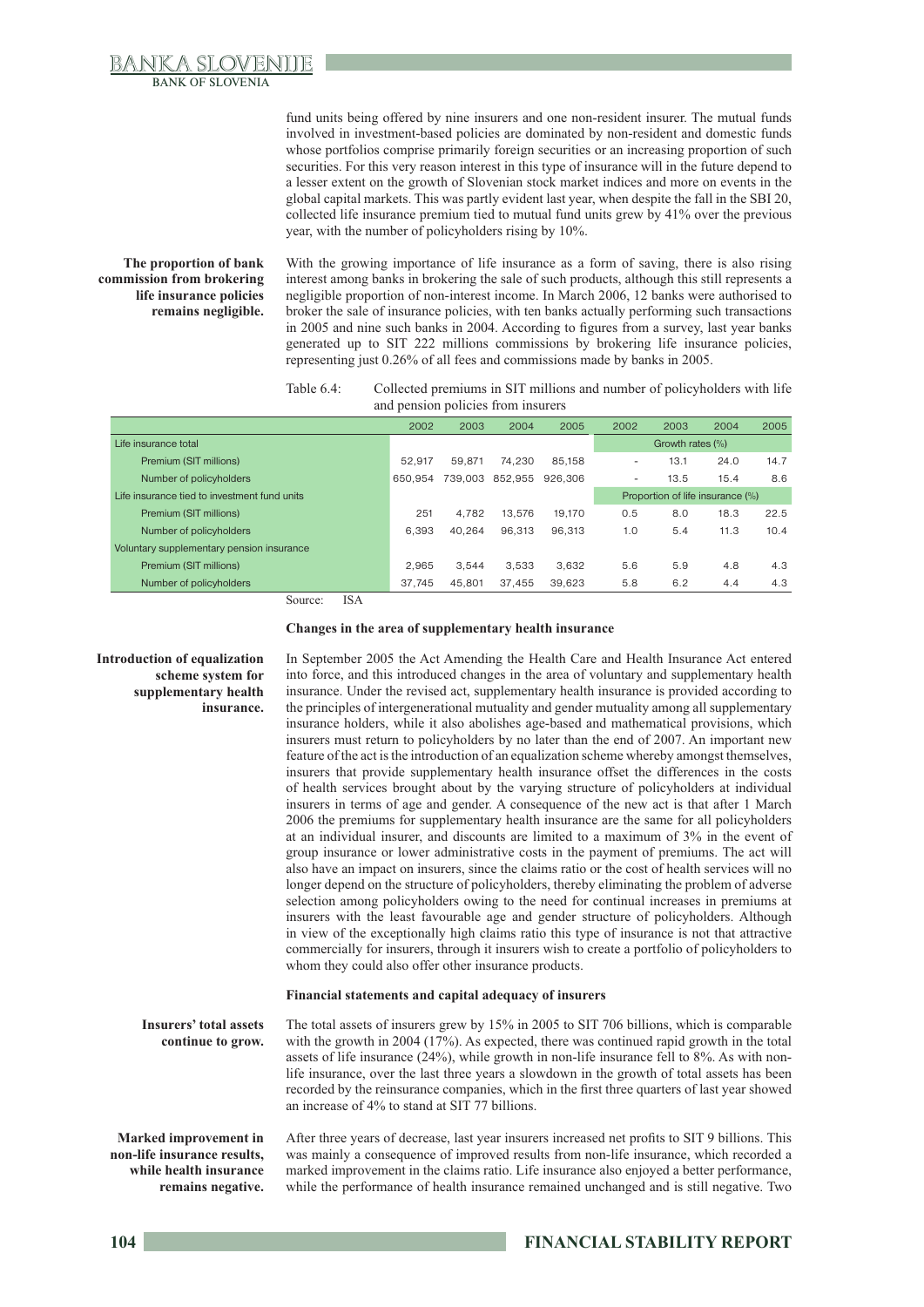**Lower investment income resulted mainly from lower** 

**interest rates.**

insurers that together collected 80.7% of health insurance premiums posted a loss from this form of insurance. As for life insurance, four insurers that together collected 16.5% of all premiums posted losses. In the non-life sector there were only two such insurers, together accounting for 17.5% of all non-life insurance premium collected.

Insurers recorded a fall of 11% in income from investments, a result primarily of interest income being reduced by falling interest rates. Despite the negative return on the Slovenian capital market, measured by the SBI 20, insurers' profits from the disposal of investments rose slightly. The reinsurance companies enjoyed higher profits chiefly for the same reasons as the insurers. At the same time this reflects the relatively favourable geographical diversification of insurer investments, whose profitability is not determined solely by trends on the domestic capital market.

#### Table 6.5: Total assets and results of insurers and reinsurance companies

|                                                    | 2002  | 2003           | 2004                               | 2005                | 2003  | 2004             | 2005           |
|----------------------------------------------------|-------|----------------|------------------------------------|---------------------|-------|------------------|----------------|
|                                                    |       | (SIT billions) |                                    |                     |       | Growth rates (%) |                |
|                                                    |       |                |                                    | Insurance companies |       |                  |                |
| <b>Total assets</b>                                | 440.9 | 525.4          | 613.4                              | 706.0               | 19    | 17               | 15             |
| Non-life                                           | 266.9 | 309.9          | 346.0                              | 375.1               | 16    | 12               | 8              |
| Life                                               | 174.0 | 215.5          | 267.4                              | 330.9               | 24    | 24               | 24             |
| <b>Results</b>                                     |       |                |                                    |                     |       |                  |                |
| Result from non-life ins. less health <sup>1</sup> | 4.5   | 3.5            | 4.3                                | 11.3                | $-24$ | 24               | 163            |
| Result from health insurance <sup>1</sup>          | 3.7   | 2.1            | $-2.1$                             | $-2.1$              | $-45$ | $-204$           | $-4$           |
| Result from life insurance <sup>1</sup>            | 3.5   | 3.3            | 2.8                                | 3.4                 | -5    | $-17$            | 22             |
| Investment income                                  | 21.4  | 20.3           | 21.1                               | 18.7                | -5    | $\overline{4}$   | $-11$          |
| Investment expenses                                | 3.4   | 5.7            | 4.1                                | 4.5                 | 70    | $-29$            | 10             |
| Net profit <sup>2</sup>                            | 8.5   | 5.0            | 3.3                                | 9.0                 | $-41$ | $-34$            | 217            |
| ROE (%)                                            | 13.17 | 6.26           | 3.29                               | 8.40                |       |                  |                |
| ROA (%)                                            | 1.95  | 0.96           | 0.54                               | 1.28                |       |                  |                |
|                                                    |       |                | Reinsurance companies <sup>3</sup> |                     |       |                  |                |
| <b>Total assets</b>                                | 60.6  | 66.4           | 74                                 | 77                  | 10    | 11               | $\overline{4}$ |
| <b>Results</b>                                     |       |                |                                    |                     |       |                  |                |
| Result from non-life ins. less health              | 0.8   | 1.9            | 2.1                                | 2.8                 | 139   | 11               | 35             |
| Investment income                                  | 4.9   | 4.2            | 3.4                                | 2.6                 | $-14$ | $-18$            | $-24$          |
| Investment expenses                                | 0.3   | 0.5            | 0.6                                | 0.5                 | 97    | 18               | $-23$          |
| Net profit                                         | 1.6   | 2.3            | 2.2                                | 2.6                 | 42    | $-6$             | 19             |
| ROE (%)                                            | 10.79 | 12.84          | 10.60                              | 10.88               |       |                  |                |
| <b>ROA (%)</b>                                     | 2.65  | 3.43           | 2.92                               | 3.34                |       |                  |                |

Notes: <sup>1</sup> Result from ordinary activities.

<sup>2</sup> Net profit from the accounting period is calculated after taxes.

<sup>3</sup> Figures for 2005 relate to September.

Sources: ISA, own calculations

The solvency of insurers deteriorated somewhat last year. The surplus of insurers' disposable capital over the required minimum capital was reduced to 36% in 2005, and stood at SIT 17.3 billions, down from SIT 23.3 billions in 2004. Insurers recorded a reduction in the nonlife insurance surplus to 40%, and an improvement in life insurance to 26% of the required minimum capital. The two reinsurance companies continue to record exceptionally high surpluses of disposable capital over the required minimum, standing at 158% at the end of September 2005, which is 16% lower than at the end of 2004. The solvency of the nonlife insurers (including health) and reinsurance companies, measured by the relationship between core capital and net collected premium, also points to a slight deterioration in the capital position of non-life insurers to just under 20% and to a marked improvement in the capital position of the reinsurance companies to just over 81%. In 2004 the value of this indicator in the euro area stood at 25% for non-life insurers and 26% for reinsurance companies. The solvency of life insurance companies, measured by the relationship between core capital and net technical provisions, improved last year to 7.8%, while the solvency of life insurance companies in the euro area measured by this indicator stood at 7.2% at the end of 2004.65

**The capital adequacy of insurers and reinsurance companies fell, but remains at a suitable level.**

 $65$  ECB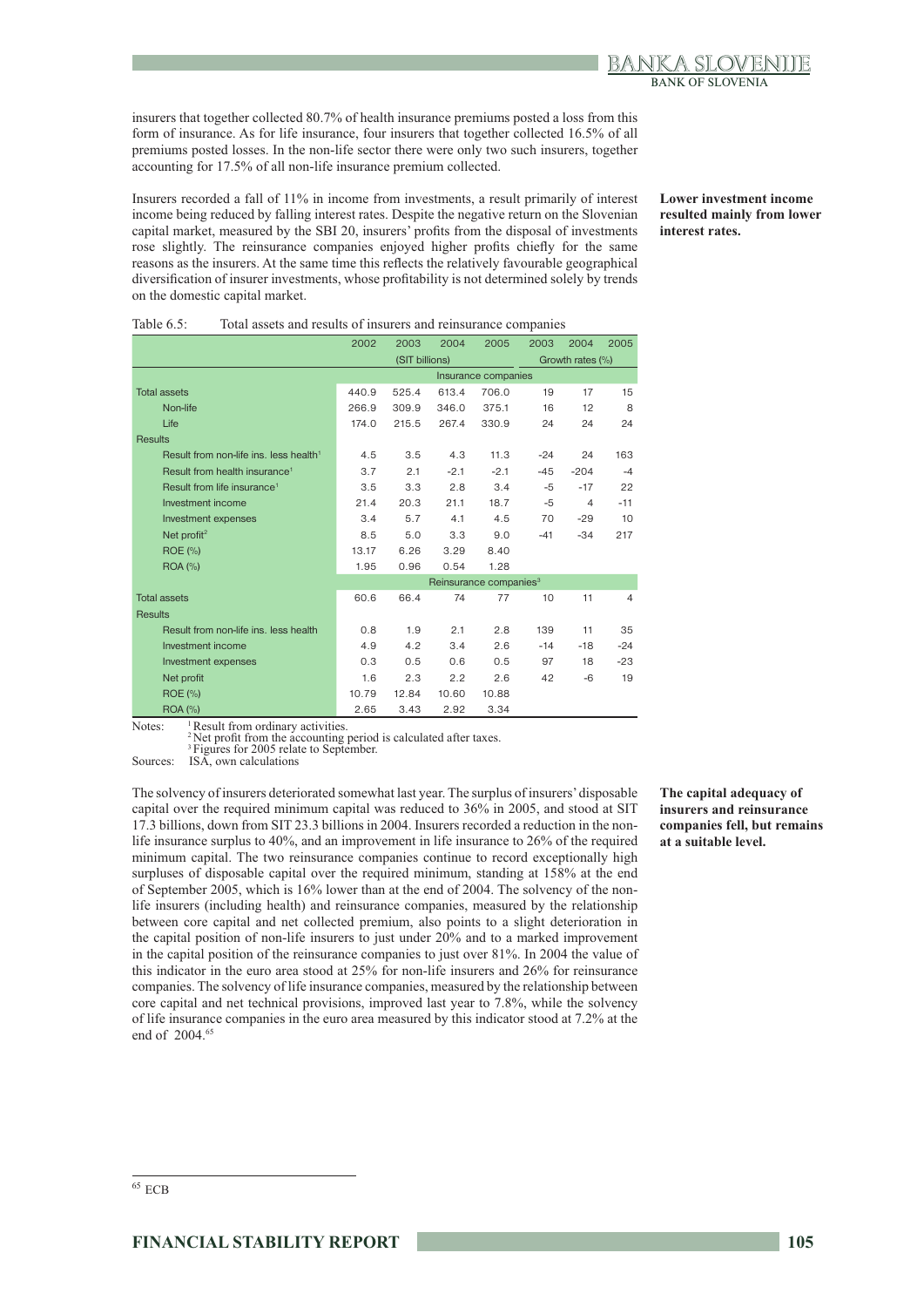# BANKA SLOVENII

BANK OF SLOVENIA

| raoit v.v.                                   |       |       |        |                                     | Capital adequacy of models and remodulate companies |                  |       |  |  |  |
|----------------------------------------------|-------|-------|--------|-------------------------------------|-----------------------------------------------------|------------------|-------|--|--|--|
|                                              |       |       |        |                                     |                                                     | Growth rates (%) |       |  |  |  |
|                                              | 2002  | 2003  | 2004   | 2005                                | 2003                                                | 2004             | 2005  |  |  |  |
|                                              |       |       |        | Insurance companies-total           |                                                     |                  |       |  |  |  |
| Required minimum capital (SIT billions)      | 34.2  | 38.5  | 43.6   | 48.1                                | 12                                                  | 13               | 10    |  |  |  |
| Surplus (SIT billions)                       | 11.5  | 20.3  | 23.3   | 17.3                                | 77                                                  | 14               | $-26$ |  |  |  |
| Surplus/Required minimum capital (%)         | 33.7  | 52.8  | 53.4   | 35.9                                | 57                                                  | 1                | $-33$ |  |  |  |
|                                              |       |       |        | Life insurance                      |                                                     |                  |       |  |  |  |
| Surplus/Required minimum capital (%)         |       |       | $-3.6$ | 26.3                                |                                                     |                  |       |  |  |  |
| Core capital/Net technical provisions (in %) |       |       | 5.3    | 7.8                                 |                                                     |                  |       |  |  |  |
|                                              |       |       |        | Non-life and health insurance       |                                                     |                  |       |  |  |  |
| Surplus/Required minimum capital (%)         |       |       | 77.0   | 40.0                                |                                                     |                  |       |  |  |  |
| Core capital/Net collected premiums (%)      |       |       | 22.2   | 19.6                                |                                                     |                  |       |  |  |  |
|                                              |       |       |        | Reinsurance companies <sup>1)</sup> |                                                     |                  |       |  |  |  |
| Required minimum capital (SIT billions)      | 3.3   | 4.1   | 4.4    | 4.5                                 | 24                                                  | 7                | 3     |  |  |  |
| Surplus (SIT billions)                       | 8.2   | 7.0   | 7.6    | 7.1                                 | $-15$                                               | 9                | $-7$  |  |  |  |
| Surplus/Required minimum capital (%)         | 248.6 | 170.7 | 174.0  | 158.1                               | $-31$                                               | $\overline{c}$   | $-9$  |  |  |  |
| Core capital/Net collected premiums (%)      | 56.5  | 55.6  | 81.4   |                                     |                                                     |                  |       |  |  |  |
|                                              |       |       |        |                                     |                                                     |                  |       |  |  |  |

Table 6.6: Capital adequacy of insurers and reinsurance companies

Notes: <sup>1</sup> Figures for 2005 relate to September.<br>Sources: ISA own calculations

 $ISA$ , own calculations

It may be assumed that part of the deterioration in insurance company solvency is a result of the anticipated introduction of the IFRS in the near future. Slovenia's Companies Act lays down the obligation for all insurers to apply the IFRS from 1 January 2007 at the latest. In line with the international accounting standards the equalization provisions no longer represent technical provisions but, depending on their substance, they will fall under capital items. Under EU rules, equalization provisions are still created for credit insurance. In the current system, equalization provisions are used in Slovenia for the majority of non-life insurance. The calculation of capital adequacy takes into account only those provisions that insurers create through their own judgement and the surplus of equalization provisions over those prescribed. On the basis of the proposed Act Amending the Insurance Act, in the future it will be obligatory in Slovenia to only create equalization for credit insurance, while insurers will have to abolish all other equalization provisions by 1 January 2007 and declare them as part of their capital. This will consequently lead to an increase in the disposable capital of insurers and to higher capital adequacy. In the future the capital adequacy and performance of insurers will be significantly affected by the introduction of Solvency II, which should enter into force around 2011. It will mean that in the future Slovenian insurers will have to strengthen their risk management. Solvency II envisages the possibility of internal models that should be better-adjusted to risk and to the specific operations of individual insurers as the standard model or the uniform method of determining the required capital. Establishing internal models, which will have to be confirmed by the supervisory body, will be very expensive, and for this reason only sufficiently large insurers or financial conglomerates will be able to have them. Insofar as Slovenian insurers will wish to benefit from the advantages of internal models for calculating the required capital, there will be a need for further consolidation in the insurance market and expansion to foreign markets, which will increase their income.

#### **6.1.2 Stability of insurance sector**

#### **Underwriting risk**

**In 2005 insurers achieved the best claims ratio of the last five years.**

The claims ratio for insurers, calculated as the ratio of gross claims paid out to gross premium collected, improved last year to 0.59 and was the best it has been for the past five years. The improvement in the claims ratio was boosted primarily by non-life insurance, where the claims ratio fell to 0.59, and partly by life insurance, where the claims ratio fell to 0.33. Last year the health insurance claims ratio deteriorated from 0.87 in 2004 to 0.93. Among the main non-life insurance sectors there was a marked improvement in the claims ratio for insuring motor-vehicle liability (0.56) and insuring land motor-vehicles (0.71), which is a consequence of both the increased gross premium collected and the reduced payment of gross claims. The proportion of retained risk of non-life insurers, measured by the ratio of net collected premium to gross collected premium, remained approximately at the same level as in 2004. Last year the retained risk of Slovenian non-life insurers amounted to 82.8%, and was just over 2 percentage points higher than the retained risk of euro area non-life insurers in 2004.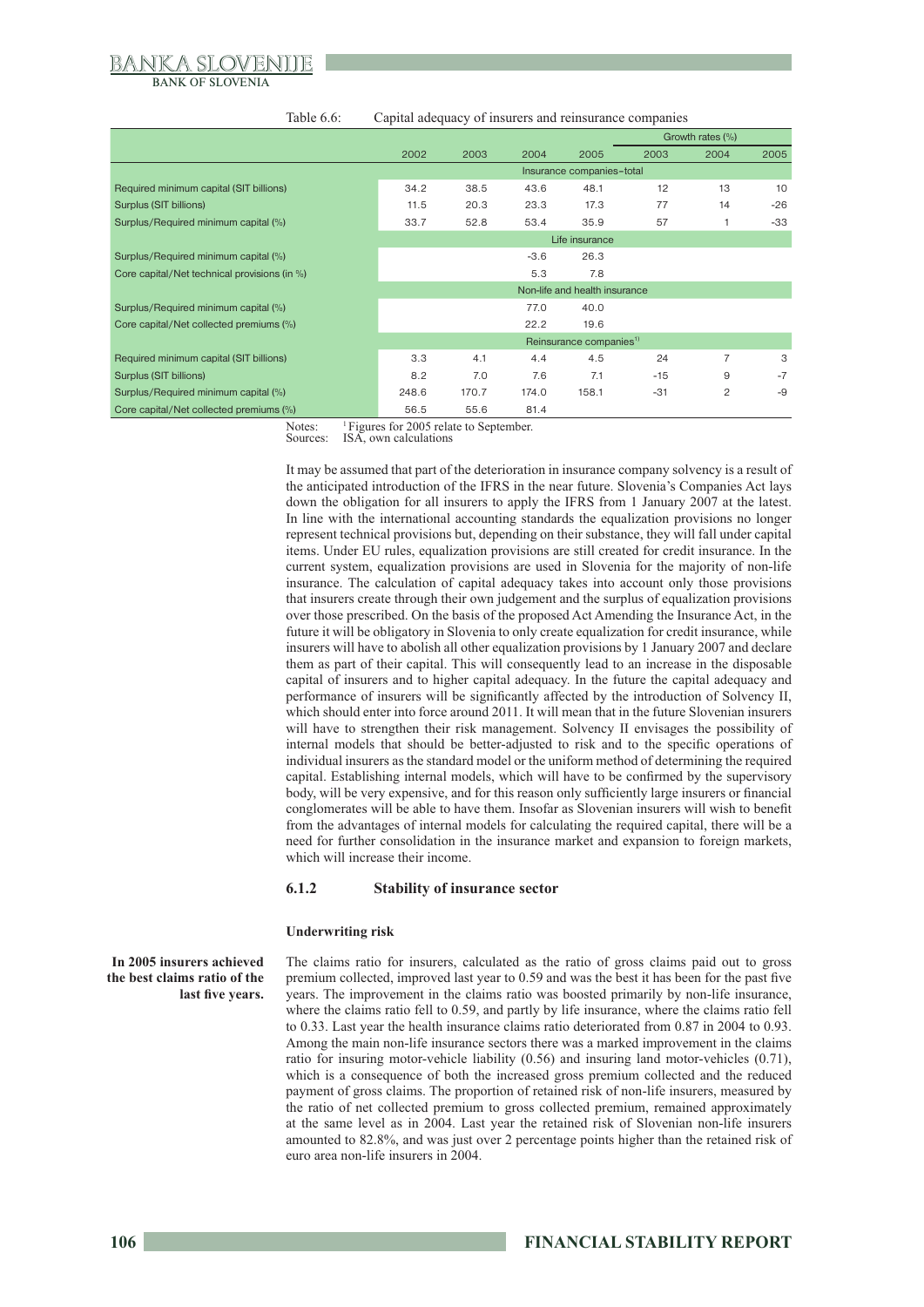# BANKA SLOVENIJE BANK OF SLOVENIA

### Table 6.7: Claims ratios for the main types of insurance

|                                     | 2001                  | 2002 | 2003                | 2004 | 2005 |  |  |
|-------------------------------------|-----------------------|------|---------------------|------|------|--|--|
|                                     |                       |      | Insurance companies |      |      |  |  |
| Total                               | 0.64                  | 0.63 | 0.64                | 0.64 | 0.59 |  |  |
| Life insurance                      | 0.31                  | 0.38 | 0.42                | 0.36 | 0.33 |  |  |
| Voluntary health insurance          | 0.83                  | 0.81 | 0.83                | 0.87 | 0.93 |  |  |
| Non-life less health                | 0.66                  | 0.62 | 0.64                | 0.67 | 0.59 |  |  |
| Motor-vehicle liability insurance   | 0.62                  | 0.57 | 0.57                | 0.64 | 0.56 |  |  |
| Land motor-vehicle insurance        | 0.85                  | 0.80 | 0.80                | 0.83 | 0.71 |  |  |
| Accident insurance                  | 0.62                  | 0.62 | 0.61                | 0.62 | 0.52 |  |  |
| Other damage to property insurance  | 0.73                  | 0.65 | 0.64                | 0.72 | 0.70 |  |  |
| Fire and natural disaster insurance | 0.38                  | 0.31 | 0.55                | 0.52 | 0.43 |  |  |
| Credit insurance                    | 0.94                  | 1.03 | 0.85                | 0.66 | 0.61 |  |  |
| Other non-life insurance            | 0.67                  | 0.67 | 0.70                | 0.65 | 0.63 |  |  |
|                                     | Reinsurance companies |      |                     |      |      |  |  |
| Total <sup>1</sup>                  | 0.64                  | 0.51 | 0.49                | 0.55 | 0.49 |  |  |

Notes: <sup>1</sup> The claims ratio for 2001 for reinsurance companies is calculated from figures for the first three quarters.<br>ISA Source:

#### **Investment risks**

Coverage of net technical provisions through investments of assets covering technical provisions increased last year, and at year-end amounted to 117.5%. In this way investment risk was further reduced. Assets covering technical provisions grew by 15% and at the end of the year stood at SIT 593 billions, equivalent to 9% of GDP.

**Coverage of technical provisions through assets covering technical provisions improved.**

| Table 6.8: | Coverage of net technical provisions through of assets covering them |  |
|------------|----------------------------------------------------------------------|--|
|            |                                                                      |  |
|            |                                                                      |  |

|                                                                                         | 2001  | 2002  | 2003  | 2004  | 2005  |
|-----------------------------------------------------------------------------------------|-------|-------|-------|-------|-------|
| Technical provisions (SIT billions)                                                     | 286   | 343   | 396   | 450   | 505   |
| Growth rate $(\% )$                                                                     | 27    | 20    | 15    | 14    | 12    |
| Assets covering technical provisions (SIT billions)                                     | 252   | 334   | 443   | 515   | 593   |
| Growth rate $(\% )$                                                                     | 27    | 33    | 33    | 16    | 15    |
| Assets covering tech. prov./Technical provisions (%)                                    | 88.0  | 97.5  | 111.9 | 114.4 | 117.5 |
| Proportion of assets covering technical provisions in GDP (%)                           | 5.2   | 6.2   | 7.6   | 8.2   | 9.0   |
|                                                                                         |       |       |       |       |       |
| Mathematical provisions (SIT billions)                                                  | 116   | 151   | 183   | 218   | 247   |
| Growth rate $(\% )$                                                                     | 34    | 30    | 21    | 19    | 13    |
| Assets covering mathematical provisions (SIT billions)                                  | 124   | 169   | 222   | 276   | 326   |
| Growth rate $(\% )$                                                                     | 36    | 36    | 31    | 24    | 18    |
| Assets covering math. prov./Mathematical provisions (%)                                 | 106.6 | 112.5 | 119.1 | 126.5 | 132.1 |
| Proportion of assets covering mathematical provisions in GDP (%)                        | 2.6   | 3.2   | 3.8   | 4.4   | 5.0   |
|                                                                                         |       |       |       |       |       |
| Other technical provisions (SIT billions)                                               | 170   | 192   | 213   | 232   | 258   |
| Growth rate $(\% )$                                                                     | 22    | 13    | 11    | 9     | 11    |
| Assets covering tech. prov. less assets covering mathematical provisions (SIT billions) | 128   | 165   | 221   | 239   | 267   |
| Growth rate (%)                                                                         | 19    | 29    | 34    | 8     | 12    |
| Assets covering tech. prov. less assets covering math. prov./Other tech. provisions (%) | 75.3  | 85.9  | 103.9 | 103.0 | 103.5 |
| Proportion of assets covering tech. prov. less assets covering math. prov. in GDP (%)   | 2.7   | 3.1   | 3.8   | 3.8   | 4.1   |

Sources: ISA, SURS, own calculations

The higher growth in life insurance premiums over non-life insurance premiums also meant that last year saw continued higher growth in assets covering mathematical provisions compared with assets covering other technical provisions. By the end of 2005 assets covering mathematical provisions were equivalent to 55% of all insurers' assets covering technical provisions. There was an increase in the proportion of net mathematical provisions in all net technical provisions as well as in coverage of net mathematical provisions through assets covering mathematical provisions, with coverage standing at a full 132% at the end of 2005. Coverage of other net technical provisions also exceeded 100% and remained roughly at the same level as at the end of 2004.

Last year one insurance company started offering a life insurance investment policy, which alongside five foreign funds included a hedge fund. In view of the high risk of hedge funds,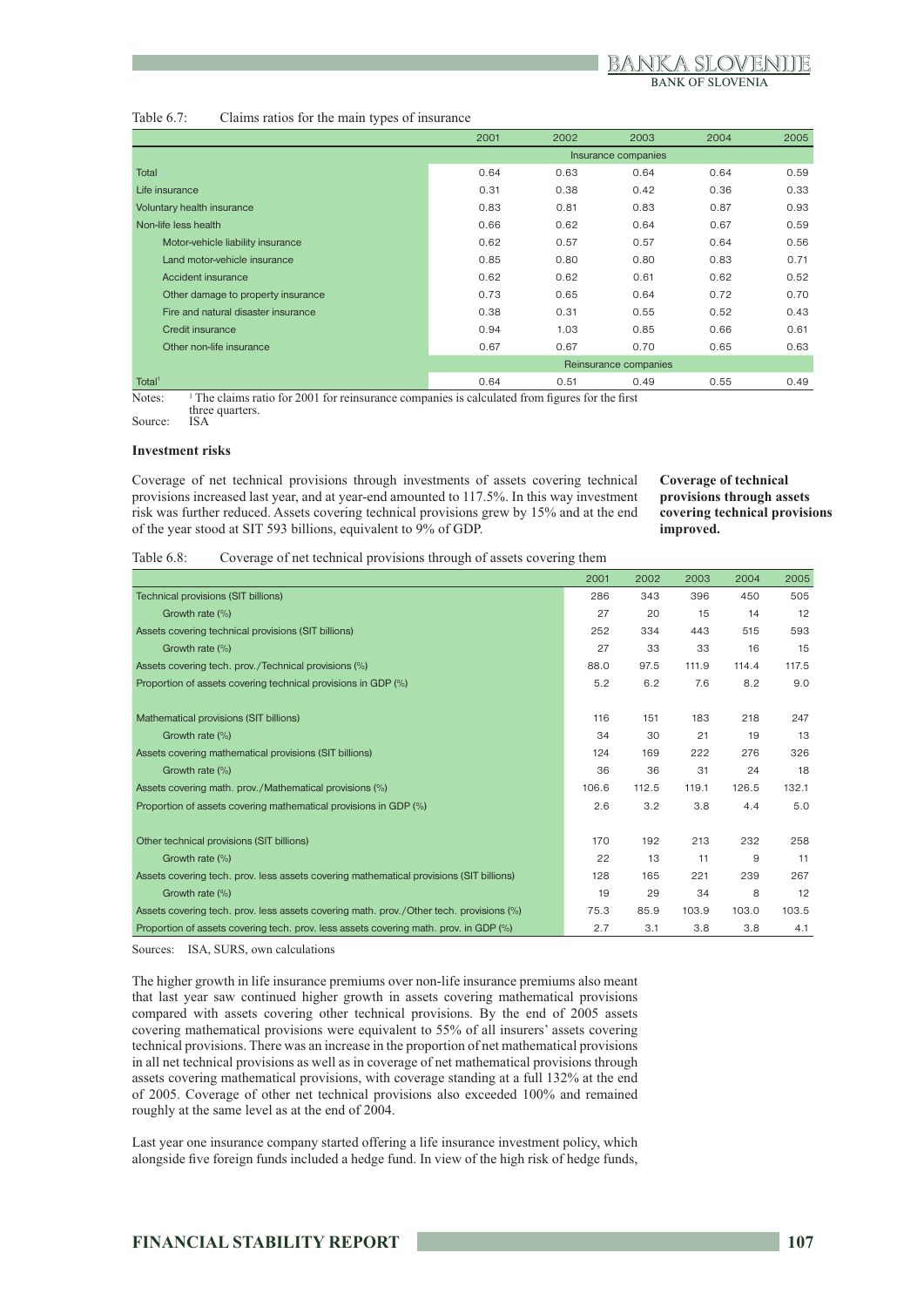

**The proportion of assets covering technical provisions invested in mutual fund units has gradually increased.** the potential negative experiences of policyholders could contribute to a reduction in demand for other investment policies that do not include such high-risk funds.

Within the structure of life insurance investments and assets covering mathematical provisions over the past five years there have been shifts towards more profitable and riskier investments. There has been a continued trend of reducing the proportion of government securities and bank deposits, while on the other hand there is a growing proportion of investments in other debt securities and mutual fund units. The proportion of investments in debt securities and bank deposits, which are regarded as the safest form of investment, fell by 4 percentage points in 2005, but still remains at the very high level of 82%. In the euro area countries, except for Greece, debt securities and deposits and cash accounted for just 51% of all life insurance investments at the end of 2004. In 2004 these countries had a markedly higher proportion of life insurance investments in favour of policyholders that take over investment risk, at a level of 21%, while the proportion in Slovenia in all investments of assets covering mathematical provisions last year amounted to just over 10% and grew by 5 percentage points. The proportion of investments in equities other than mutual fund units fell by 3.5 percentage points last year to 4.8%. There was a marked increase in the proportion of mutual fund units, from 4.1% in 2004 to 12% in 2005. The proportion of loans in assets covering mathematical provisions in Slovenia remains negligible, while in the euro area except Greece it stood at just over 7% in 2004.<sup>66</sup> Within the currency structure of assets covering mathematical provisions there was a modest reduction in investments in euros to 51.8%, while the proportion of investments in tolars rose to 47%. Insurers increased the geographical spread of their assets covering mathematical provisions, with the proportion of investments in foreign securities growing last year to 24%, from 19% in 2004, and this was in line with expectations given the negative return on the domestic stock market as measured by the SBI 20.

Figure 6.1: Structure of insurers' assets covering mathematical provisions in percentages

| 100% |                                                                   |                      |  |      |  |                       |  | 4%            |  |          |  |
|------|-------------------------------------------------------------------|----------------------|--|------|--|-----------------------|--|---------------|--|----------|--|
| 90%  |                                                                   | 5%                   |  | 6%   |  | 6%                    |  | 8%            |  | 12%      |  |
| 80%  |                                                                   | 24%                  |  | 17%  |  | 13%                   |  | 10%           |  | 5%<br>8% |  |
| 70%  |                                                                   |                      |  |      |  | 24%                   |  |               |  |          |  |
| 60%  |                                                                   | 25%                  |  | 26%  |  |                       |  | 26%           |  | 28%      |  |
| 50%  |                                                                   |                      |  |      |  |                       |  |               |  |          |  |
| 40%  |                                                                   |                      |  | 50%  |  | 54%                   |  | 50%           |  | 46%      |  |
| 30%  |                                                                   | 44%                  |  |      |  |                       |  |               |  |          |  |
| 20%  |                                                                   |                      |  |      |  |                       |  |               |  |          |  |
| 10%  |                                                                   |                      |  |      |  |                       |  |               |  |          |  |
| 0%   |                                                                   |                      |  |      |  |                       |  |               |  |          |  |
|      |                                                                   | 2001                 |  | 2002 |  | 2003                  |  | 2004          |  | 2005     |  |
|      |                                                                   | Goverment securities |  |      |  | Other debt securities |  | Deposits<br>× |  |          |  |
|      | Other investments<br>■ Equity securities less MF units ■ MF units |                      |  |      |  |                       |  |               |  |          |  |

#### Source: ISA

**Investments of assets covering technical provisions without assets covering mathematical provisions in government securities are increasing.**

Within the structure of assets covering technical provisions without assets covering mathematical provisions, last year saw a marked increase of 7% in the proportion of government securities to 37.6%, and a fall of 3.7 percentage points in the proportion of equities other than mutual fund units to 14.9%. The proportion of investments in mutual fund units did rise slightly, but it remains relatively small at 1.6%. As with assets covering mathematical provisions, insurers displayed a significantly more conservative investment policy in other assets covering technical provisions than insurers in the euro area.

<sup>66</sup> Committee of European Insurance and Occupational Pensions Supervisors (CEIOPS)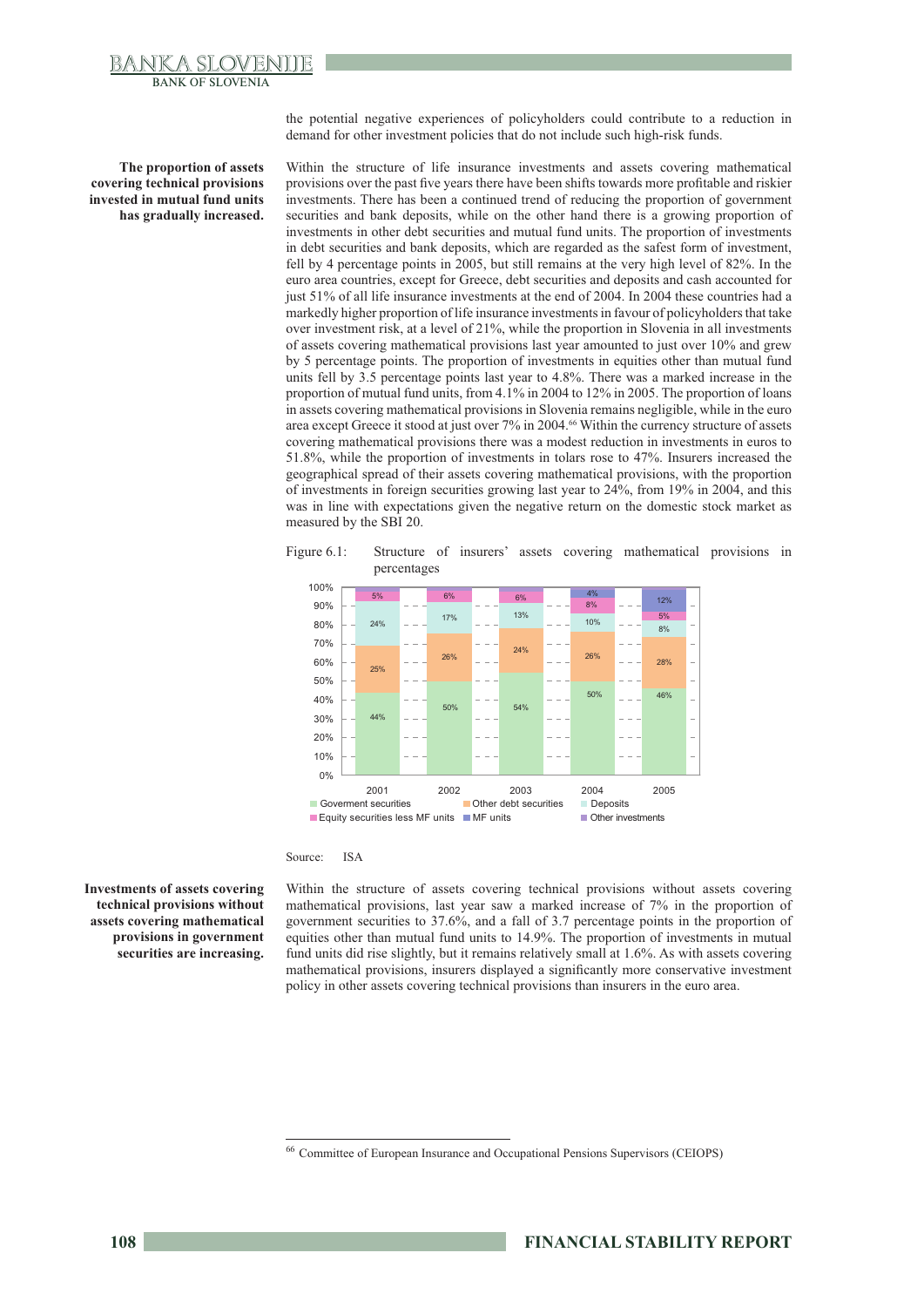A SLOVENIJE BANK OF SLOVENIA



Figure 6.2: Structure of insurers' assets covering technical provisions without assets covering mathematical provisions in percentages

Source: ISA

Within the structure of total insurer assets covering technical provisions, government and debt securities and bank deposits accounted for 76% of all investments. The proportion of investments in equities other than mutual fund units fell by 3.7 percentage points to 9.3%. The proportion of investments in mutual fund units increased by 4.7 percentage points to 7.3%.

The proportion of investments by insurers in foreign securities increased from 13% in 2004 to 16.5% in 2005. Insurers held a total of SIT 98 billions in foreign securities (SIT 70 billions in 2004), and SIT 14 billions in Slovenian eurobonds.

At the end of 2005 the entire insurance sector (S.125), which comprises insurers, reinsurance companies and pension funds, held just under SIT 139 billions in foreign securities, representing 14.3% of all the financial assets of the sector. In 2004 this proportion was just 10.1%. Within the structure of investments in foreign securities, relative to 2004 there was a certain shift in favour of equities, their proportion increasing by 7 percentage points to 24%, with debt securities accounting for the remaining 76%. The insurance sector increased the proportion of its equities investments in the EU15, and significantly reduced its exposure to the capital markets of the former Yugoslavia. The investments in shares of issuers from Croatia, Bosnia-Herzegovina, Serbia-Montenegro and Macedonia as a proportion of all investments in foreign securities fell from 33% at the end of 2004 to 21% at the end of 2005. Investments in foreign debt securities at the end of 2005 were again dominated by bonds issued in EU member-states, chiefly Germany (26%), the Netherlands (10%), France (10%), Ireland (8%) and the UK (8%).

Figure 6.3: Investments by the insurance sector (including insurers, reinsurance companies and pension funds) in securities of foreign issuers and eurobonds in SIT billions



Source: Bank of Slovenia

**The proportion of insurer investments in foreign securities increased from 13% to 16.5%.**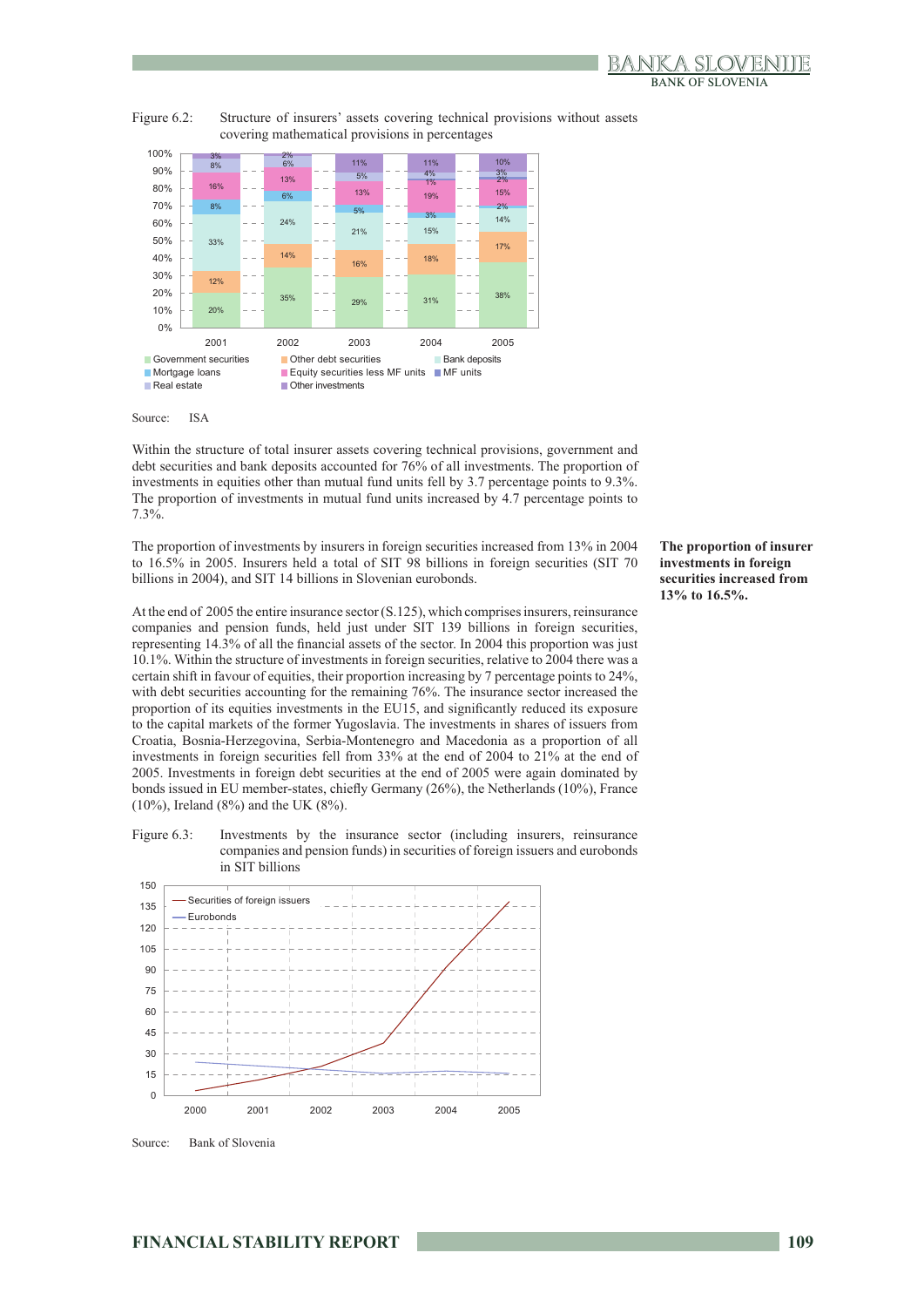

# **6.1.3 Influence of insurers on the stability of the banking sector through credit insurance**

**The proportion of household loans insured at insurance companies fell to 40%.**

**The claims ratio of credit insurance improved.**

According to survey figures, at the end of 2005 banks had a stock of SIT 361 billions of household loans insured with insurers, up more than SIT 50 billions higher from the end of 2004. Despite the absolute increase of 16.1% in the stock of household loans insured with insurers, the proportion of total household loans that they account for fell by over 20 percentage points to 39.6%. The proportion of collected credit premium in insurers' total collected premium did not change significantly last year, and stood at 2.6%. If for 2004 we count the collected premium for export credits on commercial risk at the SEC (Slovene Export Corporation), then the volume of collected credit insurance premiums increased by 10.6% in 2005.

The trend of improvement in the claims ratio for credit insurance continued, the figure improving to 0.61 in 2005 from 0.66 in 2004. The change relative to 2004 is primarily technical in nature, since the 2005 calculation also included PKZ, which started to operate on 1 January 2005.67 Based on the claims ratio trend we take the view that last year there were no major changes in the threat of systemic risk from bank credit insurance at insurers.



Source: ISA

### **Deterioration of the claims ratio for insurance of consumer loans.**

Insurance of consumer loans accounted for the largest share of collected credit insurance premium in 2005, at 51%. After this came export credit insurance at 26%. Premiums collected for insurance of housing loans accounted for 10%. The claims ratio for insurance of consumer loans rose markedly in 2005, from 0.61 to 0.72. The claims ratio for export credit insurance did not change significantly, and stood at 0.41. There was an exceptional improvement, in the claims ratio for insurance of housing loans, which ended a notable trend of deterioration by falling from 0.54 to 0.26. This could be supported by the low level of interest rates and the high growth in housing loans, but in view of the anticipated rise in interest rates our assessment is that in the future the claims ratio for housing loan insurance will again deteriorate. This should not have any serious consequences for the stability of the insurance system, since fewer and fewer new housing loans are insured with insurers. In 2004 a total of 35.2% of all newly approved housing loans from the eight largest banks in the country were still insured at insurers, but last year the figure was just 21.7%.

<sup>67</sup> Under the Insurance and Financing of International Commercial Transactions Act (Official Gazette of the Republic of Slovenia No 2/04), the Slovene Export Corporation (SEC) may insure international commercial transactions on behalf of the Slovenian state against non-commercial and/ or commercial non-marketable risk only, and must keep such business transparently separate from its other business. Indeed the rules governing state aid require that only non-marketable risk may be insured with public support. For this reason the SEC established the Prva kreditna zavarovalnica<br>(PKZ), to which it transferred the insurance of marketable risk.

 $68$  Prior to 2005 without taking account of insurance of export credit on commercial risk at the SEC. If the 2004 calculation of the overall claims ratio for credit insurance includes insurance of export credit on commercial risk at the SEC, the claims ratio for 2004 is reduced from 0.66 to 0.615.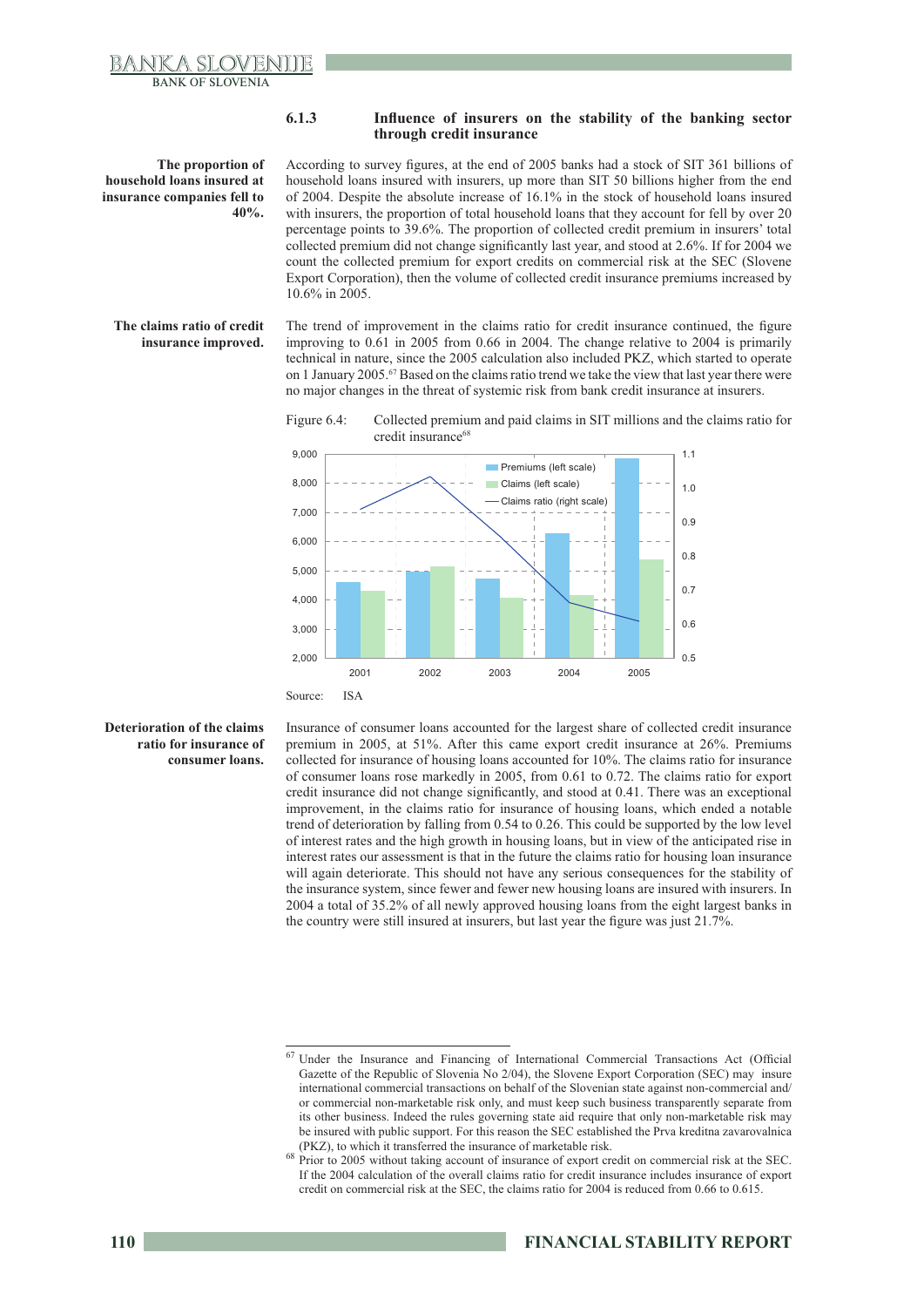BANKA SLOVENIJE BANK OF SLOVENIA

#### Figure 6.5: Structure of collected credit insurance premium in percentages for 2005 and claims ratio over the last three years<sup>69</sup>



Source: ISA

# **6.2 Voluntary Supplementary Pension Insurance**

At the end of 2005 there were already more than 427,000 policyholders with voluntary supplementary pension insurance, representing 53% of the active working population, and in 2005 they paid SIT 43.7 billions in premiums.70 The volume of assets collected last year increased by 49% over 2004, and amounted to almost SIT 142 billions. The growth in the number of policyholders eased to stand at 6%, which is in line with expectations, since the exceptionally high growth in 2004 was the result of including public sector employees in the second pension pillar.

**The volume of collected voluntary supplementary pension insurance assets rose to SIT 142 billions.**

|                                                                                |         |         |         |                                           |        | Growth rates (%) |        |        |
|--------------------------------------------------------------------------------|---------|---------|---------|-------------------------------------------|--------|------------------|--------|--------|
|                                                                                | 2002    | 2003    | 2004    | 2005                                      | 2002   | 2003             | 2004   | 2005   |
|                                                                                |         |         |         | Compulsory pension insurance              |        |                  |        |        |
| Average number of PDII policyholders                                           | 836.544 | 834.049 | 836.668 | 844.825                                   | $-0.6$ | $-0.3$           | 0.3    | 1.0    |
| Average number of pensioners <sup>1</sup>                                      | 509.083 | 517,751 | 523,854 | 531,075                                   | 3.4    | 1.7              | 1.2    | 1.4    |
| Ratio                                                                          | 1.64    | 1.61    | 1.60    | 1.59                                      | $-4.1$ | $-2.0$           | $-0.9$ | $-0.4$ |
| Average pension (SIT) <sup>2</sup>                                             | 97.542  | 102,524 | 107.140 | 110,498                                   | 9.2    | 5.1              | 4.5    | 3.1    |
| Net average wage (SIT)                                                         | 147.859 | 158.966 | 166,066 | 176,287                                   | 9.7    | 7.5              | 4.5    | 6.2    |
| Ratio                                                                          | 0.66    | 0.64    | 0.65    | 0.63                                      | $-0.5$ | $-2.2$           | 0.0    | $-2.8$ |
| Average age of new pension recipients                                          | 57.7    | 57.7    | 58.6    | 58.8                                      | 0.9    | 0.0              | 1.6    | 0.4    |
| Men                                                                            | 59.9    | 59.9    | 60.6    | 60.4                                      | 1.1    | 0.0              | 1.1    | $-0.3$ |
| Women                                                                          | 55.5    | 55.7    | 56.6    | 57.1                                      | 0.2    | 0.3              | 1.6    | 0.9    |
|                                                                                |         |         |         | Voluntary supplementary pension insurance |        |                  |        |        |
| Number of vol. supp. pension ins. policyholders                                | 173,089 | 212.060 | 404.885 | 427,645                                   | 111.4  | 22.5             | 90.9   | 5.6    |
| Active working population                                                      | 808,596 | 801.383 | 807,490 | 813,100                                   | 0.3    | $-0.9$           | 0.8    | 0.7    |
| Ratio                                                                          | 0.21    | 0.26    | 0.50    | 0.53                                      | 110.8  | 23.6             | 89.5   | 4.9    |
| Assets (SIT millions)                                                          | 23,722  | 48,904  | 95,442  | 141,890                                   | 295.4  | 106.2            | 95.2   | 48.7   |
| Proportion of assets in GDP (%)                                                | 0.4     | 0.8     | 1.5     | 2.2                                       | 254.3  | 89.9             | 81.5   | 41.7   |
| Proportion of assets in alternative financial<br>investments by households (%) | 2.4     | 4.2     | 6.4     | 8.4                                       | 199.3  | 73.7             | 53.3   | 31.7   |
| Collected premiums (SIT millions)                                              | 12,372  | 22,487  | 42,810  | 43,674                                    | 133.9  | 81.8             | 90.4   | 2.0    |
| Proportion of premiums in PDII tax revenues (%)                                | 2.5     | 4.2     | 7.4     | 7.2                                       | 113.6  | 67.7             | 77.7   | $-3.9$ |

Table 6.9: Indicators for compulsory and voluntary supplementary pension insurance

Notes: <sup>1</sup> Includes recipients of any type of pension: old-age, disability, family, widow's, military, farmer's and state.

2 Includes old-age, disability, family and widow's pensions, minus tax prepayment. Sources: PDII, ISA, SMA, SORS

In 2005 there was a further reduction in the ratio of the average pension to the average wage, which stood at just under 63%. There was also a modest increase in the average age of new pension recipients. The ratio of tax revenues for the compulsory pension insurance treasury to transfers from the Pension and Disability Insurance Institute to individuals and households deteriorated slightly last year, and stood at 76.9%, but this was markedly

<sup>69</sup> To calculate claims ratios for 2004 we included the Slovenian Export Corporation, for which reason

there is a difference from Figure 6.4. 70 Not including the First Pension Fund.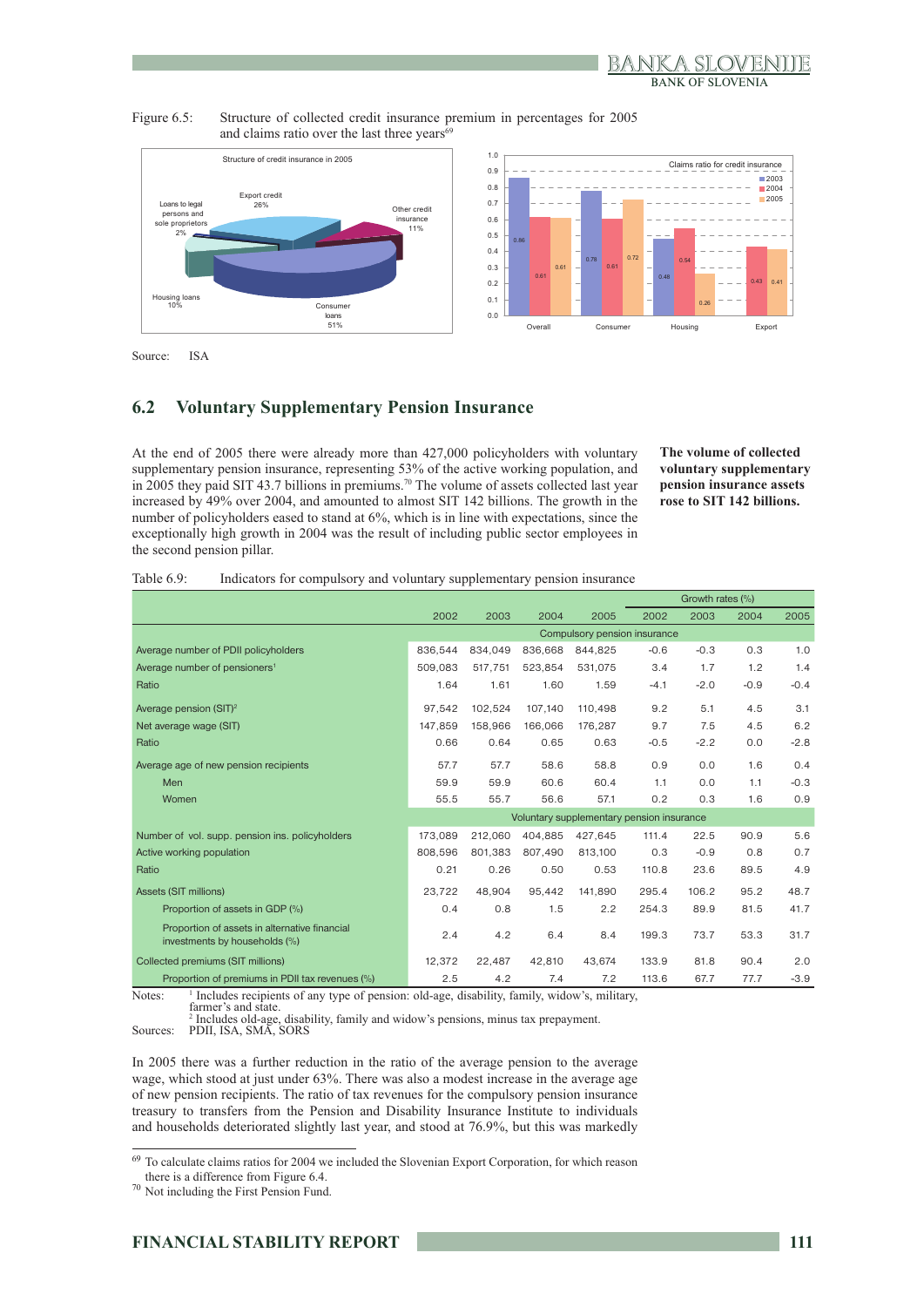lower than in 1995, when it stood at 95.7%. As in the previous year, the difference was covered by transfer revenues, especially through receipts from the state budget, which have been growing consistently since 1992. Such trends will continue in the future, since the pressure on the pensions treasury will further increase with the retirement of the post-war baby boom generation. For this reason, alongside payments into the compulsory pension insurance treasury, individuals will also need to make additional savings for old age, if they wish to avoid a reduction in their standard of living after retirement. Voluntary additional pension insurance assets at the end of 2005 amounted to 2.2% of GDP, or 8.4% of the assets of alternative financial investments of households, and in recent years this proportion has grown rapidly, which is also partly a consequence of direct or indirect government measures. The ratio of collected premium for voluntary supplementary pension insurance to the tax revenues of the PDII fell slightly last year to 7.2%, which is almost three times what it was in 2002. Under the Collective Supplementary Pension Insurance for Public Servants Act, the state, local authorities and public corporations pay pension premiums into a closed mutual fund for employees in the public sector, and in addition the government uses tax relief to encourage voluntary supplementary pension saving by households.<sup>71</sup>

Of the three groups providing pension plans for voluntary supplementary pension insurance in 2005, the highest market share in terms of policyholders was achieved by mutual pension funds with 49%, followed by pension companies with 41%. Within the structure of collected premium, the proportion accounted for by mutual pension funds fell by 6 percentage points during 2005 to 46%, while the proportion accounted for by pension companies rose by 5 percentage points to 45%. Within the structure of collected assets, pension companies continued to hold the largest proportion (48%), although the proportion held by mutual funds (41%), especially after the inclusion of public employees, is consistently growing. The importance of insurers in the market for voluntary supplementary pension insurance continues to diminish.

|                                   | 2001   | 2002    | 2003    | 2004    | 2005    |
|-----------------------------------|--------|---------|---------|---------|---------|
| Number of policyholders           | 81,895 | 173.089 | 212,060 | 404.885 | 427.645 |
| Structure (%)                     |        |         |         |         |         |
| Mutual pension funds              | 19.4   | 18.2    | 16.8    | 50.7    | 49.3    |
| Insurance companies               | 25.1   | 21.8    | 21.6    | 9.5     | 9.3     |
| Pension companies                 | 55.4   | 60.0    | 61.6    | 39.8    | 41.4    |
| Collected premiums (SIT millions) | 5,289  | 12,372  | 22,487  | 42,810  | 43,674  |
| Structure (%)                     |        |         |         |         |         |
| Mutual pension funds              | 0.0    | 0.0     | 24.1    | 51.6    | 46.3    |
| Insurance companies               | 37.5   | 24.0    | 15.8    | 8.3     | 8.3     |
| Pension companies                 | 62.5   | 76.0    | 60.1    | 40.1    | 45.3    |
| Assets (SIT millions)             | 6,000  | 23,722  | 48,904  | 95,442  | 141,890 |
| Structure (%)                     |        |         |         |         |         |
| Mutual pension funds              | 19.3   | 24.8    | 25.0    | 38.0    | 40.6    |
| Insurance companies               | 27.3   | 20.0    | 18.2    | 13.1    | 11.5    |
| Pension companies                 | 53.4   | 55.2    | 56.8    | 48.9    | 47.8    |

Table 6.10: Providers of voluntary supplementary pension insurance – number of policyholders, collected premium and assets

Sources: ISA, SMA

#### **Investment structure of voluntary supplementary pension insurance providers**

In the development of voluntary supplementary pension insurance Slovenia lags far behind the euro area in terms of assets collected as a proportion of GDP or market capitalisation of the capital market, with euro area pension fund assets equivalent to as much as 12.7% of GDP at the end of 2004. Slovenia also trails the Czech Republic, where pension fund assets were equivalent to 3.6% of GDP at the end of 2004.

**Extremely conservative investment policy among voluntary supplementary pension insurance providers, especially compared with the rest of the world.**

There is also a marked difference between those countries with a longer tradition of voluntary pension insurance and Slovenia within the investment structure of voluntary pension insurance assets. In the western European countries pension funds hold a significantly lower proportion of their investments in government and other debt securities and in cash and deposits (Portugal 51%, Germany 32% and the UK 24% at the end of 2004), but a

 $71$  Tax relief covers the amount of the premium for voluntary supplementary pension insurance paid by the taxpayer, but to a maximum of 24% of the compulsory contributions for pension and disability insurance or 5.844% of the gross annual wage, where there is a ceiling on the tax relief, which in 2005 amounted to SIT 549,000.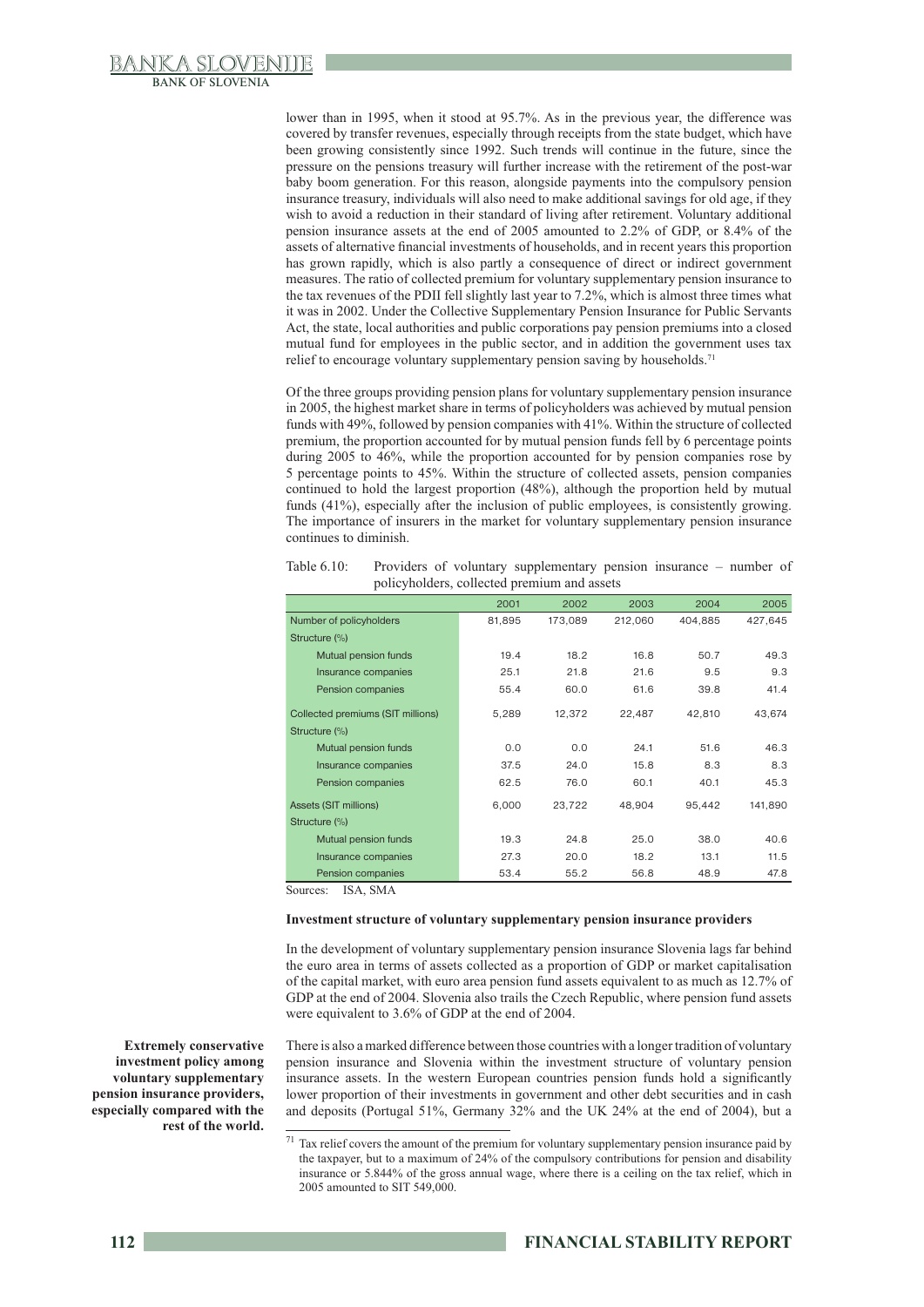greater proportion in shares and mutual fund units (Portugal 45%, Germany 32% and the UK 59%). In Slovenia the proportion of government and other debt securities and cash and deposits amounted to 92%, and the proportion of shares and mutual fund units to just 7%. Within the structure of investments there was an increase in the proportion of mutual fund units and a decrease in the proportion of equities other than mutual fund units, which as with insurers is to a large extent a consequence of the tendency towards a more diversified investment portfolio. Such a structure of investments did offer protection to voluntary pension insurance providers from last year's fall on the Ljubljana Stock Exchange, but at the same time it holds them back from achieving greater returns. The stock of investments in foreign securities increased by SIT 7 billions last year to just over SIT 21 billions, while the proportion of assets that they account for remained unchanged at 15%.

| Table $6.11$ : |                                       |  |  |  |  | Pension fund assets in SIT billions and structure in selected European |
|----------------|---------------------------------------|--|--|--|--|------------------------------------------------------------------------|
|                | countries in percentages, end of 2004 |  |  |  |  |                                                                        |

|                                                      | Slovenia <sup>1</sup> | EMU <sup>2</sup>         | Czech Rep. | Portugal | Germany | <b>United Kingdom</b> |
|------------------------------------------------------|-----------------------|--------------------------|------------|----------|---------|-----------------------|
| Pension funds investments (SIT billions)             | 142                   | 228,899                  | 747        | 3,631    | 20.045  | 226,179               |
| Proportion of GDP (%)                                | 2.2                   | 12.7                     | 3.6        | 11.2     | 3.8     | 65.1                  |
| Proportion of market capitalisation (%) <sup>3</sup> | 4.4                   | 30.1                     | 22.3       | 42.3     | 7.9     | 48.0                  |
| Investment structure (%)                             |                       |                          |            |          |         |                       |
| Cash and deposits                                    | 14                    | $\overline{\phantom{a}}$ | 10         | 8        | 3       | 3                     |
| Government bonds                                     | 44                    | $\overline{\phantom{a}}$ | 52         | 24       | 3       | 15                    |
| Other bonds                                          | 34                    | $\overline{\phantom{a}}$ | 31         | 18       | 27      | 7                     |
| <b>Shares</b>                                        | 4                     | ۰                        | 6          | 22       | 32      | 43                    |
| Mutual fund units                                    | 3                     | ۰                        | 0          | 22       |         | 15                    |
| Other                                                |                       |                          | 2          | 5        | 36      | 17                    |

Notes: All figures for Slovenia relate to the end of 2005.

<sup>2</sup> Figures are for 2004 and do not include Luxembourg and Finland.

<sup>3</sup> Figures are for 2003 except for the euro area, where the figures are for 2002.

Sources: ISA, SMA, OECD Pension Markets in Focus, Newsletter June 2005, Issue 1; Newsletter December 2005, Issue 2



| 100%  | 0%                                                       | 3%   | 1%                                | $\frac{2\%}{5\%}$ |                      | $\frac{3\%}{4\%}$ |  |
|-------|----------------------------------------------------------|------|-----------------------------------|-------------------|----------------------|-------------------|--|
| 90%   | 21%                                                      |      | 18%                               | 10%               |                      | 14%               |  |
| 80%   |                                                          | 23%  |                                   |                   |                      |                   |  |
| 70%   | 13%                                                      |      | 22%                               | 31%               |                      |                   |  |
| 60%   |                                                          | 19%  |                                   |                   |                      | 34%               |  |
| 50%   |                                                          |      | 55%                               |                   |                      |                   |  |
| 40%   | 62%                                                      | 53%  |                                   | 50%               |                      | 44%               |  |
| 30%   |                                                          |      |                                   |                   |                      |                   |  |
| 20%   |                                                          |      |                                   |                   |                      |                   |  |
| 10%   |                                                          |      |                                   |                   |                      |                   |  |
| $0\%$ |                                                          |      |                                   |                   |                      |                   |  |
|       | 2001                                                     | 2002 | 2003                              | 2004              |                      | 2005              |  |
|       | Government securities<br>Equity securities less MF units |      | Other debt securities<br>MF units | <b>Other</b>      | <b>Bank deposits</b> |                   |  |

Sources: ISA, SMA

The main reason for the exceptionally conservative investment policy and the unchanged proportion of investments in foreign securities remains the legally prescribed minimum guaranteed return, which may not be below 40% of the average annual interest rate on government securities with a maturity of more than 1 year. Owing to the fall in interest rates, the minimum guaranteed return in 2005 continued to decline, and at the end of the year stood at 1.11%, compared with 3.65% at the end of 2004. There was also a decline relative to the previous year in the actual returns achieved by voluntary supplementary pension insurance providers. Annual growth in the unit values of mutual pension funds last year amounted to 3.8%, compared with 8.5% in 2004. Returns on voluntary supplementary pension insurance assets under management at insurers and pension companies amounted to between 0.05% and 4.81%, while in 2004 they ranged from 5.4% to 9.3%. In the future it would make sense to consider abolishing the minimum guaranteed return for new pension plans, which would allow the pension plan providers to pursue less conservative investment policies and greater geographical diversification of assets, as well as affording them greater competitiveness in being able to adjust to the demands and wishes of policyholders.

**The legally prescribed guaranteed minimum return fell to just 1.11% in 2005.**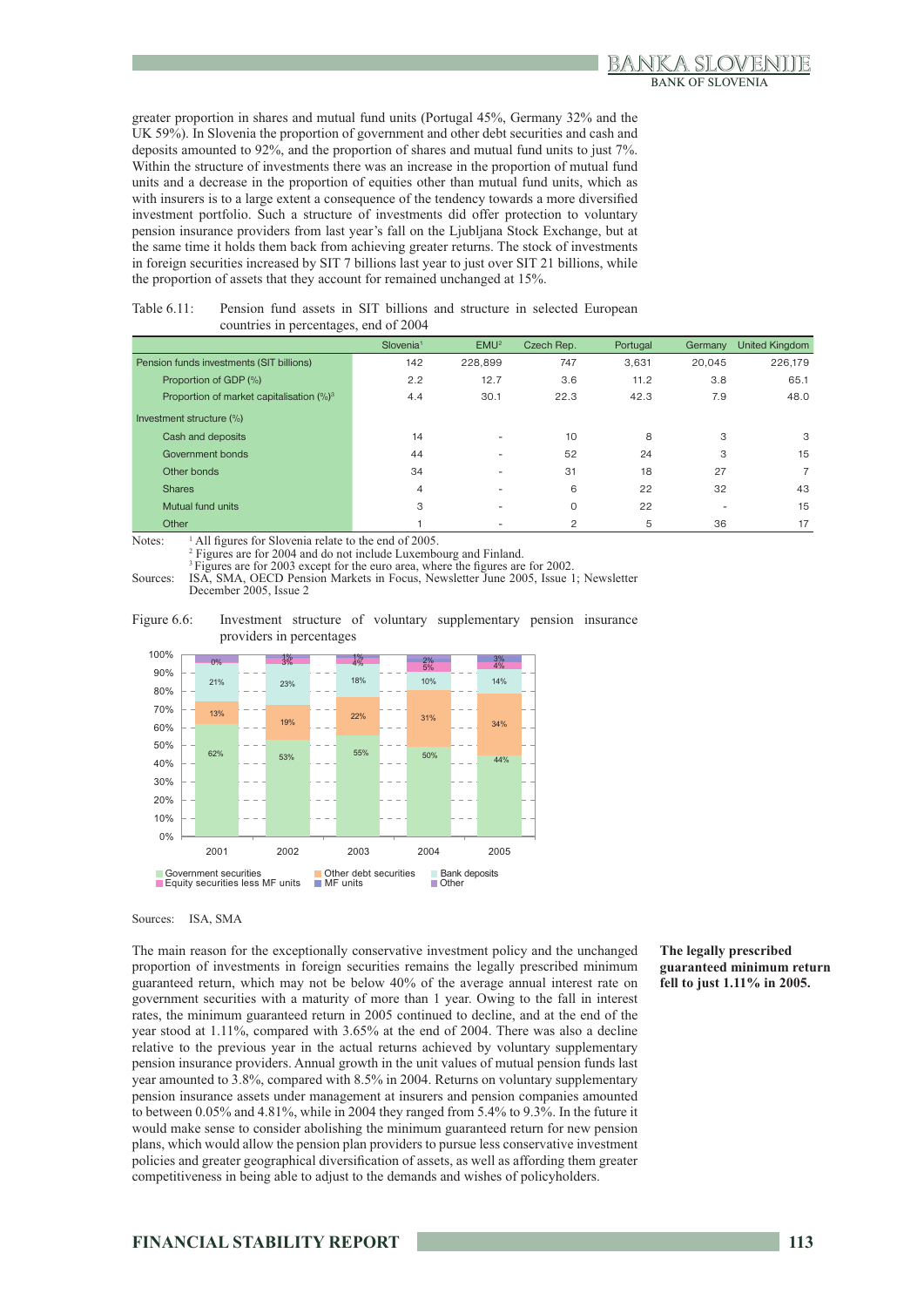In view of the relative lack of development of voluntary supplementary pension insurance in Slovenia and the unfavourable age structure of the population, which will put further pressure on the compulsory pension insurance treasury, in the future we may expect growth in collected premium and in the number of policyholders in the second pillar of pension insurance. The latter is particularly likely if voluntary supplementary pension insurance providers pursue less conservative investment policies and increase their returns.

# **6.3 Investment Funds**

**Investment fund assets are equivalent to approximately 22% of bank deposits by households.**

**In 2005 mutual funds achieved 7% returns, while the investment companies index fell by 12%.** Investment fund assets increased by just 6% in 2005, primarily as a consequence of the less encouraging conditions on the domestic capital market. At the end of February 2006, at SIT 545 billions they were still equivalent to just over 22% of bank deposits by households, a level similar to last year. With a share of just over 6% of the total assets in the financial system, investment funds are an increasingly important part of it.

Owing to the transformation of three investment companies into mutual funds in 2005, mutual funds now account for the majority of investment funds, achieving a 63% share at the end of February. The situation last year was also affected by the fall of 5.6% in the SBI 20. At the end of 2005 investment companies still held 63% of their investments in domestic shares. Having increased their proportion of foreign investments by 23 percentage points to almost 40% by the end of 2005, the mutual funds were not as badly affected by the fall in securities prices on the domestic capital market. Their annual return was positive at 7%, although considerably lower than the previous year's level of 18%. Alongside lower returns, fierce competition from non-resident mutual funds was another reason why in 2005 mutual funds achieved just 40% of the net inflows that they had recorded in the previous year.

| Investment fund assets in SIT billions and returns in percentages | Table 6.12: |  |  |  |  |  |  |
|-------------------------------------------------------------------|-------------|--|--|--|--|--|--|
|-------------------------------------------------------------------|-------------|--|--|--|--|--|--|

|                             | 2001           | 2003                                                   | 2004                  | 2005    | Feb. 2006           | 2002                     | 2003    | 2004   | 2005    |
|-----------------------------|----------------|--------------------------------------------------------|-----------------------|---------|---------------------|--------------------------|---------|--------|---------|
|                             |                |                                                        | Assets (SIT billions) |         | Growth rate $(\% )$ |                          |         |        |         |
| Investment funds (IF)       | 563            | 439                                                    | 500                   | 532     | 545                 | $-8.0$                   | $-15.2$ | 13.8   | 6.4     |
| Mutual funds (MF)           | 15             | 93                                                     | 210                   | 332     | 344                 | 277.4                    | 68.0    | 125.7  | 57.9    |
| Investment companies (IC)   | ٠              | 214                                                    | 290                   | 200     | 201                 | $\overline{\phantom{a}}$ | 54.7    | 35.3   | $-30.9$ |
| <b>Authorised IC</b>        | 548            | 132                                                    |                       |         |                     | $-40.9$                  | $-59.3$ |        |         |
|                             |                |                                                        | Structure (%)         |         |                     |                          |         |        |         |
| Mutual funds (MF)           | 2.6            | 21.2                                                   | 42.0                  | 62.4    | 63.1                |                          |         |        |         |
| Investment companies (IC)   |                | 48.8                                                   | 58.0                  | 37.6    | 36.9                |                          |         |        |         |
| Authorised IC               | 97.4           | 30.0                                                   |                       |         |                     |                          |         |        |         |
|                             |                |                                                        | Growth rate $(\% )$   |         |                     |                          |         |        |         |
| Unit value                  | 23.2           | 17.2                                                   | 17.8                  | 7.2     | 8.6                 |                          |         |        |         |
| <b>PIX</b>                  | 4.4            | 23.5                                                   | 33.8                  | $-12.2$ | $-16.3$             |                          |         |        |         |
|                             |                | Net inflows and stock exchange turnover (SIT billions) |                       |         |                     |                          |         |        |         |
| Net annual MF inflows       | $\overline{c}$ | 26                                                     | 81                    | 33      | 24                  | $\overline{\phantom{a}}$ | $-12.3$ | 215.3  | $-59.1$ |
| Annual turnover with (A)ICs | 53             | 61                                                     | 60                    | 36      | 35                  | 62.1                     | $-29.0$ | $-1.4$ | $-40.3$ |

Sources: AMC, Vzajemci.com, LJSE, own calculations

**The market concentration of management companies in terms of assets under management is falling.**

Competition from mutual fund managers increased further in 2005. A total of 17 new mutual funds were established, followed in the first three months of this year by another 18, despite the recent low net inflows. Competition from abroad has also been growing sharply, with non-resident mutual funds taking almost 65% of the net inflows into domestic mutual funds in 2005. By the end of March 2006 there were 68 domestic and 113 non-resident mutual funds being marketed in Slovenia. A consequence of this has been the further reduction in the market concentration of management companies in terms of assets under management. There was again a major decrease in market concentration in the mutual fund sector in 2005, another consequence of the aforementioned transformation of investment companies into mutual funds. The market share of the biggest mutual fund in the two years to February 2006 fell by 14 percentage points to 20%.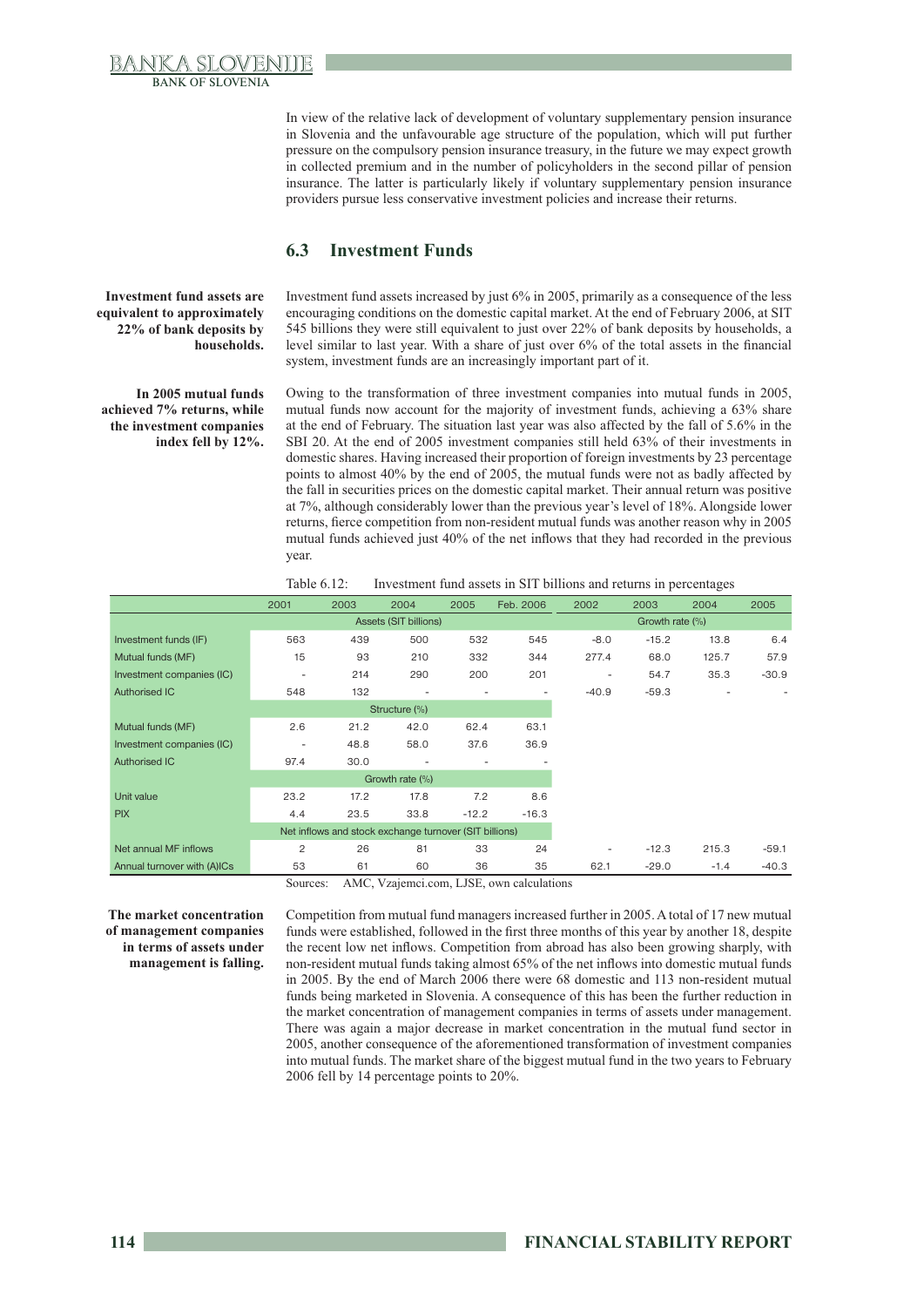SLOVEN BANK OF SLOVENIA





Sources: AMC, own calculations

The reasons for establishing new mutual funds and the expectations of additional inflows may be found primarily in the low interest rates, and in new legislation, and thereby the unrestricted potential for investing abroad. Investing abroad allows mutual funds to achieve exemplary returns, despite the unfavourable conditions on the domestic capital market. Moreover, under the new personal income tax legislation, which entered into force in 2005, investment in mutual funds is subject to more favourable taxation than previously, even in respect of bank deposits.72 International figures show, however, that at EUR 694 per capita, Slovenia has significantly less mutual fund assets than Europe, which has EUR 11,256 of mutual fund assets per capita.73

#### **Comparison of Slovenian and European investment fund markets**

Over the last two years the ratio of Slovenian mutual fund assets per capita to the assets per capita of European mutual funds grew by four percentage points to 6%. Although this is a low ratio, it reflects the process of catching up with the European average from the point of view of the importance of investment funds in financial intermediation. Over the last three years mutual fund assets in Slovenia have recorded an average annual growth rate of 84%, compared with just 16% in Europe overall.<sup>74</sup>

**Slovenia is still just beginning to catch up with the EU15 in terms of the importance of investment funds in financial intermediation.**



Figure 6.8: Year-on-year growth of mutual fund assets in Europe and Slovenia in percentages and assets per capita in SIT thousands

Notes: The figures for Europe from the European Fund and Asset Management Association (EFAMA) include all EU member-states except Slovenia, Cyprus, Malta, Estonia, Lithuania and Latvia, and also Norway, Switzerland and Lie the end of June 2002 for all countries and all periods. Sources: EFAMA, AMC, Eurostat, own calculations

 $72$  Total income from the sale of mutual fund coupons is treated as capital gain, which is taxed in the

form of final tax at 20%. 73 The figures for Europe include all EU member-states except Slovenia, Cyprus, Malta, Estonia, Lithuania and Latvia, and also Norway, Switzerland and Liechtenstein. The population figure is

from the end of June 2002.<br>
<sup>74</sup> It should be noted here that the growth in Slovenian mutual funds is also a consequence of the transformation of investment companies. The source of the figures for European fund assets is EFAMA. See previous footnote.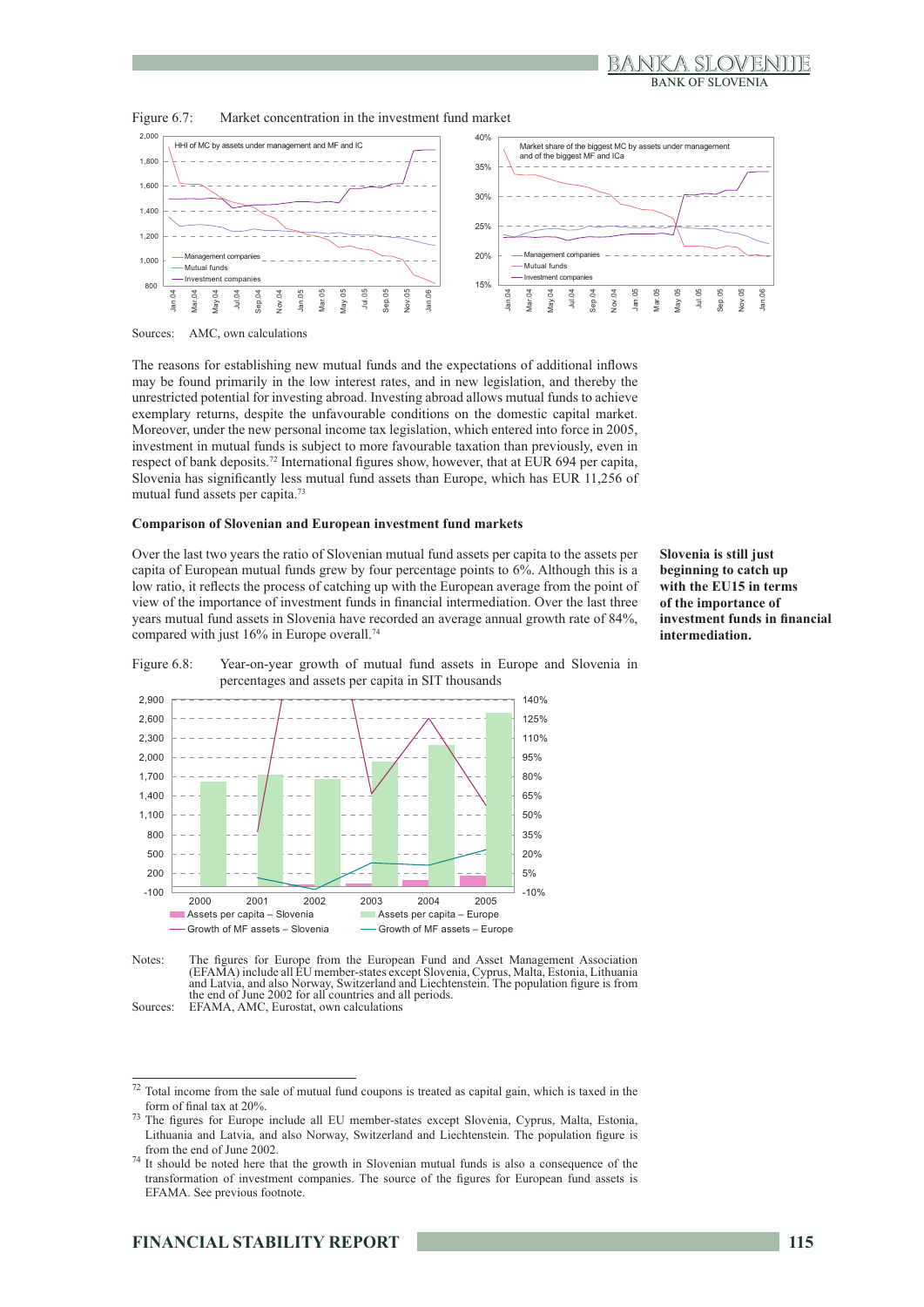. SLOVENIJ BANK OF SLOVENIA



Figure 6.9: Comparison of the structure of mutual funds in Slovenia (left) and Europe UCITS funds (right) in percentages



A comparison of the structure of Slovenian and European mutual funds points to the shortfall of bond and money-market funds in Slovenia. Only in 2005 did Slovenia acquire its first money-market fund, which at the end of February accounted for barely 0.3% of mutual fund assets. This could mean that Slovenian households are relatively more inclined towards risk, or that mutual funds in Slovenia are not yet accepted as an alternative for safer investments. Our assessment is that the structure of saving in mutual funds will change further in the future. In 2005 the proportion of equity mutual funds in Slovenia exceeded half of all mutual fund assets, and was also 15 percentage points above the proportion of European equity mutual funds. The reason for this kind of growth lies primarily in the transformation of the investment company holding almost 30% of mutual fund assets prior to transformation into an equity mutual fund.75

#### **Cross-ownership in the investment fund sector and banking sector**

### **Complementary activities of bank deposits and investments in mutual funds.**

The cross-ownership of banks and management companies is intensifying. Banks hold more than 50% of six of the 15 management companies, and they manage over a quarter of all mutual fund assets and more than 60% of investment company assets.76 Although in terms of collecting assets banks and management companies are in competition, on the other hand they complement each other, since their financial products (bank deposits and mutual fund units) satisfy different investor preferences. The low interest rates are an additional stimulus to invest in mutual fund units, which are ideal primarily for long-term investments, which in turn spurs the trend of the decline in the average maturity of bank deposits. Within the structure of non-banking sector deposits, the proportion of long-term deposits of more than 1 year fell by 2.1 percentage points in the two years to the end of 2005 to 6.8%.





<sup>75</sup> This refers to transformation of the investment company Triglav steber I with SIT 64 billions in assets in May 2005.

 $\frac{4}{16}$  The proportion of investment companies managed by management companies that are majorityowned by banks grew by 16 percentage points in the year to February 2006, chiefly owing to the transformation of an investment company into a mutual fund. Prior to the transformation, in May 2005, the proportion of mutual fund assets under management by MCs owned by banks had already grown to more than 30%.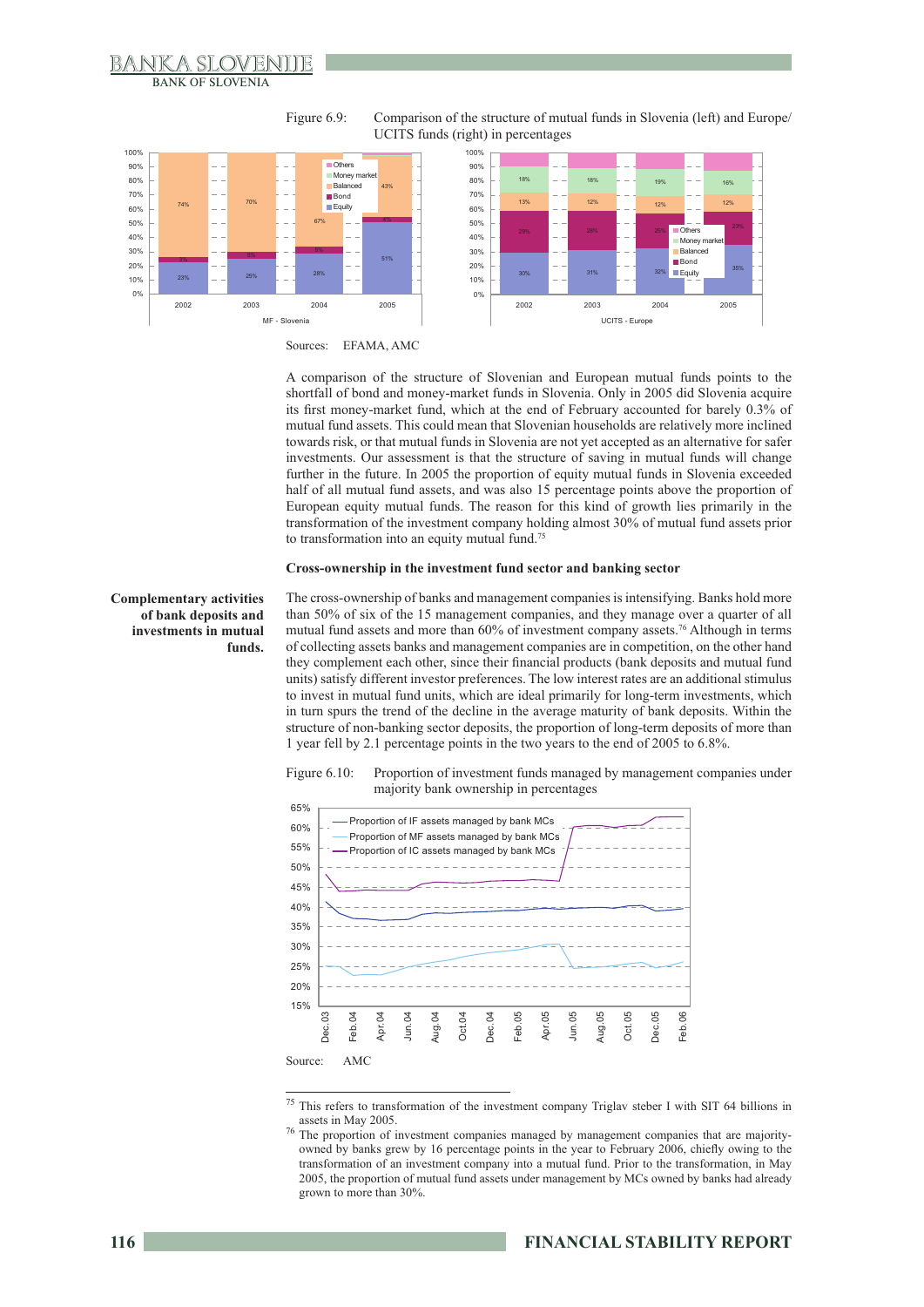Figure 6.11: Comparison of the structure of mutual fund investments of management companies majority-owned by banks (left) and others (right) in percentages



Sources: AMC, own calculations

In terms of financial figures, the performance of management companies under majority bank ownership and of others was approximately the same.77 Their total assets of SIT 31.4 billions were evenly distributed between management companies under majority bank ownership and others. In 2004 management companies generated SIT 9.3 billions in sales revenues, of which 60% went to management companies not owned by banks. Altogether management companies recorded total profits of almost SIT 4 billions; only a little more was recorded at management companies under bank ownership.

Figure 6.12: Comparison of mutual funds of management companies under majority bank ownership and others in terms of net inflows in SIT billions and yearon-year unit value growth rate in percentages



Sources: Vzajemci.com, own calculations

In 2005 management companies under majority bank ownership performed better than other management companies in terms of net inflows into mutual funds and returns. They recorded net inflows of SIT 17.2 billions, thereby exceeding the inflows into other mutual funds<sup>78</sup> by SIT 1.2 billions, and with returns of 9.6% they outstripped the returns of others by 4 percentage points. The higher returns are primarily a result of the greater proportion of foreign investments. At the end of February 2006 mutual funds of management companies under majority bank ownership held almost 60% of their assets in foreign investments, 22 percentage points more than other funds.

Management companies use a variety of sales channels, with their own sales outlets being complemented by internet sales, and increasingly by sales through banks and insurers, in the form of life insurance investments. In this way banks increase their range of financial products and also their commission earnings. In 2005 mutual fund trades amounting to SIT 46 billions were made via banks, representing an increase of 70% over the previous year. **Better performance in 2005 by mutual funds managed by companies under majority bank ownership.**

**In 2005 more than SIT 46 billions in mutual fund trades were made through banks.**

 $^{77}$  ROA for management companies amounted to 13% in 2004 and ROE 18%. These values were calculated on the basis of figures for capital and assets from the end of 2004.

 $\frac{78}{2}$  Here it should be noted that in June 2005 inflows into mutual funds not managed by management companies under majority bank ownership were primarily the result of the payment of dividends from the mutual fund transformed from the investment company.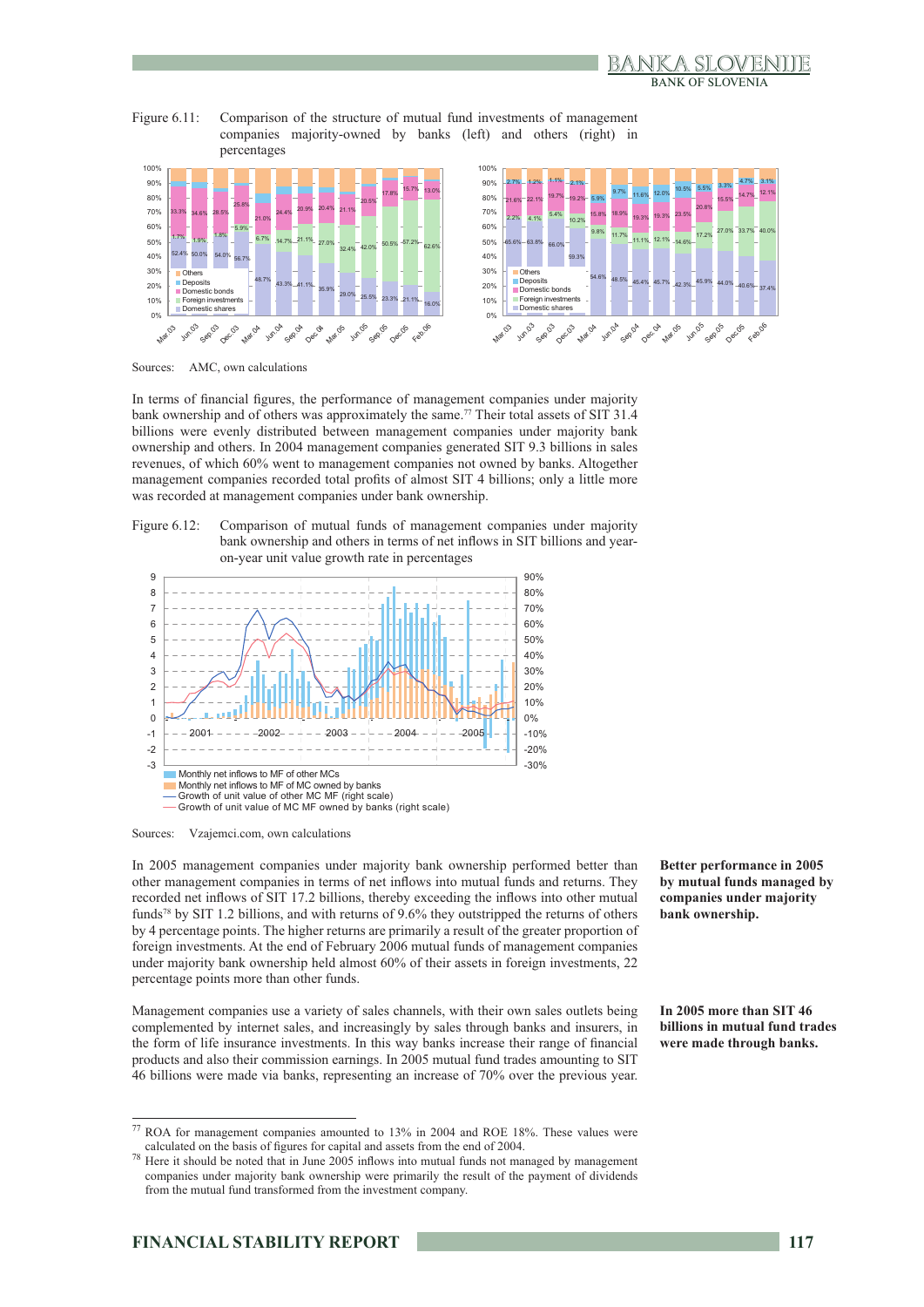BANKA SLOVENII BANK OF SLOVENIA

> This also involved the sale of non-resident mutual funds marketed officially in Slovenia.<sup>79</sup> Banks generated almost SIT 1 billions in commission in this way, or 0.4% of gross income.

> There is no immediate threat of the transfer of risk between management companies and other financial sectors. The level of borrowing by management companies from domestic banks is low, at SIT 6.5 billions at the end of September 2005, which represents barely 0.2% of bank lending to non-banking sectors. Risk may be transferred primarily via the confidence of investors in combined financial instruments such as life insurance with investment risk.

### **6.3.1 Mutual funds**

**Mutual funds increased their proportion of investments outside Slovenia to 45%.**

Mutual fund assets grew by 58% in 2005 to SIT 332 billions, as a result of both the aforementioned transformation of investment companies, and of the annual net inflows of SIT 33 billions and the annual return on their assets of 7%. At the beginning of 2005, with more than 43% of their investments held in domestic shares, mutual fund returns were still strongly affected by conditions on the domestic capital market. Throughout 2005, however, mutual funds avoided the effects of the domestic capital market by increasing their proportion of foreign investments, and at the end of February 2006 foreign investments accounted for 45% of the total. In this way they achieved greater geographical diversification in their portfolios, and lower dependence on the domestic capital market. The reduced demand for domestic shares compounded the fall in the SBI 20. For this reason the annual mutual fund return in 2005 was considerably higher than the return on the SBI 20, which fell 5.6%.









# **Increased geographical diversification in investments.**

The proportion of the market capitalisation of shares on the stock exchange held by mutual funds grew by 2 percentage points in 2005 to 6.7%, but this growth resulted primarily from the transformed investment companies. In the future the effect of mutual funds on domestic capital market trends could be expected to diminish or primarily be negative, since according to expectations the proportion of foreign investments in their structure will increase, something to which they are being pushed by the lack of liquidity and the small choice of securities on the domestic capital market. In this way the dependence of mutual funds on conditions on the domestic capital market will be further reduced and their dependence on conditions on capital markets in the rest of the world will increase. Among foreign investments, there is a diminishing proportion going into EU member-states (43% at the end of 2005), while there are growing investments in the USA (24% at the end of 2005), the former Yugoslav republics (5% at the and of 2005), Japan (5% at the end of 2005), and other countries with great economic potential such as Russia, Korea, China, Brazil, Turkey and India.

It is interesting to note that SMA authorisation is required for the direct marketing of non-resident mutual funds, while no such authorisation is required for marketing non-resident mutual funds through life insurance linked to investment funds units.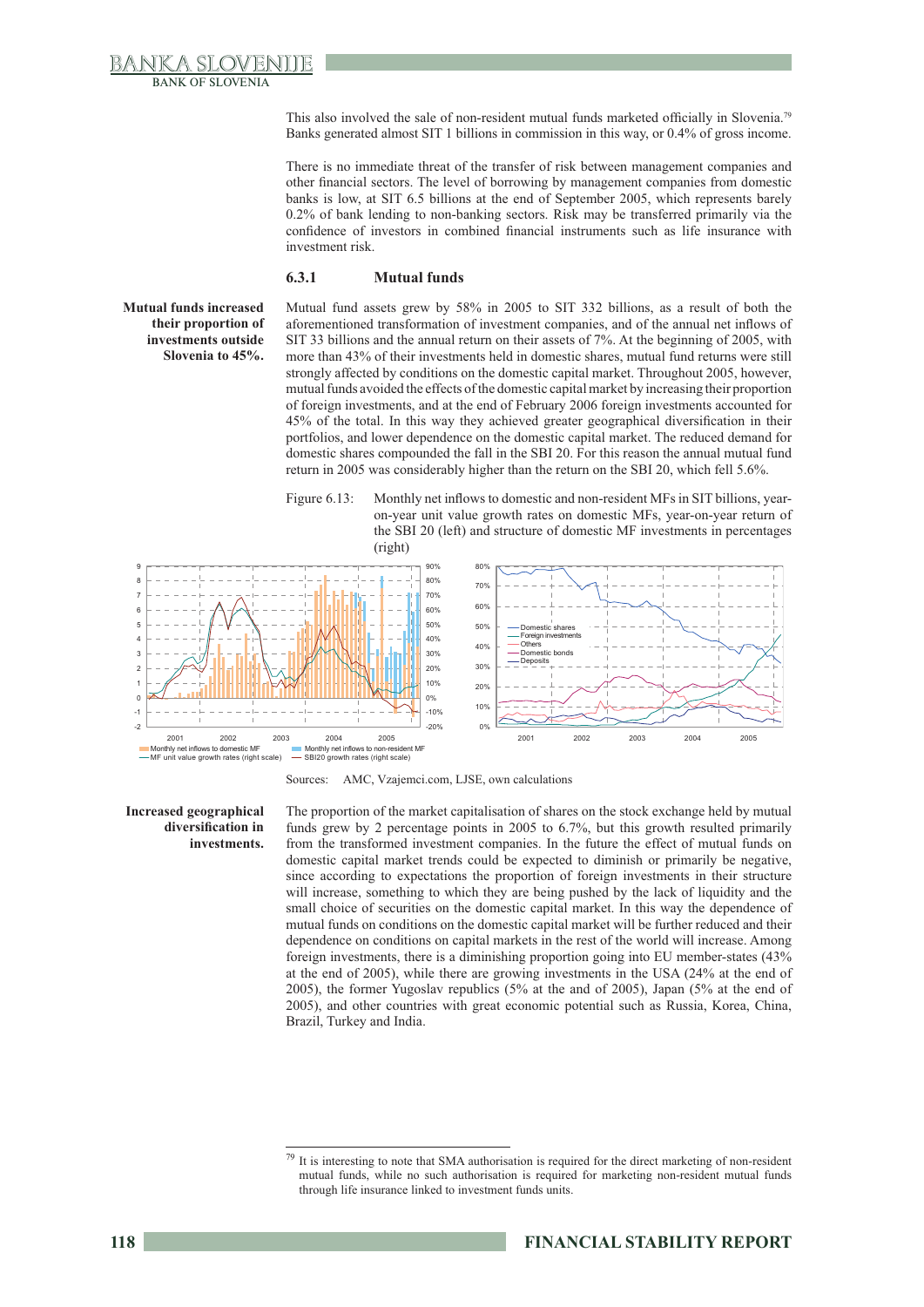



76% 67%

0% 10% 20% 30% 40% 50% 60% 70% 80%  $00<sup>9</sup>$ 100%

16%

10% 5% 7% 7%

52% 44%

24% 40% 7%

**Others** Deposits Domestic bonds Domestic shares

Foregn investments

23%

36%

32%

42% 60% 62%

2002 2003 2004 2005 2002 2003 2004 2005 2002 2003 2004 2005 Equity **Balanced** Bonds

13%

22% 22%

24%

The recent period has seen the emergence primarily of specialist regional and sectororiented mutual funds. This year as many as four different management companies have established funds with an investment policy focused on the Balkans and eastern European markets, and through the proximity and their greater familiarity with the Balkan markets they are thereby trying to exploit their advantages over foreign managers in the period of transition. By the end of March 2006 the Slovenian marketplace was offering around 180 mutual funds (68 domestic and 113 non-resident<sup>80</sup>), which represents almost 80% of the securities traded on the Ljubljana Stock Exchange. Competition from non-resident mutual funds is being further stepped up, and in the first two months of this year they recorded net inflows of almost SIT 10 billions,<sup>81</sup> while inflows into Slovenian funds amounted to just over SIT 2 billions. At the end of February non-resident mutual funds held almost SIT 34 billions in assets from Slovenian savers, or 10% of domestic fund assets.

**In Slovenia there are already 180 funds trading, accounting for 80% of securities on the organised market.**

BANKA SLOVENIJE

BANK OF SLOVENIA







A comparison of individual types of Slovenian mutual funds indicates that in 2005 the highest annual returns at 11.5% and also the highest annual amount of net inflows at SIT 27 billions were achieved by equity mutual funds, $82$  whose assets represented half of all Slovenian mutual fund assets at the end of 2005. A tough year was experienced in 2005 chiefly by balanced mutual funds, which recorded net outflows amounting to SIT 3.7 billions, and a 5.5% annual return. The reason lies in their low proportion of foreign investments of 13% at the end of 2004, and thereby their greater dependence on the domestic capital market in 2005. Since the Slovenian capital market is rather non-liquid, in restructuring portfolios they had to be wary of any further reduction in prices through low demand on the domestic market. The importance of bond funds within the structure of all fund assets is still small at 5%, but in part given their development in the more advanced European countries, it is safe to assume that alongside money-market funds they will in the future pose the greatest competition to bank deposits. At the end of 2005 bond mutual funds had **The highest returns and net inflows in 2005 were achieved by equity mutual funds.**

20% 45%

45%

84% 83% 53%

<sup>&</sup>lt;sup>80</sup> Within this four umbrella funds market 2, 5, 21 and 54 funds, of which two are Slovenian established

in Luxembourg and trading in Slovenia. 81 This includes only non-resident mutual funds that are marketed officially in Slovenia.

<sup>82</sup> In June 2005 around SIT 8 billions in net inflows were recorded as a result of the payment of dividends to the transformed fund from the investment company.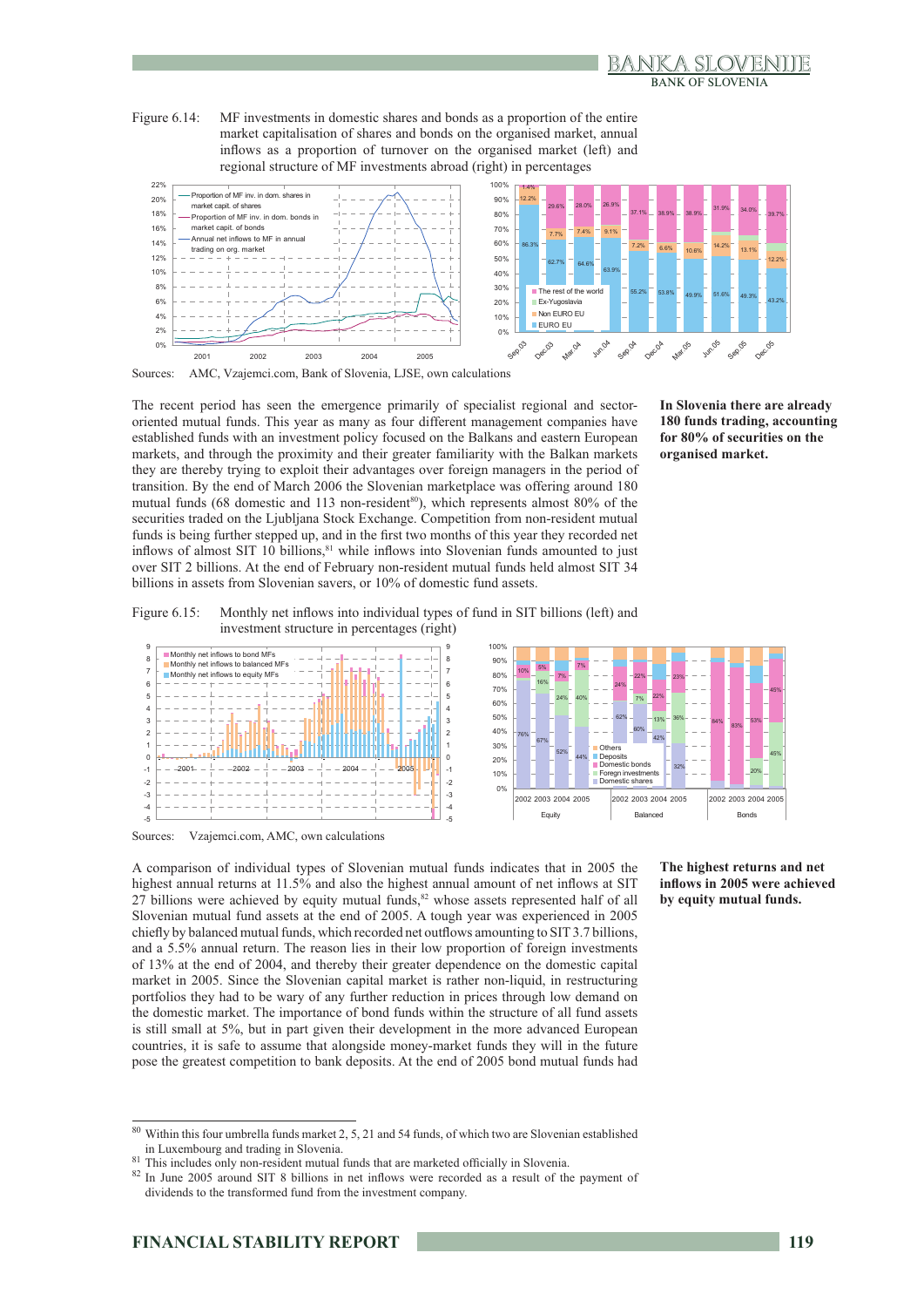the biggest proportion of foreign investments at 45%. In 2005 they recorded SIT 2.7 billions in net inflows and a 3.1% return on assets, which is a little higher than the annual nominal interest rate for time deposits of more than 1 year of 2.7% at the end of 2005.

The greatest variability in the annual returns of individual mutual funds was in 2002. In 2005 the return of half of the mutual funds ranged from 2% to 10%. The lowest annual return was recorded by an equity fund of Slovenian shares, at -7.6%, and the highest in a global equity fund, at 35%. At the end of 2005, 12 of the 51 mutual funds held less than 20% of their investments abroad, and of these four funds did not invest abroad at all.

Figure 6.16: Annual unit value growth rate of individual types of fund (left) and their ranking at the end of the year (right) in percentages



Notes: The calculation for year-on-year returns takes into account funds that have existed for at least one year. The right figure presents the relative position of year-on-year returns on individual types of mutual fund out of all funds. Year-on-year returns on individual mutual funds have been set out by ranking. The rectangles represent 50% of mutual funds of which 25% had higher and 25% lower returns. Sources: Vzajemci.com, own calculations

### **6.3.2 Investment companies**

**There are just eight investment companies remaining, with SIT 200 billions in assets.**

Following the transformation of three investment companies into mutual funds in 2005 there remain eight investments companies, with total assets of SIT 200 billions. The market share of the largest accounts for over a third of all investment company assets. Owing to transformation, the market capitalisation of investment companies has fallen, and at the end of 2005 it represented just 5% of total market capitalisation or 9% of the market capitalisation of shares on the stock exchange. Equally, 2005 saw a reduction in their turnover, which accounted for 6% of total trading on the organised market and 12% of trading in shares.

Given the still-low proportion of investment company assets held in foreign investments, at only just over 7% at the end of February 2006, and the conditions on the domestic capital market in 2005, the average annual growth in the PIX index in 2005 was just under 2%. In the last months of 2005 and the first months of 2006, however, annual growth dipped to -10% and below, and was thus lower than that of the SBI 20. At the end of 2005 only two investment companies held more than 10% of their investments abroad.





Under current legislation, investment companies are still governed by the deadline of 2011 for transformation into mutual funds, although they may avoid this if so decided by shareholders at the general meeting with a three-quarters majority. Upon transformation, investment company shareholders will see the value of their shares made equal to their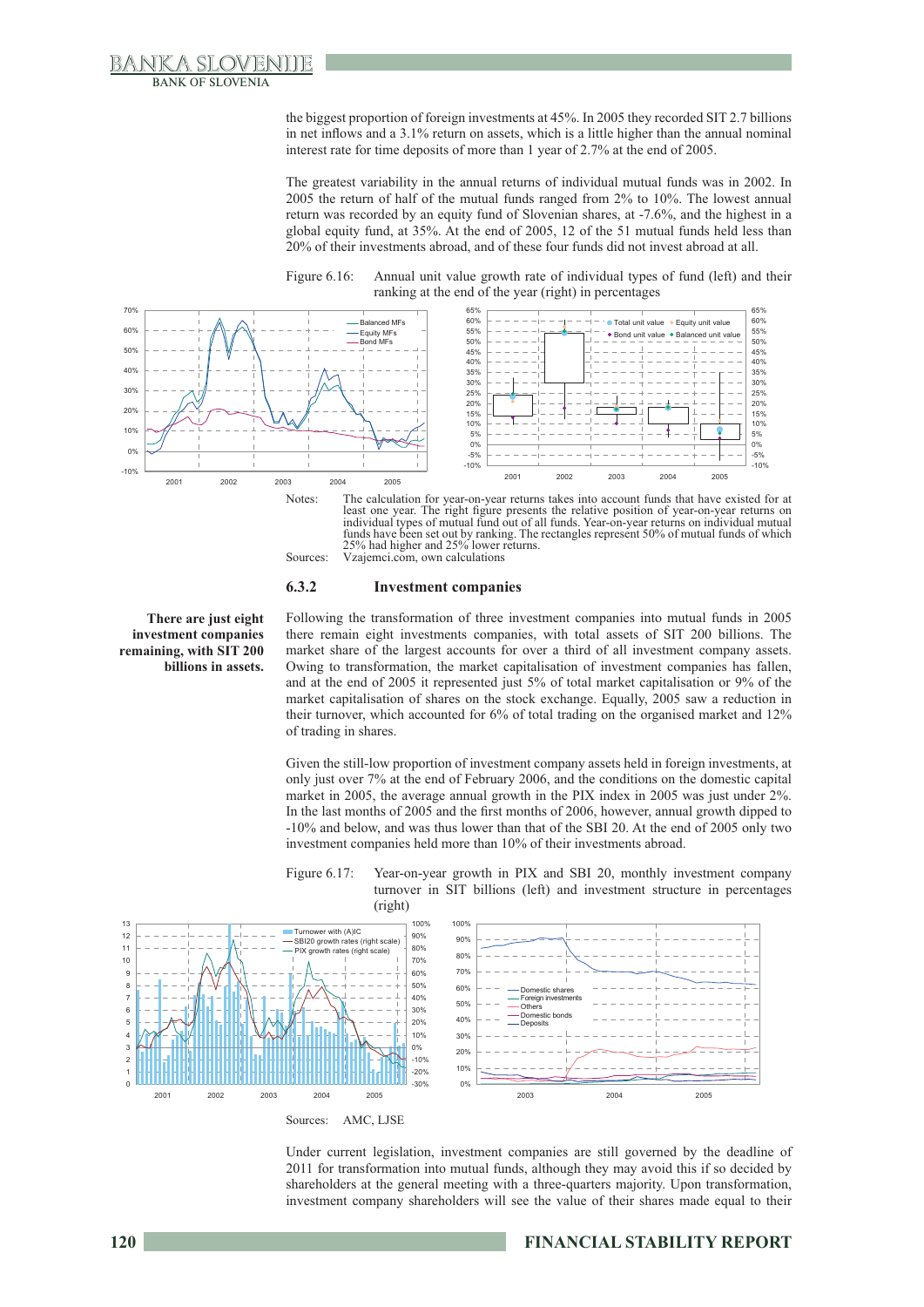book value, which is higher than their market value. The law also stipulates that mutual funds may charge investors who withdraw penalty exit fees of up to 20% during their first year after transformation from investment companies, and up to 10% during the second year.

# **6.4 Leasing Companies**

The importance of leasing companies in the financial sector as a whole is growing. The proportion of the financial system's total assets accounted for by leasing companies rose by more than 1 percentage point in 2004 to 8%. Although the proportion of bank loans accounted for by leasing loans fell by 1 percentage point in 2005, it was still high at the end of the year at 14%. Loans by leasing companies from EU member-states<sup>83</sup> accounted for just 5% of bank loans at the end of 2004. In addition to strong competition within the sector, the market for leasing services was also faced with fierce competition from bank loans in 2005.

Risks can be transferred between leasing companies and other sectors in the financial system, in particular the banking sector, via business relationships. At the end of 2005, banks held majority or minority interests in eight of the 19 leasing companies that are members of the Slovenian Leasing Association, these eight accounting for more than one-quarter of all the association's leasing business.<sup>84</sup> It can be concluded from the figures that banks see leasing primarily as a complementary business activity that allows them to be more competitive on the financial services market.

At the end of 2004 liabilities to banks accounted for 27% of leasing companies' total liabilities, which illustrates the significant degree to which they depend on bank sources of financing. However, domestic banks account for approximately only one-half of this. Given the good performance by leasing companies and the low proportion of total bank lending accounted for by leasing companies, which was less than 3% at the end of 2004, it is felt that the possibility of the transfer of credit risk from leasing companies to the banking sector is limited.

#### **Conditions on the leasing market**



#### Figure 6.18: Volume of leasing business in Slovenia in SIT billions (left) and comparison with Europe (right) in percentages

Notes: The Leaseurope figures includes all the member-states of the European Union with the exception of Cyprus, Ireland, Latvia, Lithuania, Luxembourg and Malta, plus Norway, Switzerland, Romania and Morocco. Gross capital formation exclude investments in housing for reason of comparability with the Leaseurope figures. Sources: SLA, Bank of Slovenia, Leaseurope, ECB

After recording slightly lower growth in 2004, the leasing market boomed again in 2005, growing by 35%, or SIT 354 billions of new business. The proportion of gross capital formation accounted for by leasing rose by just under 5 percentage points in 2005 to 22%. The decline in interest rates, which slowed in 2005, made leasing companies more

**In 2005 leasing companies achieved 35% growth in business.**

**Leasing companies accounted for 8% of the financial system's total assets at the end of 2004.**

BANKA SLOVENIJE

BANK OF SLOVENIA

**Liabilities to banks still account for 27% of leasing companies' total liabilities.**

 $83$  The figures for leasing companies exclude Cyprus, Ireland, Latvia, Lithuania, Luxembourg and Malta, while the figures for bank lending to non-banking sectors exclude Cyprus and Slovakia.

<sup>&</sup>lt;sup>84</sup> Two banks that are 100% owners of leasing companies also hold the authorisation to provide financial leasing. Only one of then is actively involved in leasing business, but its proportion of leasing loans as at the end of 2005 was barely 0.5% of the lending by leasing companies.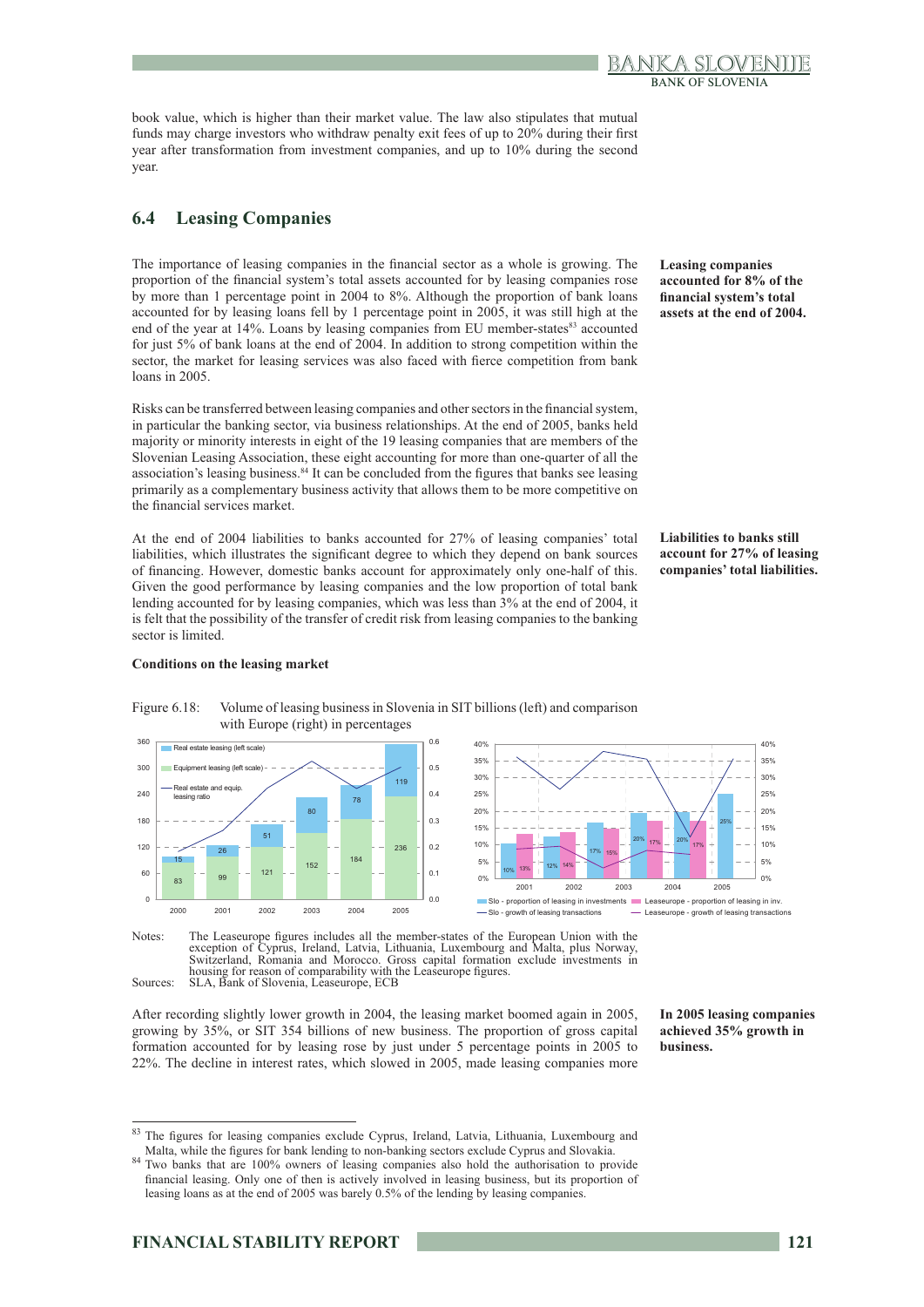# . SLOVENI BANK OF SLOVENIA

competitive from the point of view of their ability to attract resources, but it also increased the competitiveness of banking services. Tolar interest rates on corporate loans fell by just under  $0.5$  percentage points to  $5.9\%$ , while foreign currency interest rates actually increased by just over 1 percentage point to 3.7%. Despite the greater flexibility that banks have in approving loans, leasing companies are able to compete with them in a certain segment of the lending market with their own adaptability.

Real estate leasing again grew in importance in 2005, with its volume of business 50% that of property leasing. Slovenian leasing companies believe that there is still room for growth in real estate leasing, even though the average proportion of the business of Leaseurope members that it accounted for at the end of 2004 was 13 percentage points lower than in Slovenia.

# **Leasing loans account for 14% of bank loans.**

Despite the high growth in the volume of leasing business, the 16% annual growth recorded by leasing loans in 2005 was 8 percentage points behind the growth in bank loans to nonbanking sectors. The proportion of bank loans accounted for by leasing fell to a still-high 14%, equivalent to more than half of the largest bank's market share with regard to lending to non-banking sectors in 2005.



Figure 6.19: Year-on-year growth in bank lending to non-banking sectors and of lending by leasing companies, and leasing loans as a proportion of bank loans in



**Proportion of leasing in bank loans (right scale)** — Growth of leasing loans (left scale) Growth of bank loans to non-banking sectors (left scale)

Notes: Only loans by leasing companies that report to the Slovenian Leasing Association are included. Sources: SLA, Bank of Slovenia

# **Performance of leasing companies**

**The performance of leasing companies was worse in 2004 than in previous years.**

Leasing companies did not perform as well in 2004 as they had in the previous year, which was primarily the result of the smaller volume of business in that year. With annual growth of barely 2%, profit reached just under SIT 10 billions. A significant deterioration in ROA and ROE was also brought about in 2004 by the increases of 34% in total assets and 52% in capital. The renewed high growth in leasing business of more than 35% in 2005 points to an improvement in the performance of leasing companies in 2005. The same conclusion could be drawn from the increase in leasing companies' total assets in 2004, in particular items that illustrate their investment in movable property and real estate for subsequent leasing such as tangible assets and inventories, and items that already show an increase in claims against customers such as financial investments and operating receivables.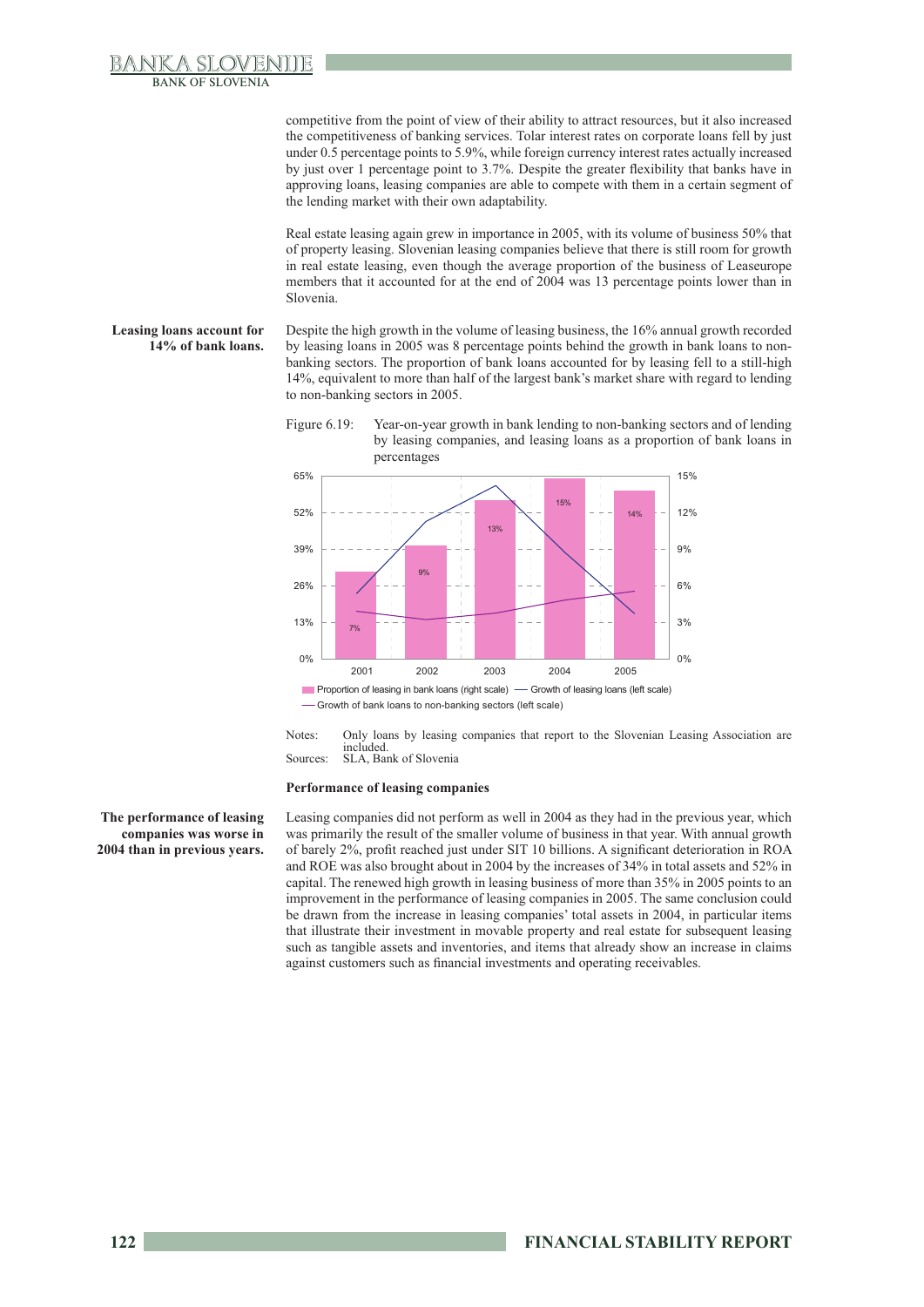# A SLOVENIJE BANK OF SLOVENIA

# Table 6.13: Performance of leasing companies and sources of financing

|                                                    |       |       |       |       |      | Growth rates $(\%)$ |      |      |
|----------------------------------------------------|-------|-------|-------|-------|------|---------------------|------|------|
|                                                    | 2001  | 2002  | 2003  | 2004  | 2001 | 2002                | 2003 | 2004 |
| Balance sheet total (SIT billions)                 | 316   | 387   | 485   | 648   | 30.8 | 22.7                | 25.1 | 33.7 |
| Capital (SIT billions)                             | 27    | 31    | 36    | 54    | 27.8 | 15.0                | 16.0 | 52.2 |
| Total profit or loss (SIT billions)                | 4.9   | 5.2   | 9.7   | 9.9   | 28.5 | 6.3                 | 88.0 | 2.0  |
| ROA - return on assets (%)                         | 1.75  | 1.47  | 2.23  | 1.76  |      |                     |      |      |
| $ROE$ - return on capital $(\% )$                  | 20.43 | 18.00 | 29.28 | 22.05 |      |                     |      |      |
| Financial and operating liabilities (SIT billions) | 260   | 348   | 443   | 588   | 35.6 | 33.8                | 27.2 | 32.7 |
| Liabilities to the rest of the world (%)           | 76    | 76    | 81    | 80    |      |                     |      |      |
| Open foreign exchange position/Assets (%)          | $-62$ | $-69$ | $-74$ | $-72$ |      |                     |      |      |

Notes: The figures from the financial statements include all companies classed under J65.21 (financial leasing) in the Standard Classification of Activities. Members of the Slovenian Leasing Association accounted for 89% of the total assets of the companies classed under J65.21 as at the end of 2004. Four companies accounting for 8% of the association's total assets were members of the association at the end of 2004 but were not included under J65.21.

Source: APLRRS

Financial leasing is gaining in importance over operating leasing. Asset items resulting from financial leasing grew by 38% in 2004, compared with a 17% rise in those resulting from operating leasing.85 The proportion accounted for by the latter had fallen to just over 32% by the end of 2004. Financial leasing in particular is a competing product for bank loans, as the subject of the lease contract becomes the property of the lessee after the contract ends. As by their very legal nature claims against lessees are insured with a lien on the subject of the leasing, the insurance costs are generally lower than at banks.

Leasing companies obtain the majority of their financing abroad, the figure standing at approximately 80% at the end of 2004, while foreign capital accounted for 44% of leasing companies' capital at the end of 2004. Borrowing abroad at parent companies rose by more than SIT 77 billions in 2004, to account for 62% of all liabilities to the rest of the world.<sup>86</sup> Leasing companies' liabilities to banks rose by 34% in 2004 to almost SIT 160 billions. The rising exposure to exchange-rate risk measured by the ratio of the open foreign exchange position to total assets was halted in 2004. Leasing companies' short foreign exchange position closed slightly in 2004, but was still very high at the end of the year at 72% of their assets. Given the degree to which leasing companies depend on lending from abroad in particular, the potential transfer of their realised risks to domestic banks is relatively small.

**Financial leasing is gaining importance.**

**Leasing companies obtain financing chiefly from abroad.**

<sup>&</sup>lt;sup>85</sup> Items treated as resulting from operating leasing are tangible assets and short-term operating receivables, while those resulting from financial leasing are long-term and short-term financial

investments and long-term operating receivables. 86 With the entry into force of the Corporate Income Tax Act in 2005, interest on loans made by related parties is taxed on the portion of the loan that exceeds four times the invested capital of the related party (it was eight times the invested capital in 2005 pursuant to the transitional provisions), unless the borrower is a bank or insurer.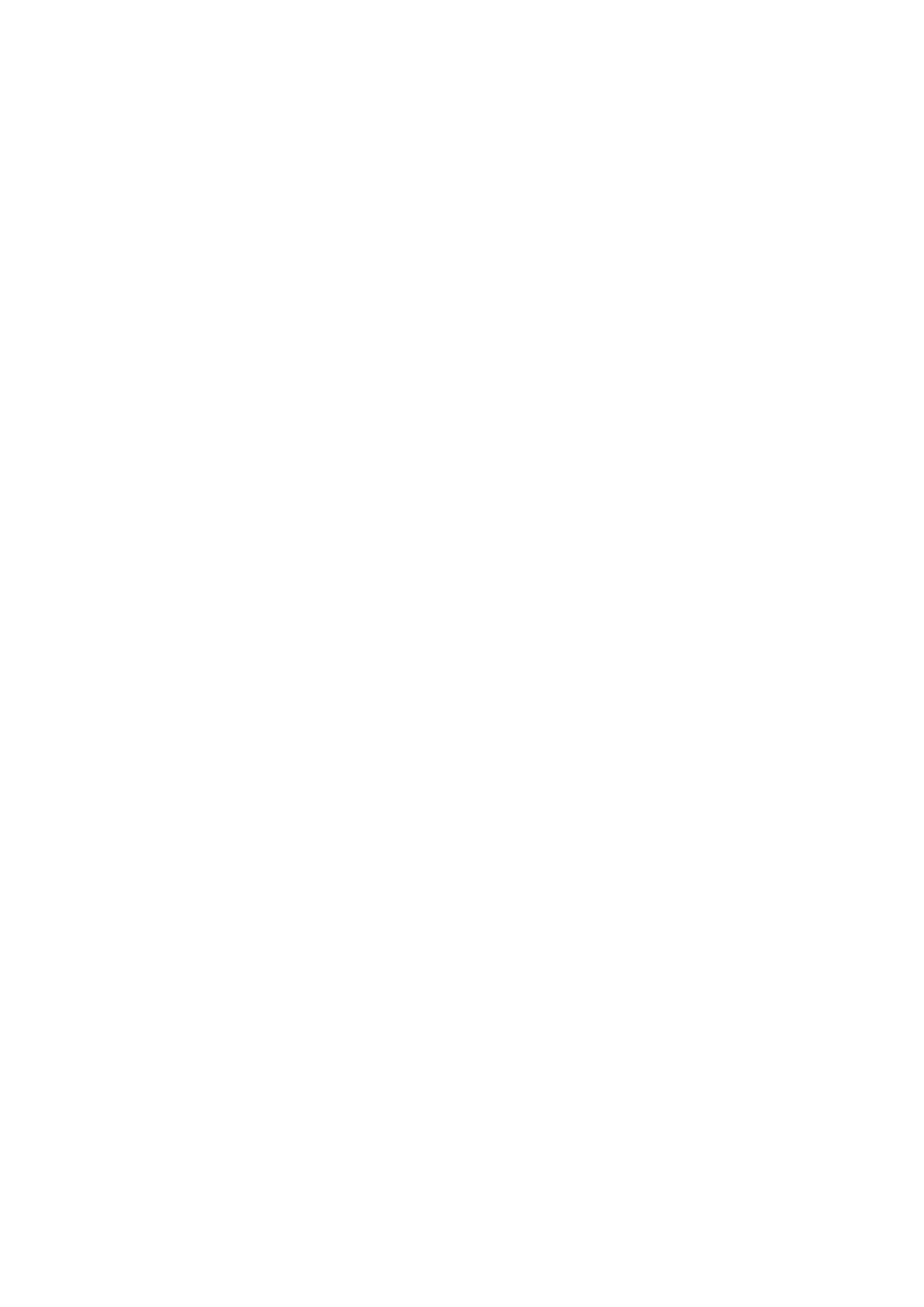SLOV **BANK OF SLOVENI** 



Figure 7.1: Ratio of the total value of transactions in the RTGS and Giro Clearing systems to GDP



Alongside the two systems managed by the Bank of Slovenia, there are six other payment systems for tolar payments managed by other operators. The Bank of Slovenia is responsible for inspecting them, and for three of them it is also the settlement agent:

- NLB Clearing for transactions between the business accounts of banks in the NLB bank group administered by NLB d.d.,
- Four systems for settling payment card transactions: the first is the Activa system, where the Bank of Koper is the accounting agent for receivables and payables relating to Aktiva payment card products, while the Bank of Slovenia is the settlement agent; the second is the Card Payments Clearing administered by the company Bankart; the third is Visa clearing, which serves to settle receivables and payables for the Visa system performed in tolars (up until March 2006 the settlement agent was Abanka Vipa, and since then this role has been assumed by the Bank of Slovenia); the fourth is MasterCard clearing for the settlement of tolar receivables and payables in the MasterCard system; the Bank of Slovenia is the settlement agent for this system,
- The ATM Clearing system for withdrawals from ATMs at all banks in Slovenia; this network is administered by Bankart, which is also the accounting agent.

In 2005 the total value of tolar payment system transactions exceeded Slovenian GDP by a factor of 10.5. The importance of the individual payment system is reflected by the figures on the number and value of transactions:

| Payment system                | Number of transactions (millions) | Proportion (%) | Value of transactions (SIT billions) | Proportion (%) |
|-------------------------------|-----------------------------------|----------------|--------------------------------------|----------------|
| <b>RTGS</b>                   | 1.4                               | 1.0            | 62.694                               | 91.3           |
| <b>Giro Clearing</b>          | 49.4                              | 36.0           | 5.027                                | 7.3            |
| <b>NLB Clearing</b>           | 1.1                               | 0.8            | 161                                  | $0.2^{\circ}$  |
| Activa                        | 37.8                              | 27.6           | 263                                  | 0.4            |
| <b>Card Payments Clearing</b> | 17.0                              | 12.4           | 121                                  | $0.2^{\circ}$  |
| <b>ATM Clearing</b>           | 30.4                              | 22.2           | 389                                  | 0.6            |
| Total                         | 137.1                             | 100.0          | 68.655                               | 100.0          |

Table 7.2: Number and value of payment system transactions in SIT billions for tolar payments in 2005

Notes: This table does not include figures for payment systems whose accounting agents are outside Slovenia (MasterCard and Visa).

Source: Bank of Slovenia

Risks to the functioning of the tolar payment systems are concentrated in the RTGS system, owing to the high value of individual transactions and the high total value of transactions, the link to the Giro Clearing system, and in particular liquidity risk, since payments are settled in real time. Interbank settlement is based on three sources of liquidity: the balance in the settlement account (including the required reserves), inflows to the settlement account from payments received, and loans taken on the interbank market or from the Bank of Slovenia. Given that banks have guaranteed access to Bank of Slovenia loans, liquidity risk is extremely limited. Credit risk is managed by having interbank settlement performed immediately for each individual payment.

**Payment system risks for tolar payments are concentrated in the RTGS system.**

In the RTGS system, payments in terms of the number of transactions performed by individual commercial and savings banks are not particularly concentrated, while at the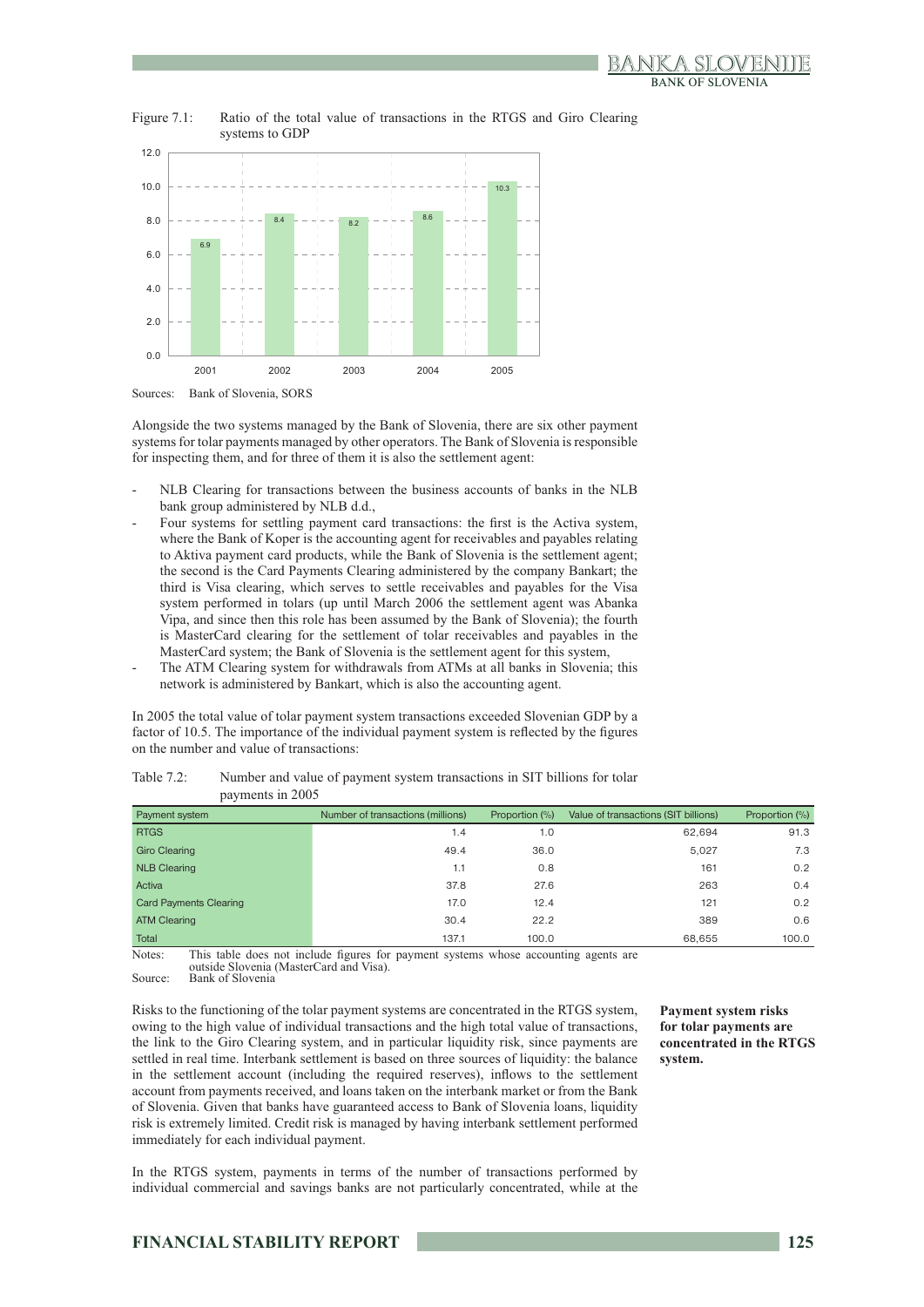same time the degree of concentration is falling slightly, with the HHI falling since 2003 from 1337 to 1243 index points. In the same period the proportion of transactions performed by the five biggest banks fell by 1.5 percentage points (from 67% to 65.5%). Taking account of data for 2005 there exists a strong connection between the value of payment transactions performed within the RTGS system and the value of commercial banks' total assets (correlation coefficient of 0.94) and the value of banks' capital, where the correlation coefficient is just a little lower (0.89). This indicates that the risks of the RTGS system have also been reduced through the appropriate division of transactions among participants of the system relative to their total assets and capital power.





**Risk management in the Giro Clearing system is based on mutual loans and a settlement scheme.**

In the Giro Clearing system, liquidity and credit risk are managed through the requirement that participants lacking sufficient funds in their settlement accounts to settle the net debit position immediately take a loan from another participant in the system (including the Bank of Slovenia). In the event of the non-fulfilment of this obligation, liquidity would be ensured by other participants in the system, whereby the Bank of Slovenia would activate the settlement guarantee scheme in which the unsettled liability of one or more participants is divided between other liquid participants. The Bank of Slovenia's exposure to risk as the settlement agent is prevented by first directly charging the settlement accounts of participant debtors and only then approving the settlement accounts of participant creditors. The HHI values (1224 index points in 2003, and 1211 points in 2005), and the share of transactions by the five biggest banks (69% in 2003 and 68.7% in 2005) indicate that the number of transactions between participating commercial banks and savings banks is not particularly concentrated, and that the concentration is showing a token decline. The connection between the value of payment transactions performed in 2005 in the Giro Clearing system and the value of commercial banks' total assets and capital is expressed in almost exactly the same way as in the RTGS system (the value of the correlation coefficients being 0.94 and 0.88 respectively).

# **7.2 Securities Settlement Systems**

In Slovenia there are two systems of settling securities in operation. The first is the CSCC system, which is subject to Bank of Slovenia inspection, while the supervisor is the Securities Market Agency (SMA). The other is the system of settling foreign currency bills at the Bank of Slovenia, which exists only for one of the Bank of Slovenia's monetary policy instruments, and upon incorporation into the European monetary system this will be abolished.

Two elements are important for the management of risk in the CSCC system of settling securities. The CSCC system of risk management is regulated on the basis of 19 recommendations for securities settlement systems published in November 2001 by the Committee for Payments and Settlements Systems at the Bank for International Settlements and by the technical committee of the International Organisation of Securities Commissions. From the aspect of risk management Recommendation 5 is especially important, since it governs managing the risk of non-fulfilment of monetary obligations by participants in the system. Secondly, in 1998 the European Monetary Institute issued ECB Standards for the use of securities settlement systems in ESCB credit operations. The ESCB has a statutory requirement that all monetary policy credit operations in the ESCB system must have full collateral. Securities used as collateral must be entered in securities settlement systems

**Risk management in the securities settlement system meets the conditions for inclusion in the ESCB.**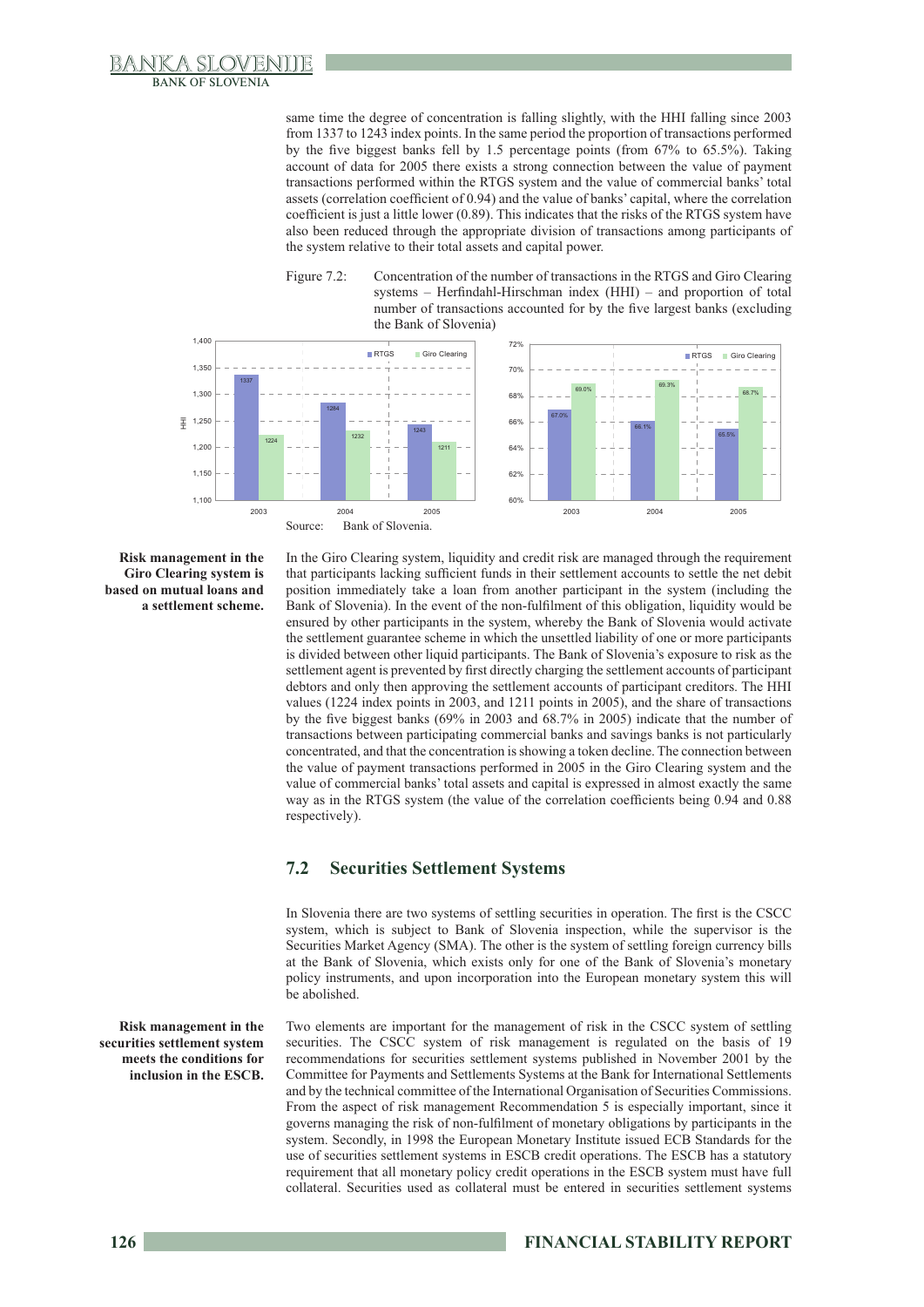that operate in line with the aforementioned European Monetary Institute standards. In cooperation with the ECB, in 2003 the Bank of Slovenia informally assessed the conformity of both Slovenian securities settlement systems to the aforementioned standards, in order to identify and eliminate any possible deficiencies prior to incorporation into the Eurosystem. Based on this assessment certain recommendations were issued, and these have been carried out. The one exception is the recommendation on harmonising working hours with the working hours of the TARGET system, which will be carried out before entry into the Eurosystem. In September 2005 using the same ECB methodology a new, and now formal, assessment of the CSCC system was started, and this will serve as a basis for deciding whether the CSCC system meets the conditions for performing Eurosystem credit operations. The assessment should be concluded in June 2006 with formal confirmation of the suitability of the CSCC system for operation within the ESCB framework.

Collateral for settlement risk in the CSCC system of securities settlement is provided through a guarantee fund in the form of two tolar deposits at the Bank of Slovenia. (Up until 2004 these deposits were held at one of the commercial banks and not at the Bank of Slovenia.) CSCC members use this to provide mutual guarantees for possible unsettled obligations by any one of them. In order to be able to activate collateral in the shortest possible time, the deposits are envisaged as collateral for short-term liquidity loans from the Bank of Slovenia which the CSCC would take out in the event of non-fulfilment of settlement liabilities.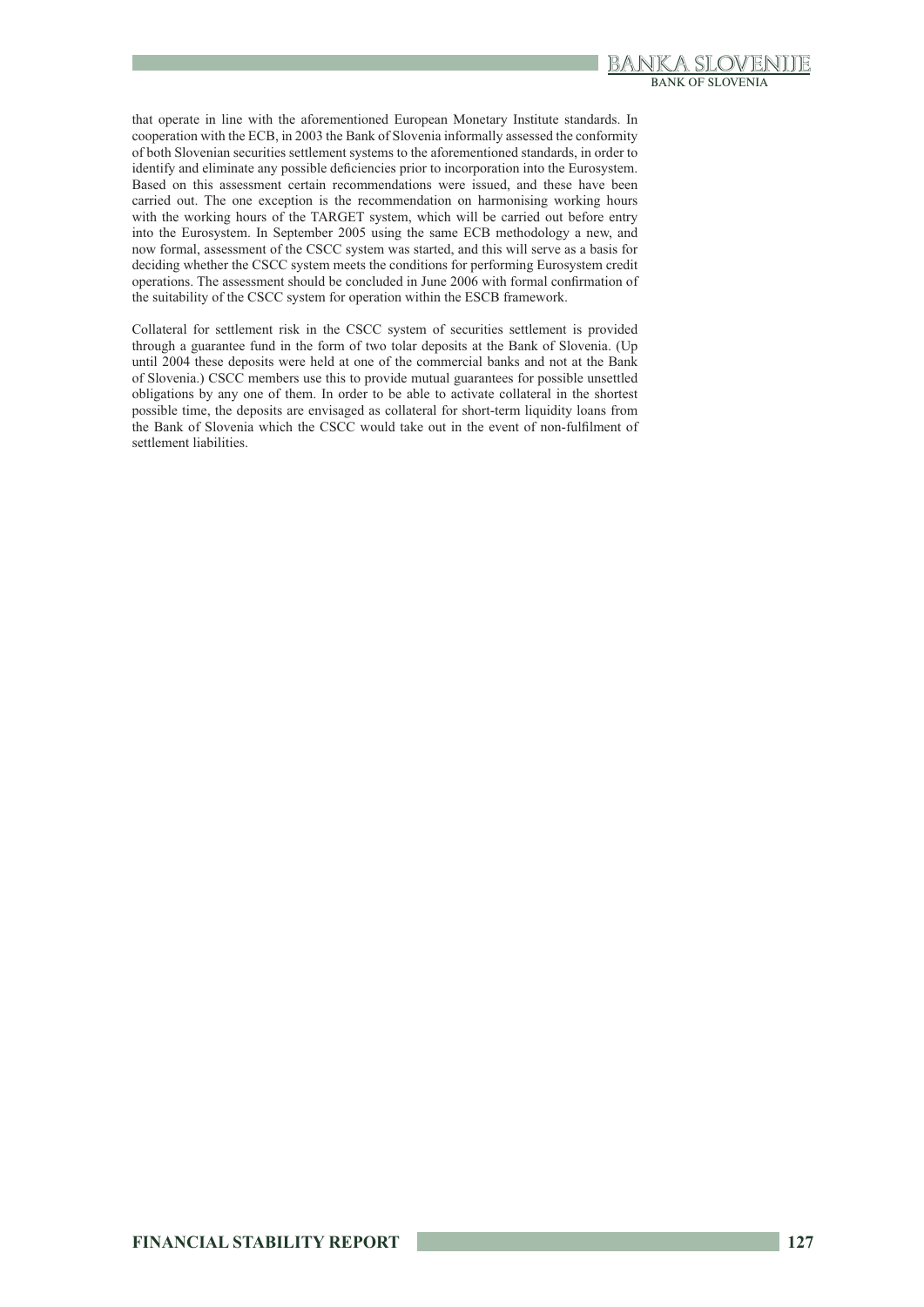

٠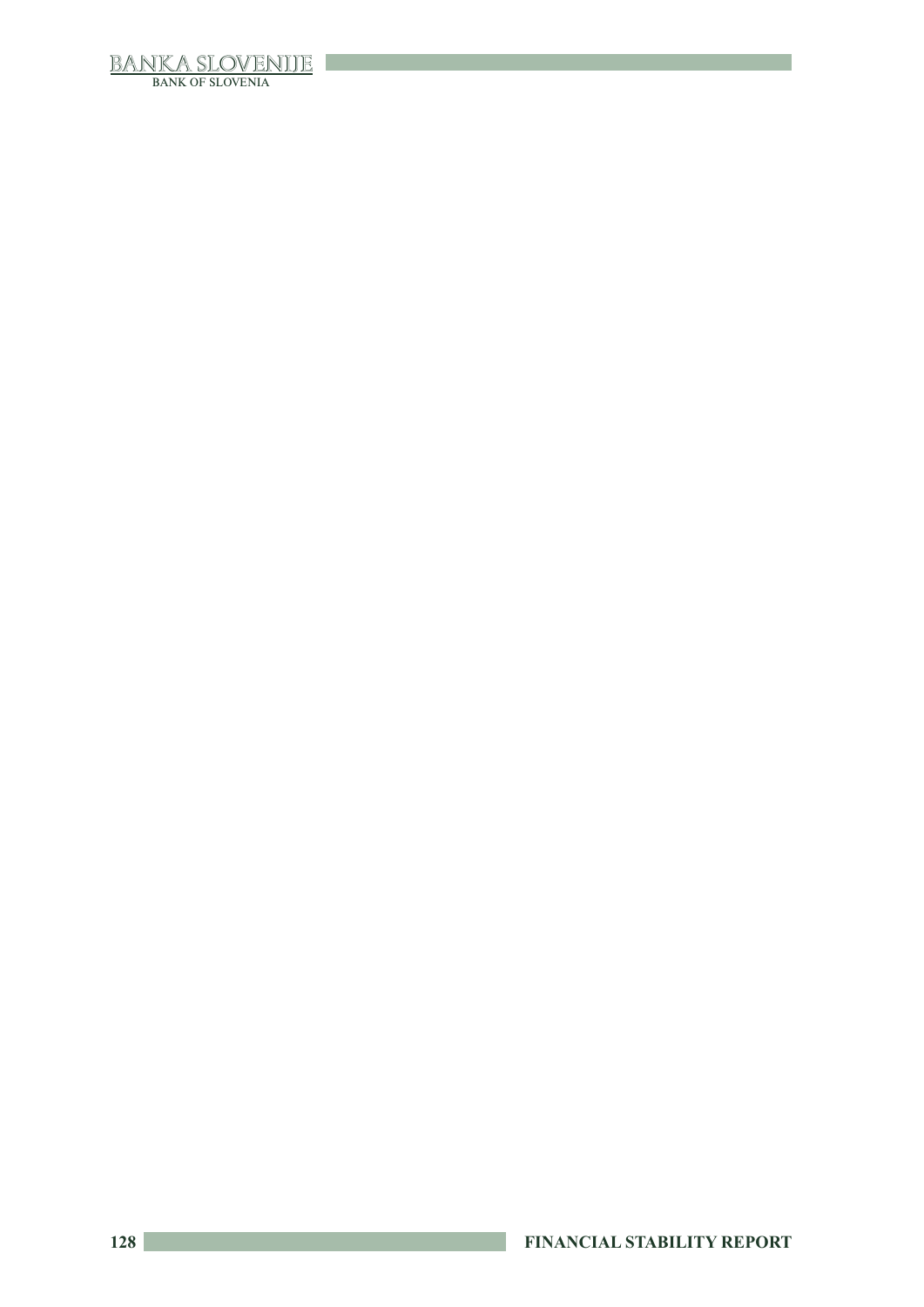# **STATISTICAL APPENDIX**

|           |                 | 1. Financial system                                                                                                                     | 130 |
|-----------|-----------------|-----------------------------------------------------------------------------------------------------------------------------------------|-----|
| Table 1.1 |                 |                                                                                                                                         |     |
| Table 1.2 |                 |                                                                                                                                         |     |
| Table 1.3 |                 | Financial assets and liabilities of individual sectors as a proportion of GDP (Slovenia, euro area) in                                  |     |
| Table 1.4 |                 | Financial assets and liabilities of individual sectors from intermediation as a proportion of GDP                                       |     |
| Table 1.5 |                 | Financial assets of individual sectors from intermediation by sector as proportion of GDP (Slovenia,                                    |     |
| Table 1.6 |                 | Direct ownership structure of the Slovenian financial system - valuation of shares by market and book                                   |     |
| 2.        |                 | <b>Banking sector</b>                                                                                                                   | 133 |
| Table 2.1 |                 |                                                                                                                                         |     |
| Table 2.2 |                 | Balance sheet of the banking sector - growth, proportion of total assets and proportion of GDP in                                       |     |
| Table 2.3 |                 |                                                                                                                                         |     |
| Table 2.4 |                 | Income statement of the banking sector - growth, proportion of total assets and proportion of GDP                                       |     |
| Table 2.5 |                 |                                                                                                                                         |     |
| Table 2.6 |                 |                                                                                                                                         |     |
| Table 2.7 |                 |                                                                                                                                         |     |
| 3.        | <b>Insurers</b> |                                                                                                                                         | 138 |
| Table 3.1 |                 | Gross premium collected by insurers in SIT billions, structure and annual growth in percentages 138                                     |     |
| Table 3.2 |                 | Total gross collected premium and gross life insurance premium in SIT billions in different                                             |     |
| Table 3.3 |                 | Coverage of net technical provisions by assets covering technical provisions in SIT billions and in                                     |     |
| 4.        |                 | <b>Investment Funds</b>                                                                                                                 | 139 |
| Table 4.1 |                 | Overview of investment funds - assets and net inflows of mutual funds in SIT billions and year-on-year                                  |     |
|           |                 |                                                                                                                                         |     |
| Table 4.2 |                 |                                                                                                                                         |     |
| Table 4.3 |                 | Assets of Slovenian and European investment funds in SIT billions and in percentages139                                                 |     |
| Table 4.4 |                 | Mutual funds: number, assets, net inflows in SIT billions and unit value growth rate in percentages 140                                 |     |
| Table 4.5 |                 |                                                                                                                                         |     |
| 5.        |                 | <b>Leasing companies</b>                                                                                                                | 142 |
| Table 5.1 |                 | Comparison of leasing activities by members of the Slovenian and European Leasing Companies                                             |     |
| 6.        |                 | <b>Capital Market</b>                                                                                                                   | 143 |
|           |                 | Slovenian capital market                                                                                                                |     |
| Table 6.1 |                 |                                                                                                                                         |     |
| Table 6.2 |                 | Number of issuers and issued securities on the Ljubljana Stock Exchange and number of securities                                        |     |
| Table 6.3 |                 | Comparison of market capitalisation on the Ljubljana Stock Exchange and value of securities registered                                  |     |
| Table 6.4 |                 | Comparison of annual turnover on the Ljubljana Stock Exchange and turnover outside the organised                                        |     |
| Table 6.5 |                 | Investments of stock exchange members from various types of transaction in SIT billions and in                                          |     |
|           |                 | Investments by residents in the rest of the world                                                                                       |     |
| Table 6.6 |                 | Investments by residents in securities issued in the rest of the world in SIT billions and in percentages145                            |     |
| Table 6.7 |                 | Investments by residents in foreign securities in SIT billions and in percentages145<br><b>Investments by non-residents in Slovenia</b> |     |
| Table 6.8 |                 | Trading by non-residents in securities issued in Slovenia in SIT millions and in percentages145                                         |     |
| Table 6.9 |                 | Investments by non-residents in securities issued in Slovenia by sector in SIT billions and in                                          |     |
|           |                 |                                                                                                                                         |     |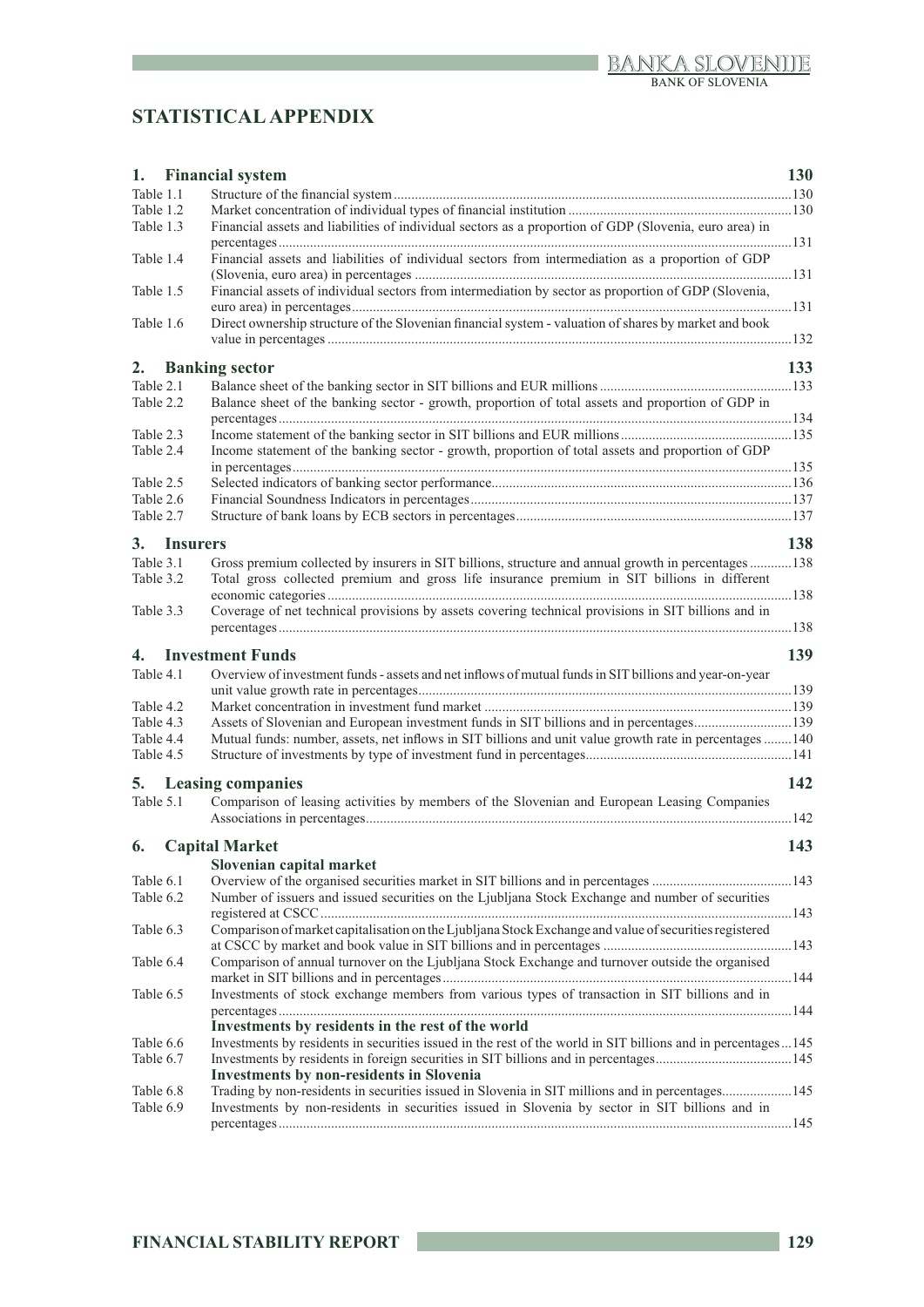BANK OF SLOVENIA

## **1. Financial system**

| Table 1.1 |  | Structure of the financial system |
|-----------|--|-----------------------------------|
|-----------|--|-----------------------------------|

|                                              | Total assets (SIT billions) |       | Total assets (EUR millions) |        | Structure (%) |      | As % of GDP |       |
|----------------------------------------------|-----------------------------|-------|-----------------------------|--------|---------------|------|-------------|-------|
|                                              | 2004                        | 2005  | 2004                        | 2005   | 2004          | 2005 | 2004        | 2005  |
| Monetary financial institutions <sup>1</sup> | 5,711                       | 7,018 | 23,822                      | 29,293 | 70.7          | 73.4 | 91.4        | 107.0 |
| Banks, total <sup>2</sup>                    | 5,678                       | 6,980 | 23,686                      | 29,135 | 70.3          | 73.0 | 90.8        | 106.4 |
| Banks under private<br>ownership             | 4,358                       | 5,432 | 18,178                      | 22,672 | 53.9          | 56.8 | 69.7        | 82.8  |
| - domestic                                   | 2,257                       | 2,657 | 9,414                       | 11,090 | 27.9          | 27.8 | 36.1        | 40.5  |
| - foreign                                    | 2,101                       | 2,775 | 8,764                       | 11,581 | 26.0          | 29.0 | 33.6        | 42.3  |
| Banks under state<br>ownership               | 1,320                       | 1,548 | 5,508                       | 6,463  | 16.3          | 16.2 | 21.1        | 23.6  |
| Savings banks and SLUs                       | 33                          | 38    | 136                         | 159    | 0.4           | 0.4  | 0.5         | 0.6   |
| Non-monetary financial institutions          | 2,369                       | 2,546 | 9,882                       | 10,628 | 29.3          | 26.6 | 37.9        | 38.8  |
| Insurers <sup>3</sup>                        | 684                         | 783   | 2,855                       | 3,267  | 8.5           | 8.2  | 10.9        | 11.9  |
| Pension funds                                | 114                         | 161   | 475                         | 670    | 1.4           | 1.7  | 1.8         | 2.4   |
| Investment funds                             | 500                         | 532   | 2,085                       | 2,221  | 6.2           | 5.6  | 8.0         | 8.1   |
| Leasing companies $4,5$                      | 642                         | 642   | 2,680                       | 2,681  | 8.0           | 6.7  | 10.3        | 9.8   |
| BHs, MCs and others <sup>5</sup>             | 428                         | 428   | 1,787                       | 1,788  | 5.3           | 4.5  | 6.9         | 6.5   |
| Total                                        | 8,080                       | 9,564 | 33,704                      | 39,922 | 100           | 100  | 129.3       | 145.8 |

Notes:

Notes:<br>
<sup>1</sup> Monetary financial institutions do not include the central bank.<br>
<sup>2</sup> The division of banks takes into account the share of ownership relative to total assets.<br>
<sup>3</sup> The figure for total assets of reinsurance co

### Table 1.2 Market concentration of individual types of financial institution

|               |                     |       | <b>Banks</b> |       | <i><u><b>Insurers</b></u></i> |       | Pension funds | Investment funds |      | Leasing companies |       |
|---------------|---------------------|-------|--------------|-------|-------------------------------|-------|---------------|------------------|------|-------------------|-------|
|               |                     | 2004  | 2005         | 2004  | 2005                          | 2004  | 2005          | 2004             | 2005 | 2004              | 2005  |
| <b>HHI</b>    | All companies       | 1.451 | .389         | 2,605 | 2.650                         | 1.635 | 1,677         | 715              | 612  | 1.797             | 1,992 |
|               | Five largest        | 1.286 | .214         | 2,536 | 2.599                         | 1.587 | 1,632         | 573              | 481  | 1.663             | 1,852 |
|               | Three largest       | 1.239 | 1.170        | 2.479 | 2.516                         | 1.051 | 1.181         | 506              | 428  | 1.614             | 1.798 |
|               | Largest             | 1.053 | 991          | 2.228 | 2.282                         | 441   | 507           | 185              | 164  | 1.434             | 1.600 |
| Share $(\% )$ | All companies       | 100   | 100          | 100   | 100                           | 100   | 100           | 100              | 100  | 100               | 100   |
|               | <b>Five largest</b> | 65    | 63           | 80    | 81                            | 89    | 89            | 50               | 46   | 70                | 74    |
|               | Three largest       | 52    | 50           | 74    | 74                            | 56    | 59            | 39               | 36   | 57                | 60    |
|               | Largest             | 32    | 31           | 47    | 48                            | 21    | 23            | 14               | 13   | 38                | 40    |

Notes: The HHI is calculated in terms of total assets, with the exception of leasing companies, for which it is calculated in terms of volume of transactions concluded. Pension funds do not include the First Pension Fund ( envisages no additional inflows. Sources: Bank of Slovenia, ISA, SMA, AMC, SLA, APLRRS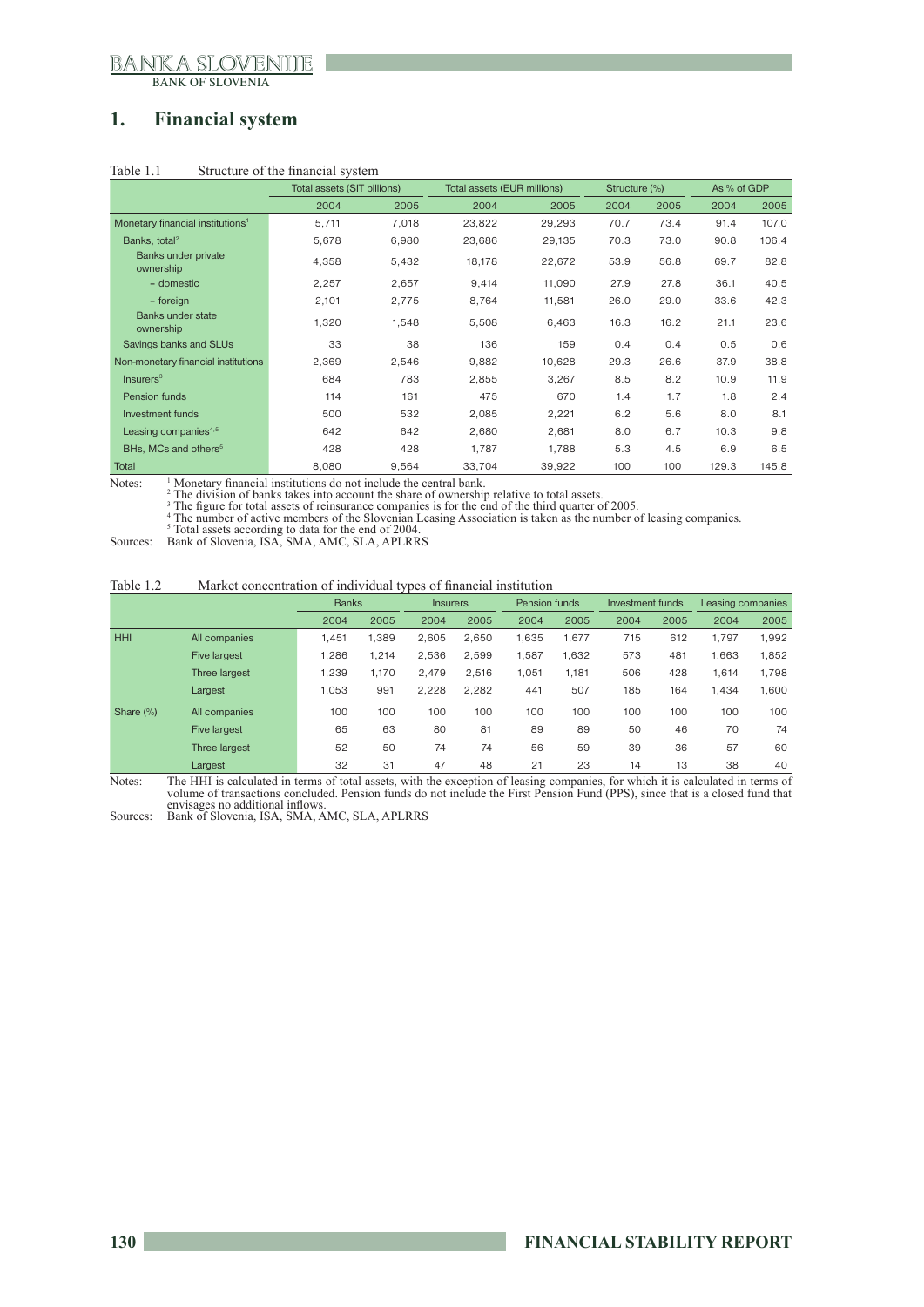|                              | Porcommodo |                   |                         |                |                            |             |
|------------------------------|------------|-------------------|-------------------------|----------------|----------------------------|-------------|
|                              |            |                   |                         | As % of GDP    |                            |             |
|                              |            | <b>Households</b> | Non-financial companies | Government     | <b>Financial companies</b> | Total       |
| <b>FINANCIAL ASSETS</b>      |            |                   |                         |                |                            |             |
| Slovenia                     | 2001       | 83                | 45                      | 46             | 108                        | 284         |
|                              | 2004       | 91                | 48                      | 43             | 125                        | 308         |
|                              | 2005       | 94                | 52                      | 40             | 140                        | 326         |
| Euro area                    | 2000       | 212               | 146                     | 31             | 371                        | 761         |
| <b>FINANCIAL LIABILITIES</b> |            |                   |                         |                |                            |             |
| Slovenia                     | 2001       | 21                | 135                     | 37             | 94                         | 288         |
|                              | 2004       | 22                | 149                     | 37             | 115                        | 324         |
|                              | 2005       | 25                | 154                     | 36             | 131                        | 345         |
| Euro area                    | 2000       | 56                | 256                     | 81             | 367                        | 760         |
| <b>NET POSITION</b>          |            |                   |                         |                |                            |             |
| Slovenia                     | 2001       | 62                | $-90$                   | 9              | 14                         | $-4$        |
|                              | 2004       | 69                | $-102$                  | 6              | 10                         | $-16$       |
|                              | 2005       | 69                | $-101$                  | $\overline{4}$ | 9                          | $-19$       |
| Euro area                    | 2000       | 156               | $-110$                  | $-51$          | 5                          | $\mathbf 0$ |

#### Table 1.3 Financial assets and liabilities of individual sectors as a proportion of GDP (Slovenia, euro area) in percentages

Sources: Bank of Slovenia, ECB (Report on Financial Structures, 2002)

### Table 1.4 Financial assets and liabilities of individual sectors from intermediation as a proportion of GDP (Slovenia, euro area) in percentages

|                              |      |            |                         | As % of GDP |                            |       |
|------------------------------|------|------------|-------------------------|-------------|----------------------------|-------|
|                              |      | Households | Non-financial companies | Government  | <b>Financial companies</b> | Total |
| <b>FINANCIAL ASSETS</b>      |      |            |                         |             |                            |       |
| Slovenia                     | 2001 | 48         | 13                      | 5           | 17                         | 84    |
|                              | 2004 | 52         | 13                      | 6           | $\overline{7}$             | 78    |
|                              | 2005 | 55         | 14                      | 4           | 11                         | 84    |
| Euro area                    | 2000 | 134        | 20                      | 8           | 91                         | 253   |
| <b>FINANCIAL LIABILITIES</b> |      |            |                         |             |                            |       |
| Slovenia                     | 2001 | 16         | 44                      | 6           | 11                         | 78    |
|                              | 2004 | 17         | 53                      | 5           | 23                         | 98    |
|                              | 2005 | 20         | 59                      | 4           | 32                         | 116   |
| Euro area                    | 2000 | 51         | 66                      | 15          |                            |       |

Sources: Bank of Slovenia, ECB (Report on Financial Structures, 2002)

Table 1.5 Financial assets of individual sectors from intermediation by sector as proportion of GDP (Slovenia, euro area) in percentages

|                                                |      |                   |                         | As % of GDP |                            |       |
|------------------------------------------------|------|-------------------|-------------------------|-------------|----------------------------|-------|
|                                                |      | <b>Households</b> | Non-financial companies | Government  | <b>Financial companies</b> | Total |
| <b>MONETARY FINANCIAL INSTITUTIONS (S.122)</b> |      |                   |                         |             |                            |       |
| Slovenia                                       | 2001 | 40.2              | 11.3                    | 4.8         | 17.2                       | 74.1  |
|                                                | 2004 | 40.1              | 10.6                    | 5.5         | 7.1                        | 64.0  |
|                                                | 2005 | 40.8              | 11.6                    | 4.4         | 10.3                       | 67.1  |
| Euro area                                      | 2000 | 62.8              | 15.4                    | 6.8         | 74.2                       | 159.2 |
| OTHER FINANCIAL INTERMEDIARIS (S.123)          |      |                   |                         |             |                            |       |
| Slovenia                                       | 2001 | 3.0               | 0.7                     | 0.0         | 0.0                        | 3.7   |
|                                                | 2004 | 4.8               | 1.6                     | 0.0         | 0.2                        | 6.5   |
|                                                | 2005 | 6.6               | 1.1                     | 0.1         | 0.7                        | 8.5   |
| Euro area                                      | 2000 | 22.3              | 3.2                     | 0.8         | 15.4                       | 41.7  |
| <b>INSURERS AND PENSION FUNDS (S.125)</b>      |      |                   |                         |             |                            |       |
| Slovenia                                       | 2001 | 4.5               | 1.2                     | 0.0         | 0.0                        | 5.7   |
|                                                | 2004 | 6.7               | 1.1                     | 0.0         | 0.1                        | 7.9   |
|                                                | 2005 | 7.7               | 1.1                     | 0.0         | 0.1                        | 8.8   |
| Euro area                                      | 2000 | 49.4              | 1.4                     | 0.1         | 1.2                        | 52.0  |

Sources: Bank of Slovenia, ECB (Report on Financial Structures, 2002)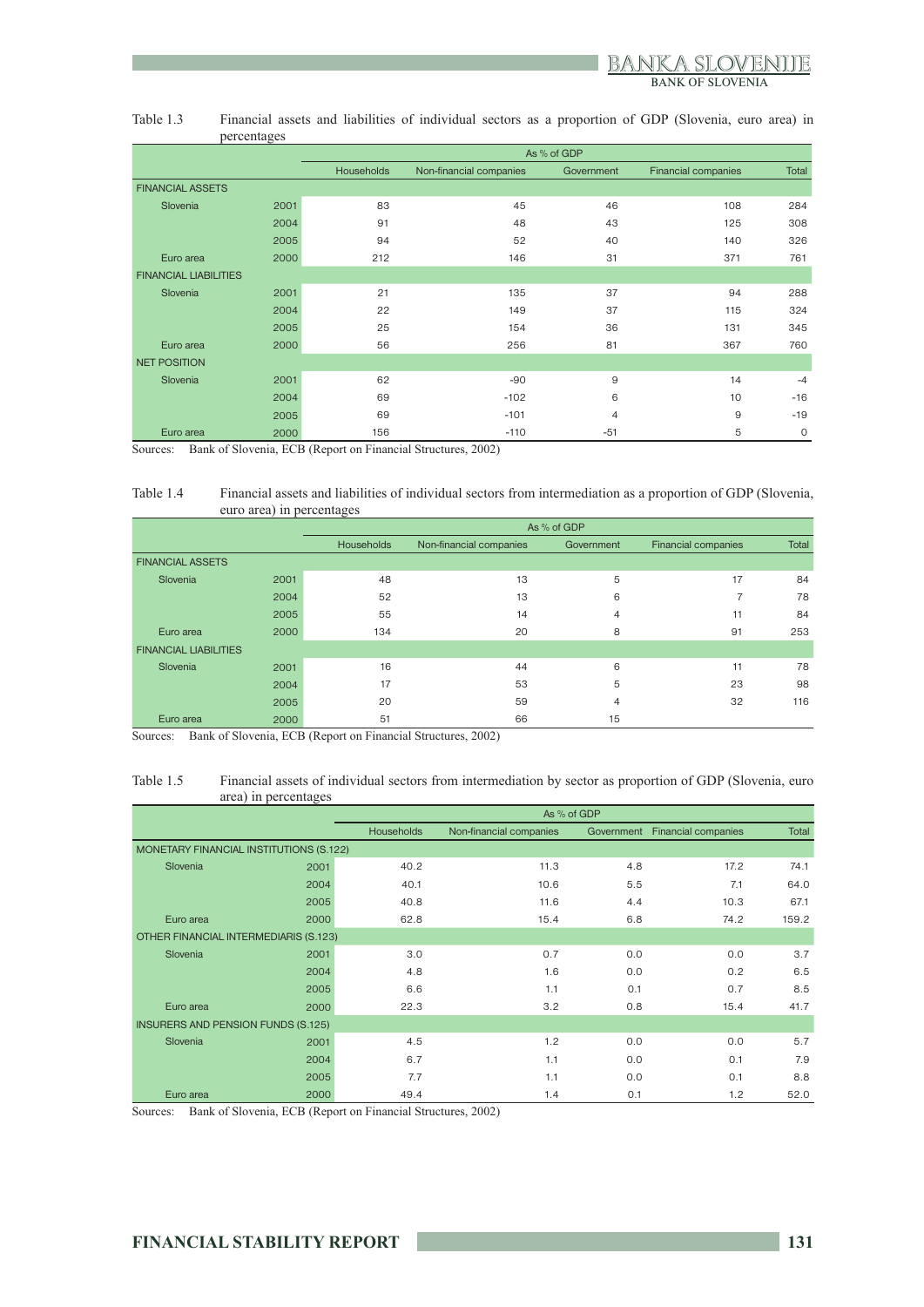BANK OF SLOVENIA

### Table 1.6 Direct ownership structure of the Slovenian financial system - valuation of shares by market and book value in percentages

|                                | Ownership structure (%) |                |                 |                |                |  |  |  |  |  |  |  |  |
|--------------------------------|-------------------------|----------------|-----------------|----------------|----------------|--|--|--|--|--|--|--|--|
| <b>ISSUERS</b>                 | <b>Banks</b>            | Other          | <b>Insurers</b> | Non-financial  | Total          |  |  |  |  |  |  |  |  |
|                                |                         | financial      | and             | companies      |                |  |  |  |  |  |  |  |  |
| <b>OWNERS</b>                  |                         | intermediaries | pension funds   |                |                |  |  |  |  |  |  |  |  |
|                                |                         | 2003           |                 |                |                |  |  |  |  |  |  |  |  |
| Non-financial companies        | 26                      | 27             | 10              | 30             | 29             |  |  |  |  |  |  |  |  |
| <b>Banks</b>                   | 9                       | 10             | 2               | $\overline{2}$ | $\overline{4}$ |  |  |  |  |  |  |  |  |
| Other financial intermediaries | 6                       | 11             | $\overline{7}$  | 21             | 18             |  |  |  |  |  |  |  |  |
| Insurers and pension funds     | 3                       | $\overline{c}$ | 6               | $\overline{2}$ | 2              |  |  |  |  |  |  |  |  |
| Government                     | 23                      | $\circ$        | 64              | 18             | 19             |  |  |  |  |  |  |  |  |
| Households                     | $\overline{c}$          | 45             | 2               | 18             | 18             |  |  |  |  |  |  |  |  |
| Non-residents                  | 30                      | $\overline{c}$ | 9               | 6              | 8              |  |  |  |  |  |  |  |  |
| <b>Others</b>                  | $\mathbf{1}$            | 3              | $\circ$         | 3              | 3              |  |  |  |  |  |  |  |  |
| Total                          | 100                     | 100            | 100             | 100            | 100            |  |  |  |  |  |  |  |  |
|                                |                         |                | 2004            |                |                |  |  |  |  |  |  |  |  |
| Non-financial companies        | 25                      | 23             | 12              | 26             | 25             |  |  |  |  |  |  |  |  |
| <b>Banks</b>                   | 10                      | $\overline{7}$ | $\overline{7}$  | $\overline{c}$ | $\overline{4}$ |  |  |  |  |  |  |  |  |
| Other financial intermediaries | 5                       | 12             | 16              | 20             | 17             |  |  |  |  |  |  |  |  |
| Insurers and pension funds     | 3                       | 7              | 10              | $\overline{c}$ | 3              |  |  |  |  |  |  |  |  |
| Government                     | 23                      | $\circ$        | 44              | 17             | 17             |  |  |  |  |  |  |  |  |
| Households                     | $\overline{c}$          | 43             | $\mathbf{1}$    | 18             | 18             |  |  |  |  |  |  |  |  |
| Non-residents                  | 30                      | 3              | 8               | 10             | 12             |  |  |  |  |  |  |  |  |
| <b>Others</b>                  | $\mathbf{1}$            | $\overline{4}$ | 1               | 5              | 5              |  |  |  |  |  |  |  |  |
| Total                          | 100                     | 100            | 100             | 100            | 100            |  |  |  |  |  |  |  |  |
|                                |                         |                | 2005            |                |                |  |  |  |  |  |  |  |  |
| Non-financial companies        | 24                      | 30             | 14              | 31             | 29             |  |  |  |  |  |  |  |  |
| <b>Banks</b>                   | 8                       | 8              | $\overline{7}$  | 3              | $\overline{4}$ |  |  |  |  |  |  |  |  |
| Other financial intermediaries | $\overline{c}$          | 9              | $\mathbf{1}$    | 11             | 10             |  |  |  |  |  |  |  |  |
| Insurers and pension funds     | 3                       | 8              | 10              | 1              | 2              |  |  |  |  |  |  |  |  |
| Government                     | 23                      | 8              | 54              | 23             | 23             |  |  |  |  |  |  |  |  |
| Households                     | $\overline{c}$          | 34             | $\mathbf{1}$    | 17             | 16             |  |  |  |  |  |  |  |  |
| Non-residents                  | 36                      | $\mathbf{2}$   | 10              | 11             | 13             |  |  |  |  |  |  |  |  |
| Others                         | $\overline{c}$          | $\overline{c}$ | $\circ$         | 3              | $\overline{c}$ |  |  |  |  |  |  |  |  |
| <b>Total</b>                   | 100                     | 100            | 100             | 100            | 100            |  |  |  |  |  |  |  |  |

Notes: The figure for the proportion of government-owned shares is not comparable between the two periods, since in October 2005<br>there was a reclassification of Capital Fund from the other financial intermediaries sector (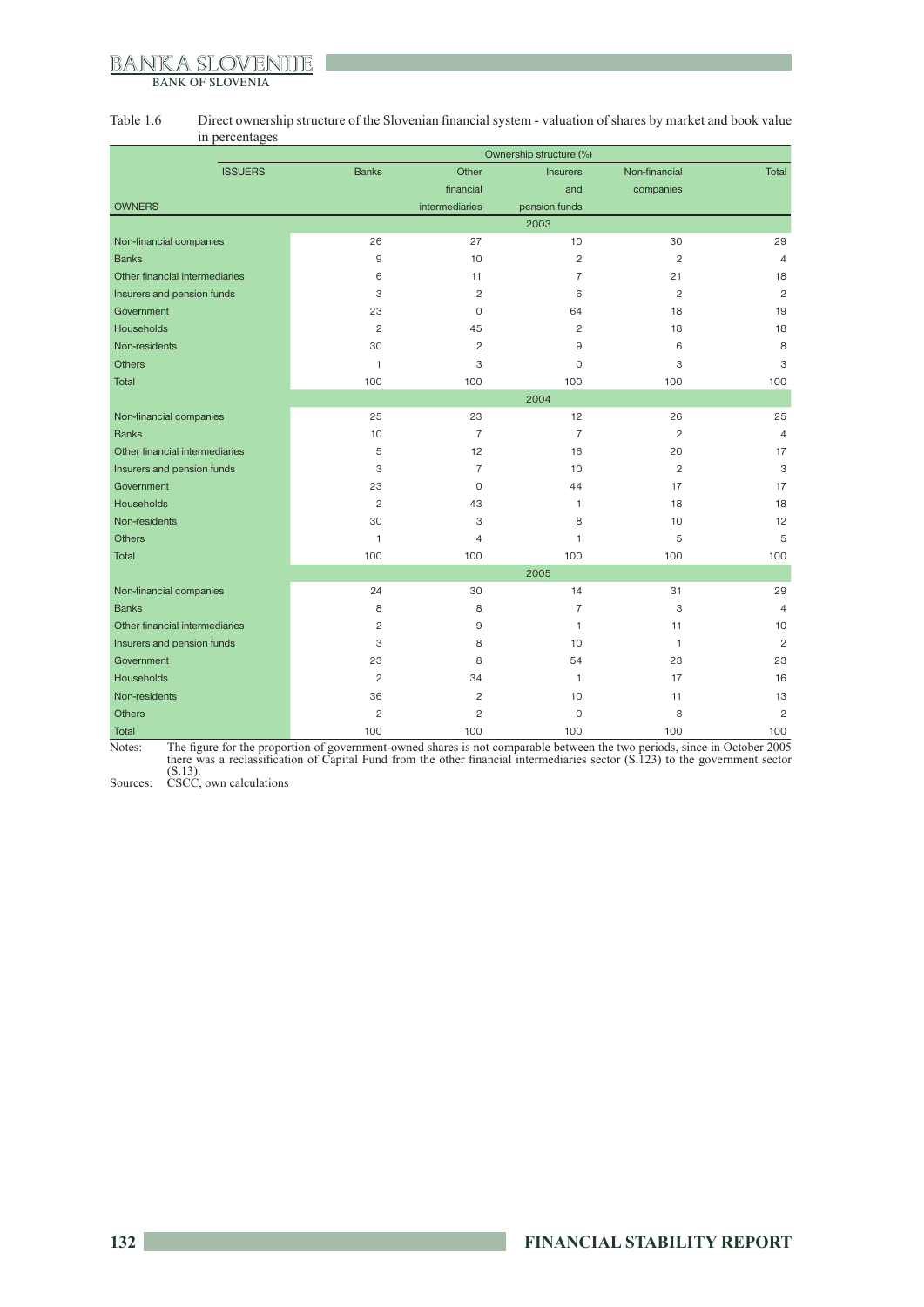# **2. Banking sector**

| Table 2.1 | Balance sheet of the banking sector in SIT billions and EUR millions |  |  |  |  |
|-----------|----------------------------------------------------------------------|--|--|--|--|
|-----------|----------------------------------------------------------------------|--|--|--|--|

|                                         |       |       | (SIT billions) |                |       | (EUR millions) |        |        |        |        |  |
|-----------------------------------------|-------|-------|----------------|----------------|-------|----------------|--------|--------|--------|--------|--|
|                                         | 2001  | 2002  | 2003           | 2004           | 2005  | 2001           | 2002   | 2003   | 2004   | 2005   |  |
| <b>ASSETS</b>                           | 3,877 | 4,557 | 5,057          | 5,678          | 6,980 | 17,509         | 19,790 | 21,367 | 23,686 | 29,135 |  |
| 1) Cash                                 | 206   | 143   | 141            | 141            | 144   | 931            | 622    | 598    | 588    | 600    |  |
| 2) Loans to banks (including BoS)       | 396   | 381   | 345            | 508            | 682   | 1,790          | 1,656  | 1,458  | 2,117  | 2,849  |  |
| 3) Loans to non-banking sectors         | 1,914 | 2,182 | 2,538          | 3,070          | 3,812 | 8,644          | 9,477  | 10,723 | 12,805 | 15,909 |  |
| 3.1 Currency breakdown                  |       |       |                |                |       |                |        |        |        |        |  |
| - tolars                                | 1,557 | 1,652 | 1,808          | 2,001          | 2,064 | 7,031          | 7,175  | 7,640  | 8,345  | 8,615  |  |
| - foreign currency                      | 357   | 530   | 730            | 1,069          | 1,748 | 1,614          | 2,301  | 3,083  | 4,459  | 7,295  |  |
| 3.2 Maturity breakdown                  |       |       |                |                |       |                |        |        |        |        |  |
| - short-term                            | 1,094 | 1,181 | 1,340          | 1,549          | 1,795 | 4,943          | 5,131  | 5,664  | 6,459  | 7,492  |  |
| - long-term                             | 820   | 1,001 | 1,198          | 1,521          | 2,017 | 3,702          | 4,346  | 5,060  | 6,345  | 8,418  |  |
| 3.3 Sectoral breakdown                  |       |       |                |                |       |                |        |        |        |        |  |
| - corporate sector                      | 1,217 | 1,358 | 1,699          | 2,062          | 2,559 | 5,497          | 5,896  | 7,179  | 8,602  | 10,683 |  |
| - households                            | 521   | 563   | 629            | 764            | 962   | 2,354          | 2,444  | 2,658  | 3,185  | 4,016  |  |
| - government                            | 159   | 216   | 142            | 143            | 155   | 718            | 938    | 600    | 596    | 647    |  |
| - others                                | 17    | 46    | 68             | 101            | 135   | 75             | 199    | 286    | 422    | 564    |  |
| 4) Securities                           | 1,109 | 1,547 | 1,720          | 1,643          | 1,954 | 5,010          | 6,719  | 7,266  | 6,851  | 8,158  |  |
| 4.1 Currency breakdown                  |       |       |                |                |       |                |        |        |        |        |  |
| - tolars                                | 564   | 917   | 1,077          | 1,025          | 1,382 | 2,548          | 3,982  | 4,552  | 4,274  | 5,768  |  |
| - foreign currency                      | 545   | 630   | 642            | 618            | 570   | 2,463          | 2,737  | 2,713  | 2,578  | 2,380  |  |
| 4.2 Maturity breakdown                  |       |       |                |                |       |                |        |        |        |        |  |
| - short-term                            | 836   | 1,193 | 1,288          | 1,088          | 1,248 | 3,777          | 5,179  | 5,442  | 4,537  | 5,211  |  |
| - long-term                             | 273   | 354   | 432            | 555            | 706   | 1,233          | 1,539  | 1,824  | 2,314  | 2,948  |  |
| 4.3 Sectoral breakdown                  |       |       |                |                |       |                |        |        |        |        |  |
| - government                            | 386   | 462   | 494            | 601            | 641   | 1,745          | 2,008  | 2,086  | 2,506  | 2,676  |  |
| - Bank of Slovenia                      | 584   | 920   | 1,027          | 766            | 838   | 2,638          | 3,995  | 4,340  | 3,197  | 3,500  |  |
| - others                                | 139   | 165   | 199            | 275            | 475   | 627            | 716    | 839    | 1,148  | 1,983  |  |
| 5) Capital investments                  | 69    | 69    | 81             | 87             | 133   | 311            | 298    | 340    | 364    | 555    |  |
| 6) Others                               | 182   | 234   | 233            | 230            | 255   | 823            | 1,017  | 982    | 961    | 1,064  |  |
| <b>LIABILITIES</b>                      | 3,877 | 4,557 | 5,057          | 5,678          | 6,980 | 17,509         | 19,790 | 21,367 | 23,686 | 29,135 |  |
| 1) Liabilities to banks (including BoS) | 453   | 585   | 836            | 1,118          | 1,981 | 2,045          | 2,539  | 3,531  | 4,662  | 8,271  |  |
| - of which foreign                      | 328   | 467   | 707            | 1,015          | 1,861 | 1,483          | 2,026  | 2,986  | 4,233  | 7,766  |  |
| 2) Deposits by non-banking sectors      | 2,762 | 3,150 | 3,294          | 3,526          | 3,833 | 12,473         | 13,678 | 13,919 | 14,709 | 15,998 |  |
| 2.1 Currency breakdown                  |       |       |                |                |       |                |        |        |        |        |  |
| - tolars                                | 1,766 | 2,091 | 2,198          | 2,306          | 2,565 | 7,978          | 9,079  | 9,288  | 9,619  | 10,707 |  |
| - foreign currency                      | 995   | 1,059 | 1,096          | 1,220          | 1,267 | 4,495          | 4,600  | 4,631  | 5,090  | 5,290  |  |
| 2.2 Maturity breakdown                  |       |       |                |                |       |                |        |        |        |        |  |
| - short-term                            | 2,549 | 2,849 | 3,001          | 3,257          | 3,573 | 11,512         | 12,372 | 12,678 | 13,585 | 14,916 |  |
| - long-term                             | 213   | 300   | 294            | 270            | 259   | 961            | 1,305  | 1,240  | 1,125  | 1,082  |  |
| 2.3 Sectoral breakdown                  |       |       |                |                |       |                |        |        |        |        |  |
| - corporate sector                      | 740   | 852   | 881            | 932            | 1,035 | 3,343          | 3,700  | 3,720  | 3,887  | 4,319  |  |
| - households                            | 1,756 | 1,979 | 2,139          | 2,341          | 2,475 | 7,932          | 8,593  | 9,035  | 9,766  | 10,332 |  |
| - government                            | 152   | 208   | 158            | 135            | 208   | 684            | 901    | 667    | 565    | 867    |  |
| - others                                | 114   | 112   | 117            | 118            | 115   | 513            | 485    | 496    | 492    | 480    |  |
| 3) Securities                           | 111   | 176   | 216            | 225            | 240   | 501            | 766    | 914    | 938    | 1,002  |  |
| 3.1 Currency breakdown                  |       |       |                |                |       |                |        |        |        |        |  |
| - tolars                                | 94    | 172   | 211            | 221            | 236   | 422            | 746    | 893    | 922    | 984    |  |
| - foreign currency                      | 17    | 5     | 5              | $\overline{4}$ | 4     | 79             | 20     | 21     | 16     | 19     |  |
| 3.2 Maturity breakdown                  |       |       |                |                |       |                |        |        |        |        |  |
| - short-term                            | 46    | 33    | 84             | 68             | 54    | 207            | 144    | 353    | 283    | 226    |  |
| - long-term                             | 65    | 143   | 133            | 157            | 186   | 294            | 622    | 561    | 655    | 776    |  |
| 4) Provisions                           | 76    | 92    | 101            | 120            | 140   | 344            | 398    | 428    | 502    | 586    |  |
| 5) Subordinated debt                    | 36    | 68    | 96             | 144            | 170   | 164            | 297    | 405    | 599    | 709    |  |
| 6) Capital                              | 342   | 380   | 421            | 461            | 518   | 1,545          | 1,652  | 1,777  | 1,922  | 2,162  |  |
| 7) Others                               | 97    | 106   | 93             | 85             | 98    | 438            | 459    | 394    | 354    | 407    |  |

Notes: Converted into euros at the end of year rate. Source: Bank of Slovenia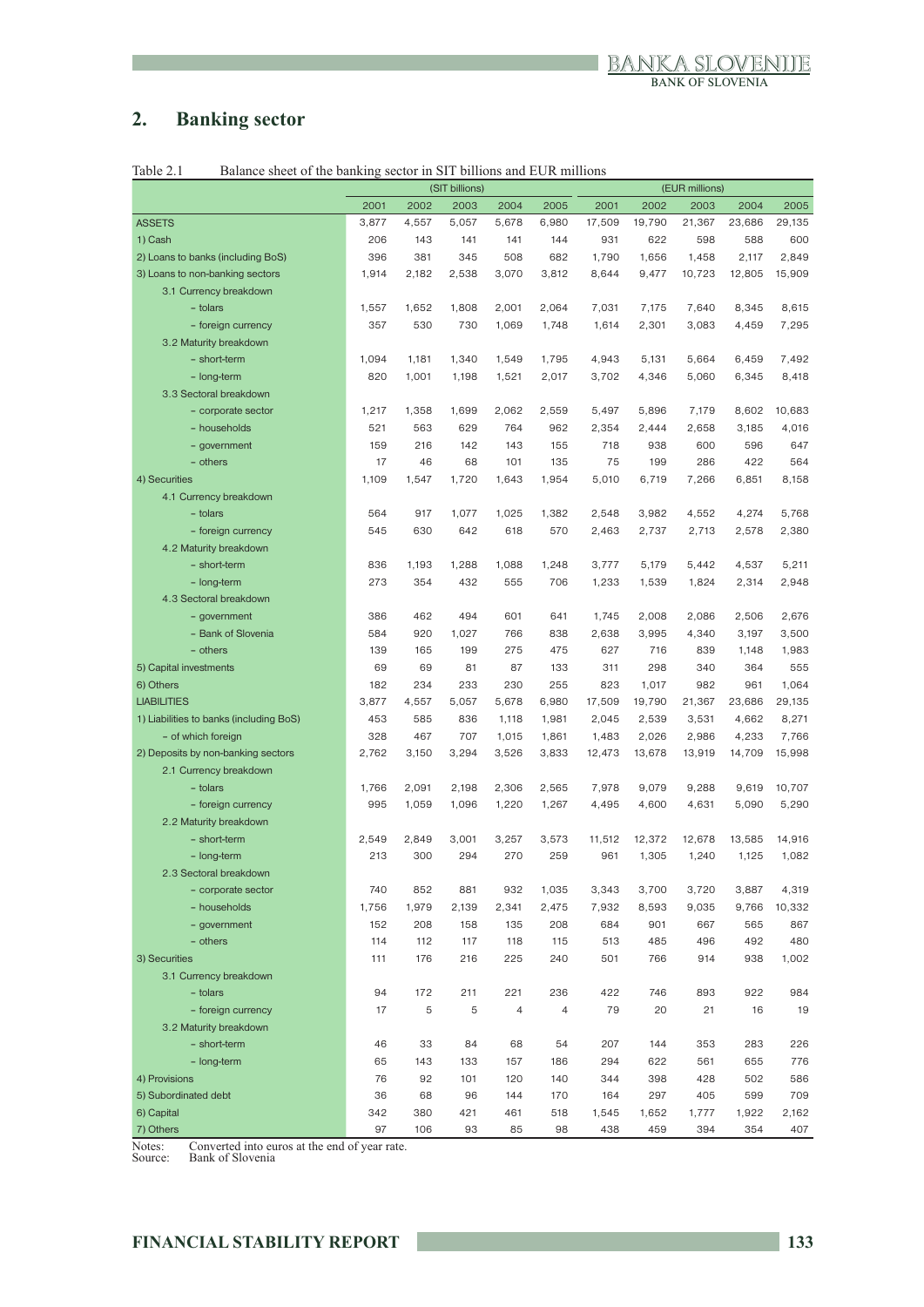BANK OF SLOVENIA

Table 2.2 Balance sheet of the banking sector - growth, proportion of total assets and proportion of GDP in percentages

| 2001<br>2002 2003 2004 2005<br>2002<br>2003<br>2004<br>2001<br>2002 2003 2004<br>2005<br>2001<br>2005<br><b>ASSETS</b><br>24.0<br>17.5<br>11.0<br>12.3<br>22.9<br>100<br>100<br>100<br>100<br>100<br>90.1<br>85.1<br>87.0<br>90.8<br>106.4<br>1) Cash<br>5.3<br>2.8<br>2.5<br>2.7<br>2.4<br>2.3<br>2.2<br>109.1<br>$-30.5$<br>$-1.3$<br>$-0.3$<br>1.8<br>3.1<br>2.1<br>4.8<br>6.8<br>2) Loans to banks (including BoS)<br>8.7<br>$-3.8$<br>$-9.5$<br>47.0<br>34.5<br>10.2<br>8.4<br>8.9<br>9.8<br>9.2<br>7.1<br>5.9<br>8.1<br>10.4<br>49.4<br>3) Loans to non-banking sectors<br>17.0<br>14.0<br>16.3<br>21.0<br>24.2<br>47.9<br>50.2<br>54.1<br>54.6<br>44.5<br>40.7<br>43.7<br>49.1<br>58.1<br>3.1 Currency breakdown<br>- tolars<br>15.2<br>6.1<br>9.4<br>10.6<br>3.2<br>40.2<br>36.3<br>35.8<br>35.2<br>29.6<br>36.2<br>30.9<br>31.1<br>32.0<br>31.5<br>9.2<br>- foreign currency<br>25.7<br>48.3<br>37.7<br>46.5<br>63.5<br>11.6<br>18.8<br>25.0<br>8.3<br>9.9<br>12.6<br>26.6<br>14.4<br>17.1<br>3.2 Maturity breakdown<br>- short-term<br>15.7<br>15.9<br>28.2<br>25.9<br>26.5<br>25.7<br>22.1<br>27.4<br>8.0<br>13.5<br>15.5<br>27.3<br>25.4<br>23.1<br>24.8<br>- long-term<br>18.9<br>22.1<br>19.7<br>27.0<br>32.6<br>21.1<br>22.0<br>23.7<br>26.8<br>28.9<br>19.1<br>18.7<br>20.6<br>24.3<br>30.8<br>3.3 Sectoral breakdown<br>- corporate sector<br>24.0<br>11.5<br>25.2<br>21.4<br>24.1<br>31.4<br>29.8<br>33.6<br>36.3<br>36.7<br>28.3<br>25.3<br>29.2<br>33.0<br>39.0<br>- households<br>8.0<br>11.8<br>26.0<br>12.4<br>12.4<br>13.4<br>13.8<br>12.1<br>14.7<br>7.7<br>21.4<br>13.4<br>10.5<br>10.8<br>12.2<br>- government<br>$35.8 - 34.3$<br>0.7<br>8.5<br>4.1<br>4.7<br>2.8<br>2.5<br>2.2<br>3.7<br>4.0<br>2.4<br>2.3<br>2.4<br>5.4<br>$-13.7$ $175.2$<br>48.2<br>49.2<br>33.7<br>0.9<br>1.2<br>- others<br>0.4<br>1.0<br>1.3<br>1.8<br>1.9<br>0.4<br>1.6<br>2.1<br>4) Securities<br>39.9<br>39.5<br>11.2<br>$-4.5$<br>19.0<br>28.6<br>34.0<br>34.0<br>28.9<br>28.0<br>25.8<br>28.9<br>29.6<br>26.3<br>29.8<br>4.1 Currency breakdown<br>- tolars<br>51.6<br>62.6<br>17.5<br>$-4.9$<br>34.9<br>14.5<br>20.1<br>21.3<br>18.0<br>19.8<br>13.1<br>18.5<br>16.4<br>21.1<br>17.1<br>1.9<br>8.2<br>- foreign currency<br>29.5<br>15.6<br>$-3.8$<br>$-7.7$<br>14.1<br>13.8<br>12.7<br>10.9<br>12.7<br>11.8<br>11.0<br>9.9<br>8.7<br>4.2 Maturity breakdown<br>- short-term<br>56.5<br>42.6<br>$-15.5$<br>14.8<br>21.6<br>26.2<br>25.5<br>19.2<br>17.9<br>19.4<br>22.3<br>22.2<br>17.4<br>19.0<br>8.0<br>10.8<br>- long-term<br>29.8<br>21.8 28.5<br>27.3<br>7.0<br>7.8<br>8.5<br>9.8<br>10.1<br>6.3<br>6.6<br>7.4<br>8.9<br>5.5<br>4.3 Sectoral breakdown<br>- government<br>18.8<br>19.7<br>6.8<br>21.7<br>6.7<br>10.0<br>10.1<br>9.8<br>10.6<br>9.2<br>9.0<br>8.6<br>8.5<br>9.6<br>9.8<br>- Bank of Slovenia<br>59.9<br>57.5<br>$11.7 - 25.4$<br>9.4<br>20.2<br>20.3<br>13.5<br>12.0<br>13.6<br>17.2<br>17.7<br>12.3<br>12.8<br>15.1<br>7.2<br>$-$ others<br>35.2<br>18.8<br>20.6<br>38.5<br>72.6<br>3.6<br>3.6<br>3.9<br>4.8<br>6.8<br>3.2<br>3.1<br>3.4<br>4.4<br>5) Capital investments<br>3.3<br>$-0.1$<br>17.1<br>8.3<br>52.5<br>1.8<br>1.5<br>1.6<br>1.5<br>1.6<br>1.3<br>1.4<br>1.4<br>2.0<br>1.9<br>6) Others<br>9.0<br>28.4<br>$-0.7$<br>$-0.9$<br>4.7<br>5.1<br>4.6<br>3.7<br>4.2<br>4.4<br>4.0<br>3.7<br>3.9<br>10.6<br>4.1<br><b>LIABILITIES</b><br>24.0<br>17.5<br>11.0<br>12.3<br>22.9<br>100<br>100<br>100<br>100<br>100<br>90.2<br>85.1<br>87.0<br>90.8<br>106.4<br>29.1<br>42.9<br>33.7<br>12.8<br>1) Liabilities to banks (including BoS)<br>13.6<br>77.3<br>11.7<br>16.5<br>19.7<br>28.4<br>10.5<br>10.9<br>14.4<br>17.9<br>30.2<br>51.5<br>- of which foreign<br>21.7<br>42.1<br>43.6<br>83.3<br>8.5<br>10.2<br>14.0<br>17.9<br>26.7<br>7.6<br>8.7<br>12.2<br>16.2<br>28.4<br>2) Deposits by non-banking sectors<br>28.0<br>14.1<br>4.6<br>7.0<br>8.7<br>71.2<br>69.1<br>65.1<br>62.1<br>54.9<br>64.2<br>58.8<br>56.7<br>56.4<br>58.4<br>2.1 Currency breakdown<br>18.4<br>5.2<br>45.9<br>- tolars<br>26.4<br>4.9<br>11.2<br>45.6<br>43.5<br>40.6<br>36.8<br>41.1<br>39.0<br>37.8<br>36.9<br>39.1<br>- foreign currency<br>31.0<br>6.4<br>3.5<br>11.3<br>3.9<br>25.7<br>23.2<br>21.7<br>21.5<br>18.2<br>23.1<br>19.8<br>19.5<br>19.3<br>18.9<br>2.2 Maturity breakdown<br>- short-term<br>29.5<br>5.3<br>8.5<br>9.7<br>62.5<br>59.3<br>51.2<br>59.3<br>53.2<br>11.8<br>65.7<br>57.4<br>51.6<br>52.1<br>54.5<br>12.0<br>41.2<br>$-2.3$<br>$-8.2$<br>$-3.9$<br>5.5<br>6.6<br>5.8<br>4.7<br>3.7<br>4.9<br>5.6<br>5.1<br>4.3<br>4.0<br>- long-term<br>2.3 Sectoral breakdown<br>3.4<br>5.8<br>18.7<br>14.8<br>- corporate sector<br>23.7<br>15.1<br>11.0<br>19.1<br>17.4<br>16.4<br>17.2<br>15.9<br>15.1<br>14.9<br>15.8<br>- households<br>35.7<br>12.7<br>8.1<br>9.5<br>5.7<br>45.3<br>43.4<br>42.3<br>41.2<br>35.5<br>40.8<br>36.9<br>36.8<br>37.7<br>37.5<br>- government<br>$-11.5$<br>37.0 -23.9 -14.3<br>53.4<br>3.9<br>4.6<br>3.1<br>2.4<br>3.0<br>3.5<br>3.9<br>2.7<br>2.2<br>3.2<br>- others<br>20.9<br>$-1.8$<br>5.2<br>$-2.6$<br>2.9<br>2.3<br>2.1<br>2.0<br>0.4<br>2.4<br>2.1<br>1.6<br>2.6<br>1.9<br>1.8<br>3) Securities<br>59.0 22.6<br>4.3<br>3.7<br>3.7<br>59.9<br>4.0<br>6.7<br>2.9<br>3.9<br>4.0<br>3.4<br>2.6<br>3.3<br>3.6<br>3.1 Currency breakdown<br>- tolars<br>67.1<br>83.7<br>23.1<br>4.6<br>6.6<br>2.4<br>3.8<br>4.2<br>3.9<br>3.4<br>2.2<br>3.2<br>3.6<br>3.5<br>3.6<br>30.1 -73.0<br>$4.2 -22.8$<br>0.4<br>0.1<br>0.1<br>- foreign currency<br>17.6<br>0.5<br>0.1<br>0.1<br>0.1<br>0.1<br>0.1<br>0.1<br>3.2 Maturity breakdown<br>- short-term<br>81.2 -27.6 152.1 -18.9 -20.2<br>1.2<br>0.7<br>1.7<br>1.2<br>0.8<br>1.1<br>0.6<br>1.4<br>1.1<br>0.8<br>- long-term<br>47.7 120.0<br>$-7.4$ 18.4<br>18.4<br>1.7<br>3.1<br>2.6<br>2.8<br>2.7<br>1.5<br>2.7<br>2.3<br>2.5<br>2.8<br>4) Provisions<br>18.8<br>19.1<br>20.4<br>10.6<br>16.6<br>2.0<br>2.0<br>2.0<br>2.1<br>2.0<br>1.8<br>1.7<br>1.7<br>1.9<br>2.1<br>5) Subordinated debt<br>88.8<br>40.2 49.7<br>2.4<br>$-7.7$<br>18.4<br>0.9<br>1.5<br>1.9<br>2.5<br>0.8<br>1.3<br>1.6<br>2.3<br>2.6<br>6) Capital<br>8.0<br>11.2<br>10.6<br>9.5<br>12.4<br>7.1<br>8.8<br>8.3<br>8.3<br>8.1<br>7.4<br>8.0<br>7.2<br>7.4<br>7.9<br>$8.9 - 11.8$ |           |      | Growth rate (%) |        |      |     | Proportion of balance sheet (%) |     |     |     | As % of GDP |     |     |     |     |
|----------------------------------------------------------------------------------------------------------------------------------------------------------------------------------------------------------------------------------------------------------------------------------------------------------------------------------------------------------------------------------------------------------------------------------------------------------------------------------------------------------------------------------------------------------------------------------------------------------------------------------------------------------------------------------------------------------------------------------------------------------------------------------------------------------------------------------------------------------------------------------------------------------------------------------------------------------------------------------------------------------------------------------------------------------------------------------------------------------------------------------------------------------------------------------------------------------------------------------------------------------------------------------------------------------------------------------------------------------------------------------------------------------------------------------------------------------------------------------------------------------------------------------------------------------------------------------------------------------------------------------------------------------------------------------------------------------------------------------------------------------------------------------------------------------------------------------------------------------------------------------------------------------------------------------------------------------------------------------------------------------------------------------------------------------------------------------------------------------------------------------------------------------------------------------------------------------------------------------------------------------------------------------------------------------------------------------------------------------------------------------------------------------------------------------------------------------------------------------------------------------------------------------------------------------------------------------------------------------------------------------------------------------------------------------------------------------------------------------------------------------------------------------------------------------------------------------------------------------------------------------------------------------------------------------------------------------------------------------------------------------------------------------------------------------------------------------------------------------------------------------------------------------------------------------------------------------------------------------------------------------------------------------------------------------------------------------------------------------------------------------------------------------------------------------------------------------------------------------------------------------------------------------------------------------------------------------------------------------------------------------------------------------------------------------------------------------------------------------------------------------------------------------------------------------------------------------------------------------------------------------------------------------------------------------------------------------------------------------------------------------------------------------------------------------------------------------------------------------------------------------------------------------------------------------------------------------------------------------------------------------------------------------------------------------------------------------------------------------------------------------------------------------------------------------------------------------------------------------------------------------------------------------------------------------------------------------------------------------------------------------------------------------------------------------------------------------------------------------------------------------------------------------------------------------------------------------------------------------------------------------------------------------------------------------------------------------------------------------------------------------------------------------------------------------------------------------------------------------------------------------------------------------------------------------------------------------------------------------------------------------------------------------------------------------------------------------------------------------------------------------------------------------------------------------------------------------------------------------------------------------------------------------------------------------------------------------------------------------------------------------------------------------------------------------------------------------------------------------------------------------------------------------------------------------------------------------------------------------------------------------------------------------------------------------------------------------------------------------------------------------------------------------------------------------------------------------------------------------------------------------------------------------------------------------------------------------------------------------------------------------|-----------|------|-----------------|--------|------|-----|---------------------------------|-----|-----|-----|-------------|-----|-----|-----|-----|
|                                                                                                                                                                                                                                                                                                                                                                                                                                                                                                                                                                                                                                                                                                                                                                                                                                                                                                                                                                                                                                                                                                                                                                                                                                                                                                                                                                                                                                                                                                                                                                                                                                                                                                                                                                                                                                                                                                                                                                                                                                                                                                                                                                                                                                                                                                                                                                                                                                                                                                                                                                                                                                                                                                                                                                                                                                                                                                                                                                                                                                                                                                                                                                                                                                                                                                                                                                                                                                                                                                                                                                                                                                                                                                                                                                                                                                                                                                                                                                                                                                                                                                                                                                                                                                                                                                                                                                                                                                                                                                                                                                                                                                                                                                                                                                                                                                                                                                                                                                                                                                                                                                                                                                                                                                                                                                                                                                                                                                                                                                                                                                                                                                                                                                                                                                                                                                                                                                                                                                                                                                                                                                                                                                                                                                                          |           |      |                 |        |      |     |                                 |     |     |     |             |     |     |     |     |
|                                                                                                                                                                                                                                                                                                                                                                                                                                                                                                                                                                                                                                                                                                                                                                                                                                                                                                                                                                                                                                                                                                                                                                                                                                                                                                                                                                                                                                                                                                                                                                                                                                                                                                                                                                                                                                                                                                                                                                                                                                                                                                                                                                                                                                                                                                                                                                                                                                                                                                                                                                                                                                                                                                                                                                                                                                                                                                                                                                                                                                                                                                                                                                                                                                                                                                                                                                                                                                                                                                                                                                                                                                                                                                                                                                                                                                                                                                                                                                                                                                                                                                                                                                                                                                                                                                                                                                                                                                                                                                                                                                                                                                                                                                                                                                                                                                                                                                                                                                                                                                                                                                                                                                                                                                                                                                                                                                                                                                                                                                                                                                                                                                                                                                                                                                                                                                                                                                                                                                                                                                                                                                                                                                                                                                                          |           |      |                 |        |      |     |                                 |     |     |     |             |     |     |     |     |
|                                                                                                                                                                                                                                                                                                                                                                                                                                                                                                                                                                                                                                                                                                                                                                                                                                                                                                                                                                                                                                                                                                                                                                                                                                                                                                                                                                                                                                                                                                                                                                                                                                                                                                                                                                                                                                                                                                                                                                                                                                                                                                                                                                                                                                                                                                                                                                                                                                                                                                                                                                                                                                                                                                                                                                                                                                                                                                                                                                                                                                                                                                                                                                                                                                                                                                                                                                                                                                                                                                                                                                                                                                                                                                                                                                                                                                                                                                                                                                                                                                                                                                                                                                                                                                                                                                                                                                                                                                                                                                                                                                                                                                                                                                                                                                                                                                                                                                                                                                                                                                                                                                                                                                                                                                                                                                                                                                                                                                                                                                                                                                                                                                                                                                                                                                                                                                                                                                                                                                                                                                                                                                                                                                                                                                                          |           |      |                 |        |      |     |                                 |     |     |     |             |     |     |     |     |
|                                                                                                                                                                                                                                                                                                                                                                                                                                                                                                                                                                                                                                                                                                                                                                                                                                                                                                                                                                                                                                                                                                                                                                                                                                                                                                                                                                                                                                                                                                                                                                                                                                                                                                                                                                                                                                                                                                                                                                                                                                                                                                                                                                                                                                                                                                                                                                                                                                                                                                                                                                                                                                                                                                                                                                                                                                                                                                                                                                                                                                                                                                                                                                                                                                                                                                                                                                                                                                                                                                                                                                                                                                                                                                                                                                                                                                                                                                                                                                                                                                                                                                                                                                                                                                                                                                                                                                                                                                                                                                                                                                                                                                                                                                                                                                                                                                                                                                                                                                                                                                                                                                                                                                                                                                                                                                                                                                                                                                                                                                                                                                                                                                                                                                                                                                                                                                                                                                                                                                                                                                                                                                                                                                                                                                                          |           |      |                 |        |      |     |                                 |     |     |     |             |     |     |     |     |
|                                                                                                                                                                                                                                                                                                                                                                                                                                                                                                                                                                                                                                                                                                                                                                                                                                                                                                                                                                                                                                                                                                                                                                                                                                                                                                                                                                                                                                                                                                                                                                                                                                                                                                                                                                                                                                                                                                                                                                                                                                                                                                                                                                                                                                                                                                                                                                                                                                                                                                                                                                                                                                                                                                                                                                                                                                                                                                                                                                                                                                                                                                                                                                                                                                                                                                                                                                                                                                                                                                                                                                                                                                                                                                                                                                                                                                                                                                                                                                                                                                                                                                                                                                                                                                                                                                                                                                                                                                                                                                                                                                                                                                                                                                                                                                                                                                                                                                                                                                                                                                                                                                                                                                                                                                                                                                                                                                                                                                                                                                                                                                                                                                                                                                                                                                                                                                                                                                                                                                                                                                                                                                                                                                                                                                                          |           |      |                 |        |      |     |                                 |     |     |     |             |     |     |     |     |
|                                                                                                                                                                                                                                                                                                                                                                                                                                                                                                                                                                                                                                                                                                                                                                                                                                                                                                                                                                                                                                                                                                                                                                                                                                                                                                                                                                                                                                                                                                                                                                                                                                                                                                                                                                                                                                                                                                                                                                                                                                                                                                                                                                                                                                                                                                                                                                                                                                                                                                                                                                                                                                                                                                                                                                                                                                                                                                                                                                                                                                                                                                                                                                                                                                                                                                                                                                                                                                                                                                                                                                                                                                                                                                                                                                                                                                                                                                                                                                                                                                                                                                                                                                                                                                                                                                                                                                                                                                                                                                                                                                                                                                                                                                                                                                                                                                                                                                                                                                                                                                                                                                                                                                                                                                                                                                                                                                                                                                                                                                                                                                                                                                                                                                                                                                                                                                                                                                                                                                                                                                                                                                                                                                                                                                                          |           |      |                 |        |      |     |                                 |     |     |     |             |     |     |     |     |
|                                                                                                                                                                                                                                                                                                                                                                                                                                                                                                                                                                                                                                                                                                                                                                                                                                                                                                                                                                                                                                                                                                                                                                                                                                                                                                                                                                                                                                                                                                                                                                                                                                                                                                                                                                                                                                                                                                                                                                                                                                                                                                                                                                                                                                                                                                                                                                                                                                                                                                                                                                                                                                                                                                                                                                                                                                                                                                                                                                                                                                                                                                                                                                                                                                                                                                                                                                                                                                                                                                                                                                                                                                                                                                                                                                                                                                                                                                                                                                                                                                                                                                                                                                                                                                                                                                                                                                                                                                                                                                                                                                                                                                                                                                                                                                                                                                                                                                                                                                                                                                                                                                                                                                                                                                                                                                                                                                                                                                                                                                                                                                                                                                                                                                                                                                                                                                                                                                                                                                                                                                                                                                                                                                                                                                                          |           |      |                 |        |      |     |                                 |     |     |     |             |     |     |     |     |
|                                                                                                                                                                                                                                                                                                                                                                                                                                                                                                                                                                                                                                                                                                                                                                                                                                                                                                                                                                                                                                                                                                                                                                                                                                                                                                                                                                                                                                                                                                                                                                                                                                                                                                                                                                                                                                                                                                                                                                                                                                                                                                                                                                                                                                                                                                                                                                                                                                                                                                                                                                                                                                                                                                                                                                                                                                                                                                                                                                                                                                                                                                                                                                                                                                                                                                                                                                                                                                                                                                                                                                                                                                                                                                                                                                                                                                                                                                                                                                                                                                                                                                                                                                                                                                                                                                                                                                                                                                                                                                                                                                                                                                                                                                                                                                                                                                                                                                                                                                                                                                                                                                                                                                                                                                                                                                                                                                                                                                                                                                                                                                                                                                                                                                                                                                                                                                                                                                                                                                                                                                                                                                                                                                                                                                                          |           |      |                 |        |      |     |                                 |     |     |     |             |     |     |     |     |
|                                                                                                                                                                                                                                                                                                                                                                                                                                                                                                                                                                                                                                                                                                                                                                                                                                                                                                                                                                                                                                                                                                                                                                                                                                                                                                                                                                                                                                                                                                                                                                                                                                                                                                                                                                                                                                                                                                                                                                                                                                                                                                                                                                                                                                                                                                                                                                                                                                                                                                                                                                                                                                                                                                                                                                                                                                                                                                                                                                                                                                                                                                                                                                                                                                                                                                                                                                                                                                                                                                                                                                                                                                                                                                                                                                                                                                                                                                                                                                                                                                                                                                                                                                                                                                                                                                                                                                                                                                                                                                                                                                                                                                                                                                                                                                                                                                                                                                                                                                                                                                                                                                                                                                                                                                                                                                                                                                                                                                                                                                                                                                                                                                                                                                                                                                                                                                                                                                                                                                                                                                                                                                                                                                                                                                                          |           |      |                 |        |      |     |                                 |     |     |     |             |     |     |     |     |
|                                                                                                                                                                                                                                                                                                                                                                                                                                                                                                                                                                                                                                                                                                                                                                                                                                                                                                                                                                                                                                                                                                                                                                                                                                                                                                                                                                                                                                                                                                                                                                                                                                                                                                                                                                                                                                                                                                                                                                                                                                                                                                                                                                                                                                                                                                                                                                                                                                                                                                                                                                                                                                                                                                                                                                                                                                                                                                                                                                                                                                                                                                                                                                                                                                                                                                                                                                                                                                                                                                                                                                                                                                                                                                                                                                                                                                                                                                                                                                                                                                                                                                                                                                                                                                                                                                                                                                                                                                                                                                                                                                                                                                                                                                                                                                                                                                                                                                                                                                                                                                                                                                                                                                                                                                                                                                                                                                                                                                                                                                                                                                                                                                                                                                                                                                                                                                                                                                                                                                                                                                                                                                                                                                                                                                                          |           |      |                 |        |      |     |                                 |     |     |     |             |     |     |     |     |
|                                                                                                                                                                                                                                                                                                                                                                                                                                                                                                                                                                                                                                                                                                                                                                                                                                                                                                                                                                                                                                                                                                                                                                                                                                                                                                                                                                                                                                                                                                                                                                                                                                                                                                                                                                                                                                                                                                                                                                                                                                                                                                                                                                                                                                                                                                                                                                                                                                                                                                                                                                                                                                                                                                                                                                                                                                                                                                                                                                                                                                                                                                                                                                                                                                                                                                                                                                                                                                                                                                                                                                                                                                                                                                                                                                                                                                                                                                                                                                                                                                                                                                                                                                                                                                                                                                                                                                                                                                                                                                                                                                                                                                                                                                                                                                                                                                                                                                                                                                                                                                                                                                                                                                                                                                                                                                                                                                                                                                                                                                                                                                                                                                                                                                                                                                                                                                                                                                                                                                                                                                                                                                                                                                                                                                                          |           |      |                 |        |      |     |                                 |     |     |     |             |     |     |     |     |
|                                                                                                                                                                                                                                                                                                                                                                                                                                                                                                                                                                                                                                                                                                                                                                                                                                                                                                                                                                                                                                                                                                                                                                                                                                                                                                                                                                                                                                                                                                                                                                                                                                                                                                                                                                                                                                                                                                                                                                                                                                                                                                                                                                                                                                                                                                                                                                                                                                                                                                                                                                                                                                                                                                                                                                                                                                                                                                                                                                                                                                                                                                                                                                                                                                                                                                                                                                                                                                                                                                                                                                                                                                                                                                                                                                                                                                                                                                                                                                                                                                                                                                                                                                                                                                                                                                                                                                                                                                                                                                                                                                                                                                                                                                                                                                                                                                                                                                                                                                                                                                                                                                                                                                                                                                                                                                                                                                                                                                                                                                                                                                                                                                                                                                                                                                                                                                                                                                                                                                                                                                                                                                                                                                                                                                                          |           |      |                 |        |      |     |                                 |     |     |     |             |     |     |     |     |
|                                                                                                                                                                                                                                                                                                                                                                                                                                                                                                                                                                                                                                                                                                                                                                                                                                                                                                                                                                                                                                                                                                                                                                                                                                                                                                                                                                                                                                                                                                                                                                                                                                                                                                                                                                                                                                                                                                                                                                                                                                                                                                                                                                                                                                                                                                                                                                                                                                                                                                                                                                                                                                                                                                                                                                                                                                                                                                                                                                                                                                                                                                                                                                                                                                                                                                                                                                                                                                                                                                                                                                                                                                                                                                                                                                                                                                                                                                                                                                                                                                                                                                                                                                                                                                                                                                                                                                                                                                                                                                                                                                                                                                                                                                                                                                                                                                                                                                                                                                                                                                                                                                                                                                                                                                                                                                                                                                                                                                                                                                                                                                                                                                                                                                                                                                                                                                                                                                                                                                                                                                                                                                                                                                                                                                                          |           |      |                 |        |      |     |                                 |     |     |     |             |     |     |     |     |
|                                                                                                                                                                                                                                                                                                                                                                                                                                                                                                                                                                                                                                                                                                                                                                                                                                                                                                                                                                                                                                                                                                                                                                                                                                                                                                                                                                                                                                                                                                                                                                                                                                                                                                                                                                                                                                                                                                                                                                                                                                                                                                                                                                                                                                                                                                                                                                                                                                                                                                                                                                                                                                                                                                                                                                                                                                                                                                                                                                                                                                                                                                                                                                                                                                                                                                                                                                                                                                                                                                                                                                                                                                                                                                                                                                                                                                                                                                                                                                                                                                                                                                                                                                                                                                                                                                                                                                                                                                                                                                                                                                                                                                                                                                                                                                                                                                                                                                                                                                                                                                                                                                                                                                                                                                                                                                                                                                                                                                                                                                                                                                                                                                                                                                                                                                                                                                                                                                                                                                                                                                                                                                                                                                                                                                                          |           |      |                 |        |      |     |                                 |     |     |     |             |     |     |     |     |
|                                                                                                                                                                                                                                                                                                                                                                                                                                                                                                                                                                                                                                                                                                                                                                                                                                                                                                                                                                                                                                                                                                                                                                                                                                                                                                                                                                                                                                                                                                                                                                                                                                                                                                                                                                                                                                                                                                                                                                                                                                                                                                                                                                                                                                                                                                                                                                                                                                                                                                                                                                                                                                                                                                                                                                                                                                                                                                                                                                                                                                                                                                                                                                                                                                                                                                                                                                                                                                                                                                                                                                                                                                                                                                                                                                                                                                                                                                                                                                                                                                                                                                                                                                                                                                                                                                                                                                                                                                                                                                                                                                                                                                                                                                                                                                                                                                                                                                                                                                                                                                                                                                                                                                                                                                                                                                                                                                                                                                                                                                                                                                                                                                                                                                                                                                                                                                                                                                                                                                                                                                                                                                                                                                                                                                                          |           |      |                 |        |      |     |                                 |     |     |     |             |     |     |     |     |
|                                                                                                                                                                                                                                                                                                                                                                                                                                                                                                                                                                                                                                                                                                                                                                                                                                                                                                                                                                                                                                                                                                                                                                                                                                                                                                                                                                                                                                                                                                                                                                                                                                                                                                                                                                                                                                                                                                                                                                                                                                                                                                                                                                                                                                                                                                                                                                                                                                                                                                                                                                                                                                                                                                                                                                                                                                                                                                                                                                                                                                                                                                                                                                                                                                                                                                                                                                                                                                                                                                                                                                                                                                                                                                                                                                                                                                                                                                                                                                                                                                                                                                                                                                                                                                                                                                                                                                                                                                                                                                                                                                                                                                                                                                                                                                                                                                                                                                                                                                                                                                                                                                                                                                                                                                                                                                                                                                                                                                                                                                                                                                                                                                                                                                                                                                                                                                                                                                                                                                                                                                                                                                                                                                                                                                                          |           |      |                 |        |      |     |                                 |     |     |     |             |     |     |     |     |
|                                                                                                                                                                                                                                                                                                                                                                                                                                                                                                                                                                                                                                                                                                                                                                                                                                                                                                                                                                                                                                                                                                                                                                                                                                                                                                                                                                                                                                                                                                                                                                                                                                                                                                                                                                                                                                                                                                                                                                                                                                                                                                                                                                                                                                                                                                                                                                                                                                                                                                                                                                                                                                                                                                                                                                                                                                                                                                                                                                                                                                                                                                                                                                                                                                                                                                                                                                                                                                                                                                                                                                                                                                                                                                                                                                                                                                                                                                                                                                                                                                                                                                                                                                                                                                                                                                                                                                                                                                                                                                                                                                                                                                                                                                                                                                                                                                                                                                                                                                                                                                                                                                                                                                                                                                                                                                                                                                                                                                                                                                                                                                                                                                                                                                                                                                                                                                                                                                                                                                                                                                                                                                                                                                                                                                                          |           |      |                 |        |      |     |                                 |     |     |     |             |     |     |     |     |
|                                                                                                                                                                                                                                                                                                                                                                                                                                                                                                                                                                                                                                                                                                                                                                                                                                                                                                                                                                                                                                                                                                                                                                                                                                                                                                                                                                                                                                                                                                                                                                                                                                                                                                                                                                                                                                                                                                                                                                                                                                                                                                                                                                                                                                                                                                                                                                                                                                                                                                                                                                                                                                                                                                                                                                                                                                                                                                                                                                                                                                                                                                                                                                                                                                                                                                                                                                                                                                                                                                                                                                                                                                                                                                                                                                                                                                                                                                                                                                                                                                                                                                                                                                                                                                                                                                                                                                                                                                                                                                                                                                                                                                                                                                                                                                                                                                                                                                                                                                                                                                                                                                                                                                                                                                                                                                                                                                                                                                                                                                                                                                                                                                                                                                                                                                                                                                                                                                                                                                                                                                                                                                                                                                                                                                                          |           |      |                 |        |      |     |                                 |     |     |     |             |     |     |     |     |
|                                                                                                                                                                                                                                                                                                                                                                                                                                                                                                                                                                                                                                                                                                                                                                                                                                                                                                                                                                                                                                                                                                                                                                                                                                                                                                                                                                                                                                                                                                                                                                                                                                                                                                                                                                                                                                                                                                                                                                                                                                                                                                                                                                                                                                                                                                                                                                                                                                                                                                                                                                                                                                                                                                                                                                                                                                                                                                                                                                                                                                                                                                                                                                                                                                                                                                                                                                                                                                                                                                                                                                                                                                                                                                                                                                                                                                                                                                                                                                                                                                                                                                                                                                                                                                                                                                                                                                                                                                                                                                                                                                                                                                                                                                                                                                                                                                                                                                                                                                                                                                                                                                                                                                                                                                                                                                                                                                                                                                                                                                                                                                                                                                                                                                                                                                                                                                                                                                                                                                                                                                                                                                                                                                                                                                                          |           |      |                 |        |      |     |                                 |     |     |     |             |     |     |     |     |
|                                                                                                                                                                                                                                                                                                                                                                                                                                                                                                                                                                                                                                                                                                                                                                                                                                                                                                                                                                                                                                                                                                                                                                                                                                                                                                                                                                                                                                                                                                                                                                                                                                                                                                                                                                                                                                                                                                                                                                                                                                                                                                                                                                                                                                                                                                                                                                                                                                                                                                                                                                                                                                                                                                                                                                                                                                                                                                                                                                                                                                                                                                                                                                                                                                                                                                                                                                                                                                                                                                                                                                                                                                                                                                                                                                                                                                                                                                                                                                                                                                                                                                                                                                                                                                                                                                                                                                                                                                                                                                                                                                                                                                                                                                                                                                                                                                                                                                                                                                                                                                                                                                                                                                                                                                                                                                                                                                                                                                                                                                                                                                                                                                                                                                                                                                                                                                                                                                                                                                                                                                                                                                                                                                                                                                                          |           |      |                 |        |      |     |                                 |     |     |     |             |     |     |     |     |
|                                                                                                                                                                                                                                                                                                                                                                                                                                                                                                                                                                                                                                                                                                                                                                                                                                                                                                                                                                                                                                                                                                                                                                                                                                                                                                                                                                                                                                                                                                                                                                                                                                                                                                                                                                                                                                                                                                                                                                                                                                                                                                                                                                                                                                                                                                                                                                                                                                                                                                                                                                                                                                                                                                                                                                                                                                                                                                                                                                                                                                                                                                                                                                                                                                                                                                                                                                                                                                                                                                                                                                                                                                                                                                                                                                                                                                                                                                                                                                                                                                                                                                                                                                                                                                                                                                                                                                                                                                                                                                                                                                                                                                                                                                                                                                                                                                                                                                                                                                                                                                                                                                                                                                                                                                                                                                                                                                                                                                                                                                                                                                                                                                                                                                                                                                                                                                                                                                                                                                                                                                                                                                                                                                                                                                                          |           |      |                 |        |      |     |                                 |     |     |     |             |     |     |     |     |
|                                                                                                                                                                                                                                                                                                                                                                                                                                                                                                                                                                                                                                                                                                                                                                                                                                                                                                                                                                                                                                                                                                                                                                                                                                                                                                                                                                                                                                                                                                                                                                                                                                                                                                                                                                                                                                                                                                                                                                                                                                                                                                                                                                                                                                                                                                                                                                                                                                                                                                                                                                                                                                                                                                                                                                                                                                                                                                                                                                                                                                                                                                                                                                                                                                                                                                                                                                                                                                                                                                                                                                                                                                                                                                                                                                                                                                                                                                                                                                                                                                                                                                                                                                                                                                                                                                                                                                                                                                                                                                                                                                                                                                                                                                                                                                                                                                                                                                                                                                                                                                                                                                                                                                                                                                                                                                                                                                                                                                                                                                                                                                                                                                                                                                                                                                                                                                                                                                                                                                                                                                                                                                                                                                                                                                                          |           |      |                 |        |      |     |                                 |     |     |     |             |     |     |     |     |
|                                                                                                                                                                                                                                                                                                                                                                                                                                                                                                                                                                                                                                                                                                                                                                                                                                                                                                                                                                                                                                                                                                                                                                                                                                                                                                                                                                                                                                                                                                                                                                                                                                                                                                                                                                                                                                                                                                                                                                                                                                                                                                                                                                                                                                                                                                                                                                                                                                                                                                                                                                                                                                                                                                                                                                                                                                                                                                                                                                                                                                                                                                                                                                                                                                                                                                                                                                                                                                                                                                                                                                                                                                                                                                                                                                                                                                                                                                                                                                                                                                                                                                                                                                                                                                                                                                                                                                                                                                                                                                                                                                                                                                                                                                                                                                                                                                                                                                                                                                                                                                                                                                                                                                                                                                                                                                                                                                                                                                                                                                                                                                                                                                                                                                                                                                                                                                                                                                                                                                                                                                                                                                                                                                                                                                                          |           |      |                 |        |      |     |                                 |     |     |     |             |     |     |     |     |
|                                                                                                                                                                                                                                                                                                                                                                                                                                                                                                                                                                                                                                                                                                                                                                                                                                                                                                                                                                                                                                                                                                                                                                                                                                                                                                                                                                                                                                                                                                                                                                                                                                                                                                                                                                                                                                                                                                                                                                                                                                                                                                                                                                                                                                                                                                                                                                                                                                                                                                                                                                                                                                                                                                                                                                                                                                                                                                                                                                                                                                                                                                                                                                                                                                                                                                                                                                                                                                                                                                                                                                                                                                                                                                                                                                                                                                                                                                                                                                                                                                                                                                                                                                                                                                                                                                                                                                                                                                                                                                                                                                                                                                                                                                                                                                                                                                                                                                                                                                                                                                                                                                                                                                                                                                                                                                                                                                                                                                                                                                                                                                                                                                                                                                                                                                                                                                                                                                                                                                                                                                                                                                                                                                                                                                                          |           |      |                 |        |      |     |                                 |     |     |     |             |     |     |     |     |
|                                                                                                                                                                                                                                                                                                                                                                                                                                                                                                                                                                                                                                                                                                                                                                                                                                                                                                                                                                                                                                                                                                                                                                                                                                                                                                                                                                                                                                                                                                                                                                                                                                                                                                                                                                                                                                                                                                                                                                                                                                                                                                                                                                                                                                                                                                                                                                                                                                                                                                                                                                                                                                                                                                                                                                                                                                                                                                                                                                                                                                                                                                                                                                                                                                                                                                                                                                                                                                                                                                                                                                                                                                                                                                                                                                                                                                                                                                                                                                                                                                                                                                                                                                                                                                                                                                                                                                                                                                                                                                                                                                                                                                                                                                                                                                                                                                                                                                                                                                                                                                                                                                                                                                                                                                                                                                                                                                                                                                                                                                                                                                                                                                                                                                                                                                                                                                                                                                                                                                                                                                                                                                                                                                                                                                                          |           |      |                 |        |      |     |                                 |     |     |     |             |     |     |     |     |
|                                                                                                                                                                                                                                                                                                                                                                                                                                                                                                                                                                                                                                                                                                                                                                                                                                                                                                                                                                                                                                                                                                                                                                                                                                                                                                                                                                                                                                                                                                                                                                                                                                                                                                                                                                                                                                                                                                                                                                                                                                                                                                                                                                                                                                                                                                                                                                                                                                                                                                                                                                                                                                                                                                                                                                                                                                                                                                                                                                                                                                                                                                                                                                                                                                                                                                                                                                                                                                                                                                                                                                                                                                                                                                                                                                                                                                                                                                                                                                                                                                                                                                                                                                                                                                                                                                                                                                                                                                                                                                                                                                                                                                                                                                                                                                                                                                                                                                                                                                                                                                                                                                                                                                                                                                                                                                                                                                                                                                                                                                                                                                                                                                                                                                                                                                                                                                                                                                                                                                                                                                                                                                                                                                                                                                                          |           |      |                 |        |      |     |                                 |     |     |     |             |     |     |     |     |
|                                                                                                                                                                                                                                                                                                                                                                                                                                                                                                                                                                                                                                                                                                                                                                                                                                                                                                                                                                                                                                                                                                                                                                                                                                                                                                                                                                                                                                                                                                                                                                                                                                                                                                                                                                                                                                                                                                                                                                                                                                                                                                                                                                                                                                                                                                                                                                                                                                                                                                                                                                                                                                                                                                                                                                                                                                                                                                                                                                                                                                                                                                                                                                                                                                                                                                                                                                                                                                                                                                                                                                                                                                                                                                                                                                                                                                                                                                                                                                                                                                                                                                                                                                                                                                                                                                                                                                                                                                                                                                                                                                                                                                                                                                                                                                                                                                                                                                                                                                                                                                                                                                                                                                                                                                                                                                                                                                                                                                                                                                                                                                                                                                                                                                                                                                                                                                                                                                                                                                                                                                                                                                                                                                                                                                                          |           |      |                 |        |      |     |                                 |     |     |     |             |     |     |     |     |
|                                                                                                                                                                                                                                                                                                                                                                                                                                                                                                                                                                                                                                                                                                                                                                                                                                                                                                                                                                                                                                                                                                                                                                                                                                                                                                                                                                                                                                                                                                                                                                                                                                                                                                                                                                                                                                                                                                                                                                                                                                                                                                                                                                                                                                                                                                                                                                                                                                                                                                                                                                                                                                                                                                                                                                                                                                                                                                                                                                                                                                                                                                                                                                                                                                                                                                                                                                                                                                                                                                                                                                                                                                                                                                                                                                                                                                                                                                                                                                                                                                                                                                                                                                                                                                                                                                                                                                                                                                                                                                                                                                                                                                                                                                                                                                                                                                                                                                                                                                                                                                                                                                                                                                                                                                                                                                                                                                                                                                                                                                                                                                                                                                                                                                                                                                                                                                                                                                                                                                                                                                                                                                                                                                                                                                                          |           |      |                 |        |      |     |                                 |     |     |     |             |     |     |     |     |
|                                                                                                                                                                                                                                                                                                                                                                                                                                                                                                                                                                                                                                                                                                                                                                                                                                                                                                                                                                                                                                                                                                                                                                                                                                                                                                                                                                                                                                                                                                                                                                                                                                                                                                                                                                                                                                                                                                                                                                                                                                                                                                                                                                                                                                                                                                                                                                                                                                                                                                                                                                                                                                                                                                                                                                                                                                                                                                                                                                                                                                                                                                                                                                                                                                                                                                                                                                                                                                                                                                                                                                                                                                                                                                                                                                                                                                                                                                                                                                                                                                                                                                                                                                                                                                                                                                                                                                                                                                                                                                                                                                                                                                                                                                                                                                                                                                                                                                                                                                                                                                                                                                                                                                                                                                                                                                                                                                                                                                                                                                                                                                                                                                                                                                                                                                                                                                                                                                                                                                                                                                                                                                                                                                                                                                                          |           |      |                 |        |      |     |                                 |     |     |     |             |     |     |     |     |
|                                                                                                                                                                                                                                                                                                                                                                                                                                                                                                                                                                                                                                                                                                                                                                                                                                                                                                                                                                                                                                                                                                                                                                                                                                                                                                                                                                                                                                                                                                                                                                                                                                                                                                                                                                                                                                                                                                                                                                                                                                                                                                                                                                                                                                                                                                                                                                                                                                                                                                                                                                                                                                                                                                                                                                                                                                                                                                                                                                                                                                                                                                                                                                                                                                                                                                                                                                                                                                                                                                                                                                                                                                                                                                                                                                                                                                                                                                                                                                                                                                                                                                                                                                                                                                                                                                                                                                                                                                                                                                                                                                                                                                                                                                                                                                                                                                                                                                                                                                                                                                                                                                                                                                                                                                                                                                                                                                                                                                                                                                                                                                                                                                                                                                                                                                                                                                                                                                                                                                                                                                                                                                                                                                                                                                                          |           |      |                 |        |      |     |                                 |     |     |     |             |     |     |     |     |
|                                                                                                                                                                                                                                                                                                                                                                                                                                                                                                                                                                                                                                                                                                                                                                                                                                                                                                                                                                                                                                                                                                                                                                                                                                                                                                                                                                                                                                                                                                                                                                                                                                                                                                                                                                                                                                                                                                                                                                                                                                                                                                                                                                                                                                                                                                                                                                                                                                                                                                                                                                                                                                                                                                                                                                                                                                                                                                                                                                                                                                                                                                                                                                                                                                                                                                                                                                                                                                                                                                                                                                                                                                                                                                                                                                                                                                                                                                                                                                                                                                                                                                                                                                                                                                                                                                                                                                                                                                                                                                                                                                                                                                                                                                                                                                                                                                                                                                                                                                                                                                                                                                                                                                                                                                                                                                                                                                                                                                                                                                                                                                                                                                                                                                                                                                                                                                                                                                                                                                                                                                                                                                                                                                                                                                                          |           |      |                 |        |      |     |                                 |     |     |     |             |     |     |     |     |
|                                                                                                                                                                                                                                                                                                                                                                                                                                                                                                                                                                                                                                                                                                                                                                                                                                                                                                                                                                                                                                                                                                                                                                                                                                                                                                                                                                                                                                                                                                                                                                                                                                                                                                                                                                                                                                                                                                                                                                                                                                                                                                                                                                                                                                                                                                                                                                                                                                                                                                                                                                                                                                                                                                                                                                                                                                                                                                                                                                                                                                                                                                                                                                                                                                                                                                                                                                                                                                                                                                                                                                                                                                                                                                                                                                                                                                                                                                                                                                                                                                                                                                                                                                                                                                                                                                                                                                                                                                                                                                                                                                                                                                                                                                                                                                                                                                                                                                                                                                                                                                                                                                                                                                                                                                                                                                                                                                                                                                                                                                                                                                                                                                                                                                                                                                                                                                                                                                                                                                                                                                                                                                                                                                                                                                                          |           |      |                 |        |      |     |                                 |     |     |     |             |     |     |     |     |
|                                                                                                                                                                                                                                                                                                                                                                                                                                                                                                                                                                                                                                                                                                                                                                                                                                                                                                                                                                                                                                                                                                                                                                                                                                                                                                                                                                                                                                                                                                                                                                                                                                                                                                                                                                                                                                                                                                                                                                                                                                                                                                                                                                                                                                                                                                                                                                                                                                                                                                                                                                                                                                                                                                                                                                                                                                                                                                                                                                                                                                                                                                                                                                                                                                                                                                                                                                                                                                                                                                                                                                                                                                                                                                                                                                                                                                                                                                                                                                                                                                                                                                                                                                                                                                                                                                                                                                                                                                                                                                                                                                                                                                                                                                                                                                                                                                                                                                                                                                                                                                                                                                                                                                                                                                                                                                                                                                                                                                                                                                                                                                                                                                                                                                                                                                                                                                                                                                                                                                                                                                                                                                                                                                                                                                                          |           |      |                 |        |      |     |                                 |     |     |     |             |     |     |     |     |
|                                                                                                                                                                                                                                                                                                                                                                                                                                                                                                                                                                                                                                                                                                                                                                                                                                                                                                                                                                                                                                                                                                                                                                                                                                                                                                                                                                                                                                                                                                                                                                                                                                                                                                                                                                                                                                                                                                                                                                                                                                                                                                                                                                                                                                                                                                                                                                                                                                                                                                                                                                                                                                                                                                                                                                                                                                                                                                                                                                                                                                                                                                                                                                                                                                                                                                                                                                                                                                                                                                                                                                                                                                                                                                                                                                                                                                                                                                                                                                                                                                                                                                                                                                                                                                                                                                                                                                                                                                                                                                                                                                                                                                                                                                                                                                                                                                                                                                                                                                                                                                                                                                                                                                                                                                                                                                                                                                                                                                                                                                                                                                                                                                                                                                                                                                                                                                                                                                                                                                                                                                                                                                                                                                                                                                                          |           |      |                 |        |      |     |                                 |     |     |     |             |     |     |     |     |
|                                                                                                                                                                                                                                                                                                                                                                                                                                                                                                                                                                                                                                                                                                                                                                                                                                                                                                                                                                                                                                                                                                                                                                                                                                                                                                                                                                                                                                                                                                                                                                                                                                                                                                                                                                                                                                                                                                                                                                                                                                                                                                                                                                                                                                                                                                                                                                                                                                                                                                                                                                                                                                                                                                                                                                                                                                                                                                                                                                                                                                                                                                                                                                                                                                                                                                                                                                                                                                                                                                                                                                                                                                                                                                                                                                                                                                                                                                                                                                                                                                                                                                                                                                                                                                                                                                                                                                                                                                                                                                                                                                                                                                                                                                                                                                                                                                                                                                                                                                                                                                                                                                                                                                                                                                                                                                                                                                                                                                                                                                                                                                                                                                                                                                                                                                                                                                                                                                                                                                                                                                                                                                                                                                                                                                                          |           |      |                 |        |      |     |                                 |     |     |     |             |     |     |     |     |
|                                                                                                                                                                                                                                                                                                                                                                                                                                                                                                                                                                                                                                                                                                                                                                                                                                                                                                                                                                                                                                                                                                                                                                                                                                                                                                                                                                                                                                                                                                                                                                                                                                                                                                                                                                                                                                                                                                                                                                                                                                                                                                                                                                                                                                                                                                                                                                                                                                                                                                                                                                                                                                                                                                                                                                                                                                                                                                                                                                                                                                                                                                                                                                                                                                                                                                                                                                                                                                                                                                                                                                                                                                                                                                                                                                                                                                                                                                                                                                                                                                                                                                                                                                                                                                                                                                                                                                                                                                                                                                                                                                                                                                                                                                                                                                                                                                                                                                                                                                                                                                                                                                                                                                                                                                                                                                                                                                                                                                                                                                                                                                                                                                                                                                                                                                                                                                                                                                                                                                                                                                                                                                                                                                                                                                                          |           |      |                 |        |      |     |                                 |     |     |     |             |     |     |     |     |
|                                                                                                                                                                                                                                                                                                                                                                                                                                                                                                                                                                                                                                                                                                                                                                                                                                                                                                                                                                                                                                                                                                                                                                                                                                                                                                                                                                                                                                                                                                                                                                                                                                                                                                                                                                                                                                                                                                                                                                                                                                                                                                                                                                                                                                                                                                                                                                                                                                                                                                                                                                                                                                                                                                                                                                                                                                                                                                                                                                                                                                                                                                                                                                                                                                                                                                                                                                                                                                                                                                                                                                                                                                                                                                                                                                                                                                                                                                                                                                                                                                                                                                                                                                                                                                                                                                                                                                                                                                                                                                                                                                                                                                                                                                                                                                                                                                                                                                                                                                                                                                                                                                                                                                                                                                                                                                                                                                                                                                                                                                                                                                                                                                                                                                                                                                                                                                                                                                                                                                                                                                                                                                                                                                                                                                                          |           |      |                 |        |      |     |                                 |     |     |     |             |     |     |     |     |
|                                                                                                                                                                                                                                                                                                                                                                                                                                                                                                                                                                                                                                                                                                                                                                                                                                                                                                                                                                                                                                                                                                                                                                                                                                                                                                                                                                                                                                                                                                                                                                                                                                                                                                                                                                                                                                                                                                                                                                                                                                                                                                                                                                                                                                                                                                                                                                                                                                                                                                                                                                                                                                                                                                                                                                                                                                                                                                                                                                                                                                                                                                                                                                                                                                                                                                                                                                                                                                                                                                                                                                                                                                                                                                                                                                                                                                                                                                                                                                                                                                                                                                                                                                                                                                                                                                                                                                                                                                                                                                                                                                                                                                                                                                                                                                                                                                                                                                                                                                                                                                                                                                                                                                                                                                                                                                                                                                                                                                                                                                                                                                                                                                                                                                                                                                                                                                                                                                                                                                                                                                                                                                                                                                                                                                                          |           |      |                 |        |      |     |                                 |     |     |     |             |     |     |     |     |
|                                                                                                                                                                                                                                                                                                                                                                                                                                                                                                                                                                                                                                                                                                                                                                                                                                                                                                                                                                                                                                                                                                                                                                                                                                                                                                                                                                                                                                                                                                                                                                                                                                                                                                                                                                                                                                                                                                                                                                                                                                                                                                                                                                                                                                                                                                                                                                                                                                                                                                                                                                                                                                                                                                                                                                                                                                                                                                                                                                                                                                                                                                                                                                                                                                                                                                                                                                                                                                                                                                                                                                                                                                                                                                                                                                                                                                                                                                                                                                                                                                                                                                                                                                                                                                                                                                                                                                                                                                                                                                                                                                                                                                                                                                                                                                                                                                                                                                                                                                                                                                                                                                                                                                                                                                                                                                                                                                                                                                                                                                                                                                                                                                                                                                                                                                                                                                                                                                                                                                                                                                                                                                                                                                                                                                                          |           |      |                 |        |      |     |                                 |     |     |     |             |     |     |     |     |
|                                                                                                                                                                                                                                                                                                                                                                                                                                                                                                                                                                                                                                                                                                                                                                                                                                                                                                                                                                                                                                                                                                                                                                                                                                                                                                                                                                                                                                                                                                                                                                                                                                                                                                                                                                                                                                                                                                                                                                                                                                                                                                                                                                                                                                                                                                                                                                                                                                                                                                                                                                                                                                                                                                                                                                                                                                                                                                                                                                                                                                                                                                                                                                                                                                                                                                                                                                                                                                                                                                                                                                                                                                                                                                                                                                                                                                                                                                                                                                                                                                                                                                                                                                                                                                                                                                                                                                                                                                                                                                                                                                                                                                                                                                                                                                                                                                                                                                                                                                                                                                                                                                                                                                                                                                                                                                                                                                                                                                                                                                                                                                                                                                                                                                                                                                                                                                                                                                                                                                                                                                                                                                                                                                                                                                                          |           |      |                 |        |      |     |                                 |     |     |     |             |     |     |     |     |
|                                                                                                                                                                                                                                                                                                                                                                                                                                                                                                                                                                                                                                                                                                                                                                                                                                                                                                                                                                                                                                                                                                                                                                                                                                                                                                                                                                                                                                                                                                                                                                                                                                                                                                                                                                                                                                                                                                                                                                                                                                                                                                                                                                                                                                                                                                                                                                                                                                                                                                                                                                                                                                                                                                                                                                                                                                                                                                                                                                                                                                                                                                                                                                                                                                                                                                                                                                                                                                                                                                                                                                                                                                                                                                                                                                                                                                                                                                                                                                                                                                                                                                                                                                                                                                                                                                                                                                                                                                                                                                                                                                                                                                                                                                                                                                                                                                                                                                                                                                                                                                                                                                                                                                                                                                                                                                                                                                                                                                                                                                                                                                                                                                                                                                                                                                                                                                                                                                                                                                                                                                                                                                                                                                                                                                                          |           |      |                 |        |      |     |                                 |     |     |     |             |     |     |     |     |
|                                                                                                                                                                                                                                                                                                                                                                                                                                                                                                                                                                                                                                                                                                                                                                                                                                                                                                                                                                                                                                                                                                                                                                                                                                                                                                                                                                                                                                                                                                                                                                                                                                                                                                                                                                                                                                                                                                                                                                                                                                                                                                                                                                                                                                                                                                                                                                                                                                                                                                                                                                                                                                                                                                                                                                                                                                                                                                                                                                                                                                                                                                                                                                                                                                                                                                                                                                                                                                                                                                                                                                                                                                                                                                                                                                                                                                                                                                                                                                                                                                                                                                                                                                                                                                                                                                                                                                                                                                                                                                                                                                                                                                                                                                                                                                                                                                                                                                                                                                                                                                                                                                                                                                                                                                                                                                                                                                                                                                                                                                                                                                                                                                                                                                                                                                                                                                                                                                                                                                                                                                                                                                                                                                                                                                                          |           |      |                 |        |      |     |                                 |     |     |     |             |     |     |     |     |
|                                                                                                                                                                                                                                                                                                                                                                                                                                                                                                                                                                                                                                                                                                                                                                                                                                                                                                                                                                                                                                                                                                                                                                                                                                                                                                                                                                                                                                                                                                                                                                                                                                                                                                                                                                                                                                                                                                                                                                                                                                                                                                                                                                                                                                                                                                                                                                                                                                                                                                                                                                                                                                                                                                                                                                                                                                                                                                                                                                                                                                                                                                                                                                                                                                                                                                                                                                                                                                                                                                                                                                                                                                                                                                                                                                                                                                                                                                                                                                                                                                                                                                                                                                                                                                                                                                                                                                                                                                                                                                                                                                                                                                                                                                                                                                                                                                                                                                                                                                                                                                                                                                                                                                                                                                                                                                                                                                                                                                                                                                                                                                                                                                                                                                                                                                                                                                                                                                                                                                                                                                                                                                                                                                                                                                                          |           |      |                 |        |      |     |                                 |     |     |     |             |     |     |     |     |
|                                                                                                                                                                                                                                                                                                                                                                                                                                                                                                                                                                                                                                                                                                                                                                                                                                                                                                                                                                                                                                                                                                                                                                                                                                                                                                                                                                                                                                                                                                                                                                                                                                                                                                                                                                                                                                                                                                                                                                                                                                                                                                                                                                                                                                                                                                                                                                                                                                                                                                                                                                                                                                                                                                                                                                                                                                                                                                                                                                                                                                                                                                                                                                                                                                                                                                                                                                                                                                                                                                                                                                                                                                                                                                                                                                                                                                                                                                                                                                                                                                                                                                                                                                                                                                                                                                                                                                                                                                                                                                                                                                                                                                                                                                                                                                                                                                                                                                                                                                                                                                                                                                                                                                                                                                                                                                                                                                                                                                                                                                                                                                                                                                                                                                                                                                                                                                                                                                                                                                                                                                                                                                                                                                                                                                                          |           |      |                 |        |      |     |                                 |     |     |     |             |     |     |     |     |
|                                                                                                                                                                                                                                                                                                                                                                                                                                                                                                                                                                                                                                                                                                                                                                                                                                                                                                                                                                                                                                                                                                                                                                                                                                                                                                                                                                                                                                                                                                                                                                                                                                                                                                                                                                                                                                                                                                                                                                                                                                                                                                                                                                                                                                                                                                                                                                                                                                                                                                                                                                                                                                                                                                                                                                                                                                                                                                                                                                                                                                                                                                                                                                                                                                                                                                                                                                                                                                                                                                                                                                                                                                                                                                                                                                                                                                                                                                                                                                                                                                                                                                                                                                                                                                                                                                                                                                                                                                                                                                                                                                                                                                                                                                                                                                                                                                                                                                                                                                                                                                                                                                                                                                                                                                                                                                                                                                                                                                                                                                                                                                                                                                                                                                                                                                                                                                                                                                                                                                                                                                                                                                                                                                                                                                                          |           |      |                 |        |      |     |                                 |     |     |     |             |     |     |     |     |
|                                                                                                                                                                                                                                                                                                                                                                                                                                                                                                                                                                                                                                                                                                                                                                                                                                                                                                                                                                                                                                                                                                                                                                                                                                                                                                                                                                                                                                                                                                                                                                                                                                                                                                                                                                                                                                                                                                                                                                                                                                                                                                                                                                                                                                                                                                                                                                                                                                                                                                                                                                                                                                                                                                                                                                                                                                                                                                                                                                                                                                                                                                                                                                                                                                                                                                                                                                                                                                                                                                                                                                                                                                                                                                                                                                                                                                                                                                                                                                                                                                                                                                                                                                                                                                                                                                                                                                                                                                                                                                                                                                                                                                                                                                                                                                                                                                                                                                                                                                                                                                                                                                                                                                                                                                                                                                                                                                                                                                                                                                                                                                                                                                                                                                                                                                                                                                                                                                                                                                                                                                                                                                                                                                                                                                                          |           |      |                 |        |      |     |                                 |     |     |     |             |     |     |     |     |
|                                                                                                                                                                                                                                                                                                                                                                                                                                                                                                                                                                                                                                                                                                                                                                                                                                                                                                                                                                                                                                                                                                                                                                                                                                                                                                                                                                                                                                                                                                                                                                                                                                                                                                                                                                                                                                                                                                                                                                                                                                                                                                                                                                                                                                                                                                                                                                                                                                                                                                                                                                                                                                                                                                                                                                                                                                                                                                                                                                                                                                                                                                                                                                                                                                                                                                                                                                                                                                                                                                                                                                                                                                                                                                                                                                                                                                                                                                                                                                                                                                                                                                                                                                                                                                                                                                                                                                                                                                                                                                                                                                                                                                                                                                                                                                                                                                                                                                                                                                                                                                                                                                                                                                                                                                                                                                                                                                                                                                                                                                                                                                                                                                                                                                                                                                                                                                                                                                                                                                                                                                                                                                                                                                                                                                                          |           |      |                 |        |      |     |                                 |     |     |     |             |     |     |     |     |
|                                                                                                                                                                                                                                                                                                                                                                                                                                                                                                                                                                                                                                                                                                                                                                                                                                                                                                                                                                                                                                                                                                                                                                                                                                                                                                                                                                                                                                                                                                                                                                                                                                                                                                                                                                                                                                                                                                                                                                                                                                                                                                                                                                                                                                                                                                                                                                                                                                                                                                                                                                                                                                                                                                                                                                                                                                                                                                                                                                                                                                                                                                                                                                                                                                                                                                                                                                                                                                                                                                                                                                                                                                                                                                                                                                                                                                                                                                                                                                                                                                                                                                                                                                                                                                                                                                                                                                                                                                                                                                                                                                                                                                                                                                                                                                                                                                                                                                                                                                                                                                                                                                                                                                                                                                                                                                                                                                                                                                                                                                                                                                                                                                                                                                                                                                                                                                                                                                                                                                                                                                                                                                                                                                                                                                                          |           |      |                 |        |      |     |                                 |     |     |     |             |     |     |     |     |
|                                                                                                                                                                                                                                                                                                                                                                                                                                                                                                                                                                                                                                                                                                                                                                                                                                                                                                                                                                                                                                                                                                                                                                                                                                                                                                                                                                                                                                                                                                                                                                                                                                                                                                                                                                                                                                                                                                                                                                                                                                                                                                                                                                                                                                                                                                                                                                                                                                                                                                                                                                                                                                                                                                                                                                                                                                                                                                                                                                                                                                                                                                                                                                                                                                                                                                                                                                                                                                                                                                                                                                                                                                                                                                                                                                                                                                                                                                                                                                                                                                                                                                                                                                                                                                                                                                                                                                                                                                                                                                                                                                                                                                                                                                                                                                                                                                                                                                                                                                                                                                                                                                                                                                                                                                                                                                                                                                                                                                                                                                                                                                                                                                                                                                                                                                                                                                                                                                                                                                                                                                                                                                                                                                                                                                                          |           |      |                 |        |      |     |                                 |     |     |     |             |     |     |     |     |
|                                                                                                                                                                                                                                                                                                                                                                                                                                                                                                                                                                                                                                                                                                                                                                                                                                                                                                                                                                                                                                                                                                                                                                                                                                                                                                                                                                                                                                                                                                                                                                                                                                                                                                                                                                                                                                                                                                                                                                                                                                                                                                                                                                                                                                                                                                                                                                                                                                                                                                                                                                                                                                                                                                                                                                                                                                                                                                                                                                                                                                                                                                                                                                                                                                                                                                                                                                                                                                                                                                                                                                                                                                                                                                                                                                                                                                                                                                                                                                                                                                                                                                                                                                                                                                                                                                                                                                                                                                                                                                                                                                                                                                                                                                                                                                                                                                                                                                                                                                                                                                                                                                                                                                                                                                                                                                                                                                                                                                                                                                                                                                                                                                                                                                                                                                                                                                                                                                                                                                                                                                                                                                                                                                                                                                                          |           |      |                 |        |      |     |                                 |     |     |     |             |     |     |     |     |
|                                                                                                                                                                                                                                                                                                                                                                                                                                                                                                                                                                                                                                                                                                                                                                                                                                                                                                                                                                                                                                                                                                                                                                                                                                                                                                                                                                                                                                                                                                                                                                                                                                                                                                                                                                                                                                                                                                                                                                                                                                                                                                                                                                                                                                                                                                                                                                                                                                                                                                                                                                                                                                                                                                                                                                                                                                                                                                                                                                                                                                                                                                                                                                                                                                                                                                                                                                                                                                                                                                                                                                                                                                                                                                                                                                                                                                                                                                                                                                                                                                                                                                                                                                                                                                                                                                                                                                                                                                                                                                                                                                                                                                                                                                                                                                                                                                                                                                                                                                                                                                                                                                                                                                                                                                                                                                                                                                                                                                                                                                                                                                                                                                                                                                                                                                                                                                                                                                                                                                                                                                                                                                                                                                                                                                                          |           |      |                 |        |      |     |                                 |     |     |     |             |     |     |     |     |
|                                                                                                                                                                                                                                                                                                                                                                                                                                                                                                                                                                                                                                                                                                                                                                                                                                                                                                                                                                                                                                                                                                                                                                                                                                                                                                                                                                                                                                                                                                                                                                                                                                                                                                                                                                                                                                                                                                                                                                                                                                                                                                                                                                                                                                                                                                                                                                                                                                                                                                                                                                                                                                                                                                                                                                                                                                                                                                                                                                                                                                                                                                                                                                                                                                                                                                                                                                                                                                                                                                                                                                                                                                                                                                                                                                                                                                                                                                                                                                                                                                                                                                                                                                                                                                                                                                                                                                                                                                                                                                                                                                                                                                                                                                                                                                                                                                                                                                                                                                                                                                                                                                                                                                                                                                                                                                                                                                                                                                                                                                                                                                                                                                                                                                                                                                                                                                                                                                                                                                                                                                                                                                                                                                                                                                                          |           |      |                 |        |      |     |                                 |     |     |     |             |     |     |     |     |
|                                                                                                                                                                                                                                                                                                                                                                                                                                                                                                                                                                                                                                                                                                                                                                                                                                                                                                                                                                                                                                                                                                                                                                                                                                                                                                                                                                                                                                                                                                                                                                                                                                                                                                                                                                                                                                                                                                                                                                                                                                                                                                                                                                                                                                                                                                                                                                                                                                                                                                                                                                                                                                                                                                                                                                                                                                                                                                                                                                                                                                                                                                                                                                                                                                                                                                                                                                                                                                                                                                                                                                                                                                                                                                                                                                                                                                                                                                                                                                                                                                                                                                                                                                                                                                                                                                                                                                                                                                                                                                                                                                                                                                                                                                                                                                                                                                                                                                                                                                                                                                                                                                                                                                                                                                                                                                                                                                                                                                                                                                                                                                                                                                                                                                                                                                                                                                                                                                                                                                                                                                                                                                                                                                                                                                                          | 7) Others | 21.4 |                 | $-8.9$ | 15.0 | 2.5 | 2.3                             | 1.8 | 1.5 | 1.4 | 2.3         | 2.0 | 1.6 | 1.4 | 1.5 |

Source: Bank of Slovenia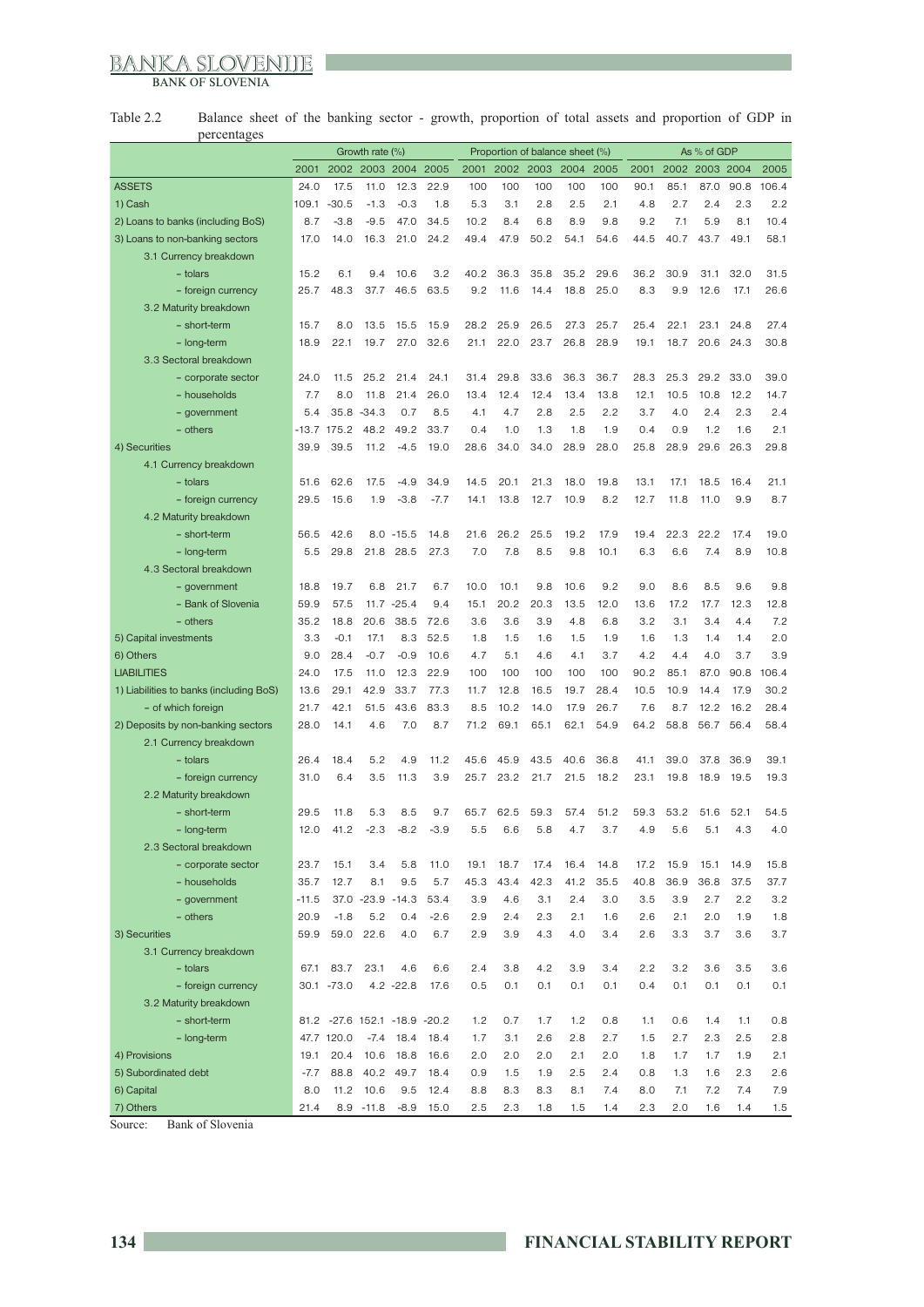### BANKA SLOVENIJE BANK OF SLOVENIA

| Table 2.3<br>Income statement of the banking sector in SIT millions and EUR millions |  |
|--------------------------------------------------------------------------------------|--|
|--------------------------------------------------------------------------------------|--|

|                                |          |                                         | (SIT millions) |                         |                |         |         | (EUR millions) |         |         |  |  |  |  |
|--------------------------------|----------|-----------------------------------------|----------------|-------------------------|----------------|---------|---------|----------------|---------|---------|--|--|--|--|
|                                | 2001     | 2002                                    | 2003           | 2004                    | 2005           | 2001    | 2002    | 2003           | 2004    | 2005    |  |  |  |  |
| 1. Net interest income         |          | 115,930 143,407 145,678 143,678 150,754 |                |                         |                | 523.6   | 622.8   | 615.5          | 599.3   | 629.3   |  |  |  |  |
| 1.1 Interest income            |          | 298.200 344.145 331.121 286.195 285.942 |                |                         |                | 1.346.8 | 1.494.5 | 1.399.0        | 1.193.8 | 1,193.5 |  |  |  |  |
| 1.2 Interest expenses          |          | 182,270 200,739 185,443 142,517 135,188 |                |                         |                | 823.2   | 871.8   | 783.5          | 594.5   | 564.3   |  |  |  |  |
| 2. Net non-interest income     | 57.249   |                                         | 80,975 83,259  |                         | 99,075 115,332 | 258.6   | 351.7   | 351.8          | 413.3   | 481.4   |  |  |  |  |
| 2.1 Net fees and commissions   | 41.523   | 53.962                                  | 54.907         | 61.872                  | 67.245         | 187.5   | 234.3   | 232.0          | 258.1   | 280.7   |  |  |  |  |
| 2.2 Net financial transactions | 20,805   | 21,205                                  | 19,490         | 30,268                  | 38,731         | 94.0    | 92.1    | 82.3           | 126.3   | 161.7   |  |  |  |  |
| 2.3 Net other income           | $-5.080$ | 5.808                                   | 8,862          | 6,934                   | 9,355          | $-22.9$ | 25.2    | 37.4           | 28.9    | 39.0    |  |  |  |  |
| 3. Gross income $(1+2)$        |          | 173,179 224,382 228,937 242,753 266,086 |                |                         |                | 782.2   | 974.4   | 967.2          | 1,012.6 | 1,110.7 |  |  |  |  |
| 4. Operating costs             |          | 112.949 133.914 143.169 147.729 158.408 |                |                         |                | 510.1   | 581.6   | 604.9          | 616.2   | 661.2   |  |  |  |  |
| - of which labour costs        | 53.181   | 66.169                                  | 72.015         | 76.967                  | 80.592         | 240.2   | 287.4   | 304.3          | 321.0   | 336.4   |  |  |  |  |
| 5. Net income (3-4)            | 60.230   | 90.467                                  | 85,768         |                         | 95.024 107.678 | 272.0   | 392.9   | 362.4          | 396.4   | 449.5   |  |  |  |  |
| 6. Net provisions              | 44.783   | 44.450                                  | 38,006         |                         | 38.908 43.757  | 202.3   | 193.0   | 160.6          | 162.3   | 182.6   |  |  |  |  |
| 7. Total costs $(4+6)$         |          | 157,732 178,365                         |                | 181,175 186,637 202,165 |                | 712.4   | 774.6   | 765.5          | 778.5   | 843.8   |  |  |  |  |
| 8. Pre-tax profit (3-7)        | 15.447   | 46.017                                  | 47.762         | 56.115                  | 63.921         | 69.8    | 199.8   | 201.8          | 234.1   | 266.8   |  |  |  |  |
| 9. Taxes                       | 13,521   | 16,516                                  | 16,418         | 19,357                  | 12,446         | 61.1    | 71.7    | 69.4           | 80.7    | 52.0    |  |  |  |  |
| 10. Net profit (8-9)           | 1.926    | 29,501                                  | 31,345         | 36,758                  | 51.475         | 8.7     | 128.1   | 132.4          | 153.3   | 214.9   |  |  |  |  |

Notes: Converted into euros at the end of year rate. Source: Bank of Slovenia

Table 2.4 Income statement of the banking sector - growth, proportion of total assets and proportion of GDP in percentages

|                                |         | Growth rate (%) |         |         |         |        |                         | As proportion of gross income (%) |      |       |        | As proportion of total assets (%) |                     |     |     |
|--------------------------------|---------|-----------------|---------|---------|---------|--------|-------------------------|-----------------------------------|------|-------|--------|-----------------------------------|---------------------|-----|-----|
|                                | 2001    | 2002            | 2003    | 2004    | 2005    | 2001   | 2002                    | 2003                              | 2004 | 2005  | 2001   |                                   | 2002 2003 2004 2005 |     |     |
| 1. Net interest income         | $-8.1$  | 23.7            | 1.6     | $-1.4$  | 4.9     | 74.1   | 66.9                    | 63.9                              | 63.6 | 59.2  | 3.4    | 3.4                               | 3.0                 | 2.7 | 2.4 |
| 1.1 Interest income            | 5.2     | 15.4            | $-3.8$  | $-13.6$ | $-0.1$  |        | 166.5 172.2 153.4 144.6 |                                   |      | 117.9 | 8.6    | 8.2                               | 6.9                 | 5.4 | 4.5 |
| 1.2 Interest expenses          | 15.8    | 10.1            | $-7.6$  | $-23.1$ | $-5.1$  |        | 92.4 105.2              | 89.5                              | 81.0 | 58.7  | 5.3    | 4.8                               | 3.9                 | 2.7 | 2.1 |
| 2. Net non-interest income     | 29.8    | 41.4            | 2.8     | 19.0    | 16.4    | 25.9   | 33.1                    | 36.1                              | 36.4 | 40.8  | 1.7    | 1.9                               | 1.7                 | 1.9 | 1.8 |
| 2.1 Net fees and commissions   | 9.7     | 30.0            | 1.8     | 12.7    | 8.7     | 22.2   | 24.0                    | 24.0                              | 24.0 | 25.5  | 1.2    | 1.3                               | 1.1                 | 1.2 | 1.1 |
| 2.2 Net financial transactions | 44.1    | 1.9             | $-8.1$  | 55.3    | 28.0    | 8.5    | 12.0                    | 9.5                               | 8.5  | 12.5  | 0.6    | 0.5                               | 0.4                 | 0.6 | 0.6 |
| 2.3 Net other income           | $-38.0$ | $-214.3$        | 52.6    | $-21.8$ | 34.9    | $-4.8$ | $-2.9$                  | 2.6                               | 3.9  | 2.9   | $-0.1$ | 0.1                               | 0.2                 | 0.1 | 0.1 |
| 3. Gross income $(1+2)$        | 1.7     | 29.6            | 2.0     | 6.0     | 9.6     | 100    | 100                     | 100                               | 100  | 100   | 5.0    | 5.4                               | 4.8                 | 4.5 | 4.2 |
| 4. Operating costs             | 12.5    | 18.6            | 6.9     | 3.2     | 7.2     | 59.0   | 65.2                    | 59.7                              | 62.5 | 60.9  | 3.3    | 3.2                               | 3.0                 | 2.8 | 2.5 |
| - of which labour costs        | 9.2     | 24.4            | 8.8     | 6.9     | 4.7     | 28.6   | 30.7                    | 29.5                              | 31.5 | 31.7  | 1.5    | 1.6                               | 1.5                 | 1.4 | 1.3 |
| 5. Net income (3-4)            | $-13.7$ | 50.2            | $-5.2$  | 10.8    | 13.3    | 41.0   | 34.8                    | 40.3                              | 37.5 | 39.1  | 1.7    | 2.2                               | 1.8                 | 1.8 | 1.7 |
| 6. Net provisions              | 20.3    | $-0.7$          | $-14.5$ | 2.4     | 12.5    | 21.9   | 25.9                    | 19.8                              | 16.6 | 16.0  | 1.3    | 1.1                               | 0.8                 | 0.7 | 0.7 |
| 7. Total costs $(4+6)$         | 14.6    | 13.1            | 1.6     | 3.0     | 8.3     | 80.9   | 91.1                    | 79.5                              | 79.1 | 76.9  | 4.6    | 4.3                               | 3.8                 | 3.5 | 3.2 |
| 8. Pre-tax profit (3-7)        | $-52.6$ | 197.9           | 3.8     | 17.5    | 13.9    | 19.1   | 8.9                     | 20.5                              | 20.9 | 23.1  | 0.4    | 1.1                               | 1.0                 | 1.1 | 1.0 |
| 9. Taxes                       | 7.1     | 22.2            | $-0.6$  | 17.9    | $-35.7$ |        |                         |                                   |      |       |        |                                   |                     |     |     |
| 10. Net profit (8-9)           |         | $-90.3$ 1.432.1 | 6.2     | 17.3    | 40.0    |        |                         |                                   |      |       |        |                                   |                     |     |     |

Source: Bank of Slovenia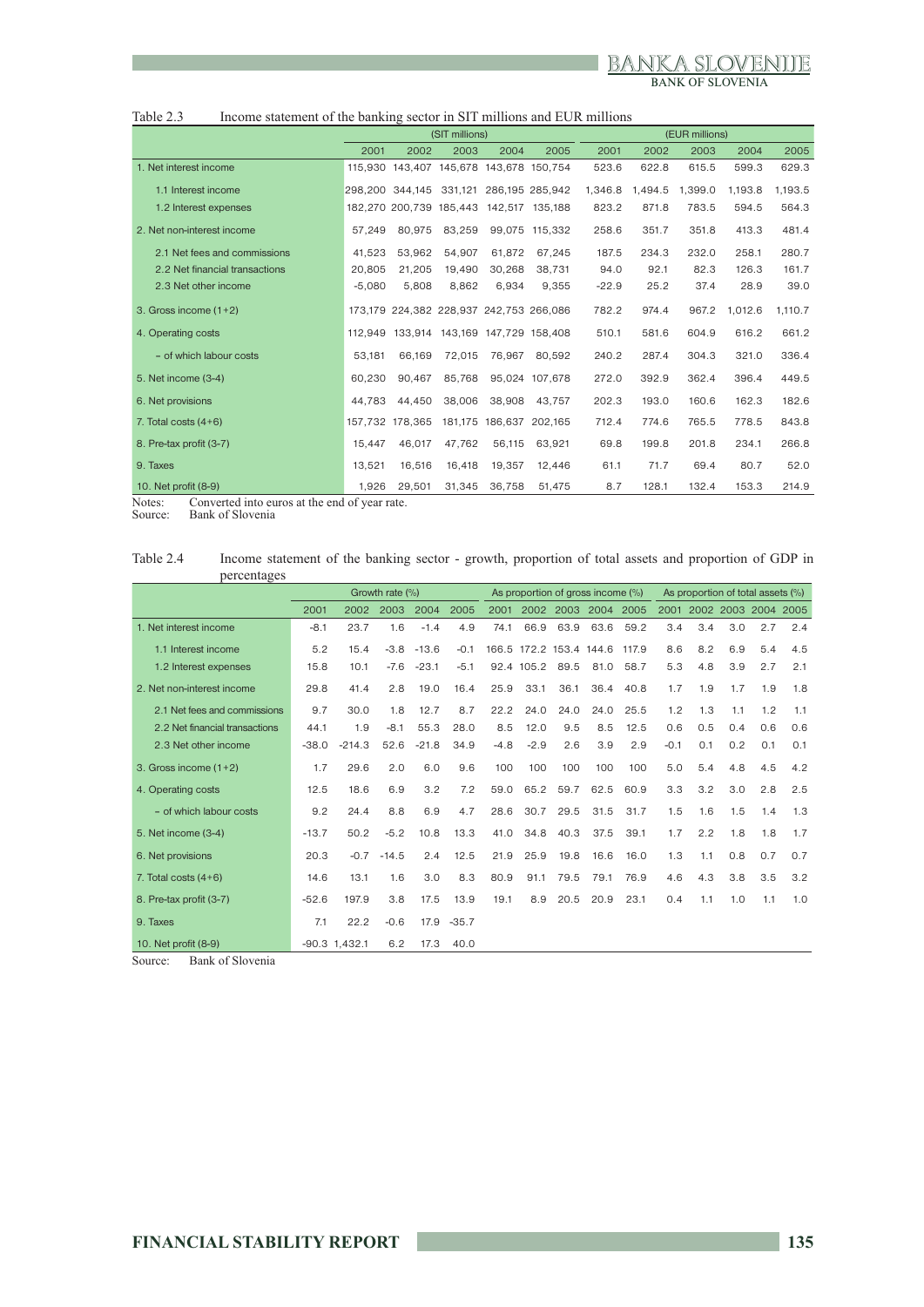BANK OF SLOVENIA

### Table 2.5 Selected indicators of banking sector performance

| 1) Profitability and margins (%)<br>$-$ ROA<br>0.5<br>1.1<br>1.0<br>1.1<br>1.0<br>$-$ ROE<br>4.8<br>13.3<br>12.5<br>13.3<br>13.8<br>$- CIR$<br>65.2<br>59.7<br>62.5<br>60.8<br>59.5<br>5.0<br>5.4<br>4.5<br>4.2<br>- Financial intermediation margin<br>4.8<br>3.4<br>2.7<br>2.4<br>3.4<br>3.0<br>- Interest margin (per total assets)<br>1.7<br>1.9<br>1.7<br>1.9<br>1.8<br>- Non-interest margin (per total assets)<br>- Net interest margin (per interest-bearing assets)<br>3.6<br>3.7<br>3.2<br>2.8<br>2.5<br>$-$ Interest spread <sup>1</sup><br>5.0<br>5.1<br>4.5<br>4.3<br>3.8<br>2) Structure of assets and liabilities (%)<br>2.1 Loans to non-banking sectors<br>- Short-term loans<br>57.2<br>52.8<br>54.1<br>50.1<br>47.1<br>42.8<br>45.9<br>47.2<br>49.9<br>52.9<br>- Long-term loans<br>2.2 Deposits by non-banking sectors<br>- Short-term deposits<br>92.3<br>90.5<br>91.1<br>92.3<br>93.2<br>7.7<br>9.5<br>8.9<br>7.7<br>6.8<br>- Long-term deposits<br>2.3 Regional breakdown of loans<br>- Residents<br>99.2<br>98.0<br>97.4<br>97.5<br>96.6<br>- Non-residents<br>0.8<br>2.0<br>2.6<br>2.5<br>3.4<br>2.4 Foreign currency sub-balance<br>33.4<br>- Foreign currency assets/Total assets<br>34.4<br>33.0<br>35.9<br>40.7<br>- Foreign currency liabilities/Total assets<br>35.3<br>33.9<br>34.6<br>38.3<br>42.8<br>- Difference<br>$-0.9$<br>$-0.9$<br>$-1.1$<br>$-2.4$<br>$-2.1$<br>- Foreign currency loans/Loans<br>29.8<br>32.4<br>34.9<br>38.0<br>48.7<br>- Foreign currency deposits/Deposits<br>41.0<br>39.5<br>40.5<br>44.1<br>49.1<br>- Foreign currency loans/Loans (non-banking sectors)<br>18.7<br>24.3<br>28.8<br>34.8<br>45.9<br>- Foreign currency deposits/Deposits (non-banking sectors)<br>36.0<br>33.6<br>33.3<br>34.6<br>33.1<br>2.5 Securities<br>- Securities/Loans to non-banking sectors<br>58.0<br>70.9<br>67.8<br>53.5<br>51.3<br>2.6 Breakdown by sector<br>- Companies<br>- Loans to companies/Loans to non-banking sectors<br>61.0<br>58.8<br>62.9<br>63.1<br>61.9<br>26.5<br>32.4<br>36.9<br>44.0<br>56.5<br>- Foreign currency loans to companies/Loans to companies<br>- Households<br>- Loans to households/Loans to non-banking sectors<br>27.2<br>25.8<br>24.8<br>24.9<br>25.2<br>- Foreign currency loans to households/Loans to households<br>0.7<br>0.7<br>1.0<br>3.0<br>11.9<br>- Government<br>- Loans to government/Loans to non-banking sectors<br>8.3<br>9.9<br>5.6<br>4.7<br>4.1<br>- Non-residents<br>- Liabilities to foreign banks/Total assets<br>8.5<br>10.2<br>17.9<br>26.7<br>14.0<br>3) Assets quality<br>- Special provisions (SIT billions)<br>211.3<br>227.4<br>243.3<br>255.1<br>279.0<br>6,041.4<br>- Classified claims (SIT billions)<br>3,314.8<br>3,634.7<br>4,110.0<br>4,895.4<br>- Special provisions/Classified claims (%)<br>6.4<br>5.9<br>5.2<br>4.6<br>6.3<br>- D- and E-rated claims/Classified claims (%)<br>4.3<br>3.9<br>3.7<br>3.0<br>2.4<br>85.4<br>80.5<br>81.0<br>80.1<br>- D and E special provisions/D- and E-rated claims (%)<br>81.0<br>- D- and E-rated claims/Capital (%)<br>50.4<br>44.0<br>41.4<br>33.8<br>30.1<br>- D- and E-rated claims minus provisions created/Capital (%)<br>7.3<br>8.6<br>7.9<br>6.7<br>5.7<br>227.0<br>- Sum of large exposures/Capital (%)<br>208.3<br>195.3<br>212.8<br>196.2<br>4) Interest-rate risk<br>- Difference between interest-bearing assets and liabilities (percentage points)<br>7.4<br>6.6<br>6.9<br>7.2<br>6.2<br>- Interest-bearing assets/Assets (%)<br>82.7<br>85.3<br>89.2<br>89.2<br>85.5<br>- Interest-bearing liabilities/Liabilities (%)<br>78.7<br>82.0<br>79.3<br>75.3<br>82.4<br>- Difference in average period of change in interest rates (months)<br>4.7<br>2.4<br>4.0<br>6.0<br>6.6<br>- Average period for change in assets interest rates (months)<br>10.1<br>7.3<br>8.7<br>10.9<br>12.3<br>- Average period for change in liabilities interest rates (months)<br>5.3<br>4.9<br>4.7<br>4.9<br>5.8<br>- Proportion of new loans with variable interest rate $\left(\frac{9}{6}\right)^2$<br>30.1<br>38.5<br>54.5<br>5) Exchange-rate risk (%)<br>- Foreign exchange-risk-adjusted items/Regulatory capital<br>33.9<br>51.6<br>58.6<br>55.1<br>58.9<br>- Open foreign exchange position/Regulatory capital<br>142.5<br>122.5<br>23.4<br>21.7<br>6) Liquidity<br>- Average short-term investments/Average short-term liabilities (%)<br>89.3<br>90.6<br>93.2<br>88.4<br>84.8<br>- Average liquid assets/Average sight deposits (%)<br>27.5<br>30.0<br>22.0<br>21.9<br>23.6<br>- Category 1 liquidity coefficient $3$<br>0.97<br>1.07<br>1.13<br>1.11<br>1.12<br>- Category 2 liquidity coefficient $3$<br>1.09<br>1.02<br>1.06<br>1.10<br>1.11<br>- Secondary liquidity as proportion of total assets (%)<br>21.9<br>14.0<br>18.1<br>22.7<br>15.2 |                                       | 2001 | 2002 | 2003 | 2004 | 2005 |
|----------------------------------------------------------------------------------------------------------------------------------------------------------------------------------------------------------------------------------------------------------------------------------------------------------------------------------------------------------------------------------------------------------------------------------------------------------------------------------------------------------------------------------------------------------------------------------------------------------------------------------------------------------------------------------------------------------------------------------------------------------------------------------------------------------------------------------------------------------------------------------------------------------------------------------------------------------------------------------------------------------------------------------------------------------------------------------------------------------------------------------------------------------------------------------------------------------------------------------------------------------------------------------------------------------------------------------------------------------------------------------------------------------------------------------------------------------------------------------------------------------------------------------------------------------------------------------------------------------------------------------------------------------------------------------------------------------------------------------------------------------------------------------------------------------------------------------------------------------------------------------------------------------------------------------------------------------------------------------------------------------------------------------------------------------------------------------------------------------------------------------------------------------------------------------------------------------------------------------------------------------------------------------------------------------------------------------------------------------------------------------------------------------------------------------------------------------------------------------------------------------------------------------------------------------------------------------------------------------------------------------------------------------------------------------------------------------------------------------------------------------------------------------------------------------------------------------------------------------------------------------------------------------------------------------------------------------------------------------------------------------------------------------------------------------------------------------------------------------------------------------------------------------------------------------------------------------------------------------------------------------------------------------------------------------------------------------------------------------------------------------------------------------------------------------------------------------------------------------------------------------------------------------------------------------------------------------------------------------------------------------------------------------------------------------------------------------------------------------------------------------------------------------------------------------------------------------------------------------------------------------------------------------------------------------------------------------------------------------------------------------------------------------------------------------------------------------------------------------------------------------------------------------------------------------------------------------------------------------------------------------------------------------------------------------------------------------------------------------------------------------------------------------------------------------------------------------------------------------------------------------------------------------------------------------------------------------------------------------------------------------------------------------------------------------------------------------------------------------------------------------------------------------------------------------------|---------------------------------------|------|------|------|------|------|
|                                                                                                                                                                                                                                                                                                                                                                                                                                                                                                                                                                                                                                                                                                                                                                                                                                                                                                                                                                                                                                                                                                                                                                                                                                                                                                                                                                                                                                                                                                                                                                                                                                                                                                                                                                                                                                                                                                                                                                                                                                                                                                                                                                                                                                                                                                                                                                                                                                                                                                                                                                                                                                                                                                                                                                                                                                                                                                                                                                                                                                                                                                                                                                                                                                                                                                                                                                                                                                                                                                                                                                                                                                                                                                                                                                                                                                                                                                                                                                                                                                                                                                                                                                                                                                                                                                                                                                                                                                                                                                                                                                                                                                                                                                                                                                                                                |                                       |      |      |      |      |      |
|                                                                                                                                                                                                                                                                                                                                                                                                                                                                                                                                                                                                                                                                                                                                                                                                                                                                                                                                                                                                                                                                                                                                                                                                                                                                                                                                                                                                                                                                                                                                                                                                                                                                                                                                                                                                                                                                                                                                                                                                                                                                                                                                                                                                                                                                                                                                                                                                                                                                                                                                                                                                                                                                                                                                                                                                                                                                                                                                                                                                                                                                                                                                                                                                                                                                                                                                                                                                                                                                                                                                                                                                                                                                                                                                                                                                                                                                                                                                                                                                                                                                                                                                                                                                                                                                                                                                                                                                                                                                                                                                                                                                                                                                                                                                                                                                                |                                       |      |      |      |      |      |
|                                                                                                                                                                                                                                                                                                                                                                                                                                                                                                                                                                                                                                                                                                                                                                                                                                                                                                                                                                                                                                                                                                                                                                                                                                                                                                                                                                                                                                                                                                                                                                                                                                                                                                                                                                                                                                                                                                                                                                                                                                                                                                                                                                                                                                                                                                                                                                                                                                                                                                                                                                                                                                                                                                                                                                                                                                                                                                                                                                                                                                                                                                                                                                                                                                                                                                                                                                                                                                                                                                                                                                                                                                                                                                                                                                                                                                                                                                                                                                                                                                                                                                                                                                                                                                                                                                                                                                                                                                                                                                                                                                                                                                                                                                                                                                                                                |                                       |      |      |      |      |      |
|                                                                                                                                                                                                                                                                                                                                                                                                                                                                                                                                                                                                                                                                                                                                                                                                                                                                                                                                                                                                                                                                                                                                                                                                                                                                                                                                                                                                                                                                                                                                                                                                                                                                                                                                                                                                                                                                                                                                                                                                                                                                                                                                                                                                                                                                                                                                                                                                                                                                                                                                                                                                                                                                                                                                                                                                                                                                                                                                                                                                                                                                                                                                                                                                                                                                                                                                                                                                                                                                                                                                                                                                                                                                                                                                                                                                                                                                                                                                                                                                                                                                                                                                                                                                                                                                                                                                                                                                                                                                                                                                                                                                                                                                                                                                                                                                                |                                       |      |      |      |      |      |
|                                                                                                                                                                                                                                                                                                                                                                                                                                                                                                                                                                                                                                                                                                                                                                                                                                                                                                                                                                                                                                                                                                                                                                                                                                                                                                                                                                                                                                                                                                                                                                                                                                                                                                                                                                                                                                                                                                                                                                                                                                                                                                                                                                                                                                                                                                                                                                                                                                                                                                                                                                                                                                                                                                                                                                                                                                                                                                                                                                                                                                                                                                                                                                                                                                                                                                                                                                                                                                                                                                                                                                                                                                                                                                                                                                                                                                                                                                                                                                                                                                                                                                                                                                                                                                                                                                                                                                                                                                                                                                                                                                                                                                                                                                                                                                                                                |                                       |      |      |      |      |      |
|                                                                                                                                                                                                                                                                                                                                                                                                                                                                                                                                                                                                                                                                                                                                                                                                                                                                                                                                                                                                                                                                                                                                                                                                                                                                                                                                                                                                                                                                                                                                                                                                                                                                                                                                                                                                                                                                                                                                                                                                                                                                                                                                                                                                                                                                                                                                                                                                                                                                                                                                                                                                                                                                                                                                                                                                                                                                                                                                                                                                                                                                                                                                                                                                                                                                                                                                                                                                                                                                                                                                                                                                                                                                                                                                                                                                                                                                                                                                                                                                                                                                                                                                                                                                                                                                                                                                                                                                                                                                                                                                                                                                                                                                                                                                                                                                                |                                       |      |      |      |      |      |
|                                                                                                                                                                                                                                                                                                                                                                                                                                                                                                                                                                                                                                                                                                                                                                                                                                                                                                                                                                                                                                                                                                                                                                                                                                                                                                                                                                                                                                                                                                                                                                                                                                                                                                                                                                                                                                                                                                                                                                                                                                                                                                                                                                                                                                                                                                                                                                                                                                                                                                                                                                                                                                                                                                                                                                                                                                                                                                                                                                                                                                                                                                                                                                                                                                                                                                                                                                                                                                                                                                                                                                                                                                                                                                                                                                                                                                                                                                                                                                                                                                                                                                                                                                                                                                                                                                                                                                                                                                                                                                                                                                                                                                                                                                                                                                                                                |                                       |      |      |      |      |      |
|                                                                                                                                                                                                                                                                                                                                                                                                                                                                                                                                                                                                                                                                                                                                                                                                                                                                                                                                                                                                                                                                                                                                                                                                                                                                                                                                                                                                                                                                                                                                                                                                                                                                                                                                                                                                                                                                                                                                                                                                                                                                                                                                                                                                                                                                                                                                                                                                                                                                                                                                                                                                                                                                                                                                                                                                                                                                                                                                                                                                                                                                                                                                                                                                                                                                                                                                                                                                                                                                                                                                                                                                                                                                                                                                                                                                                                                                                                                                                                                                                                                                                                                                                                                                                                                                                                                                                                                                                                                                                                                                                                                                                                                                                                                                                                                                                |                                       |      |      |      |      |      |
|                                                                                                                                                                                                                                                                                                                                                                                                                                                                                                                                                                                                                                                                                                                                                                                                                                                                                                                                                                                                                                                                                                                                                                                                                                                                                                                                                                                                                                                                                                                                                                                                                                                                                                                                                                                                                                                                                                                                                                                                                                                                                                                                                                                                                                                                                                                                                                                                                                                                                                                                                                                                                                                                                                                                                                                                                                                                                                                                                                                                                                                                                                                                                                                                                                                                                                                                                                                                                                                                                                                                                                                                                                                                                                                                                                                                                                                                                                                                                                                                                                                                                                                                                                                                                                                                                                                                                                                                                                                                                                                                                                                                                                                                                                                                                                                                                |                                       |      |      |      |      |      |
|                                                                                                                                                                                                                                                                                                                                                                                                                                                                                                                                                                                                                                                                                                                                                                                                                                                                                                                                                                                                                                                                                                                                                                                                                                                                                                                                                                                                                                                                                                                                                                                                                                                                                                                                                                                                                                                                                                                                                                                                                                                                                                                                                                                                                                                                                                                                                                                                                                                                                                                                                                                                                                                                                                                                                                                                                                                                                                                                                                                                                                                                                                                                                                                                                                                                                                                                                                                                                                                                                                                                                                                                                                                                                                                                                                                                                                                                                                                                                                                                                                                                                                                                                                                                                                                                                                                                                                                                                                                                                                                                                                                                                                                                                                                                                                                                                |                                       |      |      |      |      |      |
|                                                                                                                                                                                                                                                                                                                                                                                                                                                                                                                                                                                                                                                                                                                                                                                                                                                                                                                                                                                                                                                                                                                                                                                                                                                                                                                                                                                                                                                                                                                                                                                                                                                                                                                                                                                                                                                                                                                                                                                                                                                                                                                                                                                                                                                                                                                                                                                                                                                                                                                                                                                                                                                                                                                                                                                                                                                                                                                                                                                                                                                                                                                                                                                                                                                                                                                                                                                                                                                                                                                                                                                                                                                                                                                                                                                                                                                                                                                                                                                                                                                                                                                                                                                                                                                                                                                                                                                                                                                                                                                                                                                                                                                                                                                                                                                                                |                                       |      |      |      |      |      |
|                                                                                                                                                                                                                                                                                                                                                                                                                                                                                                                                                                                                                                                                                                                                                                                                                                                                                                                                                                                                                                                                                                                                                                                                                                                                                                                                                                                                                                                                                                                                                                                                                                                                                                                                                                                                                                                                                                                                                                                                                                                                                                                                                                                                                                                                                                                                                                                                                                                                                                                                                                                                                                                                                                                                                                                                                                                                                                                                                                                                                                                                                                                                                                                                                                                                                                                                                                                                                                                                                                                                                                                                                                                                                                                                                                                                                                                                                                                                                                                                                                                                                                                                                                                                                                                                                                                                                                                                                                                                                                                                                                                                                                                                                                                                                                                                                |                                       |      |      |      |      |      |
|                                                                                                                                                                                                                                                                                                                                                                                                                                                                                                                                                                                                                                                                                                                                                                                                                                                                                                                                                                                                                                                                                                                                                                                                                                                                                                                                                                                                                                                                                                                                                                                                                                                                                                                                                                                                                                                                                                                                                                                                                                                                                                                                                                                                                                                                                                                                                                                                                                                                                                                                                                                                                                                                                                                                                                                                                                                                                                                                                                                                                                                                                                                                                                                                                                                                                                                                                                                                                                                                                                                                                                                                                                                                                                                                                                                                                                                                                                                                                                                                                                                                                                                                                                                                                                                                                                                                                                                                                                                                                                                                                                                                                                                                                                                                                                                                                |                                       |      |      |      |      |      |
|                                                                                                                                                                                                                                                                                                                                                                                                                                                                                                                                                                                                                                                                                                                                                                                                                                                                                                                                                                                                                                                                                                                                                                                                                                                                                                                                                                                                                                                                                                                                                                                                                                                                                                                                                                                                                                                                                                                                                                                                                                                                                                                                                                                                                                                                                                                                                                                                                                                                                                                                                                                                                                                                                                                                                                                                                                                                                                                                                                                                                                                                                                                                                                                                                                                                                                                                                                                                                                                                                                                                                                                                                                                                                                                                                                                                                                                                                                                                                                                                                                                                                                                                                                                                                                                                                                                                                                                                                                                                                                                                                                                                                                                                                                                                                                                                                |                                       |      |      |      |      |      |
|                                                                                                                                                                                                                                                                                                                                                                                                                                                                                                                                                                                                                                                                                                                                                                                                                                                                                                                                                                                                                                                                                                                                                                                                                                                                                                                                                                                                                                                                                                                                                                                                                                                                                                                                                                                                                                                                                                                                                                                                                                                                                                                                                                                                                                                                                                                                                                                                                                                                                                                                                                                                                                                                                                                                                                                                                                                                                                                                                                                                                                                                                                                                                                                                                                                                                                                                                                                                                                                                                                                                                                                                                                                                                                                                                                                                                                                                                                                                                                                                                                                                                                                                                                                                                                                                                                                                                                                                                                                                                                                                                                                                                                                                                                                                                                                                                |                                       |      |      |      |      |      |
|                                                                                                                                                                                                                                                                                                                                                                                                                                                                                                                                                                                                                                                                                                                                                                                                                                                                                                                                                                                                                                                                                                                                                                                                                                                                                                                                                                                                                                                                                                                                                                                                                                                                                                                                                                                                                                                                                                                                                                                                                                                                                                                                                                                                                                                                                                                                                                                                                                                                                                                                                                                                                                                                                                                                                                                                                                                                                                                                                                                                                                                                                                                                                                                                                                                                                                                                                                                                                                                                                                                                                                                                                                                                                                                                                                                                                                                                                                                                                                                                                                                                                                                                                                                                                                                                                                                                                                                                                                                                                                                                                                                                                                                                                                                                                                                                                |                                       |      |      |      |      |      |
|                                                                                                                                                                                                                                                                                                                                                                                                                                                                                                                                                                                                                                                                                                                                                                                                                                                                                                                                                                                                                                                                                                                                                                                                                                                                                                                                                                                                                                                                                                                                                                                                                                                                                                                                                                                                                                                                                                                                                                                                                                                                                                                                                                                                                                                                                                                                                                                                                                                                                                                                                                                                                                                                                                                                                                                                                                                                                                                                                                                                                                                                                                                                                                                                                                                                                                                                                                                                                                                                                                                                                                                                                                                                                                                                                                                                                                                                                                                                                                                                                                                                                                                                                                                                                                                                                                                                                                                                                                                                                                                                                                                                                                                                                                                                                                                                                |                                       |      |      |      |      |      |
|                                                                                                                                                                                                                                                                                                                                                                                                                                                                                                                                                                                                                                                                                                                                                                                                                                                                                                                                                                                                                                                                                                                                                                                                                                                                                                                                                                                                                                                                                                                                                                                                                                                                                                                                                                                                                                                                                                                                                                                                                                                                                                                                                                                                                                                                                                                                                                                                                                                                                                                                                                                                                                                                                                                                                                                                                                                                                                                                                                                                                                                                                                                                                                                                                                                                                                                                                                                                                                                                                                                                                                                                                                                                                                                                                                                                                                                                                                                                                                                                                                                                                                                                                                                                                                                                                                                                                                                                                                                                                                                                                                                                                                                                                                                                                                                                                |                                       |      |      |      |      |      |
|                                                                                                                                                                                                                                                                                                                                                                                                                                                                                                                                                                                                                                                                                                                                                                                                                                                                                                                                                                                                                                                                                                                                                                                                                                                                                                                                                                                                                                                                                                                                                                                                                                                                                                                                                                                                                                                                                                                                                                                                                                                                                                                                                                                                                                                                                                                                                                                                                                                                                                                                                                                                                                                                                                                                                                                                                                                                                                                                                                                                                                                                                                                                                                                                                                                                                                                                                                                                                                                                                                                                                                                                                                                                                                                                                                                                                                                                                                                                                                                                                                                                                                                                                                                                                                                                                                                                                                                                                                                                                                                                                                                                                                                                                                                                                                                                                |                                       |      |      |      |      |      |
|                                                                                                                                                                                                                                                                                                                                                                                                                                                                                                                                                                                                                                                                                                                                                                                                                                                                                                                                                                                                                                                                                                                                                                                                                                                                                                                                                                                                                                                                                                                                                                                                                                                                                                                                                                                                                                                                                                                                                                                                                                                                                                                                                                                                                                                                                                                                                                                                                                                                                                                                                                                                                                                                                                                                                                                                                                                                                                                                                                                                                                                                                                                                                                                                                                                                                                                                                                                                                                                                                                                                                                                                                                                                                                                                                                                                                                                                                                                                                                                                                                                                                                                                                                                                                                                                                                                                                                                                                                                                                                                                                                                                                                                                                                                                                                                                                |                                       |      |      |      |      |      |
|                                                                                                                                                                                                                                                                                                                                                                                                                                                                                                                                                                                                                                                                                                                                                                                                                                                                                                                                                                                                                                                                                                                                                                                                                                                                                                                                                                                                                                                                                                                                                                                                                                                                                                                                                                                                                                                                                                                                                                                                                                                                                                                                                                                                                                                                                                                                                                                                                                                                                                                                                                                                                                                                                                                                                                                                                                                                                                                                                                                                                                                                                                                                                                                                                                                                                                                                                                                                                                                                                                                                                                                                                                                                                                                                                                                                                                                                                                                                                                                                                                                                                                                                                                                                                                                                                                                                                                                                                                                                                                                                                                                                                                                                                                                                                                                                                |                                       |      |      |      |      |      |
|                                                                                                                                                                                                                                                                                                                                                                                                                                                                                                                                                                                                                                                                                                                                                                                                                                                                                                                                                                                                                                                                                                                                                                                                                                                                                                                                                                                                                                                                                                                                                                                                                                                                                                                                                                                                                                                                                                                                                                                                                                                                                                                                                                                                                                                                                                                                                                                                                                                                                                                                                                                                                                                                                                                                                                                                                                                                                                                                                                                                                                                                                                                                                                                                                                                                                                                                                                                                                                                                                                                                                                                                                                                                                                                                                                                                                                                                                                                                                                                                                                                                                                                                                                                                                                                                                                                                                                                                                                                                                                                                                                                                                                                                                                                                                                                                                |                                       |      |      |      |      |      |
|                                                                                                                                                                                                                                                                                                                                                                                                                                                                                                                                                                                                                                                                                                                                                                                                                                                                                                                                                                                                                                                                                                                                                                                                                                                                                                                                                                                                                                                                                                                                                                                                                                                                                                                                                                                                                                                                                                                                                                                                                                                                                                                                                                                                                                                                                                                                                                                                                                                                                                                                                                                                                                                                                                                                                                                                                                                                                                                                                                                                                                                                                                                                                                                                                                                                                                                                                                                                                                                                                                                                                                                                                                                                                                                                                                                                                                                                                                                                                                                                                                                                                                                                                                                                                                                                                                                                                                                                                                                                                                                                                                                                                                                                                                                                                                                                                |                                       |      |      |      |      |      |
|                                                                                                                                                                                                                                                                                                                                                                                                                                                                                                                                                                                                                                                                                                                                                                                                                                                                                                                                                                                                                                                                                                                                                                                                                                                                                                                                                                                                                                                                                                                                                                                                                                                                                                                                                                                                                                                                                                                                                                                                                                                                                                                                                                                                                                                                                                                                                                                                                                                                                                                                                                                                                                                                                                                                                                                                                                                                                                                                                                                                                                                                                                                                                                                                                                                                                                                                                                                                                                                                                                                                                                                                                                                                                                                                                                                                                                                                                                                                                                                                                                                                                                                                                                                                                                                                                                                                                                                                                                                                                                                                                                                                                                                                                                                                                                                                                |                                       |      |      |      |      |      |
|                                                                                                                                                                                                                                                                                                                                                                                                                                                                                                                                                                                                                                                                                                                                                                                                                                                                                                                                                                                                                                                                                                                                                                                                                                                                                                                                                                                                                                                                                                                                                                                                                                                                                                                                                                                                                                                                                                                                                                                                                                                                                                                                                                                                                                                                                                                                                                                                                                                                                                                                                                                                                                                                                                                                                                                                                                                                                                                                                                                                                                                                                                                                                                                                                                                                                                                                                                                                                                                                                                                                                                                                                                                                                                                                                                                                                                                                                                                                                                                                                                                                                                                                                                                                                                                                                                                                                                                                                                                                                                                                                                                                                                                                                                                                                                                                                |                                       |      |      |      |      |      |
|                                                                                                                                                                                                                                                                                                                                                                                                                                                                                                                                                                                                                                                                                                                                                                                                                                                                                                                                                                                                                                                                                                                                                                                                                                                                                                                                                                                                                                                                                                                                                                                                                                                                                                                                                                                                                                                                                                                                                                                                                                                                                                                                                                                                                                                                                                                                                                                                                                                                                                                                                                                                                                                                                                                                                                                                                                                                                                                                                                                                                                                                                                                                                                                                                                                                                                                                                                                                                                                                                                                                                                                                                                                                                                                                                                                                                                                                                                                                                                                                                                                                                                                                                                                                                                                                                                                                                                                                                                                                                                                                                                                                                                                                                                                                                                                                                |                                       |      |      |      |      |      |
|                                                                                                                                                                                                                                                                                                                                                                                                                                                                                                                                                                                                                                                                                                                                                                                                                                                                                                                                                                                                                                                                                                                                                                                                                                                                                                                                                                                                                                                                                                                                                                                                                                                                                                                                                                                                                                                                                                                                                                                                                                                                                                                                                                                                                                                                                                                                                                                                                                                                                                                                                                                                                                                                                                                                                                                                                                                                                                                                                                                                                                                                                                                                                                                                                                                                                                                                                                                                                                                                                                                                                                                                                                                                                                                                                                                                                                                                                                                                                                                                                                                                                                                                                                                                                                                                                                                                                                                                                                                                                                                                                                                                                                                                                                                                                                                                                |                                       |      |      |      |      |      |
|                                                                                                                                                                                                                                                                                                                                                                                                                                                                                                                                                                                                                                                                                                                                                                                                                                                                                                                                                                                                                                                                                                                                                                                                                                                                                                                                                                                                                                                                                                                                                                                                                                                                                                                                                                                                                                                                                                                                                                                                                                                                                                                                                                                                                                                                                                                                                                                                                                                                                                                                                                                                                                                                                                                                                                                                                                                                                                                                                                                                                                                                                                                                                                                                                                                                                                                                                                                                                                                                                                                                                                                                                                                                                                                                                                                                                                                                                                                                                                                                                                                                                                                                                                                                                                                                                                                                                                                                                                                                                                                                                                                                                                                                                                                                                                                                                |                                       |      |      |      |      |      |
|                                                                                                                                                                                                                                                                                                                                                                                                                                                                                                                                                                                                                                                                                                                                                                                                                                                                                                                                                                                                                                                                                                                                                                                                                                                                                                                                                                                                                                                                                                                                                                                                                                                                                                                                                                                                                                                                                                                                                                                                                                                                                                                                                                                                                                                                                                                                                                                                                                                                                                                                                                                                                                                                                                                                                                                                                                                                                                                                                                                                                                                                                                                                                                                                                                                                                                                                                                                                                                                                                                                                                                                                                                                                                                                                                                                                                                                                                                                                                                                                                                                                                                                                                                                                                                                                                                                                                                                                                                                                                                                                                                                                                                                                                                                                                                                                                |                                       |      |      |      |      |      |
|                                                                                                                                                                                                                                                                                                                                                                                                                                                                                                                                                                                                                                                                                                                                                                                                                                                                                                                                                                                                                                                                                                                                                                                                                                                                                                                                                                                                                                                                                                                                                                                                                                                                                                                                                                                                                                                                                                                                                                                                                                                                                                                                                                                                                                                                                                                                                                                                                                                                                                                                                                                                                                                                                                                                                                                                                                                                                                                                                                                                                                                                                                                                                                                                                                                                                                                                                                                                                                                                                                                                                                                                                                                                                                                                                                                                                                                                                                                                                                                                                                                                                                                                                                                                                                                                                                                                                                                                                                                                                                                                                                                                                                                                                                                                                                                                                |                                       |      |      |      |      |      |
|                                                                                                                                                                                                                                                                                                                                                                                                                                                                                                                                                                                                                                                                                                                                                                                                                                                                                                                                                                                                                                                                                                                                                                                                                                                                                                                                                                                                                                                                                                                                                                                                                                                                                                                                                                                                                                                                                                                                                                                                                                                                                                                                                                                                                                                                                                                                                                                                                                                                                                                                                                                                                                                                                                                                                                                                                                                                                                                                                                                                                                                                                                                                                                                                                                                                                                                                                                                                                                                                                                                                                                                                                                                                                                                                                                                                                                                                                                                                                                                                                                                                                                                                                                                                                                                                                                                                                                                                                                                                                                                                                                                                                                                                                                                                                                                                                |                                       |      |      |      |      |      |
|                                                                                                                                                                                                                                                                                                                                                                                                                                                                                                                                                                                                                                                                                                                                                                                                                                                                                                                                                                                                                                                                                                                                                                                                                                                                                                                                                                                                                                                                                                                                                                                                                                                                                                                                                                                                                                                                                                                                                                                                                                                                                                                                                                                                                                                                                                                                                                                                                                                                                                                                                                                                                                                                                                                                                                                                                                                                                                                                                                                                                                                                                                                                                                                                                                                                                                                                                                                                                                                                                                                                                                                                                                                                                                                                                                                                                                                                                                                                                                                                                                                                                                                                                                                                                                                                                                                                                                                                                                                                                                                                                                                                                                                                                                                                                                                                                |                                       |      |      |      |      |      |
|                                                                                                                                                                                                                                                                                                                                                                                                                                                                                                                                                                                                                                                                                                                                                                                                                                                                                                                                                                                                                                                                                                                                                                                                                                                                                                                                                                                                                                                                                                                                                                                                                                                                                                                                                                                                                                                                                                                                                                                                                                                                                                                                                                                                                                                                                                                                                                                                                                                                                                                                                                                                                                                                                                                                                                                                                                                                                                                                                                                                                                                                                                                                                                                                                                                                                                                                                                                                                                                                                                                                                                                                                                                                                                                                                                                                                                                                                                                                                                                                                                                                                                                                                                                                                                                                                                                                                                                                                                                                                                                                                                                                                                                                                                                                                                                                                |                                       |      |      |      |      |      |
|                                                                                                                                                                                                                                                                                                                                                                                                                                                                                                                                                                                                                                                                                                                                                                                                                                                                                                                                                                                                                                                                                                                                                                                                                                                                                                                                                                                                                                                                                                                                                                                                                                                                                                                                                                                                                                                                                                                                                                                                                                                                                                                                                                                                                                                                                                                                                                                                                                                                                                                                                                                                                                                                                                                                                                                                                                                                                                                                                                                                                                                                                                                                                                                                                                                                                                                                                                                                                                                                                                                                                                                                                                                                                                                                                                                                                                                                                                                                                                                                                                                                                                                                                                                                                                                                                                                                                                                                                                                                                                                                                                                                                                                                                                                                                                                                                |                                       |      |      |      |      |      |
|                                                                                                                                                                                                                                                                                                                                                                                                                                                                                                                                                                                                                                                                                                                                                                                                                                                                                                                                                                                                                                                                                                                                                                                                                                                                                                                                                                                                                                                                                                                                                                                                                                                                                                                                                                                                                                                                                                                                                                                                                                                                                                                                                                                                                                                                                                                                                                                                                                                                                                                                                                                                                                                                                                                                                                                                                                                                                                                                                                                                                                                                                                                                                                                                                                                                                                                                                                                                                                                                                                                                                                                                                                                                                                                                                                                                                                                                                                                                                                                                                                                                                                                                                                                                                                                                                                                                                                                                                                                                                                                                                                                                                                                                                                                                                                                                                |                                       |      |      |      |      |      |
|                                                                                                                                                                                                                                                                                                                                                                                                                                                                                                                                                                                                                                                                                                                                                                                                                                                                                                                                                                                                                                                                                                                                                                                                                                                                                                                                                                                                                                                                                                                                                                                                                                                                                                                                                                                                                                                                                                                                                                                                                                                                                                                                                                                                                                                                                                                                                                                                                                                                                                                                                                                                                                                                                                                                                                                                                                                                                                                                                                                                                                                                                                                                                                                                                                                                                                                                                                                                                                                                                                                                                                                                                                                                                                                                                                                                                                                                                                                                                                                                                                                                                                                                                                                                                                                                                                                                                                                                                                                                                                                                                                                                                                                                                                                                                                                                                |                                       |      |      |      |      |      |
|                                                                                                                                                                                                                                                                                                                                                                                                                                                                                                                                                                                                                                                                                                                                                                                                                                                                                                                                                                                                                                                                                                                                                                                                                                                                                                                                                                                                                                                                                                                                                                                                                                                                                                                                                                                                                                                                                                                                                                                                                                                                                                                                                                                                                                                                                                                                                                                                                                                                                                                                                                                                                                                                                                                                                                                                                                                                                                                                                                                                                                                                                                                                                                                                                                                                                                                                                                                                                                                                                                                                                                                                                                                                                                                                                                                                                                                                                                                                                                                                                                                                                                                                                                                                                                                                                                                                                                                                                                                                                                                                                                                                                                                                                                                                                                                                                |                                       |      |      |      |      |      |
|                                                                                                                                                                                                                                                                                                                                                                                                                                                                                                                                                                                                                                                                                                                                                                                                                                                                                                                                                                                                                                                                                                                                                                                                                                                                                                                                                                                                                                                                                                                                                                                                                                                                                                                                                                                                                                                                                                                                                                                                                                                                                                                                                                                                                                                                                                                                                                                                                                                                                                                                                                                                                                                                                                                                                                                                                                                                                                                                                                                                                                                                                                                                                                                                                                                                                                                                                                                                                                                                                                                                                                                                                                                                                                                                                                                                                                                                                                                                                                                                                                                                                                                                                                                                                                                                                                                                                                                                                                                                                                                                                                                                                                                                                                                                                                                                                |                                       |      |      |      |      |      |
|                                                                                                                                                                                                                                                                                                                                                                                                                                                                                                                                                                                                                                                                                                                                                                                                                                                                                                                                                                                                                                                                                                                                                                                                                                                                                                                                                                                                                                                                                                                                                                                                                                                                                                                                                                                                                                                                                                                                                                                                                                                                                                                                                                                                                                                                                                                                                                                                                                                                                                                                                                                                                                                                                                                                                                                                                                                                                                                                                                                                                                                                                                                                                                                                                                                                                                                                                                                                                                                                                                                                                                                                                                                                                                                                                                                                                                                                                                                                                                                                                                                                                                                                                                                                                                                                                                                                                                                                                                                                                                                                                                                                                                                                                                                                                                                                                |                                       |      |      |      |      |      |
|                                                                                                                                                                                                                                                                                                                                                                                                                                                                                                                                                                                                                                                                                                                                                                                                                                                                                                                                                                                                                                                                                                                                                                                                                                                                                                                                                                                                                                                                                                                                                                                                                                                                                                                                                                                                                                                                                                                                                                                                                                                                                                                                                                                                                                                                                                                                                                                                                                                                                                                                                                                                                                                                                                                                                                                                                                                                                                                                                                                                                                                                                                                                                                                                                                                                                                                                                                                                                                                                                                                                                                                                                                                                                                                                                                                                                                                                                                                                                                                                                                                                                                                                                                                                                                                                                                                                                                                                                                                                                                                                                                                                                                                                                                                                                                                                                |                                       |      |      |      |      |      |
|                                                                                                                                                                                                                                                                                                                                                                                                                                                                                                                                                                                                                                                                                                                                                                                                                                                                                                                                                                                                                                                                                                                                                                                                                                                                                                                                                                                                                                                                                                                                                                                                                                                                                                                                                                                                                                                                                                                                                                                                                                                                                                                                                                                                                                                                                                                                                                                                                                                                                                                                                                                                                                                                                                                                                                                                                                                                                                                                                                                                                                                                                                                                                                                                                                                                                                                                                                                                                                                                                                                                                                                                                                                                                                                                                                                                                                                                                                                                                                                                                                                                                                                                                                                                                                                                                                                                                                                                                                                                                                                                                                                                                                                                                                                                                                                                                |                                       |      |      |      |      |      |
|                                                                                                                                                                                                                                                                                                                                                                                                                                                                                                                                                                                                                                                                                                                                                                                                                                                                                                                                                                                                                                                                                                                                                                                                                                                                                                                                                                                                                                                                                                                                                                                                                                                                                                                                                                                                                                                                                                                                                                                                                                                                                                                                                                                                                                                                                                                                                                                                                                                                                                                                                                                                                                                                                                                                                                                                                                                                                                                                                                                                                                                                                                                                                                                                                                                                                                                                                                                                                                                                                                                                                                                                                                                                                                                                                                                                                                                                                                                                                                                                                                                                                                                                                                                                                                                                                                                                                                                                                                                                                                                                                                                                                                                                                                                                                                                                                |                                       |      |      |      |      |      |
|                                                                                                                                                                                                                                                                                                                                                                                                                                                                                                                                                                                                                                                                                                                                                                                                                                                                                                                                                                                                                                                                                                                                                                                                                                                                                                                                                                                                                                                                                                                                                                                                                                                                                                                                                                                                                                                                                                                                                                                                                                                                                                                                                                                                                                                                                                                                                                                                                                                                                                                                                                                                                                                                                                                                                                                                                                                                                                                                                                                                                                                                                                                                                                                                                                                                                                                                                                                                                                                                                                                                                                                                                                                                                                                                                                                                                                                                                                                                                                                                                                                                                                                                                                                                                                                                                                                                                                                                                                                                                                                                                                                                                                                                                                                                                                                                                |                                       |      |      |      |      |      |
|                                                                                                                                                                                                                                                                                                                                                                                                                                                                                                                                                                                                                                                                                                                                                                                                                                                                                                                                                                                                                                                                                                                                                                                                                                                                                                                                                                                                                                                                                                                                                                                                                                                                                                                                                                                                                                                                                                                                                                                                                                                                                                                                                                                                                                                                                                                                                                                                                                                                                                                                                                                                                                                                                                                                                                                                                                                                                                                                                                                                                                                                                                                                                                                                                                                                                                                                                                                                                                                                                                                                                                                                                                                                                                                                                                                                                                                                                                                                                                                                                                                                                                                                                                                                                                                                                                                                                                                                                                                                                                                                                                                                                                                                                                                                                                                                                |                                       |      |      |      |      |      |
|                                                                                                                                                                                                                                                                                                                                                                                                                                                                                                                                                                                                                                                                                                                                                                                                                                                                                                                                                                                                                                                                                                                                                                                                                                                                                                                                                                                                                                                                                                                                                                                                                                                                                                                                                                                                                                                                                                                                                                                                                                                                                                                                                                                                                                                                                                                                                                                                                                                                                                                                                                                                                                                                                                                                                                                                                                                                                                                                                                                                                                                                                                                                                                                                                                                                                                                                                                                                                                                                                                                                                                                                                                                                                                                                                                                                                                                                                                                                                                                                                                                                                                                                                                                                                                                                                                                                                                                                                                                                                                                                                                                                                                                                                                                                                                                                                |                                       |      |      |      |      |      |
|                                                                                                                                                                                                                                                                                                                                                                                                                                                                                                                                                                                                                                                                                                                                                                                                                                                                                                                                                                                                                                                                                                                                                                                                                                                                                                                                                                                                                                                                                                                                                                                                                                                                                                                                                                                                                                                                                                                                                                                                                                                                                                                                                                                                                                                                                                                                                                                                                                                                                                                                                                                                                                                                                                                                                                                                                                                                                                                                                                                                                                                                                                                                                                                                                                                                                                                                                                                                                                                                                                                                                                                                                                                                                                                                                                                                                                                                                                                                                                                                                                                                                                                                                                                                                                                                                                                                                                                                                                                                                                                                                                                                                                                                                                                                                                                                                |                                       |      |      |      |      |      |
|                                                                                                                                                                                                                                                                                                                                                                                                                                                                                                                                                                                                                                                                                                                                                                                                                                                                                                                                                                                                                                                                                                                                                                                                                                                                                                                                                                                                                                                                                                                                                                                                                                                                                                                                                                                                                                                                                                                                                                                                                                                                                                                                                                                                                                                                                                                                                                                                                                                                                                                                                                                                                                                                                                                                                                                                                                                                                                                                                                                                                                                                                                                                                                                                                                                                                                                                                                                                                                                                                                                                                                                                                                                                                                                                                                                                                                                                                                                                                                                                                                                                                                                                                                                                                                                                                                                                                                                                                                                                                                                                                                                                                                                                                                                                                                                                                |                                       |      |      |      |      |      |
|                                                                                                                                                                                                                                                                                                                                                                                                                                                                                                                                                                                                                                                                                                                                                                                                                                                                                                                                                                                                                                                                                                                                                                                                                                                                                                                                                                                                                                                                                                                                                                                                                                                                                                                                                                                                                                                                                                                                                                                                                                                                                                                                                                                                                                                                                                                                                                                                                                                                                                                                                                                                                                                                                                                                                                                                                                                                                                                                                                                                                                                                                                                                                                                                                                                                                                                                                                                                                                                                                                                                                                                                                                                                                                                                                                                                                                                                                                                                                                                                                                                                                                                                                                                                                                                                                                                                                                                                                                                                                                                                                                                                                                                                                                                                                                                                                |                                       |      |      |      |      |      |
|                                                                                                                                                                                                                                                                                                                                                                                                                                                                                                                                                                                                                                                                                                                                                                                                                                                                                                                                                                                                                                                                                                                                                                                                                                                                                                                                                                                                                                                                                                                                                                                                                                                                                                                                                                                                                                                                                                                                                                                                                                                                                                                                                                                                                                                                                                                                                                                                                                                                                                                                                                                                                                                                                                                                                                                                                                                                                                                                                                                                                                                                                                                                                                                                                                                                                                                                                                                                                                                                                                                                                                                                                                                                                                                                                                                                                                                                                                                                                                                                                                                                                                                                                                                                                                                                                                                                                                                                                                                                                                                                                                                                                                                                                                                                                                                                                |                                       |      |      |      |      |      |
|                                                                                                                                                                                                                                                                                                                                                                                                                                                                                                                                                                                                                                                                                                                                                                                                                                                                                                                                                                                                                                                                                                                                                                                                                                                                                                                                                                                                                                                                                                                                                                                                                                                                                                                                                                                                                                                                                                                                                                                                                                                                                                                                                                                                                                                                                                                                                                                                                                                                                                                                                                                                                                                                                                                                                                                                                                                                                                                                                                                                                                                                                                                                                                                                                                                                                                                                                                                                                                                                                                                                                                                                                                                                                                                                                                                                                                                                                                                                                                                                                                                                                                                                                                                                                                                                                                                                                                                                                                                                                                                                                                                                                                                                                                                                                                                                                |                                       |      |      |      |      |      |
|                                                                                                                                                                                                                                                                                                                                                                                                                                                                                                                                                                                                                                                                                                                                                                                                                                                                                                                                                                                                                                                                                                                                                                                                                                                                                                                                                                                                                                                                                                                                                                                                                                                                                                                                                                                                                                                                                                                                                                                                                                                                                                                                                                                                                                                                                                                                                                                                                                                                                                                                                                                                                                                                                                                                                                                                                                                                                                                                                                                                                                                                                                                                                                                                                                                                                                                                                                                                                                                                                                                                                                                                                                                                                                                                                                                                                                                                                                                                                                                                                                                                                                                                                                                                                                                                                                                                                                                                                                                                                                                                                                                                                                                                                                                                                                                                                |                                       |      |      |      |      |      |
|                                                                                                                                                                                                                                                                                                                                                                                                                                                                                                                                                                                                                                                                                                                                                                                                                                                                                                                                                                                                                                                                                                                                                                                                                                                                                                                                                                                                                                                                                                                                                                                                                                                                                                                                                                                                                                                                                                                                                                                                                                                                                                                                                                                                                                                                                                                                                                                                                                                                                                                                                                                                                                                                                                                                                                                                                                                                                                                                                                                                                                                                                                                                                                                                                                                                                                                                                                                                                                                                                                                                                                                                                                                                                                                                                                                                                                                                                                                                                                                                                                                                                                                                                                                                                                                                                                                                                                                                                                                                                                                                                                                                                                                                                                                                                                                                                |                                       |      |      |      |      |      |
|                                                                                                                                                                                                                                                                                                                                                                                                                                                                                                                                                                                                                                                                                                                                                                                                                                                                                                                                                                                                                                                                                                                                                                                                                                                                                                                                                                                                                                                                                                                                                                                                                                                                                                                                                                                                                                                                                                                                                                                                                                                                                                                                                                                                                                                                                                                                                                                                                                                                                                                                                                                                                                                                                                                                                                                                                                                                                                                                                                                                                                                                                                                                                                                                                                                                                                                                                                                                                                                                                                                                                                                                                                                                                                                                                                                                                                                                                                                                                                                                                                                                                                                                                                                                                                                                                                                                                                                                                                                                                                                                                                                                                                                                                                                                                                                                                |                                       |      |      |      |      |      |
|                                                                                                                                                                                                                                                                                                                                                                                                                                                                                                                                                                                                                                                                                                                                                                                                                                                                                                                                                                                                                                                                                                                                                                                                                                                                                                                                                                                                                                                                                                                                                                                                                                                                                                                                                                                                                                                                                                                                                                                                                                                                                                                                                                                                                                                                                                                                                                                                                                                                                                                                                                                                                                                                                                                                                                                                                                                                                                                                                                                                                                                                                                                                                                                                                                                                                                                                                                                                                                                                                                                                                                                                                                                                                                                                                                                                                                                                                                                                                                                                                                                                                                                                                                                                                                                                                                                                                                                                                                                                                                                                                                                                                                                                                                                                                                                                                |                                       |      |      |      |      |      |
|                                                                                                                                                                                                                                                                                                                                                                                                                                                                                                                                                                                                                                                                                                                                                                                                                                                                                                                                                                                                                                                                                                                                                                                                                                                                                                                                                                                                                                                                                                                                                                                                                                                                                                                                                                                                                                                                                                                                                                                                                                                                                                                                                                                                                                                                                                                                                                                                                                                                                                                                                                                                                                                                                                                                                                                                                                                                                                                                                                                                                                                                                                                                                                                                                                                                                                                                                                                                                                                                                                                                                                                                                                                                                                                                                                                                                                                                                                                                                                                                                                                                                                                                                                                                                                                                                                                                                                                                                                                                                                                                                                                                                                                                                                                                                                                                                |                                       |      |      |      |      |      |
|                                                                                                                                                                                                                                                                                                                                                                                                                                                                                                                                                                                                                                                                                                                                                                                                                                                                                                                                                                                                                                                                                                                                                                                                                                                                                                                                                                                                                                                                                                                                                                                                                                                                                                                                                                                                                                                                                                                                                                                                                                                                                                                                                                                                                                                                                                                                                                                                                                                                                                                                                                                                                                                                                                                                                                                                                                                                                                                                                                                                                                                                                                                                                                                                                                                                                                                                                                                                                                                                                                                                                                                                                                                                                                                                                                                                                                                                                                                                                                                                                                                                                                                                                                                                                                                                                                                                                                                                                                                                                                                                                                                                                                                                                                                                                                                                                |                                       |      |      |      |      |      |
|                                                                                                                                                                                                                                                                                                                                                                                                                                                                                                                                                                                                                                                                                                                                                                                                                                                                                                                                                                                                                                                                                                                                                                                                                                                                                                                                                                                                                                                                                                                                                                                                                                                                                                                                                                                                                                                                                                                                                                                                                                                                                                                                                                                                                                                                                                                                                                                                                                                                                                                                                                                                                                                                                                                                                                                                                                                                                                                                                                                                                                                                                                                                                                                                                                                                                                                                                                                                                                                                                                                                                                                                                                                                                                                                                                                                                                                                                                                                                                                                                                                                                                                                                                                                                                                                                                                                                                                                                                                                                                                                                                                                                                                                                                                                                                                                                |                                       |      |      |      |      |      |
|                                                                                                                                                                                                                                                                                                                                                                                                                                                                                                                                                                                                                                                                                                                                                                                                                                                                                                                                                                                                                                                                                                                                                                                                                                                                                                                                                                                                                                                                                                                                                                                                                                                                                                                                                                                                                                                                                                                                                                                                                                                                                                                                                                                                                                                                                                                                                                                                                                                                                                                                                                                                                                                                                                                                                                                                                                                                                                                                                                                                                                                                                                                                                                                                                                                                                                                                                                                                                                                                                                                                                                                                                                                                                                                                                                                                                                                                                                                                                                                                                                                                                                                                                                                                                                                                                                                                                                                                                                                                                                                                                                                                                                                                                                                                                                                                                |                                       |      |      |      |      |      |
|                                                                                                                                                                                                                                                                                                                                                                                                                                                                                                                                                                                                                                                                                                                                                                                                                                                                                                                                                                                                                                                                                                                                                                                                                                                                                                                                                                                                                                                                                                                                                                                                                                                                                                                                                                                                                                                                                                                                                                                                                                                                                                                                                                                                                                                                                                                                                                                                                                                                                                                                                                                                                                                                                                                                                                                                                                                                                                                                                                                                                                                                                                                                                                                                                                                                                                                                                                                                                                                                                                                                                                                                                                                                                                                                                                                                                                                                                                                                                                                                                                                                                                                                                                                                                                                                                                                                                                                                                                                                                                                                                                                                                                                                                                                                                                                                                |                                       |      |      |      |      |      |
|                                                                                                                                                                                                                                                                                                                                                                                                                                                                                                                                                                                                                                                                                                                                                                                                                                                                                                                                                                                                                                                                                                                                                                                                                                                                                                                                                                                                                                                                                                                                                                                                                                                                                                                                                                                                                                                                                                                                                                                                                                                                                                                                                                                                                                                                                                                                                                                                                                                                                                                                                                                                                                                                                                                                                                                                                                                                                                                                                                                                                                                                                                                                                                                                                                                                                                                                                                                                                                                                                                                                                                                                                                                                                                                                                                                                                                                                                                                                                                                                                                                                                                                                                                                                                                                                                                                                                                                                                                                                                                                                                                                                                                                                                                                                                                                                                |                                       |      |      |      |      |      |
|                                                                                                                                                                                                                                                                                                                                                                                                                                                                                                                                                                                                                                                                                                                                                                                                                                                                                                                                                                                                                                                                                                                                                                                                                                                                                                                                                                                                                                                                                                                                                                                                                                                                                                                                                                                                                                                                                                                                                                                                                                                                                                                                                                                                                                                                                                                                                                                                                                                                                                                                                                                                                                                                                                                                                                                                                                                                                                                                                                                                                                                                                                                                                                                                                                                                                                                                                                                                                                                                                                                                                                                                                                                                                                                                                                                                                                                                                                                                                                                                                                                                                                                                                                                                                                                                                                                                                                                                                                                                                                                                                                                                                                                                                                                                                                                                                |                                       |      |      |      |      |      |
|                                                                                                                                                                                                                                                                                                                                                                                                                                                                                                                                                                                                                                                                                                                                                                                                                                                                                                                                                                                                                                                                                                                                                                                                                                                                                                                                                                                                                                                                                                                                                                                                                                                                                                                                                                                                                                                                                                                                                                                                                                                                                                                                                                                                                                                                                                                                                                                                                                                                                                                                                                                                                                                                                                                                                                                                                                                                                                                                                                                                                                                                                                                                                                                                                                                                                                                                                                                                                                                                                                                                                                                                                                                                                                                                                                                                                                                                                                                                                                                                                                                                                                                                                                                                                                                                                                                                                                                                                                                                                                                                                                                                                                                                                                                                                                                                                |                                       |      |      |      |      |      |
|                                                                                                                                                                                                                                                                                                                                                                                                                                                                                                                                                                                                                                                                                                                                                                                                                                                                                                                                                                                                                                                                                                                                                                                                                                                                                                                                                                                                                                                                                                                                                                                                                                                                                                                                                                                                                                                                                                                                                                                                                                                                                                                                                                                                                                                                                                                                                                                                                                                                                                                                                                                                                                                                                                                                                                                                                                                                                                                                                                                                                                                                                                                                                                                                                                                                                                                                                                                                                                                                                                                                                                                                                                                                                                                                                                                                                                                                                                                                                                                                                                                                                                                                                                                                                                                                                                                                                                                                                                                                                                                                                                                                                                                                                                                                                                                                                |                                       |      |      |      |      |      |
|                                                                                                                                                                                                                                                                                                                                                                                                                                                                                                                                                                                                                                                                                                                                                                                                                                                                                                                                                                                                                                                                                                                                                                                                                                                                                                                                                                                                                                                                                                                                                                                                                                                                                                                                                                                                                                                                                                                                                                                                                                                                                                                                                                                                                                                                                                                                                                                                                                                                                                                                                                                                                                                                                                                                                                                                                                                                                                                                                                                                                                                                                                                                                                                                                                                                                                                                                                                                                                                                                                                                                                                                                                                                                                                                                                                                                                                                                                                                                                                                                                                                                                                                                                                                                                                                                                                                                                                                                                                                                                                                                                                                                                                                                                                                                                                                                |                                       |      |      |      |      |      |
|                                                                                                                                                                                                                                                                                                                                                                                                                                                                                                                                                                                                                                                                                                                                                                                                                                                                                                                                                                                                                                                                                                                                                                                                                                                                                                                                                                                                                                                                                                                                                                                                                                                                                                                                                                                                                                                                                                                                                                                                                                                                                                                                                                                                                                                                                                                                                                                                                                                                                                                                                                                                                                                                                                                                                                                                                                                                                                                                                                                                                                                                                                                                                                                                                                                                                                                                                                                                                                                                                                                                                                                                                                                                                                                                                                                                                                                                                                                                                                                                                                                                                                                                                                                                                                                                                                                                                                                                                                                                                                                                                                                                                                                                                                                                                                                                                |                                       |      |      |      |      |      |
|                                                                                                                                                                                                                                                                                                                                                                                                                                                                                                                                                                                                                                                                                                                                                                                                                                                                                                                                                                                                                                                                                                                                                                                                                                                                                                                                                                                                                                                                                                                                                                                                                                                                                                                                                                                                                                                                                                                                                                                                                                                                                                                                                                                                                                                                                                                                                                                                                                                                                                                                                                                                                                                                                                                                                                                                                                                                                                                                                                                                                                                                                                                                                                                                                                                                                                                                                                                                                                                                                                                                                                                                                                                                                                                                                                                                                                                                                                                                                                                                                                                                                                                                                                                                                                                                                                                                                                                                                                                                                                                                                                                                                                                                                                                                                                                                                |                                       |      |      |      |      |      |
|                                                                                                                                                                                                                                                                                                                                                                                                                                                                                                                                                                                                                                                                                                                                                                                                                                                                                                                                                                                                                                                                                                                                                                                                                                                                                                                                                                                                                                                                                                                                                                                                                                                                                                                                                                                                                                                                                                                                                                                                                                                                                                                                                                                                                                                                                                                                                                                                                                                                                                                                                                                                                                                                                                                                                                                                                                                                                                                                                                                                                                                                                                                                                                                                                                                                                                                                                                                                                                                                                                                                                                                                                                                                                                                                                                                                                                                                                                                                                                                                                                                                                                                                                                                                                                                                                                                                                                                                                                                                                                                                                                                                                                                                                                                                                                                                                |                                       |      |      |      |      |      |
|                                                                                                                                                                                                                                                                                                                                                                                                                                                                                                                                                                                                                                                                                                                                                                                                                                                                                                                                                                                                                                                                                                                                                                                                                                                                                                                                                                                                                                                                                                                                                                                                                                                                                                                                                                                                                                                                                                                                                                                                                                                                                                                                                                                                                                                                                                                                                                                                                                                                                                                                                                                                                                                                                                                                                                                                                                                                                                                                                                                                                                                                                                                                                                                                                                                                                                                                                                                                                                                                                                                                                                                                                                                                                                                                                                                                                                                                                                                                                                                                                                                                                                                                                                                                                                                                                                                                                                                                                                                                                                                                                                                                                                                                                                                                                                                                                | 7) Solvency and capital structure (%) |      |      |      |      |      |
| - Capital adequacy<br>10.6<br>11.9<br>11.9<br>11.5<br>11.8                                                                                                                                                                                                                                                                                                                                                                                                                                                                                                                                                                                                                                                                                                                                                                                                                                                                                                                                                                                                                                                                                                                                                                                                                                                                                                                                                                                                                                                                                                                                                                                                                                                                                                                                                                                                                                                                                                                                                                                                                                                                                                                                                                                                                                                                                                                                                                                                                                                                                                                                                                                                                                                                                                                                                                                                                                                                                                                                                                                                                                                                                                                                                                                                                                                                                                                                                                                                                                                                                                                                                                                                                                                                                                                                                                                                                                                                                                                                                                                                                                                                                                                                                                                                                                                                                                                                                                                                                                                                                                                                                                                                                                                                                                                                                     |                                       |      |      |      |      |      |
| - Core capital adequacy<br>11.3<br>9.9<br>9.8<br>9.0<br>8.9                                                                                                                                                                                                                                                                                                                                                                                                                                                                                                                                                                                                                                                                                                                                                                                                                                                                                                                                                                                                                                                                                                                                                                                                                                                                                                                                                                                                                                                                                                                                                                                                                                                                                                                                                                                                                                                                                                                                                                                                                                                                                                                                                                                                                                                                                                                                                                                                                                                                                                                                                                                                                                                                                                                                                                                                                                                                                                                                                                                                                                                                                                                                                                                                                                                                                                                                                                                                                                                                                                                                                                                                                                                                                                                                                                                                                                                                                                                                                                                                                                                                                                                                                                                                                                                                                                                                                                                                                                                                                                                                                                                                                                                                                                                                                    |                                       |      |      |      |      |      |
| - Supplementary to core capital<br>23.5<br>38.5<br>39.4<br>45.2<br>50.9                                                                                                                                                                                                                                                                                                                                                                                                                                                                                                                                                                                                                                                                                                                                                                                                                                                                                                                                                                                                                                                                                                                                                                                                                                                                                                                                                                                                                                                                                                                                                                                                                                                                                                                                                                                                                                                                                                                                                                                                                                                                                                                                                                                                                                                                                                                                                                                                                                                                                                                                                                                                                                                                                                                                                                                                                                                                                                                                                                                                                                                                                                                                                                                                                                                                                                                                                                                                                                                                                                                                                                                                                                                                                                                                                                                                                                                                                                                                                                                                                                                                                                                                                                                                                                                                                                                                                                                                                                                                                                                                                                                                                                                                                                                                        |                                       |      |      |      |      |      |
| - Subordinated debt / Core capital<br>9.2<br>20.0<br>23.8<br>27.6<br>22.6                                                                                                                                                                                                                                                                                                                                                                                                                                                                                                                                                                                                                                                                                                                                                                                                                                                                                                                                                                                                                                                                                                                                                                                                                                                                                                                                                                                                                                                                                                                                                                                                                                                                                                                                                                                                                                                                                                                                                                                                                                                                                                                                                                                                                                                                                                                                                                                                                                                                                                                                                                                                                                                                                                                                                                                                                                                                                                                                                                                                                                                                                                                                                                                                                                                                                                                                                                                                                                                                                                                                                                                                                                                                                                                                                                                                                                                                                                                                                                                                                                                                                                                                                                                                                                                                                                                                                                                                                                                                                                                                                                                                                                                                                                                                      |                                       |      |      |      |      |      |
| - Hybrid instruments / Core capital<br>0.8<br>0.7<br>1.0<br>10.0<br>10.3                                                                                                                                                                                                                                                                                                                                                                                                                                                                                                                                                                                                                                                                                                                                                                                                                                                                                                                                                                                                                                                                                                                                                                                                                                                                                                                                                                                                                                                                                                                                                                                                                                                                                                                                                                                                                                                                                                                                                                                                                                                                                                                                                                                                                                                                                                                                                                                                                                                                                                                                                                                                                                                                                                                                                                                                                                                                                                                                                                                                                                                                                                                                                                                                                                                                                                                                                                                                                                                                                                                                                                                                                                                                                                                                                                                                                                                                                                                                                                                                                                                                                                                                                                                                                                                                                                                                                                                                                                                                                                                                                                                                                                                                                                                                       |                                       |      |      |      |      |      |

Notes: Notes: <sup>1</sup> Difference between the average effective tolar lending rate and non-banking sector deposits in the final quarter of the year.<br><sup>2</sup> Calculated on the basis of reporting by the eight largest banks, year-on-year ave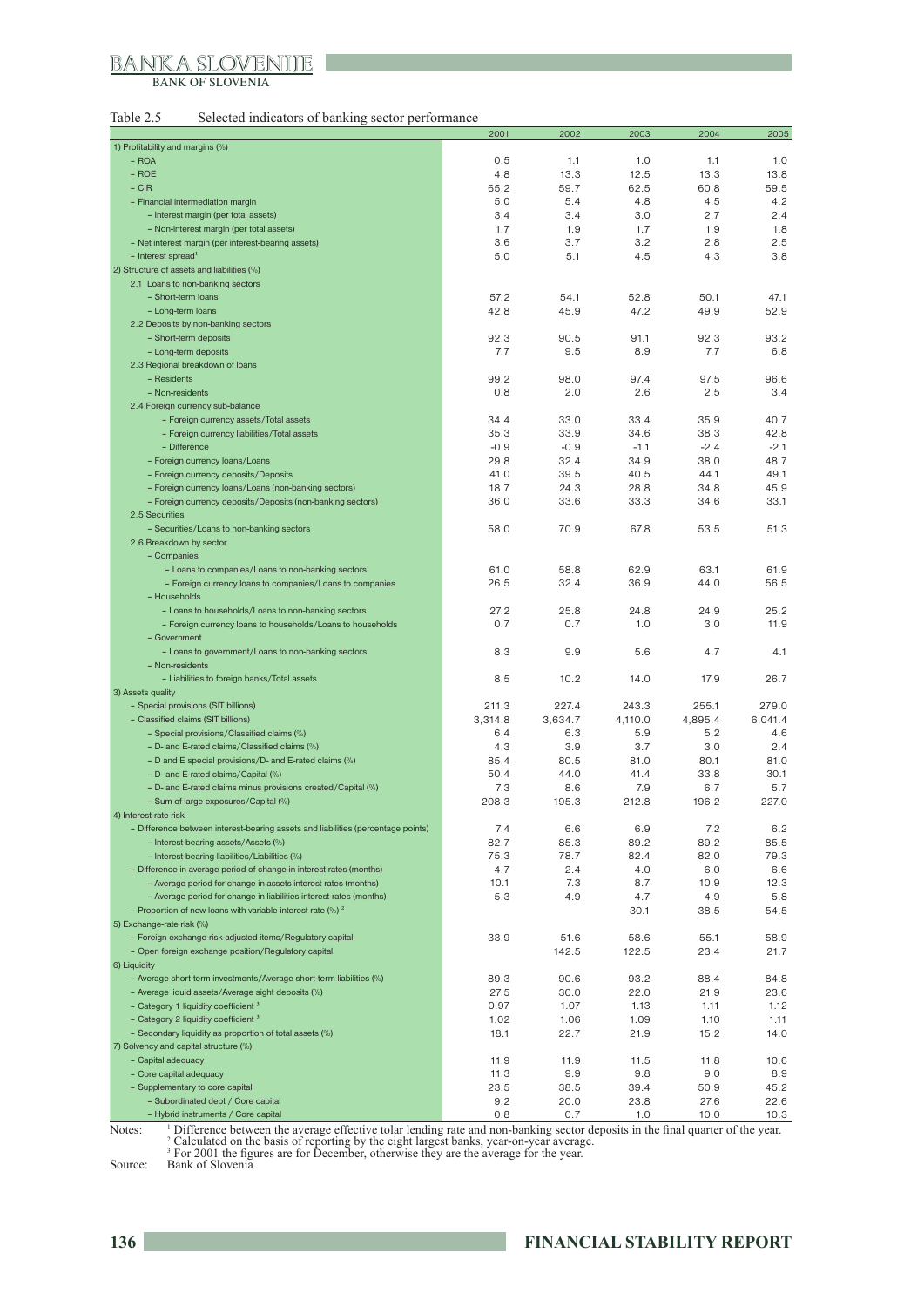### BANKA SLOVENIJE BANK OF SLOVENIA

| (%)                                                          | 2005  |
|--------------------------------------------------------------|-------|
| Capital adequacy                                             |       |
| Regulatory capital to risk-weighted assets                   | 10.56 |
| Regulatory core capital to risk-weighted assets              | 8.88  |
| Non-performing loans net of provisions to regulatory capital | 5.09  |
| Asset quality                                                |       |
| Non-performing loans to total gross loans                    | 2.90  |
| Sectoral distribution of loans to total loans                |       |
| - Deposit-takers loans to total loans                        | 2.37  |
| - Central bank loans to total loans                          | 4.28  |
| - Other financial corporations (OFCs) loans to total loans   | 3.32  |
| - General government loans to total loans                    | 3.69  |
| - Non-financial corporations loans to total loans            | 53.13 |
| - Other domestic sectors loans to total loans                | 21.12 |
| - Non-residents loans to total loans                         | 12.09 |
| Profitability                                                |       |
| Return on assets (before extraordinary items and taxes)      | 1.01  |
| Return on equity (before extraordinary items and taxes)      | 13.78 |
| Interest margin to gross income                              | 52.84 |
| Non-interest expenses to gross income                        | 62.40 |
| Liquidity                                                    |       |
| Liquid assets to total assets                                | 4.84  |
| Liquid assets to short-term liabilities                      | 8.79  |
| Sensitivity to market risk                                   |       |
| Net open position in foreign exchange to regulatory capital  | 21.71 |

Notes: The table shows the values of the Core Set of the IMF's Financial Soundness Indicators. Source: Bank of Slovenia

### Table 2.7 Structure of bank loans by ECB sectors in percentages

|                                              |       | Proportion of all loans (%) |       |      | Loan quality $(\%)^1$ |      |  |  |
|----------------------------------------------|-------|-----------------------------|-------|------|-----------------------|------|--|--|
|                                              |       | Slovenija                   |       |      | Slovenija             |      |  |  |
|                                              | 2003  | 2004                        | 2005  | 2003 | 2004                  | 2005 |  |  |
| Consumer cyclical goods                      | 24.6  | 23.3                        | 23.5  | 9.0  | 7.6                   | 6.4  |  |  |
| Finance                                      | 16.2  | 18.2                        | 19.8  | 1.6  | 1.5                   | 1.1  |  |  |
| Natural resources, industry and construction | 16.0  | 16.6                        | 15.2  | 7.3  | 5.9                   | 5.0  |  |  |
| Consumer non-cyclical goods                  | 8.4   | 8.4                         | 8.9   | 6.2  | 6.2                   | 5.9  |  |  |
| Technology, media and telecommunications     | 3.2   | 3.1                         | 2.1   | 7.2  | 5.9                   | 6.8  |  |  |
| Capital goods                                | 2.9   | 3.0                         | 2.9   | 3.6  | 3.5                   | 4.6  |  |  |
| Energy                                       | 2.5   | 1.8                         | 1.8   | 3.6  | $2.2^{\circ}$         | 1.2  |  |  |
| Non-residents                                | 3.1   | 3.7                         | 4.4   | 15.9 | 12.8                  | 9.8  |  |  |
| Households                                   | 18.6  | 18.5                        | 18.6  | 4.6  | 3.9                   | 3.3  |  |  |
| Sole proprietors                             | 0.3   | 0.2                         | 0.2   | 24.2 | 15.6                  | 9.5  |  |  |
| <b>Others</b>                                | 4.3   | 3.2                         | 2.7   | 0.9  | 0.8                   | 0.8  |  |  |
| Total                                        | 100.0 | 100.0                       | 100.0 | 6.0  | 5.1                   | 4.4  |  |  |

Notes:<br>Source: Notes: <sup>1</sup> Quality of loans = provisions formed/loans outstanding.<br>Source: Bank of Slovenia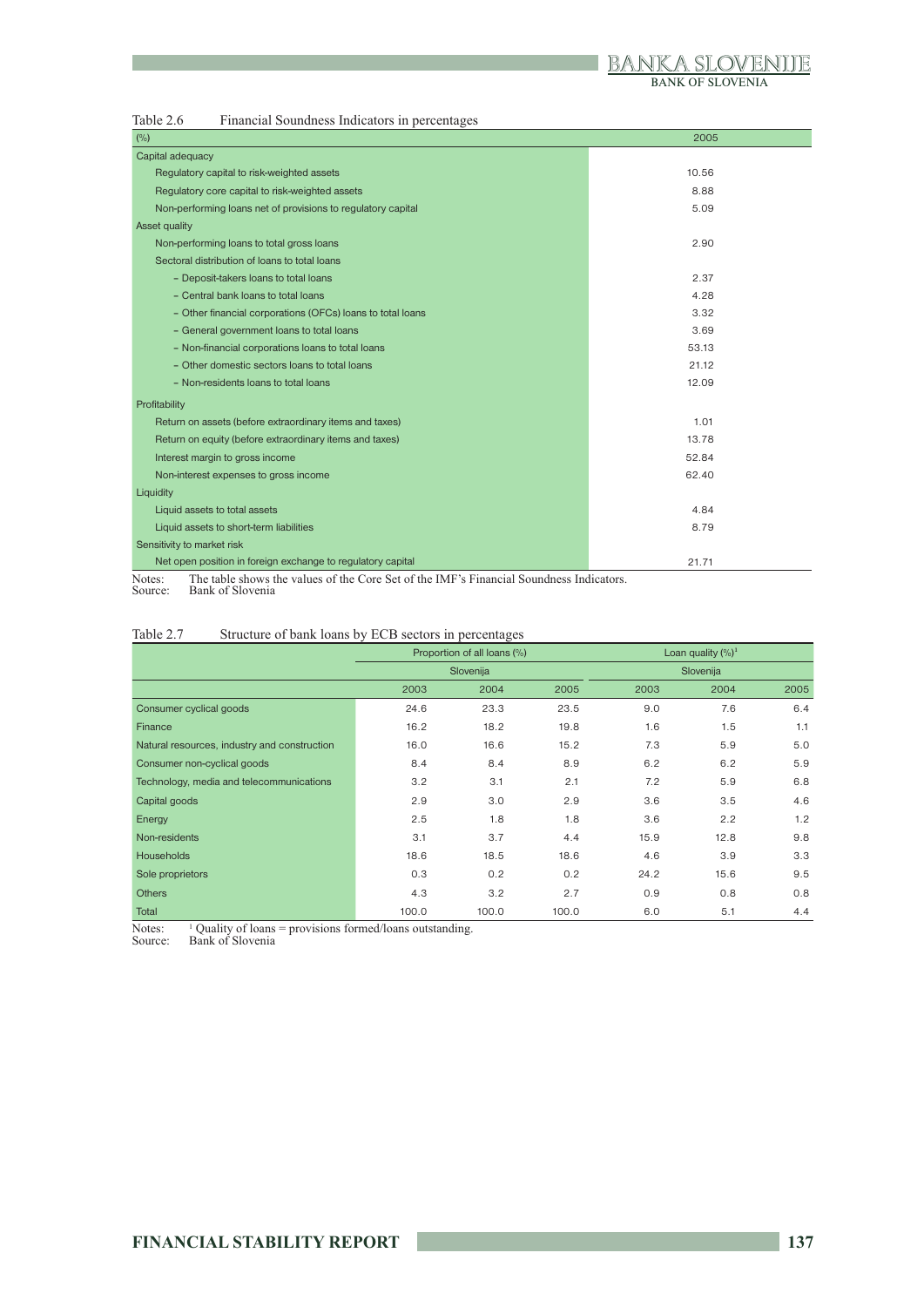BANK OF SLOVENIA

## **3. Insurers**

|                            | 2001                  | 2002 | 2003                | 2004 | 2005 |  |  |  |  |  |
|----------------------------|-----------------------|------|---------------------|------|------|--|--|--|--|--|
|                            |                       |      | Insurance companies |      |      |  |  |  |  |  |
| Premium (SIT billions)     | 223                   | 255  | 285                 | 318  | 345  |  |  |  |  |  |
| Growth rate of premium (%) | 17                    | 15   | 12                  | 12   | 9    |  |  |  |  |  |
| Structure of premium (%)   |                       |      |                     |      |      |  |  |  |  |  |
| Life insurance             | 19                    | 20   | 21                  | 23   | 25   |  |  |  |  |  |
| Health insurance           | 26                    | 26   | 24                  | 22   | 20   |  |  |  |  |  |
| Non-life insurance         | 55                    | 55   | 55                  | 55   | 55   |  |  |  |  |  |
| Growth rate (%)            |                       |      |                     |      |      |  |  |  |  |  |
| Life insurance             | 27                    | 19   | 13                  | 24   | 15   |  |  |  |  |  |
| Health insurance           | 16                    | 13   | 6                   | $-1$ | $-1$ |  |  |  |  |  |
| Non-life insurance         | 16                    | 14   | 12                  | 12   | 9    |  |  |  |  |  |
|                            | Reinsurance companies |      |                     |      |      |  |  |  |  |  |
| Premium (SIT billions)     |                       | 29   | 29                  | 36   | 39   |  |  |  |  |  |
| Growth rate (%)            |                       |      | 2                   | 21   | 9    |  |  |  |  |  |

### Table 3.1 Gross premium collected by insurers in SIT billions, structure and annual growth in percentages

Source: ISA

Table 3.2 Total gross collected premium and gross life insurance premium in SIT billions in different economic categories

| $\tilde{\phantom{a}}$                 | 2001  | 2002  | 2003  | 2004  | 2005  |
|---------------------------------------|-------|-------|-------|-------|-------|
| Total premium (SIT billions)          | 222.5 | 255.5 | 285.4 | 318.3 | 345.4 |
| Per capita (SIT thousands)            | 111.7 | 128.0 | 142.9 | 159.4 | 172.6 |
| Proportion of GDP (%)                 | 4.7   | 4.8   | 5.0   | 5.1   | 5.3   |
| Proportion of disposable income (%)   | 10.2  | 10.6  | 10.9  | 11.1  | 11.6  |
| Life insurance premium (SIT billions) | 44.5  | 52.9  | 59.9  | 74.2  | 85.2  |
| Per capita (SIT thousands)            | 22.3  | 26.5  | 30.0  | 37.2  | 42.6  |
| Proportion of total premium (%)       | 20.0  | 20.7  | 21.0  | 23.3  | 24.7  |

Source: ISA, SORS, own calculations

#### Table 3.3 Coverage of net technical provisions by assets covering technical provisions in SIT billions and in percentages

| <b>Technical provisions (SIT billions)</b><br>286<br>343<br>396<br>450<br>505<br>12<br>Growth rate $(\% )$<br>27<br>20<br>15<br>14<br>Assets covering technical provisions (SIT billions)<br>252<br>443<br>515<br>593<br>334<br>27<br>33<br>33<br>16<br>Growth rate $(\% )$<br>15<br>88.0<br>97.5<br>111.9<br>Assets covering technical provisions/Technical provisions (%)<br>114.4<br>117.5<br>7.62<br>Proportion of assets covering technical provisions in GDP (%)<br>5.25<br>6.24<br>8.24<br>9.05<br>Mathematical provisions (SIT billions)<br>116<br>183<br>218<br>151<br>247<br>Growth rate $(\% )$<br>34<br>30<br>21<br>19<br>13<br>222<br>276<br>326<br>Assets covering mathematical provisions (SIT billions)<br>124<br>169<br>36<br>36<br>31<br>24<br>Growth rate $(\% )$<br>18<br>Assets covering mathematical provisions/Mathematical provisions (%)<br>112.5<br>126.5<br>106.6<br>119.1<br>132.1 |
|----------------------------------------------------------------------------------------------------------------------------------------------------------------------------------------------------------------------------------------------------------------------------------------------------------------------------------------------------------------------------------------------------------------------------------------------------------------------------------------------------------------------------------------------------------------------------------------------------------------------------------------------------------------------------------------------------------------------------------------------------------------------------------------------------------------------------------------------------------------------------------------------------------------|
|                                                                                                                                                                                                                                                                                                                                                                                                                                                                                                                                                                                                                                                                                                                                                                                                                                                                                                                |
|                                                                                                                                                                                                                                                                                                                                                                                                                                                                                                                                                                                                                                                                                                                                                                                                                                                                                                                |
|                                                                                                                                                                                                                                                                                                                                                                                                                                                                                                                                                                                                                                                                                                                                                                                                                                                                                                                |
|                                                                                                                                                                                                                                                                                                                                                                                                                                                                                                                                                                                                                                                                                                                                                                                                                                                                                                                |
|                                                                                                                                                                                                                                                                                                                                                                                                                                                                                                                                                                                                                                                                                                                                                                                                                                                                                                                |
|                                                                                                                                                                                                                                                                                                                                                                                                                                                                                                                                                                                                                                                                                                                                                                                                                                                                                                                |
|                                                                                                                                                                                                                                                                                                                                                                                                                                                                                                                                                                                                                                                                                                                                                                                                                                                                                                                |
|                                                                                                                                                                                                                                                                                                                                                                                                                                                                                                                                                                                                                                                                                                                                                                                                                                                                                                                |
|                                                                                                                                                                                                                                                                                                                                                                                                                                                                                                                                                                                                                                                                                                                                                                                                                                                                                                                |
|                                                                                                                                                                                                                                                                                                                                                                                                                                                                                                                                                                                                                                                                                                                                                                                                                                                                                                                |
|                                                                                                                                                                                                                                                                                                                                                                                                                                                                                                                                                                                                                                                                                                                                                                                                                                                                                                                |
|                                                                                                                                                                                                                                                                                                                                                                                                                                                                                                                                                                                                                                                                                                                                                                                                                                                                                                                |
| Proportion of assets covering mathematical provisions in GDP (%)<br>2.58<br>3.15<br>3.82<br>4.42<br>4.98                                                                                                                                                                                                                                                                                                                                                                                                                                                                                                                                                                                                                                                                                                                                                                                                       |
|                                                                                                                                                                                                                                                                                                                                                                                                                                                                                                                                                                                                                                                                                                                                                                                                                                                                                                                |
| Other technical provisions (SIT billions)<br>170<br>213<br>232<br>192<br>258                                                                                                                                                                                                                                                                                                                                                                                                                                                                                                                                                                                                                                                                                                                                                                                                                                   |
| 22<br>13<br>9<br>Growth rate $(\% )$<br>11<br>11                                                                                                                                                                                                                                                                                                                                                                                                                                                                                                                                                                                                                                                                                                                                                                                                                                                               |
| 239<br>Assets covering tech. prov. less assets covering mathematical provisions (SIT billions)<br>128<br>165<br>221<br>267                                                                                                                                                                                                                                                                                                                                                                                                                                                                                                                                                                                                                                                                                                                                                                                     |
| 19<br>29<br>8<br>12<br>Growth rate $(\% )$<br>34                                                                                                                                                                                                                                                                                                                                                                                                                                                                                                                                                                                                                                                                                                                                                                                                                                                               |
| Assets covering tech. prov. less assets covering math. prov. (Other tech. prov. (%)<br>85.9<br>103.9<br>103.0<br>103.5<br>75.3                                                                                                                                                                                                                                                                                                                                                                                                                                                                                                                                                                                                                                                                                                                                                                                 |
| Proportion of assets covering tech. prov. less assets covering math. prov. in GDP (%)<br>2.67<br>3.09<br>3.80<br>3.83<br>4.07                                                                                                                                                                                                                                                                                                                                                                                                                                                                                                                                                                                                                                                                                                                                                                                  |

Sources: ISA, SORS, own calculations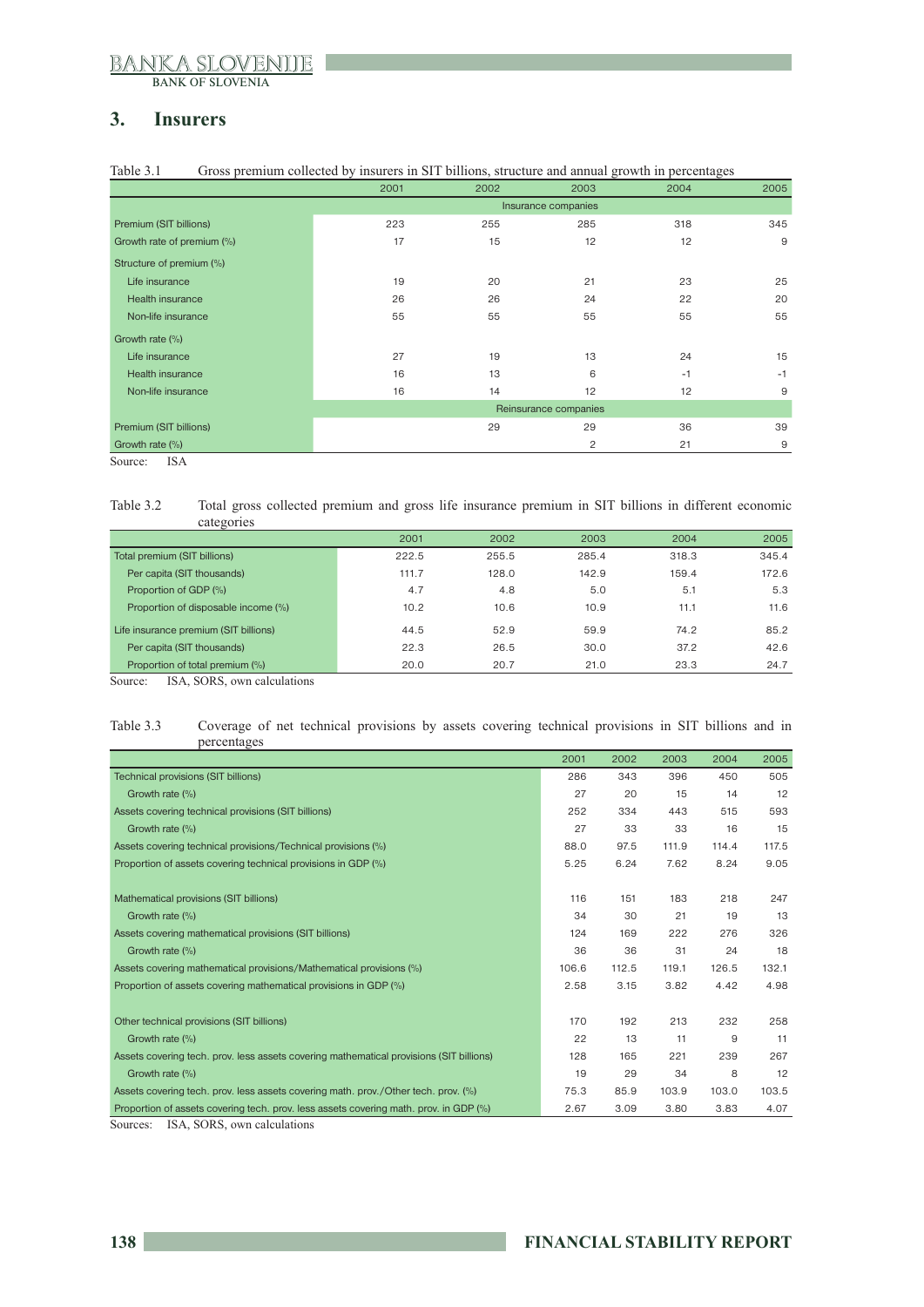## **4. Investment Funds**

|        |                | $5.000$ and $1000$ m percentages |        |            |                | Investment companies (including privatisation funds) |                | Investment funds overall |            |                |        |
|--------|----------------|----------------------------------|--------|------------|----------------|------------------------------------------------------|----------------|--------------------------|------------|----------------|--------|
|        |                | <b>Mutual funds</b>              |        |            |                |                                                      | Assets         |                          |            |                |        |
|        | Net inflows    | <b>Assets</b>                    |        | <b>VEP</b> | <b>PFs</b>     |                                                      | ICs            |                          | <b>PIX</b> | <b>Assets</b>  |        |
|        | (SIT billions) | (SIT billions)                   | Growth | Growth     | (SIT billions) | Growth                                               | (SIT billions) | Growth                   | Growth     | (SIT billions) | Growth |
| 2000   | 1.2            | 11                               | 22%    | 4%         | 574            | $-4%$                                                |                | $\overline{\phantom{a}}$ | 3%         | 584            |        |
| 2001   | 1.8            | 15                               | 37%    | 23%        | 548            | $-4%$                                                |                | $\overline{\phantom{a}}$ | 4%         | 563            | $-4%$  |
| 2002   | 29.3           | 55                               | 277%   | 54%        | 324            | $-41%$                                               | 138            | $\overline{\phantom{a}}$ | 72%        | 518            | $-8%$  |
| 2003   | 25.7           | 93                               | 68%    | 17%        | 132            | $-59%$                                               | 214            | 55%                      | 24%        | 439            | $-15%$ |
| 2004   | 81.2           | 210                              | 126%   | 18%        |                | $\overline{\phantom{a}}$                             | 290            | 35%                      | 39%        | 500            | 14%    |
| 2005   | 33.2           | 332                              | 58%    | 7%         |                |                                                      | 200            | $-31%$                   | $-12%$     | 532            | 6%     |
| 2004Q1 | 17.5           | 131                              | 120%   | 30%        | 34             | $-89%$                                               | 256            | 89%                      | 48%        | 388            | $-23%$ |
| 2004Q2 | 22.5           | 156                              | 153%   | 32%        | 27             | $-90%$                                               | 259            | 71%                      | 55%        | 414            | $-15%$ |
| 2004Q3 | 21.4           | 189                              | 159%   | 24%        | $\overline{7}$ | $-97%$                                               | 286            | 51%                      | 49%        | 475            | $-8%$  |
| 2004Q4 | 19.8           | 210                              | 126%   | 18%        |                | ۰                                                    | 290            | 35%                      | 39%        | 500            | 14%    |
|        |                |                                  |        |            |                |                                                      |                |                          |            |                |        |
| 2005Q1 | 14.2           | 225                              | 71%    | 8%         |                |                                                      | 289            | $-0%$                    | 10%        | 514            | 22%    |
| 2005Q2 | 11.4           | 286                              | 84%    | 5%         |                |                                                      | 212            | $-26%$                   | $1\%$      | 498            | 13%    |
| 2005Q3 | 1.4            | 300                              | 59%    | 3%         |                | ۰                                                    | 212            | $-27%$                   | $-6%$      | 513            | 6%     |
| 2005Q4 | 6.2            | 332                              | 58%    | 7%         |                | ۰                                                    | 200            | $-31%$                   | $-12%$     | 532            | 6%     |

Table 4.1 Overview of investment funds - assets and net inflows of mutual funds in SIT billions and year-on-year unit value growth rate in percentages

Sources: AMC, Vzajemci.com, LJSE, own calculations

Table 4.2 Market concentration in investment fund market

|      |                |            | <b>HHI</b> |            | Market share of largest (%) |            |                 |  |  |  |
|------|----------------|------------|------------|------------|-----------------------------|------------|-----------------|--|--|--|
|      |                | <b>MCs</b> | <b>MFs</b> | <b>ICs</b> | <b>MCs</b>                  | <b>MFs</b> | IC <sub>s</sub> |  |  |  |
| 2004 | Q <sub>1</sub> | 1,286      | 1,615      | 1,501      | 24                          | 34         | 23              |  |  |  |
|      | Q <sub>2</sub> | 1,271      | 1,502      | 1,497      | 25                          | 33         | 23              |  |  |  |
|      | Q <sub>3</sub> | 1,255      | 1,429      | 1,450      | 25                          | 32         | 23              |  |  |  |
|      | Q <sub>4</sub> | 1,237      | 1,260      | 1,464      | 25                          | 29         | 23              |  |  |  |
| 2005 | Q <sub>1</sub> | 1,226      | 1,198      | 1,469      | 25                          | 28         | 24              |  |  |  |
|      | Q <sub>2</sub> | 1,211      | 1,120      | 1,583      | 25                          | 22         | 30              |  |  |  |
|      | Q <sub>3</sub> | 1,199      | 1,042      | 1,588      | 24                          | 21         | 30              |  |  |  |
|      | Q <sub>4</sub> | 1,163      | 886        | 1,885      | 23                          | 20         | 34              |  |  |  |

Notes: Market concentration of management companies in terms of assets under management. Source:

Table 4.3 Assets of Slovenian and European investment funds in SIT billions and in percentages

|           |      |                |                |                     |        |                                              |          | $\sim$       |               |  |  |
|-----------|------|----------------|----------------|---------------------|--------|----------------------------------------------|----------|--------------|---------------|--|--|
|           |      | <b>Assets</b>  |                | Proportion of       |        | Structure of open investment funds-UCITS (%) |          |              |               |  |  |
|           |      | (SIT billions) | Growth $(\% )$ | non-UCITS funds (%) | Equity | <b>Bond</b>                                  | Balanced | Money-market | <b>Others</b> |  |  |
| European  | 2002 | 985,774        | $-7$           | 22                  | 30     | 29                                           | 13       | 18           | 10            |  |  |
|           | 2003 | 1,140,137      | 13             | 22                  | 31     | 28                                           | 12       | 18           | 11            |  |  |
|           | 2004 | 1,282,178      | 11             | 22                  | 32     | 25                                           | 12       | 19           | 11            |  |  |
|           | 2005 | 1,573,012      | 23             | 21                  | 35     | 23                                           | 12       | 16           | 13            |  |  |
| Slovenian | 2002 | 518            |                | 71                  | 23     | 3                                            | 74       |              |               |  |  |
|           | 2003 | 439            | $-15$          | 70                  | 25     | 5                                            | 70       |              |               |  |  |
|           | 2004 | 500            | 14             | 58                  | 28     | 5                                            | 67       |              |               |  |  |
|           | 2005 | 532            | 6              | 38                  | 51     | 4                                            | 43       | $\Omega$     | 2             |  |  |

Notes: For Slovenia investment companies are included among non-UCITS funds. The figures for Europe from EFAMA include<br>all EU member-states except Slovenia, Cyprus, Malta, Estonia, Lithuania and Latvia, and also Norway, Sw Liechtenstein. Sources: EFAMA, AMC, Eurostat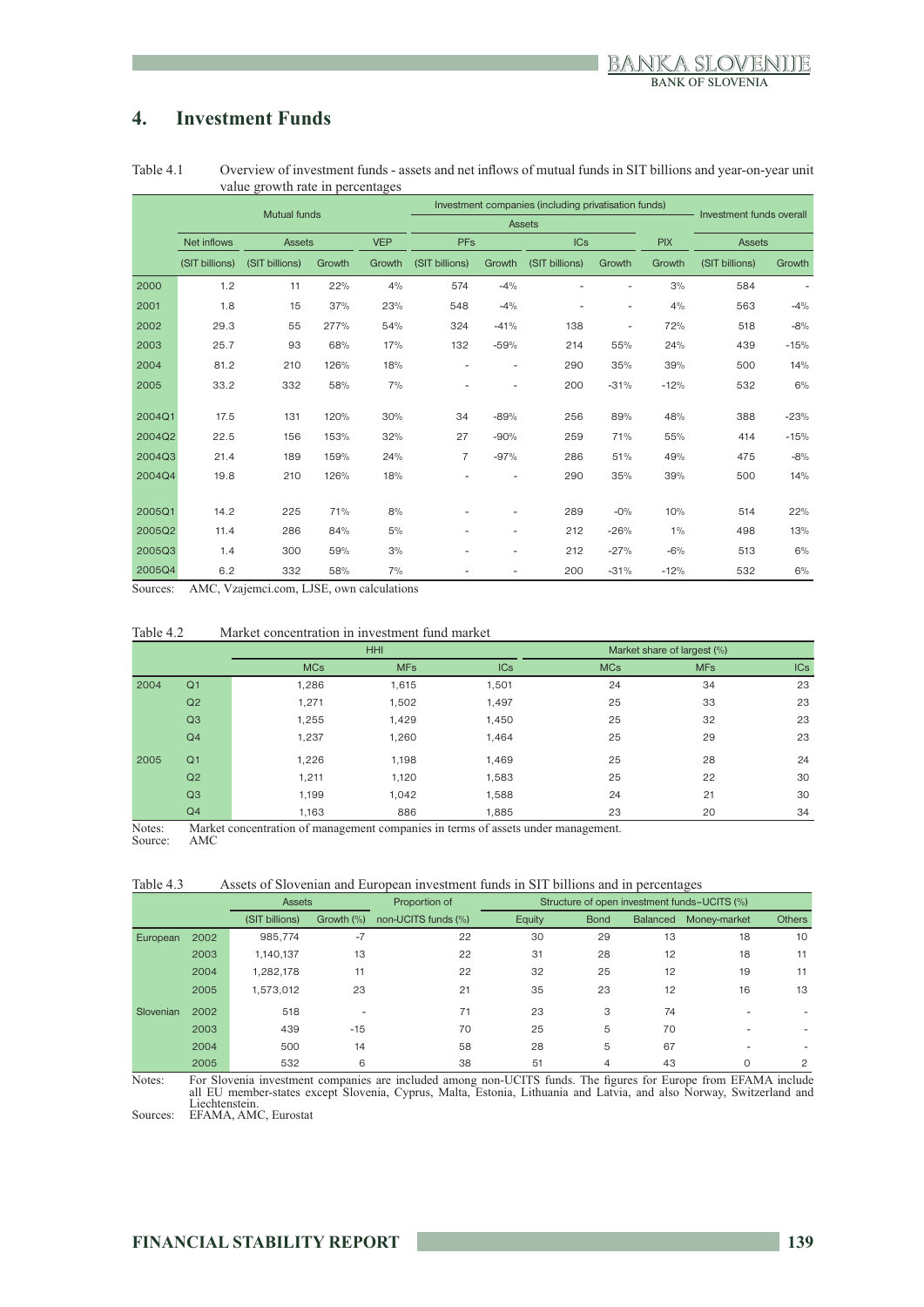BANK OF SLOVENIA

|               |                                      |                          |                          |                |                          |                |                | Growth rate (%) |             |             |      |        |
|---------------|--------------------------------------|--------------------------|--------------------------|----------------|--------------------------|----------------|----------------|-----------------|-------------|-------------|------|--------|
|               |                                      | 2000                     | 2001                     | 2002           | 2003                     | 2004           | 2005           | 2001            | 2002        | 2003        | 2004 | 2005   |
| <b>NUMBER</b> |                                      |                          |                          |                |                          |                |                |                 |             |             |      |        |
|               | <b>Total</b>                         | 18                       | 18                       | 18             | 20                       | 33             | 50             | 0               | 0           | 11          | 65   | 52     |
|               | Equity                               | $\overline{4}$           | $\overline{4}$           | $\overline{4}$ | 6                        | 12             | 27             | $\mathsf O$     | $\circ$     | 50          | 100  | 125    |
|               | <b>Bond</b>                          | 3                        | 3                        | 3              | 3                        | $\overline{7}$ | 9              | 0               | $\mathsf O$ | $\mathbf 0$ | 133  | 29     |
|               | <b>Balanced</b>                      | 11                       | 11                       | 11             | 11                       | 14             | 14             | 0               | 0           | 0           | 27   | 0      |
| <b>ASSETS</b> |                                      |                          |                          |                |                          |                |                |                 |             |             |      |        |
|               | Domestic (SIT billions)              | 11                       | 15                       | 56             | 93                       | 210            | 332            | 38              | 279         | 67          | 126  | 58     |
|               | Equity (%)                           | 21                       | 20                       | 23             | 25                       | 28             | 51             | 34              | 325         | 83          | 159  | 181    |
|               | Bond (%)                             | $\overline{4}$           | 6                        | 3              | 5                        | 5              | $\overline{4}$ | 135             | 115         | 143         | 130  | 29     |
|               | Balanced (%)                         | 76                       | 74                       | 74             | 70                       | 67             | 43             | 34              | 280         | 59          | 114  | 2      |
|               | Bank (%)                             | 25                       | 26                       | 28             | 25                       | 28             | 25             | 45              | 301         | 53          | 155  | 37     |
|               | Non-bank (%)                         | 75                       | 74                       | 72             | 75                       | 72             | 75             | 35              | 271         | 72          | 116  | 66     |
|               | Foreign (SIT billions)               | $\overline{\phantom{a}}$ | $\overline{\phantom{a}}$ | L,             | $\centerdot$             | 2              | 31             |                 |             |             |      |        |
|               | <b>NET ANNUAL INFLOWS</b>            |                          |                          |                |                          |                |                |                 |             |             |      |        |
|               | Domestic (SIT billions)              | $\overline{c}$           | $\overline{c}$           | 29             | 26                       | 81             | 33             | $-5$            | 1,814       | $-10$       | 212  | $-59$  |
|               | Equity (%)                           | 50                       | 18                       | 24             | 29                       | 35             | 81             | $-65$           | 2,387       | 11          | 273  | $-5$   |
|               | Bond (%)                             | $\overline{c}$           | 27                       | 3              | 9                        | 8              | 8              | 1,015           | 102         | 189         | 159  | $-56$  |
|               | Balanced (%)                         | 48                       | 55                       | 73             | 62                       | 58             | $-11$          | 9               | 2,460       | $-24$       | 191  | $-108$ |
|               | Bank (%)                             | 9                        | 42                       | 30             | 20                       | 37             | 52             | 342             | 1,242       | $-40$       | 475  | $-42$  |
|               | Non-bank (%)                         | 91                       | 58                       | 70             | 80                       | 63             | 48             | $-40$           | 2,234       | 3           | 147  | $-69$  |
|               | Foreign (SIT billions)               | $\overline{\phantom{a}}$ |                          | L,             | $\overline{\phantom{a}}$ | $\mathbf{1}$   | 21             |                 |             |             |      |        |
|               | <b>GROWTH RATE OF UNIT VALUE (%)</b> |                          |                          |                |                          |                |                |                 |             |             |      |        |
|               | Total                                | $\overline{4}$           | 23                       | 54             | 17                       | 18             | $\overline{7}$ |                 |             |             |      |        |
|               | Equity                               | $\overline{c}$           | 21                       | 57             | 19                       | 19             | 11             |                 |             |             |      |        |
|               | <b>Bond</b>                          | 11                       | 13                       | 18             | 10                       | $\overline{7}$ | 3              |                 |             |             |      |        |
|               | <b>Balanced</b>                      | $\overline{4}$           | 25                       | 55             | 17                       | 18             | 5              |                 |             |             |      |        |
|               | bank                                 | 11                       | 20                       | 48             | 16                       | 18             | 10             |                 |             |             |      |        |
|               | non-bank                             | $\mathbf{1}$             | 24                       | 57             | 17                       | 18             | 6              |                 |             |             |      |        |

### Table 4.4 Mutual funds: number, assets, net inflows in SIT billions and unit value growth rate in percentages

Notes: Figures for non-resident mutual funds include only those that are marketed officially in Slovenia. Sources: Vzajemci.com, AMC, own calculations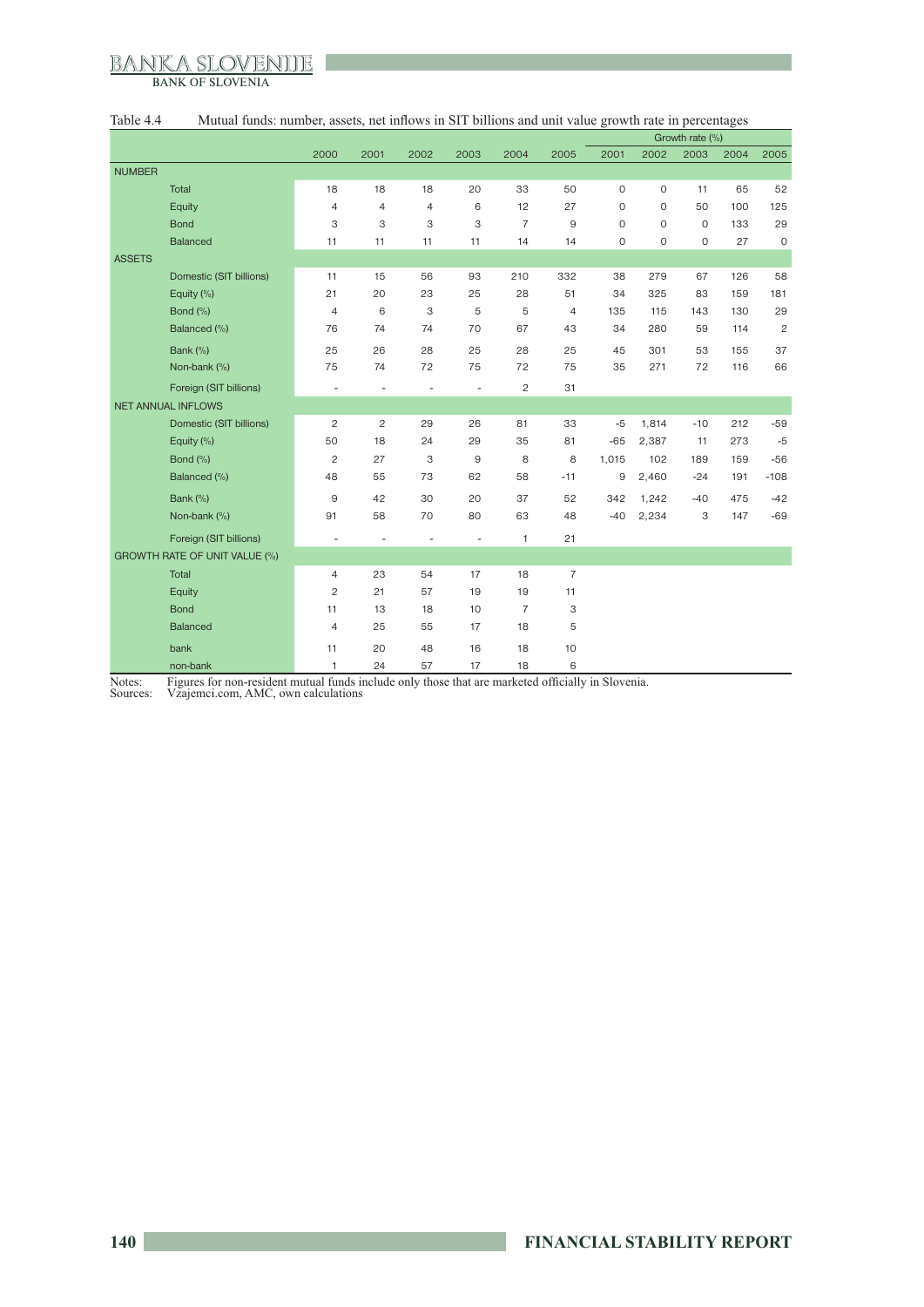### BANKA SLOVENIJE BANK OF SLOVENIA

| $1401C + 7.7$       |                             | Structure of investments by type of investment fund in percentages |                     |                |                |                |                           |
|---------------------|-----------------------------|--------------------------------------------------------------------|---------------------|----------------|----------------|----------------|---------------------------|
| (%)                 |                             | 2000                                                               | 2001                | 2002           | 2003           | 2004           | 2005                      |
| <b>MUTUAL FUNDS</b> |                             |                                                                    |                     |                |                |                |                           |
|                     | Shares                      | 79                                                                 | 78                  | 63             | 59             | 43             | 36                        |
|                     | <b>Bonds</b>                | 12                                                                 | 13                  | 23             | 21             | 20             | 15                        |
|                     | <b>Bank deposits</b>        | $\overline{c}$                                                     | 5                   | $\overline{4}$ | $\overline{c}$ | 10             | $\overline{4}$            |
|                     | Foreign investments         | $\overline{c}$                                                     | $\mathbf{1}$        | 1              | 9              | 16             | 39                        |
|                     | Others                      | 5                                                                  | 3                   | $\overline{9}$ | 9              | 11             | 6                         |
| <b>Equity</b>       |                             |                                                                    |                     |                |                |                |                           |
|                     | <b>Shares</b>               | 90                                                                 | 91                  | 76             | 67             | 52             | 44                        |
|                     | <b>Bonds</b>                | 3                                                                  | $\mathbf{1}$        | 10             | 5              | $\overline{7}$ | $\overline{7}$            |
|                     | <b>Bank deposits</b>        | $\mathbf{1}$                                                       | $\overline{4}$      | 3              | $\overline{c}$ | $\overline{7}$ | $\mathbf{2}$              |
|                     | Foreign investments         | 0                                                                  | $\mathbf{1}$        | $\overline{c}$ | 16             | 24             | 40                        |
|                     | <b>Others</b>               | 6                                                                  | 4                   | $\hbox{9}$     | 10             | 10             | 8                         |
| <b>Bond</b>         |                             |                                                                    |                     |                |                |                |                           |
|                     | Shares                      | 27                                                                 | 14                  | 6              | 3              | $\overline{c}$ | $\overline{c}$            |
|                     | <b>Bonds</b>                | 63                                                                 | 67                  | 84             | 83             | 53             | 45                        |
|                     | <b>Bank deposits</b>        | $\sqrt{2}$                                                         | 11                  | 3              | 3              | 12             | $\ensuremath{\mathsf{3}}$ |
|                     | Foreign investments         | $\mathsf O$                                                        | $\mathsf{O}\xspace$ | $\circ$        | $\mathbf 0$    | 20             | 45                        |
|                     | Others                      | 8                                                                  | 9                   | 8              | 11             | 13             | 5                         |
| <b>Balanced</b>     |                             |                                                                    |                     |                |                |                |                           |
|                     | <b>Shares</b>               | 78                                                                 | 80                  | 62             | 60             | 42             | 32                        |
|                     | <b>Bonds</b>                | 12                                                                 | 11                  | 24             | 22             | 22             | 23                        |
|                     | <b>Bank deposits</b>        | $\overline{c}$                                                     | 5                   | 5              | $\overline{c}$ | 11             | 6                         |
|                     | Foreign investments         | $\overline{c}$                                                     | $\overline{c}$      | 1              | 7              | 13             | 36                        |
|                     | <b>Others</b>               | 5                                                                  | 3                   | 9              | 9              | 12             | $\overline{4}$            |
|                     | <b>INVESTMENT COMPANIES</b> |                                                                    |                     |                |                |                |                           |
|                     | <b>Shares</b>               | ٠                                                                  |                     | L,             | 91             | 70             | 63                        |
|                     | <b>Bonds</b>                |                                                                    |                     |                | 4              | 6              | $\,$ 5 $\,$               |
|                     | <b>Bank deposits</b>        |                                                                    |                     |                | $\overline{c}$ | 3              | 3                         |
|                     | Foreign investments         |                                                                    |                     |                | 0              | $\overline{4}$ | $\overline{7}$            |
|                     | Others                      |                                                                    |                     |                | $\overline{c}$ | 17             | 22                        |
| Source:             | AMC                         |                                                                    |                     |                |                |                |                           |

### Table 4.5 Structure of investments by type of investment fund in percentages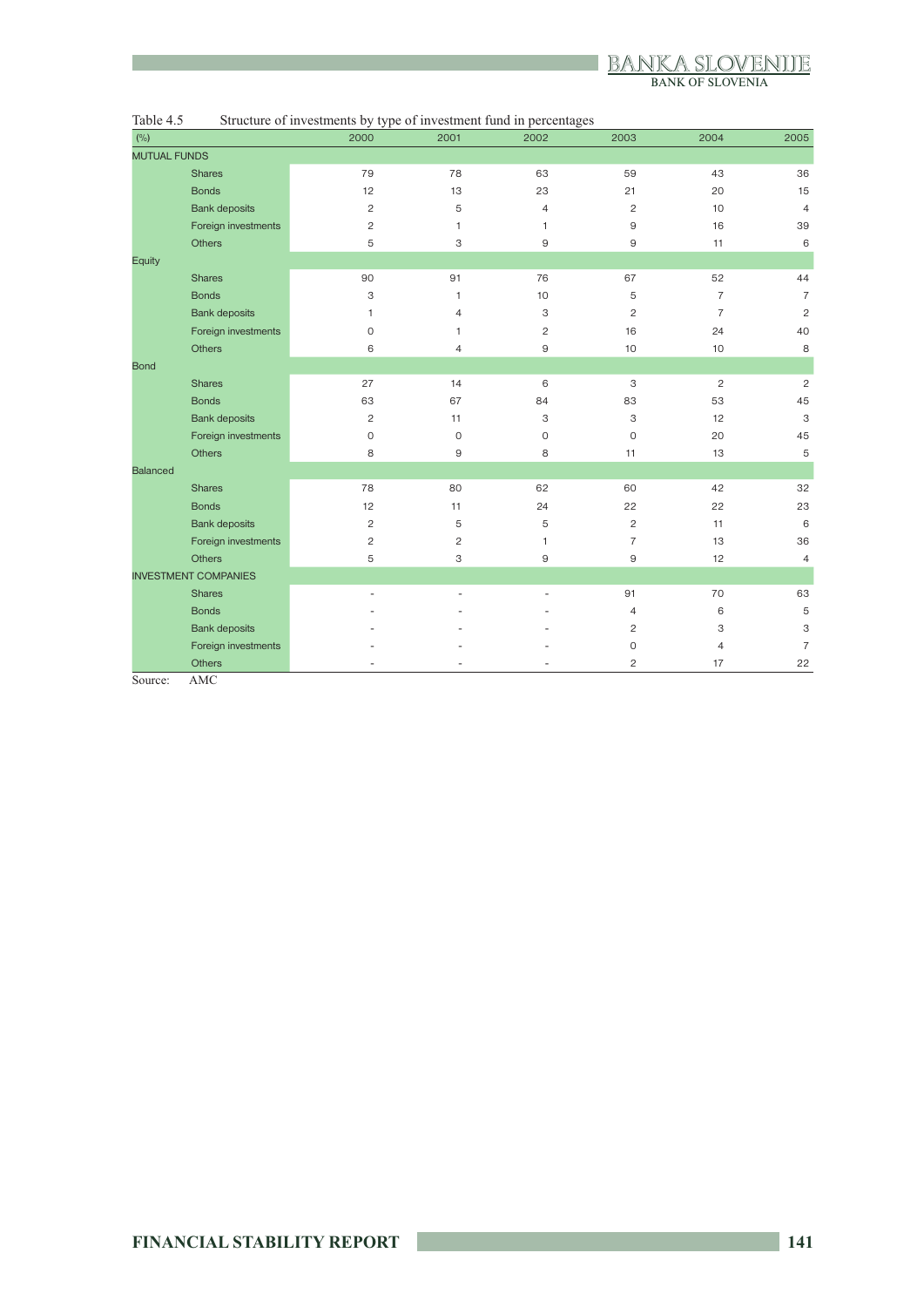BANK OF SLOVENIA

# **5. Leasing companies**

| Table 5.1 | Comparison of leasing activities by members of the Slovenian and European Leasing Companies |  |  |  |  |  |  |
|-----------|---------------------------------------------------------------------------------------------|--|--|--|--|--|--|
|           | Associations in percentages                                                                 |  |  |  |  |  |  |

| (%)                                                           | 2000 | 2001 | 2002 | 2003 | 2004 | 2005 |
|---------------------------------------------------------------|------|------|------|------|------|------|
| <b>SLOVENIAN LEASING COMPANIES</b>                            |      |      |      |      |      |      |
| Growth in transactions                                        | 36.2 | 26.5 | 37.8 | 35.6 | 12.3 | 35.6 |
| Leasing transactions as proportion of gross capital formation | 10.4 | 12.5 | 16.6 | 19.5 | 19.8 | 25.3 |
| Structure of transactions                                     |      |      |      |      |      |      |
| real estate leasing                                           | 15.4 | 20.8 | 29.7 | 34.5 | 29.7 | 33.5 |
| equipment leasing                                             | 84.6 | 79.2 | 70.3 | 65.5 | 70.3 | 66.4 |
| consumer leasing                                              | 24.3 | 20.1 | 20.1 | 20.2 | 22.2 | 20.9 |
| EUROPEAN LEASING COMPANIES                                    |      |      |      |      |      |      |
| Growth in transactions                                        | 8.8  | 9.6  | 3.1  | 8.3  | 7.2  |      |
| Leasing transactions as proportion of gross capital formation | 13.2 | 13.8 | 14.9 | 17.2 | 17.1 |      |
| Structure of transactions                                     |      |      |      |      |      |      |
| real estate leasing                                           | 16.0 | 17.1 | 19.6 | 16.6 | 16.3 |      |
| equipment leasing                                             | 84.0 | 82.2 | 80.4 | 83.4 | 83.8 |      |

Notes: The Leaseurope figures include all the member-states of the European Union with the exception of Cyprus, Ireland, Latvia, Litudiania, Luxembourg and Malta, plus Norway, Switzerland, Romania and Morocco. Gross capita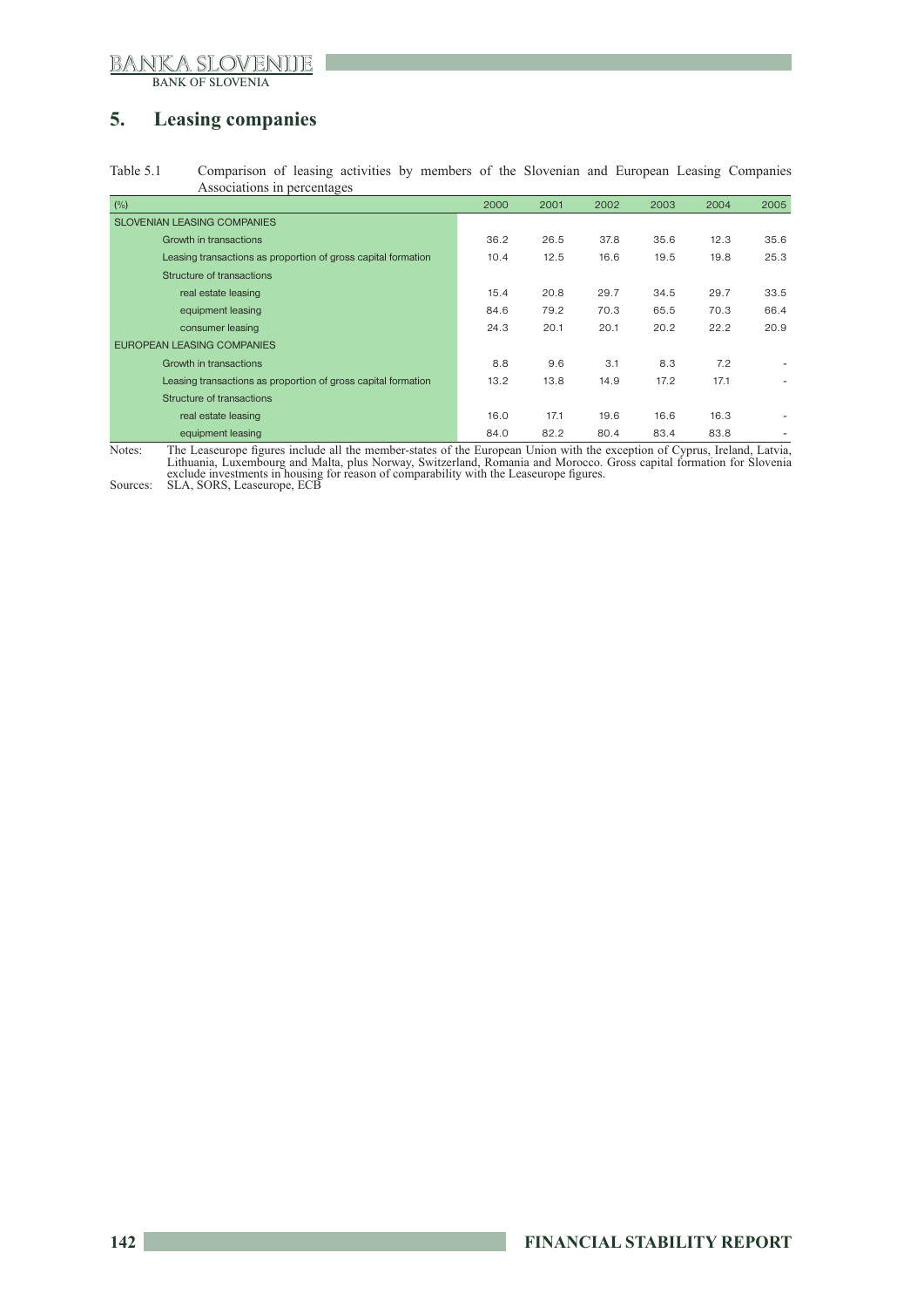# **6. Capital Market**

**Slovenian capital market**

|      | Overview of the organised securities market in SIT billions and in percentages<br>Table 6.1 |                       |                |                 |                 |            |  |  |
|------|---------------------------------------------------------------------------------------------|-----------------------|----------------|-----------------|-----------------|------------|--|--|
|      | Market capitalisation                                                                       | Market capitalisation | Turnover       | <b>Turnover</b> | <b>Turnover</b> | Growth in  |  |  |
|      | (SIT billions)                                                                              | as % of GDP           | (SIT billions) | as % of GDP     | ratio           | SBI 20 (%) |  |  |
| 1999 | 920                                                                                         | 23.7                  | 266            | 6.9             | 0.289           | 5.9        |  |  |
| 2000 | 1,138                                                                                       | 26.8                  | 270            | 6.3             | 0.237           | 0.1        |  |  |
| 2001 | 1.380                                                                                       | 29.0                  | 348            | 7.3             | 0.252           | 19.0       |  |  |
| 2002 | 2,174                                                                                       | 40.9                  | 481            | 9.1             | 0.221           | 55.2       |  |  |
| 2003 | 2,442                                                                                       | 42.5                  | 340            | 5.9             | 0.139           | 17.7       |  |  |
| 2004 | 3.050                                                                                       | 49.3                  | 397            | 6.4             | 0.130           | 24.7       |  |  |
| 2005 | 3.210                                                                                       | 51.2                  | 441            | 7.0             | 0.137           | $-5.6$     |  |  |

Sources: LJSE, SORS

Table 6.2 Number of issuers and issued securities on the Ljubljana Stock Exchange and number of securities registered at CSCC

|                             | 2002 | 2003 | 2004 | 2005 | 2002  | 2003    | 2004                           | 2005    |  |
|-----------------------------|------|------|------|------|-------|---------|--------------------------------|---------|--|
| LJSE                        |      |      |      |      |       |         | Year-on-year change (%)        |         |  |
| Number of issuers           | 197  | 185  | 173  | 148  | $-24$ | $-12$   | $-12$                          | $-25$   |  |
| Number of securities issued | 264  | 254  | 254  | 227  | $-7$  | $-10$   | $\Omega$                       | $-27$   |  |
| <b>Shares</b>               | 139  | 136  | 142  | 112  | $-17$ | $-3$    | 6                              | -30     |  |
| <b>Bonds</b>                | 92   | 92   | 101  | 95   | 16    | $\circ$ | 9                              | $-6$    |  |
| Investment companies        | 33   | 26   | 11   | 10   | $-6$  | $-7$    | $-15$                          | $-1$    |  |
| Number of members           | 27   | 27   | 27   | 27   | $-4$  | $\circ$ | $\Omega$                       | $\circ$ |  |
| <b>CSCC</b>                 |      |      |      |      |       |         | Proportion of LJSE in CSCC (%) |         |  |
| Number of issuers           | 870  | 869  | 853  | 827  | 23    | 21      | 20                             | 18      |  |
| Number of securities issued | 1032 | 1033 | 1030 | 1043 | 26    | 25      | 25                             | 22      |  |
| <b>Shares</b>               | 877  | 886  | 886  | 910  | 16    | 15      | 16                             | 12      |  |
| <b>Bonds</b>                | 122  | 120  | 133  | 123  | 75    | 77      | 76                             | 77      |  |
| Investment companies        | 33   | 27   | 11   | 10   | 100   | 96      | 100                            | 100     |  |

Sources: LJSE, CSCC

Table 6.3 Comparison of market capitalisation on the Ljubljana Stock Exchange and value of securities registered at CSCC by market and book value in SIT billions and in percentages

| <u>.</u>                    |       |                |       |       | $\sim$ |                     |                                |      |
|-----------------------------|-------|----------------|-------|-------|--------|---------------------|--------------------------------|------|
|                             | 2002  | 2003           | 2004  | 2005  | 2002   | 2003                | 2004                           | 2005 |
| <b>LJSE</b>                 |       | (SIT billions) |       |       |        | Growth rate $(\% )$ |                                |      |
| Total market capitalisation | 2.168 | 2,442          | 3,050 | 3,210 | 58     | 13                  | 25                             | 5    |
| <b>Shares</b>               | 1,477 | 1,567          | 1,943 | 1,761 | 46     | 6                   | 24                             | $-9$ |
| <b>Bonds</b>                | 691   | 875            | 1.107 | 1.449 | 91     | 27                  | 26                             | 31   |
| <b>CSCC</b>                 |       | (SIT billions) |       |       |        |                     | Proportion of LJSE in CSCC (%) |      |
| <b>Total value</b>          | 4.602 | 5,174          | 5,967 | 6,217 | 47     | 47                  | 51                             | 52   |
| <b>Shares</b>               | 3.558 | 3,983          | 4,502 | 4,463 | 42     | 39                  | 43                             | 39   |
| <b>Bonds</b>                | 1.044 | 1,191          | 1.465 | 1.754 | 66     | 73                  | 76                             | 83   |

Sources: LJSE, CSCC, own calculations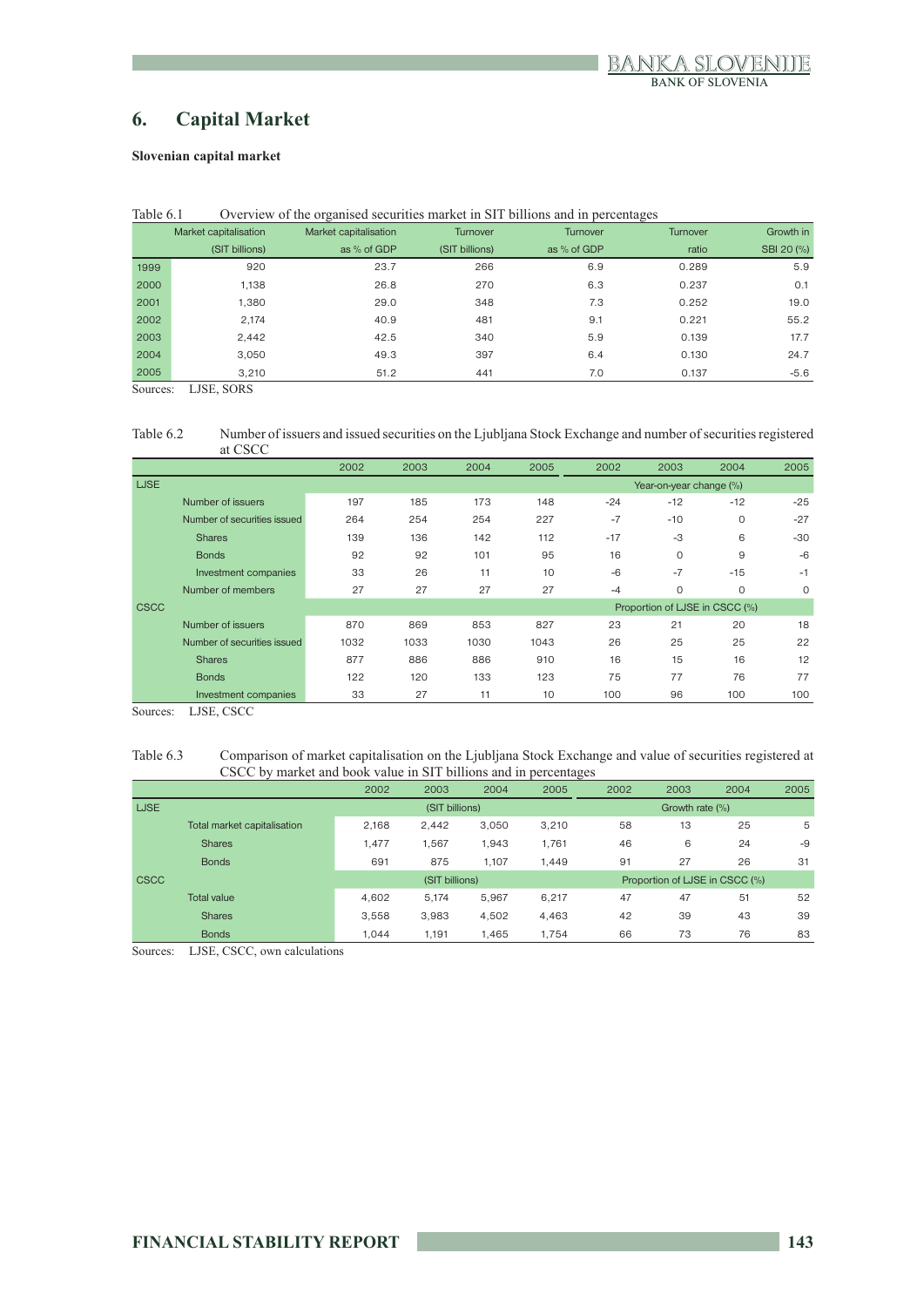BANK OF SLOVENIA

#### Table 6.4 Comparison of annual turnover on the Ljubljana Stock Exchange and turnover outside the organised market in SIT billions and in percentages

|                                                                                                                                                                                                                                                | 2001     | 2002    | 2003           | 2004    | 2005        | 2001  | 2002 | 2003                | 2004                                         | 2005  |
|------------------------------------------------------------------------------------------------------------------------------------------------------------------------------------------------------------------------------------------------|----------|---------|----------------|---------|-------------|-------|------|---------------------|----------------------------------------------|-------|
| <b>LJSE</b>                                                                                                                                                                                                                                    |          |         | (SIT billions) |         |             |       |      | Growth rate $(\% )$ |                                              |       |
| <b>Total turnover</b>                                                                                                                                                                                                                          | 344      | 476     | 340            | 397     | 441         | 37    | 38   | $-28$               | 17                                           | 11    |
| <b>Shares</b>                                                                                                                                                                                                                                  | 237      | 279     | 149            | 223     | 225         | 75    | 18   | $-46$               | 49                                           |       |
| <b>Bonds</b>                                                                                                                                                                                                                                   | 52       | 111     | 130            | 114     | 180         | $-3$  | 114  | 17                  | $-12$                                        | 58    |
| Investment companies                                                                                                                                                                                                                           | 53       | 86      | 61             | 60      | 36          | $-13$ | 62   | $-29$               | $-1$                                         | $-40$ |
| Short-term securities                                                                                                                                                                                                                          | 3        |         | $\Omega$       | 0       | $\circ$     |       |      |                     |                                              |       |
|                                                                                                                                                                                                                                                |          |         |                |         |             |       |      |                     |                                              |       |
| <b>OTC MARKET</b>                                                                                                                                                                                                                              |          |         | (SIT billions) |         |             |       |      |                     | As proportion of stock exchange turnover (%) |       |
| <b>Total turnover</b>                                                                                                                                                                                                                          | 141      | 257     | 404            | 234     | 254         | 41    | 54   | 119                 | 59                                           | 58    |
| <b>Shares</b>                                                                                                                                                                                                                                  | 107      | 87      | 82             | 71      | 112         | 45    | 31   | 55                  | 32                                           | 50    |
| <b>Bonds</b>                                                                                                                                                                                                                                   | 15       | 27      | 32             | 19      | 36          | 29    | 24   | 25                  | 17                                           | 20    |
| Investment companies                                                                                                                                                                                                                           | $\Omega$ | $\circ$ | $\Omega$       | $\circ$ | $\mathbf 0$ |       |      |                     |                                              |       |
| Short-term securities                                                                                                                                                                                                                          | 19       | 143     | 290            | 144     | 106         |       |      |                     |                                              |       |
| THE CONTRACT STATE STATES IN THE RESIDENCE OF THE RESIDENCE OF THE RESIDENCE OF THE RESIDENCE OF THE RESIDENCE OF THE RESIDENCE OF THE RESIDENCE OF THE RESIDENCE OF THE RESIDENCE OF THE RESIDENCE OF THE RESIDENCE OF THE RE<br>$\mathbf{r}$ |          |         |                |         |             |       |      |                     |                                              |       |

Notes: The figure for transactions concluded outside the organised market comprises only transactions concluded by brokerage houses and banks as final purchasers or vendors of non-marketable securities that must be reporte LJSE, SMA

### Table 6.5 Investments of stock exchange members from various types of transaction in SIT billions and in percentages

|                                  | 2001 | 2002                                                         | 2003 | 2004 | Sep. 2005 |
|----------------------------------|------|--------------------------------------------------------------|------|------|-----------|
| Total in Slovenia (SIT billions) | 824  | 1607                                                         | 1926 | 2199 | 2336      |
| Total abroad (SIT billions)      | 97   | 119                                                          | 163  | 293  | 579       |
|                                  |      | Structure of domestic investments by type of transaction (%) |      |      |           |
| <b>BANKS</b>                     | 50.5 | 58.5                                                         | 61.1 | 59.0 | 58.3      |
| Own investments                  | 26.6 | 21.5                                                         | 19.2 | 22.8 | 27.4      |
| <b>Managing securities</b>       | 0.9  | 1.1                                                          | 1.3  | 1.4  | 1.4       |
| Stockbroking                     | 23.0 | 35.9                                                         | 40.6 | 34.8 | 29.5      |
| <b>BROKERAGE HOUSES</b>          | 49.5 | 41.5                                                         | 38.9 | 41.0 | 41.7      |
| Own investments                  | 1.4  | 0.7                                                          | 0.7  | 0.8  | 0.5       |
| <b>Managing securities</b>       | 1.7  | 1.1                                                          | 0.7  | 0.6  | 0.5       |
| Stockbroking                     | 46.5 | 39.7                                                         | 37.6 | 39.5 | 40.7      |

Source: SMA